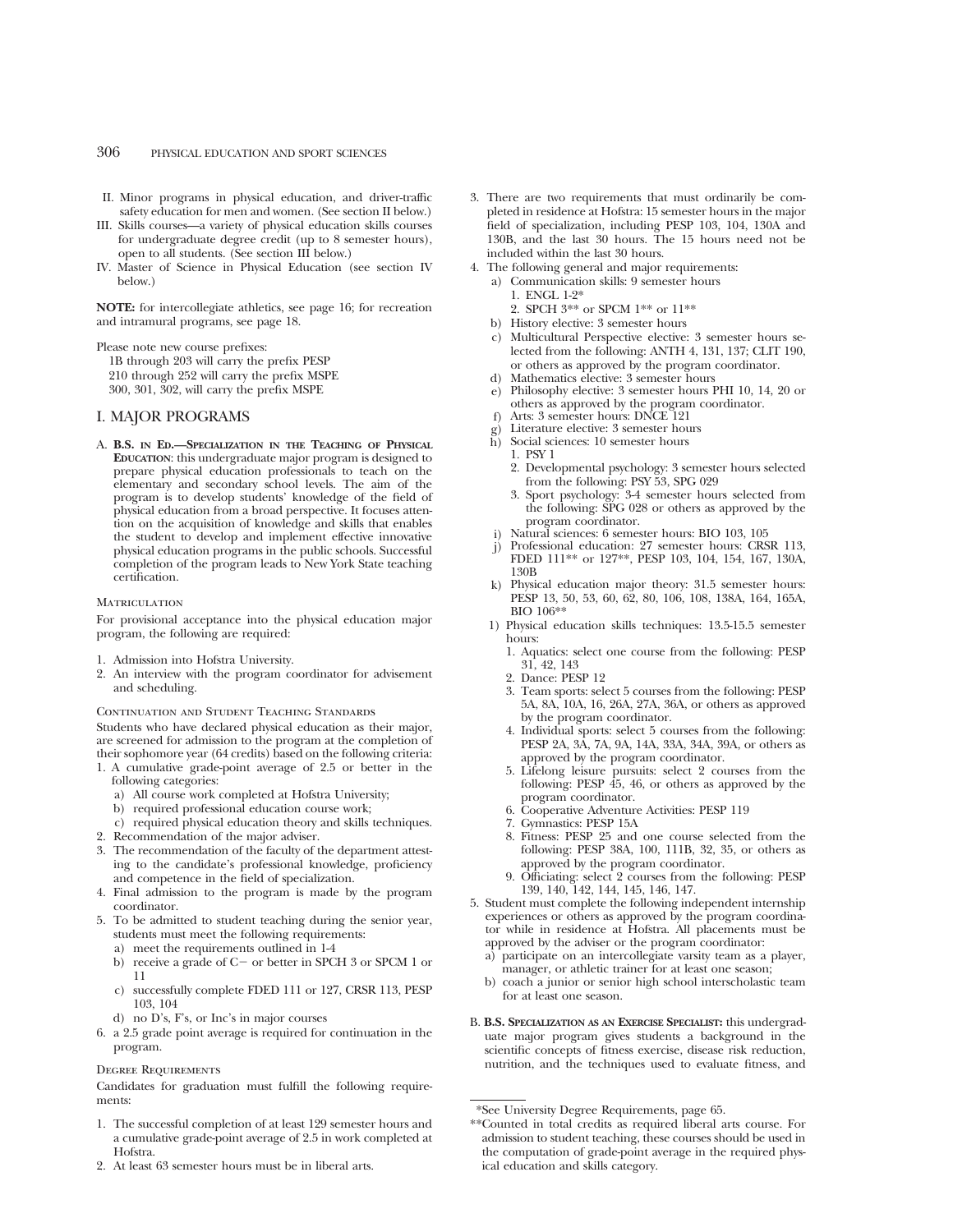health status. Students, in addition, are given an introductory background in the psychological and business aspects of the fitness/wellness field. Students are also prepared to go on to graduate work in related fitness/wellness/allied health disciplines. The emphasis of the course of study is on working with adults outside of the formal educational system. This program does *not* include preparation for New York State teacher certification. However, this program *does* include a senior year field experience in health fitness clubs, corporate fitness programs, cardiac rehabilitation programs, and/or any other approved fitness or wellness centers.

Professor Zwiren, *Coordinator*

Final admission to the field experience will be made by the Chairperson of the Department of Physical Education and Sport Sciences upon recommendation from the faculty.

Matriculation Standards are the same as for the certification program (IA).

# CONTINUATION STANDARDS

Students who have declared exercise specialist as their major, are screened for admission to the program at the completion of their sophomore year (64 credits) based on the following criteria:

- 1. A cumulative grade-point average of 2.5 or better in the following categories:
	- a) All course work completed at Hofstra University;
	- b) required exercise specialist major course work (courses designated by ††).
- 2. Recommendation of the major adviser.
- 3. Final admission to the program is made by the Chairperson of the Department of Physical Education and Sport Sciences upon the recommendation from the faculty.

#### Degree Requirements

Candidates for graduation must fulfill the following requirements:

- 1. The successful completion of at least 128 semester hours and a cumulative grade-point average of 2.5 in work completed at Hofstra.
- 2. At least 63 semester hours must be in liberal arts.
- 3. There are two requirements that must ordinarily be completed in residence at Hofstra: 15 semester hours in the major field of specialization, including two field experiences, and the last 30 hours. The 15 hours need not be included within the last 30 hours.
- 4. The following general and major requirements:
	- a) ENGL  $1-2^5$
	- b) Humanities, 6 semester hours, including SPCM 1, 7, 11, or SPCH 3
	- c) PSY 1, 63, 111
	- d) SOC  $4$
	- e) BIO 50, 103, 105, 106††
	- f) Liberal arts electives, 24 semester hours, with 9 of these semester hours in related disciplines taken under advisement.
	- g) Basic statistic course chosen from SOC 139; PSY 140; MATH 8; BIO 100; New College S 91, QTB 2
	- h) PESP 25††, 35††, 38B††, 60††, HPFS 62††, 66††; PESP 100††, 106††, 111B††; HPFS 114††; PESP 149A††, 149B††, 161††, 194, 196††, 197††, 198††, 199.
	- i) Electives: selection of 6 s.h. from the following courses or under advisement: HPFS 63, 64, 65, 67, 68, 69, 70; PESP 138A.
	- Two business courses taken under advisement, 6 s.h.
	- k) DNCE 12A and CRSR 116.
- C. **B.S. SPECIALIZATION IN ATHLETIC TRAINING:** this undergraduate major program is designed to prepare students for employment in the profession of athletic training. It focuses on the application of knowledge of anatomy and physiology in terms of physical conditioning, preventative and rehabilitative treatment for athletes. The program fulfills all of the requirements established by the National Athletic Trainers Association (NATA).

#### **MATRICULATION**

- 1. Students can apply to the athletic training program after they have met general admission standards and successfully complete BIO 103, 105, PESP 60, 169 with a grade of B or better in each course. The student must maintain a 2.5 overall grade-point average, and a 2.75 grade-point average within the athletic training major courses.
- 2. To become a matriculated athletic training student they must: submit an essay, two letters of recommendation, interview with the athletic training staff and complete clinical observation hours as defined in PESP 169.

#### CONTINUATION STANDARDS

Upon completion of the sophomore year, all athletic training majors must meet the following criteria to continue in the program:

- 1. A cumulative grade-point average of 2.5 or better for all course work. A cumulative grade-point average of 2.75 or better in the athletic training major courses (indicated by the symbol  $+$ "). If a student does not maintain the proper cumulative grade-point average (2.5 or better overall, 2.75 or better in athletic training major courses), they will be placed on a one semester probation. If at the end of the semester their grade-point average does not meet the requirement, they will be dropped from the program.
- 2. Completion of clinical observation hours. If a student does not complete the required clinical observation hours, it is the responsibility of the student to make arrangements with the Athletic Training Program Coordinator to complete these hours the next semester. If at the end of the semester they have not completed the clinical observation hours, they will be dropped from the program.
- 3. Recommendation of the major adviser.
- 4. Recommendation of the Athletic Training Program Coordinator.

Final admission to the program will be made by the Chairperson of the Department of Physical Education and Sport Sciences upon the recommendation of the department faculty.

#### Clinical Experience

Satisfactory completion of a minimum of 1200 clinical hours in an athletic training setting. These must be accumulated with the following restrictions:

- 1. All clinical hours must be under the supervision of an NATA Certified Athletic Trainer.
- 2. Twenty-five percent (25%) of these hours must be in "high risk sport" coverage (i.e., football, lacrosse, basketball).
- 3. All hours must be accumulated in a period of not less than two, and no more than five years.
- 4. A student must intern for a minimum of 40 work hours in an *allied clinical setting*. These hours accumulated are designed to supplement clinical experiences in athletic training rooms. The allied setting may include physical therapy and/or rehabilitation clinics, college or university health centers, hospital emergency rooms, physician's offices, or other appropriate health care facilities. The hours accrued in an allied setting may not count toward the 1200 clinical hour requirement.
- 5. A student must intern for a maximum of 400 work hours in an *affiliated clinical setting*. These settings may be used to broaden and supplement clinical experiences at Hofstra. These hours must be under direct supervision of a qualified clinical instruc-

††Required exercise specialist major course work.

<sup>\*</sup>See University Degree Requirements, page 65.

<sup>1</sup>Counted in total credits as required natural science course. For admission to student teaching, this course should be used in the computation of grade-point average in the required physical education theory and skill category.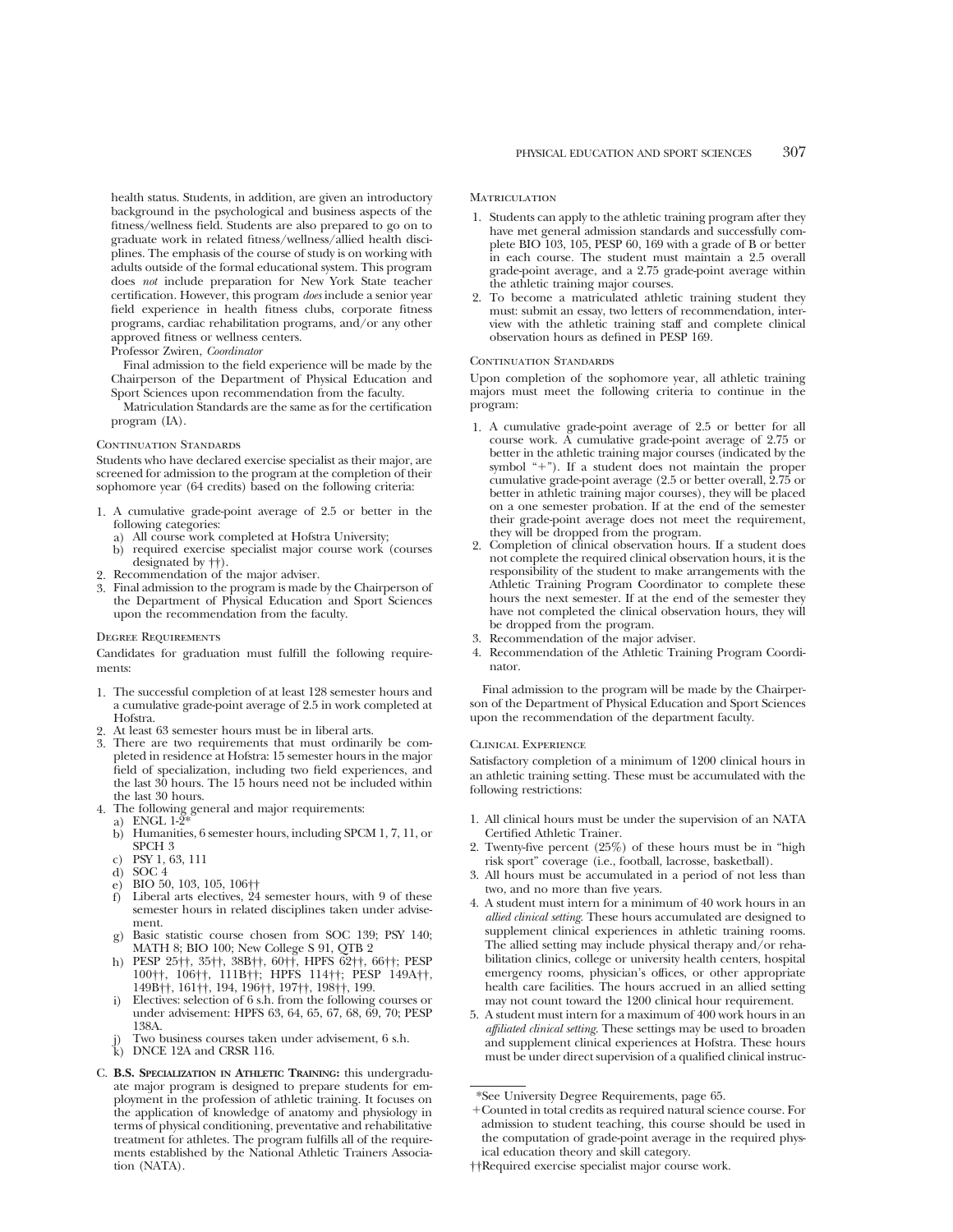tor (current NATA recognition as a certified athletic trainer and a minimum of one year full-time experience as an NATA certified athletic trainer including experience in the clinical supervision of student athletic trainers).

# Degree Requirements

Candidates for graduation must fulfill the following requirements:

- 1. The successful completion of 128 semester hours of prescribed coursework.
- 2. At least 66 semester hours must be in liberal arts.
- Note: no more than 12 semester hours of liberal arts electives may be taken on a  $Pass/D+/D/Fall$  basis.
- 3. There are two requirements that must ordinarily be completed in residence at Hofstra: 15 semester hours in the major field of specialization, including one off-campus field experience and the last 30 hours. The 15 hours need not be included within the last 30 hours.
- 4. The following general and major requirements:
	- a) ENGL 1-2\*\*
- b) Humanities electives, 6 semester hours
- c) Electives, 6 semester hours chosen from the following: AH 5, 6, 7, 8, 74; CLIT 39, 40, 53, 54; AVF 10; DRAM 1, 59A, 157, 173, 174, 175, 176; ENGL 40, 41, 42, 43, 44, 51, 52, 107, 115, 121, 129, 133, 141, 143, 145A, 153, 157; FRLT 48, 49; JW ST 10; MUS 1, 3, 20, 21, 22, 23, P 1-22, 135; SPLT 51, 52; UHP 10
- d) SPCM 1 or 11 or SPCH 3
- e) PSY 1+, 54, 63
- f) SOC 4
- g) Social science elective, 3 semester hours (not in sociology or psychology)
- h) BIO  $50+$ ,  $103+$ ,  $105+$ ,  $106+$
- i) CSC 5
- \*j) MATH 12, 10, or 137, 3 s.h.
- \*k) PHYS 4, or 1A and 1B, 3-4 s.h.
- l) PESP 13, 25, 38B, 60+; HPFS 62+, 66; PESP 102A+, 106+, 108, 111B, 138A, 161+, 163+, 167, 168+, 169+, 190A<sup>+</sup>, 192<sup>+</sup>, 194, 195, 196, 198, and one course chosen from the following: PESP 35 or 100
- \*m) Liberal arts electives, 9 semester hours.

\*For those students wishing to complete physical therapy prerequisites, the following must be completed:

- a) PHYS 1A, 1B, 2A, 2B
- b) MATH 10, or 137

c) CHEM 3A, 3B, 4A, 4B (is not a requirement for the Athletic Training Degree).

# II. MINOR PROGRAMS

Minor programs for men and women consist of the successful completion of the program requirements, taken under advisement. The following minors are offered by the department:

A. **PHYSICAL EDUCATION AND SPORT SCIENCES—**18 s.h.

Students may select one of the three areas:

- Area 1. Theory Concentration
	- 12 s.h. in theory courses 4 s.h. in science courses
	- 2 s.h. in skills courses
- Area 2. Science Concentration
	- 12 s.h. in science courses
		- 4 s.h. in theory courses
		- 2 s.h. in skills courses
- Area 3. Skills Concentration
	- 7 s.h. in theory courses
	- 5 s.h. in science courses
		- 6 s.h. in skills courses

*Theory* courses are: PESP 13, 50, 53, 103, 104, 138A, 139, 140, 142, 144, 145, 146, 147, 151, 152, 155, 156, 161, 163, 164, 165A, 167, 191, 193; DNCE 127, 128.

*Science* courses are: PESP 60, HPFS 62, PESP 106, 108, 161, 165A.

*Skills* courses are: PESP 1B, 2A, 3A, 4A, 5A, 6B, 7A, 8B, 9A, 9B, 10A, 12, 14A, 14B, 15A, 16, 18, 19, 21, 22, 23, 24, 25, 26A, 27A, 28A, 31, 32, 33A, 34A, 35, 36A, 37, 38B, 39A, 40, 44, 84, 109, 112, 120, 121, 122, 123, 131, 132, 133, 134, 141, 143.

# B. **DRIVER-TRAFFIC SAFETY EDUCATION**

This program is designed for future and certified teachers who are to complete or who have completed the minimum course requirements essential for teaching driver-traffic safety at the secondary level.

This is an in-service professional program leading to a provisional or permanent certificate (12 s.h.) to teach drivertraffic safety education. Requirements: PESP 201, 202A, 202B and 203.

# III. SKILLS COURSES/SERVICE PROGRAM

Eight semester hours of physical skills courses may be chosen as electives toward fulfilling the University requirements for graduation. Assistant Professor Frierman, *Coordinator*

The Department of Physical Education and Sport Sciences offers a variety of courses designed to develop and improve fitness and behavior toward exercise with lifelong learning goals. We offer the student opportunities for development, for enrichment and for the pleasure and joy which come from achievement and excellence.

The classes are arranged to permit individual selection of activity in conjunction with the needs, interests and abilities of the student.

Each semester is divided into two programs: Outdoor Program and Indoor Program. Courses are offered on an 8-week, 1/2-1 credit basis and on a full semester 16-week, 1-2 credit basis. A student interested in registering for physical education has the following choices:

- 1. One 8-week, 1⁄2-1 credit course from either the Outdoor or Indoor Program; 1⁄2-1 credit courses do not have to be taken in sequence. A student does not have to accumulate one whole credit in any given semester.
- 2. One 8-week, 1⁄2-1 credit course from *each* program, i.e., Outdoor and Indoor, for a total of 1-2 credits for the semester.
- 3. Two 1⁄2-1 credit courses from the Outdoor or Indoor Program.
- 4. One 2-credit course from the Outdoor or Indoor Program which runs the entire semester, i.e., fencing, scuba diving, gymnastics, fitness for life, swim for fitness, advanced life saving, water safety instructor and aerobic dance.
- 5. A maximum of 8 credits in physical education skills courses may be applied toward graduation requirements. However, credit for the same numbered skills course taken *more* than *twice* will not be applicable toward graduation.
- 6. Courses are graded  $Pass/D+/D/Fail$  with the option of a letter grade for 1-2 credit skills courses, which run a full semester.

# IV. MASTER OF SCIENCE IN PHYSICAL EDUCATION

This program is designed to further the professional development of teachers on the elementary and secondary levels. It focuses attention on the design and development of curricula

1Included in the cumulative average for athletic training major concentration.

<sup>\*</sup>Counts as a liberal arts course.

<sup>\*\*</sup>See University Degree Requirements, page 65.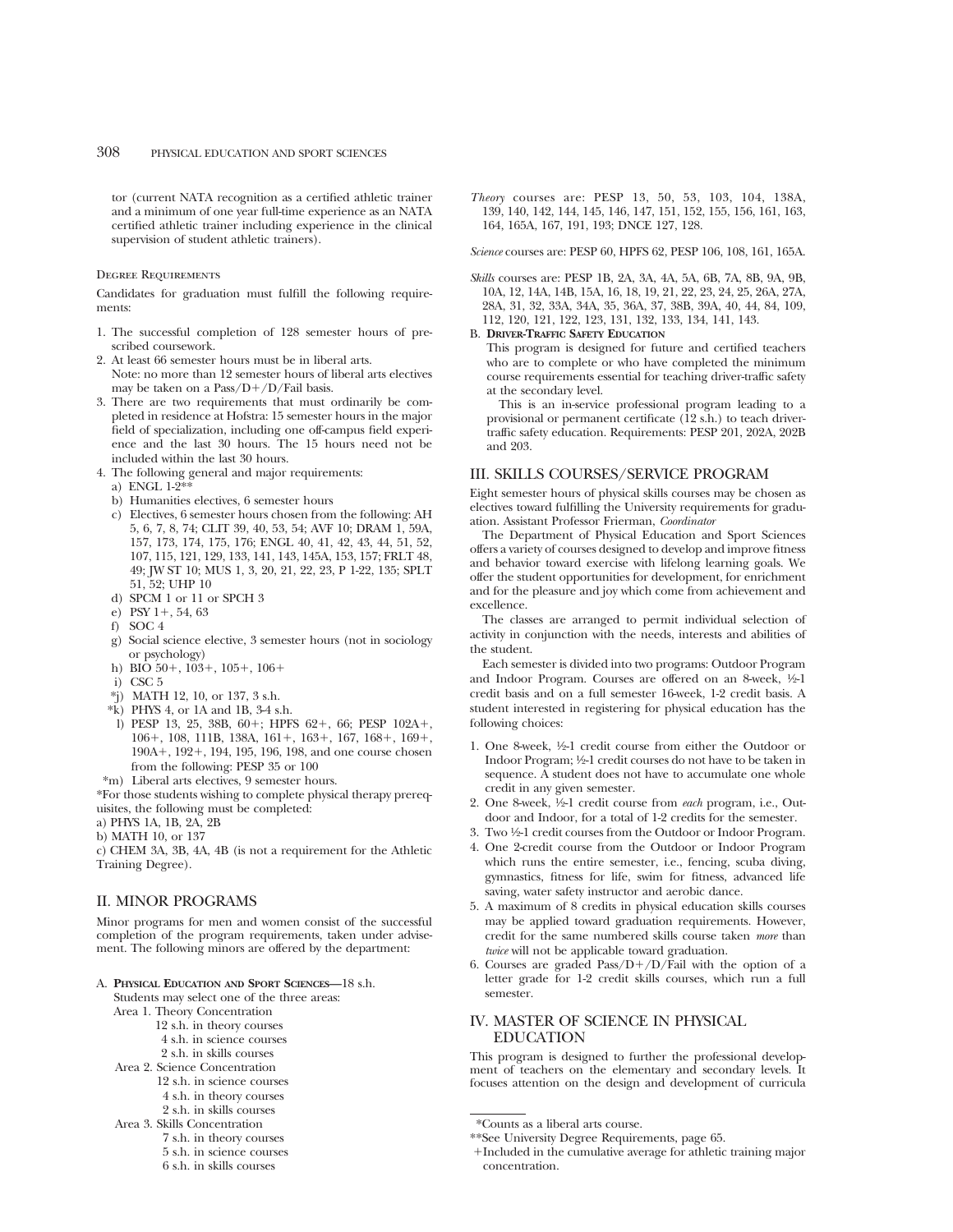through an understanding of contemporary pedagogical, sociocultural and scientific trends and issues in physical education and sport.

Associate Professor Clements, *Coordinator*

Admission Requirements

- 1. Admission to Hofstra University.
- 2. Hold a bachelor's degree from an accredited institution with a major in physical education. Candidates who do not hold a bachelor's degree in physical education or are not certified to teach, must meet with the Graduate Program Coordinator to determine which corequisites must be met before becoming matriculated in the program. The minimum corequisite requirements for students without a physical education degree or teaching certification: (a-g not part of 36 s.h.):
	- a) PESP 103 or 154, 3 s.h.
	- b) PESP 104, 3 s.h.
	- c) Education courses, 6 s.h. selected under advisement.
	- d) MSPE 230A-230B, *Student Teaching.*
	- e) BIO 103, 105, 6 s.h. or equivalent.
	- f) Skill content requirements (determined under advisement).
	- g) Students must receive at least a grade of "C" or better in all corequisite courses.
- 3. Undergraduate grade-point average of 2.5. Students with less than a 2.5 GPA must meet with the Graduate Program Coordinator to determine additional entrance requirements.
- 4. An interview with the Graduate Program Coordinator.
- 5. Submitting to Graduate Admissions:
	- a) three letters of recommendation;
	- b) a brief typed statement indicating the applicant's interest in the program and listing physical education activities, awards, teaching experience, etc.;
- 6. Satisfactory scores on the Graduate Record Examination (GRE).

# CONTINUATION STANDARDS

Upon completion of 12 semester hours, each candidate must meet the following criteria to continue in the program:

- 1. A cumulative grade-point average of 3.0 or better.
- 2. Recommendation of the graduate faculty attesting to the candidate's professional knowledge, proficiency and competence in the area of specialization.

PROGRAM:  $36*$  semester hours distributed as follows:

Core courses: 15 s.h.<br>MSPE 210. Pedag

- 210. Pedagogical Trends & Issues in Physical Education *& Sport*, 3 s.h.
	- 211. *Contemporary Sociocultural Trends & Issues in Physical Education & Sport*, 3 s.h.
	- 212. *Scientific Trends & Issues in Physical Education & Sport*, 3 s.h.
- RES 258. *Understanding Research Methodology*, 3 s.h. 259. *Introduction to Statistical Methods in Educational Research*, 3 s.h.

Major field requirements: 9 s.h.

- MSPE 213. *Innovative Instructional Strategies for Teaching Physical Education*, 3 s.h.
	- 214. *Contemporary Curriculum Perspectives in Physical Education*, 3 s.h.
- COUN 203. *Introduction to Counseling*, 3 s.h. or 207. *Health Counseling*, 3 s.h.
- Theory: electives selected under advisement, 3-9 s.h.<br>MSPE 215. Advanced Perceptual Motor Learning, 3
	- 215. *Advanced Perceptual Motor Learning*, 3 s.h.

216. *Adaptive Physical Education*, 3 s.h.

- 217. *Research Implications on Curricula Trends in Physical Fitness,* 3 s.h.
- 218. *Sport & the Law*, 3 s.h.
- 219. *Comparative Studies in Physical Education & Sport*, 3 s.h.
- 220. *Motor Development*, 3 s.h.
- 221. *Field Experience*, 3 s.h.

Application: electives selected under advisement, 3-6 s.h.

- MSPE 223. *Implementing Health Related Fitness & Nutrition into School Curricula*, 3 s.h.
	- 224. *Implementing Motor Learning Theories*, 3 s.h.
	- 225. *Analysis of Movement*, 3 s.h.
	- 227. *Workshop: Movement & New Games for Elementary Physical Education Teachers*, 1 s.h.
	- 228. *Workshop: Dance Education, Advanced Theory & Practice,* 1 s.h.
	- 229. *Educational Gymnastics*, 1 s.h.
	- 235. *Movement & New Games for Elementary Physical Education Teachers*, 3 s.h.
	- 236. *Analysis of Team & Individual Sports,* 3 s.h.
	- 237, A-Z. *Special Topics in Physical Education & Sport,* 1-3 s.h.

Electives in other departments: foundations of education 200 level course recommended.

\*Thesis/Comprehensive Examination Option

Option A. Thesis (MSPE 301, *Master's Essay*), 3 s.h.

Option B. Comprehensive Examination

If the comprehensive examination is not passed, the student must complete MSPE 301, 302, *Master's Essay* or MSPE 300, *Departmental Seminar*.

# **COURSES**

Fall, Spring

In addition to semester notations next to each course, a selection of courses is offered during the January and Summer sessions. Consult the *January* and *Summer Sessions* bulletins for these schedules.

#### **Please note new course prefixes:**

1B through 203 will carry the prefix PESP 210 through 252 will carry the prefix MSPE 300, 301, 302, will carry the prefix MSPE

# 1B. *Adapted Physical Education* 1 s.h.

Geared to meet the specific needs of students who have medical problems, i.e., weight control, physical handicaps, etc. (Formerly HPER; HSPE)

2A, 2B. *Archery* A-1⁄2 s.h., B-1 s.h. Spring

Basic skills and techniques, cost, care and maintenance of equipment. Interclass competitive shooting and attendance at an archery meet. (Formerly HPER; HSPE)

3A, 3B. *Badminton* A-1⁄2 s.h., B-1 s.h. Fall, Spring

Basic strokes (grip, stance, form), rules of the game, care and selection of equipment. Class tournaments arranged. (Formerly HPER; HSPE)

4A, 4B. *Baseball* A-1⁄2 s.h., B-1 s.h. Spring

For students interested in team sports. Basic instructions in the fundamentals of skills and team play. (Formerly HPER; HSPE)

| 5A, 5B. Basketball | $A-\frac{1}{2}$ s.h., B-1 s.h. |
|--------------------|--------------------------------|
| Fall               |                                |

Basic knowledge, techniques and the practice of fundamental skills. (Formerly HPER; HSPE)

\*Recommended for majors.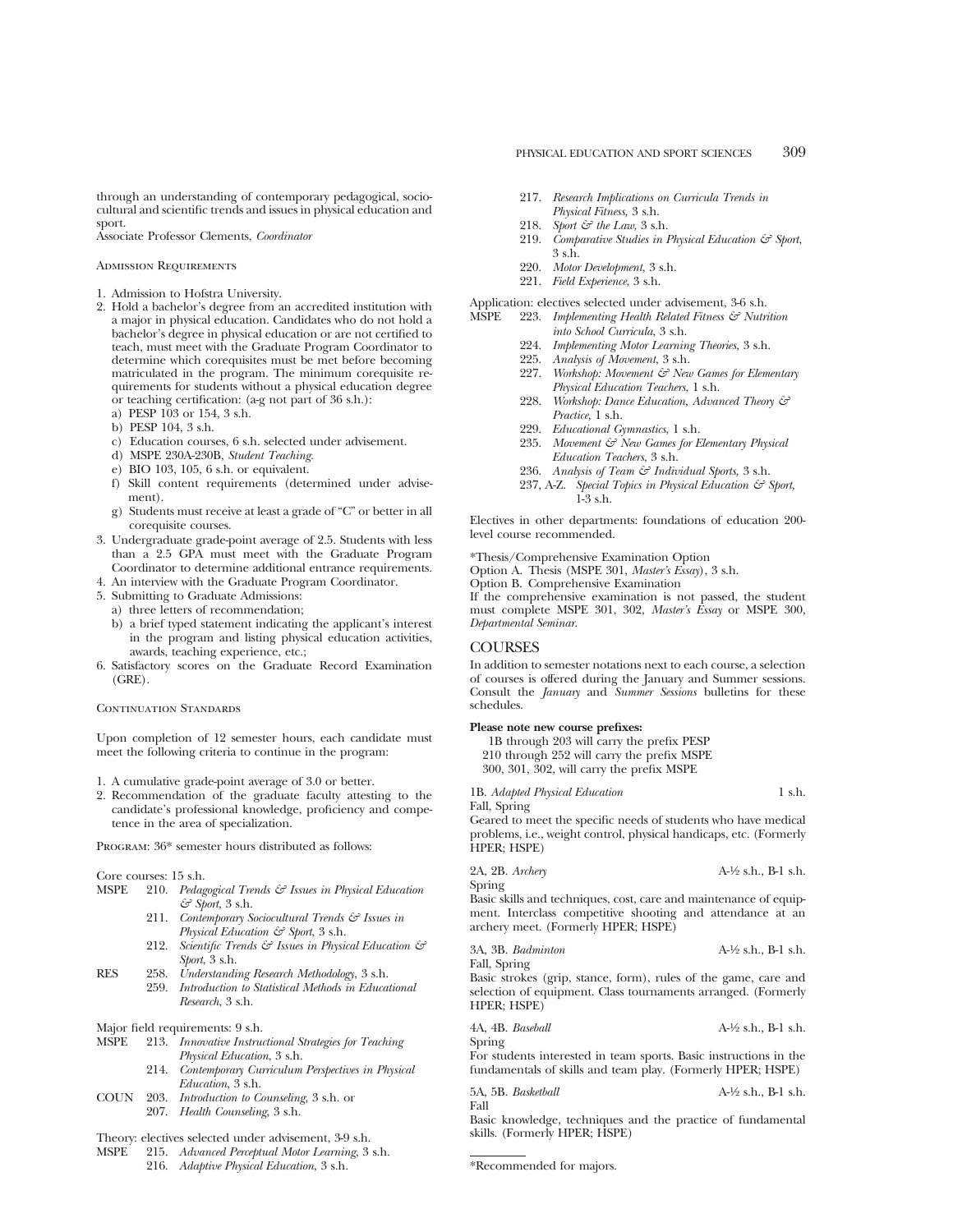6B. *Hiking and Backpacking* 2 s.h. Fall, Spring

Introduction to skills and techniques which will be applied to specified situations. Weekend trips will be required for completion of the course. Students must supply or be willing to rent backpacking equipment. (Formerly HPER; HSPE)

7A, 7B. *Bowling* A-1⁄2 s.h., B-1 s.h. Fall, Spring

The fundamentals of 10-pin bowling. Classes are held off campus. Students must provide their own transportation. Fees for games bowled are included in the tuition. (Formerly HPER; HSPE)

8A, 8B. *Football Fundamentals* A-1⁄2 s.h., B-1 s.h. Fall

An introduction to individual and team concepts of football. Offensive and defensive theories of play as well as individual skills are presented. Theories and skills learned are applied in flag football scrimmages and games. (Formerly HPER; HSPE)

9A. *Fencing* 
$$
\frac{1}{2}
$$
 s.h.

Fall

Fundamental skills and strategies of foil fencing. (Formerly HPER; HSPE)

| 9B. Fencing  | 2 s.h. |
|--------------|--------|
| Fall, Spring |        |

Fundamental skills and strategies of foil fencing. Bouts and the use of electrical scoring equipment. (Formerly HPER; HSPE)

| 10A, 10B. Field Hockey | $A-\frac{1}{2}$ s.h., $B-1$ s.h. |
|------------------------|----------------------------------|
| Fall                   |                                  |

For students interested in team sports. Basic instruction includes the fundamentals of skills and team play. (Formerly HPER; HSPE)

| 12. Folk and Square Dance | 1 s.h. |
|---------------------------|--------|
| Fall                      |        |

Broad range of elementary folk dances; customs and dances of other countries. (Formerly HPER; HSPE)

#### 13. *Fundamentals of Movement* 1 s.h. Fall

Concepts of the basic principles and practices of body movement. Body development, exercises and posture are emphasized. (Formerly HPER; HSPE)

14A. *Golf* 1⁄2 s.h. Fall

The fundamentals of golf: grip, stance, swing, rules and etiquette. Practice with long and short irons, drivers and putters. (Formerly HPER; HSPE)

| 14B. Golf    | 1 s.h. |
|--------------|--------|
| Fall, Spring |        |

For students seeking further skill and knowledge beyond the beginning level. Instruction is given mainly on a golf course. (Formerly HPER; HSPE)

|      | 15A, 15B. Gymnastics | $A-1$ s.h., $B-2$ s.h. |  |
|------|----------------------|------------------------|--|
| Fall |                      |                        |  |

This course is designed to help the physical education major to acquire the knowledge, the performance and pedagogical skills in tumbling, educational, and artistic gymnastics to enable him/ her to teach these activities effectively and safely in a school setting. (Formerly HPER; *Gymnastics I;* HSPE.)

16. *Lacrosse* 1⁄2 s.h. Spring

For students interested in team sports. Basic instruction includes the fundamentals of skills and team play. (Formerly HPER; HSPE)

18. *Physical Conditioning* 2 s.h. Fall, Spring, Summer

Designed to introduce the basic principles of physical fitness through lecture and activity related experiences. A variety of activities are introduced that emphasize cardiovascular conditioning, strength and flexibility. Concepts of improving one's health related fitness and caloric intake are included. (Formerly HPER; HSPE)

19. *Horseback Riding—English Style* 2 s.h.

Fall, Spring

To foster an appreciation and understanding of safe riding techniques, to develop and encourage an interest in environment related leisure time activities, and to provide an atmosphere which promotes social interaction in an informal coeducational setting. Lab fees additional. (Formerly HPER; HSPE)

21. *Scuba: Basic Underwater Diving Techniques* 2 s.h. Fall, Spring

Students learn to dive using scuba equipment and to apply these skills to further investigate the underwater marine environment. All necessary equipment is supplied. Students may receive the National Association of Underwater Instructors (NAUI) certification by taking PESP 121. Lab fees additional. (Formerly HPER; HSPE)

| 22. Self-Defense | 2 s.h. |
|------------------|--------|
| Fall, Spring     |        |

Instruction and practice for men and women. Strategy, skills and physical conditioning. Valuable skills can be attained for use in emergency situations. (Formerly HPER; HSPE)

23. *Advanced Life Saving* 2 s.h. Fall, Spring

Standard Red Cross Advanced Life Saving Certificate. Prerequisite: swimmer's certificate or permission. (Formerly HPER; HSPE)

24. *Downhill Skiing* 2 s.h.

January

For the beginner through the expert. Four weeks of classroom training and physical conditioning. Practical sessions held at a ski area in New Hampshire or Vermont during January intersession. Transportation via car pool. Lab fees additional, payable at second class meeting, include lodging and two meals/day for five days, equipment rental, lift tickets and five 1<sup>1/2</sup> hour lessons. (Formerly HPER; HSPE)

25. *Fitness for Life* 2 s.h. Fall, Spring

An activity course designed to improve one's fitness and to gain knowledge regarding aerobic fitness and weight control. Improvement of fitness is gained through activities including walking, jogging, resistive and exercise machines. Gaining of information regarding body percent fat, weight control, consumer nutrition, exercise prescription and stress reduction are included. (Formerly HPER; HSPE)

26A, 26B. *Soccer* Fall, Spring

$$
A-1/2
$$
 s.h., B-1 s.h.

Basic skills in heading, dribbling, shooting as well as strategy and rules of the game. Interclass competition. (Formerly HPER; HSPE)

27A, 27B. *Softball* A-1⁄2 s.h., B-1 s.h. Spring

For students interested in team sports. Basic instruction in the fundamentals of skills and team play. (Formerly HPER; HSPE)

28A, 28B. *Speedball* A-1⁄2 s.h., B-1 s.h. Fall, Spring

For students interested in team sports. Basic knowledge, technique, and the practice of fundamental skills and team play. The variety of ways in which the ball may be kicked or passed, as a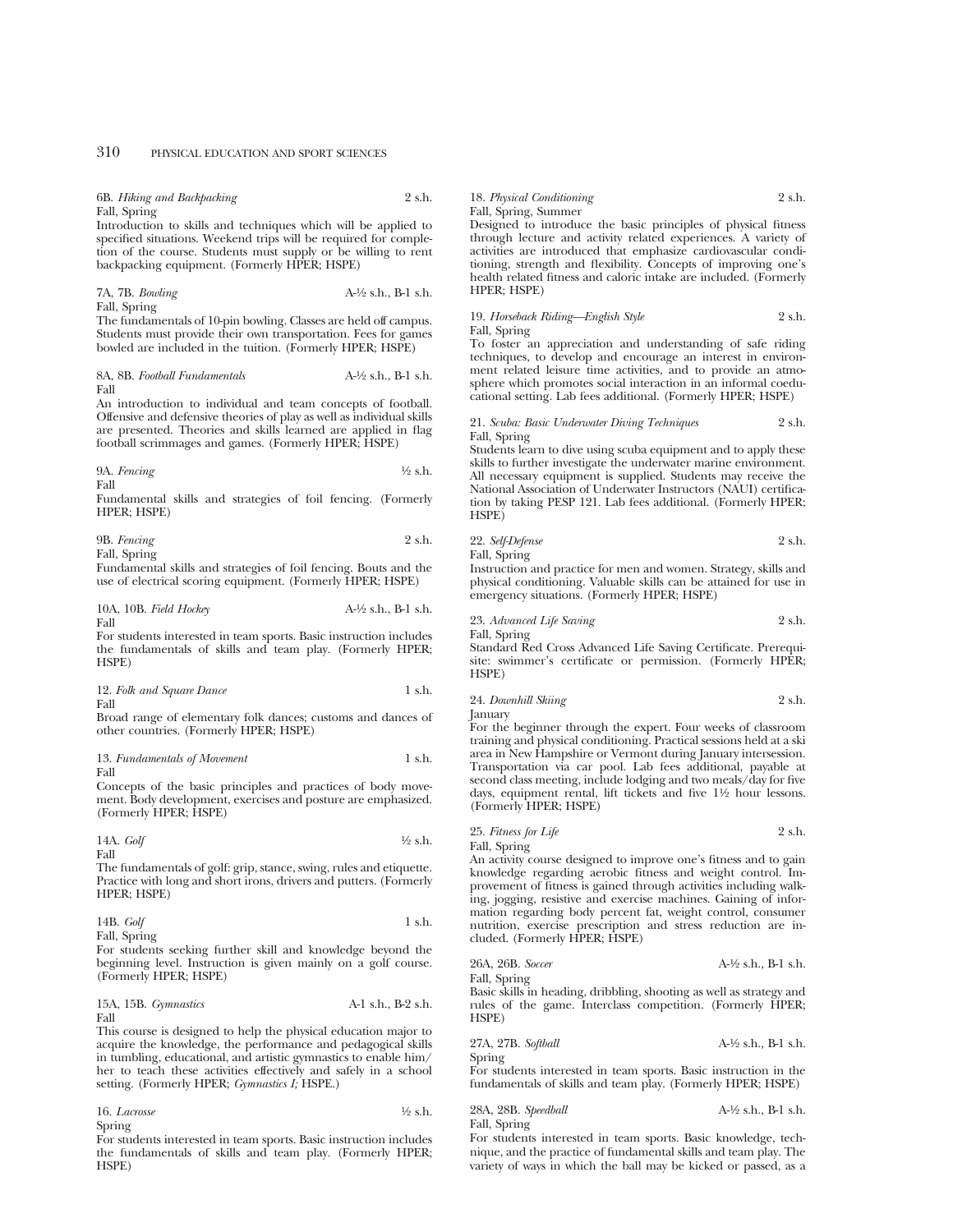team works together to score, makes this sport highly enjoyable. (Formerly HPER; HSPE)

31. *Swimming I* 1 s.h. Fall, Spring

Fundamentals of elementary swimming, with emphasis on individual achievements and water safety, working toward the American Red Cross Beginners Certificate as minimum achievement. (Formerly HPER; HSPE)

31C. *Water Polo* 2 s.h. Fall, Spring

Introduction to the fundamental skills of water polo. Discussion of the history, terminology and rules of the game. Fundamental principles of conditioning together with team defensive and offensive strategy are examined. Restricted to intermediate and advanced swimmers. (Formerly HPER; HSPE)

32. *Tai Chi Chuan I* 2 s.h. Fall, Spring

An ancient Chinese exercise for health, relaxation, centering, balance, grace and fluidity. (Formerly HPER; HSPE)

33A, 33B. *Tennis I* A-1⁄2 s.h., B-1 s.h. Fall, Spring Fundamentals: grip, forehand, backhand, serve, etc., rules of the game, strategy, and care and selection of equipment. (Formerly

HPER; HSPE)

34A. *Track and Field* 1⁄2 s.h. Spring

Instruction and practice in fundamentals and techniques. (Formerly 34; HPER; HSPE)

35. *Hatha Yoga* 2 s.h. Fall, Spring

Specially designed postures and exercises which not only improve the student's overall physical fitness level, but also increases bodily awareness and creativity. (Formerly HPER; HSPE)

36A, 36B. *Volleyball* A-1⁄2 s.h., B-1 s.h. Fall, Spring

Basic knowledge of the rules and regulations, techniques, fundamental skills, and their application in game situations. (Formerly HPER; HSPE)

37. *Weight Control* 1 s.h.

Fall, Spring

Designed to outline exercise and condition factors conducive to weight loss and control. Information relative to diet, rest and metabolism will also be included. (Formerly HPER; HSPE)

| 38A, 38B. Weight Training | A-½ s.h., B-1 s.h. |
|---------------------------|--------------------|
| Fall, Spring              |                    |

Basic principles and skills. Emphasis on cardiovascular and flexibility activities. (Formerly 38; HPER; HSPE)

39A. *Wrestling* 1⁄2 s.h.

Fall

Designed to develop an appreciation for and mastery of the basic fundamental holds, take downs, escapes, reversals and the understanding of the rules. (Formerly HPER; HSPE)

40. *Paddleball* (one wall) 1 s.h. Fall, Spring

Fundamental skills, rules and regulations, techniques and strategies of the one-wall game. (Formerly HPER; HSPE)

| 42. Lifeguard Training | 3 s.h. |
|------------------------|--------|
| Once a year            |        |

The purpose of this course is to focus attention on the skills and knowledge required for an individual to assume the responsibilities of a lifeguard at a swimming pool or a protected (nonsurf) open-water beach. Upon completion of this course, students may

be eligible for certification from the American Red Cross in lifeguard training, standard first aid and adult CPR. (Formerly HPER; HSPE)

44. *Karate I* 2 s.h. Fall, Spring

Study of the traditional Japanese martial art as one of the most effective self-defense methods. (Formerly HPER; HSPE)

45. *Orienteering* 
$$
\frac{1}{2}
$$
 s.h. Once a year

This course is designed to introduce the student to the locomotor skills, map and compass skills, and space and time skills as they relate to the sport of orienteering. (Formerly HPER; HSPE)

# 46. *Camping Skills* 1⁄2 s.h.

Once a year

This course is designed to introduce the student to the knowledge and skills needed for a successful camping experience. A weekend camping trip is included in the course for which students may be required to either provide or rent various pieces of camping equipment. (Formerly HPER; HSPE)

#### 50. *Introduction to Physical Education*\* 1 s.h. Fall

Provides a broad overview of the field of physical education and its related areas. Designed to acquaint the student with the realm of physical education as a profession with a past, present and future, related ethics, objectives and directions. (Formerly HPER; HSPE)

#### 53. *History and Philosophy of Physical Education\** 3 s.h. Spring

The historical and philosophical development of physical education from primitive man to the present with emphasis on major trends within the area and directions for the future. Consideration is given to the prominent figures who have shaped the field. (Formerly *Principles of Physical Education*; HPER; HSPE)

# 60. *First Aid and Safety*\* 3 s.h. Spring

A Red Cross certification course designed to develop skills and knowledge of first aid and CPR for the immediate care given to an individual who has been injured or suddenly taken ill. (Formerly HPER; HSPE)

80. *Programming Fitness Activities* 1 s.h.

Once a year

Designed to provide the individual with knowledge needed to plan, demonstrate, and implement fitness programs in the school and nonschool setting. Lectures and learning experiences reinforce the skills used in fitness assessment; programming and curriculum development for the K-12 school age child; and modifying training programs to suit various sport and recreational situations. Individuals demonstrate their understanding of fitness assessment and programming by successful completion of a comprehensive fitness unit. (Formerly HPER; HSPE)

# 84. *Karate II* 2 s.h. Fall, Spring

A more intense study of the traditional Japanese martial art. Emphasis is on building a strong self-confidence and physical constitution as well as giving the student insight into Oriental philosophy. Prerequisite: PESP 44. (Formerly HPER; HSPE)

# 99. *Understanding Your Fitness and Health* 3 s.h. Fall, Spring

The process of selecting life-long activities and practices that would achieve a healthful living style. Through specific academic and seminar experiences, students understand the many dimen-

<sup>\*</sup>Recommended for majors.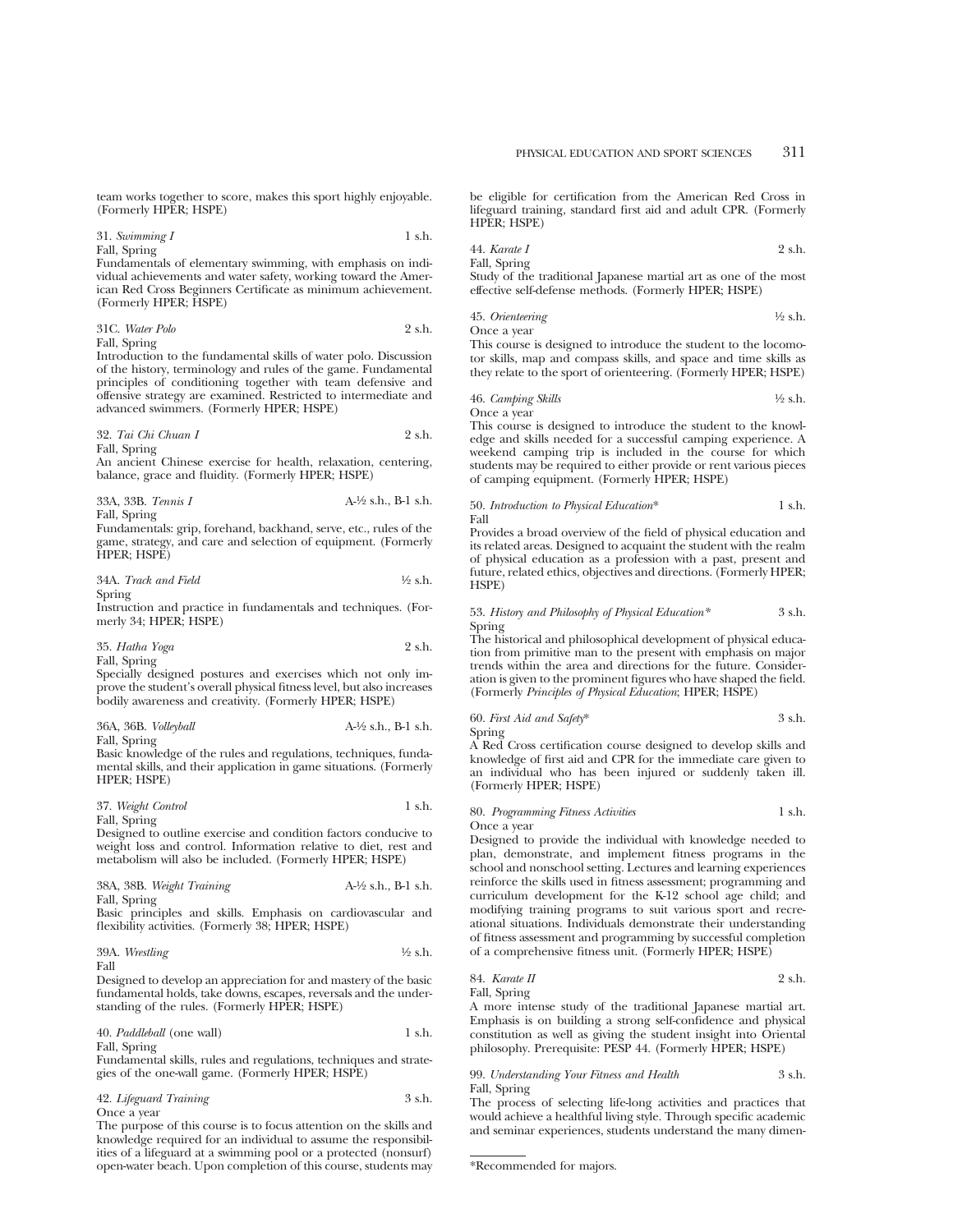sions of well-being inherent in the ability to reach their own individual health potential. Topics include stress management, weight control, basic nutrition, sports injuries, etc. (Formerly HPER; HSPE)

100. *Swim for Fitness* 2 s.h. Fall, Spring

Improvement of overall physical conditioning through swimming. Introduction to the fundamental principles of physical conditioning and their application to swimming. Under the instructor's direction and utilizing both traditional and novel aquatic activities, individualized programs of conditioning will be set up to meet the student's personal needs. Restricted to intermediate and advanced swimmers. (Formerly HPER; HSPE)

101. *Aquarobics* 2 s.h.

Fall, Spring

Designed to improve physical fitness through water activities. Introduction of the principles of physical conditioning with the intent of improving cardiovascular fitness and flexibility using land activities applied to a water medium. No previous swimming experience necessary. (Formerly HPER; HSPE)

#### 102A. *Organization and Administration of Athletic Training* 3 s.h.

Once a year

This course is designed to provide the student with the knowledge of administrative duties within the athletic training profession. Topics include: planning, coordinating and supervising all administrative components of an athletic training program including those pertaining to health care services (physical examinations and screening, first aid and emergency care, follow-up care and rehabilitation, etc.); financial management, training room management, personnel management, and public relations. (Formerly HPER; HSPE)

# 103. *Methods and Materials for Teaching at the Elementary Level*\* 3 s.h.

Spring

Methods, organization, curriculum planning and evaluation. Practice teaching in basic rhythms, games and dances. Observation of physical education in local elementary schools. (Formerly HPER; HSPE)

104. *Methods and Materials for Teaching*

*at the Secondary Level*\* 3 s.h. Fall

Methods, organization, curriculum planning and evaluation. Observation at local schools. (Formerly HPER; HSPE)

106. *Kinesiology*\* 3 s.h. Spring

The study of the principles of human movement and the analysis of motor skills through the application of kinesiological principles. Prerequisite: BIO 103. (Formerly HPER; HSPE)

#### 107. *Kinesiology for the Dancer* 4 s.h. Once a year

The study of the anatomical and mechanical principles of movement with specific applications to the dancer. Analysis of dance movements, prevention of injuries, conditioning and relaxation techniques are examined. (Formerly HPER; HSPE)

# 108. *Measurement and Evaluation in Physical Education*\* 3 s.h.

Spring

The elementary statistical techniques necessary for interpreting test results, grading and evaluating current research in physical education. The evaluation, development and practical application of tests in such areas as fitness, motor ability, skills and knowledge. (Formerly HPER; HSPE)

| 109. Fencing $\Pi$ | 2 s.h. |
|--------------------|--------|
| Fall, Spring       |        |

Instruction in advanced techniques of foil fencing with emphasis on competition. Prerequisite: PESP 9A or permission. (Formerly HPER; HSPE)

111B. *Aerobic Dance* 2 s.h.

Fall, Spring

Designed to develop cardiovascular fitness through the use of exercise to music. Muscular strength, endurance and flexibility are also developed. (Formerly HPER; HSPE)

112. *Archery—Advanced* 1 s.h. Spring

Review of basic skills and techniques. Emphasis on competitive shooting. Practical hunting experience. Minimal skill standards must be met in the first week of class. (Formerly HPER; HSPE)

113. *Cardiopulmonary Resuscitation (CPR)* 1 s.h. January, Summer

An American Red Cross certification course which develops competencies in the areas of artificial respiration (CPR), and aids to choking victims. (Formerly HPER; HSPE)

119. *Cooperative and Adventure Activities* 1 s.h. Fall

This course is an introduction to the various Project Adventure activities: cooperative games, initiative problem solving activities, trust activities and adventure ropes course activities. (Formerly HPER; HSPE)

120. *Sailing* 1 s.h. Spring, Summer

Basic course which will enable the student to sail and handle as ailboat safely and proficiently. 15 hours of instruction conducted on the water. All instruction will be in fiberglass sloops. Lab fees additional.

Classes are held weekends during the spring semester; summer session classes weekdays only. (Formerly HPER; HSPE)

121. *Scuba Certification* 2 s.h. Fall, Spring

A continuation of basic scuba (PESP 21). Students are given the opportunity to use the skills developed in basic scuba in actual diving. Course consists of a series of dives done in local Long Island area, in the Florida Keys and on an island in the Caribbean. Upon successful completion of the course, the student is registered and certified with the National Association of Underwater Instructors (NAUI). A wet suit, weight belt, weights and a buoyancy compensator must be supplied by each student (may be rented). Lab fees additional. Prerequisite: PESP 21 or permission of instructor. (Formerly HPER; HSPE)

122. *Sailing II* 2 s.h. Spring

Knowledge in and development of skills for sailing. Classroom: teaching of theory, general information and marlinspike seamanship. Practical work consists of practices afloat and an opportunity to apply theory, develop judgment and perfect skills. (Formerly HPER; HSPE)

123. *Hatha Yoga II* 2 s.h. Spring

Course designed to allow proficient Yoga student to develop physical potential and expand creativity through intense practice of specially designed postures and exercises. Prerequisite: PESP 35. (Formerly HPER; HSPE)

<sup>\*</sup>Recommended for majors.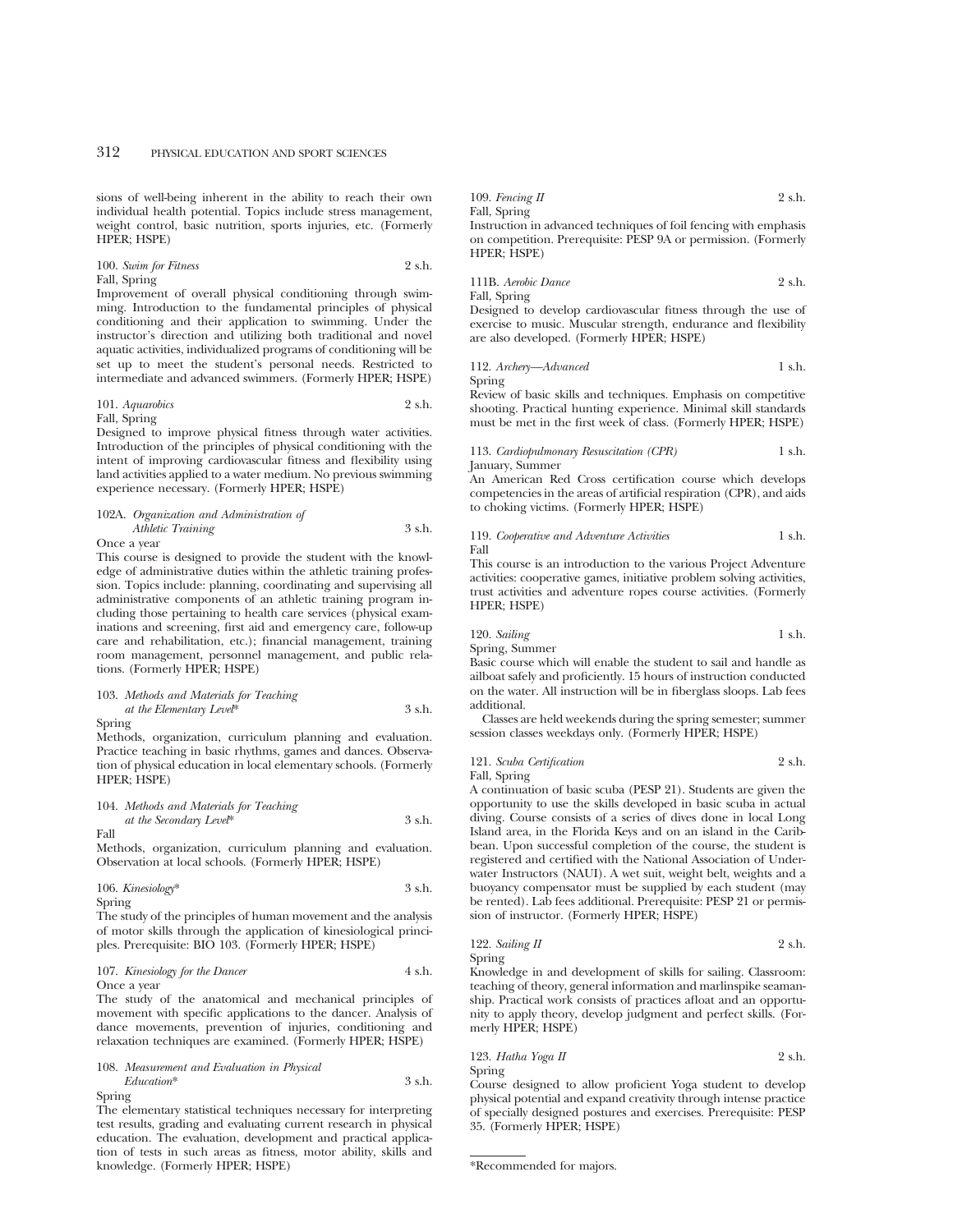130A, 130B. *Student Teaching*\* 4<sup>1</sup>/<sub>2</sub> s.h. each Fall, Spring

Sixteen weeks of student teaching including four and one-half days per week in the school and participation in the after- school program. A seminar is conducted in conjunction with student teaching. In 130A, student teaching is done in the elementary school for eight weeks. In 130B, student teaching is done in the secondary school for eight weeks. Hofstra students must complete 130B in order to receive credit for 130A. (Formerly HPER; HSPE)

131. *Swimming II* 1 s.h. Fall, Spring

Continuation of 31, working toward Swimmer's and Advanced Swimmer's American Red Cross Certificates. Prerequisite: PESP 31 or permission of instructor. (Formerly HPER; HSPE)

# 132. *Tai Chi Chuan II* 2 s.h.

Fall, Spring

For the students who have completed *Tai Chi I* and wish to deepen their knowledge of form, push hands and application. (Formerly HPER; HSPE)

133. *Tennis II* 1 s.h. Fall, Spring

Practice in advanced techniques and skills to attain proficiency, rules and game strategy, care and selection of equipment. Students must meet minimal requirements during the first week of class in order to remain in the course. (Formerly HPER; HSPE)

$$
134. Tennis III \t\t 2 s.h.
$$

Fall, Spring Instruction and practice in fundamental techniques and skills to attain proficiency (a full semester). Rules and match play in singles and doubles. (Formerly HPER; HSPE)

| 135. Activity Review $I^*$ | 1 s.h. |
|----------------------------|--------|
| January, Summer            |        |

Supplementary knowledge of skills in field hockey, soccer, basketball, volleyball, with emphasis on the review of teaching techniques. Individual needs of students are of prime consideration. Prerequisite: team sports. (Formerly HPER; HSPE)

# 136. *Activity Review II*\* 1 s.h. Continuation of 135 with emphasis in lacrosse and individual sports. Prerequisites: lacrosse and individual sports. (Formerly HPER; HSPE)

# 138A. *Methods of Coaching*\* 3 s.h. Fall

Designed to equip the physical education major student with the concepts of sound coaching principles and training methods in competitive athletics. (Formerly 138; HPER; HSPE)

# OFFICIATING\*

Technique and rules interpretation with the opportunity to secure an official's rating. Majors must complete two of the following courses. Prerequisite: basic skills in appropriate sport or permission of instructor. Open to all students. (Formerly HPER; HSPE)

| 139. Officiating-Field Hockey<br>Fall | $\frac{1}{2}$ s.h. |
|---------------------------------------|--------------------|
| 140. Officiating-Basketball           | $\frac{1}{2}$ s.h. |

| Fall |                           |                    |
|------|---------------------------|--------------------|
| Fall | 142. Officiating-Football | $\frac{1}{2}$ s.h. |

```
144. Officiating—Volleyball 1⁄2 s.h.
Spring
```

| 145. Officiating-Softball | $\frac{1}{2}$ s.h. |
|---------------------------|--------------------|
| Spring                    |                    |

146. *Official—Lacrose* 
$$
\frac{1}{2}
$$
 s.h. Spring

147. *Official*—*Track and Field* 
$$
\frac{1}{2}
$$
 s.h. Spring

141. *Synchronized Swimming* 2 s.h. Spring

Fundamental skill instruction in individual water stunts and group composition. Problems of music selection for water composition. Prerequisite: swimmer's certificate or permission. (Formerly HPER; HSPE)

143. *Water Safety Instruction* 2 s.h. Fall, Spring

Methods of teaching swimming and life saving techniques. Opportunity for American Red Cross Certificate. Prerequisite: Advanced Life Saving Certificate. (Formerly HPER; HSPE)

# 149A, 149B. *Practicum in Exercise/Wellness* 3 s.h. each Fall, Spring

Supervised practicum in an approved setting. Student is placed in an appropriate community adult fitness/wellness center; a corporate wellness program; a fitness and health club; and/or cardiac rehabilitation center. Separate placements can be made for 149A, 149B or student can do all 6 semester hours in one placement under advisement. (Formerly HPER; HSPE)

#### 150A, 150B. *Field Experience: Nonschool Setting*  $4\frac{1}{2}$  s.h. each

Fall, Spring

Supervised practicum in one or more nonschool setting agencies. Students are assigned on the basis of past experiences and career goals. Course does not qualify a candidate for teaching certification. Open to students in a nonteaching track with permission only. (Formerly HPER; HSPE)

| 151, 152. Readings | 1-3 s.h. each |
|--------------------|---------------|
|--------------------|---------------|

Fall, January, Spring, Summer Individualized course designed to meet special interests of the student and to fill gaps in the student's understanding of physical education and recreation. Ordinarily open only to juniors and seniors who are capable of independent study. Prerequisites: written consent of chairperson of department and of instructor who will serve as tutor. (Formerly HPER; HSPE)

#### 154. *Elementary Physical Education Content* 3 s.h. Fall

Designed to convey information and materials related to elementary school physical education content. Topics reflect the selection, criteria, time allotment and organization of program content. (Formerly HPER; HSPE)

155. *Leisure Interpretation*\* 3 s.h. Fall

The historical and philosophical development of the role of leisure in the quality of life. An attempt to identify the events, interests and needs of people in pursuit of leisure. (Formerly HPER; HSPE)

# 156. *Leisure Experiences: Seminar and Practicum*\* 3 s.h. Spring

The identification, investigation and analysis of existing leisure experiences and programs through regularly scheduled seminars and a field experience. Placement is contracted with instructor approval, according to student's interests and needs. Prerequi-

\*Recommended for majors.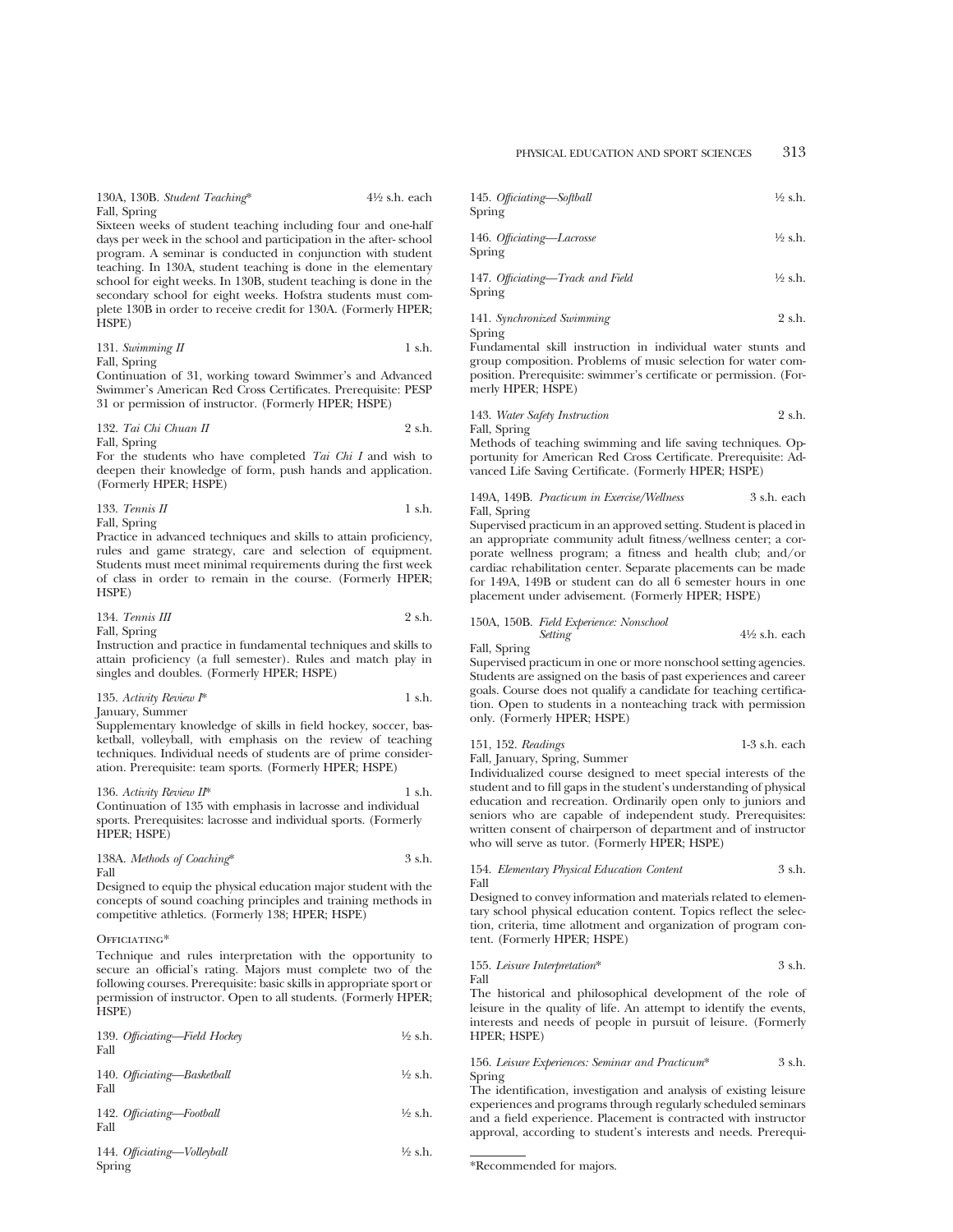site: PESP 155 or permission of instructor. (Formerly HPER; HSPE)

159. *Sport and Physical Education in Cross-Cultural Context* 3 s.h. Once a year

The nature and significance of sport and physical education within selected nations. With consideration to the principal approaches utilized in cross-cultural study, the student focuses upon the identification and systematic analysis of persistent problems in American sport and physical education. Through comparing strategies adopted by nations which reflect contrasting social, political and economic value systems, the student endeavors to formulate plans for domestic change. May be applied toward liberal arts credit. (Formerly HPER; HSPE)

#### 161. *Care and Prevention of Athletic Injuries I* 3 s.h. Spring

For students anticipating work with athletic teams as a coach, supervisor, instructor or athletic trainer. Course work includes classroom lectures and practical applications of current athletic training methods. Prerequisites: PESP 60, BIO 103. (Formerly HPER; HSPE)

#### 163. *Care and Prevention of Athletic Injuries II* 3 s.h. Fall

Advanced instruction for students wishing to become nationally certified athletic trainers. This course deals with rehabilitation, conditioning, modality application and injury recognition. Prerequisites: PESP 161, BIO 105. (Formerly HPER; HSPE)

### 164. *Organization and Administration of Physical Education*\* 3 s..h. Spring

Practices employed in actual physical education programs. Areas of inquiry include finance, facility utilization, intramural and extramural athletics, personnel and public relations. Prerequisites: PESP 130A, 130B or permission of instructor. (Formerly HPER; HSPE)

#### 165A. *Adapted Physical Education/Internship*\* 41⁄2 s.h. Spring

Selection and adaptation of activities to meet the individual needs of disabled children, the orthopedically disabled, the blind, deaf, mentally retarded and the emotionally disturbed. The course also includes a sustained field-based internship under systematic supervision to develop competencies in preparing and implementing an individualized educational program (IEP) for adapted and mainstreamed school populations. Prerequisites: PESP 103, 104. (Formerly 165; 166, *Internship: Mainstreamed and Adapted Physical Education Program*; HPER; HSPE)

#### 167. *Principles of Perceptual Motor Learning* 3 s.h. Spring

Theories and principles of learning applied to gross motor performance; analysis and evaluation of variables affecting learning and performance in exercises, games, sports and dance. Lecture and laboratory experiences. (Formerly HPER; HSPE)

#### 168. *Advanced Topics in Athletic Training* 3 s.h. Once a year

This course is designed to provide the student with knowledge in advanced athletic training techniques. Topics include the use of emergency care equipment, management of the unconscious and/or paralyzed athlete, evaluations of athletic fitness, the use of ambulatory aids and pharmacological agents. Also discussed are current surgical techniques, caring for athletes with heatrelated illness, athletes with eating disorders and the latest techniques/modalities being utilized in the health care field. (Formerly HPER; HSPE)

#### 169. *Sport Safety and Use of Protective Equipment in Athletics* 3 s.h.

Once a year

Course is designed to provide students with the knowledge and skill in the use of protective strapping, padding and equipment in athletics. Included are the proper use and techniques of athletic tapes, plastics, felt and rubber, and commercial athletic equipment. Considerations of equipment standards and rules and regulations are also covered. (Formerly HPER; HSPE)

# 180 through 189, A-Z. *Workshops* 1-3 s.h. each Fall, Spring

Designed to meet the needs of specific groups of students or educators from individual schools or districts.

As individual subjects are selected, each is assigned a letter (A-Z) and added to the course number. Any course may be taken a number of times so long as there is a different letter designation each time it is taken. (Formerly HPER; HSPE)

# 190A. *Therapeutic Exercise in Athletic Training* 3 s.h. Spring

Develops knowledges and skills in designing and implementing exercise programs for the reconditioning and rehabilitation of athletic injuries. The criteria for selection and use of various equipment and programs for injuries are discussed. Prerequisites: PESP 161, 163. (Formerly HPER; HSPE)

#### 191. *Athletic Training Practicum I* 3 s.h. Spring

Actual practical experience in the training room, working with either a number of sports or assigned to one specific sport. Prerequisites: PESP 163, BIO 106. (Formerly HPER; HSPE)

#### 192. *Therapeutic Modalities in Athletic Training* 3 s.h. Once a year

Designed to teach the fundamental principles of various therapeutic modalities including heat, cold, sound, electricity and light. Investigation of the body's physiological response to such modalities as well as criteria for proper selection in treating athletic injuries. Prerequisites: PESP 161, 163. (Formerly HPER; HSPE)

#### 193. *Athletic Training Practicum II* 3 s.h. Spring

Advanced practical experience in athletic training; the student is responsible for the actual maintenance and upkeep of injury records and case histories. Responsibility for treatment and referral of injuries. To be supervised and critiqued by the head athletic trainer. Prerequisites: PESP 106, 191. (Formerly HPER; HSPE)

#### 194. *Internship: Health Fitness Evaluation* 3 s.h. Spring

Supervised internship in evaluating and assessing fitness components of students and athletes (50 hours). Prerequisites: BIO 106 and two fitness activity courses. Pass/ $D+/D/Fail$  grade only. (Formerly HPER; HSPE)

#### 195. *Observations in a Fitness Setting* 3 s.h. Fall

Observation of an ongoing fitness program in an approved setting. Students participate in assessing fitness levels and/or in leading exercise programs. Observation can be in one or more of the following settings: 1) fitness or sports club that does fitness evaluation and training; 2) corporate fitness program; 3) YMCA fitness evaluation program; 4) adult fitness program. (40 hours interning; 10 hours seminar.) Prerequisites: BIO 106, PESP 25,

<sup>\*</sup>Recommended for majors.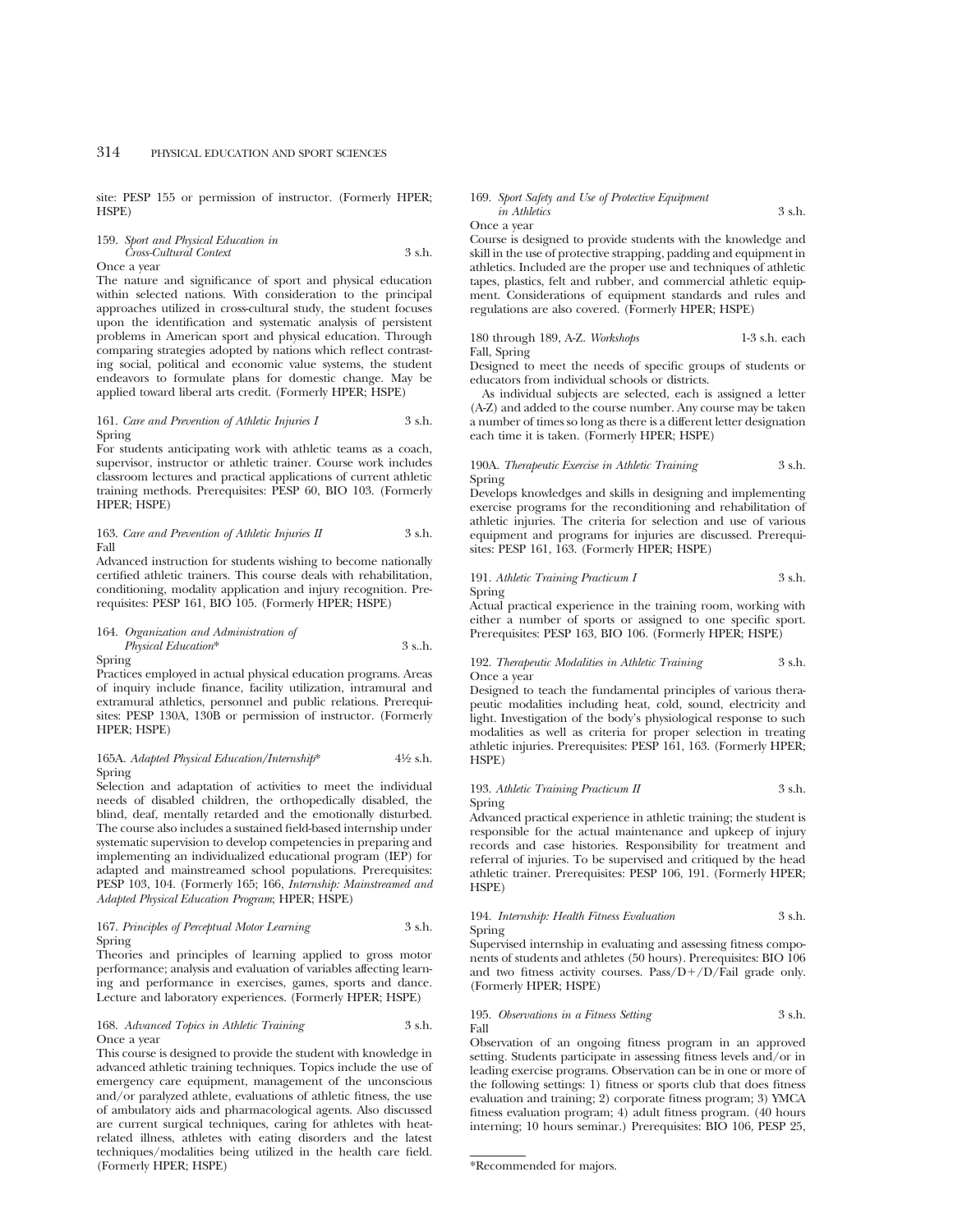111B. Pass/ $D+/D/Fail$  grade only. (Formerly *Internship in a Fitness Setting*; HPER; HSPE)

### 196. *Applied Exercise Physiology: Health and Fitness* 3 s.h. Once a year

Explores the physiological basis and applied aspects of exercise to: 1) maintain and improve cardiovascular and physical fitness; 2) control weight; 3) reduce coronary risk factors; 4) prevent diseases and musculoskeletal injuries; 5) counteract the effects of aging. Prerequisite: BIO 106. (Formerly HPER; HSPE)

# 197. *Applied Exercise Physiology: Evaluation Techniques* 3 s.h. Once a year

Principles and techniques of evaluating health and fitness, and prescribing exercise for asymptomatic and symptomatic people. Emphases placed on exercise by means of heart rate, oxygen uptake, lactic acid, caloric expenditure and rating of perceived exertion. Students administer and serve as subjects for the tests. Prerequisites: PESP 196, BIO 106. (Formerly HPER; HSPE)

## 198. *Implementing Fitness Programs* 3 s.h. Once a year

A course on how to structure adult fitness classes. Active participation in stretching and strengthening techniques. Contraindications and precautions for dealing with people who have low back pain, high blood pressure and limited range of motion. Prerequisites: PESP 196; BIO 106. (Formerly HPER; HSPE)

# 199. *Practicum: Student Fitness Trainer* 3 s.h. Fall, Spring, Summer

Students are assigned two clients for whom they are responsible for developing and implementing a personalized fitness program. Students work individually with faculty advisers to develop appropriate programs for the clients. Student trainers meet with each client for a total of 12 to 15 hours. In addition, four seminars are scheduled during the semester. Exercise Specialist major course. Prerequisite: PESP 194. Pass/ $D+/D/Fail$  grade only. (Formerly HPER; HSPE)

# 201. *General Safety Education* 3 s.h. Fall, Spring

Designed to meet State Education Department requirements for teachers of driver and traffic safety education. Topics include safety for school, home, recreation, pedestrians, school bus, poison, fire, bicycle, industrial and occupational. The General Safety Education Policies: understanding the teacher's role in educating students about safety as prescribed by state law. (Formerly HPER; HSPE)

# 202A, 202B. *Teaching of Driver and Traffic Safety Education I*  $\mathcal{G}$ *<sup>2</sup> II* 3 s.h. each

# Fall, Spring

Analysis of the traffic accident problem; knowledge, attitudes and skill factors essential for safe and efficient operations of motor vehicles, survey of materials, methods and teaching techniques. Includes classroom and 15 hours of laboratory (hours to be arranged at first session) teaching techniques.

For certified and future teachers who have completed the minimum course requirements essential for teaching in any subject area on the secondary level. (Formerly HPER; HSPE)

#### 203. *Trends and Problems in Traffic Safety Education* 3 s.h. Fall, Spring

The administration, supervision and teaching including research, engineering, transportation, traffic law and enforcement, traffic safety management, analysis of current teaching methods, public relations and support. Prerequisites: PESP 202A, 202B, completed within the past three years. (Formerly HPER; HSPE)

## **210 through 252 will carry the prefix MSPE**

#### 210. *Pedagogical Trends and Issues in Physical Education and Sport* 3 s.h.

#### Once a year

In-depth investigation and discussion of current ideas, problems and issues relating to teaching physical education and sport. Students and instructor cooperatively identify a number of specific areas of investigation which become the focus of the course. (Formerly HPER)

211. *Contemporary Sociocultural Trends and Issues in Physical Education and Sport* 3 s.h.

Once a year

In-depth examination of fundamental, recurring socio-cultural themes in contemporary American physical education and sport. Students and instructor cooperatively identify a number of significant issues for future critical analysis. (Formerly HPER)

212. *Scientific Trends and Issues in Physical Education and Sport* 3 s.h.

Once a year

Presentation of information and discussion of issues that are current in the scientific field of exercise and sport. Emphasis on issues that relate to the teaching of physical education and to the coaching of sport teams. (Formerly HPER)

213. *Innovative Instructional Strategies for Teaching Physical Education* 3 s.h.

Once a year

Designed to introduce the student to new ideas for improving physical education instruction. Focus is on the development, implementation and evaluation of innovative instructional strategies. Introduces students to the use of effective change strategies to facilitate the implementation of innovative ideas. (Formerly HPER)

# 214. *Contemporary Curriculum Perspectives in*

*Physical Education* 3 s.h. Once a year

Focus is on current issues and problems within the field of curriculum. Course examines conceptions of curriculum in education and its influence on the discipline of physical education. Designed to introduce the student to underlying historical, philosophical, social and intellectual foundations of curriculum development and evaluation. (Formerly HPER)

215. *Advanced Perceptual Motor Learning* 3 s.h. Periodically

Investigation into various theories of motor learning and analysis of conditions related to skilled performance of children and adults. Research in areas relating to motor learning is surveyed and discussed. (Formerly HPER)

#### 216. *Adaptive Physical Education* 3 s.h. Periodically

In-depth examination of the basic philosophies of adaptive physical education. Course covers various teaching techniques, curriculum development for mainstreaming and handicapped situations, evaluation techniques and practical experience with the handicapped. (Formerly HPER)

### 217. *Research Implications on Curricula Trends in Physical Fitness* 3 s.h. Once a year

Discussion of the various components of physical fitness: cardiovascular endurance, muscular strength/endurance, flexibility and body composition. Exploration of the research literature dealing with the relationship of regular physical activity and proper nutrition to weight control and reduced risk of chronic diseases. Examination of various existing curricula which incorporates cognitive and exercise components of physical fitness. (Formerly *Health Related Fitness, Weight Control and Nutrition*; HPER)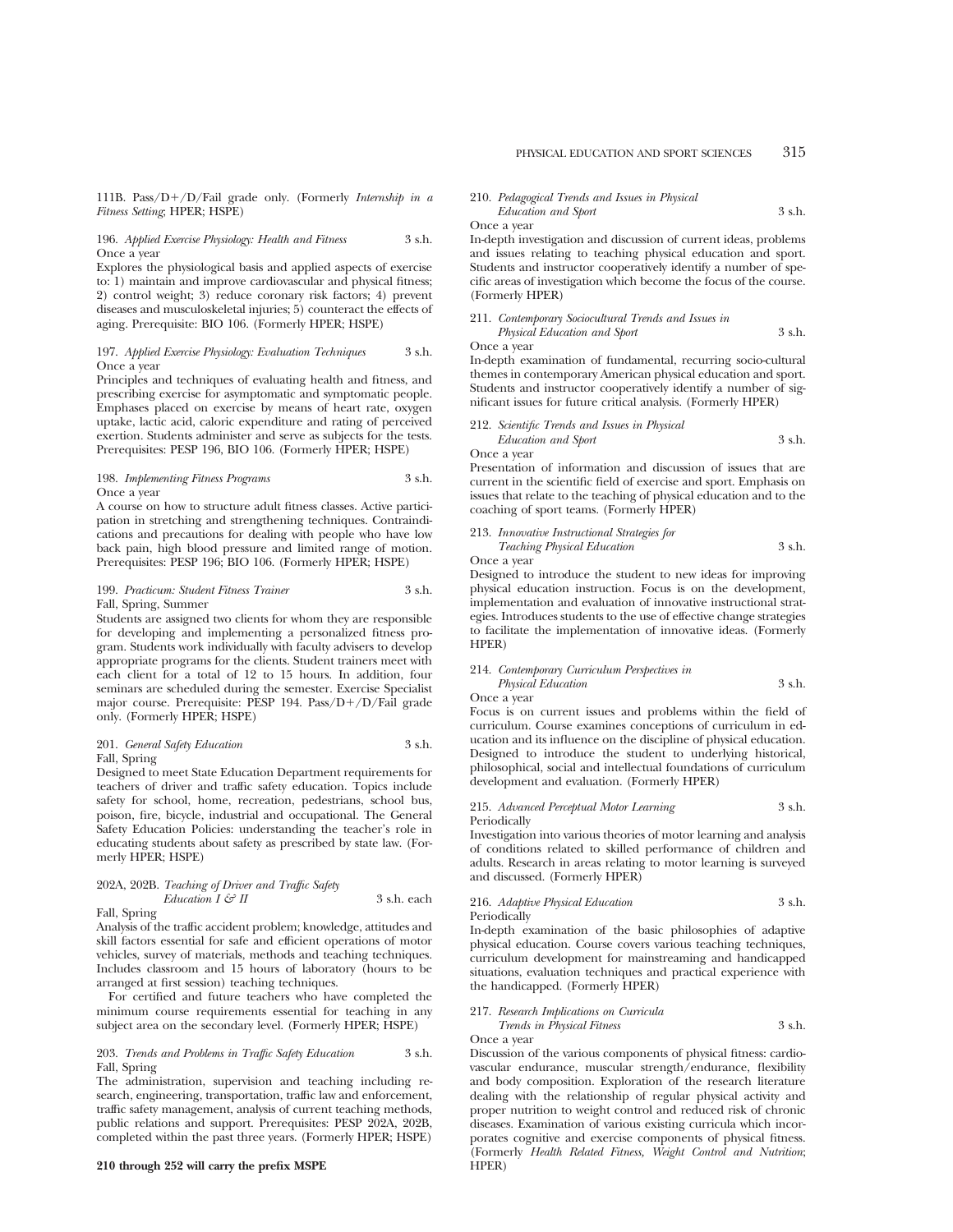218. *Sport and the Law* 3 s.h. Periodically

Designed to examine legal issues related to the operation of public and private schools, with particular emphasis on those issues specifically related to health, physical education and athletics. Constitutional, statutory, case law and administrative applications are analyzed. (Formerly HPER)

#### 219. *Comparative Studies in Physical Education*

*and Sport* 3 s.h. Periodically

In-depth analysis of the relationship of sport to contrasting national and cultural value systems. Formulating his/her own methodological framework, the student critically examines problems in American physical education and sport in light of other ideological systems. (Formerly HPER)

#### 220. *Motor Development* 3 s.h. Periodically

Study of the motor and perceptual motor development of children. Special emphasis on the relationship of motor and perceptual-motor development to later skill acquisition of effective sports and movement skills. (Formerly HPER)

221. *Field Experience* 3 s.h.

Fall, Spring

Cooperatively guided experience in the elementary, junior and high school or other approved agencies through which students implement specific ideas and proposals developed in other courses. Students submit a plan and, upon acceptance, meet for periodic seminars at which time problems encountered in the field are discussed. (Formerly HPER)

# 223. *Implementing Health Related Fitness and*

*Nutrition into School Curricula* 3 s.h. Periodically

Laboratory experiences in assessing fitness levels of students, prescribing exercise and evaluating diets. Participation in, and critical analysis of, existing grade school fitness programs. Development of a health-related fitness module. (Formerly HPER)

#### 224. *Implementing Motor Learning Theories* 3 s.h. Periodically

Laboratory experiences in observing, assessing and designing motor learning situations. Emphasis placed on implementing motor learning theories in teaching motor skills to elementary and secondary school students. Prerequisite: MSPE 215 or permission of instructor. (Formerly HPER)

# 225. *Analysis of Movement* 3 s.h. Periodically

Investigation of the biomechanical basis of motor performance. Includes a descriptive analysis of sport skills and fundamental movement patterns and an examination of techniques for collecting biomechanical data. Prerequisite: kinesiology or permis-

sion of instructor. (Formerly HPER)

227. *Workshop: Movement and New Games for Elementary Physical Education Teachers* 1 s.h.

Periodically

The purpose of this course is to improve knowledge of games content, curriculum and methodology for elementary physical education. (Formerly HPER)

228. *Workshop: Dance Education, Advanced Theory and Practice* 1 s.h. Periodically

This course is to improve knowledge of dance content for teaching in the public schools. It focuses attention on curricular knowledge and pedagogical content knowledge, that is, the ways children learn, develop, understand, and perform dance content and the ways of eliciting knowledge and skill. (Formerly HPER)

229. *Educational Gymnastics* 1 s.h. Periodically

This course is to improve knowledge of gymnastics content for teaching. It focuses on curriculum knowledge, that is, the way children learn, develop, and perform gymnastics content and ways of eliciting skill. (Formerly HPER)

### 230A-230B. *Student Teaching in Physical*

*Education: Elementary and Secondary* 3 s.h. each 230A: Elementary; 230B: Secondary

#### Fall, Spring

Student teaching is a full semester experience consisting of eight weeks at the elementary level and eight weeks at the secondary level for students in the M.S. in Health or Physical Education. The student is in the school the equivalent of four and one-half days each week. The experience may include participation in the after-school program. A seminar is conducted in conjunction with student teaching. Hofstra students must complete MSPE 230B in order to receive credit for MSPE 230A. Course is open to graduate students only. Does not count toward degree requirements.

# 235. *Movement and New Games for Elementary Physical*

*Education Teachers* 3 s.h. Every other year

Designed to expand the individual's understanding of movement and games content. Lectures and learning experiences reinforce the definition, historical origin and key elements of both subject areas. Emphasis placed on how the two subject matters contribute to physical education; how theory is put into practice; and how teachers can plan for successful delivery and presentation. (Formerly HPER)

236. *Analysis of Team and Individual Sports* 3 s.h. Once a year

The course is designed to enhance the individual's ability to recognize and analyze advanced movement, and provide corrective feedback on sport skills used during sports.

237, A-Z. *Special Topics in Physical Education and Sport* 1-3 s.h. Periodically

Designed to meet the needs of specific groups of students of educators interested in special topics not covered by other course offerings.

As individual subjects are selected, each is assigned a letter (A-Z) and added to the course number. Any course may be taken a number of times so long as there is a different letter designation each time it is taken.

# 251, 252. *Special Readings Seminar* 1-3 s.h. each

Fall, Spring, Summer

Investigations and reports on physical education topics adapted to the student's program. Prerequisites: written consent of the chairperson and instructor. (Formerly HPER)

# **300, 301, 302, will carry the prefix MSPE**

300. *Departmental Seminar* 3 s.h. Fall, Spring, Summer

Serves an integrative and culminating function with respect to the student's studies and experiences in the School of Education. Emphasis is on themes which cut across traditional course and departmental lines; selected student papers and research may be compiled in year books of health education. Pass/Fail grade only. Prerequisites: matriculation in the department and completion of all required course work in professional education. (Formerly HPER)

**NOTE:** successful completion of MSPE 300 may be offered in place of either the departmental comprehensive examination or the *Master's Essay* in MSPE. This course may not be used to satisfy any part of the basic 33 s.h. requirement for a Master of Science degree in Education.

301, 302. *Master's Essay* 3 s.h. each Fall, Spring

Supervision and instruction leading to the completion of the essay. Binding fee payable upon registration in 302. Admission by permission of department. (Formerly HPER)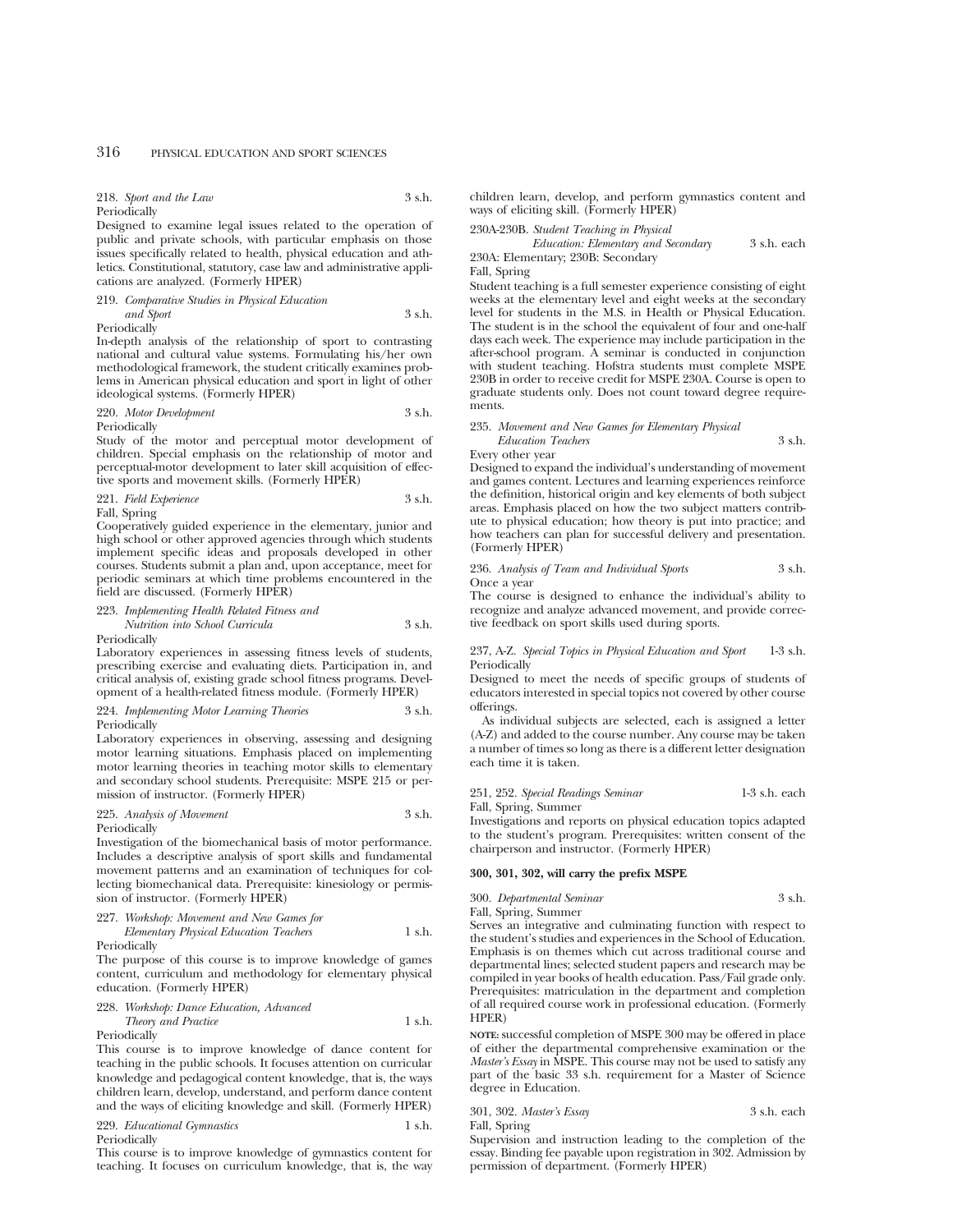# Physics (PHYS)

Associate Professor Edwards, *Chairperson*

Associate Professors Delano, Garuthara; Assistant Professors Araki, Bosh, Levine.

**B.A. SPECIALIZATION IN PHYSICS**: PHYS 11A-12A and 11B, 12B; 104, 118, 135, 136, 137, 140, 159; three additional credits of advanced physics laboratory; MATH 19, 20, 29 and 131; CHEM 3A & 4A, 3B & 4B. It is recommended that the language requirement be fulfilled in German, French or Russian.

See complete B.A. requirements, page 80.

**B.S. SPECIALIZATION IN APPLIED PHYSICS**: this program meets the demands of industry for people with broad theoretical knowledge in physics, related sciences and engineering, combined with technical subject matter. The curriculum includes required courses in English as well as electives in humanities and social science to give the student a general background to supplement training as a specialist. Grades of C- or better are required in all physics courses and technical electives.

Candidates for graduation must fulfill the following requirements:

- 1. The successful completion of at least 124 semester hours and a cumulative grade-point average of 2.0 in work completed at Hofstra. Military Science 1A, 1B and 2A, 2B may not be counted toward this total semester hour requirement.
- 2. At least 65 semester hours must be in liberal arts courses outside of the Department of Physics.
- 3. There are two requirements that must ordinarily be completed in residence at Hofstra: 15 semester hours in the major field of specialization and the last 30 semester hours. The 15 semester hours need not be included within the last 30 hours.

4. And the following requirements: ENGL 1-2\*; six hours of humanities electives; six hours in social science electives;

MATH 19, 20, 29, 131; CHEM 3A & 4A, 3B & 4B; PHYS 11A-12A, 11B, 12B, 104, 118, 135, 136, 137, 140, 141, 142, 155, 156, 159, 160, 161, 163, 164;

ENGG 1 (evening only); ENGG 9A, 9B, 10 (day only); ENGG 30, 33, 34, 192.

Teaching of High School Physics and General Science, see page 355.

**A MINOR IN PHYSICS** consists of the successful completion of 18 semester hours of any courses which are applicable to the major, with at least six hours in residence. Normally, the student seeking a minor in physics would take the general physics sequence: PHYS 11A-12A, 11B, 12B; three intermediate level courses, or two intermediate level courses and an intermediate laboratory.

Sigma Pi Sigma: a national physics honor society, see page 70.

# COURSES

In addition to semester notations next to each course, a selection of courses is offered during January and Summer sessions. Consult the *January* and *Summer Sessions* bulletins for these schedules.

1A-2A. *Elementary Physics* # 3 s.h. each Once a year

Fundamental laws and principles of mechanics, heat, sound, light, electricity and magnetism. Students must take 1B-2B concurrently unless credit has already been received for the equivalent. Recommended for all premedical and predental students not majoring in chemistry. Prerequisites: 1 unit high school algebra, 1 unit plane geometry. Credit given for these courses or PHYS 11A-12A, but not for both.

#### 1B-2B. *Elementary Physics Laboratory* # 1 s.h. each Once a year

Laboratory exercises to accompany 1A-2A. Must be taken concurrently. Credit given for these courses or for PHYS 11B and 12B, but not for both.

|  | 4. Conceptual Physics # | 3 s.h. |  |
|--|-------------------------|--------|--|
|--|-------------------------|--------|--|

Fall, Spring

The seven fundamental laws of classical physics—Newton's three laws of motion, and the four laws of electricity and magnetism are examined in the context of the history of ideas and development of modern science and technology. The objective is to illustrate the universality of these laws in explaining all nonrelativistic, macroscopic phenomena and to provide perspective on the traditional search by physicists for universal laws. (4 hours lecture/laboratory weekly.) (Formerly *Conceptual Physics for the Nonscience Major*.)

5. *Light #* 3 s.h. Spring

A study of the principles of reflection, refraction, interference, diffraction, polarization, emission and amplification of light. Topics include the kaleidoscope, the rainbow, diamonds, human vision, the science of color, black light, the color of sunsets, lasers and holography. For nonscience majors. (2 hours lecture, 2 hours laboratory.) Prerequisites: 1 unit high school algebra; 1 unit plane geometry.

# 6. *Acoustics, Music and Speech #* 3 s.h. Fall, Spring

Fundamental physics of sound; production, propagation and detection. Emphasis is placed on musical instruments and human voice and hearing. Sound reproduction, architectural acoustics and noise considerations are studied. (2 hours lecture, 2 hours laboratory.) Prerequisites: high school algebra and geometry. Credit given for this course or PHYS 7 or 8.

#### 7, 8. *Acoustics of Music and Speech* 3 s.h. each Periodically

Fundamentals of sound, with emphasis on sound production by musical instruments and voice; reproduction, synthesis, transmission in air (including architectural acoustics), noise and hearing. (2 hours lecture, 3 hours laboratory.) Prerequisites: 1 unit high school algebra; 1 unit plane geometry. (Formerly 7-8.)

11A-12A. *General Physics* # 4 s.h. each Fall, Spring

Fundamental laws and principles of mechanics, heat, sound, light, electricity and magnetism. Students must take 11B, 12B concurrently unless credit has already been received for the equivalent. 11A-12A apply towards the natural science core requirement only upon successful completion of the corresponding laboratory course(s) 11B and/or 12B. Prerequisite or corequisites: MATH 19, 20. Engineering students are exempt from taking 12B, with approval of adviser. Credit given for these courses or PHYS 1A-2A, but not for both.

# 11B. *General Physics Laboratory* # 1 s.h. Fall, Spring

Laboratory exercises to accompany 11A. Must be taken concurrently. Credit given for this course or PHYS 1B, but not for both.

<sup>\*</sup>See University degree requirements, page 65. #Core course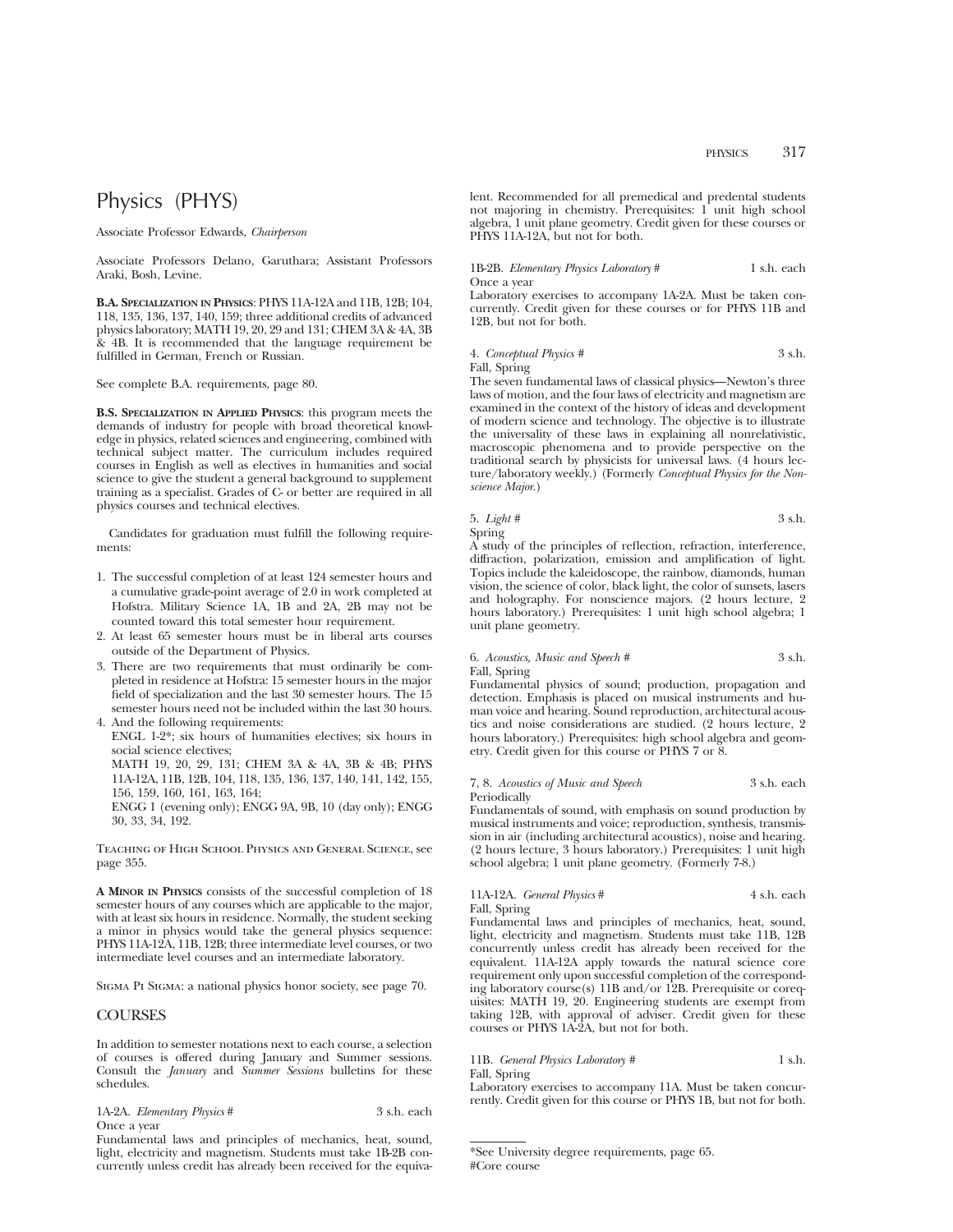11C. *Exercises and Problems* 2 s.h. Fall, Spring Supervised problem solving to be taken in conjunction with

PHYS 11A on recommendation of adviser. No degree credit.

12B. *General Physics Laboratory* # 1 s.h. Fall, Spring

Laboratory exercises to accompany 12A. Must be taken concurrently. Credit given for this course or PHYS 2B, but not for both.

| 17, 18. Elements of Physics for Engineers | 4 s.h. each |
|-------------------------------------------|-------------|
| See course description, page 398.         |             |

100. *Honors Program* 3 s.h. Fall, Spring

Research into a physical problem, either experimental or theoretical. Open only to senior physics majors who are eligible for and desire to graduate with departmental honors. Interested students must secure, before registration, written permission of the chairman and instructor who will supervise the investigation.

102. *Medical and Biological Physics* 3 s.h. Fall

The application of physics to biology, medicine and dentistry. Topics include vision and hearing, lasers, ultrasound, X-rays, nuclear medicine, diffusion and transport processes. Prerequisite: PHYS 2A or 12A.

104. *Electricity and Magnetism* 3 s.h. Every other year

Fundamentals of electromagnetic theory. Vector analysis, Maxwell's equations, electrostatics, magnetostatics, electromagnetic waves. Prerequisite: PHYS 12A. Corequisite: MATH 131 or permission of department.

118. *Modern Physics* 3 s.h. Fall

Elements of relativity and atomic spectra, foundations of quantum theory, selected topics in wave mechanics, nuclear physics and solid state physics. Prerequisite: PHYS 12A or 18.

#### 119, 120. *Nuclear Engineering Laboratory* 1 s.h. each Periodically

Geiger, scintillation, gas flow and semiconductor detector counting; alpha, beta and gamma spectra; neutron cross sections and activation analysis. (3 hours laboratory.) Prerequisite or corequisite: PHYS 118.

### 125, 126. *Introduction to Stellar and Galactic Astrophysics* 3 s.h. each Periodically

The technical bases of star, galaxy and extra galactic phenomena including birth and death of the various formations, stellar interiors and astrophysics, the physical principles underlying cosmic phenomena. Prerequisites: PHYS 11A-12A, 11B, 12B and

118 or permission of chairperson.

# 127. *Lasers* 3 s.h. Periodically

An introduction to the theory, design and applications of lasers: the technical nature of gas and solid state lasers including semi-conductor lasers, continuous and pulsed lasers, the physical bases of laser operations and applications. Prerequisites: PHYS 104, 118 and 135 or equivalent.

135. *Optics* 3 s.h. Every other year

Propagation of light as an electromagnetic wave, its vectorial nature, relativistic optics, coherence and interference. Fresnel and Fraunhofer diffraction, the optics of solids, lasers and holography. Prerequisite: PHYS 104.

| 136. Thermodynamics                                              | 3 s.h. |  |
|------------------------------------------------------------------|--------|--|
| Periodically                                                     |        |  |
| Laws of thermodynamics. Elements of kinetic theory and statisti- |        |  |
| cal mechanics. Prerequisite: PHYS 12A. Corequisites: CHEM 3A     |        |  |
| & 4A, 3B & 4B, MATH 29.                                          |        |  |
|                                                                  |        |  |
|                                                                  |        |  |

| 137. Optics Laboratory       | $1 \text{ s.h.}$ |
|------------------------------|------------------|
| Periodically                 |                  |
| Laboratory to accompany 135. |                  |

140. *Mechanics* 3 s.h. Every other Fall

Motion of a particle in one, two and three dimensions, motion of a system of particles, rigid bodies, gravitation, moving coordinate systems, wave propagation along a string, Lagrange's equations. Hamilton's equations. Prerequisites: PHYS 11A, 11B and differential equations.

141, 142. *Introduction to Theoretical Physics* 3 s.h. each Every other year

Analytical treatment of mechanics, electricity and magnetism; Lagrange's and Hamilton's equations; Maxwell's equations applied to electricity and optics, quantum mechanics. Prerequisites: MATH 131, PHYS 118. Prerequisite or corequisite: PHYS 104, 140.

155, 156. *Modern Physics Laboratory I* 1 s.h. each Once a year

Measurement of the atomic constants; atomic spectra; X-ray diffraction; mass spectroscopy; electron paramagnetic resonance; Rutherford scattering; vacuum deposition and thin films; nuclear physics including counting techniques, alpha, beta and gamma spectra, neuron cross sections and activation analysis. (3 hours laboratory.) Prerequisite or corequisite: PHYS 118.

#### 157, 158. *Modern Physics Laboratory II* 1 s.h. each Once a year

Additional laboratory work supplementary to 155, 156. Prerequisite or corequisite: PHYS 118.

159. *Introduction to Quantum Mechanics* 3 s.h. Every other year

Fundamentals of quantum mechanics with applications to specific problems, approximation methods. Prerequisite: PHYS 118.

|  | 160. Solid State Physics | 3 s.h. |
|--|--------------------------|--------|
|--|--------------------------|--------|

Every other year Crystal structure, diffraction of waves by crystals, specific heat of

solids, dielectric properties, theory of metals, band theory of solids, semiconductors, dislocations. Prerequisite: PHYS 118.

161. *Nuclear Physics* 3 s.h. Every other year

Nuclear properties, nuclear cross sections and scattering theory, nuclear spectra, nuclear models, elementary particles. Prerequisite: PHYS 118.

# 163, 164. *Research Projects in Physics* 1 s.h. each Fall, Spring

Guided student research involving project proposal, design and construction of apparatus, measurement procedure and presentation of formal scientific report.

# 170 & 171. *Undergraduate Research*

Once a year

B.S. candidates and others who qualify will undertake a research project under individual faculty guidance. (1 hour conference, 6 hours laboratory.) Students may elect to continue undergraduate research for more than two terms. Permission of department chairperson is required.

```
#Core course
```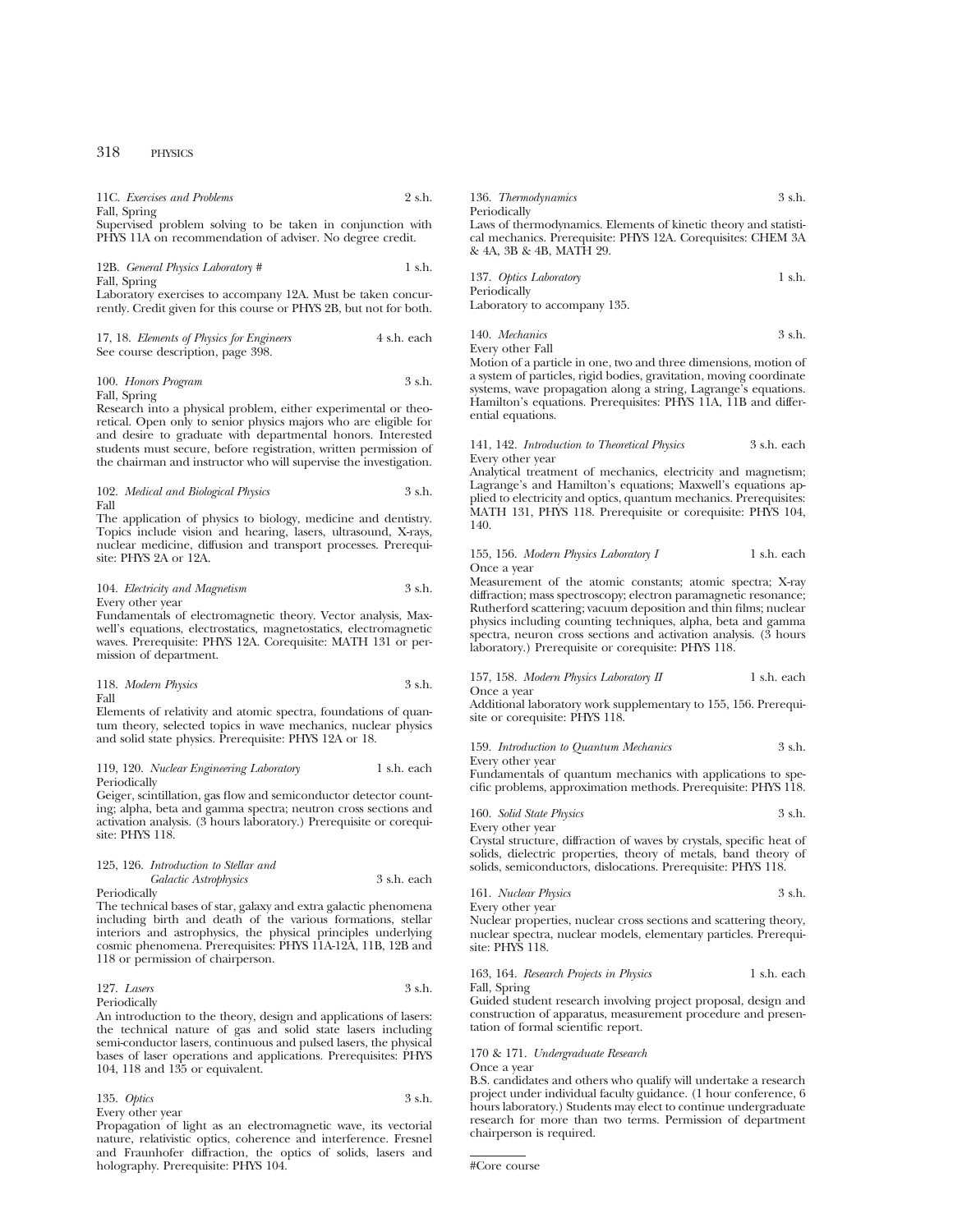# Political Science (PSC)

Professor Landis, *Chairperson*

Associate Professor Feldman; Assistant Professors Bose, Burgess, Himelfarb, Perotti; Instructor Welsh.

**B.A. SPECIALIZATION IN POLITICAL SCIENCE:** a minimum of 27 semester hours in political science including PSC 1, 132, 135 and 142 or 143. In addition, 18 semester hours distributed among at least four of the following departments: anthropology, economics (ECO 1 required), geography, history, philosophy, psychology and sociology.

All majors are required to pass a comprehensive examination administered by the department in the senior year.

The preferred progression for specialization in political science is as follows:

- I. *Introductory:* PSC 1
- II. *Intermediate:* PSC 132, 135, and 142 or 143.
- III. *Advanced:* minimum of 15 semester hours selected from one or more of the following four areas:
	- A. *American Government and Politics:* 105, 111, 114, 115, 120, 121, 122, 126, 127, 128, 129, 134, 147, 195 and Seminar 151.
	- B. *Comparative Politics:* 108, 110, 130, 133, 139, 144, 146 and Seminar 154.
	- C. *International Relations and Politics:* 133, 134, 137 and Seminar 152.
	- D. *Political Theory:* 141, 142, 143, 148 and Seminar 153.

Reading courses PSC 161, 162 can relate to any of the above fields depending upon the focus desired.

Special Academic Projects Concentrating in Political SCIENCE, for enrollment, see page 130.

See complete B.A. requirements, page 80.

**A MINOR IN POLITICAL SCIENCE** consists of the successful completion of 18 semester hours of any combination of courses in the department, at least six hours in residence, with a grade of  $C-$  or higher in each course.

Minor in International Affairs, see page 263.

Washington Semester Program: the department supervises a select number of students with at least a junior standing and nine hours of credit in political science in an intern program for a full semester in Washington. Sixteen hours of credit are normally granted for satisfactory completion of the internship.

Local Internships: on a limited basis students may work in state or local government offices under the joint supervision of the Department of Political Science and the government unit on projects leading to academic credit.

PI SIGMA ALPHA: a national political science honor society, see page 70.

Teaching of High School Social Studies, see page 355.

GRADUATE STUDY: although the department does not offer a graduate degree, PSC 201, *American Political Process* and 251, *Readings in Political Science,* are particularly appropriate for graduate credit toward a master's program.

# **COURSES**

In addition to semester notations next to each course, a selection of courses is offered during January and Summer sessions. Consult the *January* and *Summer Sessions* bulletins for these schedules.

**NOTE:** In each regular semester one of the courses in either the intermediate or the advanced category will be offered for four credit hours, such course to be designated by attaching to its regular number the suffix A.

1. *American Politics* # 3 s.h.

Fall, Spring

Analysis of ideas, institutions and processes of the system with frequent focus on current controversies. Credit given for this course or New College SPSG 2, not both.

100. *Honors Essay* 3 s.h. Fall, Spring

The research for and the writing of a substantial essay in the field of political science. Open only to senior political science majors who are eligible for and desire to graduate with departmental honors. Interested students must secure, before registration, written permission of the instructor who will supervise the essay.

105. *Contemporary Issues in American Politics* 3 s.h. Once a year

The content, development, conflict over and consequences of major public policies; analysis of the policies and their relationship to the underlying social problems and forces.

#### 108. *Politics of the Middle East* 3 s.h. Once a year

Examination and study of the major political problems of the area; nationalisms and their unifying and dividing elements; international politics of the region; intranational patterns and conflicts; geographic, economic and strategic determinates; regional unity; and the Arab-Israeli conflict in both regional and international perspectives.

110. *African Politics* # 3 s.h.

Fall, Spring

Investigation of the political culture of Africa which combines indigenous heritage and culture with European colonial influences; and a comparative analysis of political development in African states including struggles for democratization, nationbuilding and socioeconomic development.

111. *Politics of Race in the United States* 3 s.h. Every other year

An analysis in depth of the manner in which racial considerations have shaped the American political culture and the extent to which these considerations have affected the formation of public policy on all levels of government. The main emphasis, however, shall be on the national level.

#### 113. *Technology and Defense Policy* 3 s.h. Periodically

Emphasis on weapons technology (ABM's long range missiles, nuclear weapons) and how evolving technology influences and is in turn, influenced by changing policies in military security and arms control. Analysis of major U.S. policy decisions concerning strategies, arms control and military systems. The technological, environmental, political, strategic and budgetary factors affecting these decisions are examined. Same as TPP 113.

114. *Political Parties and the Voter* 3 s.h. Fall

The role and functions of party organizations and interest groups, the political behavior of the electorate.

115. *State and Metropolitan Politics and Governments* 3 s.h. Periodically

The politics, governments and policies of state and local governments, with emphasis on metropolitan areas including especially greater New York and Long Island. (Formerly 123, *Metropolitan Area Politics;* 124, *Comparative State Government*.)

<sup>#</sup>Core course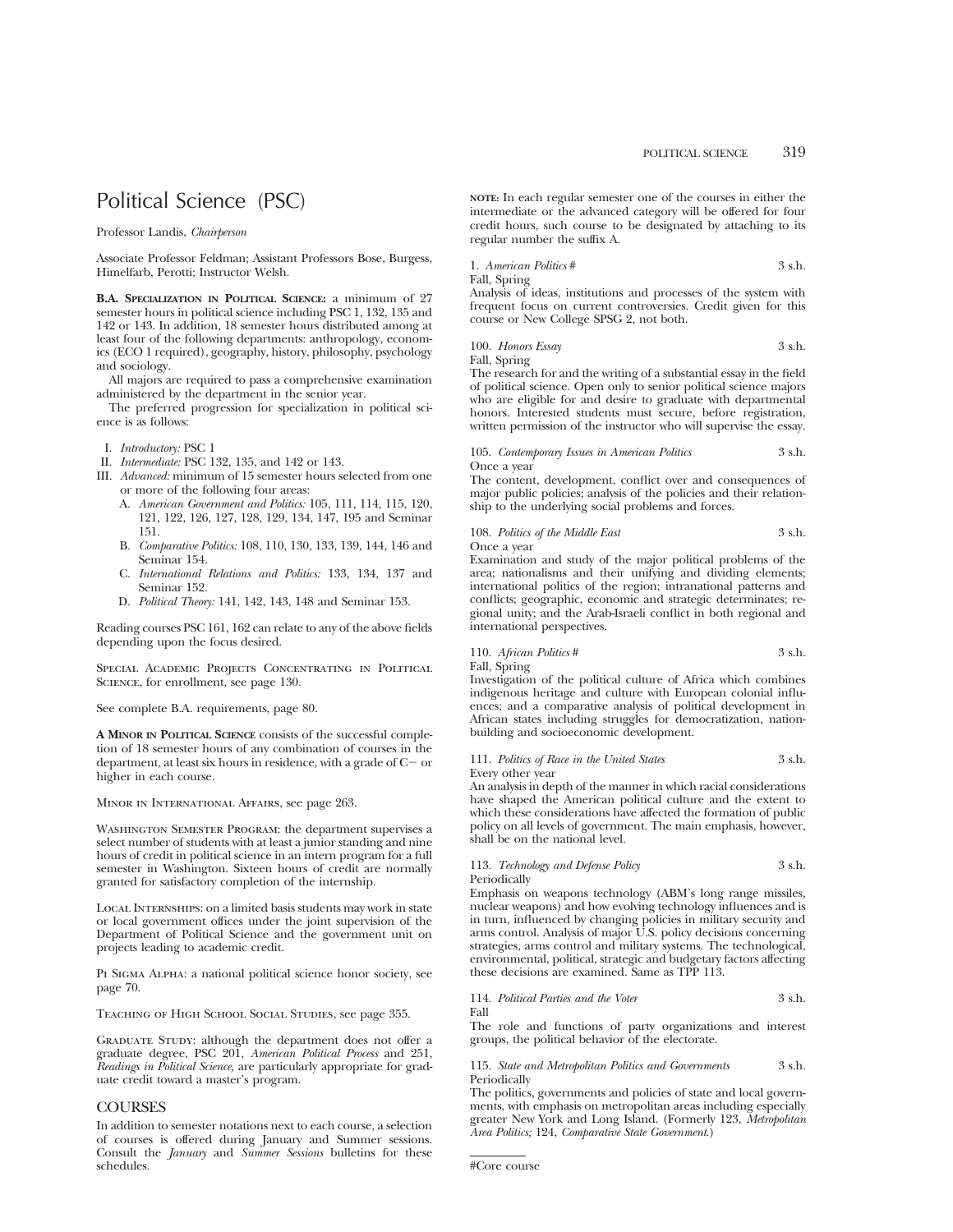320 POLITICAL SCIENCE

|      | 120. Law and Politics: Judicial Process | 3 s.h. |
|------|-----------------------------------------|--------|
| Fall |                                         |        |

Structure and functions of the judicial-legal process; political influences upon and policy impacts of judicial decision making; judicial recruitment, roles and motivation; the legal profession as judicial context.

121. *The American Presidency* 3 s.h. Fall

The Presidency in the context of domestic and international politics; powers and duties of the office; the multiple roles of the executive, emergent problems, changing conditions and conceptions of the office, and proposals for change in the selection process and in the organization and operation of the office.

# 122. *Congress: National Legislative Process* 3 s.h. Spring

Decision making in the legislative arena; functions and their changing character, constitutional and political sources of limitations of power and authority, the politics of party and constituency, internal processes and behavior.

126. *Politics of Public Administration* 3 s.h. Spring

An introduction to the concepts involved in the execution of public policy: functions of bureaucracy, theories of organization, decision making and budgeting.

$$
127. \ \, Constant \, Law \qquad \qquad 3 \; \sh. \qquad
$$

Development and significance of American constitutional doctrines: judicial review, separation of powers, powers of President, Congress and Federalism. Credit given for this course or New College SPSG 4, not both.

# 128. *The Constitution: Political Freedom and Civil Liberties* 3 s.h.

Spring

Problems of racial equality, political and religious freedoms, limits on state and federal governments; the judicial function in defining the rights and duties of citizens. Prerequisite: PSC 127 or permission of instructor.

129. *The Administration of Justice in America* 3 s.h. Periodically

Examination of criminal justice and of the meaning of due process of law, political and judicial responses to these issues.

#### 130. *Latin American and Caribbean Politics* 3 s.h. Every other year

Comparative study of selected aspects of Latin-American political behavior, with particular attention devoted to social stratification, political elites, power structures and political change. (Formerly *Latin-American Politics*.)

# 132. *Comparative European Governments* 3 s.h. Fall, Spring

Comparative study of the social bases, institutions, methods and problems of the major governments.

133. *Politics of the European Union* 3 s.h. Every other year

Study of the political forces affecting attempts at integration of the European Union. Includes economic relations, international relations and institutions. Comparison with other recent efforts at regional unification. (Formerly *Politics of the Common Market*.)

# 134. *American Foreign Policy* 3 s.h. Once a year

Processes of foreign policy formulation and execution; the objectives, methods and consequences of major trends in American foreign policy; analysis and application of theoretical constructs.

#### 135. *International Politics* 3 s.h. Fall, Spring

Examination and analysis of basic factors of national power, the formation and execution of national policy and the interaction of nations in conflict and cooperation.

| 137. World Organization and International Law | 3 s.h. |
|-----------------------------------------------|--------|
| Every other year                              |        |

Patterns of world organization, problems of development and application of international law.

139. *Russia: Post-Soviet Politics* 3 s.h. Periodically

Transitional politics in Russia and the former Soviet Republics, with consideration of theory and practices of communism in the Soviet era. (Formerly *Communism and Soviet Politics.*)

141. *American Political Thought* 3 s.h.

Periodically

Examination of major movements and theorists from colonialpuritanical beginnings to democratic socialism and the "New Left", from Thomas Paine and Thomas Jefferson to Herbert Marcuse and Michael Harrington. Credit given for this course or New College SPSG 1, not both.

142. *Western Political Theory: Plato to Hobbes* 3 s.h. Fall

The great ideas, ideals and theories of man; authority, freedom and policy as seen in the works of the great theorists.

143. *Ideas in Conflict: Modern Democratic and Totalitarian Political Thought* 3 s.h.

Spring

The development of liberal democracy, of radicalism, socialism, anarchism and totalitarianism in the modern period.

144. *Asian Politics and Government #* 3 s.h. Spring

A comparative study of government and the political process in selected Asian countries, the politics of transition to modern nation-states.

#### 146. *China: Government and Politics* 3 s.h. Every other year

The rise of communism in 20th-century China, governmental structure and policies, the roles of the Communist Party and ideology in the political process of a modernizing nation

147. *Public Opinion and Political Communications* 3 s.h. Spring

The relation between personal traits, group needs and norms, social and economic forces, political persuasion and governmental decisions, studies in electoral and other political behavior, communication and opinion polling.

148. *Contemporary Political Analysis* 3 s.h.

Periodically

Examination of the various contemporary approaches to the study of politics; scope, methods and objectives of contemporary political analysis.

Seminars: PSC 151, 152, 153 and 154 are advanced courses in the analysis of major political problems involving reading, discussion and writing; includes two-hour weekly seminar sessions and individual conferences with instructor. Permission of department is required.

| 151. Seminar: American Politics         | $3$ s.h. |
|-----------------------------------------|----------|
| Periodically                            |          |
| (Formerly American Political Problems.) |          |
| 152. Seminar: International Politics    | $3$ s.h. |
| Periodically                            |          |
| (Formerly Problems in World Politics.)  |          |
|                                         |          |

#Core course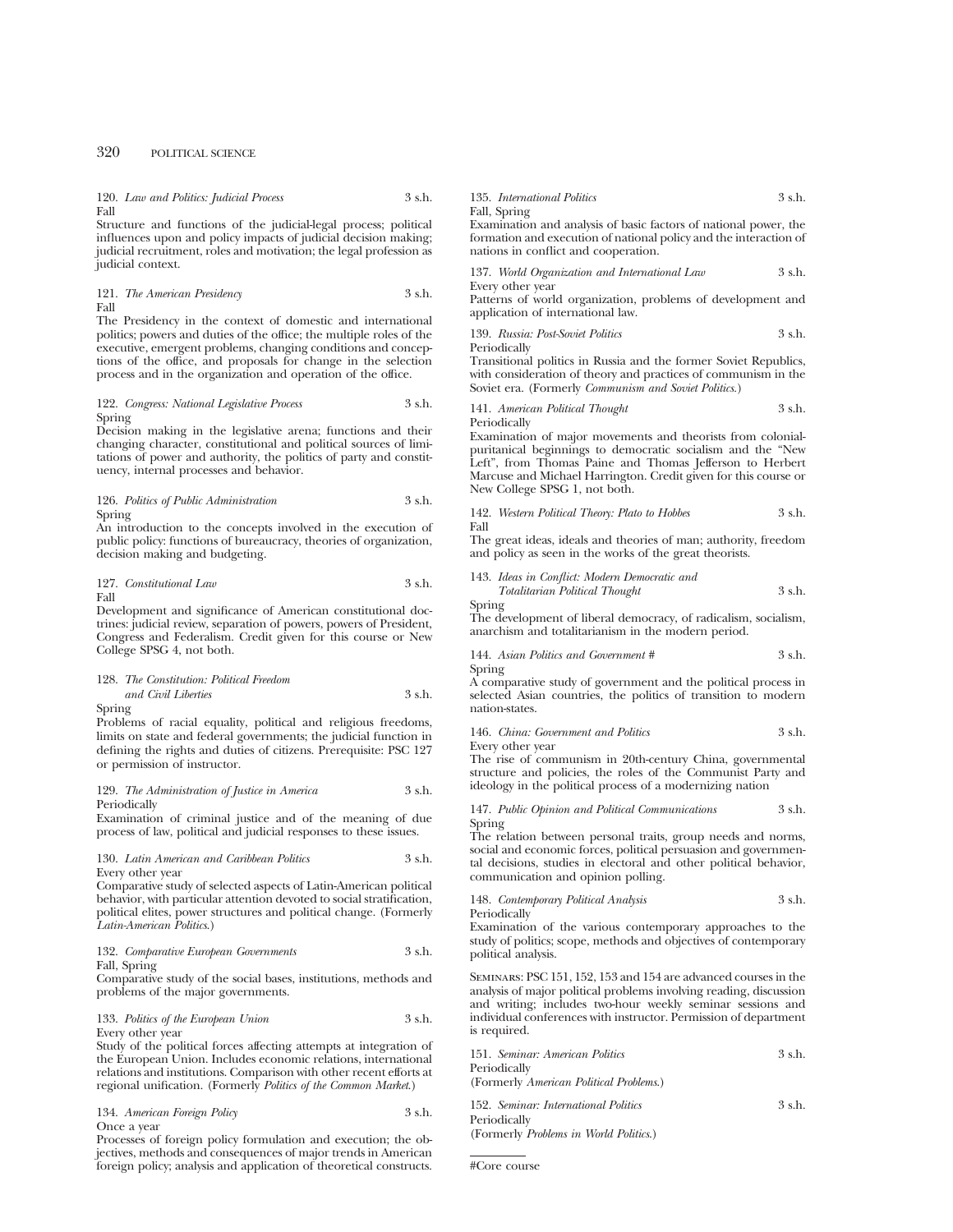| 153. Seminar: Political Theory                   | 3 s.h. |
|--------------------------------------------------|--------|
| Periodically                                     |        |
| (Formerly <i>Problems in Political Theory.</i> ) |        |
| $-1$ $-1$                                        |        |

154. *Seminar: Comparative Politics* 3 s.h. Periodically (Formerly *Problems in Comparative Politics*.)

161, 162. *Readings* 1-3 s.h. each Fall, Spring

Individualized reading course designed to meet special interests of the student and to fill gaps in the student's understanding of political science. Ordinarily open only to juniors and seniors who are capable of independent study. Prerequisite: written consent by a member of department to serve as the tutor.

192. *Workshop: United States in the United Nations* 3 s.h. January

This workshop takes advantage of the facilities of the United States Mission to the United Nations in New York City. The focus is on the role of the U.S. in the U.N. and the relationship of that role to American foreign policy. Includes classroom work, on-site investigations and briefings by officials of the Mission and the U.N. Secretariat. Sessions at the U.N. in New York will be longer than the scheduled hours.

| 193. Political Corruption | 2 s.h. |
|---------------------------|--------|
| Periodically              |        |

A study of the characteristics of political corruption in a variety of contexts; analysis of standards, behavioral norms; administrative, legislative and electoral corruption; modernization and corruption. The approach will be comparative but the central focus is American politics.

# 195. *Introduction to Administration* 3 s.h. Periodically

Identify patterns and principles of administration common to the fields of business, education, health and medicine, and public administration. The functional categories of decision making (planning), organizing, allocating resources, directing, controlling, communications and leadership are treated. Credit given for this course or EADM 200.

201. *American Political Process* 3 s.h. Periodically

Major theoretical perspectives developed by political scientists to explain the American political system. Major institutions and processes; the environment in which the system functions; and the policy outputs.

#### 251. *Readings* 3 s.h. Periodically

Selections assigned by the instructor, oral and written reports, independent research. Open only to graduate students with the approval of the department.

# Predental Studies

See Premedical Studies

# Prelaw Studies

The term prelaw is used to identify any student interested in the study of law. While there is no set prelaw curriculum or major, a well-balanced academic program including English, public speaking, history, philosophy, political science, economics, natural science and language is recommended. A prelaw adviser is available for students in the Office of Academic Advisement. The prelaw adviser assists students in course selection and in planning for the Law School selection and application process. In addition, all students receive regular advisement in their respective academic department.

The Law School Admission Test, sponsored by the Law School Admission Council, is required of applicants to most law schools.

# Premedical/Prehealth Professional Studies

The term "prehealth professional" is used to designate any course of study followed by a student whose goal is to attend a health related professional school following graduation from a university. These professional schools are in the fields of medicine, dentistry, osteopathy, podiatry, chiropractic, veterinary medicine and optometry, physical therapy, physician assistant, etc. The term prehealth professional is an administrative one designating those students who may need specialized preprofessional advisement prior to graduation. Hofstra offers majors which fulfill the requirements of these professional schools.

Health related professional schools require at least two and, in most cases, four years of college training for entrance. It is strongly recommended that students complete the requirements for the degree of Bachelor of Arts. Students who plan to complete less than four years of undergraduate work will not be considered for recommendation to medical schools unless their work shows evidence of exceptionally high scholastic achievement in the basic sciences and general cultural subjects, combined with maturity of mind and purpose.

Any student contemplating preprofessional training in medicine, dentistry, optometry, osteopathy, podiatry, chiropractic, or veterinary medicine should immediately register at the Premedical/Prehealth Professional Studies Office in the Academic Advisement Office. Here the student will meet with the prehealth professional adviser and be given advice concerning the choice of a major and the necessary requirements for entering the various schools. The Premedical/Prehealth Professional Studies Office is the official liaision between the University and the health professional school. It is in this office that all pertinent information concerning the premedical/prehealth professional student is filed.

The major field of undergraduate study is left to the student's decision and should be based on intellectual interest. The student, however, must show mastery of the subject and advance beyond the elementary level. The use of good English, the power of clear thinking, and the ability to make good decisions are essential. Cooperation, intellectual honesty, initiative, and understanding of human relations in society, good character, personality, and cultural attainments are all requisites for admission to health related professional schools.

Basic knowledge of biology, chemistry and physics is necessary, and those desiring a major in the sciences are not discouraged from concentrating in these subjects, but it is not necessary that they do so. Courses in advanced mathematics are desirable preparation for quantitative methods in medicine, especially in research. Chemistry and biology should be started in the freshman year. Knowledge of a modern foreign language is recommended.

The Medical College Admission Test, sponsored by the Association of American Medical Colleges, administered by the American College Testing Program (ACT), is required of applicants for admission to most medical colleges. Dental students will take the Dental Aptitude Test. Other examinations may be required by other health related professional schools.

Students pursuing the premedical or prehealth professional studies curriculum should have very early advice to insure a selection of studies which will satisfy entrance requirements and the cultural needs of the health profession. Students who are candidates for a degree must have their programs approved by the adviser in the field of specialization, and copies of all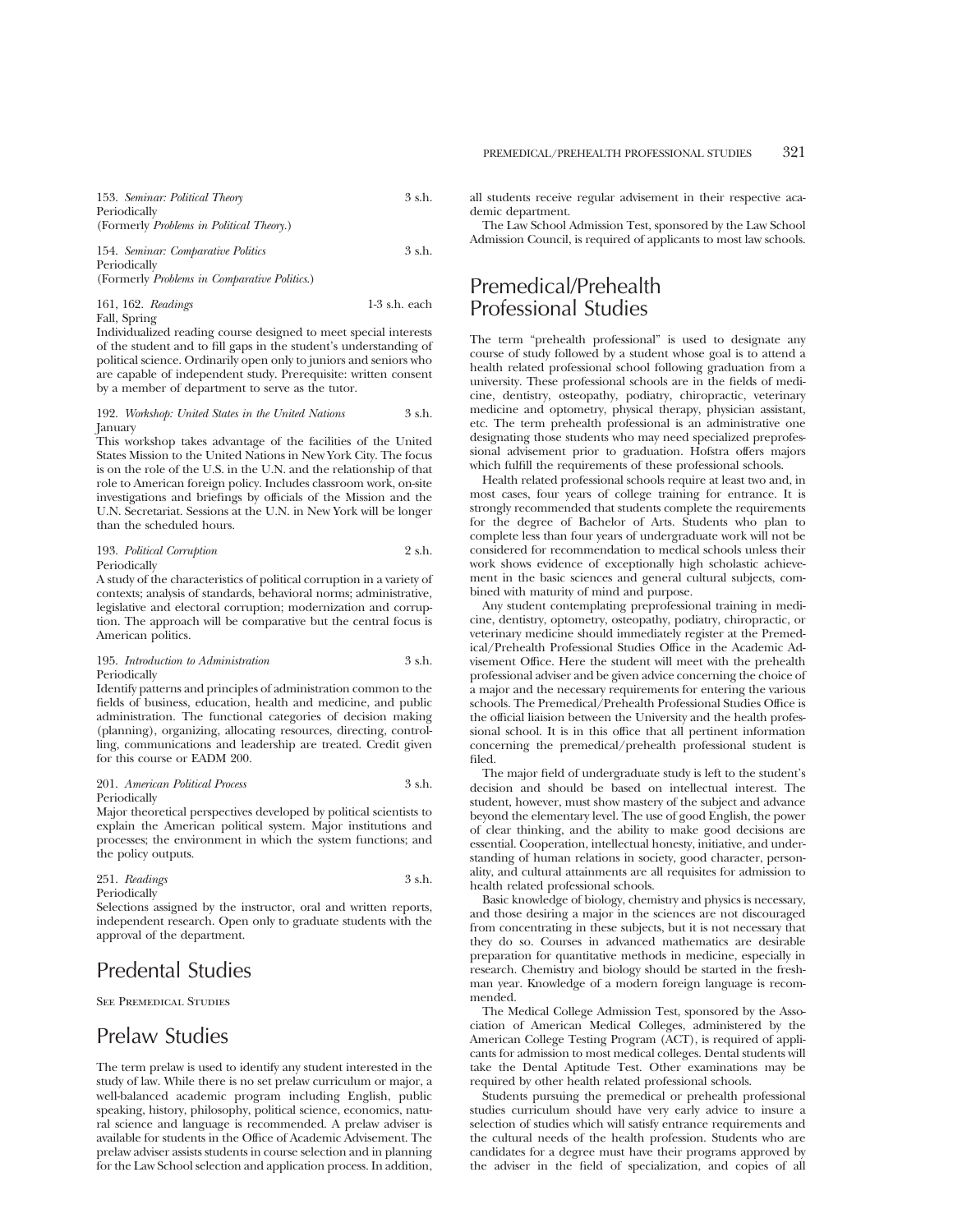programs *should* be filed in the Premedical/Prehealth Professional Studies Office.

# Psychology (PSY)

# Professor Kassinove, *Chairperson*

Professors Kaplan, Levinthal, Metlay, Motta, Paul, Salzinger, Schmelkin; Associate Professors Barnes, Cox, Dill, Gillman, Guarnaccia, Milburn, O'Brien, Ohr, Raymond, Schare, Shahani-Denning, Tanaka-Matsumi, Tsytsarev, Valenti; Assistant Professors Barriere, Blaine, Johnson, Meller, Nguyen, Serper.

The Leo A. Guthart Distinguished Professorship in Teaching Excellence is held by Dr. Liora Pedhazur Schmelkin, Professor of Psychology. See page 414.

The Dr. Mervin Livingston Schloss Distinguished Professorship for the Study of Attitudes Toward Persons with Disabilities. See page 415.

**B.A. SPECIALIZATION IN PSYCHOLOGY**: PSY 1, 140, 141; at least one course from the 190-199 series, plus 18 hours of electives in psychology (33 hours in all). At least six hours of electives must be selected from the following courses: PSY 110, 111, 159, 164, 171, 177 or 178. Students considering the possibility of graduate work are advised to take PSY 171, 177 and 178. In addition to a general course of study, in consultation with a departmental adviser, concentrations are available in clinical, counseling or school psychology, general or experimental psychology, industrial and organizational psychology, and careers in education or social work. Students who wish to be considered as psychology or interdepartmental majors must apply to the department and be assigned a department adviser.

See complete B.A. requirements, page 80.

Psi Chi: a national psychology honor society, see page 70.

**A MINOR IN PSYCHOLOGY** consists of the successful completion of 18 semester hours in psychology courses, under advisement, and at least six hours in residence. Students hoping to pursue graduate work in allied fields are urged to take an undergraduate course in statistics and at least one laboratory course in psychology.

Psychology majors may choose a minor in business (18 hours) with a specialization in personnel management, marketing research or other approved business area. This combination is intended for those students who wish a B.A. degree in psychology, but do not anticipate continuing in graduate work in psychology. For information, contact Professor Kaplan.

**MASTER OF ARTS IN INDUSTRIAL/ORGANIZATIONAL PSYCHOLOGY:** prepares students for careers in such areas as human resources, training, management, and organizational development, in which they can apply psychological principles to problems that arise in a wide variety of organizational settings. It is also designed to enhance the careers of professionals who work in these areas by teaching them to apply psychology to issues that develop in their organizations. Research design, statistics, and psychology provide the foundation for advanced study in selection, training, performance appraisal, worker motivation, and organization development. The curriculum is strengthened by an internship sequence which provides on-site supervised experience working on applied projects in business and public agencies. The 44 credit program can be completed in two years by full-time students, and in three to four years by part-time students. Courses are offered in the late afternoon and evening to accommodate part-time students. Hofstra University's master's program in Industrial/Organizational Psychology is the only such graduate program on Long Island.

The types of work that holders of applied master's degrees in industrial/organizational psychology perform include employee selection, management development, survey research, training, organizational development, performance appraisal, career development and program evaluation. They are employed in industry, government, hospitals, social service and mental health agencies, advertising, and marketing research. Their titles include specialist, manager, director, and consultant, as in Training and Evaluation Specialist, Industrial Relations Manager, Director of Human Resources, and Organizational Development Consultant. The program is designed to serve students and organizations in the geographic area centering on Long Island, New York. This region is endowed with many businesses, industries, public agencies, and nonprofit organizations which are undergoing complex change. Facilitating such change requires the services of professionals who are trained in the application of psychological principles to organizational problems.

The M.A. program invites students from diverse backgrounds and those with work experience after graduation from college.

# Admission Requirements

- 1. Bachelor's degree (or equivalent) in psychology, business, or a related field with a grade point average of B or better.
- 2. Completion of courses in introductory psychology and elementary statistics with a grade of B or better.
- 3. Scores of no less than 500 on the Verbal and 500 on the Quantitative sections of the Graduate Record Examination.
- 4. Written statement of professional goals.
- 5. All prospective candidates will be personally interviewed.

Professor Metlay, Associate Professor Shahani-Denning, *Codirectors.*

#### PROGRAM REQUIREMENTS

The M.A. in Industrial/Organizational Psychology comprises 15 courses totaling 44 semester hours. It is designed to be completed in four semesters by full-time students. Part-time students would be expected to complete the program in three to four years. No more than six transfer credits are accepted toward the degree.

Required courses: 17 semester hours

| PSY 201. <i>Graduate Statistics I</i> , 3 s.h.                   |
|------------------------------------------------------------------|
| 203. Research Design I, 4 s.h.                                   |
| 283A. Foundations of Industrial/Organizational Psychology I: In- |
| dustrial Psychology, 3 s.h.                                      |
| 283B. Foundations of Industrial/Organizational                   |
| Psychology II: Organizational Psychology, 3 s.h.                 |
| 290. Internship in Industrial/Organizational                     |
| Psychology, 3 s.h.                                               |
| 341. Ethics & Professional Practices in Psychology, 1 s.h.       |
|                                                                  |

At least six semester hours of general psychology electives must be chosen from the following:

PSY 207. *Cognition & Perception,* 3 s.h. 208. *Learning Theory,* 3 s.h. 249. *Current Theory & Research in Social Psychology,* 3 s.h. 289. *Small Group Behavior,* 3 s.h.

At least six semester hours of industrial/organizational psychology electives must be chosen from the following:

PSY 217. *Organizational Development,* 3 s.h.

- 218. *Applied Behavior Analysis in Industry,* 3 s.h.
- 219. *Organizational Psychology: Leadership*, 3 s.h.
- 284. *Personnel Selection,* 3 s.h.
- 286. *Measurement of Work Performance,* 3 s.h.
- 287. *Training & Development,* 3 s.h.
- 288. *Work Motivation,* 3 s.h.

Twelve additional semester hours of electives must be taken from the psychology courses listed above or from other graduate programs with written approval. The remaining three semester hours are earned either by completing an additional internship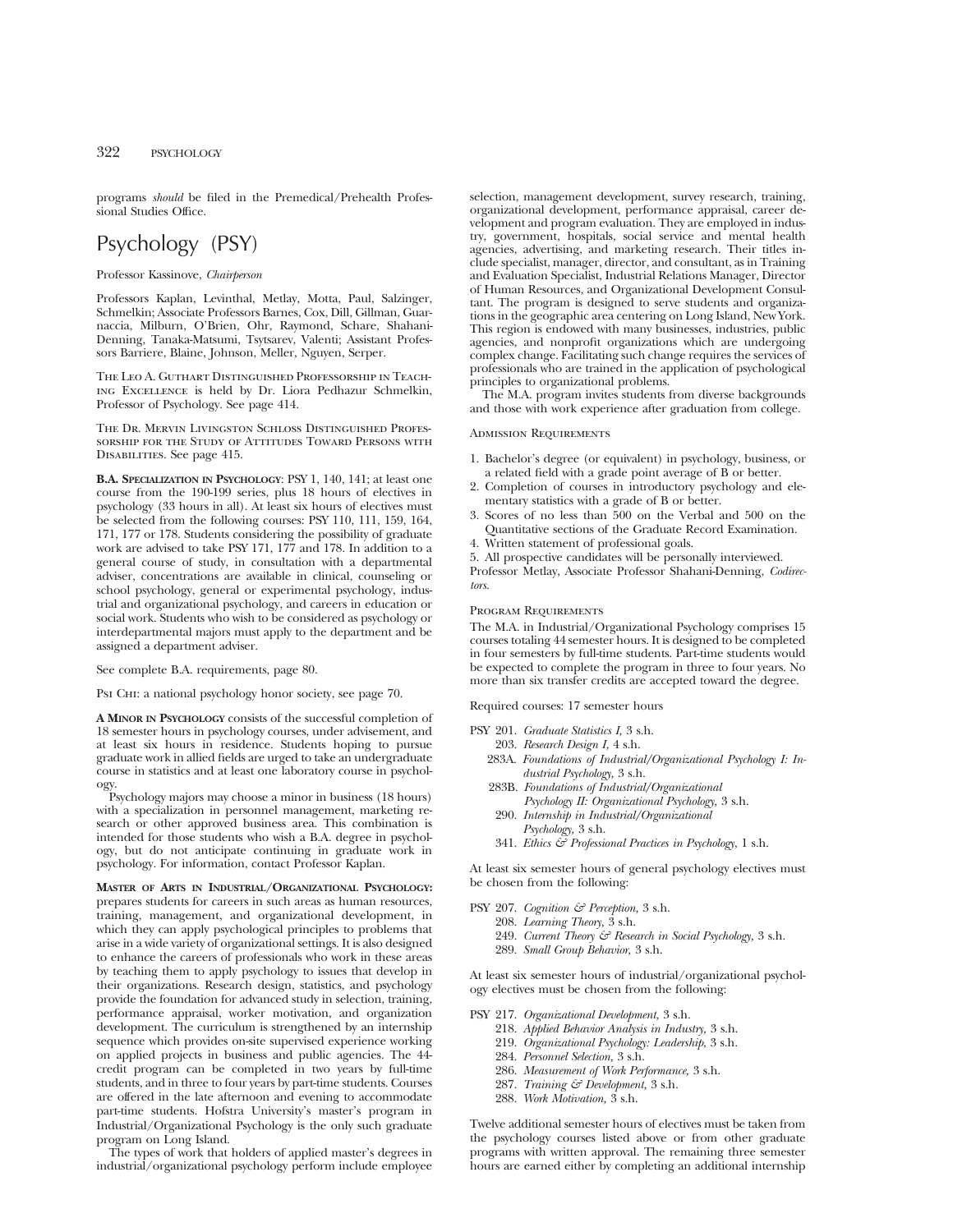course, PSY 291, or by the completion of a *Master's Essay*, PSY 301. All electives must be selected under advisement.

A qualifying examination must be taken and passed upon completion of 26 semester hours in the program. This examination is given in June and August of each year. Students may have two opportunities to pass the qualifying examination. In addition, students must maintain a B average with no more than one C per semester, or more than two C's toward the M.A. Students who do not meet these requirements, or who receive a D or an F in any course, are dismissed from the program.

**MASTER OF ARTS IN PSYCHOLOGY—CLINICAL AND SCHOOL PSYCHOL-OGY.** It is awarded to all individuals who initially are accepted into the Ph.D. program in Clinical and School Psychology and complete all requirements as listed below.

Candidates must complete at least 30 semester hours of 200-level course work in psychology with a B average and must successfully pass a qualifying examination in psychology.

Program requirements are as follows:

PSY 201, 202 and eight courses from the following:

PSY 207, 209, 216, 227, 231, 232, 249, 251, 254, 255 and 353.

These choices must be selected after consultation with program adviser.

**MASTER OF SCIENCE IN SCHOOL-COMMUNITY PSYCHOLOGY:** is awarded to all individuals who initially are accepted into the Psy.D. Program in School-Community Psychology and complete 36 semester hours of courses listed below as well as a qualifying examination given at the end of the first year of study.

Candidates must complete the following courses with at least a B average:

PSY 201, 202, 209, 220, 224, 227, 231, 232, 234, 253, 258A, 280.

See complete graduate information, page 71.

# DOCTORAL PROGRAMS

The Psychology Department offers three doctoral programs leading to the degree of Doctor of Philosophy: Combined Clinical and School Psychology, School-Community Psychology for the Working Psychologist,\* and Applied Research and Evaluation.\* In addition, the department offers a Doctor of Psychology degree in School-Community Psychology.

The programs are designed to develop psychologists who have a strong theoretical background in psychology, the ability to translate theory into practice, and the ability to initiate and assume responsibility for meaningful research.

The first two years of the programs provide a foundation of knowledge in psychology so that students may grow, through study and experience, to think scientifically and to develop professional competence. The theoretical course material and the practicum and internship experiences are designed to enhance awareness of the needs and problems encountered in a variety of settings and to stimulate students to originate research in these areas.

The programs have been carefully designed to provide theoretical knowledge and practicum experience as a foundation for more advanced knowledge and practice. For this reason, courses must be taken in sequence.

At the end of the third year, students in the Clinical and School, and School-Community programs are eligible to apply for the certificate of qualification in school psychology through the New York State Education Department.

Each student is evaluated at the end of the first, second and third year based upon the following criteria:

1. Evidence of continued satisfactory academic progress;

2. Ability to succeed in academic and professional work;

- 3. Ability to make scholarly and professional contributions to the field of psychology and to the program;
- 4. Ability to function effectively as a professional in the field of psychology and in the program.

The evaluation is based on grades, recommendations of the faculty of the program and field supervisors. The results of the

evaluation are presented to each student. Students must obtain satisfactory ratings on all of these criteria to continue in the program. To proceed beyond the first year, students must pass the qualifying examination and obtain the master's degree. During the first (Ph.D.) or second (Psy.D.) semester of the fourth year, the student is expected to present an acceptable outline of a dissertation proposal to the faculty for approval in order to continue in the program.

An integral part of the programs involves field internships and practica at a variety of locations under professional supervision. The importance of other educational experiences, including both theoretical and applied course work, and the dissertation are kept in balance by permitting no more than 15 s.h. of credit to be accumulated through internship courses. All students in the doctoral programs are expected to abide by the APA Code of Ethics.

**NOTE:** Professional Liability Insurance for doctoral candidates: all doctoral candidates in professional psychology are strongly recommended to purchase American Psychological Association sponsored Professional Liability Insurance. This provides coverage while performing professional duties as a psychologist in training. Such coverage should be obtained at the very beginning of training. For information, contact the Director of the doctoral program in which you are enrolled, or apply directly through the American Psychological Association.

**PH.D. PROGRAM IN COMBINED CLINICAL AND SCHOOL PSYCHOLOGY** prepares professional psychologists for work in mental health centers and hospitals, public schools and special educational facilities and for university based research careers and for independent private practice.

The program is based upon social learning theory and applied behavior analysis, and includes exposure to cognitive and behavioral theories. A program of special colloquia adds to knowledge received through lecture, readings and classroom discussion. Students receive experience and supervision in psychodiagnostic methods, in interviewing and relationship skills, and in educating with children and adults, both individually and in groups. In practica and internship experiences students are exposed to a wide range of clinical, community and educational problems so that they will be prepared to function and offer services in a variety of settings. The program maintains affiliations with numerous agencies such as the Astor Child Guidance Center, the Center for Biobehavioral Therapy and Research, the Institute for Behavior Therapy, the Institute for Rational Emotive Therapy, the Human Resources School, Long Island Jewish Hospital, the Nassau County Medical Center, St. John's Hospital, the Southeast Nassau Guidance Center, the United Cerebral Palsy Center, and over 50 other public and private schools and community mental health service facilities.

Professor Salzinger, *Director*; Associate Professor Schare, *Assistant Director for Clinical Psychology;* Associate Professor Guarnaccia, *Assistant Director for School Psychology*.

#### Application for Admission

Applications completed by February 1 will be screened for regular acceptance. All requests for information should be directed to the Graduate Admissions Office in the Admissions Center. Students are accepted only for the fall of each year. See graduate admissions information, page 71.

#### Admission Requirements

- 1. Successful completion of the baccalaureate degree at an accredited institution.
- 2. Score on the Verbal Section of the Graduate Record Examination of no less than 500 and the Quantitative Section of no less than 500.
- 3. Score on the Graduate Record Examination, Psychology Section, of no less than the 65th percentile.

<sup>\*</sup>Applications not acccepted in 1999-2000.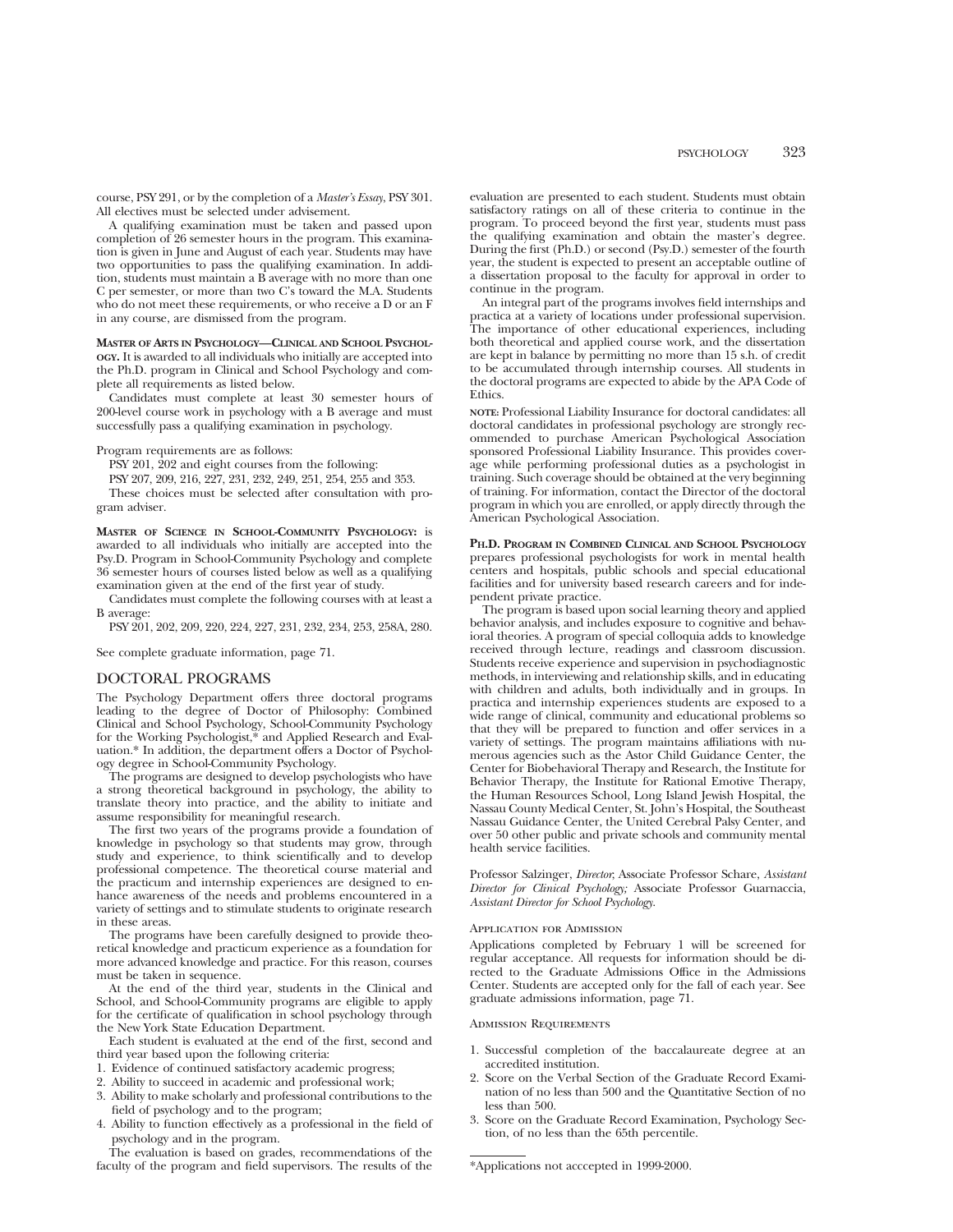4. A cumulative grade-point average of 3.0 or better in the following psychology courses completed prior to admission to the program. (Courses taken at another institution must be substantially equivalent to those offered at Hofstra University in terms of material covered. Each transcript will be evaluated individually.)

> Elementary Statistics History and/or Systems of Psychology

- Psychological Research, a laboratory course
- Developmental Psychology
- Physiological Psychology or Sensation/Perception
- Tests and Measurement
- 5. A personal interview.

# Degree Requirements

- 1. Completion of the 105 credit program with a cumulative grade-point average of B or better.
- 2. A qualifying examination must be taken and passed immediately upon completion of the first year in the program. This examination is given in May and July of each year. Students who fail the qualifying examination twice will be dropped from the program.
- 3. Students must maintain a B average each semester, receive no more than one C per semester and no more than three C's in total toward the Ph.D. or the student will be dropped from the program. Any student who receives a D or F grade in any course will have his/her candidacy in the program terminated.
- 4. Satisfactory interpersonal behavior and professional performance on practica and internships, with no documented reports of unprofessional or unethical conduct.
- 5. Completion of a satisfactory research dissertation.
- 6. Satisfactory performance in an oral examination, to be given subsequent to the completion of the dissertation.

#### Program Requirements

The following courses are required unless transfer credit or a waiver is granted. No more than 15 transfer credits are accepted toward the degree.

- 
- PSY 201. *Graduate Statistics I,* 3 s.h. 202. *Graduate Statistics II,* 3 s.h.
	- 204. *Multivariate Statistics in Psychological Research I,* 3 s.h.
	- 207. *Cognition & Perception,* 3 s.h.
	- 209A. *Basic Concepts & Issues in Psychology,* 3 s.h.
	- 210. *Current Literature in Psychology,* 2 s.h.
	- 214. *Neural Bases of Behavior,* 3 s.h.
	- 216. *Behavior & Personality—Normal & Abnormal*, 3 s.h.
	- 222. *Research Methods I: Designs for Professional Psychology*, 3 s.h.
	- 223. *Research Design II,* 4 s.h.
	- 227. *Interviewing & Counseling in Professional Psychology*, 3 s.h.
	- 228. *Behavior Deviations I: Clinical Psychopathology,* 3 s.h.
	- 231. *Theory & Practice of Intellectual Evaluation,* 3 s.h.
	- 232. *Intellectual, Academic & Vocational Evaluation,* 3 s.h.
	- 234A. *Personality Assessment by Projective Methods,* 3 s.h.
	- 240. *Personality Assessment for Research,* 3 s.h.
	- 249. *Current Theory & Research in Social Psychology,* 3 s.h.
	- 254. *Psychology of the Exceptional Child,* 3 s.h.
	- 255. *Psychology of Learning,* 3 s.h.
	- 260. *Behavior Deviations II: Major Mental Disorders,* 3 s.h.
- FDED 248. *Multicultural Education in the Metropolitan Area,* 3 s.h. or
- PSY 275. *Cross-Cultural and Ethnic Issues in Professional Psychology,* 3 s.h.
	- 329. *Marital & Family Therapies,* 3 s.h.
	- 330. *School Psychological Services Internship I: Client-Directed Methods,* 3 s.h.
	- 331. *School Psychological Services Internship II: Behavioral Counseling of Children & Adolescents,* 3 s.h.
	- 332. *Clinical Psychological Services Internship I: Behavior Therapy Methods,* 3 s.h.
	- 333. *Clinical Psychological Services Internship II: Cognitive-Behavior Therapy,* 3 s.h.
	- 341. *Ethics & Professional Practices in Psychology,* 1 s.h.
	- 353. *Theoretical Orientations to Human Development,*  $3$  sh.
	- 601. *Dissertation Seminar,* 3 s.h.
	- †602. *Dissertation Proposal Preparation,* 3 s.h.
	- †/††603A. *Extended Dissertation Advisement,* 3 s.h.
		- ††604. *Dissertation Advisement,* 3 s.h. ††605A. *Dissertation Extension,* 3 s.h.

In addition, 12-15 s.h. of electives chosen from the following, under advisement with program director.

| PSY         | 213. Psychology of Addictions, 3 s.h.                               |
|-------------|---------------------------------------------------------------------|
|             | 230. Group Counseling & Group Leadership, 3 s.h.                    |
|             | 235. Personality Evaluation I, 3 s.h.                               |
|             | 250. Health Psychology, 3 s.h.                                      |
|             | 263. Current Theory & Research in Psychology of Aging,              |
|             | 3 s.h.                                                              |
|             | 280. Community Intervention Programs, 3 s.h.                        |
| <b>ELED</b> | 227. Elementary School Curriculum, 3 s.h.                           |
| <b>SED</b>  | 205. Perspectives on Secondary Education, 3 s.h.                    |
| FDED        | 210. Contemporary Educational Movements, 3 s.h.                     |
|             | 220. Aesthetic Education, 3 s.h.                                    |
|             | 222. Qualitative Research Methods, 3 s.h.                           |
|             | 244. Seminar: Alternative Education, 3 s.h.                         |
| SPED        | 200. Administration $\mathcal{C}$ Supervision of Special Education, |
|             | 3 s.h.                                                              |
|             | 250. Education of the Gifted, 3 s.h.                                |
|             | $\sim$ $\sim$ $\sim$ $\sim$ $\sim$ $\sim$                           |

260. *Education of the Disadvantaged Youth,* 3 s.h.

†A student who has not made sufficient progress on the dissertation to gain permission of the members of the committee to begin collecting data, will have to repeat the course, paying full fee. A student must maintain continuous enrollment in this course, registering for it during the fall and spring semesters.

A student must complete the work for this course within two semesters. If sufficient progress has not been made by the end of this period, the student will have to enroll in 603A, *Extended Dissertation Advisement.* This course may be taken only once. If the student does not complete the work for this course by the end of the semester, the student will be dropped from the program.

††A student who does not complete the dissertation during the semester of enrollment in 604, *Dissertation Advisement*, will have to repeat the course, paying full fee. Once 602, *Dissertation Proposal Preparation* or 603A, *Extended Dissertation Advisement* has been completed, a student must enroll in 604, *Dissertation Advisement*, the following semester and maintain continuous enrollment in this course during the fall and spring semesters. A student must complete the work for this course within three semesters. If the dissertation is not completed by the end of this period, the student must immediately enroll in 605A, *Dissertation Extension*. The student will be dropped from the program if all requirements for the dissertation are not fulfilled by the end of 605A.

Once a candidate has begun work on the dissertation, a leave of absence from the program will not be granted, except in highly unusual circumstances.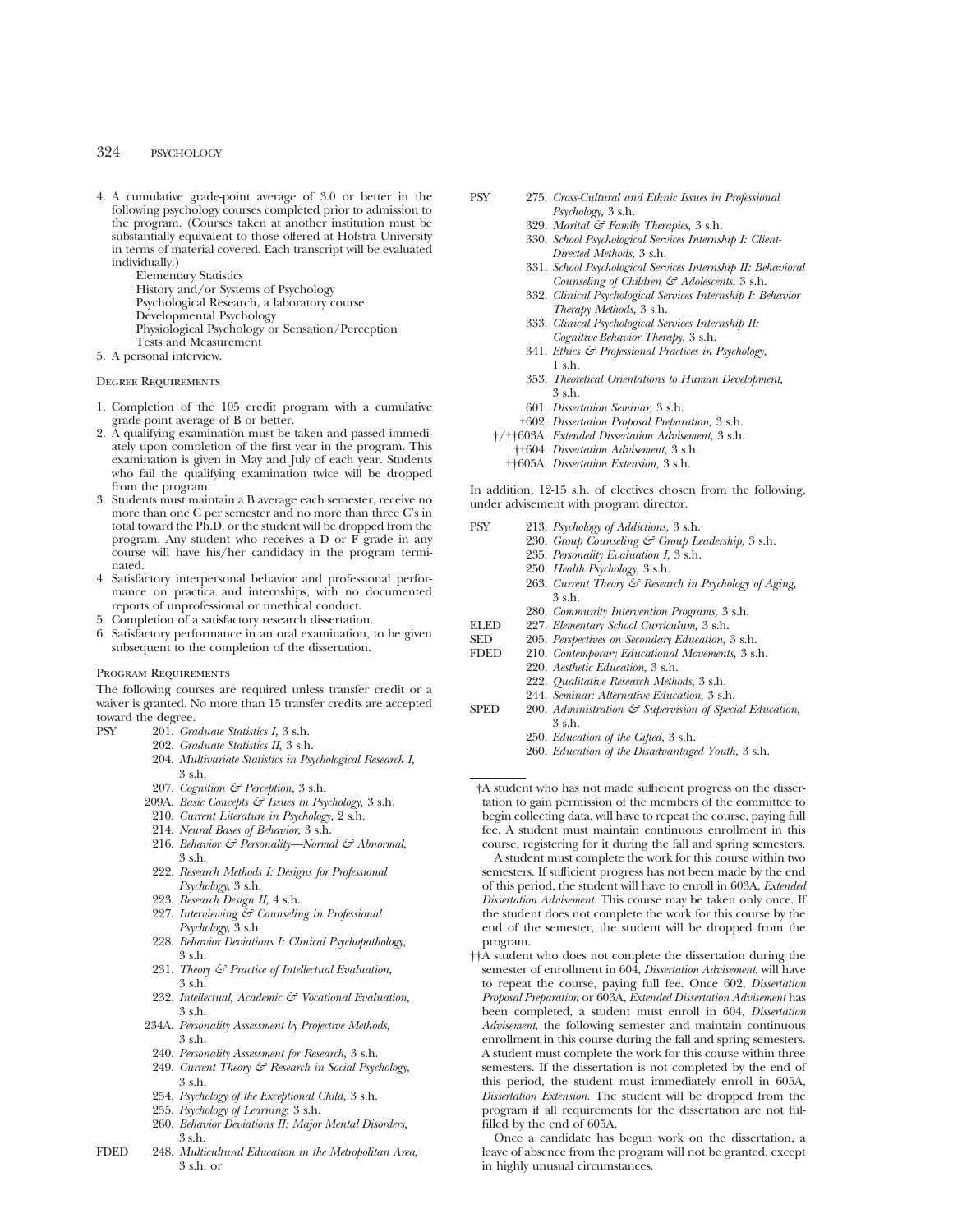- READ 266. *The Administrator & the Reading Program*, 3 s.h.<br>REHB 230. *Philosophy & Principles of Vocational Rehabilitation* 
	- 230. *Philosophy & Principles of Vocational Rehabilitation.* 3 s.h.
		- 232. *Medical Information in Rehabilitation,* 3 s.h.
- EADM 214. *Theories & Practices of Supervision*, 3 s.h. 241. *Supervision of Instruction & Curriculum*
	- *Development*, 3 s.h.
	- 243. *School Finance,* 3 s.h.
	- 244. *School Law,* 3 s.h.
	- 245. *Selected Issues in School Administration*, 3 s.h.
	- 249. *Management Technology*, 3 s.h.
- SPCH 242. *Aphasia & Related Disorders,* 3 s.h.
	- 243. *Language Disorders & Learning Disabilities: Kindergarten Through Adulthood,* 3 s.h.
- ANTH 200. *Fundamentals of Anthropology,* 3 s.h.
- SOC 272. *Sociology of Juvenile Correction,* 3 s.h.

See complete doctoral information, page 77.

**PSY.D. PROGRAM IN SCHOOL-COMMUNITY PSYCHOLOGY** prepares students to become psychology practitioners who provide services to schools and community health service settings. Emphasis is placed upon training the psychologist as a consultant who brings about change within school and community settings, and who is also a provider of psychological services for individuals and families. The practice of school-community psychology is viewed as involving assessment, intervention, planning and prevention in public schools, special education facilities, geriatric facilities, churches, synagogues, veterans centers, centers for the homeless, police departments, facilities for the disabled, facilities for the drug addicted, etc.

The program is designed to accommodate beginning level students who enter with a bachelor's degree, and advanced level students who enter with the master's degree in psychology. Students who are accepted directly upon completion of the bachelor's degree will attend a full-time, 90 credit program. Advanced students who have already completed a master's degree in psychology may attend full time or part time. Course and credit requirements for advanced students will be determined on an individual basis, following review of official graduate transcripts.

All students are required to complete a one year internship and practicum experiences as part of their training. A wide range of school and community settings are available for student training. In addition, completion of a doctoral dissertation project, in an area within the broad field of school-community psychology, is also required. The program faculty have varied areas of special expertise and are able to provide specific training in childhood and adult behavior disorders, posttraumatic stress disorders, alcoholism, forensic (police) psychology, homelessness, education and issues related to gifted and talented children, immigration and cultural adaptation, etc.

Professor Motta, *Director*

Assistant Professor Milburn, *Assistant Director*

#### Application for Admission

Applications completed by February 1 will be screened for regular acceptance. Applications completed after April 1 will be considered only if there are openings in the program. Information about the program and application material can be obtained from the Graduate Admissions Office. Students are accepted only for the fall of each year. See graduate admissions information, page 71.

#### Admission Requirements

*Beginning level*: Students admitted with a bachelor's degree will be required to meet the following admission criteria:

- 1. Successful completion of the baccalaureate degree from an accredited institution.
- 2. Scores on the Verbal Section of the Graduate Record Examination of no less than 500 and on the Quantitative Section of no less than 500.
- 3. Score on the Graduate Record Examination, Psychology Section, of no less than the 65th percentile.
- 4. A cumulative grade-point average of 3.0 or better in the following psychology courses which were completed prior to admission:
- History and Systems of Psychology Human Development Elementary Statistics Experimental Design Physiological Psychology Psychometric Theory 5. Three letters of recommendation.
- 
- 6. A personal statement.
- 7. A personal interview.

*Advanced level*: Students admitted at the advanced level, who already possess a master's degree in psychology, will be required to meet the following admission criteria:

- 1. Successful completion of a master's degree in psychology from an accredited institution.
- 2. Scores on the Verbal Section of the Graduate Record Examination of no less than 500 and on the Quantitative Section of no less than 500.
- 3. Score on the Graduate Record Examination, Psychology Section, of no less than the 65th percentile.
- 4. Three letters of recommendation.
- 5. A personal statement.
- 6. A personal interview.

Degree Requirements

- 1. Completion of the 90 credit program with a cumulative grade-point average of B or better. Advanced students will be given transfer credit based on an individual analysis of their prior graduate academic record.
- 2. Successful completion of a Qualifying Examination which must be taken and passed following the first year in the program. This examination is given in May of each year. Students who fail the qualifying examination twice will be dropped from the program.
- 3. Students must maintain a B average each semester, receive no more than one C per semester, and no more than three C's in total toward the Psy.D. or the student will be dropped from the program. Any student who receives a D or F grade in any course will have his/her candidacy in the program terminated.
- 4. Satisfactory evaluation of performance at all practicum and internship sites, with no documented reports of unethical or unprofessional conduct.
- 5. Successful completion of an approved doctoral dissertation project.
- 6. Satisfactory performance at an oral defense of the doctoral dissertation project.

#### Program Requirements

The following courses are required unless transfer credit is obtained. For students who enter at the advanced level, transfer credit is determined on an individual basis.

- PSY 201. *Graduate Statistics I,* 3 s.h.
	- 202. *Graduate Statistics II,* 3 s.h.
	- 207. *Cognition & Perception,* 3 s.h.
	- 209. *Classical Concepts in Psychology,* 2 s.h.
	- 210. *Current Literature in Psychology,* 2 s.h.
	- 214. *Neural Bases of Behavior,* 3 s.h.
	- 220. *Consultation in Schools & Health Service Settings,* 3 s.h.
	- 224. *Research Designs for Health Service Programs,* 3 s.h.
	- 227. *Interviewing & Counseling in Professional Psychology,* 3 s.h.
	- 231. *Theory & Practice of Intellectual Evaluation,* 3 s.h.
	- 232. *Intellectual, Academic & Vocational Evaluation,* 3 s.h.
	- 234. *Theory & Application of Personality Evaluation,* 4 s.h.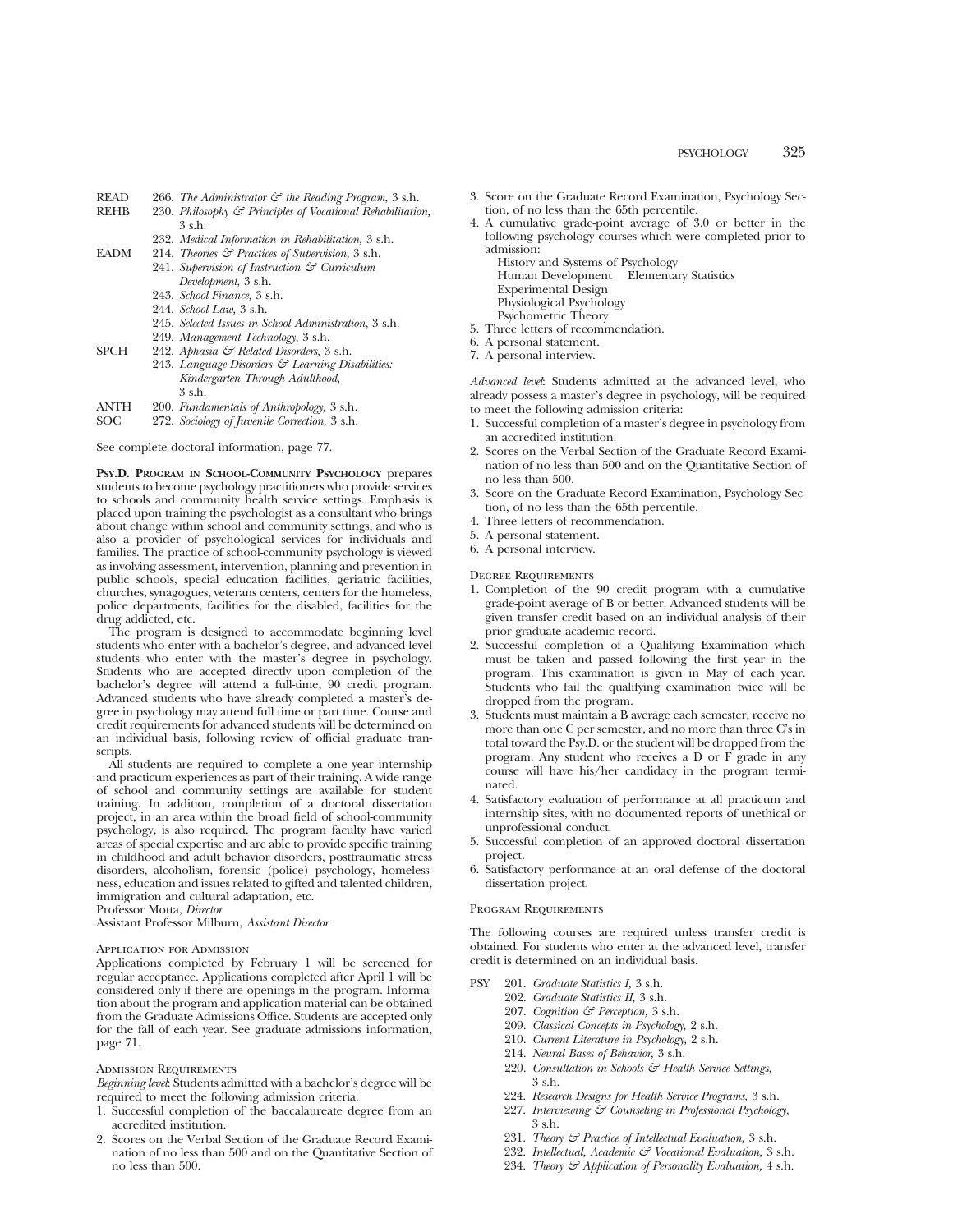- 240. *Personality Assessment for Research,* 3 s.h.
- 253. *Advanced Developmental Psychology,* 3 s.h.
- 254. *Psychology of the Exceptional Child,* 3 s.h.
- 257. *Psychology of the Emotionally Disturbed Child,* 3 s.h.
- 258A. *Social Psychology & the School System,* 3 s.h.
- 269. *Psychology & the Criminal Justice System,* 3 s.h.
- 275. *Cross-Cultural & Ethnic Issues in Professional Psychology,* 3 s.h.
- 280. *Community Intervention Programs,* 3 s.h.
- 303. *School & Community Psychological Services: Development & Administration,* 3 s.h.
- 330. *School Psychological Services Internship I: Client-Directed Methods,* 3 s.h.
- 331. *School Psychological Services Internship II: Behavioral Counseling of Children & Adolescents,* 3 s.h.
- 341. *Ethics & Professional Practices in Psychology,* 1 s.h.
- 349. *School-Community Internship I,* 3 s.h.
- 350. *School-Community Internship II,* 3 s.h.
- 601. *Dissertation Seminar,* 3 s.h.
- †602. *Dissertation Proposal Preparation,* 3 s.h.
- †/††603A. *Extended Dissertation Advisement,* 3 s.h.
	- ††604. *Dissertation Advisement,* 3 s.h.
	- ††605A. *Dissertation Extension,* 3 s.h.

Students are permitted to take six semester hours of electives chosen from the following, under advisement of the program director.

- PSY 213. *Psychology of Addictions,* 3 s.h.
	- 215. *Clinical Neuropsychology,* 3 s.h.
	- 230. *Group Counseling & Group Leadership,* 3 s.h.
	- 235, 236. *Personality Evaluation I & II,* 3 s.h. each 250. *Health Psychology,* 3 s.h.
	- 251, 252. *Special Topics Seminar,* 1-4 s.h. each
		- 256. *Theories of Psychological Counseling,* 3 s.h.
		- 260. *Behavior Deviations II: Major Mental Disorders,* 3 s.h.
		- 263. *Current Theory & Research in Psychology of Aging,* 3 s.h.
		- 268. *Advanced Workshop for Training of Professional Group Leaders,* 3 s.h.
		- 281. *Current Theory & Research in Rehabilitation,* 3 s.h.
		- 353. *Theoretical Orientations to Human Development,* 3 s.h.
		- 399. *Psychotherapy with the Deaf via Total Communication,* 3 s.h.
- SPED 200. Administration  $\mathcal{F}$  Supervision of Special Education, 3 s.h.
	- 250. *Education of the Gifted,* 3 s.h.
- REHB 230. *Philosophy & Principles of Vocational Rehabilitation,* 3 s.h.
	- 232. *Medical Information in Rehabilitation,* 3 s.h.
- EADM 214. *Theories & Practices of Supervision,* 3 s.h.
	- 241. *Supervision of Instruction & Curriculum Development,* 3 s.h.
	- 243. *School Finance,* 3 s.h.
	- 245. *Selected Issues in School Administration,* 3 s.h.
	- 249. *Management Technology,* 3 s.h.
- ELED 227. *Elementary School Curriculum,* 3 s.h.
- SED 205. *Perspectives on Secondary Education,* 3 s.h.
- FDED 210. *Contemporary Educational Movements,* 3 s.h.
	- 220. *Aesthetic Education,* 3 s.h.
	- 244. *Seminar: Alternative Education,* 3 s.h.
	- 248. *Multicultural Education in the Metropolitan Area,* 3 s.h.
- SPCH 242. *Aphasia & Related Disorders,* 3 s.h.
	- 243. *Language Disorders & Learning Disabilities: Kindergarten Through Adulthood,* 3 s.h.

ANTH 200. *Fundamentals of Anthropology,* 3 s.h. SOC 272. *Sociology of Juvenile Corrections,* 3 s.h.

See complete doctoral information, page 77.

**POSTDOCTORAL RESPECIALIZATION PROGRAM IN CLINICAL AND/OR SCHOOL PSYCHOLOGY** offers psychologists with doctoral degrees in areas other than Clinical and School Psychology the opportunity to respecialize in Clinical and School Psychology so that they may ethically practice in these areas. Respecialization candidates are given programs that meet the APA guidelines which require that psychologists who wish to change their service speciality, or add an additional area of applied specialization must meet the same requirements with respect to subject matter and professional skills that apply to doctoral retraining in the new specialty. The program of each candidate is individualized and all credit is given for relevant course work and requirements that have been satisfied previously.

Associate Professor O'Brien, *Respecialization Program Director.*

# Admission Requirements

- 1. A doctorate in psychology in an area other than clinical, counseling or school psychology from an accredited university.
- 2. Evidence of academic excellence.
- 3. A personal interview to determine that the program and the applicant's professional goals are congruent.
- 4. Evidence that the state recognizes the doctorate as psychology for licensure purposes.

### Degree Requirements

Successful completion of the same requirements as those required of the students in the Ph.D. Program in Clinical and School Psychology. Credit is given for relevant course work and requirements that have been satisfied previously.

# **PH.D. PROGRAM IN APPLIED RESEARCH AND EVALUATION IN PSY-CHOLOGY**\*

See complete doctoral information, page 77.

†A student who has not made sufficient progress on the dissertation to gain permission of the members of the committee to begin collecting data, will have to repeat the course, paying full fee. A student must maintain continuous enrollment in this course, registering for it during the fall and spring semesters.

A student must complete the work for this course within two semesters. If sufficient progress has not been made by the end of this period, the student will have to enroll in 603A, *Extended Dissertation Advisement.* This course may be taken only once. If the student does not complete the work for this course by the end of the semester, the student will be dropped from the program.

††A student who does not complete the dissertation during the semester of enrollment in 604, *Dissertation Advisement*, will have to repeat the course, paying full fee. Once 602, *Dissertation Proposal Preparation* or 603A, *Extended Dissertation Advisement* has been completed, a student must enroll in 604, *Dissertation Advisement*, the following semester and maintain continuous enrollment in this course during the fall and spring semesters. A student must complete the work for this course within three semesters. If the dissertation is not completed by the end of this period, the student must immediately enroll in 605A, *Dissertation Extension*. The student will be dropped from the program if all requirements for the dissertation are not fulfilled by the end of 605A.

Once a candidate has begun work on the dissertation, a leave of absence from the program will not be granted, except in highly unusual circumstances.

<sup>\*</sup>Applications not accepted in 1999-2000. For further information, contact the Psychology Department.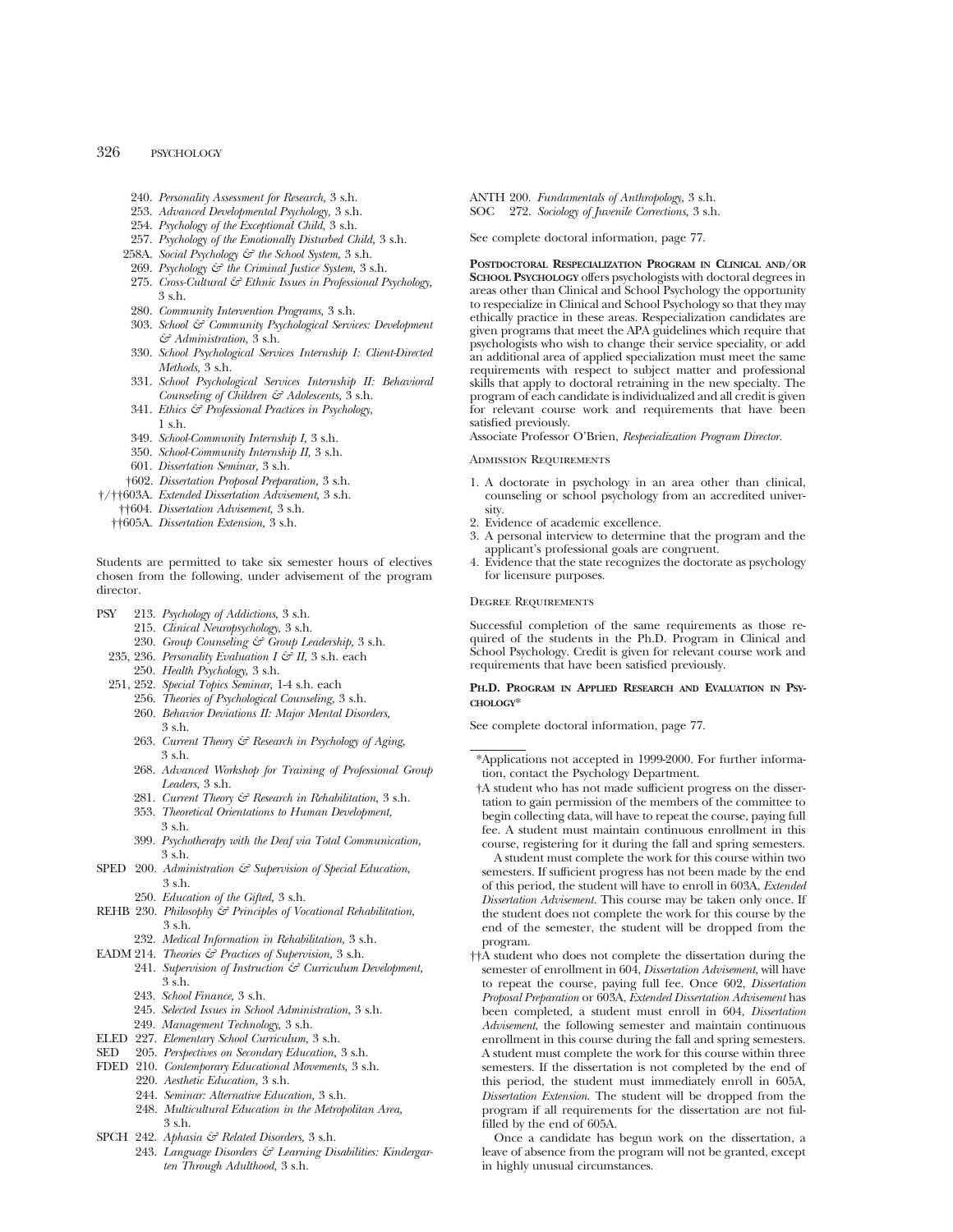# **COURSES**

In addition to semester notations next to each course, several courses are offered during the January and Summer sessions. Consult the *January* and *Summer Sessions* bulletins for these schedules.

For additional psychology offerings, see New College listings. These courses may be taken only with the permission of New College and the Psychology Department.

PSY 1 is prerequisite to all psychology courses, except for PSY 7. Students completing PSY 7 must still complete PSY 1 before taking other psychology courses.

# 1. *Introduction to Psychology* 3 s.h. Fall, Spring, Summer

Methods of investigation and basic principles of psychological functioning including perception, motivation, learning and personality theory; introduction to abnormal psychology including case studies, diagnostic terminology and diverse treatment modes. Various other psychological topics will be considered. Prerequisite to all other psychology courses. Credit given for this course or New College SPB 1, not both.

#### 3. *Current Psychological Issues* 3 s.h. **Periodically**

Detailed exploration of several psychological topics of important social relevance (e.g., recent topics have included mental health, alcoholism, drug addictions, interpersonal abuse, sexuality). Topics vary depending on their social significance. Guest speakers representing the fields of psychology, psychiatry and social work are featured. Students are required to submit independent research papers on each topic. Recommended for secondsemester freshmen and sophomores.

### 7. *Fundamental Perspectives in Psychology* # 3 s.h. Fall, Spring

Detailed examination of selected major areas of research in psychology, such as natural and artificial intelligence, and physiological and psychological aspects of emotionality.

# 12. *Psychology and the Law* 3 s.h. Fall, Spring

An examination of the ways psychological principles are applied to the criminal justice field, family law and civil litigation. Topics include victim research, jury selection and courtroom procedures, psychological assessment of the offender, child custody procedures and divorce suits. Credit given for this course or New College SPG 10, not both. (Formerly *Psychology of Criminal Justice*; PSY 112.)

# 26. *Psychology of Women* 3 s.h. Once a year

Exploration of current research into the perceptual, motivational, physiological, intellectual and interpersonal aspects of the behavior of women. Emphasis will be placed on sex-role development and the impact on the feminine personality of prevailing attitudes about women. Prerequisite: junior standing or higher. (Formerly PSY 126.)

# 33. *Industrial Psychology* 3 s.h. Fall, Spring, Summer

Study of psychological principles and methods, and their application to personnel testing, interviewing, selection, training and development, and performance appraisal. Credit given for this course or New College SPG 19, not both. (Formerly 32A.)

| 34. Organizational Psychology | 3 s.h. |
|-------------------------------|--------|
| Fall, Spring, Summer          |        |

Study of psychological principles and methods, and their application to work motivation, job satisfaction, leadership, communication, job design, and organizational development. (Formerly 32B.)

35. *Psychology of Personality* 3 s.h. Fall, Spring, Summer

Personality organization, factors influencing development, methods of appraisal and personality theories. Credit given for this course or New College SPG 2, not both.

36. *Workshop in Small-Group Behavior* 3 s.h. Periodically

Analysis of small-group behavior together with the identification and evaluation of small-group properties. Leadership and membership functions will be explored and practiced as they relate to a variety of settings including business and industry, educational, governmental and community organizations. Practice in overcoming obstacles to effective interpersonnel relationships including t-group sessions. Open to juniors and seniors by permission. (Formerly PSY 130.)

### 37. *Industrial Behavior Modification* 3 s.h. Once a year

An introduction to behavioral principles in organizations. Theoretical issues in organizational psychology and the quality of working life is examined from the perspective of laboratory based research of human behavior. The application of operant techniques to traditional industrial problems such as productivity, sales, attendance and safety. Management based on applied behavior analysis is contrasted with traditional motivational theories. (Formerly PSY 132.)

39. *Abnormal Psychology* 3 s.h.

Fall, Spring, Summer

Emotional and behavioral deviations, patterns of development, classification and treatment methods. Credit given for this course or New College SPG 14, not both.

53. *Child Psychology* 3 s.h.

Fall, Spring, Summer Development of human behavior from the prenatal period through childhood. (Formerly PSY 153.)

| 54. Adolescent Psychology | 3 s.h. |
|---------------------------|--------|
| Fall, Spring, Summer      |        |

Development of behavior from adolescence through maturity. (Formerly PSY 154.)

55. *Psychology of the Mentally Retarded* 3 s.h. Once a year

The physical, intellectual, social and emotional characteristics of the mentally retarded. Special consideration will be given to the various categories of mentally retarded children, to their educational requirements and their adjustment needs in the home and community. Related research findings will be summarized and evaluated. (Formerly PSY 155.)

# 57. *Clinical, Counseling and Community Psychology* 3 s.h. Once a year

Theories, principles and practices for assessing personality and helping people in various settings to realize their potentials. Prerequisite: PSY 39 or permission of instructor. (Formerly PSY 157.)

# 58. *Theory and Principles of Psychotherapy* 3 s.h. Once a year

Survey and classification of individual and group psychotherapies commonly used today. Comparative analysis of the principles and practices of the psychoanalytic, experiential and behavior schools

```
#Core course
```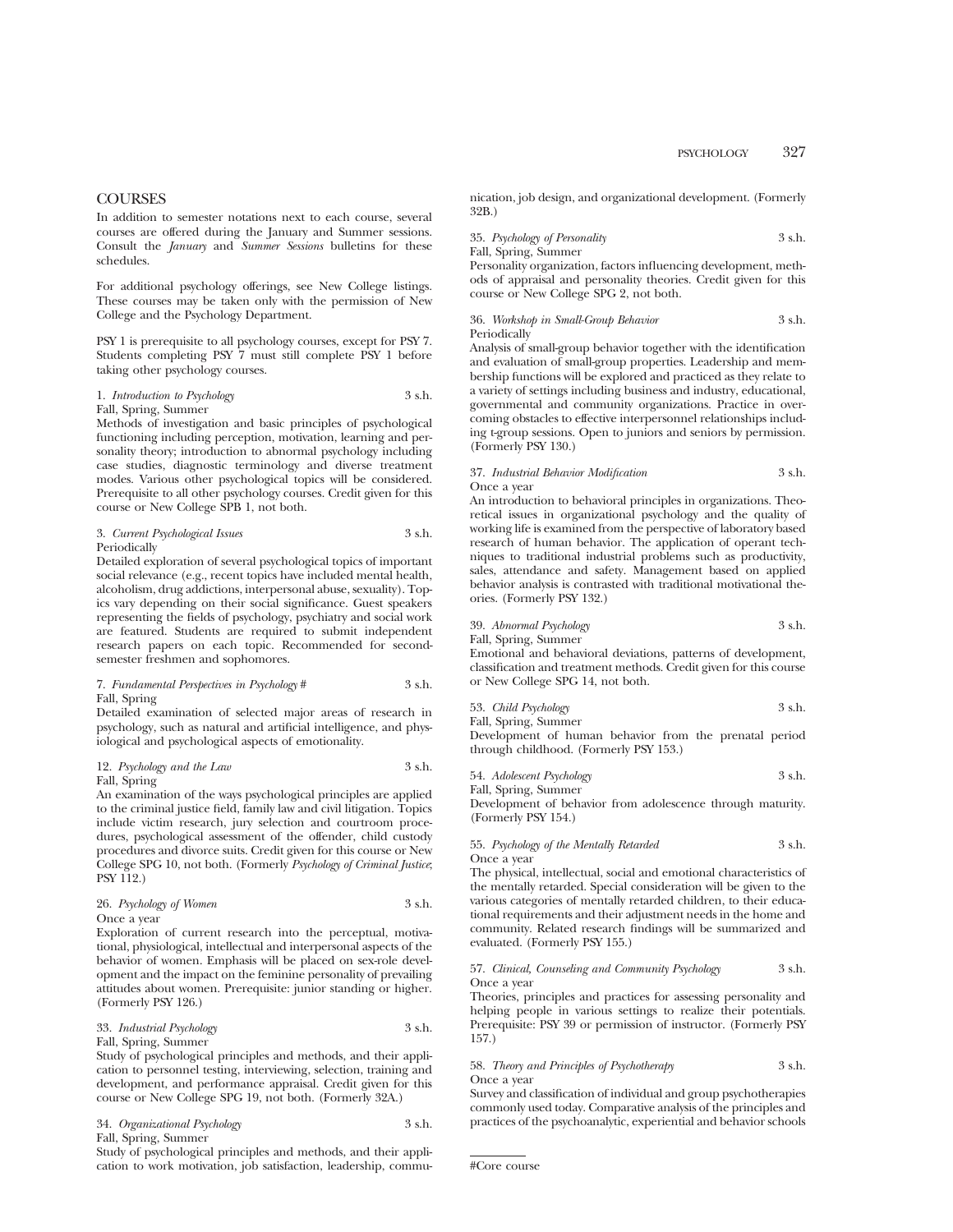of therapy as well as review of the different philosophical and psychological tenets which are basic to each of these systems. (Formerly PSY 158.)

# 60. *Psychology of Physical Disability* 3 s.h. Once a year

Psychological factors in disability and adjustment to disability. (Formerly PSY 160.)

# 61. *Comparative Psychology* 3 s.h. Once a year

Phylogenetic differences in sensory capacities, response repertoires, and learning and ethological findings. Laboratory will include work with fish, frogs, pigeons, rats and humans. (2 hours lecture, 2 hours laboratory.) (Formerly PSY 161.)

# 62. *Psychology of Dreams* 3 s.h. Once a year

The psychology of primary process thinking. Major theories of dreaming, e.g., Freud, Jung, Hall, Perls, etc. The course will deal with both theories and empirical data as well as practical applications. (Formerly PSY 162.)

# 63. *Adult Psychology* 3 s.h. Once a year

The current status of psychological knowledge about adulthood and aging. A broad topical coverage of the chronology of adult experience using a problem-centered, interdisciplinary approach to understanding adulthood, maturity and old age. (Formerly PSY 163.)

### 65. *Psychological Aspects of Psychotropic Medication* 1 s.h. Periodically

Current trends in psychotropic medication used to control atypical behavioral and emotional states. Emphasis will be on the positive and negative effects on normal and abnormal states. (Formerly PSY 165.)

# 76. *The Psychology of Hypnosis* 3 s.h. Once a year

Major theories of hypnosis. The phenomena elicitable under hypnosis and its clinical application and techniques. The course will cover both research and clinical applications. Permission of instructor. (Formerly PSY 176.)

# 82. *Computer Statistics for the Behavioral Sciences* 1 s.h. Once a year

Knowledge of the computer and allied equipment and the statistics and programs employed. Prerequisite: PSY 140 or equivalent. (Formerly PSY 182.)

# 85. *Psychological Aspects of Human Sexual Behavior* 3 s.h. Fall, Spring, Summer

Focus on behavioral, emotional and cognitive components of human sexual behavior. Normal and deviant syndromes are considered. Credit given for this course or New College SGG 1/ISGG 3. (Formerly PSY 185.)

# 88. *Theories and Practice of Interviewing* 3 s.h. **Periodically**

Emphasis upon the data obtained from the initial interview, reporting of test findings and establishment of rapport. No liberal arts credit. (Formerly PSY 188.)

#### 89. *Health Psychology and Behavioral Medicine* 3 s.h. Once a year

Review and analysis of the current trend toward the integration of behavioral methodologies with diagnosed medical problems. Topics include the origins, theory and treatment regarding alcohol and chemical dependency, smoking, obesity, and stressrelated disorders, as well as headache and other pain disorders. (Formerly PSY 189.)

# 100. *Honors in Psychology* 3-4 s.h. Fall, Spring

The research for and the writing of a substantial essay in the field of psychology such as a major literature review or an original experiment. Open only to senior psychology majors who are eligible for and desire to graduate with departmental honors. Interested students must secure the written permission of a full-time faculty member who will supervise the project. An oral defense will be conducted at the conclusion of the project.

#### 101. *Major Concepts in Psychology* 1 s.h. Periodically

An in-depth exploration of a significant historical, theoretical, empirical or methodological concept in the field. Subjects vary, topics to be announced.

# 102. *Major Figures in Psychology* 1 s.h. Periodically

An in-depth exploration of the contributions of one major theorist, researcher or practitioner in the field. The goal of the course is to gain understanding of the impact of this psychologist's life and work on the progress of psychological inquiry and perspective. Subjects vary, topics to be announced.

#### 110. *Principles of Learning and Behavior* 3 s.h. Periodically

Basic concepts and principles of learning and conditioning with animals and human beings. Prerequisite: PSY 141 or permission of instructor.

# 111. *Behavior Modification* 3 s.h.

Fall, Spring

Major principles of behavior modification through the application of reinforcement and token economies, techniques of self-control, desensitization, relaxation and biofeedback will be studied. Prerequisite: PSY 141 or permission of instructor.

# 140. *Measurement and Statistics* 4 s.h. Fall, Spring, Summer

Application of fundamental statistical and measurement concepts to psychological data analysis and test construction. Topics include scales of measurement, measures of central tendency and variability, sampling and tests of significance, correlation, standard scores, reliability and validity. (3 hours lecture, 3 hours laboratory.) Credit given for this course or QM 1 or SOC 139 or BIO 100 or MATH 8 or New College S 91 or QTB 2.

# 141. *Research Methods and Design* 4 s.h.

Fall, Spring, Summer

Major principles of research and data collection techniques in experimental psychology. Laboratory work with animals and/ or human beings includes research in selected topics. (3 hours lecture, 3 hours laboratory.) Prerequisite: PSY 140 or equivalent. Students are advised to take this course no later than their junior year.

151 & 152. *Readings* 1-4 s.h. each Fall, Spring

Individual written report based on assigned readings. Open only to seniors with permission of department chairperson.

159. *Social Psychology* 3 s.h. Fall, Spring

Study of basic issues including social perception, prejudice, attitude theory and methodology. Prerequisite: PSY 141 or permission of instructor. Credit given for this course or New College SPG 9, not both.

# 164. *Perception and Cognition* 3 s.h.

Once a year

Presentation and discussion of explanatory models, experimental results and conclusions for the phenomena of perception, lan-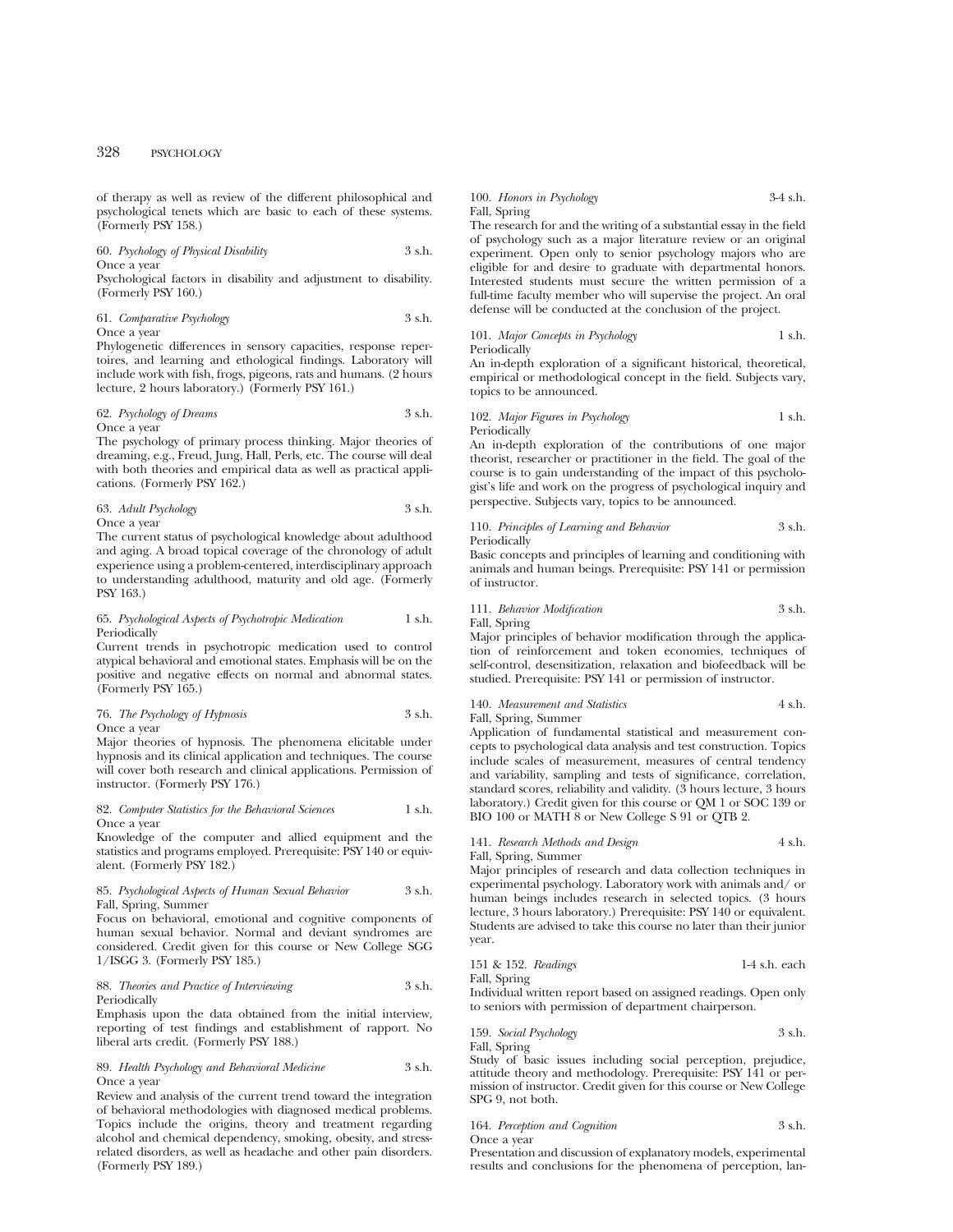guage, memory, problem solving and creative processes. Prerequisite: PSY 141 or permission of instructor.

#### 171. *History of Psychology* 3 s.h. Once a year

The historical development of significant psychological concepts, theories and systems. The focus and far-ranging content of this course serves to provide an overall synthesis of the major subfields of psychology. Designed for advanced undergraduate majors in psychology. Prerequisite: PSY 141 or permission of instructor.

173, 174. *Senior Seminar* 3 s.h. each Periodically

Investigation of problems of theoretical interest in several areas of psychology. Sections will be planned for different topics. Prerequisite: permission of instructor.

#### 177. *Biopsychology* 3 s.h. Fall, Spring

Biological bases of language, sensation, perception, movement, arousal, sleep, motivation, emotionality, learning, memory, mental disorders, and drug-taking behavior. Prerequisite: PSY 141 or permission of instructor. Credit given for this course or New College SPG 13/NGG 1. (Formerly *Physiological Psychology*.)

178. *Psychological Testing* 3 s.h. Periodically

Review of basic measurement concepts. Examination of tests of intelligence, personality, attitude and special abilities. Ethical issues in psychological testing. Prerequisite: PSY 141 or permission of instructor.

179. *Practicum in Psychological Testing* 3 s.h. Periodically

Practice under supervision of administration and evaluation of tests suitable for use in job analysis and personnel psychology. No liberal arts credit.

# 190. *Research Seminar: Cognitive Psychology* 4 s.h. Once a year

Problems and methods of research on selected areas of human cognition, such as perception, memory, and problem solving. (3 hours lecture, 3 hours laboratory.) Prerequisites: PSY 141, and either PSY 111 or 164 or 177 or equivalent. (Formerly *Research Seminar: Experimental Psychology.*

#### 192. *Research Seminar: Operant Behavior* 4 s.h. Every other year

Study and selected applications of behavioral laws typical of such problem areas as motivation, discrimination learning, punishment, etc. Practical experience with procedures and apparatus used with animal subjects will be provided in weekly laboratory sessions. Prerequisite: PSY 141.

#### 194. *Research Seminar: Physiological Psychology* 4 s.h. Periodically

Demonstrations and practice of the basic techniques used in modern research in physiological psychology. (3 hours lecture, 3 hours laboratory.) Prerequisite: PSY 141, 177 or equivalent.

#### 196. *Research Seminar: Developmental Psychology* 4 s.h. Fall, Spring

Problems and methods of psychological research focusing on children and adolescents. Examination of basic experimental designs and consideration of ethical issues in developmental psychological research. (3 hours lecture, 3 hours laboratory.) Prerequisites: PSY 141, and 53 or 54.

# 197. *Research Seminar: Industrial Psychology* 4 s.h. Once a year

Problems and methods of psychological research in organizational and industrial settings. Examination of basic experimental designs. Fieldwork will be included. (3 hours lecture, 3 hours laboratory.) Prerequisites: PSY 141 and either 33 or 34 or 111 or equivalent.

198. *Research Seminar: Social Psychology* 4 s.h. Every other year

Experience in selected areas including small group processes, attitude change, leadership, laboratory exercises and fieldwork will be included. (3 hours lecture, 3 hours laboratory.) Prerequisites: PSY 141 and 159 or equivalent.

#### 199. *Research Seminar: Clinical Psychology* 4 s.h. Once a year

Evaluation of clinical research in the areas of assessment and diagnosis, psychopathology models and psychotherapy effectiveness. Several laboratory projects will be carried out. Prerequisites: PSY 39, 141.

201. *Graduate Statistics* 
$$
I^*
$$
  $3 \, \text{s.h.}$  Fall

A first-level graduate course designed to cover such topics as exploratory data analysis, sampling and probability theory, statistical inference (hypothesis testing and confidence intervals) for one- and two-samples, correlation, partial correlation, and multiple regression, and issues in power and robustness.

# 202. *Graduate Statistics II\*\** 3 s.h. Spring

Designed to provide in-depth coverage of analysis of variance (ANOVA). Topics covered are: one-way and two-way ANOVA, multivariate approach to the repeated measures and split-plot designs, multiple comparison and trend analysis, issues in probing an interaction (partial interaction and interaction contrasts vs. simple main effects tests), and issues in power and robustness.

# 203. *Research Design I\** 4 s.h.

Fall, Spring

Emphasis is on true and quasi-experimental designs for psychological research and evaluation. Illustrative designs are presented with discussion concerning the internal and external validity questions. Students are expected to defend the design of an original research project. Prerequisites: PSY 140 and 141 or equivalent.

# 204. *Multivariate Statistics in Psychological Research I\** 3 s.h. Once a year

Introduces students to multivariate statistics. Topics covered are: path analysis with manifest and latent variables, confirmatory factor analysis, test theory modes, multitrait/multimethod analysis, multiple-group factor analysis.

# 205. *Multivariate Statistics in Psychological Research II\** 3 s.h. Once a year

Second course in multivariate statistical techniques that have direct application in experimental and industrial/organizational settings. Focus is on multivariate descriptive statistical techniques including factor analysis, cluster analysis and multidimensional scaling. Prerequisite: PSY 204 or permission of instructor. (Formerly *Multivariate Statistics in Psychological Research I.*)

206. *Theories of Personality* 3 s.h. Spring, Summer

Comparison of current psychological theories of personality as they relate to general psychological theory.

<sup>\*</sup>Open only to matriculated students in a graduate psychology program.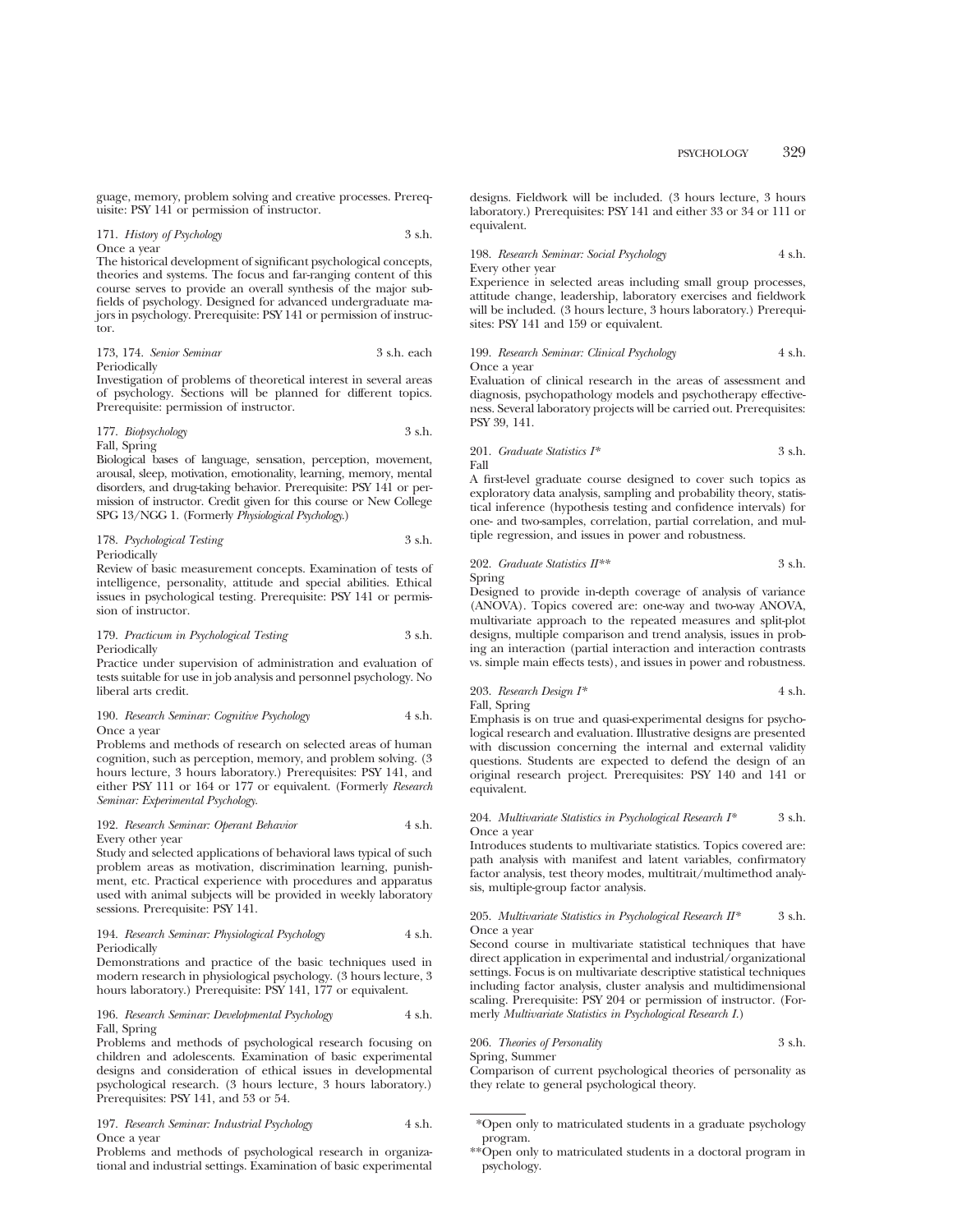207. *Cognition and Perception\*\** 3 s.h. Spring

Readings and discussion of psychological and physiological aspects of sensation, perception, cognition and emotion. Prerequisite: PSY 190 or permission of instructor.

208. *Learning Theory\** 3 s.h. Periodically

Basic theories of behavioral motivation and change. Prerequisites: PSY 171, 190.

209. *Classical Concepts in Psychology\*\** 2 s.h. Fall, Spring

Examination of concepts relating to theory and research in learning, motivation, perception, measurement, prediction and behavior change through examination of articles published in major journals during the past 30 years. Prerequisite: permission of instructor.

# 209A. *Basic Concepts and Issues in Psychology*\*\* 3 s.h. Fall, Spring

Classical issues and basic concepts in psychology, with an analysis of the current perspectives that psychologists take on these issues. These include topics such as the roles given to behavioral, cognitive, genetic, and physiological processes in basic and applied psychology, memory, social issues, methodological and radical behaviorism, private events in scientific and professional psychology, trends in data analysis and publication, assessment and measurement, etc. Examination of these topics by analyses of articles, published primarily in major journals, which span the entire history of psychology. Credit given for this course or PSY 209, not both.

210. *Current Literature in Psychology\*\** 2 s.h. Fall, Spring

Examination of concepts relating to theory and research in learning, motivation, perception, measurement, prediction and behavior change through examination of articles published in major journals during the past five years. Prerequisite: PSY 209.

211. *Intellectual Assessment* 3 s.h. Spring, Summer

Different methods for individual assessment of the intellectual ability of children, adolescents and adults. May not be taken on a Pass/Fail basis.

213. *Psychology of Addictions* 3 s.h. Periodically

Research, theories and methods of treatment with respect to alcoholism, drug addiction, smoking and overeating.

214. *Neural Bases of Behavior\** 3 s.h. Spring

Current research and theory relating to the physiological bases of human behavior. Prerequisite: PSY 177.

#### 215. *Clinical Neuropsychology\** 3 s.h. Periodically

An overview of neuropsychology with emphasis upon diagnosis assessment for both clinical and research. Prerequisite: PSY 214.

216. *Behavior and Personality—Normal and Abnormal\**† 3 s.h. Fall

Evaluation and comparison of the dynamic and behavioral approaches with regard to the study of normal and abnormal personality syndromes. Emphasis on the ability of these two approaches to explain, predict and control behavior. Review of current research.

| 217. Organizational Development* | 3 s.h. |
|----------------------------------|--------|
| Fall, Spring                     |        |

Foundations of organizational development. Discussion of topics dealing with the need for change in organizations, how to initiate

procedures for organizational change and measure the effect of the change agents, the influence of change at both a formal and informal level and how to overcome resistance to change.

#### 218. *Applied Behavior Analysis in Industry\** 3 s.h. Once a year

Operant approaches to industrial behavior with emphasis on practical applications to management. Use of response contingent reinforcement, behavioral assessment and stimulus control to improve industrial productivity is taught from a foundation in behavioral learning theory. Prerequisite: PSY 208.

#### 219. *Organizational Psychology: Leadership*\* 3 s.h. Once a year

The course examines both classic and contemporary perspectives on leadership. The course also reviews research evidence related to each approach. A theoretical foundation enables the student to deal with leadership-related problems encountered in organizational settings. In addition, the course considers strategies used to measure and assess leadership potential.

### 220. *Consultation in Schools and Health Service Settings\*\** 3 s.h. Once a year

This course covers the methods and processes by which psychologists function as consultants within schools and health service settings. Emphasis is placed upon indirect service models, methods of identifying specific needs and problems within school and other organizations, implementation of solutions which are then enacted by the organizations, and on methods of evaluaiton of outcomes.

|        | 222. Research Methods I: Designs for Professional |  |  |  |        |
|--------|---------------------------------------------------|--|--|--|--------|
|        | $P$ sychology*                                    |  |  |  | 3 s.h. |
| $\sim$ | Once a year                                       |  |  |  |        |

Emphasizes group and single subject designs as commonly used in clinical, school and community psychology. Attention is paid to research epistemology and to research design. Illustrative designs from professional psychology journals are reviewed.

223. Research Design 
$$
II^{**}
$$
 4 s.h.

Fall, Spring

Continuation of PSY 222 with emphasis on research techniques appropriate to applied settings. Under supervision, students carry out their research project initiated in PSY 222, culminating in a written paper and oral defense of the data and its interpretation. Prerequisite: PSY 222.

#### 224. *Research Designs for Health Service Programs\**\* 3 s.h. Once a year

Experimental and quasi-experimental designs for the analysis of physical and mental health service delivery programs in the school and community. Procedures and research designs to assess community needs and to translate research findings into social policy. Focus on time series and small n studies, as well as classic between and within subject models. (Formerly *Evaluation Research; Evaluation of Health Service Programs.*)

225. *Multivariate Statistics in Psychological Research III\** 3 s.h. Once a year

Course trains students to perform multivariate statistical analyses of time series, spatial distributions, causal models of behavior and complex contingency tables as they apply to psychological research. Computer analyses for these problems are emphasized. Prerequisites: PSY 204, 205 or permission of the instructor.

<sup>\*</sup>Open only to matriculated students in a graduate psychology program.

<sup>†</sup>Permission of program director.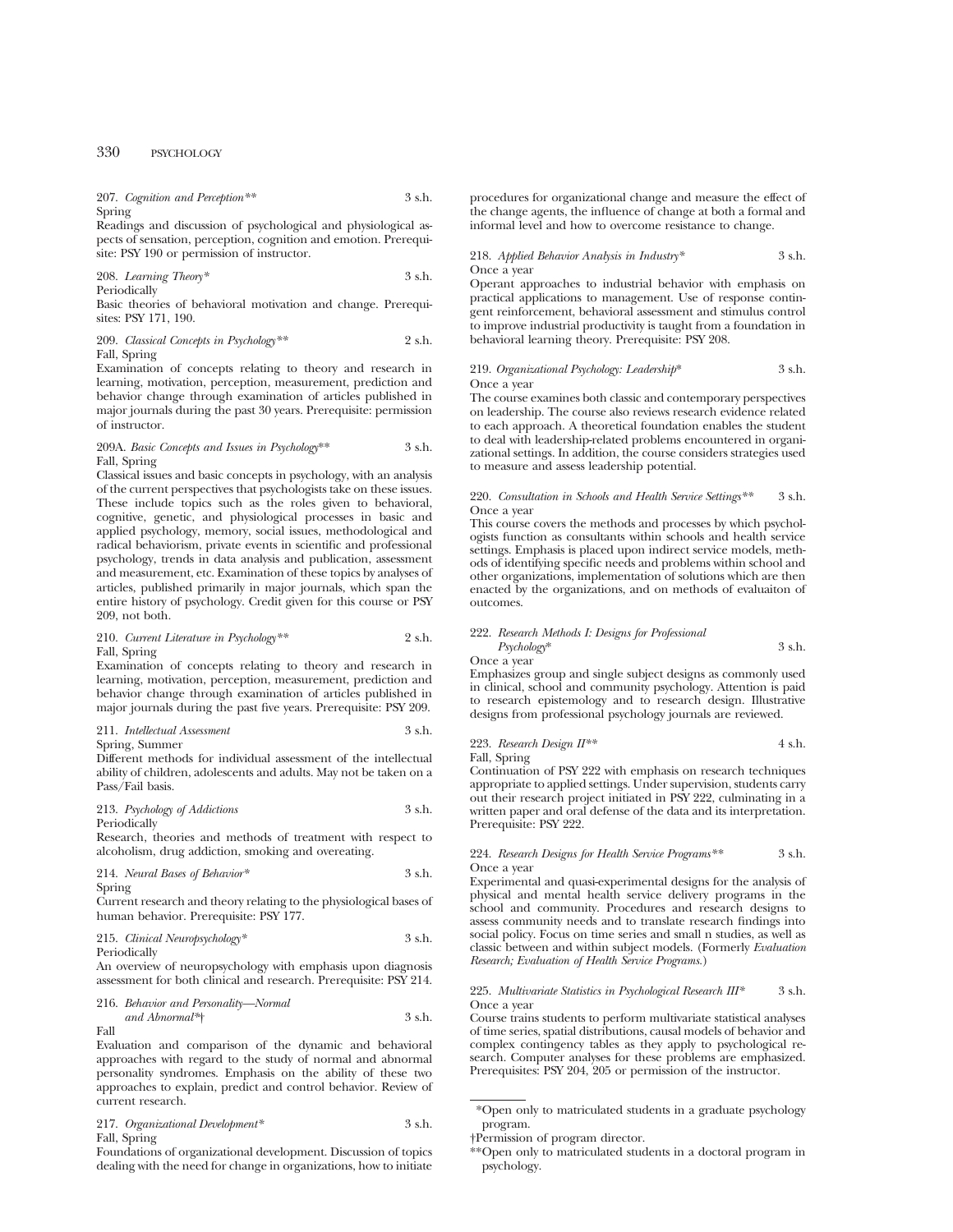#### Fall, Spring

Clinical and school psychology techniques with emphasis on the initial interview and on adult and child diagnostic interviewing. Use of rational-emotive and behavioral methods for counseling persons with emotional, behavioral, educational and marital/ familial problems. Practicum placements arranged.

# 228. *Behavior Deviations I: Clinical Psychopathology\*\** 3 s.h. Fall, Spring

Biological, ecological and psychological factors leading to emotional and mental disorders. Feeling, thinking and behavioral aspects of neuroses, psychoses and personality disorders in childhood, adolescence, maturity and later maturity. Practicum observation and interaction arranged. Prerequisite: permission of instructor.

#### 229. *Individual Counseling and Psychotherapy*\*\* 3 s.h. Periodically

A comparative study of the theories and practices in the treatment of mental and emotional disorders. Included are the most commonly employed analytical, neo-analytical and behavioral systems of counseling and psychotherapy.

# 230. *Group Counseling and Group Leadership\*\** 3 s.h. Fall, Spring

Techniques and rationale of group treatment procedures with children, adolescents and adults. Practicum: students will conduct an ongoing group.

#### 231. *Theory and Practice of Intellectual Evaluation\*\** 3 s.h. Fall

Basic theory of intelligence. Psychometric elements of intellectual assessment including item selection sampling, reliability, validity, measurement error and norm development. Administration, scoring and interpretation of the Wechsler Adult Intelligence Scale, Stanford Binet Intelligence Scale, and tests of achievement. Practicum hours and testing materials are required. Prerequisite: permission of instructor.

#### 232. *Intellectual, Academic and Vocational Evaluation*\*\* 3 s.h. Fall, Spring

Continued consideration of psychometric elements of test construction. Administration, scoring, and interpretation of the Differential Abilities Scale, Wechsler Intelligence Scale for Children, and other tests of achievement and vocational skills. Practicum hours and testing materials are required. Prerequisites: PSY 231 and permission of instructor. (Formerly *Intellectual and Vocational Evaluation; Intellectual, Achievement, and Vocational Evaluation*.)

#### 234. *Theory and Application of Personality Evaluation\*\** 4 s.h. Fall

General orientation to personality testing. Theories of personality. Administration, scoring, and interpretation of the Thematic Apperception Test, Children's Apperception Test, Bender Gestalt, Sentence Completion and Draw-a-Person Tests. Laboratory hours to be arranged. (Formerly *Theory and Research in Personality Evaluation.*)

#### 234A. *Personality Assessment by Projective Methods*\*\* 3 s.h. Fall, Spring

Provides students with a general orientation to personality assessment through the use of unstructured techniques. Major emphasis is placed on the clinical use of the Thematic Apperception Test and the Rorschach Test, although other methods are also discussed. Focus is placed on theory and empirical findings. Credit given for this course or 234, not both.

#### 234B. *Laboratory in Projective Personality Assessment*\*\* 1 s.h. Fall, Spring

Provides students with experience in the administration and interpretation of unstructured personality assessment tech-

niques, and the relationship of test findings to therapeutic interventions. Primary emphasis is placed on the Thematic Apperception Test and the Rorschach Test. Illustrative protocols are used to present and discuss normative responses, and to compare them with responses given by persons with various Axis 1 and Axis 2 disorders. Focus is placed on the relationship of formal response categories to diagnoses from the *Diagnostic and Statistical Manual* and/or the *International Classification of Diseases.*

#### 235, 236. *Personality Evaluation I and II*\*\* 3 s.h. each Periodically

The administration, scoring and basic interpretation of the Rorschach. The second semester is a practicum in advanced Rorschach interpretation. Special consideration will be given to developmental concepts from childhood to late maturity. Prerequisites: PSY 228, 231, 234 and permission of instructor.

239. *Psychological Assessment for Research*\* 3 s.h. Periodically

Special aspects, techniques and theoretical issues related to individual assessment. Prerequisite: permission of instructor.

240. *Personality Assessment for Research*\*\* 3 s.h. Fall, Spring

A review of personality measurements and theories as used in applied research: actual tests, scoring and interpretation required. Prerequisite: permission of instructor.

249. *Current Theory and Research in Social Psychology*\* 3 s.h. Fall, Spring

Review of theory and research in areas of group dynamics, attitude change, integration, asocial behavior and community health.

250. *Health Psychology* 3 s.h.

Once a year

In preparation for research and practice in the field of health psychology, this course examines the relationship of psychosocial and cognitive variables to physical health and disease. Areas to be covered include conditioned illness behaviors, stress and coping, addictions, pain management, and health promotion and disease prevention. Review of the current research in the field.

251, 252. *Special Topics Seminar*\* 1-4 s.h. each Fall, Spring, Summer

Individual investigation and reports on advanced psychology topics. Prerequisite: permission of director of the graduate program.

253. *Advanced Developmental Psychology*\*\* 3 s.h. Fall

Principles and theories in infrahuman and human development. Field studies and developmental testing are included.

254. *Psychology of the Exceptional Child*\*\* 3 s.h.

Spring

Psychological principles and theories relating to the diagnosis and remediation of specific learning disabilities. (2 hours lecture; field placements arranged.) Prerequisite: permission of instructor.

255. *Psychology of Learning*\* 3 s.h.

Fall, Summer

Analysis of basic concepts with emphasis on the application of social and behavioral theory to the effective solution of practical problems. An advanced course.

256. *Theories of Psychological Counseling*\*\* 3 s.h. Periodically

Intensive survey of the psychological theories and practices of individual and group counseling in nonpsychotherapeutic settings.

<sup>\*</sup>Open only to matriculated students in a graduate psychology program.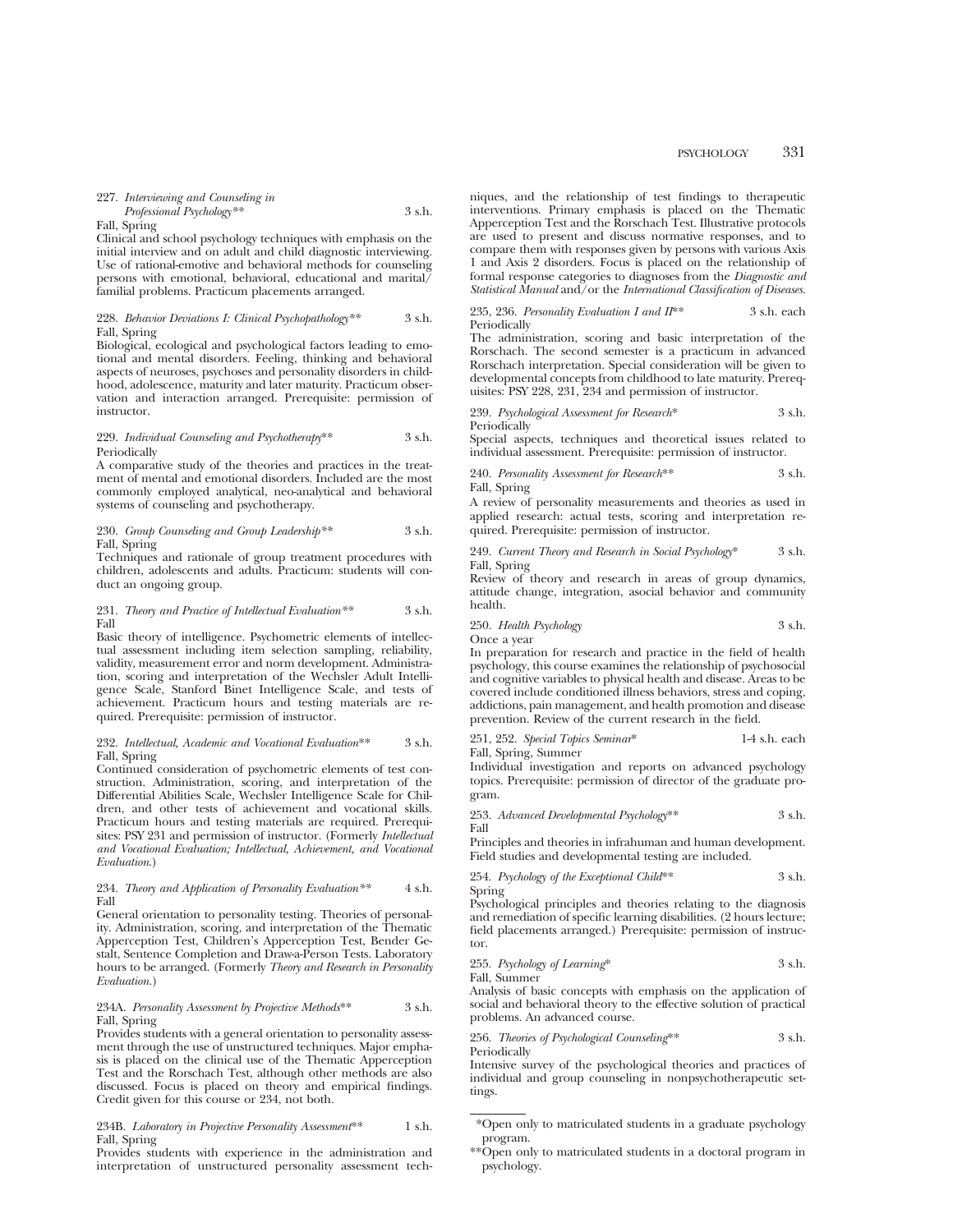# 257. *Psychology of the Emotionally Disturbed Child*\*\* 3 s.h. **Periodically**

Theoretical foundations in the study of emotional disturbance in childhood. Study of the nature and needs of the emotionally disturbed child with specific reference to extreme states of anxiety and withdrawal, and to severely aggressive acting out of behavior. Motivation, ego structure, limit setting, frustration tolerance, need-acceptance theory, therapeutic approaches and other concepts and practices will be examined.

#### 258A. *Social Psychology and the School System*\*\* 3 s.h. Once a year

This course explores the roles of school and community psychologists as consultants, direct service providers and change agents within educational settings. Organizational structures (such as school boards, parent-teacher organizations, administrator and faculty committees, etc.) that pertain to the school system are examined and evaluated as contexts for service delivery by psychologists.

#### 259. *Human Relations Workshop for Educators and Community Leaders*\* 3 s.h. Periodically

Lectures, discussions and readings in group dynamics and human relations. Exploration of ways to resolve specific human relations problems of interest to participants. Prerequisite: permission of instructor. Credit given for this course or New College SP 259, not both.

#### 260. *Behavior Deviations II: Major Mental Disorders*\*\* 3 s.h. Fall, Spring

Explores learning and biological factors that account for the development and maintenance of schizophrenia and other major mental and behavioral disorders. Practicum at an inpatient facility where behaviorial strategies are implemented to develop and enhance prosocial behaviors, and to decrease maladaptive behaviors. Prerequisite: PSY 208 or 255. (Formerly *Behavior Deviations II: Theory and Techniques of Behavioral Reeducation*.)

# 261. *Applied Behavior Analysis of Professional Psychology*\*\* 3 s.h. Fall, Spring

This course examines the methods of applied behavior analysis in relation to various forms of psychopathology (including minor and major mental disorders). It shows how application of these methods can change dysfunctional behaviors, including dysfunctional nonverbal behavior, speaking, listening, and thinking. It requires students to participate in a practicum in which analysis and modification techniques are implemented. Prerequisite: PSY 208 or 255. Credit given for this course or 260, not both.

263. *Current Theory and Research in Psychology of Aging* 3 s.h. Once a year Review of theory and research.

# 264. *Aging and Human Behavior* 3 s.h. Once a year

Provides an understanding of old age and the vital processes affecting behavior. Exploration of the biological, social and psychological factors affecting the aging process centering around such areas as personality, intelligence, learning and memory, sexuality, longevity and pathological aging. A comprehensive integration of research findings reflecting behavioral stability and change are also examined.

265. *Aging and Personality* 3 s.h. Once a year

Explores the aspects of personality as they relate to the aging process. Theoretical notions and issues, intrapsychic phenomena and personality dynamics are examined. Attention is given to continuity and change in the aging personality. Psychological, sociological and cultural implications affecting the aging personality are also examined.

268. *Advanced Workshop for Training of Professional Group Leaders*\* 3 s.h.

#### Periodically

Participants will develop techniques for working with groups. Co-trainer opportunities, lectures, discussions, readings in group dynamics, human relations and related fields. Intensive t-group experience. Prerequisite: PSY 259 or equivalent. Limited enrollment. Admission only upon application to and acceptance by workshop director.

# 269. *Psychology and the Criminal Justice System\*\** 3 s.h. Once a year

Examination of the individual, social, and cultural factors that contribute to criminal behavior. Theories of criminality are reviewed as are a number of specific criminal acts. A required practicum experience within the criminal justice system clarifies the role of the psychologist in dealing with criminal behavior.

## 275. *Cross-Cultural and Ethnic Issues in Professional Psychology\*\** 3 s.h.

Fall

Implications of theory and research on minority and ethnic issues for the practice of psychology in schools, mental health settings and industry. Prerequisite: permission of instructor. May not be taken on a Pass/Fail basis.

276. *Psychology of Hypnosis\*\** 3 s.h. Periodically

Course in theory, technique, management and phenomena of hypnosis. Course will combine lectures, discussion, demonstrations and practicum. Prerequisite: permission of instructor.

278. *Psychometric Theory\** 3 s.h.

Once a year

Measurement theory, scaling models, test construction, fundamentals of factor analysis as a psychometric method and applications to content areas in psychology. Prerequisite: PSY 201.

#### 279. *Surveying, Sampling and Scaling*\* 3 s.h. Once a year

Designed to teach students the basic concepts in survey construction, sampling theory, and practice and univariate techniques of scaling. Emphasis is on the design and use of evaluation instruments in various applied settings. Prerequisite: PSY 278 or permission of instructor.

280. *Community Intervention Programs\*\** 3 s.h. Once a year

Principles and methods of initiating, developing and evaluating community service programs. Prerequisite: permission of instructor. (Formerly *Community Program Development and Research; Community Program Development and Evaluation.*)

#### 281. *Current Theory and Research in Rehabilitation*\* 3 s.h. Once a year

Review of current theory with a view toward the development of programmatic research, which will facilitate the solution of the problems of the physically and emotionally disabled.

283A. *Foundations of Industrial/Organizational Psychology I: Industrial Psychology\** 3 s.h. Fall

Extensive review of theoretical, research and applied issues in the field of industrial psychology. A combination of lecture and discussion strategies is utilized to cover the topics of legal issues,

<sup>\*</sup>Open only to matriculated students in a graduate psychology program.

<sup>\*\*</sup>Open only to matriculated students in a doctoral program in psychology.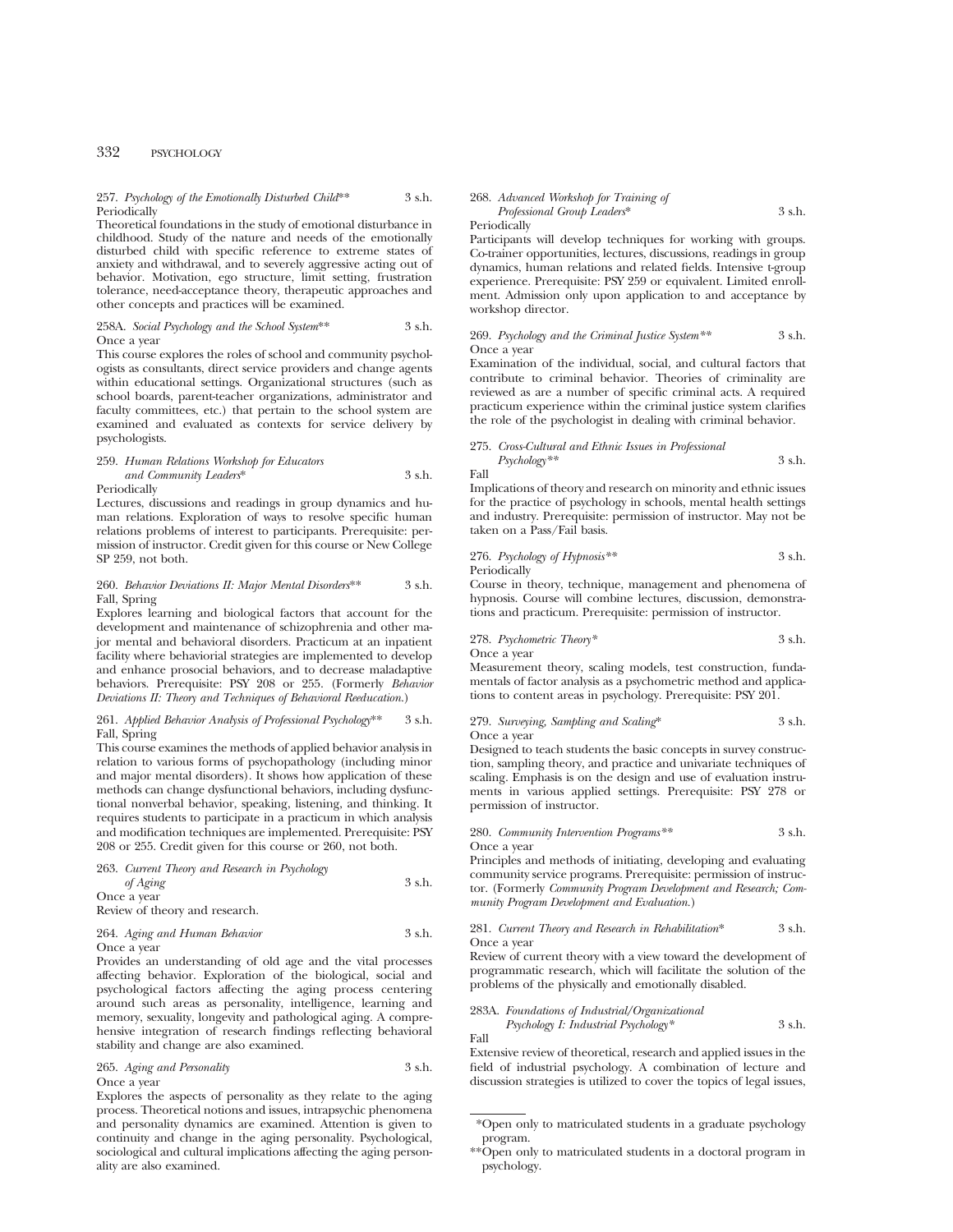psychological measurement, job and task analysis, selection and recruitment, performance appraisal, training, compensation and job evaluation. (Formerly 283, *Social Psychology of Organizations and Systems.*)

283B. *Foundations of Industrial/Organizational Psychology II: Organizational Psychology\** 3 s.h. Spring

Survey of the major topics in organizational psychology including work motivation, job satisfaction, stress, leadership, communication, job design, organizational development and organizational theories. Prerequisite: PSY 283A. (Formerly 283, *Social Psychology of Organizations and Systems.*)

284. *Personnel Selection*\* 3 s.h. Fall, Spring

General overview of personnel selection. Lectures and discussions relating to the following topics: legal issues and EEOC, job analysis, selection techniques (e.g., interviews, assessment centers, biographical data banks, psychological tests, honesty testing, drug and genetic screening) and measurement of work performance.

#### 285. *Sexual Behavior and the Treatment of Sexual Disorders* 3 s.h. Periodically

A discussion of the principal forms of sexual function and etiology, diagnosis and treatment of sexual dysfunction. Prerequisite: permission of instructor.

286. *Measurement of Work Performance*\* 3 s.h. Fall, Spring

Review of current research, methods and applications of performance appraisal. Appraisal methods and rating formats are discussed in relation to issues of criteria relevance, legal considerations, and the distinction between subjective ratings and objective measures of performance. (Formerly 381.)

# 287. *Training and Development*\* 3 s.h. Fall, Spring

Review of research and theory related to training models, needs analysis, learning principles and transfer of training, instructional methodology, career development and the evaluation of training programs. Students are expected to develop and deliver a training program related to performance in the work environment.

288. *Work Motivation*\* 3 s.h. Fall, Spring

Cognitive and behavioral theories of motivation and their application to employee satisfaction and performance, with emphasis on the concepts of intrinsic and extrinsic motivation, equity, goals and incentives, values, needs and expectancies.

289. *Small Group Behavior*\* 3 s.h. Fall, Spring

The study of formal and informal groups, their structure and development. Topics covered include interaction and influence processes, problem solving, decision making, conflict and interpersonal relations.

290, 291. *Internship in Industrial/Organizational Psychology\** 3 s.h. each Fall, Spring

Supervised placement in industrial, business, or other organizational setting, typically a two-day-per-week internship. Weekly exploration and discussion of professional and ethical issues pertaining to the internship experience. (Formerly 370.)

# 293A. *Psychology of Human Resources Management\** 4 s.h. Once a year

General review of the principles of administration and formal theories of management as applied to human resources management. Lectures and discussions relating to the following components of human resources: selection (EEOC guidelines, job and task analysis, testing simulation, assessment center); training and development (methods and principles); performance appraisal (assessment, evaluation and feedback); reward systems (compensation, quality of work life). Prerequisite: PSY 283A. May not be taken on a Pass/Fail basis.

299. *Seminar: Organizational Psychology\** 3 s.h.

Once a year

Faculty and guest lectures on contemporary issues in industrial/ organizational psychology. Prerequisite: PSY 293A.

301. *Master's Essay*\* 3 s.h. Periodically

Supervision and instruction leading to the completion of the master's essay. Binding fee payable upon registration. Prerequisite: completion of comprehensives.

302. *Practicum: Advanced Research Methodology\** 1 s.h. Once a year

Concern with current developments and contemporary issues in industrial/organizational research methodology. A major emphasis is to give the student practical experience involving an experiment in an industrial/organizational setting. Prerequisites: PSY 203 and 223.

### 303. *School and Community Psychological Services: Development and Administration*\*\* 3 s.h. Spring

Goals and effective practices with attention to interaction with school staff, supervision of entering school psychologists, development of internship programs. (Formerly *School Psychological Services: Development and Administration.*)

# 329. *Marital and Family Therapies\*\** 3 s.h. Fall, Spring

This course introduces advanced doctoral candidates in the Clinical and School Psychology Programs to the concepts, principles and issues associated with marital and family therapy. Both communication disorders and behavioral problems in the context of marriage and the family will be emphasized. The lecture will be accompanied by supervised assignment to therapist team pairs to work with families in which one or more members have been identified as dysfunctional.

330. *School Psychological Services Internship I: Client-Directed Methods\*\** 3 s.h.

Fall

Lectures cover methods of client-directed counseling and therapy with children and adults. Discussions center on lecture material and experiences students are having at their internship placements, including adjustment to the demands of different institutions and supervisors. Practicum: taped presentations, observations, role playing and independent counseling with clients at the Hofstra Psychological Evaluation and Research Center. Internship: two days per week in a public or special school setting. Prerequisites: completion of M.A. in Psychology and permission of instructor. (Formerly *Internship: Client-Directed Counseling and Therapy.*)

# 331. *School Psychological Services Internship II: Behavioral Counseling of Children and Adolescents\*\** 3 s.h.

Spring

Methods of directive counseling and therapy and educational interventions. Discussion of lecture materials and internship

<sup>\*</sup>Open only to matriculated students in a graduate psychology program.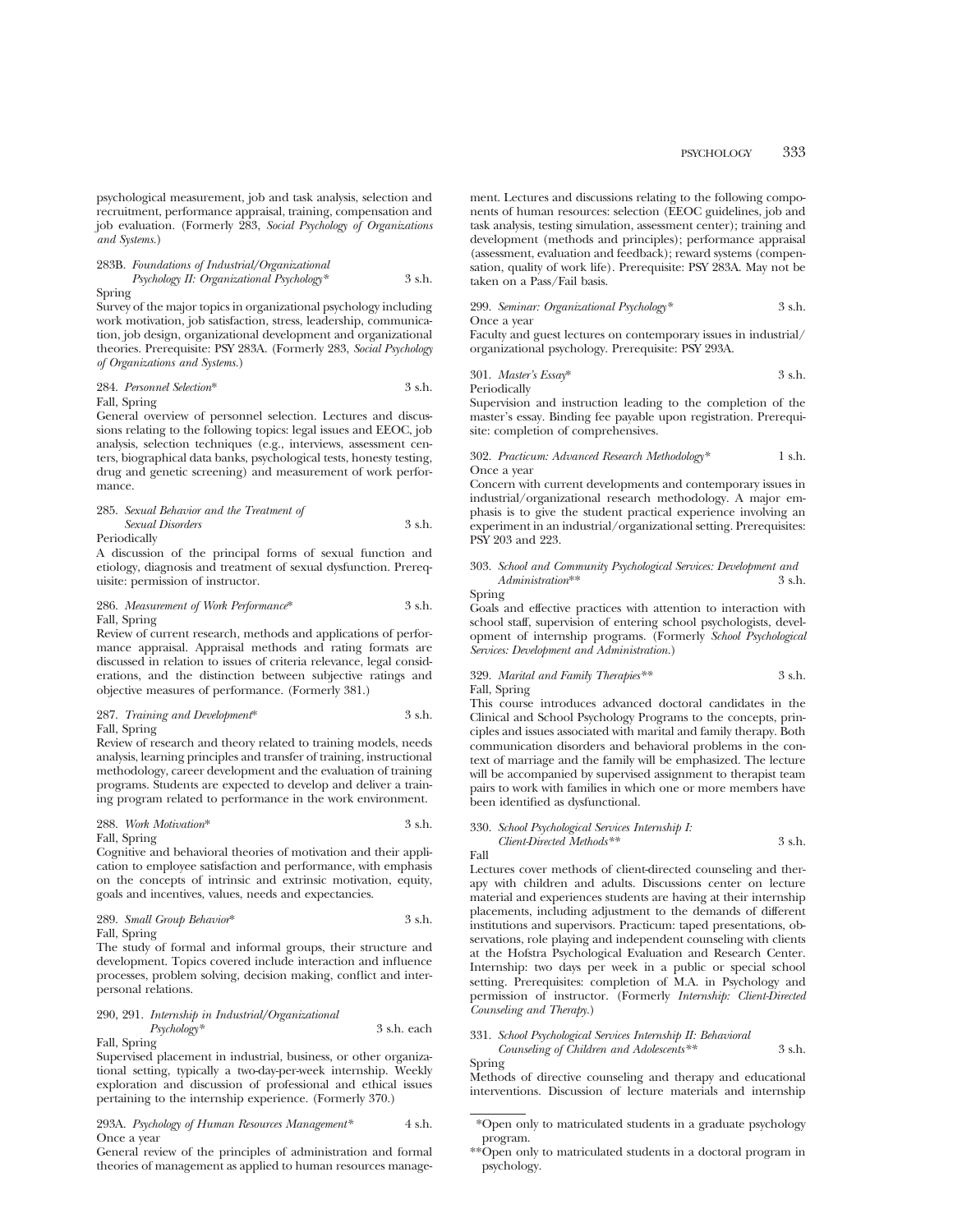placement experiences. Practicum: role playing, videotaped presentations and independent counseling with clients. Internship: two days per week in a public or special school setting and one day per week at the Hofstra Psychological Evaluation and Research Center. Prerequisite: PSY 330. (Formerly *Internship: Behavioral Counseling of Children and Adolescents*.)

# 332. *Clinical Psychological Services Internship I: Behavior Therapy Methods\*\** 3 s.h.

Fall

Theories, techniques and empirical findings related to various procedures used in behavior therapy. Emphasis on in-vivo, imaginal and contingency management techniques. Practicum: practice of assertion training, deep muscle relaxation, systematic desensitization and covert conditioning during individual and group-student meetings. Individual behavior therapy with child and adult clients. Internship: three days per week in an approved clinical psychology placement including mental health clinics, hospitals, behavioral medicine and rehabilitation facilities, or drug and alcohol treatment programs. One day per week at the Hofstra Psychological Evaluation and Research Center. Prerequisite: PSY 331. (Formerly *Internship: Theory and Practice of Behavior Therapy I.)*

333. *Clinical Psychological Services Internship II: Cognitive-Behavior Therapy\*\** 3 s.h. Spring

Theories, techniques and empirical findings related to various forms of cognitive behavior therapy emphasizing rationalemotive psychotherapy. Practicum: independent cognitive and behavior therapy with child and adult clients at the Hofstra Psychological Evaluation and Research Center. Role playing and review of therapy tapes. Internship: three days per week in an approved clinical psychology placement including mental health clinics, hospitals, behavioral medicine and rehabilitation facilities, or drug and alcohol treatment programs. Prerequisite: PSY 332. (Formerly *Internship: Theory and Practice of Behavior Therapy II*.)

334. *Internship: Applied Research\** 3 s.h. Fall

On-site experience in applied research, evaluation research, and/or program evaluation through supervised projects in the following areas of research: physical health, mental health, social services and industrial/organizational settings. This practicum course and its continuation courses include lectures, conferences and project discussions in addition to a two day per week internship. Prerequisite: permission of instructor.

335, 336, 337. *Internship: Applied Research*\* 3 s.h. each Once a year

Continuation of 334. Prerequisite: permission of instructor.

338. *Internship: Applied Research*\* 3 s.h. Fall

Continuation of 334, 335, 336, 337. Prerequisite: PSY 337.

# 339. *Internship: Professional Psychological Services*\* 3 s.h. Periodically

Intended for students specializing in clinical and school psychology. Field placements in community agencies to provide continued experience in psychotherapy, counseling and psychological assessment. Prerequisite: PSY 333.

## 341. *Ethics and Professional Practices in Psychology*\* 1 s.h. Once a year

A review course in all areas such as schools, universities, mental health centers, mental hospitals, community centers, private practice, government service and in the area of research.

# 342. *Grant Support for Psychological Research and Programs* 1 s.h.

Once a year

Identify sources of government and foundation funding for preand post-doctoral research, postdoctoral study, and the development of psychological training programs and services. Develop skills in proposal writing to obtain such funds. Gain knowledge of the structure of relevant government agencies and how to make contacts within them.

#### 349. *School-Community Internship I\*\** 3 s.h. Once a year

Students are exposed to administrative and consulting roles of psychologists who work in school and community settings. Emphasis is placed upon program development, administration, evaluation, and upon issues relevant to the supervision and overseeing of personnel within health service settings. Internship placement in a school system or a community agency is required.

350. *School-Community Internship II\*\** 3 s.h. Once a year

Continuation of School-Community Internship I.

353. *Theoretical Orientations to Human Development\*\** 3 s.h. Fall, Spring

The critical evaluation of current theories of human development in terms of scientific adequacy. Techniques of theory construction and evaluation are emphasized. Field placements arranged.

#### 360. *Internship: Motivational Theory, Worker Morale and Productivity*\* 3 s.h. Once a year

Examination of psychological theories and research to understand and predict individual levels of motivation. Particular attention is given to the contribution of this literature in the areas of job satisfaction, morale and worker productivity. Practicum: on-site experiences in the application and/or research in job satisfaction and worker productivity. Internship: two days per week in public or private organizations under supervision. Prerequisite: permission of instructor.

# 361. *Internship: Group Interaction Processes\** 3 s.h. Once a year

Lectures and discussions relating to effective and ineffective communication and problem-solving procedures in task groups. Praticum: on-site experience in application and/or research in the analysis of group interaction processes. Internship: two days per week in public or private organizations under supervision. Prerequisite: permission of instructor.

362. *Internship: Consumer Psychology\** 3 s.h. Once a year

Lectures and discussions relating to influences, group effects, communication, attitude change, decision making and purchasing processes, research methodology, the law and psychology, and the role of psychology in the judicial system. Practicum: on-site experience in the application and/or research in consumer psychology. Internship: two days per week in public or private organizations under supervision. Prerequisite: permission of instructor.

# 363. *Internship: Research Design III\** 3 s.h.

Once a year

Lectures and discussions relating to formative and summative program evaluation, cost effectiveness, cost benefit analysis, etc.

<sup>\*</sup>Open only to matriculated students in a graduate psychology program.

<sup>\*\*</sup>Open only to matriculated students in a doctoral program in psychology.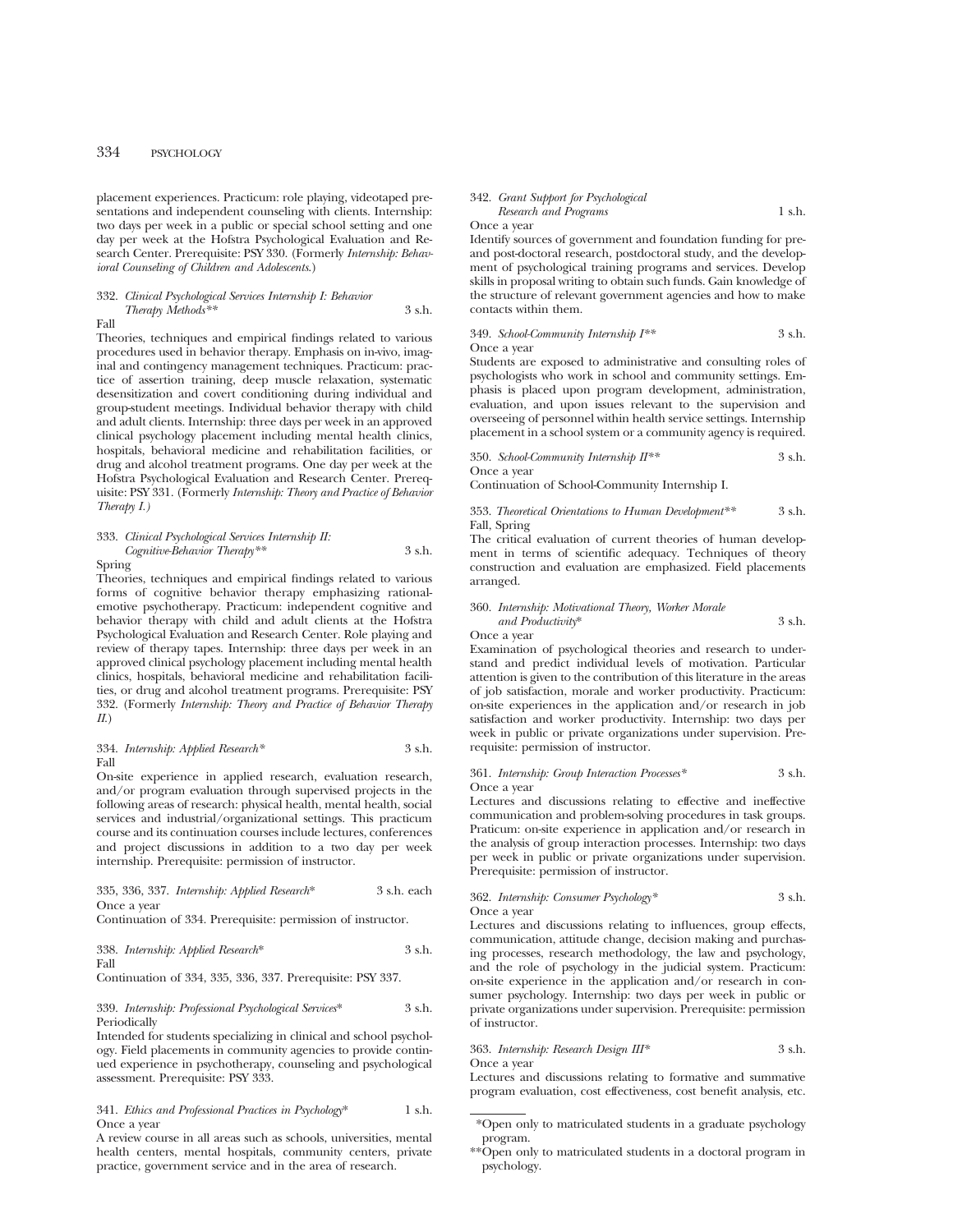Practicum: on-site experience in the application of evaluation, methodology and cost analysis. Internship: two days per week in public or private organizations under supervision. Prerequisite: permission of instructor.

#### 364. *Internship: Consulting and Communications\** 3 s.h. Once a year

Lectures and discussions relating to concepts of information processing, verbal and nonverbal communications, group and organizational communication, audits and effective consulting behaviors. Practicum: on-site experience in the application and/or research in communication measurement and training. Internship: two days per week in public or private organizations under supervision. Prerequisite: permission of instructor.

#### 382. *Research in Industrial/Organizational Psychology*\* 3 s.h.

Fall, Spring

Participation in ongoing laboratory or field research in industrial/organizational psychology, individually supervised by members of the program faculty. May be taken a maximum of four times. Prerequisite: PSY 302.

#### 399. *Psychotherapy with the Deaf Via Total Communication* 3 s.h. **Periodically**

Readings, discussion and practicum related to the specific psychological problems of the hearing impaired; modes and methods of communication, verbal and nonverbal; appropriate psychotherapeutic techniques, client-centered, behavioral, rationalemotive, etc.; instruction in total communication and practice in small group and individual therapy sessions under supervision.

601. *Dissertation Seminar*\*\* 3 s.h. Fall

Exploration of dissertation topics and examination of related research. Credit for the course requires the development and design of a specific dissertation outline and the written agreement by a faculty member to sponsor the dissertation.

602. *Dissertation Proposal Preparation*\*\* 3 s.h. Fall, Spring

Through individual consultation with a sponsor, students fully develop their doctoral research proposal and present it for approval to their three-person dissertation committee. May be taken twice. Three credits are applied towards the doctoral degree when Form II is approved and filed with the chairperson in psychology. (Formerly *Dissertation Seminar.*)

# 603A. *Extended Dissertation Advisement*\* 3 s.h. Fall, Spring

For students who have not completed a satisfactory dissertation proposal and who have not had Form II signed by a sponsor and two additional committee members after enrolling in PSY 602 twice.

If, after completing PSY 603A, the student still has not a signed Form II, he/she will be dropped from the program. This course may be taken only once. May not be taken on a Pass/Fail basis. No credit toward degree.

#### 604. *Dissertation Advisement*\*\* 3 s.h. Fall, Spring

In consultation with a sponsor, students execute their approved research study, analyze their data, write up the results, and defend the project in a final oral examination. May be taken three times. Three credits are applied towards the doctoral degree when the approved dissertation has been placed in the Hofstra University Axinn Library.

|              | 605A. Dissertation Extension** | 3 s.h. |
|--------------|--------------------------------|--------|
| Fall, Spring |                                |        |

For students who have not completed the dissertation and passed their oral examination after enrolling in PSY 604 three times.

If, at the end of this course, the student still has not completed the dissertation, he/she will be dropped from the program. This course may be taken only once. May not be taken on a Pass/Fail basis. No credit toward degree.

# Publishing Studies

**SEE ENGLISH** 

# Quantitative Methods (QM)

Administered by the Department of Business Computer Information Systems and Quantitative Methods. Associate Professor Nasri, *Chairperson*

Minors in Business, see page 103.

# **COURSES**

In addition to semester notations next to each course, a selection of courses is offered during January and Summer sessions. Consult the *January* and *Summer Sessions* bulletins for these schedules.

# 1. *Introduction to Business Statistics* 3 s.h. Fall, Spring

Collection, classification, presentation and use of statistical data in solving business problems. Topics include descriptive statistics, probability, decision analysis, estimation and hypothesis testing. No credit for both this course and MATH 8 or BIO 100 or PSY 140 or SOC 139 or QM 201.

#### 122. *Intermediate Business Statistics* 3 s.h. Fall, Spring

Builds upon and continues the work introduced in QM 1. Topics include statistical quality control, analysis of variance, chi-square test and the analysis of contingency tables, simple and multiple regression, correlation, and time series models with applications to business forecasting. Prerequisites: QM 1, BCIS 10.

146. *Statistical Techniques for Total Quality Management* 3 s.h. Once a year

Modern statistical techniques for the implementation of Total Quality Management. Statistical methods including control charts and process capability, and acceptance sampling for variables and attributes are discussed. Other topics include Taguchi methods, information technology and quality, and management of the quality improvement process. Prerequisite: QM 122, or the equivalent and permission of the department chairperson.

# 150. *Business Forecasting* 3 s.h. Periodically

Various forecasting procedures utilized in business settings are covered in order to analyze time-series data. Topics include regression analysis, smoothing procedures, decomposition methods, seasonal models and Box-Jenkins concepts. Actual business problems are emphasized. Software packages are utilized. Prerequisites: BCIS 10, QM 122.

160. *Applied Data Modeling* 3 s.h. Periodically

Builds on the regression and correlation concepts introduced in QM 122. Topics include advanced regression modeling, financial modeling and categorical data analysis. Techniques are applied

<sup>\*</sup>Open only to matriculated students in a graduate psychology program.

<sup>\*\*</sup>Open only to matriculated students in a doctoral program in psychology.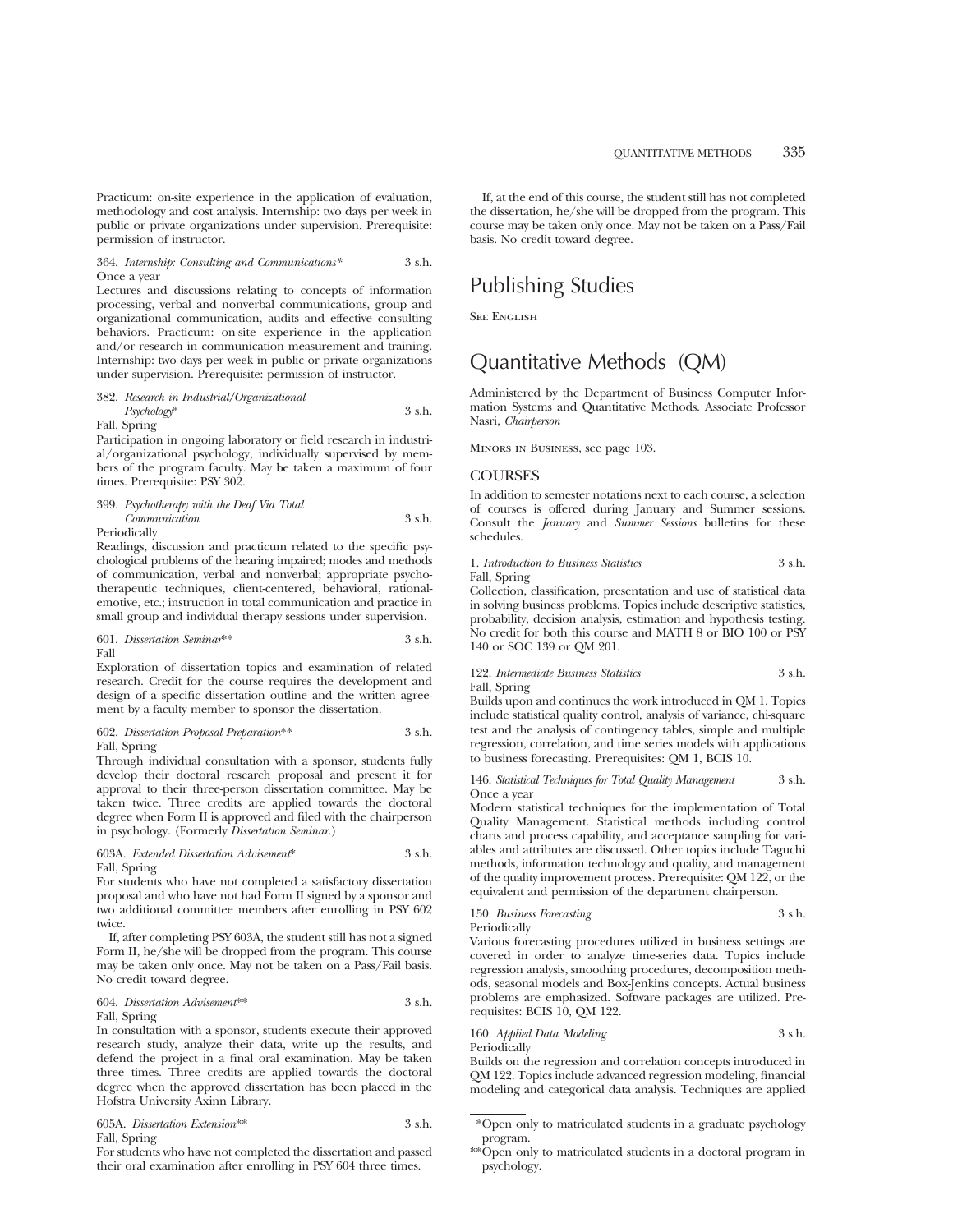to solve a variety of business problems. Extensive use of SAS computer software. A course project is required. Prerequisites: BCIS 10, QM 122.

# 184. *Deterministic Models in Operations Research* 3 s.h. Periodically

Formulation and solution of mathematical programming models with specific business applications will be stressed. Topics include linear programming and its ramifications, network models and integer programming. Prerequisites: QM 122 and junior class standing or above. Same as MGT 184.

#### 185. *Probabilistic Models in Operations Research* 3 s.h. Periodically

Operations research concepts involving uncertainty are explored with applications to business related problems. Topics include inventory models, queuing theory, simulation and stochastic process. Prerequisite: QM 122.

#### 201. *Quantitative Analysis With Business Applications*\* 3 s.h. Fall, Spring

Descriptive statistics, probability and probability distributions, interval estimation, hypothesis testing, sampling, statistical quality control and chi-square tests. (Formerly *Introduction to Quantitative Methods.*)

#### 210. *Advanced Applications for Quantitative Analysis*\* 3 s.h. Fall, Spring

Regression modeling, analysis of variance, time series analysis and business forecasting methods, and nonparametric methods. Use of statistical packages. Prerequisite: QM 201 or approved equivalent. (Formerly *Quantitative Analysis in Business*.)

# 215. *Business Forecasting*\* 3 s.h. Periodically

Statistical techniques used in the forecasting of time series and their applications to business problems. Topics include smooth ing and decomposition methods, seasonal variation, autoregressive moving average methods and Box-Jenkins techniques. Prerequisite: QM 210.

#### 217. *Decision Analysis*\* 3 s.h. Periodically

Introduction to the analysis of decision making under uncertainty with applications to business problems. Topics include Bayesian concepts, decision trees, assessments and revision of probabilities, sensitivity analysis and multicriteria decision making. Prerequisite: QM 210.

#### 220. *Operations Research and Decision Making Under Uncertainty*\* 3 s.h. Periodically

Formulation and use of models of operations research in business problems. Topics include inventory models, PERT/ CPM, queuing theory, simulation and dynamic programming. Prerequisite: QM 210.

# 230. *Mathematical Programming*\* 3 s.h. Periodically

Mathematical programming models for business related problems. Topics include linear programming and its ramifications, network models, integer programming, and nonlinear programming. Prerequisite: QM 210.

# 250. *Multivariate Data Analysis Methods*\* 3 s.h. Periodically

Computer package-based approach to multivariate methods using SAS and other statistical packages. Topics include principal component analysis, canonical correlation analysis, factor analysis, multidimensional scaling and cluster analysis, discriminant analysis. Prerequisite: QM 210.

### 255. *Quality Management and Statistical Quality Control*\* 3 s.h. **Periodically**

Criteria for quality in a wide range of business and organizational activities, managerial roles in quality assurance, total quality system approach, vendor quality control, quality cost programs, quality motivation programs, quality circles, quality control in service industries, quality reporting information systems and statistical techniques for quality assurance. Course emphasizes case oriented approach. Prerequisite: QM 210.

#### 401. *Quantitative Analysis for Managers*\*\* 4 s.h. Periodically

Introduction to concepts and methods in quantitative analysis which are most useful to executives in managing productive processes. Major emphasis is on improving executives' understanding of variation and its control and reduction consistent with a commitment to continuous improvement. The course consists of three modules. The first concentrates on summarizing and describing data, and modeling randomness and variability using probability theory. Topics included in this module are descriptive statistics, statistical process control, probability, sampling, estimation, and hypothesis testing. The second module concentrates on the use of regression analysis and experimentation to improve performance. Topics include simple and multiple regression and correlation, design of experiments, and analysis of variance. The third module focuses on the decision sciences models that are most widely used in the practice of management decision making. Among these are decision analysis, linear programming (with emphasis on formulation, computer solution, and sensitivity analysis) and simulation. Use of statistical software and spreadsheets are emphasized throughout the course.

# Reading (READ)

Administered by the Department of Literacy Studies. Professor Taylor, *Coordinator*

During the 1999-2000 academic year a number of new course initiatives are being infused into the existing curricula. Students should consult with faculty advisers for program details of the changes being introduced.

Assistant Professor Flurkey, Director of the Reading/Writing Learning Institute

Associate Professor O'Loughlin; Special Associate Professor Mercado; Assistant Professor Henry; Special Assistant Professors Winston, Zaleski; Special Instructor Cooper.

The master's, professional diploma and doctoral degree programs in reading are registered with the New York State Department of Education, and the master's and professional diploma programs meet certification requirements.

The Reading Program offers two undergraduate courses and a variety of academic programs for the graduate student.

The Reading/Writing Learning Institute offers noncredit clinical services for the University and for the community at-large.

# Undergraduate Courses

The undergraduate offering consists of two developmental reading courses, READ 11, and the advanced course, READ 12. READ 12 may be applied toward liberal arts credit. These courses focus

<sup>\*</sup>Open only to matriculated students in a graduate psychology program.

<sup>\*\*</sup>Open only to matriculated students in a doctoral program in psychology.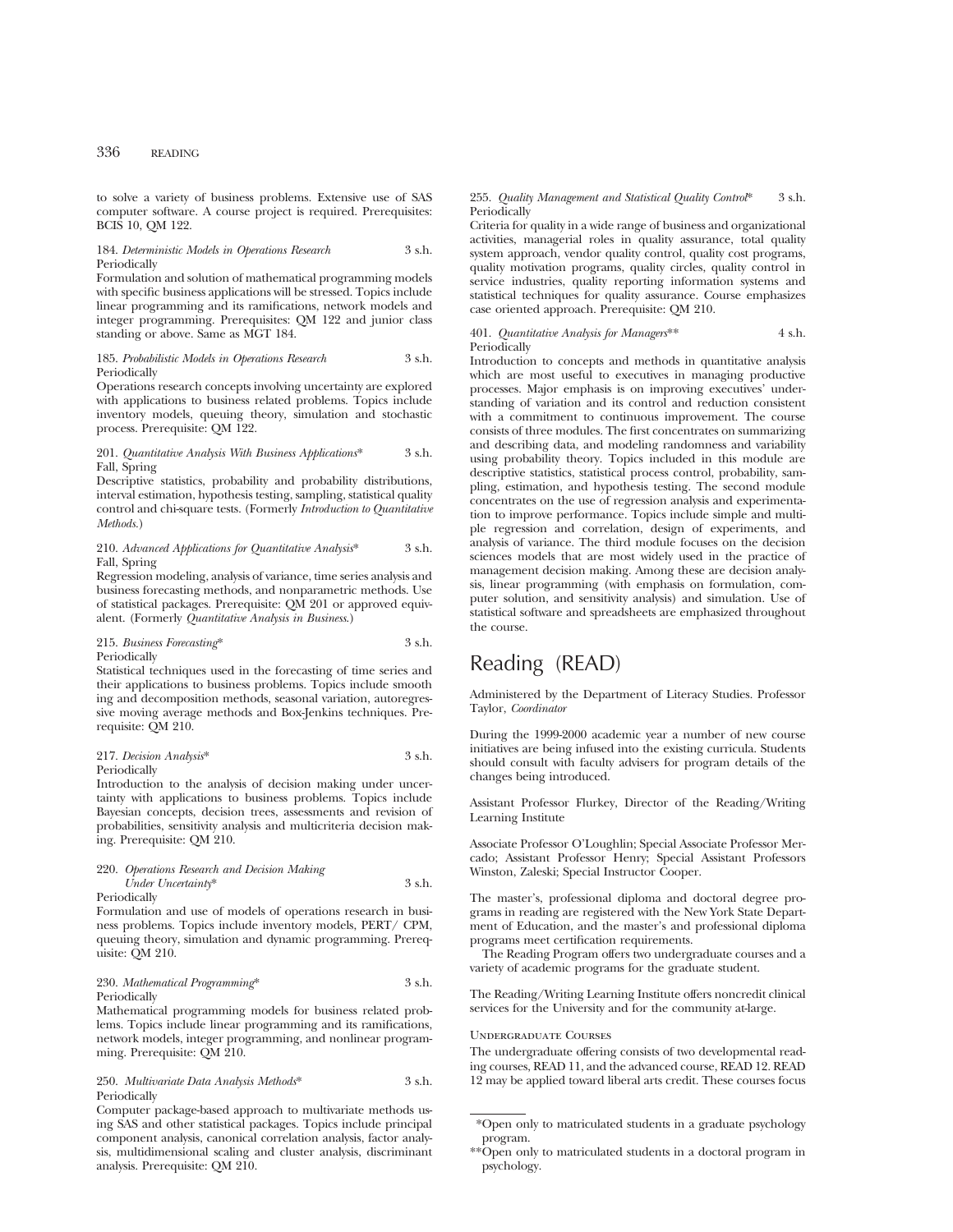on developing the higher-level reading skills essential for the most efficient acquisition of knowledge through written communication, discursive and nondiscursive.

# Graduate Programs

The graduate offerings include masters', professional diploma and doctoral programs, all of which have been registered with the New York State Department of Education. The master's and professional diploma programs meet the requirements for certification of teachers of reading.

# MASTER OF SCIENCE IN EDUCATION IN READING

The program is designed to prepare teachers for the following:

- 1. Positions as classroom teachers with special competence in the teaching of reading.
- 2. Positions as reading teachers working with individuals and small groups.
- 3. Positions as reading specialists with the responsibility of assisting classroom teachers.

#### Admission Requirements

(1) B.A. or B.S. degree (undergraduate academic average will be considered); (2) letter of recommendation; (3) satisfactory score on the National Teacher Examination, the Miller Analogies Test or the Graduate Record Examination; (4) interview with representative of the Reading faculty. All applicants accepted will be classified as matriculated Master of Science students.

### Requirements for Degree Candidacy

(1) minimum of B in two of first three reading courses, (2) recommendations of two Reading faculty members. Upon completion of the foregoing requirements, the matriculated master's student becomes a Master of Science degree candidate.

#### Degree Requirements

(1) satisfactory score on comprehensive examination, (2) completion of a minimum of 35 semester hours in prescribed courses with a satisfactory grade-point average.

Required courses for the Master of Science in Education in Reading:

READ 220, 224 or 225, 235 or 236, 240, 241, 242, 245 or 246, 248, 250; FDED 200 or 240, or approved alternate 3-credit 200-level FDED course; PSY 211.

See complete graduate information, page 71.

# MASTER OF SCIENCE IN EDUCATION IN READING AND SPECIAL EDUCATION

The dual Master of Science program in reading and special education (K-12) leads to Clinical Specialist in Reading for Children with Learning Disabilities and to New York State certification in reading and special education.

# Admission Requirements

- 1. a bachelor's degree;
- 2. a New York State elementary or secondary education teaching certificate;
- 3. satisfactory score on the Graduate Record Examination, the Miller Analogies Test, or the National Teacher Examination;
- 4. three letters of reference, one of which must be from a supervisor who is familiar with the applicant's teaching competency;
- 5. interview with members of the Reading and Special Education departments.

Requirements for Degree Candidacy

(must occur prior to the completion of 12 s.h.)

- 1. recommendation of one member each of the Reading and the Special Education faculties with whom the student has had a course;
- 2. a minimum grade of B in two of first three courses in reading and special education.

# Degree Requirements

- 1. completion of a minimum of 48 semester hours in prescribed courses with a satisfactory cumulative grade-point average;
- 2. satisfactory completion of the competency-based program in reading and special education;
- 3. satisfactory scores on the comprehensive examinations in reading and special education.

# Required Courses

Reading Courses—26 s.h.<br>READ 220. Reading V

- 220. *Reading, Writing, & Cognition*, 3 s.h.
- 224. *Teaching of Reading*, 3 s.h.
	- 240. *The Reading Teacher in the School & Clinic Setting (K-12)*, 4 s.h.
	- 241. *Case Studies in Reading (K-12),* 4 s.h.
	- 245. *Teaching Reading in the Content Areas*, 3 s.h.
	- 248. *Assessment & Evaluation of Reading & Writing*, 3 s.h.
	- 250. *Practicum in Instructional Strategies & Assessment*, 3 s.h.
	- 251. *Teaching Reading to the Learning Disabled & the Indifferent Learner*, 3 s.h.

Special Education Courses—22 s.h.

- SPED 201. *The Exceptional Child: Cognitive & Affective Functions*, 3 s.h.
	- 241. *Nature & Needs of Children with Emotional/Behavior Disorders,* 3 s.h., or
	- 249. *Nature & Needs of Individuals with Physical Impairments: Psychology of Persons with Disabilities,* 3 s.h.
	- 246. *Nature & Needs of Students with Neurological Impairments/Learning Disabilities,* 3 s.h.
	- 242. *Psychoeducational Assessment in Special Education,* 3 s.h.
	- 245. *Curriculum & Methods in the Education of Students with Disabilities,* 4 s.h.
	- 237. *Practicum: Teaching Children with Disabilities,* 6 s.h.

See complete graduate information, page 71.

# MASTER OF ARTS: READING, LANGUAGE, AND COGNITION

The program is designed to provide the foundation for the Ph.D. and to prepare candidates for the following:

- 1. Reading specialists with primary interest in diagnostic and remedial work with individuals and small groups in clinic settings.
- 2. Reading specialists or coordinators with the responsibility of assisting classroom teachers dealing with students with severe reading disabilities.
- 3. Reading specialists concerned with theories of language and learning as the foundation for instruction.

# Admission Requirements

(1) B.A. or B.S. degree (undergraduate academic average will be considered); (2) letter of recommendation from principal or supervisor under whom applicant has worked or recommendation from a University faculty member; (3) satisfactory score on Miller Analogies Test or the National Teacher Examination; (4) interview with a representative of the Reading faculty. All stu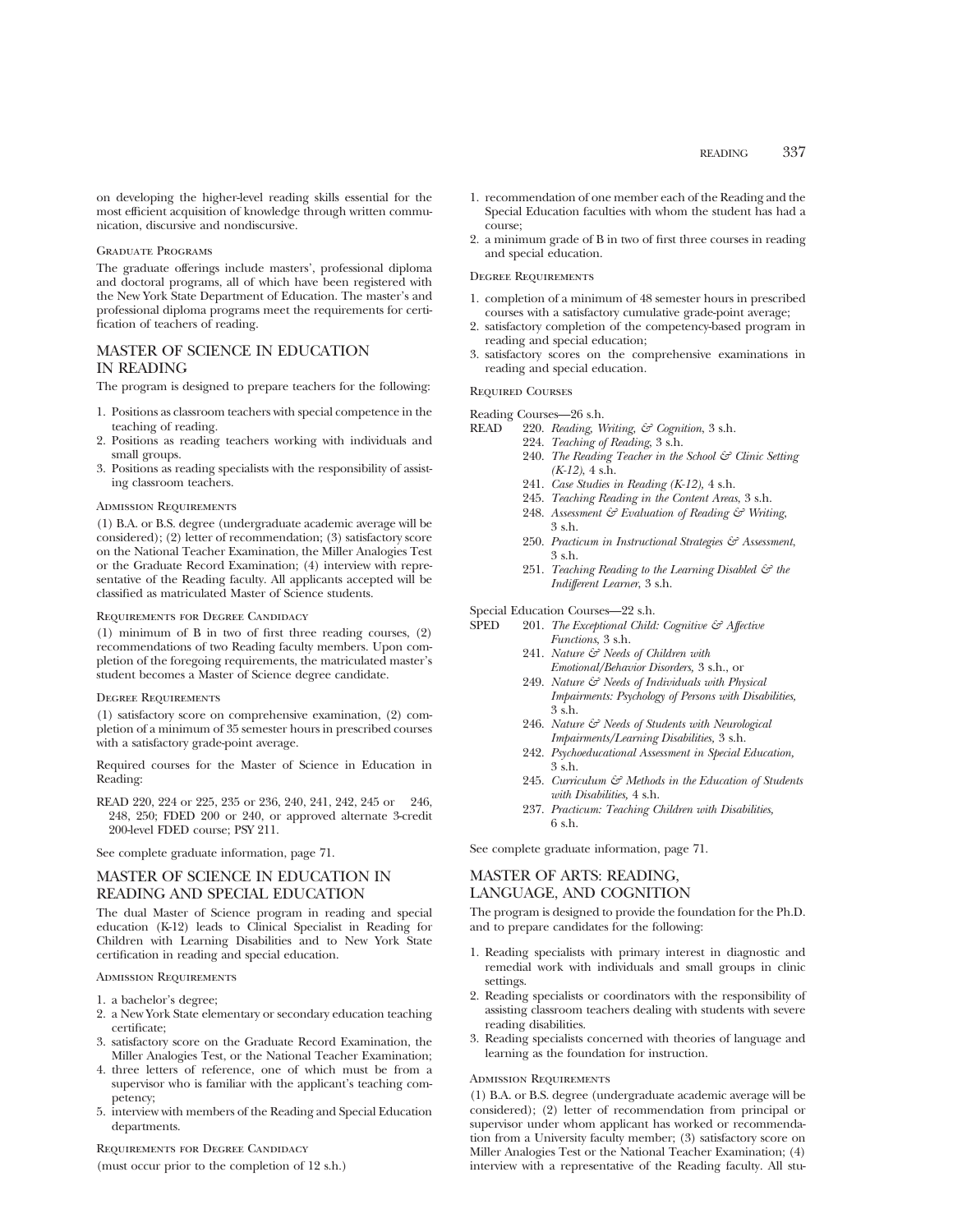dents accepted will be classified as matriculated Master of Arts students.

### Requirements for Degree Candidacy

(1) minimum of B in two of the first three reading courses, (2) recommendations of two Reading faculty members. Upon completion of the foregoing requirements, the matriculated master's student becomes a Master of Arts degree candidate.

# Degree Requirements

(1) satisfactory score on comprehensive examination; (2) competence in statistics: satisfactory completion of RES 259 and 259L, which may also be used toward course work requirement; (3) master's essay; (4) completion of 33-36 semester hours in prescribed courses with a satisfactory grade-point average.

#### Required

READ 220, 224, 240, 241, 245, 248, 255, 301; RES 259, 259L.

Electives: one chosen from READ 222, 250, 251; PSY 211, WRIT 200.

See complete graduate information, page 71.

# THE PROFESSIONAL DIPLOMA IN READING

The professional diploma program is divided into Program "S" for students who already hold a Master of Science in Education degree in Reading or in another area, and Program "A" for students who already hold a Master of Arts degree in Reading or in another area.

PROGRAM "S" provides students with a competence in the following areas:

- 1. the initiation and administration of a school- or district-wide reading program;
- 2. the improvement of instruction through assistance to classroom teachers.

Program "A": provides students with a foundation for the Ph.D. in Reading.

# Admission Requirements

(1) minimum of two years full-time teaching experience or its equivalent; (2) master's degree (graduate academic record will be considered); (3) recommendations from two school administrators under whom the applicant has worked; (4) satisfactory score on the Graduate Record Examination, the Miller Analogies Test, or the National Teacher Examination; (5) personal interview with a member of the Reading faculty.

# Requirements for Diploma Candidacy

(1) minimum of B in two of the first three reading courses, (2) recommendations from two members of the Reading faculty.

# Diploma Requirements

minimum of 65 hours of course work beyond the bachelor's degree.

**NOTE:** students who have not received their master's in reading at Hofstra must take a comprehensive examination in reading upon completion of READ 240 or 241.

# Advanced Standing

(1) the maximum advanced standing for students other than Hofstra graduates with a master's specialization in reading will be a master's degree plus 6 hours of work beyond the master's; (2) the maximum advanced standing for Hofstra graduates with a master's specialization in reading will be 12 hours.

Total course work within the Master's and Advanced Study programs must include the series which follows.

# PROGRAMS OF STUDY

Program "S-1": for candidates holding M.S. in Ed. in Reading from Hofstra:

READ 239, 245, 249, 255, 256; SPCH 235 or 243; 15 hours of electives, under advisement, in writing, special education, psychology, or other approved areas. Candidates for supervisory certification must take the above 15 hours in reading, READ 360 and 18 hours of prescribed work in educational administration.

Program "S-2": for candidates holding M.S. in Ed. in areas other than reading:

READ 220, 224, 235 or 236, 239, 240, 241, 242, 245, 248, 249, 250, 255, 256; PSY 211.

Program "S-3": for candidates holding M.S. in Ed. in Reading and Special Education from Hofstra:

READ 220, 235 or 236, 239, 242, 249, 255, 256.

PROGRAM "A-1": for candidates holding M.A. in Reading from Hofstra:

READ 235 or 236, 239, 245, 255, 256; plus 12 hours of electives, under advisement, from the following areas: special education, psychology, sociology/anthropology, speech, writing or other approved areas.

Program "A-2": for candidates holding a Master of Arts degree in an area other than reading:

READ 224, 235 or 236, 239, 245, 248, 250, 256, 240, 241, 242; PSY 211; RES 259, 259L or equivalent.

# DOCTORAL PROGRAMS IN READING

The *Doctor of Education* in Reading, Language, and Cognition is designed for teachers, reading and language arts specialists, and other professional personnel in the public schools who will be concerned primarily with practice and college-level teaching. It includes the basic reading courses in the programs which lead to the Master of Science in Education in Reading and the Professional Diploma in Reading, Program "S-1."

The *Doctor of Philosophy* in Reading, Language, and Cognition is designed for specialists concerned primarily with research, experimentation and higher education, and includes the basic reading and psychology courses in the programs leading to the Master of Arts degree in Reading, Language, and Cognition and the Professional Diploma in Reading, Program "A-1" or "A-2."

A bilingual/bicultural emphasis in the Ed.D. or Ph.D. program is provided for bilingual applicants (Spanish-English) who work in or wish to prepare to work in bilingual settings.

An early childhood emphasis in the Ed.D. program is provided for applicants who work in or wish to prepare to work in early childhood stages.

# General Requirements

# *Matriculation*

- 1. Basic University requirements for doctoral degrees.
- 2. Letters of recommendation from two supervisors, administrators or college professors who are in a position to rate the applicant.
- 3. Teaching experience: 3 years for Ed.D. prior to entering and 5 years before completion; for Ph.D. candidates, teaching experience adequate for providing the necessary experiential background to develop meaningful research proposals.
- 4. Master's degree or equivalent.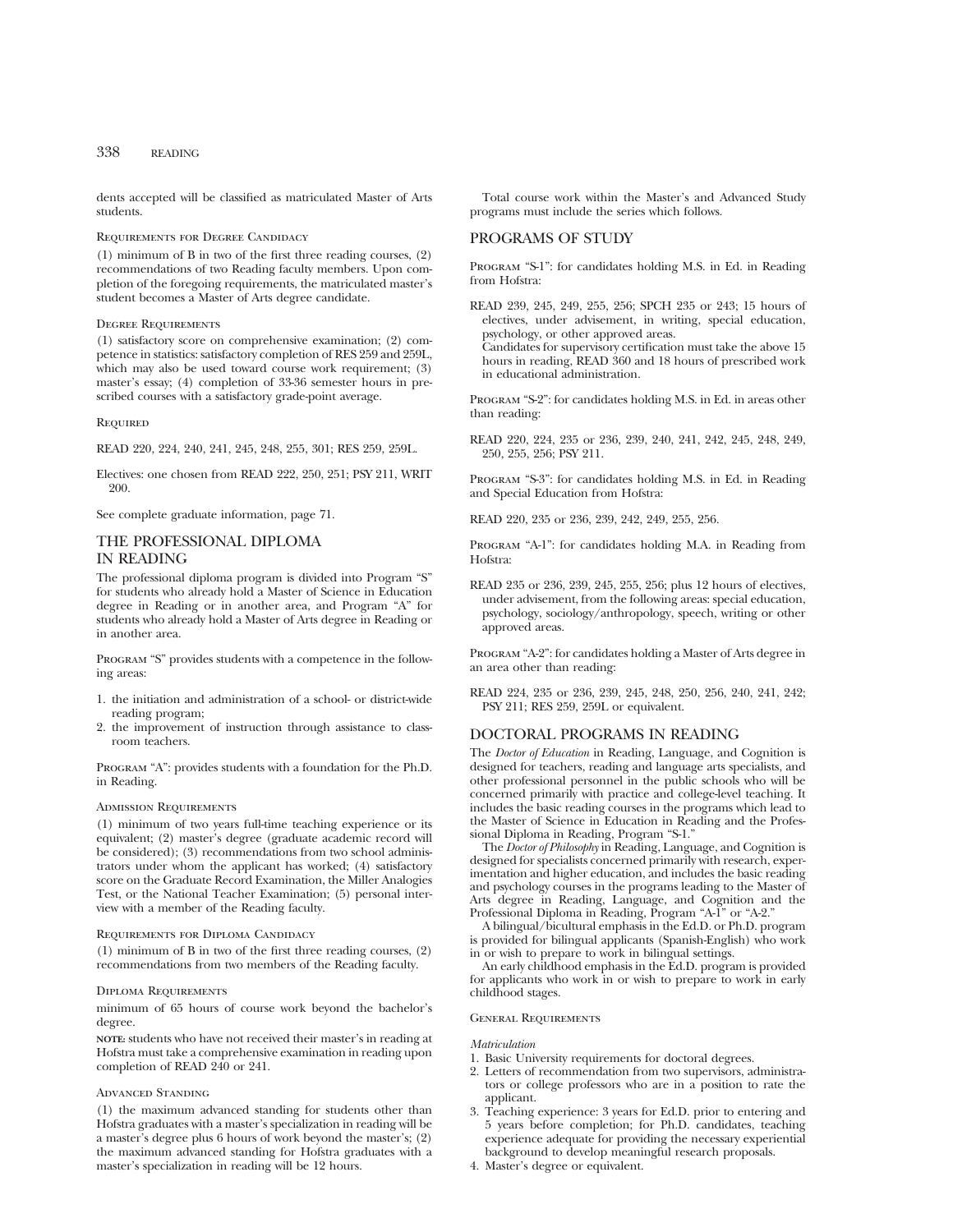- 5. Academic proficiency in undergraduate and graduate study.
- 6. A satisfactory score on the Miller Analogies Test or the Graduate Record Examination.
- 7. Statement of goals (on application supplement).
- 8. Satisfactory score on the department's Doctoral Admissions Examination in Reading and Writing. For foreign applicants, a satisfactory score on the TOEFL.
- 9. Bilingual applicants must take a language proficiency examination in English and Spanish.

#### DEGREE CANDIDACY

Students will be admitted provisionally until they fulfill the following requirements necessary for full acceptance as degree candidates. These requirements must be met within three years of matriculation:

- 1. Master's comprehensive examination for students whose master's degree was not taken in the Hofstra University Reading Department. The results of this examination will be used to plan the student's advanced course of studies and to make up any deficiencies.
- 2. For Ed.D. candidates, satisfactory completion of RES 259, 259L, 260 and 260L or equivalents. For Ph.D. candidates, satisfactory completion of RES 259, 259L, 260, 260L, 363, 363L or equivalents. In some cases, RES 363 and 363L (4 s.h.) are also required for the Ed.D. candidates, depending on the nature of their dissertations. These courses may also be used toward course work requirements.
- 3. For Ph.D. candidates, a reading knowledge of a modern language, preferably French, German or Spanish.
- 4. Acceptance by the Graduate Committee.

## Degree Requirements

- 1. Completion of a minimum of 90 graduate credits for both the Ed.D. and the Ph.D.
- 2. A comprehensive examination. The doctoral comprehensive examination must be taken during or after READ 363.
- 3. Satisfactory completion of the dissertation and the oral examination based upon it. The oral examination must be scheduled through the major adviser. The Ed.D. dissertation will concentrate on practical application to a school situation and may be descriptive in nature. The Ph.D. dissertation will concentrate on basic research having more universal application. It will be either statistical in nature or designed to develop theoretical models based on an insightful analysis in depth of basic research already completed or in combination with case studies. Candidates must complete all requirements within 5 years of acceptance as a degree candidate.

#### **RESIDENCY**

Students who matriculate for the doctoral programs in reading must spend one year in full-time residence or fulfill the options approved by the Graduate Committee. (See Degree Requirements, Residency, page 78.)

#### Advanced Standing

- 1. Students who have taken graduate courses at other institutions which are similar to courses required in the Hofstra University Reading programs may apply for advanced standing.
- 2. Transfer credit up to 45 semester hours may be granted for similar courses taken in programs leading to a master's degree or a professional diploma.

See complete doctoral information, page 77.

# Ed.D. PROGRAM IN READING, LANGUAGE, AND COGNITION

The Doctor of Education in Reading, Language, and Cognition program is planned to prepare the following:

1. Specialists who coordinate reading services in schools on a district-wide basis.

- 2. Consultants with major responsibility for curriculum improvement on a district-wide level.
- 3. Instructors who intend to teach reading and language arts courses at the college level.
- 4. For bilingual candidates, the initiation and administration of school-wide or district-wide bilingual reading and language arts programs.
- 5. For bilingual candidates, the improvement of bilingual reading and language arts instruction through assistance to bilingual classroom teachers.
- 6. Instructors who are teaching an integrated language arts program at the early childhood level.

# Program Requirements

*Basic Courses*

- READ 220. *Reading, Writing, & Cognition*, 3 s.h.
	- 223. *Advanced Reading Instruction for Teachers of Bilingual Children & Adolescents*, 3 s.h., or
		- 224. *Teaching of Reading*, 3 s.h.
		- 235. *Strategies in Teaching Children's Literature*, 3 s.h.
		- 239. *Psycholinguistic Foundations for Reading & Writing Instruction,* 3 s.h.
		- 240. *The Reading Teacher in the School & Clinic Setting (K-12)*, 4 s.h.
		- 241. *Case Studies in Reading (K-12)*, 4 s.h.
		- 242. *Reading Clinic Internship*, 3 s.h.
		- 245. *Teaching Reading in the Content Areas*, 3 s.h.
		- 248. *Assessment & Evaluation of Reading & Writing*, 3 s.h.
		- 249. *Supervision of Reading Programs*, 3 s.h.
		- 250. *Practicum in Instructional Strategies & Assessment*, 3 s.h.
		- 251. *Teaching Reading to the Learning Disabled & the Indifferent Learner*, 3 s.h.
	- 255. *Psychological Foundations of Reading & Writing Instruction*, 3 s.h.
	- 256. *Psycholinguistics, Sociolinguistics, & the Processes of Reading & Writing*, 3 s.h.
- PSY 211. *Intellectual Assessment*, 3 s.h.
- FDED 222. *Qualitative Research Methods*, 3 s.h.
	- 223. *Analysis of Qualitative Data,* 3 s.h.
- RES 259. *Introduction to Statistical Methods in Educational Research*, 3 s.h.
	- 259L. *Computer Laboratory*, 1 s.h.
		- 260. *Inferential Statistics in Educational Research*, 3 s.h.
		- 260L. *Computer Laboratory*, 1 s.h.

Bilingual candidates: students who have completed the M.A. in Bilingualism with a specialization in elementary education are required to take 9 semester hours of special doctoral seminars. Students who have not completed the above degree and specialization are required to take, in addition, bilingual education courses, under advisement.

# *Advanced Courses*

READ 361. *Research Designs in Reading & Writing*, 3 s.h. 362-363. *Seminar in the Evaluation of Research in Reading*, 6 s.h.

# 601. *Dissertation Seminar,* 3 s.h.

**NOTE:** a student who has not completed 601, *Dissertation Seminar*, must enroll in 602, *Dissertation Proposal Preparation*, until the dissertation proposal is accepted. The student must then enroll in 604, *Dissertation Advisement*, the following semester and must maintain continuous enrollment in dissertation preparation until the dissertation is completed.

- READ 602. *Dissertation Proposal Preparation*, 3 s.h.
	- 604. *Dissertation Advisement*, 3 s.h.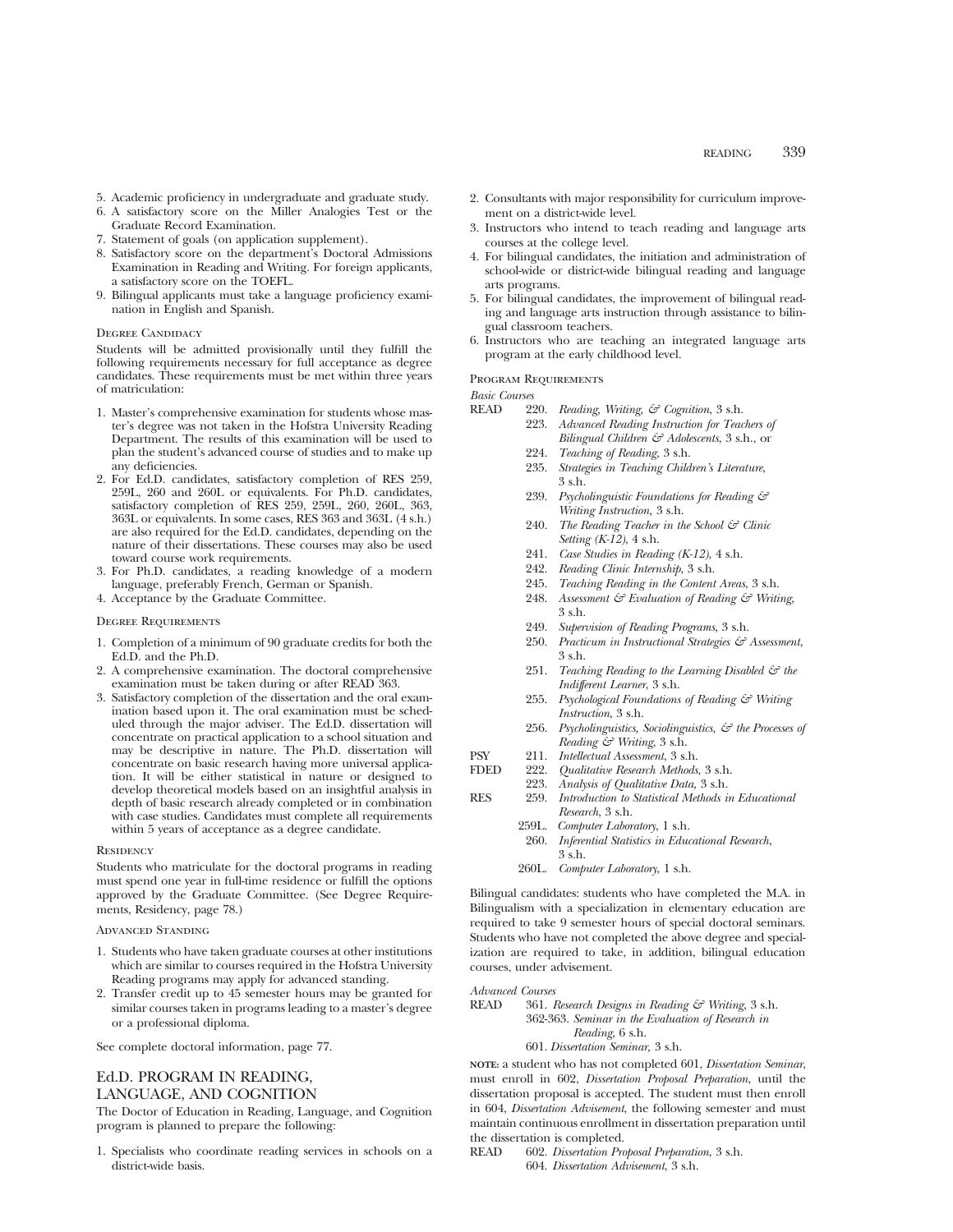**NOTE:** a student must enroll in 604 for 3 s.h. in the first semester and thereafter continue to register in 604 until the dissertation is completed, at which time a minimum of 6 s.h. of credit must be received.

#### *Electives*

28 hours from among the following, with possible substitutions of up to 15 credits from liberal arts, under advisement.<br>READ 222 *Literacy in Families*  $\zeta \vec{\tau}$  Communities 3.8

- READ 222. *Literacy in Families & Communities,* 3 s.h.
	- 252. *Practicum in Teaching Reading to the Learning Disabled & the Indifferent Learner*, 3 s.h.
		- 260. *Foundations of Reading for Teachers of Bilingual Children & Adolescents*, 3 s.h.
		- 351. *Independent Studies in Reading*, 1-6 s.h.
		- 360. *Internship in Supervision of Reading Instruction*, 6 s.h.
- FDED 200. *Philosophy of Education*, 3 s.h., or any other 3 semester hour 200-level foundations of education course, under advisement.
- EADM 214. *Theories & Practices of Supervision*, 3 s.h.
	- 219. *Patterns of Building Unit Administration*, 3 s.h.
		- 222. *Human Relations in School Personnel Management*,  $3$  sh.
		- 231. *School Public Relations*, 3 s.h.
		- 241. *Supervision of Instruction & Curriculum Development*, 3 s.h.
		- 245. *Selected Issues in School Administration*, 3 s.h.
		- 247. *Data Processing for School Administrators*, 3 s.h.
- ELED or SED 207. *Dynamics of Curricular Change*, 3 s.h.
- 227. *Elementary School Curriculum*, 3 s.h., or
	- 236. *Modern Trends in Elementary Education*, 3 s.h., or
- SED 241. *Patterns of Curriculum*, 3 s.h.
- PSY 254. *Psychology of the Exceptional Child*, 3 s.h.
- 235. *Introduction to Speech-Language-Hearing Disorders*, 3 s.h.
	- 243. *Language Disorders & Learning Disabilities: Kindergarten Through Adulthood,*, 3 s.h.
- SPED 201. *The Exceptional Child: Cognitive & Affective Functions*, 3 s.h.
	- 241. *Nature & Needs of Children with Emotional/Behavior Disorders,* 3 s.h.
	- 242. *Psychoeducational Assessment in Special Education,* 3 s.h.
	- 246. *Nature & Needs of Students with Neurological Impairments/Learning Disabilities,* 3 s.h.

# Early Childhood Emphasis

This 18 semester hour concentration is designed for students interested in early childhood education. Required courses for this emphasis are: ELED 270, 271, 272, 273, 274, 275.

# Ph.D. PROGRAM IN READING, LANGUAGE, AND COGNITION

The Doctor of Philosophy in Reading, Language, and Cognition program is planned to prepare the following:

- 1) Reading specialists who plan to engage in research, evaluation and experimentation in the field of reading.
- Reading specialists taking leadership positions in clinics.
- 3) Reading specialists who plan to teach and direct research in colleges and universities.
- 4) Personnel for bilingual/bicultural programs in schools, for supervisory positions, research and college testing.

# Program Requirements

# *Basic Courses*

- 220. *Reading, Writing, & Cognition, 3 s.h.* 223. *Advanced Reading Instruction for Teac* 
	- Advanced Reading Instruction for Teachers of *Bilingual Children & Adolescents*, 3 s.h., or
	- 224. *Teaching of Reading*, 3 s.h.
- 235. *Strategies in Teaching Children's Literature*,  $3 \,$ s $\,$ h $\,$ or
- 236. *Literature for Adolescents & Young Adults*, 3 s.h.<br>239. *Psycholinguistic Foundations for Reading &*
- 239. *Psycholinguistic Foundations for Reading & Writing Instruction,* 3 s.h.
- 240. *The Reading Teacher in the School & Clinic Setting (K-12)*, 4 s.h.
- 241. *Case Studies in Reading (K-12)*, 4 s.h.
- 242. *Reading Clinic Internship*, 3 s.h.
- 245. *Teaching Reading in the Content Areas*, 3 s.h.
- 248. *Assessment & Evaluation of Reading & Writing*, 3 s.h.
- 249. *Supervision of Reading Programs*, 3 s.h.
- 250. *Practicum in Instructional Strategies & Assessment*, 3 s.h.
- 251. *Teaching Reading to the Learning Disabled & the Indifferent Learner*, 3 s.h.
- 255. *Psychological Foundations of Reading & Writing Instruction*, 3 s.h.
- 256. *Psycholinguistics, Sociolinguistics, & the Processes of Reading & Writing*, 3 s.h.
- PSY 211. *Intellectual Assessment*, 3 s.h.
	- FDED 222. *Qualitative Research Methods,* 3 s.h.
	- 223. *Analysis of Qualitative Data,* 3 s.h.
- RES 259. *Introduction to Statistical Methods in Educational Research*, 3 s.h., or equivalent
	- 259L. *Computer Laboratory*, 1 s.h.
	- 260. *Inferential Statistics in Educational Research*,  $3 \,$ s $\,$ h.
	- 260L. *Computer Laboratory*, 1 s.h.
	- 363. *Multivariate Analysis & Multidimensional Scaling Methods*, 3 s.h.
	- 363L. *Computer Laboratory*, 1 s.h.

Bilingual candidates: students who have completed the M.A. in Bilingualism with a specialization in elementary education are required to take 9 semester hours of special doctoral seminars, under advisement. Students who have not completed the above degree and specialization are required to take, in addition, bilingual education courses, under advisement.

# *Advanced Courses*

READ 361. *Research Designs in Reading & Writing,* 3 s.h. 362-363. *Seminar in the Evaluation of Research in Reading*, 6 s.h.

601. *Dissertation Seminar,* 3 s.h.

**NOTE:** a student who has not completed 601, *Dissertation Seminar*, must enroll in 602, *Dissertation Proposal Preparation*, until the dissertation proposal is accepted. The student must then enroll in 604, *Dissertation Advisement*, the following semester and must maintain continuous enrollment in dissertation preparation until the dissertation is completed.<br>READ 602. Dissertation Pro

602. *Dissertation Proposal Preparation*, 3 s.h. 604. *Dissertation Advisement*, 3 s.h.

**NOTE:** a student must enroll in 604 for 3 s.h. in the first semester and thereafter continue to register in 604 until the dissertation is completed, at which time a minimum of 6 s.h. of credit must be received.

# *Electives*

- READ 222. *Literacy in Families & Communities,* 3 s.h.
	- 252. *Practicum in Teaching Reading to the Learning Disabled & the Indifferent Learner*, 3 s.h.
		- 351. *Independent Studies in Reading*, 1-6 s.h.
	- 360. *Internship in Supervision of Reading Instruction*, 6 s.h.
- FDED 200. *Philosophy of Education*, 3 s.h. or any other 3 semester hour 200-level foundations of education course, under advisement

12 hours of electives, under advisement, from psychology, sociology, anthropology, and other related cognate areas.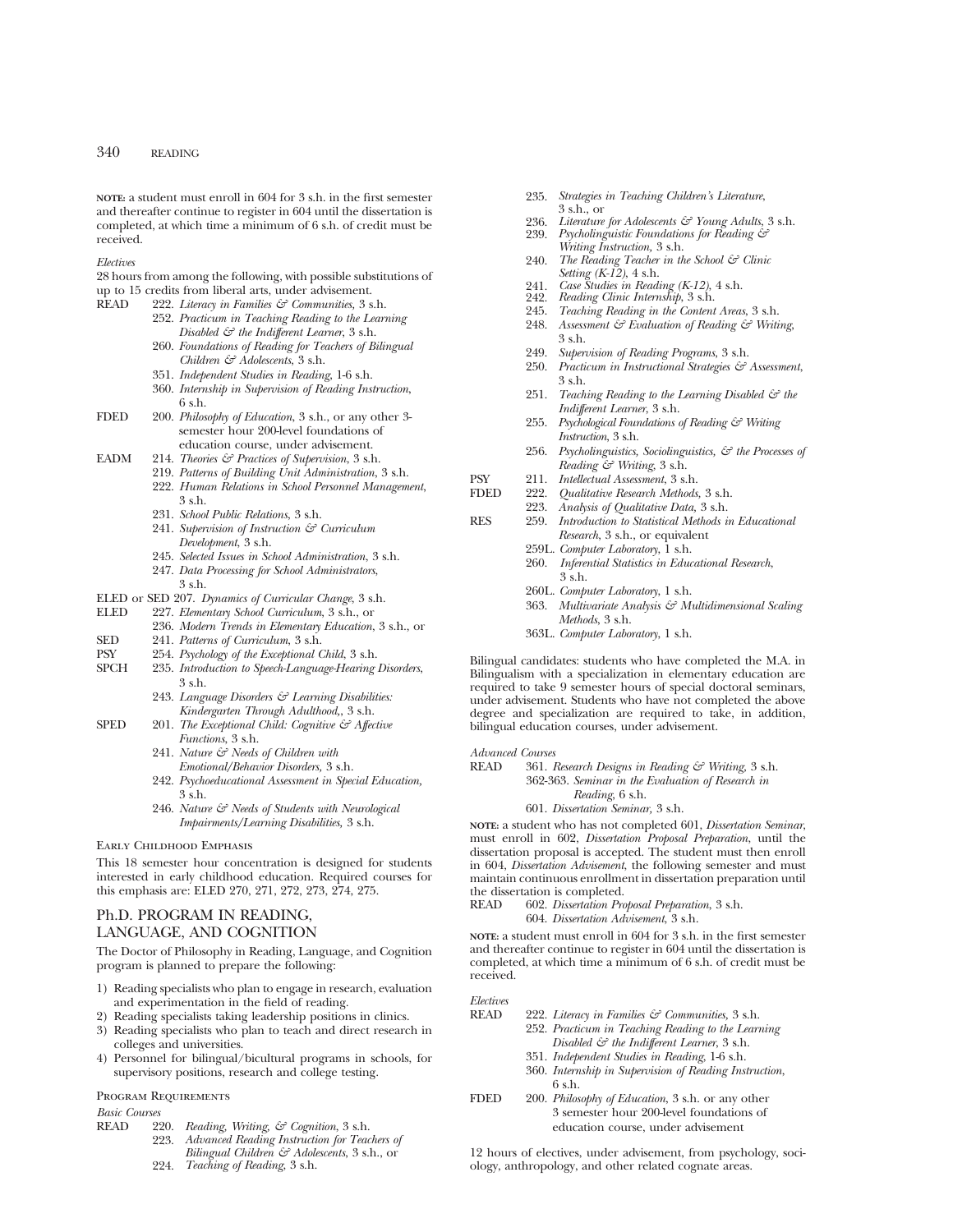12-13 hours from the liberal arts other than psychology, under advisement (not required for bilingual students).

#### Bilingual/Bicultural Emphases

Students enrolled in the bilingual/bicultural doctoral program will have an adviser in Spanish as well as in Reading. A member of the Spanish faculty will serve on each student's dissertation committee. Adviser in Spanish is Professor Rodriguez.

Required courses in Spanish are SPAN 307, 308, 309 and 9 semester hours of electives selected under advisement.

For Courses in Writing, see page 391.

# COURSES IN READING MAY NOT BE APPLIED TOWARD LIBERAL ARTS CREDIT EXCEPT FOR READ 12. See page 52.

### COURSES

In addition to semester notations next to each course, a selection of courses is offered during the January and Summer sessions. Consult the *January* and *Summer Sessions* bulletins for these schedules.

#### Undergraduate Courses

# 11. *Development of College Reading* 3 s.h. Fall, Spring

Diagnosis of each student's reading abilities followed by a developmental program emphasizing efficient study-reading techniques, vocabulary development, rate and comprehension.

# 12. *Development of College Reading* 3 s.h. Fall, Spring, Summer

Development of advanced reading power covering both speed and depth of comprehension. Emphasis on writing patterns and analytical and critical evaluation processes in communication. May be applied toward liberal arts credit.

# Graduate Courses

# 220. *Reading, Writing, and Cognition* 3 s.h. Fall, Spring, Summer

Designed to introduce the student to the theoretical underpinnings of the reading and writing processes. The interrelationship between language and cognition provides the framework upon which a philosophy of instruction is derived.

# 222. *Literacy in Families and Communities* 3 s.h. Fall, Spring

Literacy and cultural practices of children and families of diverse ethnic groups are studied. Relationships between literacy practices, and school success are explored, as are means by which families and communities can influence school practices. Prerequisite or corequisite: READ 220 or permission of instructor.

#### 223. *Advanced Reading Instruction for Teachers of Bilingual Children and Adolescents* 3 s.h.

Periodically

A study of methods and materials in bilingual/bicultural classes. Topics include diagnosis, reading readiness, word recognition techniques, comprehension skills, vocabulary development and study skills.

# 224. *Teaching of Reading* 3 s.h. Fall, January, Spring, Summer

Review and analysis of current approaches to reading instruction. Topics include classroom assessment, motivation, concept and language development, word recognition, the comprehension process, vocabulary improvement, content area reading, writing process, computer applications and classroom management. Instructional strategies, materials and individual learning styles are emphasized. Classroom observations are required.

### 225. *Teaching Reading on the Secondary Level* 3 s.h. Periodically

Designed to aid teachers in understanding reading problems and improving classroom reading instruction in the content areas.

226. *Language and Literacy* 3 s.h.

Fall, January, Spring, Summer

A study of the relationship between language and literacy development. Topics include: language acquisition and development, classroom discourse, sociocultural variations in language, relationship between language and cognition, and language-based literacy difficulties. Curriculum, as well as instructional strategies and materials promoting language development, are explored. Course emphasizes language assessment. Collection and analysis of language samples required. Fifteen hour field component. (Same as READ 280K.)

#### 228. *Writing and Literacy* 3 s.h.

Fall, January, Spring, Summer

A critical and theoretical study of writing development and instructional approaches. Topics include: the reading/writing relationship, components and management of a writing program, sociocultural variations in language, conferencing and modeling strategies, writing assessment and evaluation, personal literacy, writing to learn, genre, and technology in the writing program. Issues in writing instruction include: spelling, standards, self-disclosure in student writing, and authenticity. Fifteen hour field component. (Same as READ 280M.)

# 235. *Strategies in Teaching Children's Literature* 3 s.h. Fall, Spring

Conceptual framework underlying a literature program and its relationship to the other dimensions of a total language arts curriculum. Strategies for motivating or bringing children and books together, developing reading interests, attitudes and tastes, and facilitating cognitive and affective responses to literature are emphasized. Topics include recommendations for building a classroom library, an analysis of the literary works of major authors and illustrators, and the development of literature units based on timely and contemporary themes and issues.

# 236. *Literature for Adolescents and Young Adults* 3 s.h. Spring

Survey of literature written for adolescents and young adults with emphasis on the development of criteria for evaluation of various genre and styles. Special emphasis given to response techniques which take into consideration the cognitive, linguistic, affective, and cultural factors relevant to reader and text.

# 239. *Psycholinguistic Foundations for Reading and Writing Instruction* 3 s.h.

Fall

Intensive study of the interrelationship of the impressive and expressive functions of language. Present contributions of linguistics, psycholinguistics and sociolinguistics are discussed. Emphasis on strategies related to reading and writing; their interdependence and implementation in the school curriculum; collaborative learning; assessment techniques and research findings. Students are required to engage in a teacher-research project. Prerequisite: READ 220. (Formerly *Seminar in Linguistics.*)

# 240. *The Reading Teacher in the School and Clinic Setting (K-12)* 4 s.h.

Fall, Spring

Participation in the variety of responsibilities required of reading teachers in classroom, clinic and district settings. Presentations and demonstration lessons required. Registration by permission of department. Prerequisites: READ 224, 245, 248, 250. Bilingual students take READ 223 instead of 224. All but bilingual and reading/special education students must have taken PSY 211. All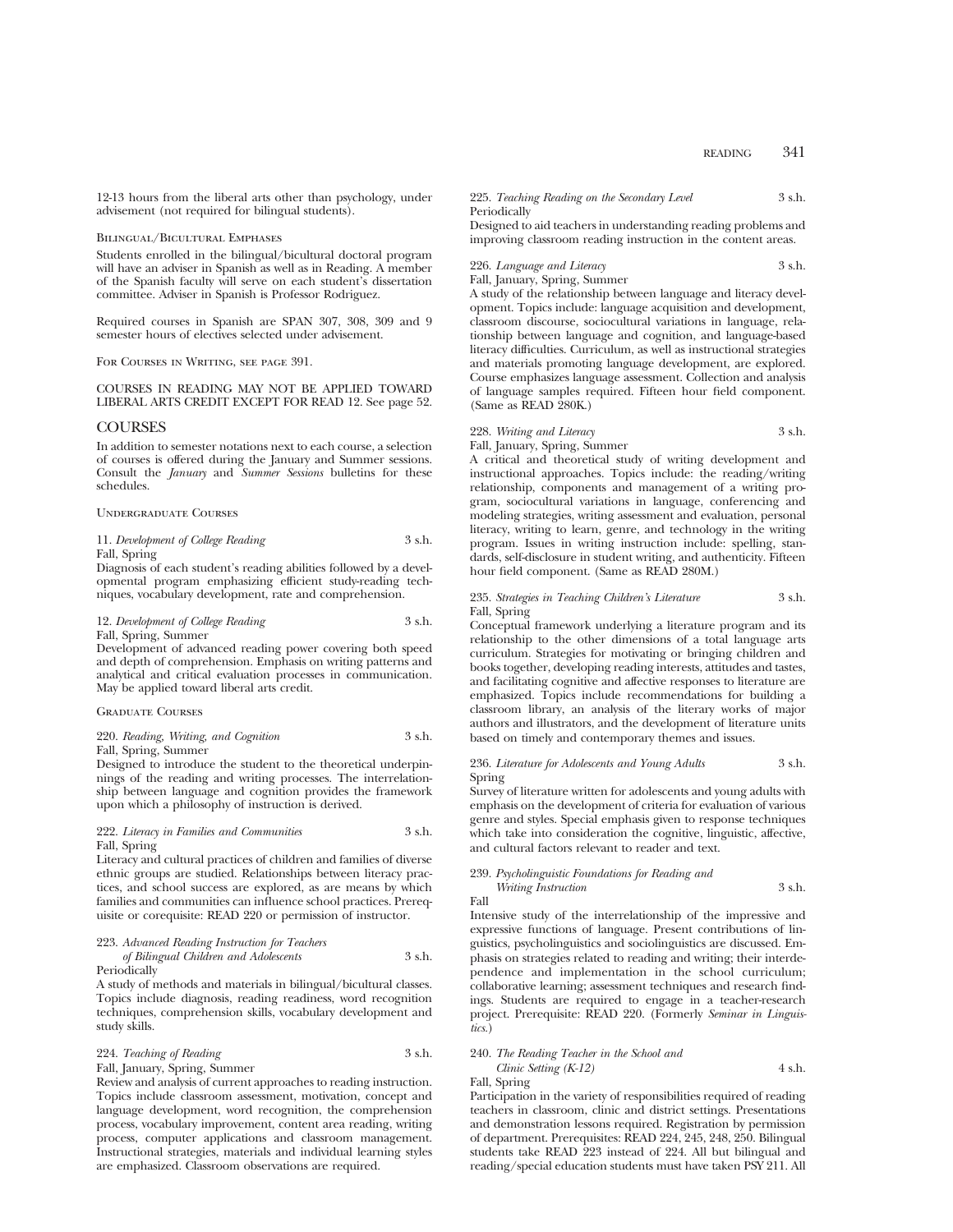students must have an interview with the instructor. (Formerly 240-241, *Case Studies in Remedial Reading (K-12)*.)

# 241. *Case Studies in Reading (K-12)* 4 s.h. Spring, Summer

Systematic presentation of developmental and remedial techniques and supervised individual instruction with children and/or adolescents from a variety of backgrounds in a variety of settings. Special attention given to those students making the transition from the reading of Spanish to English. Case presentations and demonstration lessons required. Registration by permission of department. Prerequisites: READ 224, 240, 245, 248, 250. Bilingual students take READ 223 instead of 224. All but bilingual and reading/special education students must have taken PSY 211. All students must have an interview with the instructor. (Formerly 240-241, *Case Studies in Remedial Reading (K-12)*.)

# 242. *Reading Clinic Internship* 3 s.h. Fall, Spring, Summer

A program held in the Clinic in which the student observes and teaches under the guidance of a qualified clinician. The intern meets with the clinic group for two hours each week and attends a weekly seminar where problems and procedures are investigated. Registration by permission of the department only. Prerequisites: READ 240, 241 required for students in M.S. program.

# 245. *Teaching Reading in the Content Areas* 3 s.h. Fall, Spring, Summer

Demonstration and practice of procedures for fusing reading content and process with emphasis on teaching comprehension, study techniques, writing, vocabulary and word analysis in the content subjects. Strategies to facilitate processing, storage and retrieval at various grade levels are developed. Classroom observations are required of inexperienced students. Prerequisite: READ 224.

### 246. *Practicum in Teaching Secondary Reading* 3 s.h. Periodically

Application of theory and methodology. Work on specific lesson plans for teaching reading through content fields. Emphasis on interpretive and study skills. Lessons designed by class members are taught in their own instructional settings with feedback in the practicum. Flexibility in lesson planning is encouraged to meet the needs of students from varying linguistic and cultural backgrounds. Prerequisite: READ 224 or 225; for bilingual majors, READ 993.

## 248. *Assessment and Evaluation of Reading and Writing* 3 s.h. Fall, Spring

Designed to prepare students to assess and evaluate the reading and writing ability, both strengths and weaknesses of children, adolescents, and adults using informal and standardized means of assessment, and to prepare instructional plans based on assessments. Prerequisites: READ 220, 224 and/or 225, 245 or 246, PSY 211; for bilingual majors, READ 223. For nonmajors, READ 224, 225 and permission of instructor. There is a fee for testing materials. (Formerly *Diagnosis of Reading Difficulties (K-12.*)

## 249. *Supervision of Reading Programs* 3 s.h. Fall

Designed for reading teachers, present and future supervisors and administrators of school reading programs. Discussion of the organization, administration and evaluation of reading programs from a supervisor's point of view.

#### 250. *Practicum in Instructional Strategies and Assessment* 3 s.h. Fall, Spring, Summer

The application of assessment and evaluation theory to classroom and clinical situations. Emphasis on appropriate instructional strategies and techniques for children, adolescents, and adults with reading and writing difficulties, including those from differing cultural and linguistic backgrounds. Prerequisite: READ 248. This course should be taken the semester immediately following READ 248. There is a fee for testing materials. (Formerly *Practicum in Remedial Treatment Techniques.*)

# 251. *Teaching Reading to the Learning Disabled*

# *and the Indifferent Learner* 3 s.h.

Spring Designed to provide the theory and rationale underlying specific procedures in the diagnosis and treatment of reading problems. Multisensory teaching techniques (CASIL) to facilitate decoding and encoding, and psychodrama to stimulate self-motivation are emphasized. Prerequisite: READ 250.

252. *Practicum in Teaching Reading to the Learning Disabled and the Indifferent Learner* 3 s.h.

Spring

Demonstration and practice of the diagnostic and remedial techniques used to improve reading cognitively and affectively are the primary focuses of this practicum. Relationship of CASIL to language experience approaches, Orton-Gillingham and Fernald is covered.

# 255. *Psychological Foundations of Reading and Writing Instruction* 3 s.h.

Fall

Designed to acquaint students with the psychological foundations of the reading and writing processes. The interrelationship of learning theory and personality factors and their application to reading and writing instruction are stressed. The multidisciplinary nature of research into the reading, writing and thinking processes is noted. (Formerly *Psychological Foundations of Reading Instruction.*)

256. *Psycholinguistics, Sociolinguistics, and the Processes of Reading and Writing* 3 s.h.

Spring

The structure of language and the application of linguistic, psycholinguistic and sociolinguistic principles in reading instruction. Special attention to the needs of bilingual learners from bicultural backgrounds and students who speak dialects of English different from standard. Relates psycholinguistics and sociolinguistics to the learner, the nature of materials, purposes, the instructional setting and the instructor, models of reading and writing are highlighted. Prerequisites: READ 220, 239, RES 259, 259L, 260, 260L, FDED 222, 223. Pass/Fail grade only.

## 260. *Foundations of Reading for Teachers of Bilingual Children and Adolescents* 3 s.h.

Periodically

Review of the literature on bilingualism and reading, including research studies from language acquisition and development, literature for children, linguistics, psycholinguistics and sociolinguistics.

#### 266. *The Administrator and the Reading Program* 3 s.h. Summer

Designed to help the administrator understand all aspects of the school reading program from kindergarten through high school. The course will include such topics as reading theory and practice, description of various reading programs (developmental, corrective and remedial), new approaches to reading instruction, relationships with reading staff members, community relationships and knowledge of materials. For advanced students in educational administration and doctoral candidates in Clinical and School Psychology Program.

#### 275. *Literacy in Early Childhood Education* 3 s.h. Once a year

Same as ELED 275. Prerequisite: one graduate course in the teaching of reading is recommended.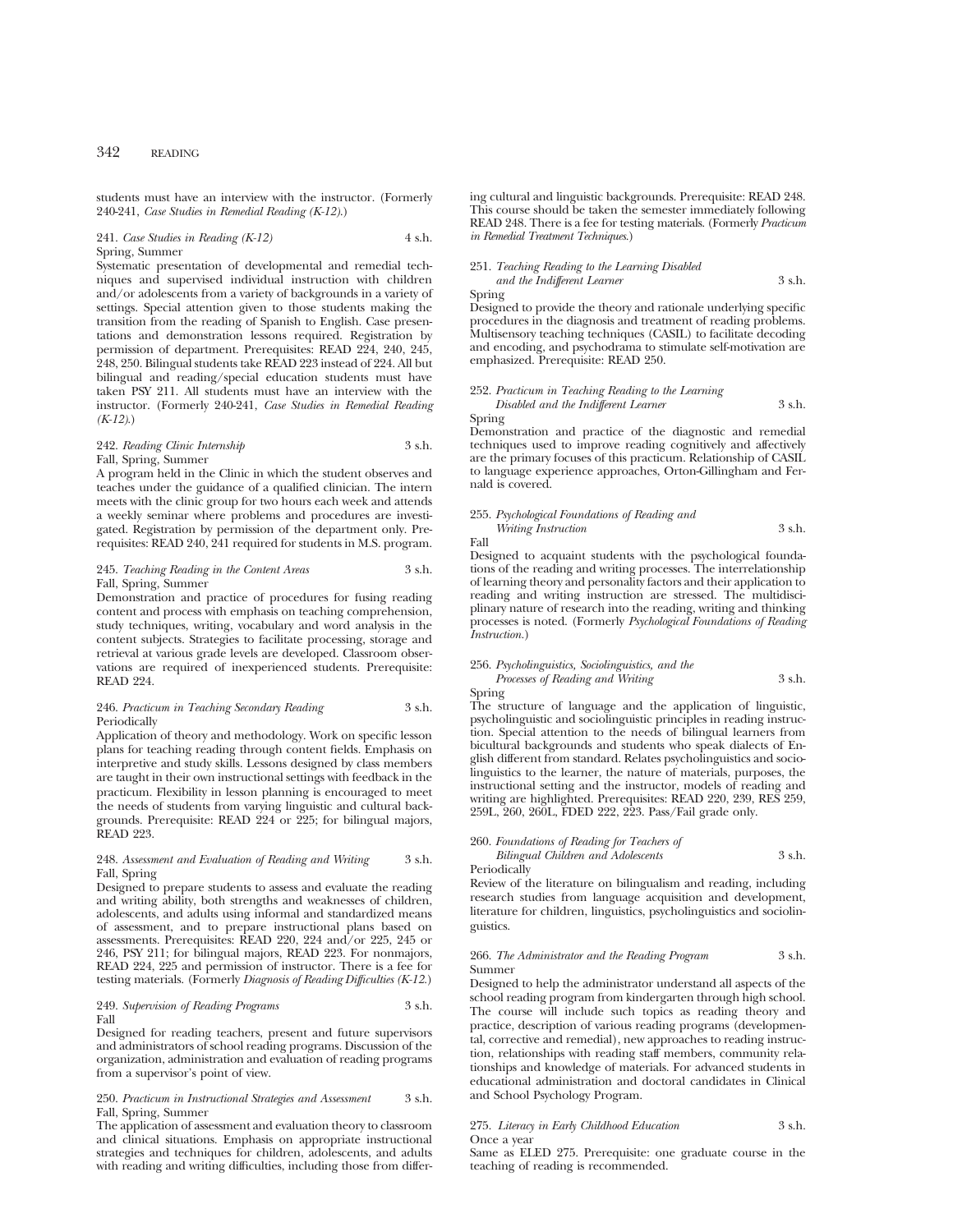## 280 through 289, A-Z. *Advanced Workshops in Reading Education* 1-3 s.h. each

Fall, January, Spring, Summer

Designed to meet the needs of reading specialists, coordinators or supervisors, for help in the solution of current reading problems in such areas as linguistics or cross-cultural and developmental reading at all levels.

As individual subjects are selected, each is assigned a letter (A-Z) and added to the course number. Any course may be taken a number of times so long as there is a different letter designation each time it is taken.

| 301. Master's Thesis | 3 s.h. |
|----------------------|--------|
| Fall, Spring, Summer |        |

For M.A. candidates only. (Formerly *Master's Essay.*)

351. *Independent Studies in Reading* 1-6 s.h.

Fall, January, Spring, Summer

Individual investigation and exploration of related research in the areas of the student's special interests and/or dissertation topic. Prerequisite: permission of adviser.

#### 360. *Internship in Supervision of Reading Instruction* 6 s.h. Periodically

Fieldwork in supervision and administration of reading programs in the public schools. Periodic seminars on field experiences and exploration of possible solutions to problems. This internship is designed to prepare reading specialists for certification as building or district reading supervisors or coordinators. It is not intended for those seeking certification to qualify as building principals, district supervising principals or superintendents. These candidates should enroll for EADM 310, 311, or 312, *Administrative Internship*. Prerequisites: master's in reading and permission of instructor.

#### 361. *Research Designs in Reading and Writing* 3 s.h. Summer

A discussion of a variety of research designs related to reading and writing processes. Procedures appropriate to the design are also considered. Open to advanced doctoral candidates only. Prerequisites: READ 256, RES 259, 259L, 260, 260L, FDED 222, 223. Pass/Fail grade only. (Formerly *Experimental Research Designs in Reading*.)

# 362-363. *Seminar: Evaluation of Research*

*in Reading* 3 s.h. each

362: Fall; 363: Spring

This two-semester course acquaints doctoral students with the basic studies related to reading and writing instruction. During the first semester, emphasis on studies, theories, and models of reading and writing emphasizing the disciplines of linguistics, psycholinguistics, and sociolinguistics as well as sociology and anthropology. During the second semester, reading and writing studies, theories, and models grounded in psychology and physiology are stressed along with studies related to curriculum and instruction. Across both semesters, students study and evaluate a variety of classic and contemporary research reports. Students are responsible for developing the related literature for their own dissertation topics. Prerequisite: READ 361. Pass/Fail grade only.

#### 365. *Internship: College Teaching of Reading and Writing* 3 s.h. Fall, Spring

Designed for doctoral or post-master's candidates who are teaching or intend to teach at the college level. Students work closely with a senior professor in the planning of classroom instruction at both the undergraduate and graduate levels. The needs of adult learners and techniques for motivating and teaching these students are emphasized. Prerequisite: permission of instructor. Pass/Fail grade only.

# 601. *Dissertation Seminar* 3 s.h. Fall

Clarification and structuring of a dissertation topic as a research undertaking. Presentation, analysis and critique of participant's

research outlines leading to departmental acceptance of the research proposal. Orientation to dissertation organization and writing format. Prerequisites: READ 362-363. Pass/Fail grade only.

602. *Dissertation Proposal Preparation* 3 s.h.

Fall, Spring, Summer

For students whose dissertation proposals have not been approved in 601. Registration in 602 is continuous until the proposal is accepted. No degree credit granted for 602.

## 604. *Dissertation Advisement* 3 s.h. Fall, Spring, Summer

Doctoral candidates enroll in 604 upon departmental acceptance of the dissertation proposal. Registration in 604 is continuous until the dissertation is accepted.

A student must enroll in 604 for 3 s.h. in the first semester and continue to register in 604 until the dissertation is completed, at which time a minimum of 6 s.h. of credit must be received.

Students do not have to register during the summer unless the dissertation is completed during the summer. They register each semester until the dissertation is completed and they have successfully defended their proposal.

# Rehabilitation Counseling (REHB)

Center for Special Education and Rehabilitation, See Page 23.

Administered by the Department of Counseling, Research, Special Education, and Rehabilitation. Associate Professor Wong, *Chairperson*

Associate Professor Lechowicz, *Program Director*

# MASTER OF SCIENCE IN EDUCATION

The Master of Science in Education in Rehabilitation Counseling is designed to train students as professional counselors to understand the physical, psychosocial and economic needs of persons with disabilities and to assist them toward vocational and psychological independence, including appropriate employment and independent living and functioning. The program also includes specialty courses by which students prepare for working in psychiatric and deafness rehabilitation settings. Graduates work in a variety of rehabilitation settings including state-federal rehabilitation agencies, medical centers, rehabilitation facilities, Veteran's Administration hospitals, substance abuse programs, mental health centers, independent living programs, insurance companies, allied health facilities and private practice—48-54 s.h. program.

Prospective students with baccalaureate degrees can complete the comprehensive curriculum in two academic years. Acceleration is possible with the approved transfer of a maximum of 12 appropriate course credits. Part-time and nonmatriculated students, as well as those preparing for related professions, are accepted. The program is fully accredited by the Council on Rehabilitation Education and advanced students are eligible for certification as Certified Rehabilitation Counselors (CRC).

Extensive fieldwork is an essential component of the academic training program. A number of rehabilitation facilities in the Long Island and New York Metropolitan areas provide prepracticum, practicum, and internship experiences and training.

**NOTE:** National Rehabilitation Association or American Counseling Association sponsored Liability Insurance is strongly recommended for internship students. This insurance provides coverage while performing professional duties as a rehabilitation counselor in training. Information may be obtained from the Director of the Rehabilitation Counseling Program.

The program has an outstanding record of graduates employed in the field; job placement and in-service education of graduates are actively promoted by the faculty. Application to the program is made through the Graduate Admissions Office, Admissions Center.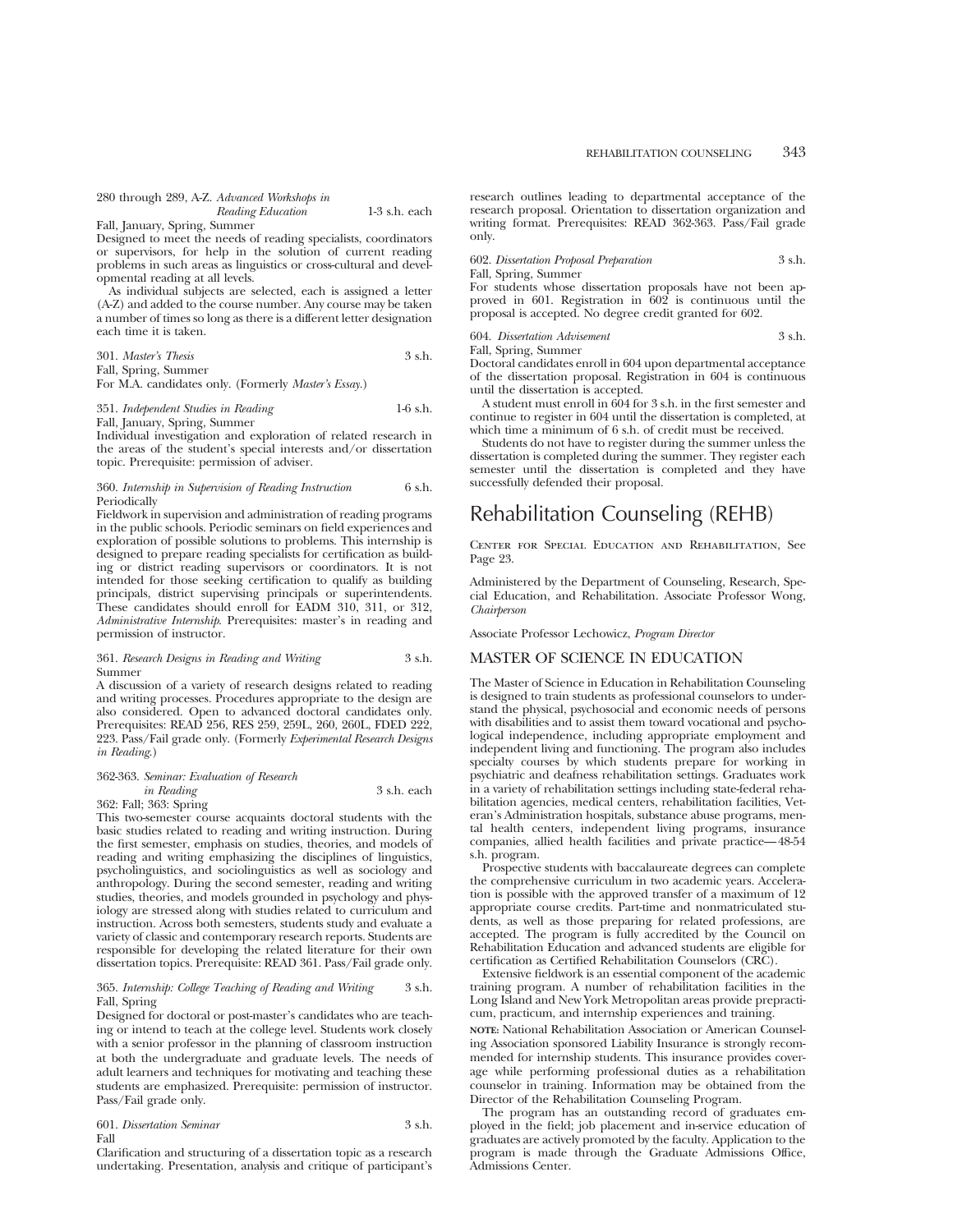#### Admission Requirements

- 1. completion, with an acceptable grade-point average, of a bachelor's degree at an accredited institution;
- personal interview with department member;
- 3. educational and professional references (four);
- 4. voluntary or paid work experience in rehabilitation or with individuals with handicaps preferred;
- 5. statement of career goals.

#### Program Advisement

All matriculated students are required to meet with a departmental faculty adviser and complete a Graduate Student Advisement Record following admission to the Program.

Prerequisite Requirements: 6 s.h.

Two courses from the following areas may be taken concurrently with beginning level courses or may have been taken as part of undergraduate work. Prerequisite courses do not carry degree credit for this program.

- a. personality theory
- b. abnormal psychology
- c. statistics

Area 1. Rehabilitation Core Courses: 30 s.h.<br>REHB 228 Review Exploration  $\zeta_{\mathcal{F}}$  Asset

- 228. Review, Exploration  $\mathcal{C}$  Assessment of *Rehabilitation Resources I*, 3 s.h., or
	- 229. *Review, Exploration & Assessment of Rehabilitation Resources II,* 3 s.h.
	- 230. *Philosophy & Principles of Vocational Rehabilitation*, 3 s.h.
	- 231. *Techniques & Theories in Rehabilitation Counseling*, 3 s.h.
	- 232. *Medical Information in Rehabilitation*, 3 s.h.
	- 233. *Job Placement & Development in Rehabilitation*, 3 s.h.
	- 236. *Practicum: Rehabilitation Counseling*, 3 s.h.
	- 242. *Psychoeducational Assessment in Rehabilitation*, 3 s.h. or
	- 243. *Vocational Evaluation Techniques*, 3 s.h.
	- 268. *Occupational Information & Vocational Analysis in Rehabilitation*, 3 s.h.
- SPED 249. *Nature & Needs of Individuals With Physical Impairments: Psychology of Persons with Disabilities,* 3 s.h. or
- REHB 267. *Rehabilitation Counseling for Persons with Severe Disability*, 3 s.h.
- COUN 203. *Introduction to Counseling*, 3 s.h.

#### Area 2. Internship: 12 s.h.

REHB 234-235. *Internship: Rehabilitation Counseling I & II*, 6 s.h. each

A student entering the program and working as a rehabilitation counselor may shorten his or her program to 42 s.h. (He or she may be permitted to complete the internship in one semester.)

Area 3. Electives, under advisement: 6 s.h.

Area 4. Written comprehensive examination (no credit) or oral examination by a screening committee of departmental members and consultants (no credit). Substitution for some courses may be made with permission.

# PROFESSIONAL DIPLOMA IN REHABILITATION ADMINISTRATION

This 24 semester hour course of study beyond the master's degree (or its equivalent) in an approved discipline leads to the Professional Diploma in Rehabilitation Administration. It is intended for rehabilitation counselors, job developers, case managers, vocational evaluators, facility and agency supervisors, and others preparing them for the development or management of rehabilitation counseling services. The program described below is tailored to meet the present administrative needs of veteran rehabilitation counseling professionals and complement their previous experiences.

#### Admission Requirements

- 1. a master's degree in rehabilitation counseling or other related disciplines such as counseling, education, psychology;
- 2. possess certification as Rehabilitation Counselor (CRC) or eligibility for CRC;
- 3. a minimum grade point average of 3.0 for graduate work;
- 4. personal interview with faculty adviser;
- 5. a detailed resume including related professional experience;
- 6. three letters of recommendation, including one from an employer or mentor, stating a willingness to sponsor a rehabilitation administration practicum/externship experience.

Prerequisite Requirements:

- MGT 201C. *Operations, Technology & Quality Management,* 3 s.h.
- Competency in: Computer Applications
	- Library Resource Usage
- 
- A. Required: 15 s.h.<br>MGT 202. In 202. *Innovative Management of Contemporary Organizations*, 3 s.h.
	- 205. *Current Problems in Managing Nonprofit Organizations*, 3 s.h.
	- REHB 335 A&B. *Case Studies & Issues in Rehabilitation Administration*, 11⁄2 s.h. each
	- 336. *Practicum: Rehabilitation Administration*, 3 s.h. RES 387. *Skills in Funding & Proposal Development:*
		- *Government, Foundation & Corporate*, 3 s.h.
- B. General Management Core or Health Related Agency Management Core
	- General Management Core: 9 s.h.
	- 3 s.h. from the following:
	- ACCT 201. *Financial Accounting & Reporting*
	- MKT 250. *Healthcare Marketing*
	- 6 s.h. from the following:
	- MGT 208. *Training & Development*
		- 210. *Human Resources Management*
		- 216. *Strategic Planning*
		- 217. *Developing Leadership & Communication Skills*
		- 274. *Labor Relations & the Law*
		-
	- Health Related Agency Management Core: 9 s.h.<br>MHAE 959 Introduction to the American Health 259. *Introduction to the American Healthcare System* 260. *Health Services Policy & Management*
	- 3 s.h. from the following:<br>MHAE 264. *Economic* 
		- 264. *Economic Dimensions in Health Services Delivery Systems*
			- 256A. *Legal & Ethical Issues in Healthcare Administration*
			- 253. *Health Services: Quality Assurance, Risk Management & Program Evaluation*
			- 272. *Ambulatory Care Management I*
	- 255. *Managed Healthcare Systems: PPO, HMO & AD* APS 245. *Legal Aspects of Managing Healthcare Programs*
		- *for the Aging*

See complete graduate information, page 71.

# SPECIALIZATION

Rehabilitation Counseling of Persons with Psychiatric **DISABILITIES** 

This 30 s.h. specialization is designed for students enrolled in the Rehabilitation Counseling master's degree program who wish to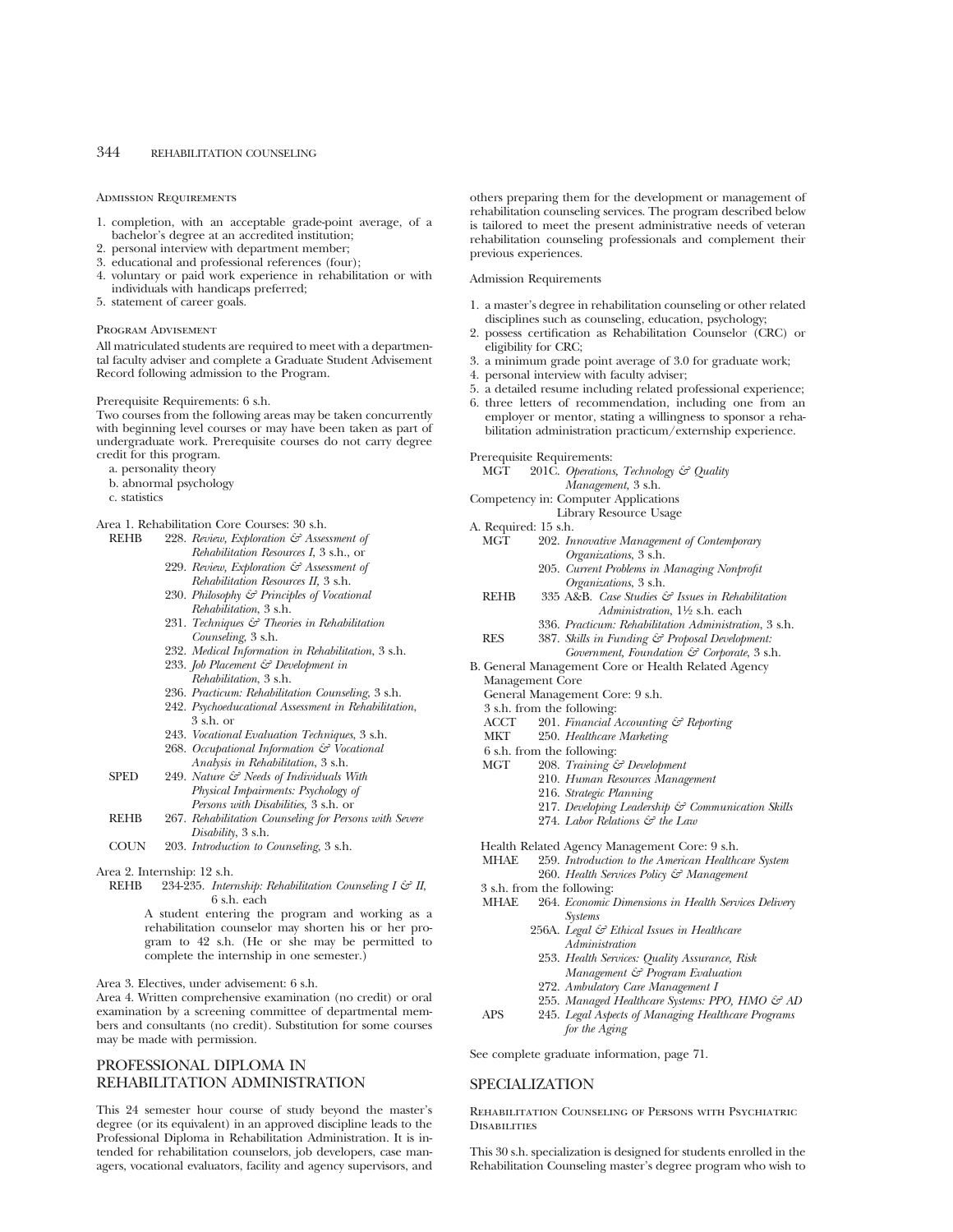concentrate their service delivery and career efforts toward persons with psychiatric disabilities. This specialization is integrated into the 48-54 s.h. master's degree in Rehabilitation Counseling.

#### Concentration Requirements

REHB 229. *Review, Exploration & Assessment of*

- *Rehabilitation Resources,* 3 s.h. (for persons with psychiatric disabilities)
- 253. *Rehabilitation Approaches for Persons with Severe Mental Illness,* 3 s.h.
- 236. *Practicum: Rehabilitation Counseling,* 3 s.h. (in a psychiatric setting)
- 243. *Vocational Evaluation Techniques,* 3 s.h. (in a psychiatric setting)
- 234. *Internship: Rehabilitation Counseling I,* 6 s.h. (in a psychiatric setting)
- 233. *Job Placement & Development in Rehabilitation,* 3 s.h. (in psychiatric rehabilitation)
- 235. *Internship: Rehabilitation Counseling II,* 6 s.h. (in a psychiatric setting)
- 259. *Medical Characteristics in Psychiatric Rehabilitation,* 3 s.h.

See complete graduate information, page 71.

# COURSES

In addition to semester notations next to each course, a selection of courses is offered during the January and Summer sessions. Consult the *January* and *Summer Sessions* bulletins for these schedules.

Undergraduate option: one undergraduate elective is available, REHB 175. All other rehabilitation counseling courses are open to undergraduates with permission of the Program Director.

#### 175. *Rehabilitative Services*: *An Introduction* 3 s.h. Periodically

Overview of rehabilitation services including philosophy, principles and structure of the rehabilitation process. Impact of disability from a psychological, social and vocational point of view. Academic study is augmented with field trips to various rehabilitation facilities in the Long Island area. (Formerly SPED.)

#### 180 through 189, A-Z. *Workshops* 1-3 s.h. each Periodically

Designed to meet the needs of specific groups of students or rehabilitation counselors from individual agencies.

As individual subjects are selected each is assigned a letter (A-Z) and added to the course number. Any course may be taken a number of times so long as there is a different letter designation each time it is taken.

| 191. American Sign Language I | 3 s.h. |
|-------------------------------|--------|
| Fall, Spring                  |        |

Introduction to American Sign Language (ASL), including the semantic, grammatical, and syntactic components of the language as it is used by members of the deaf community. Interactive learning techniques in the classroom are supplemented by field visits and outside reading to enhance student skills in work with deaf individuals as well as people with autism or mental retardation who use sign language. Emphasis is placed on communication skills in educational, therapeutic and rehabilitation settings.

192. *American Sign Language II* 3 s.h. Fall, Spring

Advanced instruction in American Sign Language (ASL), with emphasis on semantic, grammatical, and syntactic components of the language as it is used by members of the deaf community. Interactive learning techniques stressing receptive ASL skills, deaf culture expectations on behavior, and field trips to apply skills in a variety of educational, therapeutic and rehabilitation settings with individuals who are deaf, autistic or mentally retarded and who use sign language. Prerequisite: REHB 191 or equivalent.

#### 228, 229. *Review, Exploration and Assessment of Rehabilitation Resources* 3 s.h. each

Fall

An examination and assessment, through sustained visitation and analytical observation, of the structure, functioning and continuing programs of a variety of rehabilitation agencies. Presentations by agency staff members and periodic on-campus orientation, interpretation and evaluation seminars. (Formerly SPED.)

230. *Philosophy and Principles of Vocational Rehabilitation* 3 s.h. Fall, Spring

Review of the historical background of the movement for vocational rehabilitation including history, philosophy, and principles. A study of programs on local, state and federal levels; the interdisciplinary nature of vocational rehabilitation. Interrelationship between vocational rehabilitation and private and public agencies and rehabilitation centers. (Formerly SPED.)

#### 231. *Techniques and Theories in Rehabilitation Counseling* 3 s.h.

Spring

Discussion of the role of the rehabilitation counselor including techniques involved in counseling and the rehabilitation process: case finding, client interviewing and evaluation of behavior, the development, formulation and implementation of individualized rehabilitation plans, referral and advocacy. Study of research literature. (Formerly SPED.)

#### 232. *Medical Information in Rehabilitation* 3 s.h. Fall

Study of medical evaluation of persons with disabilities: medical description and terminology as well as therapies. Impact and implications of diseases and disabilities upon the individual. Interpretation and application of medical information in the rehabilitation process. (Formerly SPED.)

233. *Job Placement and Development in Rehabilitation* 3 s.h. Fall, Spring

Community attitudes and vocational placement factors for persons with disabilities. Selective placement and job development for specific disabling conditions such as chronic mental illness, neurological disability, mental retardation, amputations, hearing and visual handicaps, traumatic brain injury, AIDS. Students participate in practical situations and perform job placement and development in a fieldwork setting. Prerequisite: REHB 268. (Formerly SPED.)

# 234-235. *Internship: Rehabilitation Counseling*

*I and II* 6 s.h. each

Fall, Spring

Observation and participation in the delivery of services in one or more comprehensive rehabilitation agencies, either voluntary, public or private. Placement is made with adviser's approval and according to the student's needs. Students are under supervision of both the agency and the University; they meet biweekly in seminar to review internship experiences as well as administrative planning and professional development issues. A minimum of 300 clock hours is required for each semester, totaling a minimum of 600 clock hours. Prerequisites: REHB 236 and permission of adviser. Pass/Fail grade only. (Formerly SPED; *Internship: Vocational Rehabilitation Counseling I and II*.)

## 236. *Practicum: Rehabilitation Counseling* 3 s.h. Fall, Spring

Students practice personal and vocational counseling skills in a rehabilitation counseling setting. Experiences include case management, observations, readiness assessment, effective problem solving, and goal development and supervision. Legal and ethical issues are discussed. A minimum of 100 clock hours of practicum experiences are required. Prerequisites: REHB 229, 230. (Formerly SPED.)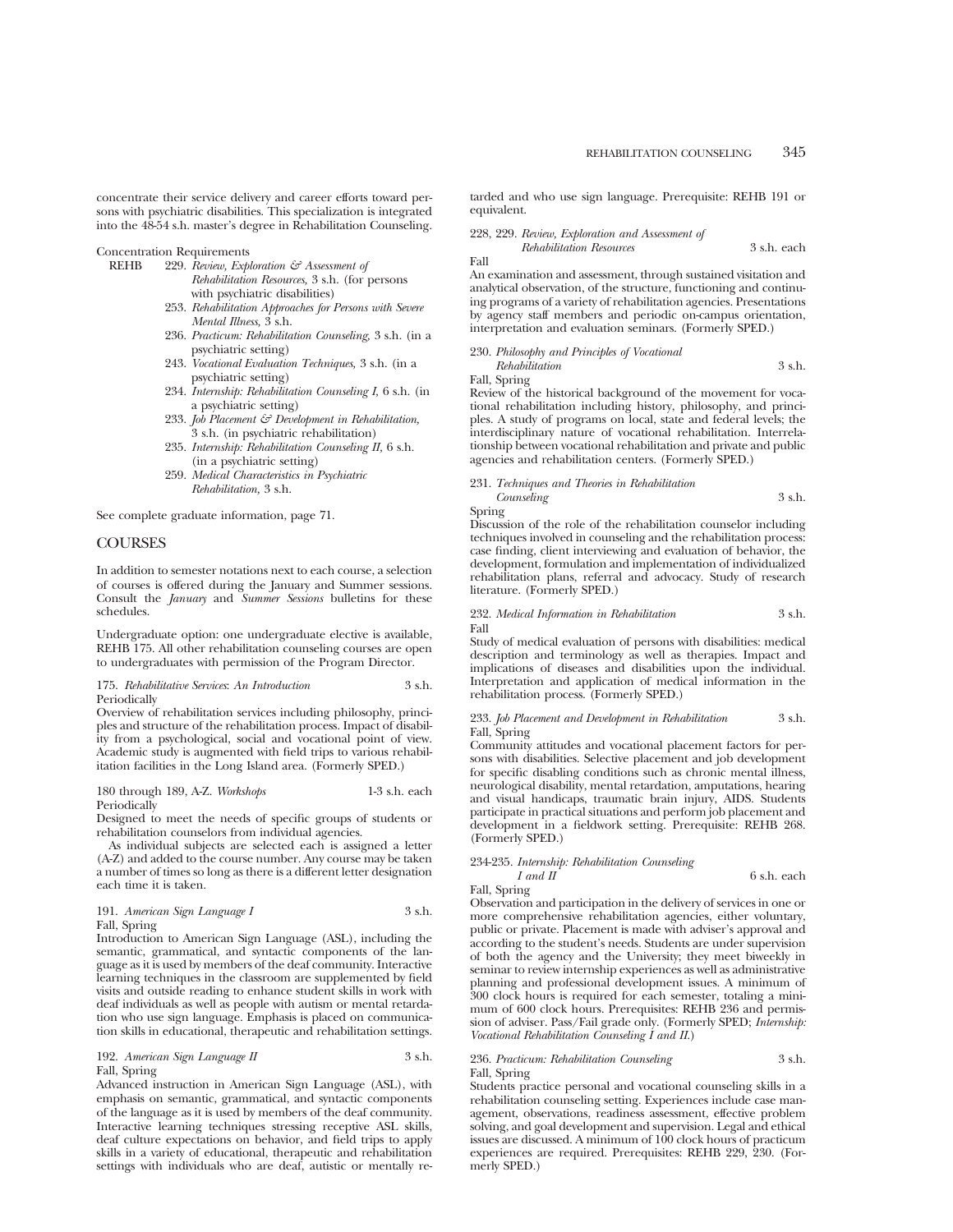# 239. *Placement Practice in Transitional, Supported, or Competitive Employment* 3 s.h.

#### Spring

Placement practice and models and the values associated with responsive and quality employment programs. Different vocational arrangements are utilized to illustrate strengths and weaknesses of each model. Students skills in job development, job market screening, making employer contacts, and job analysis with respect to young people with disabilities. Prerequisite: SPED 206 or REHB 268.

#### 240. *Independent Living Rehabilitation* 3 s.h. Periodically

This course presents different perspectives on Independent Living Rehabilitation (ILR), a consumer-driven movement stressing client decision making. Course emphasizes key IL services, services including skills of daily living, advocacy for housing, advocacy for transportation, client advocacy, peer counseling, and attendant care management. Consistent with the movement's ideals, the course teaches prospective counselors how to enhance the client's control of the decision-making process. Prerequisite: REHB 230.

## 242. *Psychoeducational Assessment in Rehabilitation* 3 s.h. Spring

The construction, use and interpretation of clinical and psychoeducational measuring instruments and evaluation techniques for the assessment of persons in programs for individuals with mental, emotional, physical/learning handicaps. Basic descriptive statistics and the diagnostic-remediation process are examined with emphasis on individual and group assessment. There is a material fee of \$15.

# 243. *Vocational Evaluation Techniques* 3 s.h. Spring

Provides students with skills, competencies, attitudes and approaches to evaluate and assess the vocational potential of persons with severe disabilities. There is a material fee of \$15. Prerequisite: REHB 242 or permission of adviser. (Formerly SPED.)

# 251, 252. *Individual Study* 1-3 s.h. each

Fall, Spring, January, Summer Independent project in the field of rehabilitation, or directed special study in the student's area of interest, or professional need as approved by the major adviser. Progress reports and periodic conferences are required as well as a final report of the study. Prerequisite: permission of adviser.

# 253. *Rehabilitation Approaches for Persons with Severe Mental Illness* 3 s.h.

Fall Designed to provide a working knowledge of the various aspects in the delivery of services to persons with severe mental illness. Students investigate such areas as classification and symptoms of various psychiatric illnesses, current concepts and rehabilitation treatment trends, legal issues of deinstitutionalization, specific work assessment techniques, placement options and vocational counseling approaches as applied to this population. In-depth analysis of relevant literature and research is examined. (Formerly SPED; *Rehabilitation Approaches with the Chronic Mentally Disabled*.)

#### 254. *Rehabilitation Techniques for Persons with Developmental Disabilities and Mental Retardation* 3 s.h. Periodically

Focus on psychosocial and vocational adjustment implications, normalization and legal issues, behavioral strategies and vocational counseling techniques for persons with developmental disabilities and mental retardation. An analysis of relevant research and literature is included. (Formerly SPED; *Rehabilitation Techniques with Developmentally Disabled and Retarded Adults.*)

## 259. *Medical Characteristics in Psychiatric Rehabilitation* 3 s.h. Spring

Study of medical aspects of psychiatric rehabilitation; medical description of persons with psychiatric disabilities; use of psychopharmacology. Implications of psychoses, affective and other psychiatric disorders in rehabilitation; discussion of organically based mental disorders as well as specialized populations such as dual diagnosed and older persons, and adolescents with mental illnesses. (Formerly SPED.)

#### 267. *Rehabilitation Counseling for Persons with Severe Disability* 3 s.h. Spring

Emphasizes specific disabilities such as mental retardation, chronic mental disability, learning disability or substance abuse. Includes an examination of physical, intellectual and emotional impairments which severely limit sensory function, communication, mobility, self-care or self-direction. Problems address vocational selection and placement, transportation, household management, impact on the family and sexual adjustment. The use of assistive devices and special resources are considered along with the specialized knowledge and rehabilitation techniques needed to deal with these problems. Prerequisite: REHB 230. (Formerly SPED; *Rehabilitation Counseling of the Severely Disabled*.)

# 268. *Occupational Information and Vocational Analysis in Rehabilitation* 3 s.h.

Fall, Spring

The vocational and occupational choice from the psychosocial point of view. The vocational structure of society, the world of work, occupational skills, entry requirements and physical and emotional demands. Practice in the use of occupational information including job analysis. Emphasis on collection, evaluation and use of various sources of occupational information relevant to rehabilitation counseling, job placement, job modification and re-engineering of disabled populations. (Formerly SPED.)

269. *Sexuality and Disability* 3 s.h. Periodically

Designed to provide rehabilitation counselors, special educators, and others working with persons with disabilities, an awareness of the salient issues related to sexuality and disability. Provide informational and therapeutic sources which can be utilized to address these issues. A comprehensive approach to human sexuality and its ramifications for individuals with disabilities are emphasized throughout the course. (Formerly SPED.)

#### 280 through 289, A-Z. *Workshops* 1-4 s.h. each Periodically

Designed to meet the needs of specific groups of students or educators.

As individual subjects are selected, each is assigned a letter (A-Z) and added to the course number. Any course may be taken a number of times so long as there is a different letter designation each time it is taken.

## 290. *Deafness Rehabilitation* 3 s.h. Periodically

Designed for specialists working in the helping professions. Comprehensive overview of the field of deafness and its implications in educational, medical and rehabilitative settings. Topics such as audiological, medical, psychological, vocational and communicative aspects of hearing impairments are discussed. (Formerly SPED.)

# 291. *Sign Language I* 3 s.h. Fall, Spring

Designed for specialists working in the helping professions. The development of basic sign-language skills to communicate with the hearing impaired. Emphasis is on communicating with the deaf in educational and rehabilitative settings. (Formerly SPED.)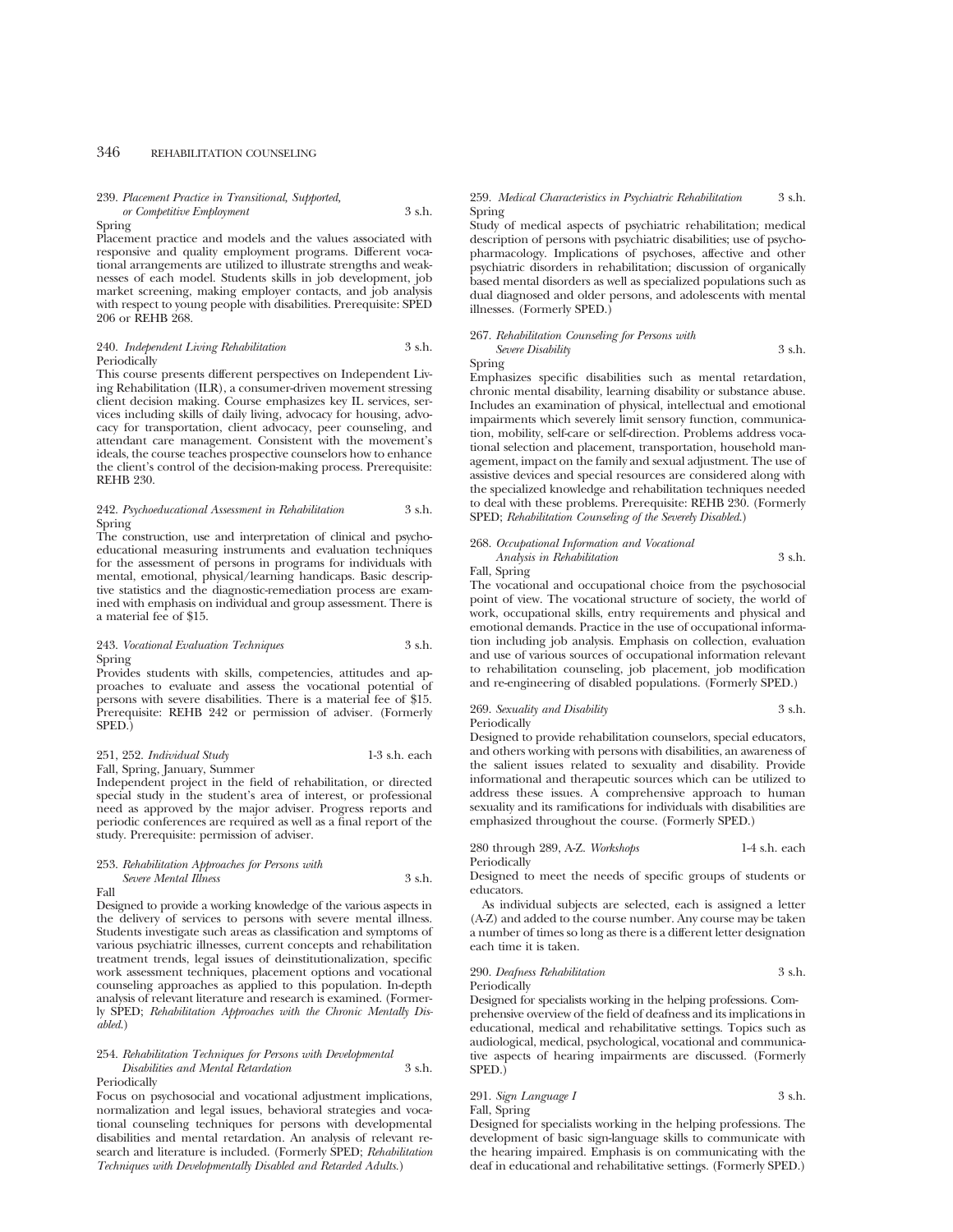292. *Sign Language II* 3 s.h. Fall, Spring

Designed for specialists working in the helping professions. The development of advanced sign-language skills in order to communicate with the hearing impaired. Emphasis is on American Sign Language (ASL) and its use in communicating with the deaf in educational and rehabilitative settings. Prerequisite: REHB 291. (Formerly SPED.)

#### 314. *Practicum: College Teaching and Field Setting* 3 s.h. Periodically

Students receive practical experiences as teachers and/or research assistants in higher education; as apprentices to teacher education consultants or program managers and supervisors in schools, and rehabilitation agencies; as assistants to student teacher supervisors in teacher education programs; as senior counselors supervising interns. Critical reviews of students performance are made by faculty and peers through seminar discussions and on-site supervision. Prerequisites: REHB 353, 355 and permission of adviser. Pass/Fail grade only. Same as SPED 314.

## 335A & 335B. *Case Studies and Issues in*

## *Rehabilitation Administration* 11⁄2 s.h. each Fall, Spring

Development of projects from a rehabilitation administrative and management perspective and systematic presentation of professional issues. Students relate their rehabilitation counseling experiences to the agency supervisory world in an attempt to understand how various forces shape a rehabilitation agency. Competencies are developed through case studies, lecture/ discussion of professional issues, individual and team presentations and substantive readings. Open only to matriculated students with permission of the program coordinator.

#### 336. *Practicum: Rehabilitation Administration* 3 s.h. Once a year

Students practice management related skills in a rehabilitation counseling administration setting. Experiences include program planning and managing, budgeting, personnel training, staff supervision and evaluation, program evaluation, contract review, and marketing. Other rehabilitation related topics are also reviewed including health services and systems related to rehabilitation. A minimum of 150 clock hours of practicum experiences are required. Prerequisites: REHB 234 and permission of program coordinator.

#### 350. *Evaluation of Rehabilitation Research Literature* 3 s.h. **Periodically**

Reading and reviewing of articles in recent issues of rehabilitation and related journals. Emphasis on the quality of the research and the implications of each article for rehabilitation practice. Discussion of articles relating to aspects of professional education and practice, including performance assessments, the use of paraprofessionals and the impact of government upon rehabilitation. Prerequisites: Master's-level courses and permission of adviser.

# 351. *Rehabilitation Research Design* 3 s.h. Periodically

Emphasis is to familiarize students with research designs and the problems in rehabilitation meriting further study; and to evaluate individual studies and broad areas of investigation toward preparation for work on a dissertation. This course must be passed prior to acceptance in 601. Prerequisite: REHB 350.

## 353. *Advanced Group Work in Rehabilitation* 3 s.h. Periodically

Group work theory with emphasis on techniques and application with individuals of various handicapping conditions such as persons with mental illness, mental retardation or brain injury, etc. Includes hands-on group practice with opportunities for practicum experiences in diverse rehabilitation settings. Prerequisites: COUN 277 or equivalent and permission of adviser.

#### 355. *Vocational Development in Rehabilitation* 3 s.h. Periodically

Examines the meaning of work in contemporary society for persons with disabilities; vocational development concept formulations, decision-making processes and strategies; the importance of job analysis and placement with special populations; the use of industry labor councils and Projects with Industry; career information for assisting individuals with disability in developing goals and life plans. Prerequisites: REHB 268 and permission of adviser.

#### 360. *Internship III: Rehabilitation Counseling* 6 s.h. Periodically

Full or part-time field experience designed to further the student's professional competency to a more advanced level. Students are expected to practice rehabilitation counseling as counselor, manager or coordinator in rehabilitation programs or supervisor of counselors. The minimum clock hours required are determined with the adviser and according to the student's past experience and career needs. Prerequisites: REHB 235 or equivalent and permission of adviser. Pass/Fail grade only.

## 601. *Dissertation Seminar* 3 s.h. Periodically

Clarification and structuring of a dissertation topic as a research undertaking. Presentation, analysis and critique of participant's research outlines, leading to departmental acceptance of the research proposal. Orientation to dissertation organization and writing format. Prerequisites: REHB 351 and approval of adviser. Pass/Fail grade only.

#### 602. *Dissertation Proposal Preparation* 3 s.h. Periodically

For students whose dissertation proposals have not been approved in 601. Registration in 602 is continuous until the proposal is accepted. No degree credit granted for 602.

## 604. *Dissertation Advisement* 3 s.h. Periodically

Doctoral candidates enroll in 604 upon departmental acceptance of the dissertation proposal. Registration in 604 is continuous until the dissertation is accepted.

# Religious Studies (RELI)

Administered by the Department of Philosophy. Associate Professor Godlove, *Chairperson*

**MINOR IN RELIGIOUS STUDIES** is an interdisciplinary program dealing with the nature of religion and its scholarly study. The minor consists of 18 semester hours chosen from among the courses listed below, at least six hours of which must be from among the philosophy offerings. At least six credits must be taken in residence.

The minor in religious studies should be planned with an adviser in order to adapt it to the needs, abilities and preferences of the individual student. Students who contemplate graduate study in religion or professional study in seminary or Rabbinical school after graduation, are especially encouraged to consult with the program adviser early in their undergraduate careers. Assistant Professor of Philosophy Frisina, *Adviser*

- ANTH 3. *The Primitive World & Its Transformations #,* 3 s.h.
	- 116. *Religion in Cross-Cultural Perspective #,* 3 s.h.
- AH 114. *Tribal Arts,* 3 s.h. 118. *Pre-Islamic & Islamic Art,* 3 s.h.
	- - 165. *Asian Art,* 3 s.h.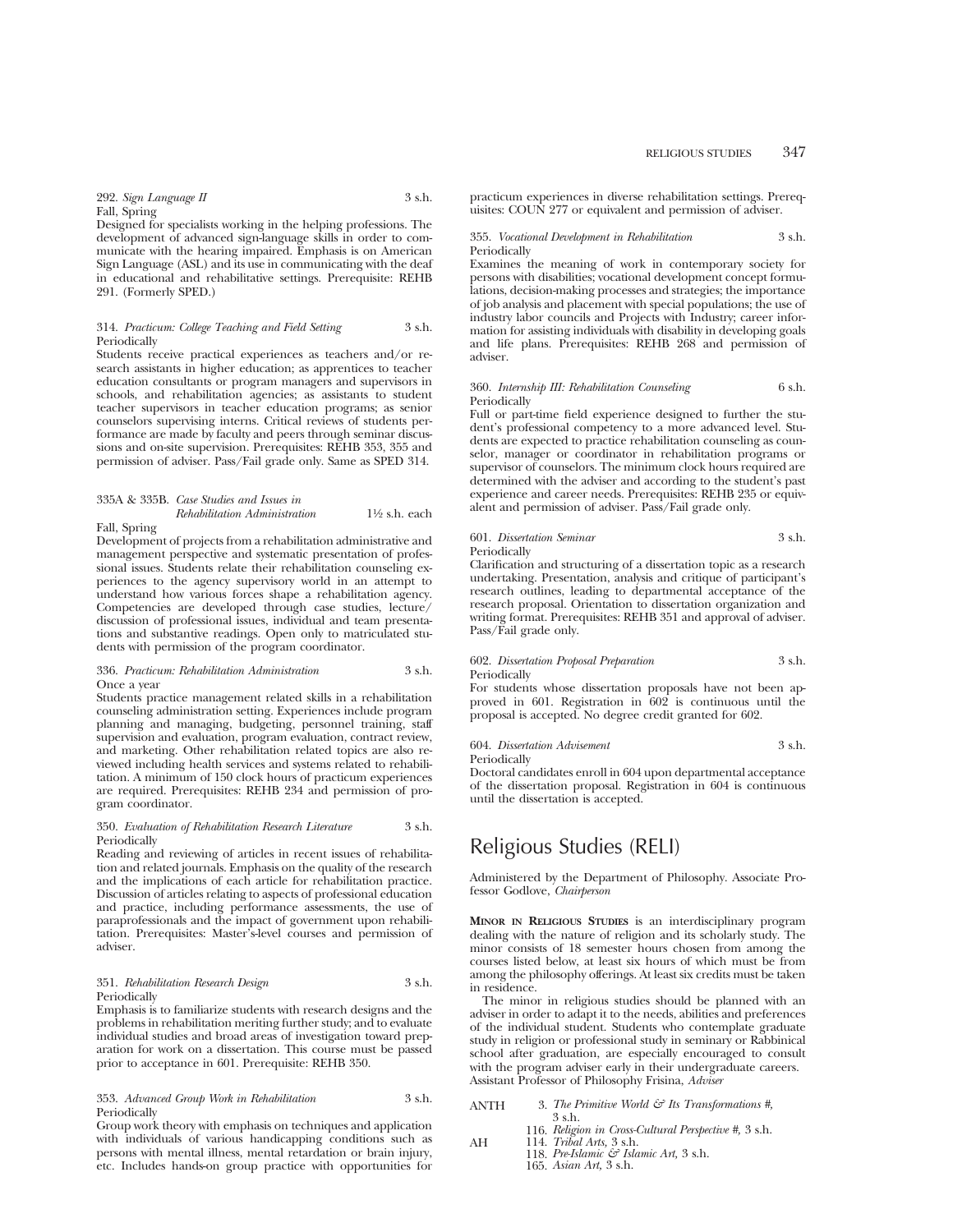| <b>CLIT</b> |  | 3 s.h. |  | 39. Mythologies $G$ Literature of the Ancient World #, |  |  |  |  |
|-------------|--|--------|--|--------------------------------------------------------|--|--|--|--|
|             |  |        |  |                                                        |  |  |  |  |

- 40. *Literature of the Emerging Europe #,* 3 s.h.
- 131. *Comparative Mythology,* 3 s.h.
- HIST 7C. *Jesus of Nazareth,* 1 s.h.
	- 31. *Jewish History from the Patriarchal Period to the Age of Emancipation,* 3 s.h.
	- 120. *Reformation Europe, from Luther to Richelieu,*  $3 \,$ s $\,$ h.
	- 128, 129. *Christian Churches from the New Testament Era to the Present,* 3 s.h. each
- JW ST 10. *The Bible: Ancient & Modern Perspectives #,* 3 s.h.
	- 13, 14. *The Bible & Its Interpretation Through the Ages,* 3 s.h. each
	- 15, 16. *Foundations of Jewish Tradition & Culture,* 3 s.h. each
		- 19. *Post-Biblical Literature,* 3 s.h.
- PHI 30. *"God",* 3 s.h.
	- 102. *Mysticism & the Spiritual Quest #,* 3 s.h.
	- 103. *Life, Death & Immortality #,* 3 s.h.
	- 111. *Philosophy & the Holocaust #,* 3 s.h.
	- 163. *Philosophy of Religion #,* 3 s.h.
- RELI 12. *Introduction to Western Religious Traditions #,* 3 s.h. 15. *Introduction to Eastern Religious Traditions #,* 3 s.h.
	- 50. *Islam #,* 3 s.h.
	- 75. *Mysticism & the Spiritual Quest* #, 3 s.h.
	- 80. *Life, Death & Immortality* #, 3 s.h.
	- 100. *Modern Religious Thought* #, 3 s.h.
	- 150. *Approaches to the Study of Religion*, 3 s.h.
- SOC 105. *Religion & Society*, 3 s.h.

# COURSES

These courses are sometimes offered during the January and Summer sessions. Consult the *January* and *Summer Sessions* bulletins for these schedules.

#### 12. *Introduction to Western Religious Traditions #* 3 s.h. Once a year

Survey course concentrating on Judaism, Christianity and Islam. Students compare various forms of myth, ritual and sacred scripture, and analyze the structure of religious community and experience. (Formerly PHIL 61.)

## 15. *Introduction to Eastern Religious Traditions #* 3 s.h. Once a year

Survey course concentrating on Indian, Hindu and Buddhist traditions, with some attention to the religions of China and Japan. Emphasis on tracing two basic lines of Eastern religious behavior and thought: sectarian and folk devotionalism, and the elite philosophical and meditational traditions. (Formerly PHIL 60.)

| $50.$ Islam #                     | $3$ s.h. |
|-----------------------------------|----------|
| See course description, page 398. |          |

#### 75. *Mysticism and the Spiritual Quest #* 3 s.h. Periodically

Mysticism is traditionally defined as the yearning for direct connection to a transcendent reality and is referred to as the esoteric dimension of religious search. Though evident as a global phenomenon, mystical traditions most notably developed in the monotheistic faiths of Judaism, Christianity and Islam, as well as in the many religious traditions of India, China, Japan and ancient Greece. A cross-cultural exploration of the meanings, definitions, practices and common themes of mysticism via a study of original texts (in translation) from different parts of the world. Same as PHI 102. Credit given for this course or PHI 102, not both. (Formerly PHIL 69.)

85. *Comparative Religious Ethics #* 3 s.h. See course description, page 398.

#### 100. *Modern Religious Thought #* 3 s.h. Periodically

Development of modern religious thought from Hume to the present. Attention given to such topics as: religion as morality (Kant); as subjectivity (Schleiermacher, Kierkegaard); as related to nature (Whitehead); as related to history (R. Niebuhr); and as reflected in American Naturalism (Santayana, Dewey). Course is introduced by a survey of some of the factors that undermined religious authority in the 18th century. Recurrent motif of the course is the relationship between modern religious thought and the history of modern philosophy. Prerequisite: PHI 10 or RELI 12 or permission of instructor. (Formerly PHIL 126.)

| 140. Special Topics in Religion   | 3 s.h. |
|-----------------------------------|--------|
| See course description, page 398. |        |

150. *Approaches to the Study of Religion* 3 s.h. Periodically

Examination of basic methodological issues and problems in the cross-cultural study of religion. Discussion of theories of religion from several points of view, e.g., sociological, psychological, anthropological and structuralist. Attention given to such philosophical problems associated with cross-cultural study as the nature of reality, the relativity of knowledge and belief, the nature of interpretation, functionalism and the explanation of human behavior. (Formerly PHIL 62; PHIL 62A.)

191. *Independent Study in Religious Studies* 1-3 s.h. See course description, page 398.

# Research (RES)

Administered by the Department of Counseling, Research, Special Education, and Rehabilitation. Associate Professor Wong, *Chairperson*

Professor Gellman, *Program Coordinator*

# MASTER OF SCIENCE IN EDUCATION IN PROGRAM EVALUATION

This program is designed to prepare qualified program evaluators for educational and social agencies interested in evaluating their ongoing programs as well as funded projects. Prospective students are expected to come from social and educational institutions where there is a continuing need for program evaluation.

Admission Requirements

Application for admission is made to the Graduate Admissions Office in the Admissions Center. Candidates must meet the following admission requirements:

- 1. hold a bachelor's degree from an accredited institution;
- 2. scores on the Graduate Record Examination (GRE) of 500 Verbal and 600 Quantitative;
- 3. undergraduate grade-point average of 2.7 and/or graduate grade-point average of 3.0;
- 4. high level of interest in the program determined by:
	- a) personal essay
	- b) two letters of recommendation
	- c) admission interview results
- 5. ability to accept responsibility for locating a program to be evaluated for the Master of Science thesis requirement.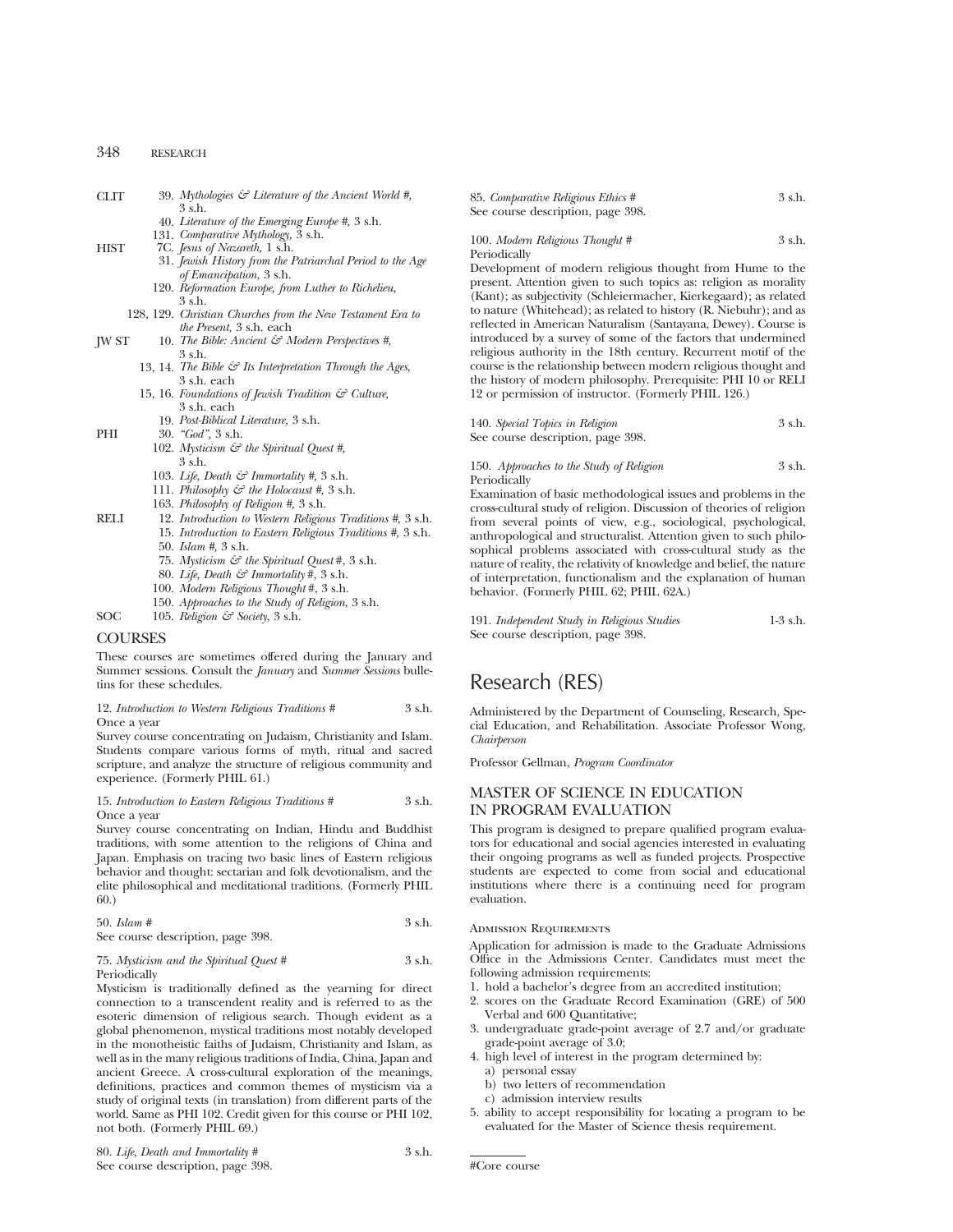#### Program Requirements

The completion of the 31 semester hours listed below and a thesis, for which the student will conduct a supervised evaluation of an existing program.

|     |                                                  | Sem. Hrs. |
|-----|--------------------------------------------------|-----------|
| RES | 240. Measurement $\mathcal{E}$ Evaluation in Ed- |           |
|     | ucation                                          | 3         |
|     | 243. Development of Educational Research         |           |
|     | <i>Instruments</i>                               | 3         |
|     | 259, 259L. Introduction to Statistical           |           |
|     | Methods in Educational Research &                |           |
|     | Computer Laboratory                              | 4         |
|     | 260, 260L. Inferential Statistics in Educa-      |           |
|     | tional Research $\mathcal{C}$ Computer Labo-     |           |
|     | ratory                                           | 4         |
|     | 347. Theory & Models of Program Evalua-          |           |
|     | tion Research                                    | 3         |
|     | 363-364, 363L, 364L, Multivariate                |           |
|     | Analysis & Multidimensional Scaling              |           |
|     | Methods; Computer Laboratory                     | 8         |
|     | 381. Research Methods in Education               | 3         |
|     | 386. Advanced Research Design                    | 3         |
|     |                                                  | 31        |
|     |                                                  |           |

Thesis: a student must be enrolled in either RES 301 or 302 (*Master's Thesis Seminar I*  $\mathcal{G}'$  *II*) during each semester in which the student is receiving supervision on the evaluation to be submitted in fulfillment of the master's thesis requirement.

See complete graduate information, page 71.

## **COURSES**

In addition to semester notations next to each course, several courses are offered during January and Summer sessions. Consult the *January* and *Summer Sessions* bulletins for these schedules.

#### 119. *Introduction to Research and Writing in Health* 3 s.h. Once a year

Concepts and methodology in modern scientific inquiry leading to writing skills in the field of health research. Strategies in reading and interpreting the professional literature as preliminaries for the communication of research ideas and findings in this domain.

124. *Introduction to Grant Funding and Proposal Development in the Field of Health* 3 s.h.

Once a year

Introduction to the principles of grant proposal preparation and the identification of funding sources. Strategies in performing needs assessments and seeking program funding as preliminaries to proposal development in the field of health.

#### 240. *Measurement and Evaluation in Education* 3 s.h. Fall, Spring

Consideration of basic issues in educational measurement and evaluation. Topics include selection and evaluation of measurement techniques and instruments, tests, observations, checklists and anecdotal records. Emphasis on score interpretation and the role of measurement in educational decision making. (Formerly CPRE.)

#### 241. *Testing and Evaluation of Bilingual Students* 3 s.h. Periodically

Consideration of basic issues in educational measurement and evaluation as they relate to programs designed for bilingual students. Emphasis on selection, evaluation and interpretation of measurement techniques and construction of teacher-made tests, which allow for cultural differences. Considers the role of measurement in educational decision making for bilingual students. (Formerly CPRE; *Testing and Evaluation for Bilingual Education*.)

#### 243. *Development of Educational Research Instruments* 3 s.h. Spring

Construction and analysis of educational measurement and research instruments. Focus is on technical issues of reliability and validity as well as data collection and analysis problems associated with each type of instrument. Practical experience is combined with consideration of different theoretical approaches to measurement. Includes observation techniques, attitude scales, questionnaires, structured interviews and tests. Prerequisites: RES 240, 259. (Formerly CPRE.)

245. *Diagnosis of Student Behavior in the Classroom* 3 s.h. Periodically

Study of techniques in establishing performance criteria, diagnosing student behavior in the classroom in the cognitive, affective and psychomotor domains. Techniques for observation and evaluation through simulation. Prerequisite: RES 240. (Formerly CPRE.)

# 257. *Epidemiological Research* 3 s.h.

Fall, Spring

This course covers the concepts and methods of epidemiological research as applied to a variety of health events and problems and to the delivery of health services.

#### 258. *Understanding Research Methodology* 3 s.h. Fall, Spring

An overview of research methodology for the consumer of educational and health-related research. Basic concepts in statistics, measurement and research are interrelated and applied to reading and critiquing research articles in substantive areas of education and health. (Formerly CPRE.)

#### 259. *Introduction to Statistical Methods in*

*Educational Research* 3 s.h.

Fall

First in a four-semester sequence of statistics courses for persons preparing to do educational research. Covers methods of graphic and tabular presentation of data, measures of central tendency and dispersion, the normal curve, score transformations, correlation, linear regression, hypothesis- testing, chi-square, t-tests, and one-way analysis of variance. Emphasis on the use of the above techniques in educational research. (Formerly CPRE.)

259L. *Computer Laboratory* 1 s.h. Fall

Group or individual instruction on the use of computer facilities in coordination with 259. (Formerly CPRE.)

#### 260. *Inferential Statistics in Educational Research* 3 s.h. Spring

Application of parametric and nonparametric tests to educational research. Chi-square and F probability distributions; utilization of chi-square techniques, analyses of variance and covariance techniques and concepts of regression, correlation and prediction are among topics covered. Prerequisite: RES 259 or equivalent. (Formerly *Nonparametric Statistics in Educational Research*; CPRE.)

## 260L. *Computer Laboratory* 1 s.h. Spring

Group or individual instruction on the use of computer facilities in coordination with 260. (Formerly CPRE.)

261, 262. *Fieldwork in Educational Research* 3 s.h. each Fall, Spring

Designed to develop research skills through supervised participation in ongoing University research projects and/or local school system research. Prerequisites: 18 s.h. in research methods, measurement and statistics, including RES 381 and permission of program director. (Formerly CPRE.)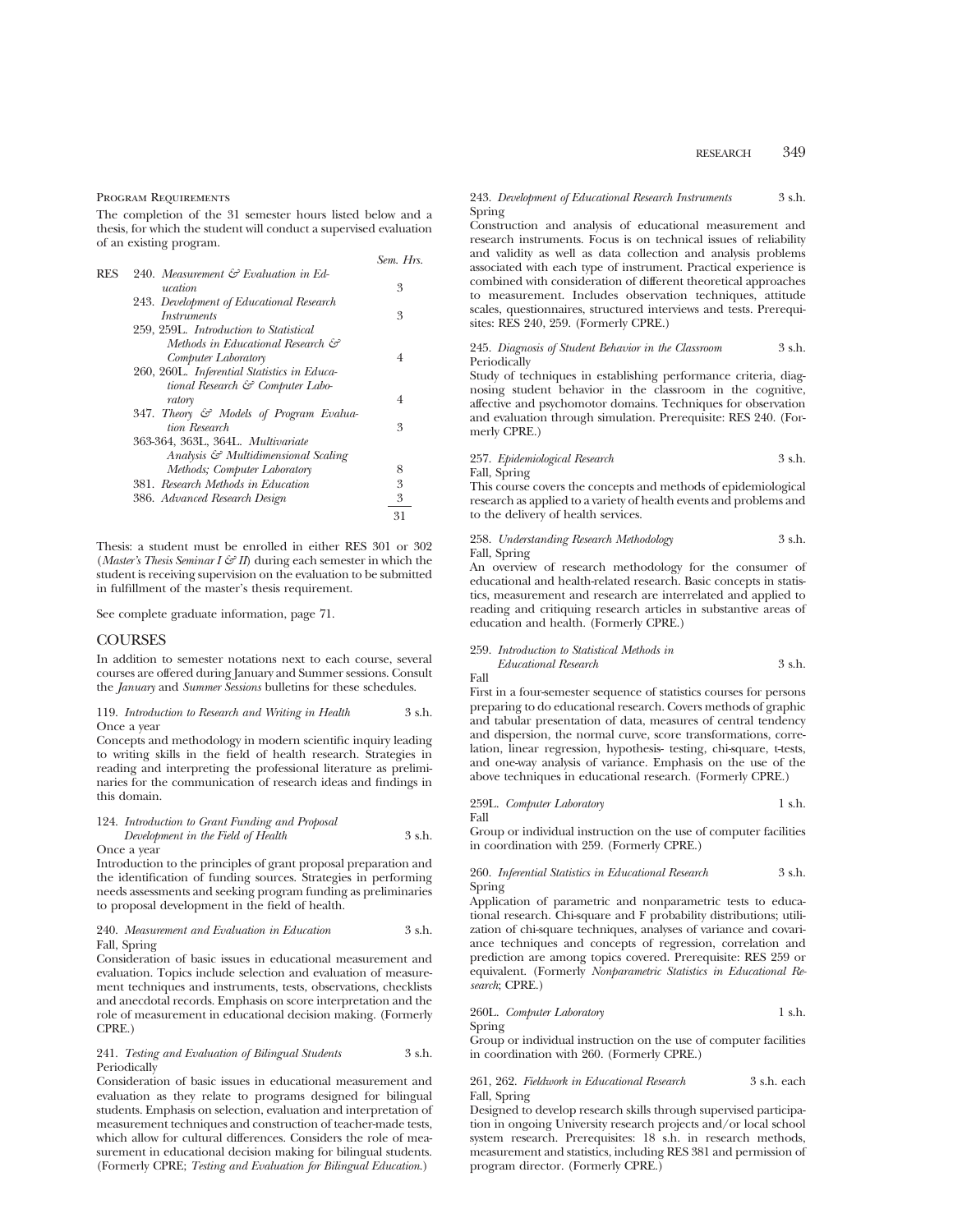| 263. Advanced Statistical Methods in |          |
|--------------------------------------|----------|
| Educational Research                 | $3$ s.h. |

Periodically

Theory and application of Time series, trend analysis; methods and models of operations research, delay (queuing) phenomena and stochastic processes; latent structure analysis, Bayesian statistics are among topics covered. Prerequisites: RES 260 and a computer course. (Formerly CPRE.)

#### 280 through 289, A-Z. *Workshops* 1-4 s.h. each riodically

Designed to meet the needs of specific groups of students or educators.

As individual subjects are selected, each is assigned a letter (A-Z) and added to the course number. Any course may be taken a number of times so long as there is a different letter designation each time it is taken.

301 & 302. *Master's Thesis Seminar I & II* 3 s.h. each Fall, Spring

Development and implementation of thesis project.

305. *Language Assessment* 3 s.h. Once a year

Practice oriented course in assessing communicative competence, language proficiency and language achievement. Special focus on LEP and bilingual youngsters and differentiating language difficulty from language disorder. Qualitative and quantitative assessment methods as well as computer-interactive assessment are covered. Various tools and diagnostic methods are demonstrated. Recommended prerequisite: a basic course in statistics or measurement. (Formerly CPRE.)

# 347. *Theory and Models of Program Evaluation Research* 3 s.h.

Fall

Theory and models of program evaluation research. Rationale, principles and objectives of program evaluation. Different models of evaluative programs, such as discrepancy, CIPP, judicial, journalistic, accreditation, connoisseurship, goal-free, et al. Role of government in program evaluation, ethical standards. Prerequisites: RES 240, 381 and permission of program director. (Formerly CPRE.)

#### 348. *Designing and Conducting Program Evaluations* 3 s.h. Spring

Students design and specify the procedure for evaluating programs of different kinds. Each evaluation design and implementation procedure is discussed in class prior to, during and/or at the end of the evaluation project. Prerequisite: RES 347. (Formerly CPRE.)

#### 363-364. *Multivariate Analysis and Multidimensional Scaling Methods* 3 s.h. each

Fall, Spring

Study of partial and multiple correlation and regression techniques, and of multivariate analysis including factor analysis. Theory and practice of multidimensional scaling and application of multivariate statistics to multidimensional scaling. Use of q-technique and semantic-differential methods. Quantitative analysis of feedback loops through multivariate and multidimensional methods. Prerequisites: RES 243, 260 and permission of program director. (Formerly CPRE.)

363L. *Computer Laboratory* 1 s.h. Fall

Group or individual instruction on the use of computer facilities in coordination with 363. (Formerly CPRE.)

364L. *Computer Laboratory* 1 s.h. Spring

Group or individual instruction on the use of computer facilities in coordination with 364. (Formerly CPRE.)

#### 381. *Research Methods in Education* 3 s.h. Fall, Spring

Survey course covering different types of educational research methods and the use, data collection and data analysis techniques associated with different research designs. Attention is given to defining variables, developing research hypotheses, sampling procedures, control procedures and interpretation of research data. (Formerly CPRE.)

382. *Survey Research in Education* 3 s.h. Once a year

Deals with the process of survey development from the formulation of the initial problem through development of the survey questionnaire and sampling design. Consists of lecture discussions coupled with work-group practicum in designing and developing a survey. (Formerly CPRE.)

386. *Advanced Research Design* 3 s.h. Fall

A second course in educational research design focusing on different approaches to problems of data collection and analysis, sampling, control, internal and external validity and experimenter bias. Qualitative and quantitative methods are considered including naturalistic observation and survey research, correlational, experimental and quasi-experimental designs. Prerequisites: RES 240, 259, 260, 381. (Formerly CPRE.)

#### 387. *Skills in Funding and Proposal Development: Government, Foundation and Corporate* 3 s.h. Fall

Exploration of theoretical and conceptual foundations of three sectors of grant funding. Identification of government, foundation, and corporate funding sources. Development of skills in grantsmanship, proposal writing and personal contacts. Management of grant funded projects and research. (Formerly CPRE.)

390. *Researcher as an Educational Change Agent* 3 s.h. Periodically

Social psychological approach to transmitting research findings to educational practitioners, to initiating change and innovations. Students use, evaluate and disseminate research findings on educational problems and innovations, analyze and role-play the functions of a change agent, and relate social, psychological and communication theories to their practice. Prerequisite: RES 381. (Formerly CPRE.)

# 391, 392. *Independent Studies in Educational*

*Research* 2-3 s.h. each

Fall, Spring

A course for students who wish to undertake independent and original work. Prerequisite: permission of instructor. (Formerly CPRE.)

# 393, 394. *Internship: Educational Research* 3 s.h. each Periodically

Students work in the field on such activities as designing and implementing research and evaluation projects, developing research instruments and research proposal writing. Each course requires 30 days in the field. Students may register for either 393 or 394, or both in a given semester. Permission of department required. (Formerly CPRE.)

# Romance Languages and Literatures (RLL)

The following areas are administered by this department and listed independently: Bilingualism, French, Italian, Italian Studies, and Spanish.

Associate Professor Schwab, *Chairperson*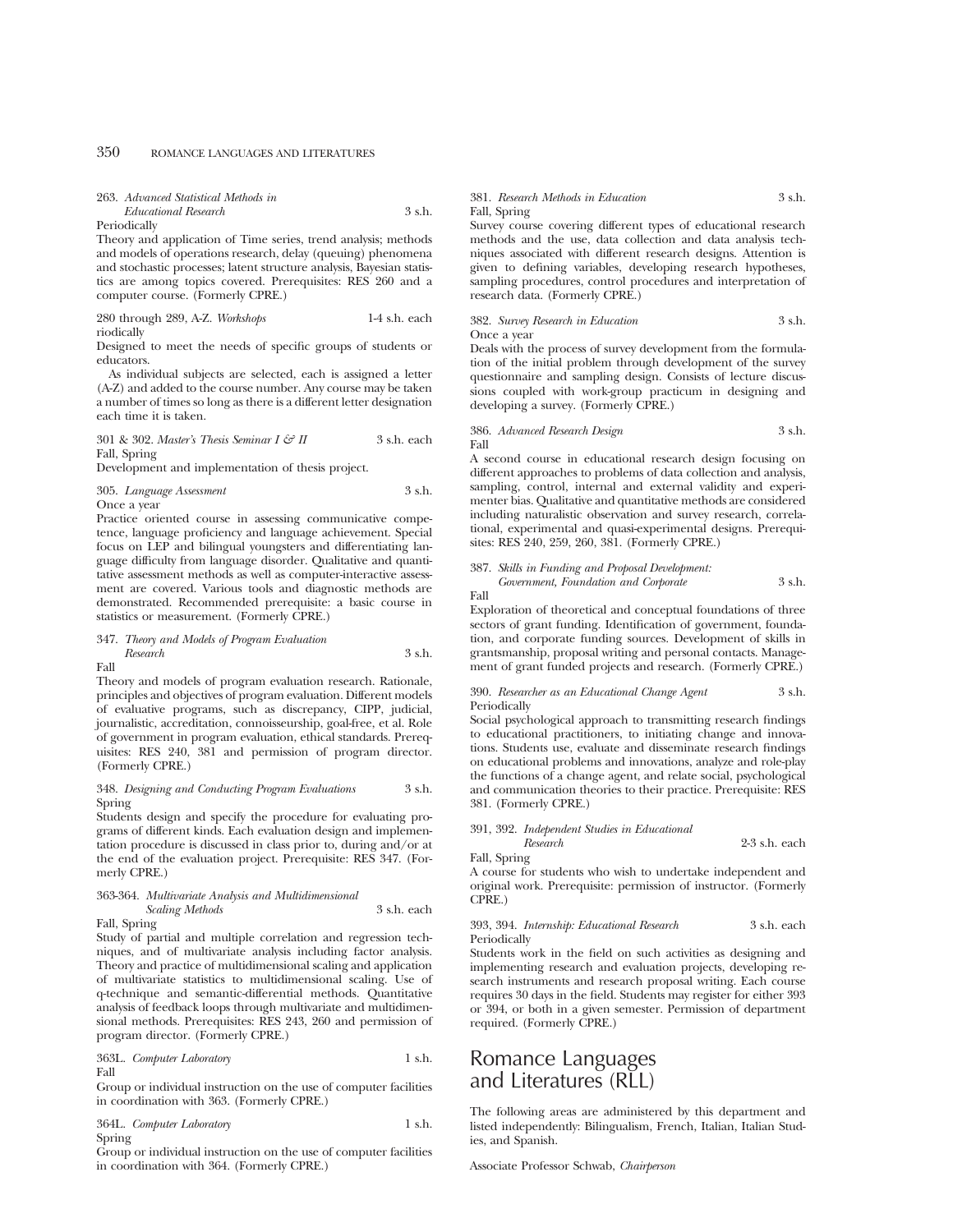# Russian (RUS)

Administered by the Department of Comparative Literature and Languages. Associate Professor Waysek, *Chairperson*

Associate Professor Mihailovic, *Adviser*

Major and minor requirements in Russian, see page 163.

For Russian Literature in Translation courses, see page 274.

# **COURSES**

In addition to semester notations next to each course, a selection of courses is offered during the January and Summer sessions. Consult the *January* and *Summer Sessions* bulletins for these schedules.

| 1. Elementary Russian | 3 s.h. |
|-----------------------|--------|
| Fall                  |        |

Fundamentals of structure. Oral drill.

| 2. Elementary Russian | 3 s.h. |
|-----------------------|--------|
| Spring                |        |

Continuation of 1. Selected readings. Prerequisite: RUS 1 or equivalent.

$$
3. \ In termediate Russian
$$
 
$$
3 s.h.
$$
 Fall

Grammar review. Conversational approach. Selected readings. Prerequisite: RUS 2 or equivalent.

#### 4. *Intermediate Russian* 3 s.h. Spring

Readings in Russian economics, geography, history and politics; or readings of short stories and plays by Pushkin and Chekhov; or readings in scientific Russian. Reading material will depend upon the interest of the class. Prerequisite: RUS 3 or equivalent.

4S. *Scientific Russian* 3 s.h. Periodically

Survey of Russian science. Readings from contemporary scientific articles. Reading material will depend upon the interest of the class. Prerequisite: RUS 3 or equivalent. Given upon sufficient demand.

5. *Advanced Readings* 3 s.h. Periodically

Development of the reading skill. While the foreign language, spoken and written, will be the basis of classwork and written assignments, the course will aim at attaining the stage of liberated reading. Given upon sufficient demand.

100. *Honors Essay* 3 s.h. Fall, Spring

Research and writing of a substantial essay in the field of Russian. Open only to senior majors who are eligible for departmental honors and who secure, before registration, written permission of the faculty adviser who will supervise the essay.

*Prerequisites for all courses numbered* 101 *through* 106: *successful completion of* 4 *or permission*.

101 through 106. *Advanced Russian Language* 3 s.h. each Three-year cycle, one course each semester (may be taken in any order)

An integrated sequence of courses which gradually develops the student's proficiency in the spoken language, in writing (including structure) and reading. Text material ranges from simple stories to more sophisticated language including culture and civilization subjects. The individual student's needs and wishes determine the exact nature of each course. A detailed personal record is maintained to assure the development of each student's skills.

*Prerequisites for* 151 *through* 154: 101 *and* 102*, or permission of instructor*.

# 151 through 154. *Masterpieces of Russian*

*Literature* 3 s.h. each

Three-year cycle, one course each semester (may be taken in any order)

The primary objective is to develop each student's ability in the critical reading of outstanding authors in Russian literature, taken essentially from the 18th century to the present. Readings will be chosen according to each student's prior experience and interests. Rather than a chronological approach, with division into literary movements, the student will choose, upon advisement, one or more themes (e.g., social problems, the role of "the superfluous man," the Father and Son theme, freedom and happiness, love and fate, the problems of goodness and evil) which will be pursued by private reading followed by written and/or oral reports to the class. The student who has taken the four courses in this sequence will have gained an adequate insight into literary genres and movements as well. A detailed personal record of reading progress will be maintained to assure the systematic development of each student's facility in literary criticism.

*Courses 221 through 226 and above are open only to matriculated graduate students or by permission. These courses are given only upon sufficient demand*.

221 through 226. *Readings in Literature or Special Studies* 3 s.h. each

Periodically

Intensive study of an outstanding author, movement or literary genre. Subjects to be announced.

# Secondary Education (SED)

Administered by the Department of Curriculum and Teaching. Professor Whitton, *Chairperson*

Professor Murphy; Associate Professors Cloud, King, Singer; Assistant Professors Hines, Stacki, Torff.

# UNDERGRADUATE PROGRAMS

The undergraduate program in secondary education is designed for those students working toward a bachelor's degree who plan to become secondary level teachers. Students combine major study in a liberal arts, science or business area with a minor in secondary education. The program is designed to include oncampus preparation with field placement in a variety of school settings, culminating in a student teaching experience. To enroll in the undergraduate secondary education programs, students must satisfy the enrollment criteria for teacher education described on page 118 and must apply to the School of Education through the Curriculum and Teaching Department in Gallon Wing.

The degree programs described in detail under the several teaching certification areas (Art Education, Science Education, etc.) are designed to remain current with the most recent changes of the New York State Commissioner's regulations. However, some of Hofstra's teacher education programs require more course work than is required by New York State.

Most students who plan to teach on the secondary level choose as their major field for the bachelor's degree the subject which they plan to teach. The programs are outlined primarily on this basis. It is sometimes possible, however, to arrange a college program which will lead to teaching certification in a field other than the student's major, or to certification in more than one field. All students who plan to teach on the secondary level must complete at least 21 semester hours in education courses including the following: a 3-semester hour 100-level course in the Foundations of Education Department, SED 102, SED 151; one or two special methods courses designated by the department,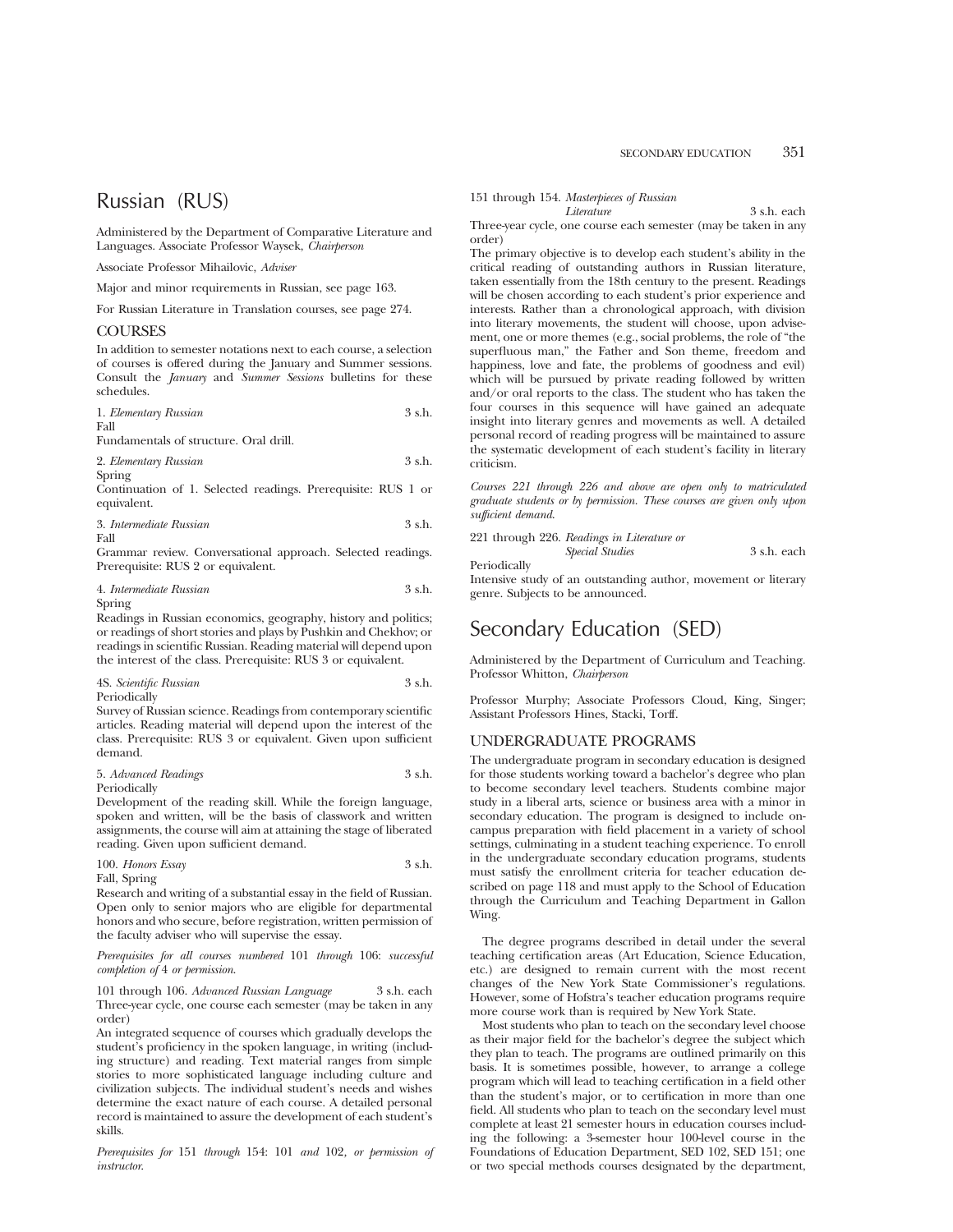SED 117\*, 101 and other courses designated by the department. SED 102 and SED 151 are prerequisites for all other courses in the secondary education undergraduate sequence. A student may complete these first two courses in any sequence. However, every student who intends to complete the sequence in secondary education must register *with the department* while taking the first course in education.

The New York State Teacher Certification Examinations are required for provisional and permanent certification in academic subjects (English, language other than English, mathematics, science and social studies). For special subjects (art, business, music and speech) required tests, see your adviser in the Department of Curriculum and Teaching.

Before entering student teaching, students are required to complete, with passing grades, liberal arts component of the teacher certification examinations.

It is the student's responsibility to become familiar early in the program with the requirements for prospective secondary student teachers. Sheets containing this information are available on request from the Office of Field Placement, 243 Gallon Wing. **NOTE 1:** the professional education sequence for candidates in secondary education will include study of instructional analysis, SED 101, 3 s.h., *Introduction to Classroom Analysis*. This course is a corequisite to student teaching, SED 117, 6 s.h.

Programs in secondary education prepare teachers of academic subjects in grades 7-12, and for special subjects (art, business, music) which prepare teachers for grades K-12.

Transfer students must plan their courses of study with an adviser to assure that their programs will fulfill both University and State requirements.

A 3 semester hour course in mathematics is required of all undergraduate students completing teacher education programs within the Department of Curriculum and Teaching.

Students who have more credits than they need to fulfill the bachelor's requirements may take secondary education courses for graduate credit, up to 9 semester hours, with permission. See Graduate Courses Taken By Undergraduates, page 63.

**B.A. OR B.S. IN ED. SPECIALIZATION IN SECONDARY EDUCATION WITH A CONCENTRATION IN BILINGUAL EDUCATION** is designed as an extension of the existing certification programs. It requires fluency in English and in a second language, and a combination of liberal arts and education courses including placements and participation in schools with bilingual programs. Student teaching must include satisfactory ratings in both the regular and bilingual classroom settings.

Program Requirements

- 1. Students must satisfy all requirements for provisional certification in their major field.
- 2. Bilingual concentration: CT 165, FDED 114, SED 153, 115. Field experience: field experiences with dual placements both in methods courses and placement for student teaching will be in appropriate bilingual settings as well as in regular classrooms.
- 3. Required: ANTH 105, SPCH 3 or SPCM 11; 1 course chosen from: ENGL 102, 103; LING 151, 152; SPCH 102; 1 courses chosen from: SPAN 122, 123, 124, 125, 126; HIST 142; PSC 130. (Credit for courses listed in 3 above may be included in the general 93 hours in liberal arts requirement.)
- 4. Competence in two languages is required as demonstrated by passing language proficiency examinations in English and in a second language.
- 5. A 3 semester hour course in mathematics is required of all undergraduate students completing teacher education programs within the Department of Curriculum and Teaching.

See complete B.A. requirements, page 80.

**MINOR IN SECONDARY EDUCATION:** students completing the prescribed professional sequence of 21 or 24 semester hours satisfy the requirements for a minor in secondary education.

## PROGRAMS OF STUDY

The combination of student teaching, SED 117, 6 s.h., and SED 101, 3 s.h., will occupy 9 s.h. of studies in the student teaching semester. The other parts of candidate's program should therefore be planned accordingly.

For secondary school teaching candidates: in each of the following specialized teacher education programs, selected liberal arts courses outside the area in which certification is sought are designated as recommended in addition to the general requirements noted on page 351. They are recommended as especially pertinent studies for persons intending to teach in the specified field.

The faculty is available for advisement; call for an appointment early in the program.

Independent Study Option: students in secondary education courses may elect a fourth semester-hour as an independent study option on all courses in the program except SED 151. The maximum number of such credits is two for undergraduate students. All students must have the approval of an instructor who is a full-time member of the area. Such optional credits may not be applied toward the satisfaction of total semester hour prerequisites for student teaching.

# ART EDUCATION

**B.S. IN ED.—SPECIALIZATION IN FINE ARTS EDUCATION:** this program leads to certification as a teacher of art in the elementary and secondary schools of New York State. The aim of this program is to provide students with a basic understanding and comprehensive knowledge of fine arts which, together with fundamental courses in education, will lead to effective public school teaching.

This program is in conformity with the teacher education recommendation of the National and New York State Art Education Associations.

Program Requirements

- 1. The successful completion of 129 semester hours and a cumulative grade-point average of 2.5 in work completed at Hofstra.
- 2. At least 60 semester hours must be in liberal arts.
- 3. There are two requirements that must ordinarily be completed in residence at Hofstra: 24 semester hours in the major field of specialization (education), including student teaching, and the last 30 hours. The 24 hours need not be included within the last 30 hours.
- 4. The following general and major requirements:
	- a) ENGL 1-2\*
	- b) Humanities, 9 semester hours from the B.A. core curriculum including SPCM 1
	- c) Foreign language (fulfillment of B.A. foreign language requirement, 6-12 semester hours, see page 81.)
	- d) Social science, 9 semester hours including PSY 1 or 7
	- e) Natural science, mathematics/computer science, 9 s.h.: natural science, 3 s.h.; mathematics, 3 s.h.; computer science, 3 s.h.
	- f) Fine arts, 57 semester hours including: FA 10, 11, 12, 13,

<sup>\*</sup>A prerequisite to enrollment in SED 117 is a grade-point average of 2.5 in the teaching area in which the student seeks certification, a 2.5 grade-point average in professional education course work and a 2.5 minimum cumulative grade-point average.

<sup>\*\*</sup>See University Degree Requirements, page 65.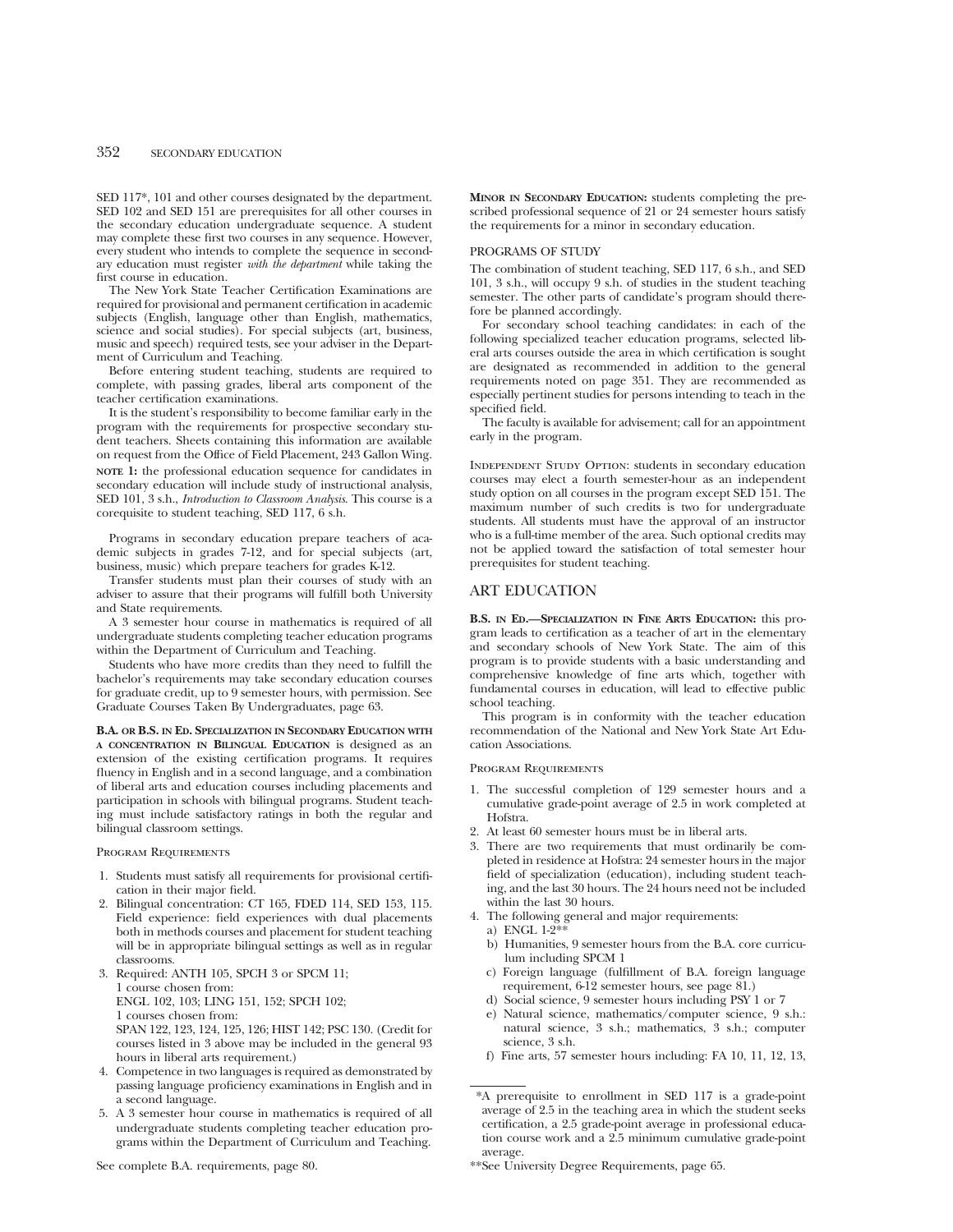14, 15, 16, 27, 45, 46, 80A, 170, 172, 199; SCO 4; AH 3, 4, 74, and either 103, 114, 118, 161, or 165. Portfolio requirements as listed under Fine Arts with educational component included.

- g) Education: 24 semester hours, with advisement, including a 3-semester hour 100-level course in foundations of education; SED 102, 151, 113 & 114, 117 and 101. (See note 1, above.)
- h) A 3 semester hour course in mathematics is required of all undergraduate students completing teacher education programs within the Department of Curriculum and Teaching.
- 5. It is *recommended* that prospective secondary education teachers of art complete PSY 7 (which is a prerequisite to SED 102); SPCM 1; and complete CSC 5; also *recommended* that *all* prospective teachers of academic subjects (7-12) or special subjects (K-12) complete PHI 14.

Reports based on museum visits are required of students in some fine arts courses.

**NOTE 2:** the B.A. and B.S. in Fine Arts and the B.A. in Art History may *not* satisfy Hofstra's registered teacher education program requirements. Students in any of these programs wishing teacher certification should consult their advisers early in their program to obtain advisement to supplement their studies in art.

# BUSINESS EDUCATION

#### Commercial Subjects

One degree program followed is the Bachelor of Business Administration (see page 102 for complete description). Students who wish to be certified in business subjects other than secretarial and office subjects should consult the Zarb School of Business for selection of a major field for the B.B.A. and proper courses for meeting certification requirements.

A 3 semester hour course in mathematics is required of all undergraduate students completing teacher education programs within the Department of Curriculum and Teaching.

It is *recommended* that prospective secondary education teachers of business subjects complete PSY 7 (which is a prerequisite to SED 102); complete SPCM 1; also *recommended* that *all* prospective teachers of academic subjects (7-12) or special subjects (K-12) complete PHI 14.

Prospective teachers of business subjects must complete at least 21 semester hours of education courses, with advisement, including a 3-semester hour 100-level course in foundations of education; SED 102 (PSY 1 or 7 is prerequisite); SED 151; 158 or 159 or 160; 117 and 101. (See note 1 on page 352.)

#### Business and Distributive Education

For the addition of distributive education to the business education certification requirements, the student must submit proof of completion of the equivalent of one year retail experience. Associate Professor King, *Adviser*

# SECRETARIAL AND OFFICE SUBJECTS

**B.S. IN ED.—SPECIALIZATION IN THE TEACHING OF SECRETARIAL AND OFFICE SUBJECTS** (primarily for two-year transfer students holding the associate's degree in Secretarial Science). This program leads to certification in New York State for the teaching of secretarial science and office subjects. The aim of this program is to provide a liberal arts background which, together with professional course work in business and education, will lead to effective teacher performance.

Associate Professor King, *Adviser*

# Admission Requirements

A minimum of 2.5 grade-point average must have been achieved in secretarial science skills subjects at an institution accredited by the Middle States Association or another regional accrediting association. Applicants lacking an associate's degree whose previous work experience includes a strong secretarial and office skills background may be able to earn prior learning credit toward the secretarial science skills admissions requirements. Contact the Office of Prior Learning, HCLAS Dean's Office for information.

#### Program Requirements

- 1. The successful completion of at least 128 semester hours and a cumulative grade-point average of 2.5 in work completed at Hofstra.
- 2. At least 65 semester hours must be in liberal arts.<br>3. There are two requirements that must ordinari
- There are two requirements that must ordinarily be completed in residence at Hofstra: 21 semester hours in professional education courses, including student teaching, and the last 30 hours. The 21 hours need not be included within the last 30 hours.
- 4. Secretarial science skills courses accepted for credit toward the degree requirements will apply *only* to this program and are *not* applicable to any other program at Hofstra. No more than 24 hours of these courses will be accepted for credit toward this degree.
- 5. A proficiency examination in secretarial skills may also be required of degree candidates.
- 6. And the following requirements:
	- a) Successful completion of "Transfer Credit and B.B.A. Liberal Arts Core Course Requirements," (page 103). Only credit for work completed elsewhere before the student matriculates at Hofstra can be used to reduce any core course requirement in the B.S. in Education. Students should consult their major adviser. Credits that Hofstra students earn as visiting students elsewhere *may not be used* to meet or to reduce core course requirements. The maximum number of semester hours in core courses required of a student in the B.S. in Education program is 25.
	- b) Transfer students who matriculate with junior standing (58 or more semester hours of advanced standing) must take a *minimum* of 6 semester hours of core courses at Hofstra (see page 82), chosen from two of the following five areas:

Humanities Appreciation and Analysis core course, excluding nonliterature courses;

mathematics (MATH 16 is recommended);

natural science core course;

social sciences, Behavioral Social Science Core or History and Philosophy Core; SPCM 1.

c) Transfer students who matriculate with 57 or fewer semester hours of advanced standing must take a *minimum* of 12 semester hours of core courses at Hofstra (see page 82) including:

Humanities Appreciation and Analysis core course, excluding nonliterature courses;

mathematics (MATH 16 is recommended);

natural science core course;

social sciences, Behavioral Social Science Core or History and Philosophy Core course.

- d) Completion of at least 65 semester hours in the liberal arts and sciences, which may include both transfer credit and courses taken at Hofstra in fulfillment of other B.S. in Education requirements.
- e) ENGL 1-2 (see University degree requirements, page 65)
- f) SPCM 1 #
- g) PSY 7 # (prerequisite to SED 102).
- h) Educational, 21 semester hours: FDED 111 or 127; SED 102, 151, 159, 117, and 101. A prerequisite to SED 117 is a 2.5 grade-point average in the teaching area in which the student seeks certification, a 2.5 grade-point average in professional education coursework, and a 2.5 minimum cumulative grade-point average.

#Core course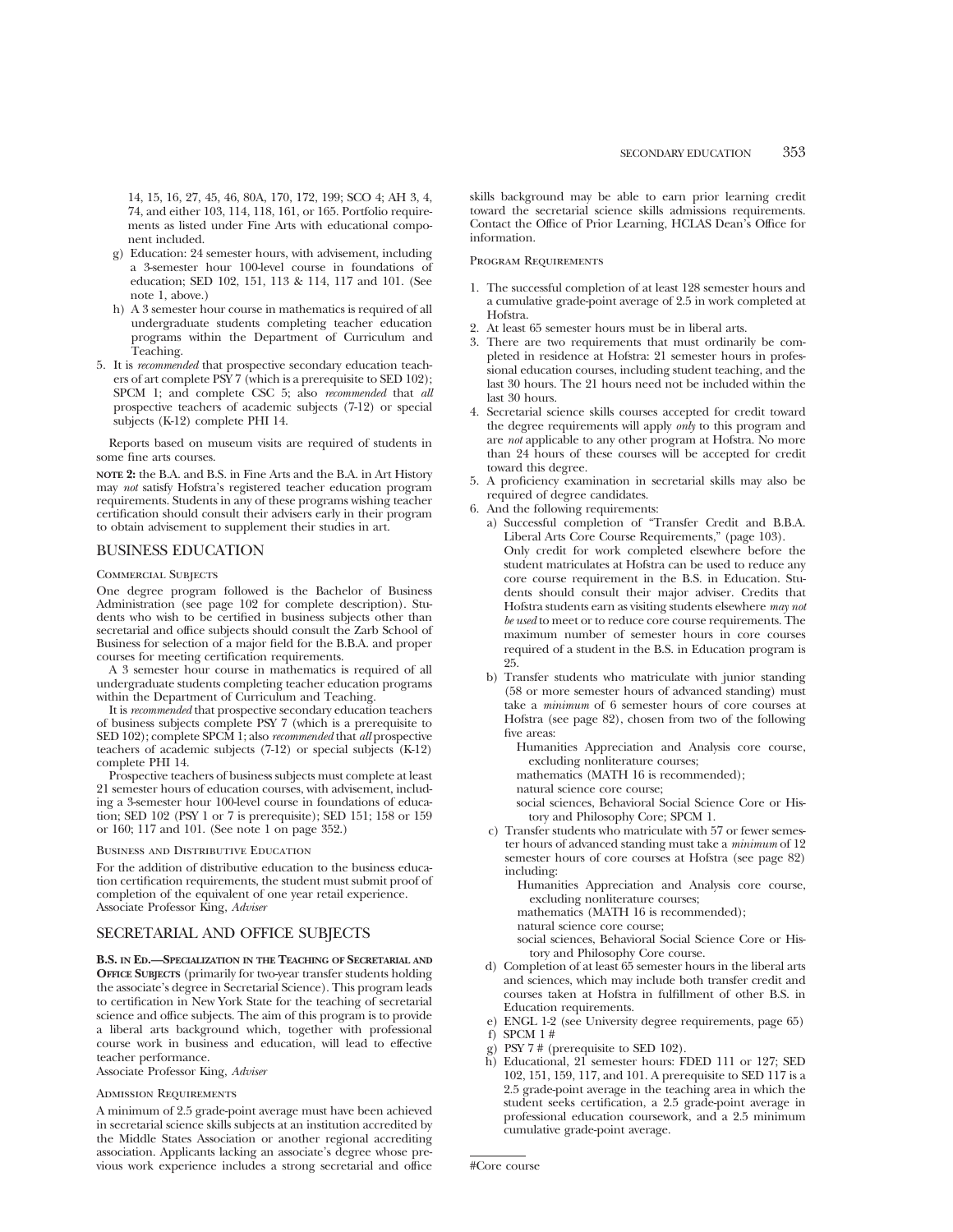- i) 6 s.h. in accounting
- j) 3 s.h. in business law
- k) 3 s.h. in computer science or data processing (BCIS)
- l) 3 s.h. in economics
- m) 3 s.h. in GBUS 1.
- 7. It is *recommended* that prospective secondary education teachers of business (Secretarial and Office Subjects) complete PHI 14, *Introduction to Ethics I #*.

# ENGLISH EDUCATION

The degree program followed is the Bachelor of Arts with a specialization in English; 36 semester hours, distributed among several options as noted on page 212. Within that major program, prospective teachers of secondary school English must include some study in each of the areas listed below. Professor Murphy, *Adviser*

Program Requirements

1. English

Linguistics or general language, 3 s.h. ENGL 103 (preferred) or 101 or 102; or one of the following: LING 101, 151, 152, 161, or 190

Literature

American literature, 6 s.h.

English literature (survey preferred), 6 s.h.

Western literature (ENGL 43 or 44 recommended), 3 s.h.

- 2. A 3 semester hour course in mathematics is required of all undergraduate students completing teacher education programs within the Department of Curriculum and Teaching.
- 3. It is *recommended* that prospective secondary education teachers of English satisfy the Social Science Contemporary Core requirement in part by completion of PSY 7 (which is a prerequisite to SED 102); satisfy the Humanities Creative Participation Core requirement in part by completion of SPCM 1; and complete CSC 5; also *recommended* that *all* prospective teachers of academic subjects (7-12) or special subjects (K-12) satisfy the Social Science History and Philosophy Core requirement in part by completion of PHI 14.

Prospective teachers of English must complete at least 21 semester hours of education courses, under advisement, including the following: a 3-semester hour 100-level course in foundations of education; SED 102, 151, 152, 117 and 101. (See note 1 on page 352.)

# FOREIGN LANGUAGE EDUCATION

The degree program followed is the Bachelor of Arts; see specific language for complete description. Associate Professor Cloud, *Adviser*

## Program Requirements

The student usually chooses as the major field the language which is to be taught (see specific language major requirements). In the foreign language studied, the candidate must earn from 24-30 semester hours of credit above level 4 (depending upon the particular language major) and must acquire sufficient competence to utilize the language as an instrument of oral and written communications. Before student teaching, the candidate must present to the Office of Field Placement a statement from the chairperson of his/her foreign language major(s) attesting to the candidate's written and oral proficiency in that language. Should a candidate wish to be certified in more than one language, the 24-30 semester hour requirement above level 4 and the statement of proficiency must be met in each language.

A 3 semester hour course in mathematics is required of all undergraduate students completing teacher education programs within the Department of Curriculum and Teaching.

Foreign language teachers should be broadly acquainted with the culture of the country whose language they plan to teach. It is recommended that courses be chosen from the following:

Philosophy: see recommended courses for foreign language majors in Philosophy Department listing;

- History: at least 6 credits among courses pertaining to the field of study in the ancient and modern era;
- Economics: 115;
- English: 102 and English Literature 43, 44, 45;
- French: 113 for students preparing to teach French; Comparative Literature: 39, 40 and others dealing with area of interest;
- Literature in Translation: course in a language not studied;

Linguistics: an appropriate course, and

Art History

It is *recommended* that *all* prospective secondary education teachers of academic subjects (7-12) or special subjects (K-12) satisfy the Social Science History and Philosophy Core requirement in part by completion of PHI 14.

Prospective teachers of foreign languages must complete at least 21 semester hours of education courses, with advisement, including the following: a 3-semester hour 100-level course in foundations of education; SED 102 (PSY 1 or 7 is prerequisite); SED 151, 153, 117 and 101. (See note 1 on page 352.)

# MATHEMATICS EDUCATION

The degree program followed is the Bachelor of Arts (see page 80 for complete description).

This program meets all standards for mathematics teacher education recommended by the Association of Mathematics Teachers of New York State.

Professor Whitton, *Adviser*

Program Requirements

The student usually chooses mathematics as the major field (see page 288 for mathematics major requirements). The program must include the following groups of courses:

- 1. Mathematics through differential and integral calculus. The course sequence to be followed in fulfillment of the calculus requirement will be determined under advisement. Also required: MATH 133 or 134, 145 and 171 and either 146 or 172.
- In accord with the recommendations of the National Council of Teachers of Mathematics and the National Council for Accreditation of Teacher Education, the Mathematics Education Program and the Department of Mathematics recommend strongly that prospective teachers of secondary mathematics enroll in the following three courses: MATH 137, 155, and either 165 or 166.
- 2. It is *recommended* that prospective secondary education teachers of mathematics satisfy the Natural Science Core requirement in part by completing at least one course in physics; satisfy the Behavioral Social Science Core requirement by completion of both PSY 7 (which is a prerequisite to SED 102) and also PHI 161; satisfy the Humanities Creative Participation Core requirement in part by completion of SPCM 1; and complete CSC 5; also *recommended* that *all* prospective teachers of academic subjects (7-12) or special subjects (K-12) satisfy the Social Science History and Philosophy Core requirement in part by completion of PHI 14.

Prospective teachers of mathematics must complete at least 21 semester hours of education courses with advisement, including the following: a 3-semester hour 100-level course in foundations of education; SED 102 (PSY 1 or 7 is prerequisite); SED 151, 154, 117 and 101. (See note 1 on page 352.)

# MUSIC EDUCATION

B.S. in Ed.—Specialization in Music Education: this program leads to certification as a teacher of music in the elementary and secondary schools of New York State. The aim of the program is to provide students with a basic understanding and comprehen-

<sup>#</sup>Core course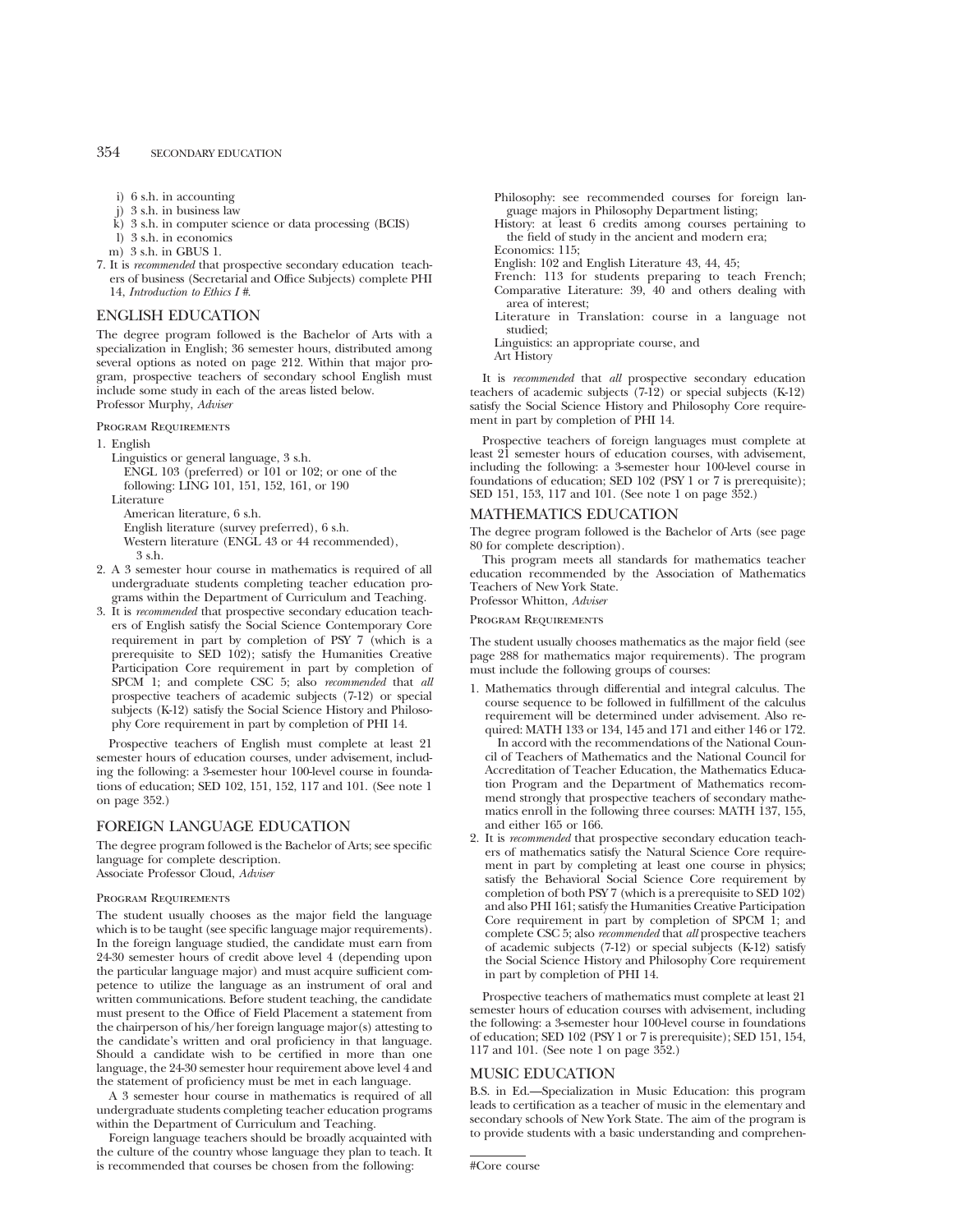sive knowledge of music which, together with fundamental courses in education, will lead to effective public school teaching.

Program Requirements

- 1. The successful completion of 128 hours and a cumulative grade-point average of 2.5 in work completed at Hofstra.
- 2. At least 65 semester hours in liberal arts with no fewer than 40 outside the Department of Music.
- 3. There are two requirements that must ordinarily be completed in residence at Hofstra: 24 semester hours in the major field of specialization (education), including student teaching, and the last 30 hours. The 24 hours need not be included within the last 30 hours.
- 4. The following general and major requirements:
- a) ENGL 1-2
	- \*b) Humanities (excluding music), SPCM 1 plus 3 semester hours in a core appreciation and analysis course
	- c) Natural science, mathematics/computer science, 6 s.h.: Natural science core course, 3 s.h.; mathematics core course, 3 s.h.
	- d) Social science, PSY 1 or 7 plus 3 semester hours in a Social Science History and Philosophy core course
	- e) Foreign language (fulfillment of B.A. language requirement, see page 81)
	- f) MUS 20, 30, 48, 61 & 62, 63-64, 69, 70A, 71-72, 107, 108, 143, 144, 154, 165 or 166, 169 or 133, 172. Three semester hours as advised from the following: MUS 21, 22, 23. Six semester hours as advised in MUS 31 through 38A. Four semester hours of Private Instruction (P) and MUS 35 & 35A, if required.

**NOTE:** Students without previous keyboard experience should enroll in 35 & 35A during the freshman year. Music education specialists whose major performance area is *not* keyboard will take 2 semesters of Piano Class; keyboard majors will take 2 semesters of Voice Class.

- g) Education: 24 semester hours, with advisement, including a 3-semester hour 100-level course in foundations of education; SED 102, 151, 111, 112, 117 and 101. (See note 1 on page 352.)
- 5. It is *recommended* that prospective secondary education teachers of music complete PHYS 6; PSY 7 (which is a prerequisite to SED 102); SPCM 1; and complete CSC 5; also *recommended* that *all* prospective teachers of academic subjects (7-12) or special subjects (K-12) complete PHI 14.

# PHYSICAL EDUCATION

B.S. in Education—Specialization in the Teaching of Physical Education, see page 306.

# SCIENCE EDUCATION

The degree program followed is the Bachelor of Arts (see page 80 for complete description).

This program satisfies the guidelines for the preparation of secondary school science teachers established by the National Science Teachers Association. Assistant Professor Hines, *Adviser*

## Program Requirements

The student should major in one of the following subject areas: biology, chemistry, geology or physics. Students interested in earth science certification should major in geology. In addition to meeting all requirements of the major science department, the student should include within the overall undergraduate program at least one year of study in each of the other three sciences and at least one year of mathematics. Students who are preparing to teach earth science must also include among the courses they take: GEOL 10 and GEOL 7.

It is *recommended* that prospective secondary education teachers of science (biology, chemistry, earth science and physics) satisfy the Behavioral Social Science Core requirement by completion of both PSY 7 (which is a prerequisite to SED 102) and also PHI 161; satisfy the Humanities Creative Participation Core requirement in part by completion of SPCM 1; and complete CSC 5; also *recommended* that *all* prospective teachers of academic subjects (7-12) or special subjects (K-12) satisfy the Social Science History and Philosophy Core requirement in part by completion of PHI 14.

Prospective teachers of science must complete at least 21 hours of education courses, with advisement, including the following: a 3-semester hour 100-level course in foundations of education; SED 102 (PSY 1 or 7 is prerequisite); SED 151, 155, 117 and 101. (See note 1 on page 352.)

# SOCIAL STUDIES EDUCATION

The degree program followed is the Bachelor of Arts (see page 80 for complete description).

Associate Professor Singer, *Adviser*

#### Program Requirements

Students choose history or another specialization in the Division of the Social Sciences (see Academic Organization, page 8) as their major field. Students planning to teach social studies in secondary schools are assigned an adviser by the department of major specialization and should see the social studies adviser in the Secondary Education Department.

For certification, total preparation must include:

- 1. A major in history or one of the following social sciences: anthropology, economics, geography, political science or sociology, and completion of a required 36 credit course distribution with:
	- a) a minimum of 6 s.h. in European history
	- b) a minimum of 6 s.h. in United States history
	- c) 24 s.h. distributed among the following six fields with a minimum of 3 s.h. in each field: history (other than United States or European), and anthropology, economics, geography, political science, and sociology. Additional courses in history (other than United States or European), economics, geography, and United States government are especially recommended.
- 2. A 3 semester hour course in mathematics is required of all undergraduate students completing teacher education programs within the Department of Curriculum and Teaching.
- 3. It is *recommended* that prospective secondary education teachers of social studies satisfy the Behavioral Social Science Core requirement in part by completion of PSY 7 (which is a prerequisite to SED 102); satisfy the Humanities Creative Participation Core requirement in part by completion of SPCM 1; and complete CSC 5; also *recommended* that *all* prospective teachers of academic subjects (7-12) or special subjects (K-12) satisfy the Social Science History and Philosophy Core requirement in part by completion of PHI 14.

Prospective teachers of social studies must complete at least 21 semester hours of professional education courses, with advisement, including the following: a 3-semester hour 100- level course in foundations of education; SED 102 (PSY 1 or 7 is prerequisite); SED 151, 156 and 117, which is taken concurrently with SED 101. (See note 1 on page 352.)

# SPEECH COMMUNICATION EDUCATION

The degree program followed is the Bachelor of Arts in the School of Communication (see page 113 for complete requirements). Students in the major field of the teaching of speech

<sup>\*</sup>See University Degree Requirements, page 65.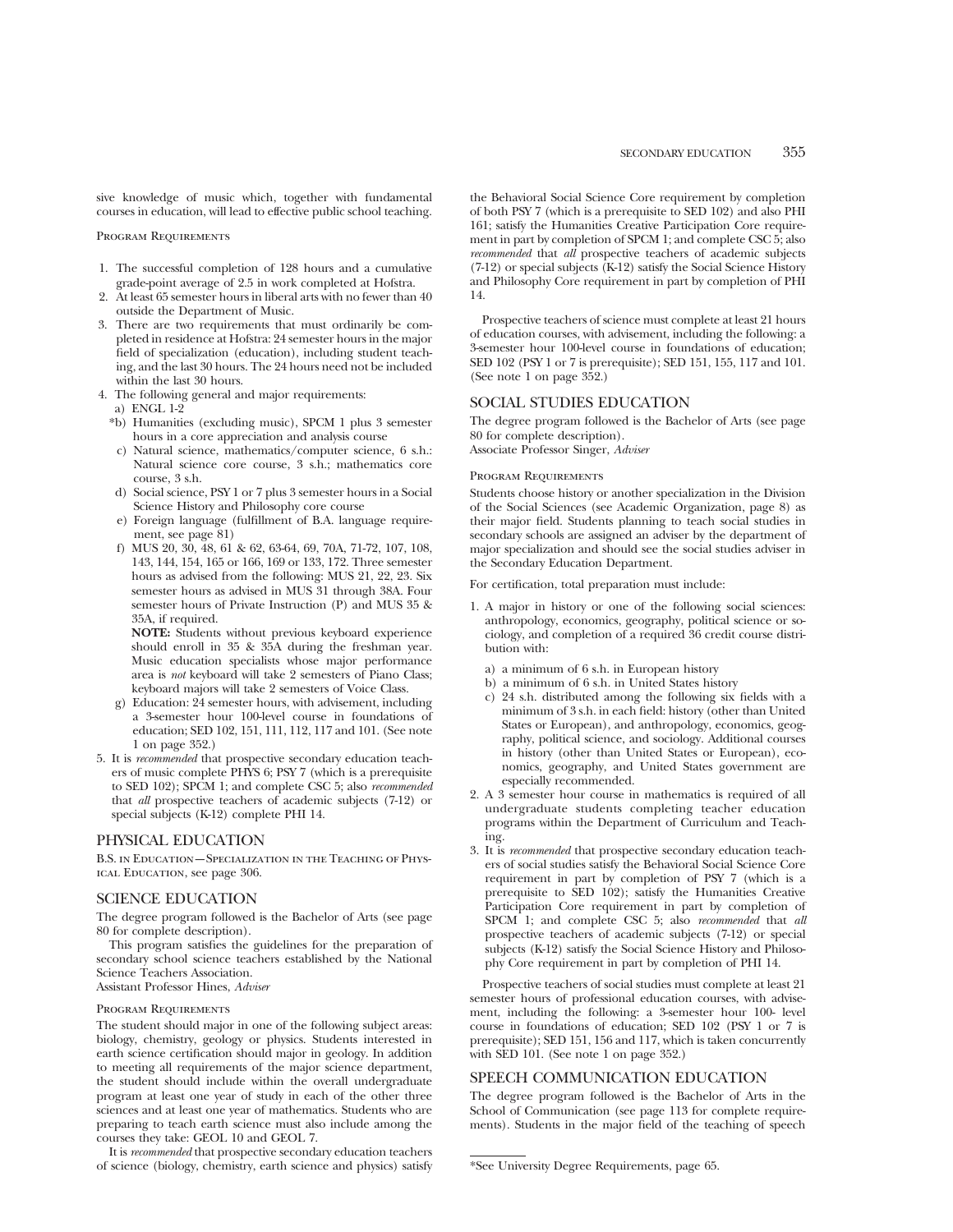communication earn certification K-12 as teachers of speech. Associate Professor Merrill, *Adviser*

Program Requirements

Required courses: 39 semester hours chosen from the following categories of courses:

- 1) 12 s.h.—SCO 1, 2, 3, 4
- 2) 12 s.h.—SPCM 1, 7, 11, 125
- 3) 6 s.h.—chosen from SPCM 33, 53, 109, 119
- 4) 3 s.h.—chosen from SPCM 21, 24, 25, 117, 121, 147
- 5) 3 s.h.—chosen from SPCM 107, 128, 171
- 6) 3 s.h.—any literature course in ENGL, LIT, CLIT, DRAM

A 3 semester hour course in mathematics is required of all undergraduate students completing teacher education programs within the Department of Curriculum and Teaching.

It is *recommended* that prospective secondary education teachers of speech communication satisfy the Behavioral Social Science Core requirement in part by completion of PSY 1 or 7 (which is a prerequisite to SED 102); also *recommended* that *all* prospective teachers of academic subjects (7-12) or special subjects (K-12) satisfy the Social Science History and Philosophy Core requirement in part by completion of PHI 14.

Prospective teachers of speech communication must complete at least 21 semester hours of education courses, with advisement, including the following: a 3-semester hour 100-level course in foundations of education; SED 102 (PSY 1 or 7 is prerequisite); SED 151, 157, 117 and 101. (See note 1 on page 352.)

# GRADUATE PROGRAMS

General Information

The graduate programs in secondary education are offered by the Department of Curriculum and Teaching. They are designed to serve qualified students who seek either certification as teachers in the secondary schools of New York State or advanced work in curriculum and instruction of a particular subject after obtaining certification or experience as classroom teachers.

Two degree programs in secondary education—the Master of Science in Education for the noncertified person, and the Master of Arts for the certified—have been designed to serve these separate purposes. In subsequent paragraphs the standard requirements and options in these two degree programs are outlined. Substitutions will be permitted *with advisement* where, in the light of the student's background and purposes, other courses are seen by the department to be more appropriate. No substitution is finally authorized until it is entered upon the Graduate Student's Advisement Record.

Applications for admission to graduate programs in secondary education are made to the Graduate Admissions Office in the Admissions Center. Students who have not met the full admission requirements may be advised to complete prerequisite courses under a planned program before becoming eligible for acceptance. Scores on the Graduate Record Examination or a standardized test to be specified by the department chairperson may be used as one ancillary means of evaluation in some cases.

Admission to a master's program is based on a comprehensive review of multiple criteria, including the following:

- —A completed application form to the master's program.
- —A minimum grade point average of 2.75 in each of two categories: 1) undergraduate liberal arts course work, 2) course work in the area(s) in which certification is sought.
- —A written personal statement of professional intent and rationale.
- —Two letters of reference that address the applicant's potential to succeed in the teaching profession and in graduate course work.
- —An interview, audition, and/or portfolio (requirements in some programs).

The Department understands that any single criterion may not reliably predict a candidate's potential for success in a graduate program. Consequently, candidates are welcome to apply if they do not meet one of the criteria but feel that other aspects of their experience may compensate.

Students in either master's degree program who have not student taught or who are not scheduled to student teach as part of their degree program will be required to enroll in SED 217 or 218 as part of their degree programs.

Foreign language majors must submit satisfactory scores on the Departmental Proficiency Examination or equivalent in the language for which certification is sought.

The New York State Teacher Certification Examinations are required for provisional and permanent certification in academic subjects (English, language other than English, mathematics, science and social studies). For special subjects (art, business, music and speech) required tests, see your adviser.

Before completion of first twelve credits of the Master's Program, students are required to complete the liberal arts component of the teacher certification examinations.

See complete graduate information, page 71.

# Special Note to Graduate Students

Certified Without Student Teaching

The ordinary route to State certification includes student teaching. This is satisfied on the undergraduate level by SED 117 and on the graduate level by SED 217. There are students, however, on the graduate level who obtain employment without student teaching. In such instances, it is the policy of Secondary Education to recommend for a degree, or for state certification, *only* persons who have had supervision and satisfactory rating by an accredited University's professional staff, either in the form of student teaching or University supervision early in their teaching careers. Thus, Secondary Education has established a course designed to provide University supervision for teachers who have not had student teaching.

This course, SED 218, *does not* satisfy the State requirement to student teach. It does, however, satisfy a degree requirement in the Master of Science in Education program.

Students completing the Master of Science in Education program who wish to be included in Hofstra's group certification recommendation and who have taken SED 218, but who have not student taught, should observe the following procedure:

Following their first full year of teaching experience (whether or not they have yet completed SED 218) they should request that their principal or superintendent send to the Certification Office at Hofstra University a statement that they have taught satisfactorily for one full year as a regularly assigned teacher on the secondary level.

If a student applies to Albany on an individual basis for certification, one year of paid, full-time teaching experience on the secondary level will probably be accepted as fulfilling the student teaching requirement for certification. This, however, does not remove the student's degree requirement of SED 218.

Independent Study Option: students in secondary education courses may elect a fourth semester-hour point as an independent study option on all courses in the department except SED 213 and 264. The maximum number of such credits is three for graduate students. All students must have the approval of an instructor who is a full-time member of the department. Such optional credits may not be applied toward the satisfaction of total semester hour prerequisites for student teaching.

Pass/Fail Option for Matriculated Graduate Students: students matriculated in a master's degree program in secondary education may designate up to 6 semester hours of course work to be taken on a Pass/Fail basis, subject to the following conditions: 1) completion of 12 semester hours of the planned program prior to the semester in which they first exercise this option; 2) the course(s) shall be chosen from among SED 207, 221, 229, 231, 240, 241, 249, 251, 252, 275 and the 280 workshop series.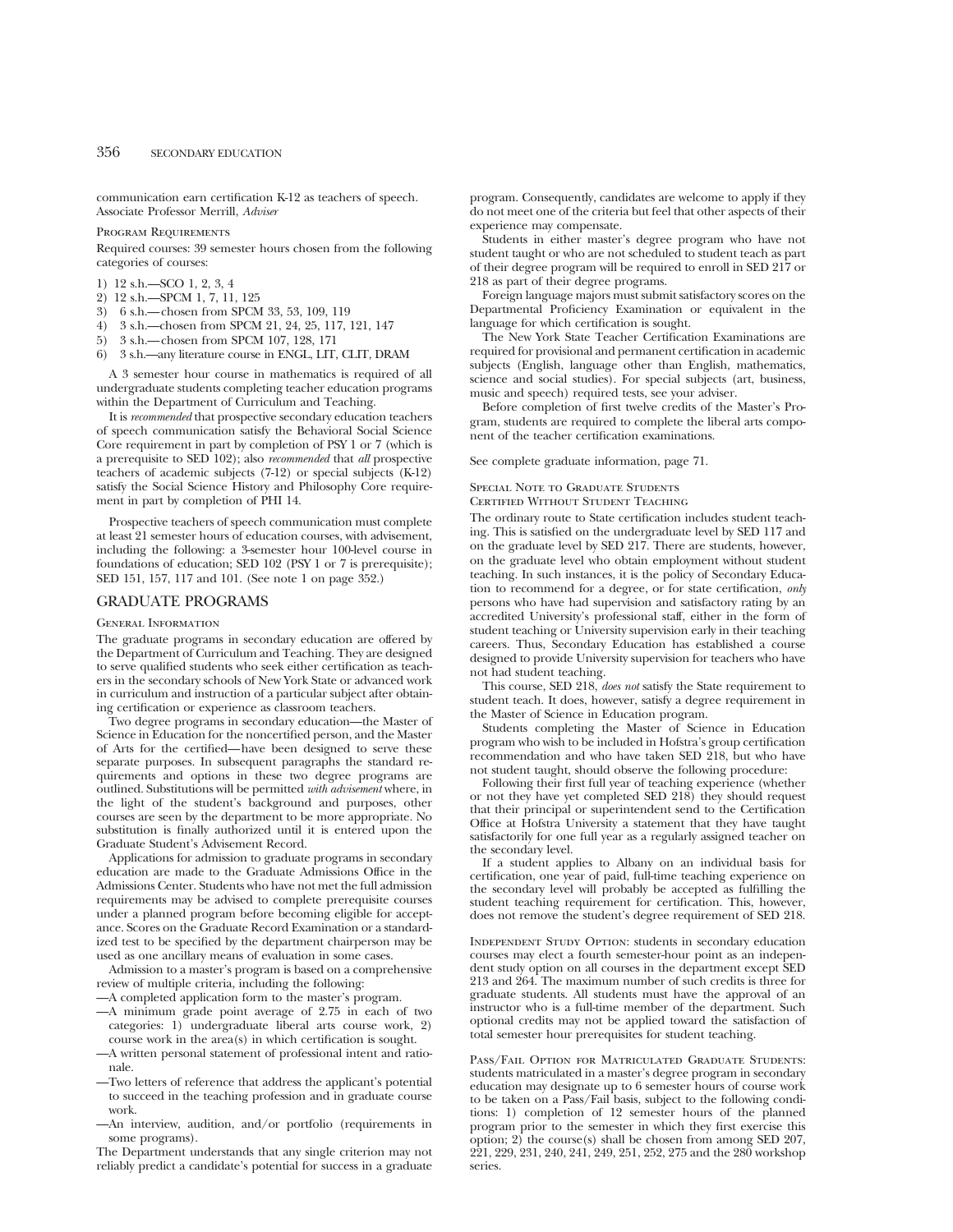# MASTER OF SCIENCE IN EDUCATION

The department offers the following programs:

- 1. For preservice teachers—those who do not satisfy the requirements for teacher certification in a secondary school subject in New York State.
- 2. For persons wishing to teach the physically handicapped and emotionally disturbed, leading to New York State dual certification in Secondary and Special Education. See programs listed under Special Education.

# PRESERVICE TEACHERS AND TEACHERS WITHOUT PREVIOUS PROFESSIONAL EDUCATION

Where academic subject matter deficiencies in the teaching field (see subject areas in undergraduate programs, page 114) are so great as to prevent completion of requisite work within the usual 33-semester hour degree program, additional credits may be required. Matriculated students must complete 24 hours in residence at Hofstra. Student teaching may be used to meet part of the 24-hour residency. See also the course descriptions for SED 217 and 218.

To register for courses in the M.S. in Ed. sequence other than SED 264, 205 or 213, a student must (1) be matriculated in the program, *or* (2) have written permission of the course instructor or departmental chairperson prior to the beginning of the course.

## Program Requirements

|                |                                                 | Sem. Hrs. |
|----------------|-------------------------------------------------|-----------|
| 1. Phase One   |                                                 |           |
| SED            | 264. The Teacher in the School Setting*         | 3         |
|                | 205. Perspectives on Secondary Educa-           |           |
|                | $tiam*$                                         | 3         |
|                | 213. The Adolescent $\mathcal{C}$ the Secondary |           |
|                | $Schon*$                                        | 3         |
|                | Methods course(s) SED 290-299B inclusive        |           |
|                | (prerequisite: 205, 264 and 234)                | ዳ 6       |
| 2. Phase Two   |                                                 |           |
| SED 217 or 218 |                                                 | 6         |
|                |                                                 |           |

Candidates for SED 218 must meet the academic standards normally required for candidates for student teaching.

SED 201. (Corequisite with SED 217 and 218) 3. Phase Three

Course work in the study of the curriculum, (SED 234 is required for mathematics certification).

4. Other Requirements

Graduate course work taken in the School of Education, with advisement, but not in Secondary Education. Foundations of education and special education are especially recommended. General electives (graduate course work in mathematics is required for mathematics certification). 6

Satisfaction of Hofstra New York State registered program in terms of the subject matter background of the candidate (see subject areas in undergraduate programs).

- 5. 33 semester hours (in art education, 39 to 57 s.h., with advisement) plus either a comprehensive examination or SED 300, *Departmental Seminar*.
- 6. A minimum grade point average of 3.0 is required for graduation.
- New York State requires college-level study of a language other than English for all prospective teachers of academic subjects, 7-12.

# Alternatives to Formal Course Work

Independent Readings Option: students matriculated in the M.S. in Ed. program may elect, under departmental advisement and subject to availability of faculty, to substitute SED 251 or 252 for up to 6 s.h. of secondary education course work, chosen from among SED 213, 207, 220, 241, 253, 201.

## Overall Requirements

- 1. At least 33 s.h., no fewer than 24 s.h. of which shall be taken at Hofstra.
- 2. All course work offered in satisfaction of degree requirements must have been completed within five years prior to conferral of degree.
- 3. Irrespective of other requirements, each student will satisfy the department's registered program in the area of study in certification sought.
- 4. Satisfaction of the University comprehensive requirement (see page 78).

# MASTER OF SCIENCE IN EDUCATION: BILINGUAL SECONDARY EDUCATION

This program offers a balanced, comprehensive, and integrated view of bilingual/biculturalism with emphasis on practical classroom applications for meeting the needs of culturally and linguistically diverse students. The program is interdisciplinary in nature and is designed to prepare educators for professional service in bilingual instructional settings. Associate Professor Cloud, *Coordinator*

#### Admission Requirements

- 1. Provisional certification in secondary education.
- 2. Satisfy general University admission requirements described on page 71.
- 3. Demonstration of proficiency in English and the other language on an examination satisfactory to the department and consistent with New York State certification guidelines. Students who fail to achieve a satisfactory score on the language proficiency examination are retested after remediation and are required to achieve a satisfactory score prior to completion of the degree.
- 4. Interview with both language department and Curriculum and Teaching Department.

# Degree Requirements

- 1. Successful completion of at least 36 semester hours.
- 2. Satisfactory evaluation by supervisor and/or cooperating administrator of practicum or internship in bilingual setting.
- 3. Completion of a special project or comprehensive examination.

*Sem. Hrs.*

I. Program Requirements—Spanish Language

|            | A. Core Courses |                                         | 18 or 21 |
|------------|-----------------|-----------------------------------------|----------|
| <b>SED</b> |                 | 265. Methods & Materials in             |          |
|            |                 | Bicultural Education ** 3 s.h.          |          |
|            |                 | 267. Teaching English to Adolescent &   |          |
|            |                 | Adult Speakers of Other Languages,      |          |
|            |                 | 3 s.h.                                  |          |
| <b>CT</b>  |                 | 268. Practicum: Teachers of Non-English |          |
|            |                 | Speaking Students, 3 s.h. or            |          |

\*SED 264, 205 and 213 must be the first three courses of graduate work in education for students with no previous credits in education. It is recommended that students take these courses concurrently.

<sup>\*\*</sup>Taught Bilingually.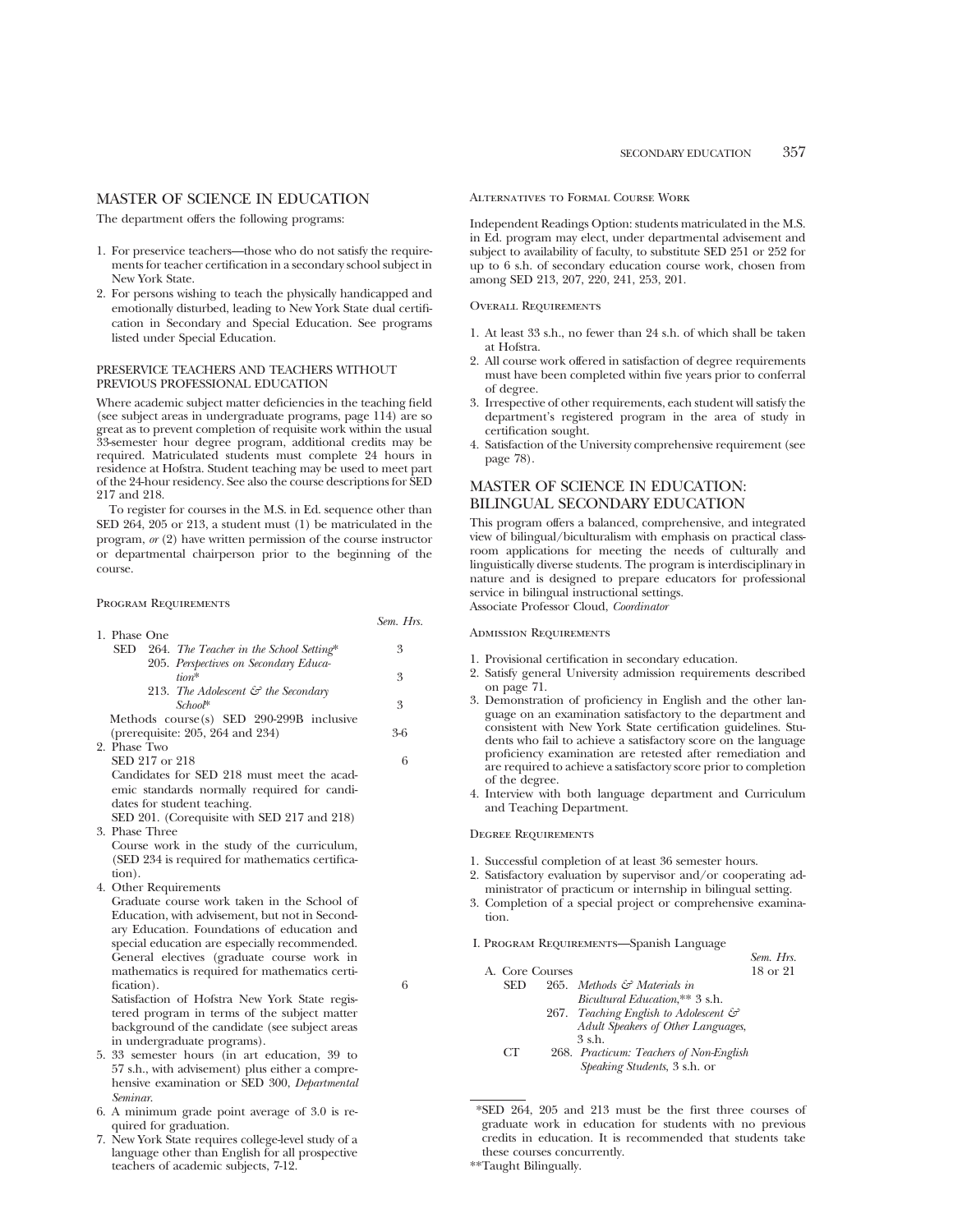|  |             | 269. Internship: Teachers of Non-English                  |    |           |
|--|-------------|-----------------------------------------------------------|----|-----------|
|  |             | Speaking Students, 6 s.h.                                 |    |           |
|  | <b>RES</b>  | 241. Testing & Evaluation of Bilingual                    |    |           |
|  |             | <i>Students</i> , 3 s.h.                                  |    |           |
|  | <b>READ</b> | 223. Advanced Reading Instruction for                     |    |           |
|  |             | Teachers of Bilingual Children &                          |    |           |
|  |             | <i>Adolescents</i> , 3 s.h.                               |    |           |
|  | LING        | 210. Second Language Acquisition, 3 s.h.                  |    |           |
|  | B. Required |                                                           | 12 |           |
|  | SPAN        | 212. Contrastive Bilingualism, 3 s.h.                     |    |           |
|  |             | 213. Development of Social $\mathcal{C}$                  |    |           |
|  |             | Psychological Bilingual Trends                            |    |           |
|  |             | in the United States, 3 s.h. or                           |    |           |
|  |             | 201. Advanced Structure of Present                        |    |           |
|  |             | Day Spanish, 3 s.h.                                       |    |           |
|  |             | 214. Bilingualism in Perspective, 3 s.h.                  |    |           |
|  | СT          | 260. Foundations, Theory & Practice of                    |    |           |
|  |             | Bilingual, Bicultural Education, 3 s.h.                   |    |           |
|  |             | C. Electives, under advisement                            | 6  |           |
|  | FDED        | 248. Multicultural Education in the                       |    |           |
|  |             | Metropolitan Area, 3 s.h.                                 |    |           |
|  | ANTH        | 218. People & Cultures of Latin America,                  |    |           |
|  |             | 3 s.h.                                                    |    |           |
|  | CT          |                                                           |    |           |
|  |             | 266. The Learner in the School, 3 s.h.                    |    |           |
|  | SPAN        | 213. Development of Social & Psychological                |    |           |
|  |             | Bilingual Trends in the United States,                    |    |           |
|  |             | 3 s.h. (if not taken as a required                        |    |           |
|  |             | course)                                                   |    |           |
|  |             | 206. Studies in Cultures of Spanish                       |    |           |
|  |             | America, 3 s.h.                                           |    |           |
|  |             | II. PROGRAM REQUIREMENTS-Other Languages                  |    |           |
|  |             |                                                           |    |           |
|  |             |                                                           |    | Sem. Hrs. |
|  |             | A. Core courses selected from IA listing<br>$\rightarrow$ |    |           |

| above                                        | 18 or 21 |
|----------------------------------------------|----------|
| B. Required courses in another language, un- |          |
| der advisement, including Language Ac-       |          |
| quisition and Culture                        | 19       |
| C. Electives, under advisement               | 6        |

See complete graduate information, page 71.

# MASTER OF SCIENCE IN EDUCATION: TEACHING OF ENGLISH AS A SECOND LANGUAGE (TESL)

This course of study leads to certification of elementary and secondary level teachers of English as a second language. Associate Professor Cloud, *Coordinator*

#### Admission Requirements

For students without previous training or experience in education (preservice):

- 1. Major study in any of the following: English, languages, speech, linguistics, reading or other related area;
- 2. Proficiency in English including reading, writing and speaking;
- 3. Twelve semester hours of foreign language or demonstrated proficiency in a second language;
- 4. A letter of recommendation from a supervisor or principal and an interview with the coordinator of the master's program;
- 5. Meet the graduate admission requirements as stated in the University *General Bulletin*.

For students holding certificates in education (in-service):

- 1. Certification (provisional or permanent) as elementary or secondary school teacher or completion of all education courses leading to certification;
- 2. Proficiency in English and foreign language study as for preservice students above;
- 3. Meet the graduate admission requirements as stated in the University *General Bulletin*.

Degree Requirements

- 1. The completion of a minimum of 36 semester hours, of which 30 hours must be taken in the core and linguistic components; 2. Completion of a special project or comprehensive examina-
- tion.

Program Requirements

|  |  |  |  | All (preservice and in-service) candidates take the following: |  |  |  |
|--|--|--|--|----------------------------------------------------------------|--|--|--|
|--|--|--|--|----------------------------------------------------------------|--|--|--|

|      | Area 1. Methodological Component, 9 s.h.                         |
|------|------------------------------------------------------------------|
| СT   | 266. The Learner in the School                                   |
|      | ELED 225. Teaching English as a Second Language                  |
| SED  | 267. Teaching English to Adolescent $\mathcal{C}$ Adult          |
|      | Speakers of Other Languages                                      |
|      | Area 2. Linguistic Component, 9 s.h.                             |
|      | ENGL 203. Approaches to English Grammar                          |
|      | LING 210. Second Language Acquisition                            |
|      | READ 220. Reading, Writing, & Cognition                          |
|      | Area 3. Language and Culture, 6 s.h.                             |
|      | $SPAN$ 213. Development of Social $\mathcal G$ Psychological Bi- |
|      | lingual Trends in the United States or                           |
| ANTH | 200. Fundamentals of Anthropology                                |
|      | 248. Multicultural Education in the Metropoli-                   |
|      | tan Area or, with advisement                                     |
|      | 260. Foundations, Theory & Practice of Bilin-                    |
|      | FDED                                                             |

260. *Foundations, Theory & Practice of Bilingual, Bicultural Education*

Preservice, In-Service Requirements

In addition to completing the above courses, students must complete either the preservice or in-service courses.

Preservice Courses

| RES 241. Testing & Evaluation of Bilingual Students |
|-----------------------------------------------------|
|                                                     |

In-Service Courses

Area 1. TESL, 3 s.h. CT 268. *Practicum: Teachers of Non-English Speaking Students*

Area 2. Additional Courses, 9 s.h.

RES 241. *Testing & Evaluation of Bilingual Students* SPCH 209. *Developmental Psycholinguistics* or with advisement recommended ELED 202, 205, READ 224, or WRIT 200

Elective, to be chosen under advisement.

# MASTER OF ARTS

The program, with a major in secondary education, is designed to provide advanced study for certified teachers on the secondary level and for others of comparable educational preparation and experience who wish to improve their competence in the teaching of a special subject and deepen their understanding of education as a field of study. If undergraduate work in the teaching field has been minimal and the student's credits are insufficient for Hofstra's recommendation for certification, the program is modified to include the requisite work. Candidates for this degree should seek early advisement.

#### Program Requirements

**NOTE 5:** only courses taken under *departmental* advisement are assured of applicability to the degree.

- 1. Secondary education course work. 18
- 2. Course work in education, but outside of Secondary Education. 3

*Sem. Hrs.*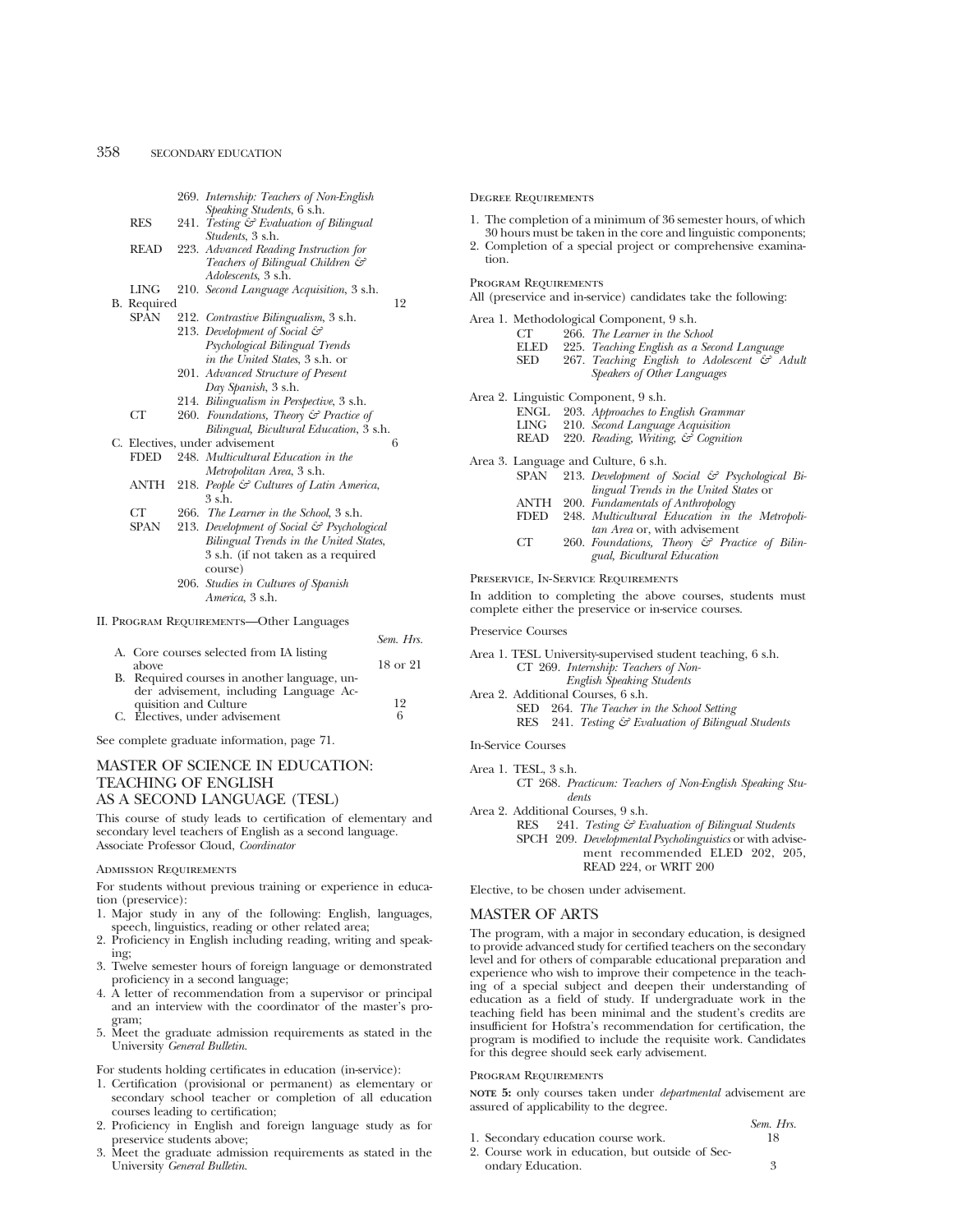3. Satisfaction of Hofstra's registered program in terms of course work in the certification area and elective study, minimum. 12

4. Successful completion of SED 300, *Departmental Seminar*, or submission of an acceptable master's essay, or a comprehensive examination in addition to the basic 33 semester hours.

**NOTE 6:** supplementary to the foregoing course distributions, a master's level candidate may offer the following option toward earning the degree: 30 semester hours including 6 semester hours of *Master's Essay* (SED 301, 302).

5. A minimum grade-point average of 2.5 is required for all courses applicable to the degree. A minimum grade-point average of 3.0 is required for graduation.

For information about the criteria, scope, alternative emphases and kinds of studies acceptable for essays and honors essays, consult the faculty of Secondary Education.

#### ADVANCED CERTIFICATE

Middle School Extension Into Grades 5-6

Persons holding the New York State Certificate of Qualification 7-12 or Certification can earn a Certificate for Middle School Extension into grades 5-6, by completing CT 247 (6 s.h.) and electives (6 s.h.), with advisement, detailed below. This extension is registered with the New York State Education Department.

#### Admission Requirements

- 1. New York State 7-12 Certificate of Qualification or Certification;
- 2. Satisfactory levels of academic achievement;
- 3. Application and admission to the program.

# PROGRAM OF STUDY

Required Courses 12 s.h.

CT 247. *Integrated Middle School Extension into Grades 5-6,* 6 s.h.

Electives with advisement, 6 s.h.; 3 s.h. from each of the following groups: candidates for the Certificate must have one reading course at the undergraduate or graduate level.

a) ELED 205. *Language in the Curriculum,* 3 s.h.

- 228. *Curriculum & Instruction in Communication,* 3 s.h.
- READ 245. *Teaching Reading in the Content Areas,* 3 s.h.
- SED 273. *Teaching Writing in the Content Areas,* 3 s.h.
- b) ELED 244. *Models of Teaching,* 3 s.h.
- SED 221. *Early Secondary Education: The Junior High & Middle Schools,* 3 s.h., with advisement

EDUCATION HONOR SOCIETIES, see pages 68 and 75.

#### **COURSES**

In addition to semester notations next to each course, a selection of courses is offered during the January and Summer sessions. Consult the *January* and *Summer Sessions* bulletins for these schedules.

101. *Introduction to Classroom Analysis* 3 s.h. Fall, Spring

Analytic study of teaching activities on the secondary level. Involves observation of teaching done by other student teachers, practicing teachers and also the analysis and evaluation of the student's own teaching behavior.

Must be taken concurrently with SED 117. (Required of all undergraduates in Secondary Education programs.)

102. *Adolescent Development and the Secondary School* 3 s.h. Fall, Spring, Summer

Multiple perspectives on adolescence and implications of adolescent cognitive and affective development for teaching. Issues of

cultural diversity, mainstreaming, and disability are addressed. Classroom observations are required. SED 102 and 151 are the initial secondary education courses in the undergraduate secondary education program. Prerequisites: PSY 1 or 7. (Replaces CRSR 113 *Educational Psychology*.) May not be taken on a Pass/  $D+/D/Fail$  basis.

111, 112. *The Teaching of Music* 3 s.h. each 111:Fall; 112:Spring

Developments in the teaching of music. Curriculum trends, materials, subject content, testing and measurement in the field are examined. 111 treats the program on the elementary level (K-6); 112 continues the spiral curriculum concept on the secondary level (7-12). Classroom observations, lesson demonstrations and roleplaying are required. Prerequisites: for undergraduates, SED 151, SED 102. There is a material fee of \$10.

**NOTE:** 111 is not for the elementary classroom teacher.

#### 113 & 114. *The Teaching of Art* 3 s.h. each Periodically

Study of perceptual stages of development, K-12, with a view towards designing a qualitative and creative art program. In addition to the study of major art media, students learn to stimulate an appreciation of art through multicultural art history and aesthetics. Subjects covered include models for curriculum design, multiculturalism, interdisciplinary art education, modes of assessment, the museum as educator and art for students with special needs.

Prerequisites: for undergraduates, SED 151, SED 102. There is a material fee of \$10.

**NOTE:** 113 is not for the elementary classroom teacher; 161 may be substituted for 114. Both 113 & 114 are prerequisites for student teaching.

| 115. Methods and Materials of Teaching Native |        |
|-----------------------------------------------|--------|
| Language Arts to the Bilingual Learner        | 3 s.h. |
| Fall, every other year                        |        |

Theories, problems, and practices of teaching and evaluating native language arts in bilingual classroom settings. Consideration is given to formal language instruction in the native language including reading and writing in the content areas, as well as use of authentic literature to develop language and literacy skills in the native language. Classroom observations are required.

#### 117. *Student Teaching* (Undergraduate) 6 s.h. Fall, Spring

Full-time student teaching in cooperating schools with direction and supervision from University supervisors. Students have two placements during the semester: one on the middle school/junior high school level (7-9) and one on the senior high school level (10-12). Attendance at weekly seminars is required. Admission by application and interview only. Applications to be obtained at the Office of Field Placement and returned by October 1 for the spring semester and by March 1 for the fall semester. Prerequisites: SED 151, SED 102 and the appropriate methods course(s), a cumulative grade-point average at Hofstra of 2.5 or better in the area in which certification is sought, in professional education courses and in the cumulative grade-point average. Prerequisite or corequisite: 3-semester hour 100-level foundations of education course. Corequisite: SED 101. Pass/ $D+/D$ /Fail grade only.

The maintenance of a grade point average of 2.5 in all courses in the School of Education after admission with no outstanding D's or INC's. Acceptance into student teaching is contingent upon the completion of at least 15 semester hours of course work at Hofstra with an overall grade point average of 2.5 or better with no outstanding D's or INC's. Students receiving a D or who have not removed an INC within the three-week limitation in a secondary education course will be automatically dropped from the program.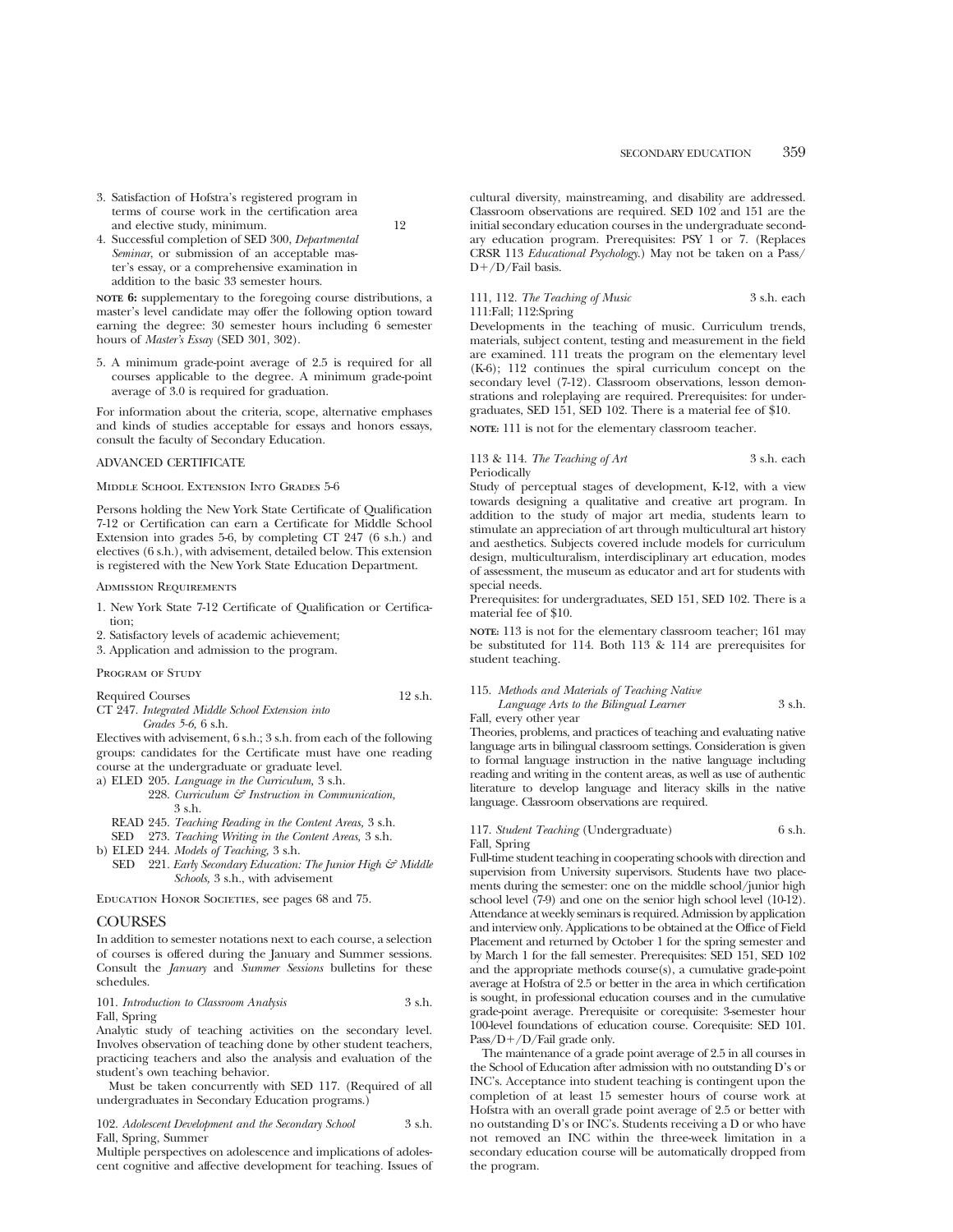151. *The Secondary School Teacher* 3 s.h. Fall, Spring

An examination of the multifaceted role of the secondary school teacher as a reflective, decision-making practitioner. An introduction to such processes as the establishment of a productive learning environment, planning, the selection and implementation of various teaching methods, the selection and use of instructional materials and evaluation. The role of the secondary school teacher is studied within the context of working effectively with students from diverse populations. Classroom observations and participation in a secondary school are required.

**NOTE:** SED 151 and SED 102 must be the first two courses in the professional education sequence for undergraduates.

## Teaching Specialization Courses

**NOTE:** methods courses (152-161) are usually offered only during the fall semester. Students should check with their advisers in Secondary Education in order to plan their sequence of courses.

Students enrolling in these courses are expected to set aside a three-hour block of time one day a week between the hours of 8 a.m. and 3 p.m. for observation and participation in selected public schools.

## Fall

| 152. Teaching of English                                    | $3$ s.h. |
|-------------------------------------------------------------|----------|
| 153. Teaching of Foreign Languages                          | 3 s.h.   |
| 154. Teaching of Mathematics                                | 3 s.h.   |
| 155. Teaching of Science                                    | 3 s.h.   |
| 156. Teaching of Social Studies                             | 3 s.h.   |
| 157. Teaching of Speech & Drama                             | 3 s.h.   |
| 158. Teaching of Business—Accounting (College               |          |
| Accounting, Bookkeeping, Data Processing and Law)           | 3 s.h.   |
| 159. Teaching of Business—Skills (Secretarial Skills,       |          |
| Shorthand, Transcriptions, Typewriting $\mathcal{C}$ Office |          |
| <i>Occupations</i> )                                        | 3 s.h.   |
| 160. Teaching of Business-Distributive Education            |          |
| (Merchandising & Salesmanship)                              | $3$ s.h. |
| 161. Teaching of Art History $\mathcal{C}$ the Arts         | 3 s.h.   |
| NOTE: 114 may be substituted for 161.                       |          |

Examination of the goals, curricula, nature and structure of the disciplines, teaching strategies, methods, classroom environment, problems, issues, and monitoring and assessment of student learning in the student's field of specialization. Designed to enable the student to make well informed, professional decisions after engaging in critical analysis and reflection. The teaching of one's subject area is studied within the context of working effectively with diverse students. Classroom observations and participation in a secondary school are required. Prerequisites for undergraduates: SED 151, SED 102.

| 161A, 162. Readings | $1-3$ s.h. each |
|---------------------|-----------------|
| Periodically        |                 |

The student will make oral and written reports to the instructor on a mutually determined reading or research program. Prerequisite: permission of the instructor.

## 164. *Literature for Young Adults* 3 s.h. Spring

This course is designed to introduce students to literary works especially recommended for middle and high school grade levels. The works represent various genres: fiction (realistic, historical, fantasy and mystery), drama, poetry and nonfiction that appeal to young readers and that offer opportunities to introduce students to literature from a multicultural and global perspective. In the course of the semester, working in a cooperative-learning environment, students have an opportunity to read and to write about adolescent literature.

#### 170. *Current Issues and Trends in English Education* 3 s.h. Periodically

Provides a further opportunity for students to explore current issues central to the teaching of English grades 7-12 with particular emphasis on language development in adolescents; teaching reading and composing for varied purposes; relationships between language and learning; and multicultural perspectives on the language arts curriculum.

171. *Experiences in Urban Secondary Education* 3 s.h. Once a year

This is an observation, participation, and teaching project. A team of secondary education students and a Hofstra University faculty member works in an urban multiethnic secondary school. Provides a reflective experience in a multiethnic interracial urban school setting. Students examine issues in urban education and the rewards, possibilities and problems of working in an urban school. Prerequisite: SED 151. It is recommended that this course be taken prior to student teaching.

180 through 189, A-Z. *Workshops* 1-3 s.h. each Periodically

Designed to meet the needs of individuals or specific groups of students or faculties of individual schools who want help in the solution of curricular or other school problems.

As individual subjects are selected, each is assigned a letter (A-Z) and added to the course number. Any course may be taken a number of times so long as there is a different letter designation each time it is taken.

# 199. *Professional Studies* 3 s.h.

Periodically

Designed to extend knowledge and develop skills within areas of study which relate to teaching in secondary schools. Topics are the teaching of classes that include exceptional children, the role of the secondary school teacher in the sociocultural environment within the school, audio-visual usage, teacher non-classroom functions, substitute teaching, general professional associations for teachers, teachers' unions and teacher centers. Corequisite: SED 117.

201. *Classroom Analysis* 3 s.h.

Fall, Spring

The implications of various types of classroom analyses provided by psychology, sociology, and logic for understanding and dealing with students and content. Analytic patterns covered deal with students' cognitive and affective development and styles, and with teacher styles and linguistic behavior. Prerequisites for M.S. in Ed. students: SED 264, 205, 213 and appropriate methods course(s); corequisite: SED 217 or 218. (Formerly *Classroom Analysis and Control*.)

## 205. *Perspectives on Secondary Education* 3 s.h. Fall, Spring

An overview of secondary education as an evolving system, an area of study and a field for professional growth. Identification and differentiation of lines of thought—recent historical, societal and human developmental—bearing on curricular and instructional decision making for secondary school programs. Modes of investigation and rationale formulation underlying the emergence of contemporary secondary level programs. *This course must be taken as early as possible in the master of science program and is prerequisite to all secondary education courses in the graduate programs.*

207. *The Dynamics of Curriculum Change* 3 s.h. Periodically

Same as ELED 207. Prerequisites: provisional certification in secondary education.

| 209. Professional Studies for Teachers in |        |
|-------------------------------------------|--------|
| the Secondary Schools                     | 3 s.h. |

Periodically

Designed to supplement the knowledge and skills preservice teachers receive in their courses. Some of the curriculum is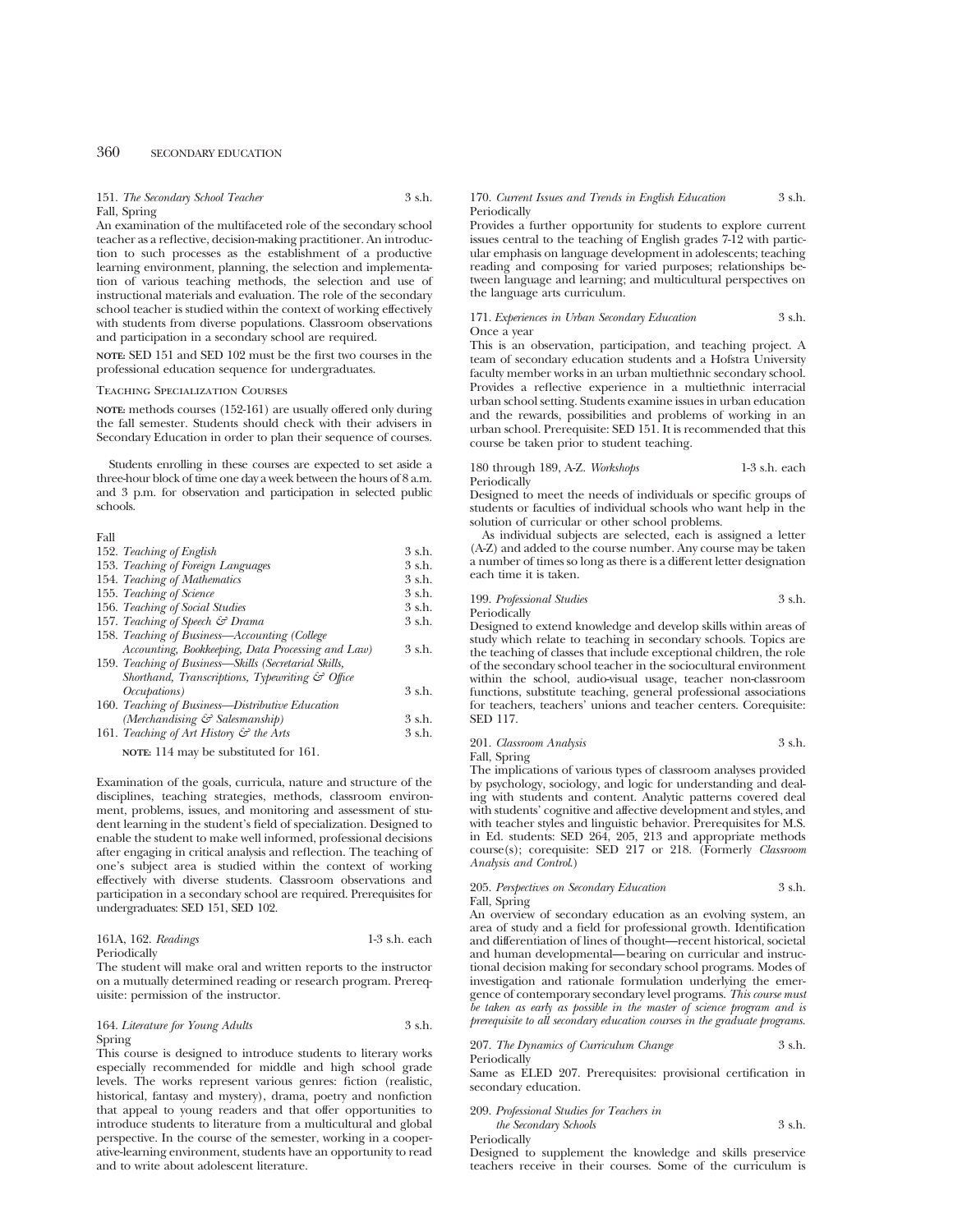designed to meet the individual professional problems of the student teacher. The remainder of the course treats contemporary problems such as problems in teaching mainstreamed youngsters in a regular class. Persistent problems of the profession that are learned better in the field are included: for example, the teacher in the sociocultural environment of the school, and the teacher and professional associations. Corequisite: SED 217.

# 213. *The Adolescent and the Secondary School* 3 s.h. Fall, Spring, Summer

The implications of adolescent cognitive and affective patterns for the total program, with a particular emphasis on implications for teaching method. M.S. in Ed. candidates must include this course and SED 205 in their first three courses in education, along with SED 264.

## 217. *Student Teaching* 6 s.h. Fall, Spring

Full-time students teaching in cooperating schools with direction and supervision from University supervisors. Students have two placements during the semester: one on the middle school/ junior high school level (7-9) and one on the senior high school level (10-12).\* Attendance at weekly seminars is required. These seminars are designed to help locate, analyze and solve immediate problems in student teaching assignments. Application must be submitted at the Office of Field Placement prior to October 1 for the spring semester and March 1 for the fall. Prerequisites: SED 264, 213 and appropriate special methods course(s), a cumulative grade-point average of 2.5 or better in the field in which certification is sought and in professional education courses. Corequisite: SED 201. Required for M.S. in Education (Sec. Ed.) if candidate has not student taught and does not have teaching experience. Pass/Fail grade only.

The maintenance of a grade point average of 2.5 in all courses in the School of Education after admission with no outstanding D's or INC's. Acceptance into student teaching is contingent upon the completion of at least 15 semester hours of course work at Hofstra with an overall grade point average of 2.5 or better with no outstanding D's or INC's.

**\* NOTE:** exceptions in some subject areas that are specific to the senior high school. See adviser.

# 218. *Supervised Field Experience and Seminar for Beginning Teachers* 6 s.h.

### Fall, Spring

Directed teaching service in the junior and/or senior high school for graduate students in the preservice program who have not student taught and who are currently teaching in a registered secondary school in New York State. Included is a seminar designed to help teachers identify and cope with classroom instructional problems. Exceptions only by departmental permission. The student must obtain permission from the employing school for the supervisory observations by the University staff. Application must be submitted at the Office of Student Teaching prior to October 1 for the spring semester and March 1 for the fall. Prerequisites: SED 264, 205, 213 and appropriate special methods course(s), a cumulative grade- point average of 2.5 or better in the field in which certification is sought and in professional education courses. Corequisite: SED 201. Pass/Fail grade only.

The maintenance of a grade point average of 2.5 in all courses in the School of Education after admission with no outstanding D's or INC's. Acceptance into student teaching is contingent upon the completion of at least 15 semester hours of course work at Hofstra with an overall grade point average of 2.5 or better with no outstanding D's or INC's.

#### 220. *The Evolution of the Secondary School Program* 3 s.h. Periodically

Emphasis on the history of secondary curriculum as it applies to the various specific subject areas. Not intended for students in the M.A. program with a major in education.

# 221. *Early Secondary Education: the Junior High and Middle Schools* 3 s.h.

#### Periodically

An examination of the junior high and middle schools in the life and education of pre- and early adolescents. A study of the origins, rationales, functions, curricular, and instructional practices and issues. Applications will be made to educational problems at this level. Prerequisites for M.S. in Ed. students: SED 264, 205, 213.

#### 223. *Supervised Teaching with Normal,*

| Physically Handicapped, Learning Disabled and |        |
|-----------------------------------------------|--------|
| Emotionally Disturbed Students                | 9 s.h. |

#### Fall, Spring

For matriculated graduate students seeking teacher certification with an extension to include teaching students with physical handicaps, learning disabilities and/or emotional disturbance. Students are periodically visited in a regular junior and/or senior high school and in a special education setting. Weekly seminars are devoted to analysis of teacher's activities, experiences and case studies. Evaluation of teaching effectiveness will be examined. Prerequisites: SPED 245 in the area of the physically handicapped and learning disabled; in the area of the emotionally disturbed, SPED 242 and 245. SED 264, 205, 213 and appropriate methods course(s); a cumulative grade-point average of 2.85 or better in field in which certification is sought. Admission by application and permission. Same as SPED 223A-223B.

#### 225. *Teaching English to Speakers of Other Languages* 3 s.h. Once a year

An examination of theories, methods and materials used in schools in the United States. Students will be expected to do a research paper or to develop a project to include a theoretical base and a strategy of teaching. 226A, 226B, 227A and 227B: for courses, see Curriculum and Instruction Specializations below.

# 229. *Individualizing Instruction* 3 s.h.

Periodically

Students create individualized programs in their own and related certification areas, developing alternative modes of (1) organizing curriculum, (2) teaching, and (3) evaluation. Emphasis is placed on matching educational programs to students' learning styles and on effective methods of implementation within local settings. Prerequisite for M.S. in Education candidates: preservice courses up to but not necessarily including student teaching.

## 231. *Interdisciplinary Approaches to Curriculum*

*and Instruction* 3 s.h. Periodically

An advanced course designed to investigate and develop a variety of rationales, methods and materials for interrelating subject areas in the secondary school program. Prerequisites: M.A. matriculation or provisional secondary certification.

Curriculum and Instruction Specializations

#### Spring

|      | 226A. Curriculum and Instruction             |        |
|------|----------------------------------------------|--------|
|      | in Art for Elementary Schools                | 3 s.h. |
|      | 226B. Curriculum and Instruction             |        |
|      | in Art for Secondary Schools                 | 3 s.h. |
|      | 227A. Curriculum and Instruction             |        |
|      | <i>in Music for Elementary Schools</i>       | 3 s.h. |
|      | 227B. Curriculum and Instruction             |        |
|      | in Music for Secondary Schools               | 3 s.h. |
| 232. | Curriculum and Instruction in English        | 3 s.h. |
| 233. | Curriculum and Instruction                   |        |
|      | in Foreign Languages                         | 3 s.h. |
| 234. | Curriculum and Instruction in Mathematics    | 3 s.h. |
| 235. | Curriculum and Instruction in Science        | 3 s.h. |
| 236. | Curriculum and Instruction in Social Studies | 3 s.h. |
|      |                                              |        |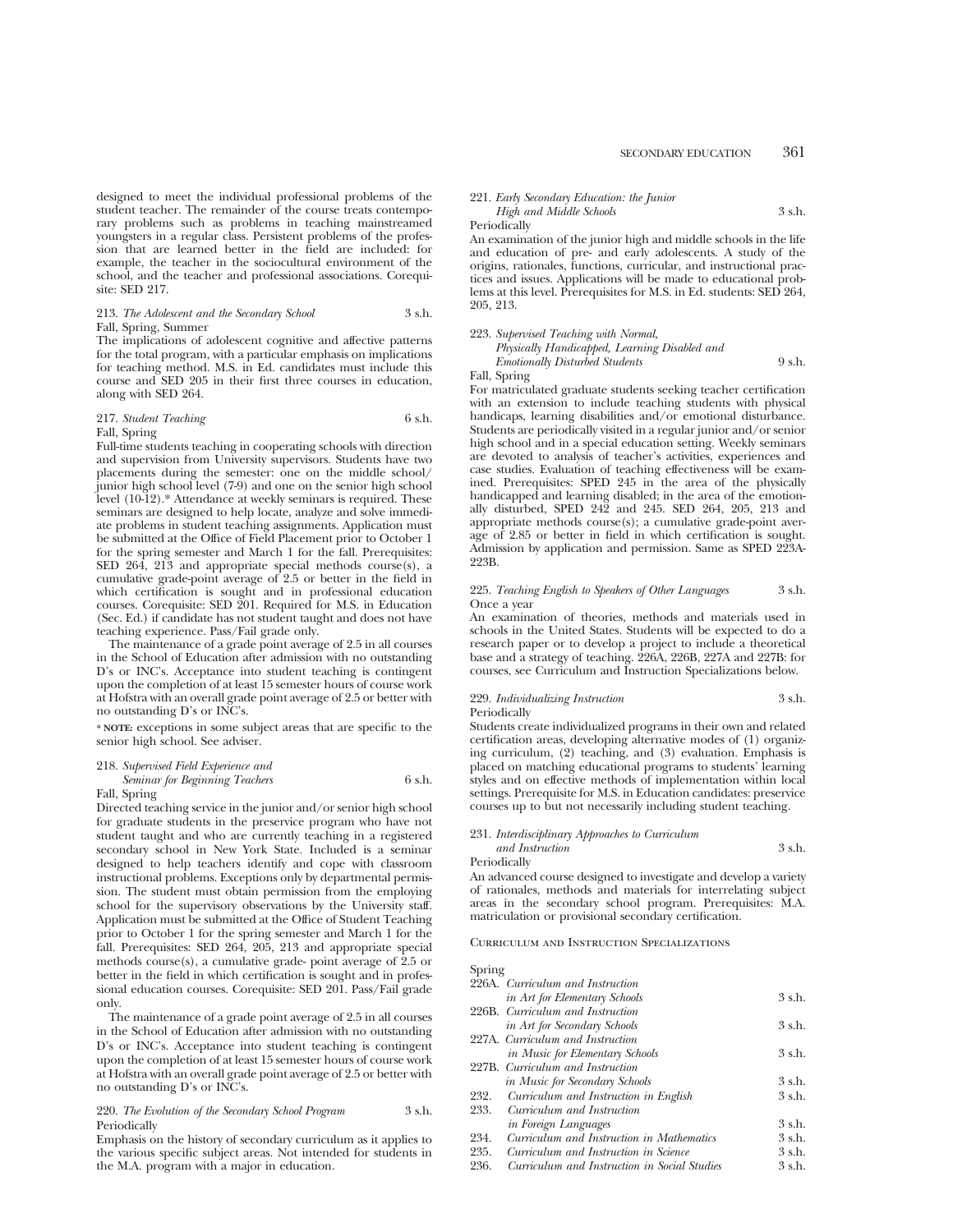Advanced courses for experienced teachers concerned with the critical examination of projected or recently introduced programs in the subject field, the implications for teaching the subject of recent developments in curricular theory, and the application of curricular theory to developing supplemental curricular materials and approach. Designed for M.A. candidates and those possessing provisional secondary level certification.

#### 240. *Current Trends in Secondary Education* 3 s.h. Once a year

An advanced course designed to investigate in-depth current ideas and practices relating to curriculum and instruction. Students and instructor will cooperatively identify a number of specific areas of investigation which will become the focus of the course. Prerequisites: M.S. in Ed., SED 205, 213, 264.

# 241. *Patterns of Curriculum* 3 s.h. Once a year

A study of contrasting conceptions of curricular structures, theories, principles of curricular design and processes of curricular evaluation. Recurring problematic themes and issues in general curriculum as a field of educational thought and practice. Designed for both nonsecondary and secondary teachers, master's and post-master's educational specialists.

# 242. *Global Studies in the Curriculum* 3 s.h. Once a year

Both content and process are addressed to reinforce conceptual learning in the global studies curriculum for grades nine and ten. Topics include the importance of physical geography in shaping regional history, developing a world view in the social studies, tradition and change, world economic resources and global interdependency, political organization and the implications of the nuclear arms race for war and peace.

249. *Career Education Workshop* 3 s.h. Periodically Same as FDED 249.

## 251, 252. *Special Readings Seminar* 1-4 s.h. each Fall, Spring, Summer

Investigations and reports on advanced educational topics adapted to the program of the student. Prerequisite: permission of instructor.

#### 253. *Teaching for Thinking in Secondary School Subjects* 3 s.h. Periodically

An advanced course designed to help the secondary school teacher emphasize and develop students' thinking processes. Methods and techniques of inquiry, and reflective and critical thinking are explored. Practice is given in the designing of reflectively-oriented instructional materials. For teachers of academic subjects. Prerequisite: provisional certification in a secondary academic subject or written permission of instructor.

#### 254. *Moral Education and Values Clarification* 3 s.h. Periodically

A practical course in which participants construct programs for classroom, become acquainted with a variety of extant-tested curriculum materials and learn to construct new materials.

255. *Experiences in Urban Secondary Education* 3 s.h. Once a year

This is an observation, participation, and teaching project. A team of secondary education students and a Hofstra University faculty member work in an urban multiethnic secondary school. Provides a reflective experience in a multiethnic, interracial urban school setting. Students examine issues in urban education and the rewards, possibilities and problems of working in an urban school. Prerequisites for M.S. candidates: SED 205, 264 and 213. It is recommended that this course be taken prior to student teaching. M.A. students may take this course with advisement.

#### 256. *The Newspaper as a Teaching Tool* 3 s.h. Summer

This course introduces students to the newspaper as an educational tool for children of all grade levels, K-12, and in every subject area. The newspapers on Long Island and the Metropolitan area contribute editors, Newspaper in Education coordinators, and NIE managers as speakers in the workshop. Students tour *Newsday* and see the newspaper in production. The history and background of Newspapers in Education are presented. Students receive a comprehensive overview of NIE and the practical means to implement it in their classrooms. Curriculum materials and teaching strategies relating to the newspaper are employed.

## 257. *Instrumental Conducting: Techniques and Methodology* 3 s.h. Summer

This course offers an opportunity for those trained in any conducting method to explore basic and advanced conducting techniques through group and individual training and technical exercises using the "Proactive Conducting Method." This method is designed to provide greater control while achieving extremely musical results.

#### 258. *Advanced Conducting and Rehearsal Techniques* 3 s.h. Summer

This course offers an opportunity to explore, through class study and the use of a laboratory wind ensemble, advanced conducting techniques, gestures, nuances, score study and rehearsal techniques toward the goal of emulating sound in motion. Each day, every participant conducts a college-level wind band which serves as the laboratory ensemble for the course.

## 259. *Wind Literature and Rehearsal Techniques* 3 s.h. Summer

Details in the study of wind composers and their works of various levels and styles, and how to study and research information about a work. Other topics include rehearsal techniques, score study, the teaching of ensemble performance skills, repertoire lists, and the critical evaluation of ensemble performance.

## 264. *The Teacher in the School Setting* 3 s.h. Fall, Spring

An analysis and synthesis of the multidimensional role of the secondary school teacher. Focus on analysis, reflection and decision making as related to the teacher's role. Topics include creating favorable learning environments, planning at various levels, selecting and employing various teaching and learning methods, working effectively with students from diverse populations, and evaluation. Classroom observations and participation in a secondary school are required.

#### 265. *Methods and Materials in Bicultural Education* 3 s.h. Once a year

Current teaching methods and materials are presented and analyzed. Establish how teachers can adapt instruction for the linguistic and cultural characteristics of students in dual language contexts. Aspects of cross-cultural learning styles to help in the teaching-learning process.

| 267. Teaching English to Adolescent and Adult |        |
|-----------------------------------------------|--------|
| Speakers of Other Languages                   | 3 s.h. |

Once a year

Theories and practices, methods and materials related to the teaching of English as a second language.

<sup>\*</sup>Applications not accepted for 1999-2000.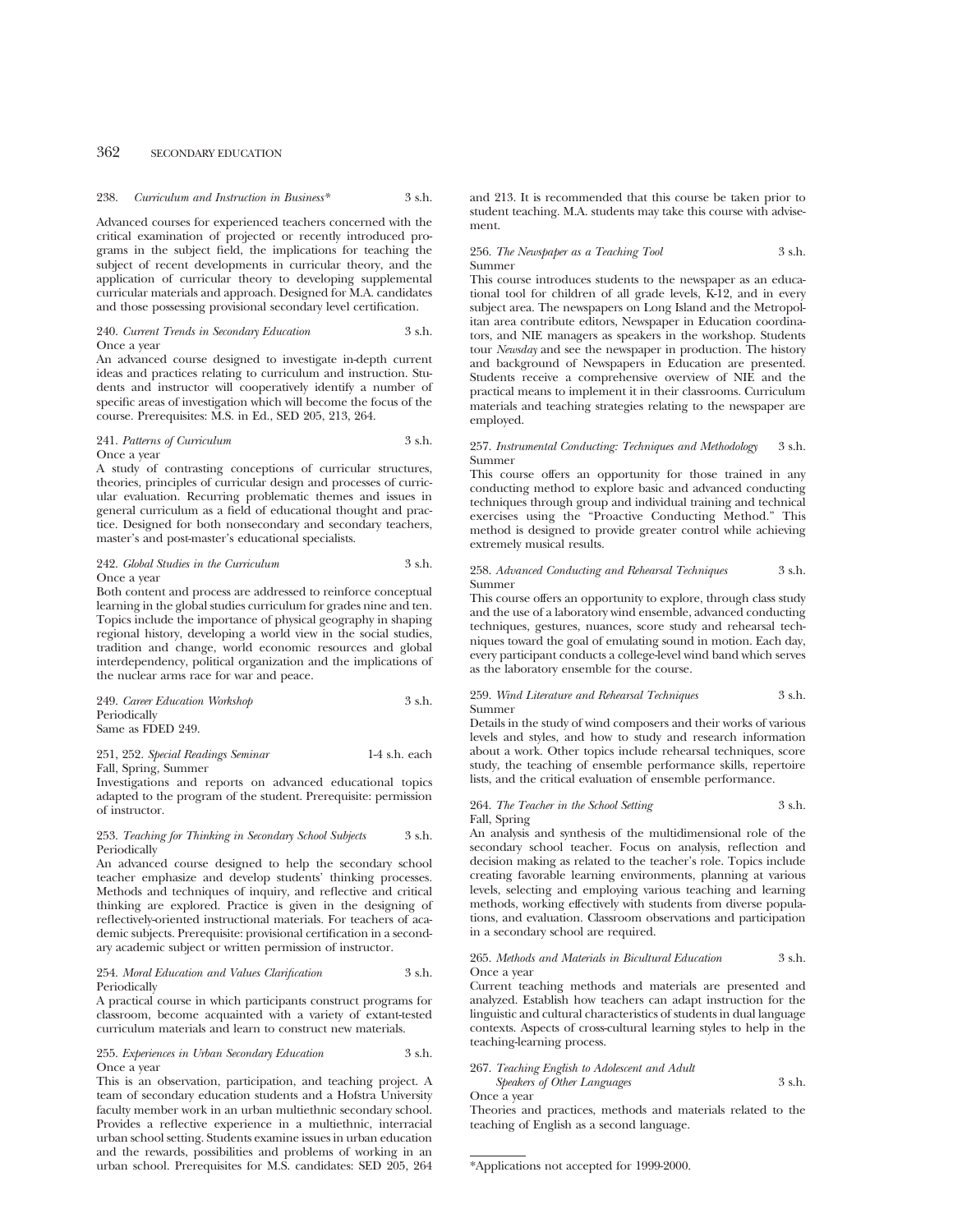SOCIOLOGY 363

270. *Current Issues and Trends in English Education* 3 s.h. Periodically

Designed to encourage dialogue, problem-posing and demonstrations in the pedagogy of English education. Students are invited to bring practical, philosophical, political and theoretical concerns to this course. Each week, students are responsible for reading assignments, leading informal discussions about the reading and making brief presentations.

273. *Teaching Writing in the Content Areas* 3 s.h. Spring

Intensive study of the processes of writing as used in the secondary and post-secondary curricula, with emphasis on the relationship between writing and thinking. Writing is viewed as both a response technique and as a learning tool in the interaction with text in each major content area.

## 275. *The Cooperating Teacher in the*

*Teacher-Training Program* 3 s.h. Periodically

A course designed to increase the understanding and enhance the effectiveness of those serving or desiring to serve as cooperating teachers for secondary-level student teachers. Treats issues of cooperative development of student teacher talents and the role of the practitioner in the advancement of the teaching profession. Prerequisites: provisional certification in a secondary subject and two years teaching experience or permission of instructor.

#### 276. *Teaching American History—A Projects Approach* 3 s.h. Periodically

Course explores ways to motivate junior and senior high school students in American History classes using cooperative learning and group "projects." Participants examine cooperatives learning theory and practice, design cooperative group projects for different academic skill levels and explore ways of incorporating the projects into 7th, 8th and 11th grade American History curriculum and the 12th grade Economics and Participation in Government curriculums. Prerequisites: SED 205, 213, 264. Recommended after SED 294.

## 280 through 289, A-Z. *Advanced Workshops* 1-3 s.h. each Periodically

Designed to meet the needs of individuals or specific groups of students or faculties of individual schools who want help in the solution of curricular or other school problems. Prerequisite: permission of Secondary Education faculty.

As individual subjects are selected, each is assigned a letter (A-Z) and added to the course number. Any course may be taken a number of times so long as there is a different letter designation each time it is taken.

#### Teaching Specialization Courses

**NOTE:** methods courses (290-298A, 299A) are usually offered only during the fall semester; 298B and 299B are offered in the spring. Students should check with their advisers in Secondary Education in order to plan their sequence of courses.

Students enrolling in these courses are expected to set aside a three-hour block of time one day a week between the hours of 8 a.m. and 3 p.m. for observation and participation in selected public schools.

| - 11<br>---- |
|--------------|
|--------------|

| 290. | Instructional Patterns for English                   | 3 s.h.   |
|------|------------------------------------------------------|----------|
| 291. | Instructional Patterns for Foreign Languages         | 3 s.h.   |
| 292. | <b>Instructional Patterns for Mathematics</b>        | 3 s.h.   |
| 293. | <b>Instructional Patterns for Science</b>            | 3 s.h.   |
| 294. | <b>Instructional Patterns for Social Studies</b>     | 3 s.h.   |
|      | 296A. Instructional Patterns for Business-Accounting |          |
|      | (College Accounting, Bookkeeping,                    |          |
|      | Data Processing and Law)                             | 3 s.h.   |
|      | 296B. Instructional Patterns for Business-Skills     |          |
|      | (Secretarial Skills, Shorthand, Transcription,       |          |
|      | Typewriting and Office Occupations)                  | $3$ s.h. |
|      |                                                      |          |

| 296C. Instructional Patterns for Business-Distributive |          |
|--------------------------------------------------------|----------|
| Education (Merchandising and Salesmanship)             | 3 s.h.   |
| 297. Instructional Patterns for Art History            |          |
| and the Arts                                           | 3 s.h.   |
| 298A. Instructional Patterns for Art in                |          |
| Elementary Schools                                     | $3$ s.h. |
| 299A. Instructional Patterns for Music in              |          |
| Elementary Schools                                     | 3 s.h.   |
|                                                        |          |
|                                                        |          |

Spring 298B. *Instructional Patterns for Art in Secondary Schools* 3 s.h. 299B. *Instructional Patterns for Music in Secondary Schools* 3 s.h.

Study of the specialized curricula, aims, teaching strategies, methods, materials, planning, classroom organizational strategies, classroom environment, and the monitoring and assessing of student learning in one's subject area. Emphasis on developing well informed, critical thinking, reflective, decision making professionals. The teaching of one's subject is studied within the context of working effectively with diverse students. Classroom observations and participation in a secondary school are required: times and sites will be arranged. Prerequisites: SED 205, 213 and SED 264. Open only to M.S. in Ed. students.

**NOTE:** 298A and 298B each require a material fee of \$10.

# 300. *Departmental Seminar* 3 s.h.

Fall, Spring

Serves an integrative and culminating function with respect to the student's studies and experiences in the School of Education and Allied Human Services. Emphasis is on themes which cut across traditional course and departmental lines; selected student papers and research may be compiled in yearbooks of secondary education. Prerequisites: matriculation in the department and completion of *all* required course work in professional education. Pass/Fail grade only.

**NOTE:** satisfactory completion of SED 300 will be accepted in lieu of the secondary education comprehensive examination. SED 300 may *not* be used to satisfy part of the basic 33 s.h. requirements in either the M.S. in Ed. or the M.A.

301, 302. *Master's Essay* 3 s.h. each Fall, Spring

Supervision and instruction leading to the completion of the Master's Essay. Binding fee payable upon registration in 302. Admission by permission of secondary education.

303 through 309, A-Z. *Post-Master's Workshops* 1-3 s.h. each Periodically

Special workshops designed to explore current problems in secondary education. M.A. or M.S. in Ed. candidates must have approval of adviser.

# Sociology (SOC)

Administered by the Department of Sociology and Anthropology. Professor Silver, *Chairperson*

Professors Albert, Krauze; Associate Professor Abraham; Assistant Professors Bogard, Daniels, Toulouse, Vander Ven.

**B.A. SPECIALIZATION IN SOCIOLOGY:** a total of 30 semester hours in sociology is required for the major. The following four courses are required of all majors, preferably in sequence: SOC 4, 18, 139 and 143. Two additional courses are to be taken; one course selected from SOC 134, 140 or 160 and one course selected from SOC 148, 185 or 191, 192. A minimum of 12 hours of electives in other sociology courses, chosen under advisement. (PSY 140 or QM 1 or MATH 8 may be substituted for SOC 139, but none of these courses may be counted in the 30 s.h. of sociology courses.)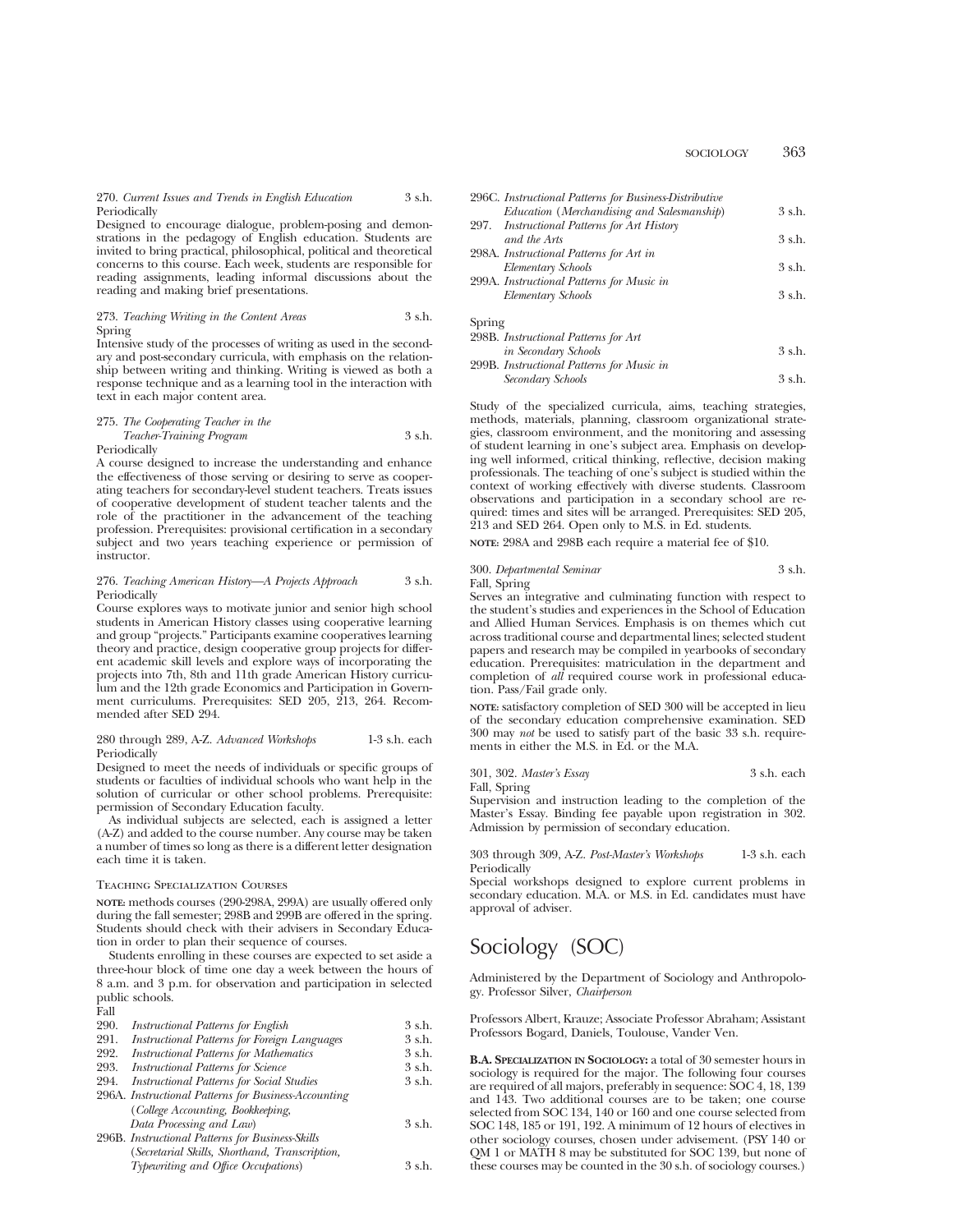It is recommended that all sociology majors take the sociology section of the Graduate Record Examination (GRE) before graduation. A minimum grade-point average of 2.0 is required for the 30 s.h. of sociology. Required sociology courses in which a grade of D is obtained must usually be repeated.

See complete B.A. requirements, page 80.

**A MINOR IN SOCIOLOGY** consists of the successful completion of 18 semester hours, with at least nine hours in residence, as follows: SOC 4 and 15 additional hours to be taken, under advisement, with at least two courses chosen from among those required for the major. All candidates must register with the department.

Alpha Kappa Delta: a national sociology honor society, see page 68.

# **COURSES**

In addition to semester notations next to each course, several courses are offered during the January and Summer sessions. Consult the *January* and *Summer Sessions* bulletins for these schedules.

SOC 4 is prerequisite to all other sociology courses with the exception of SOC 18 and 134.

| 4. Contemporary Society # | 3 s.h. |
|---------------------------|--------|
| Fall, Spring              |        |

An introduction to basic concepts of sociology and their application to specific aspects of contemporary American and other societies. Credit given for this course or SOC 1, not both.

7. *Crime and Delinquency* 3 s.h.

Fall, Spring Crime causation; the delinquent. Effects of institutional confinement and social ostracism; penology, prevention, social agencies, fieldwork and off-campus lectures.

8. *Sociology of Substance Abuse* 3 s.h. Periodically

The systematic study of the social construction and costs of substance abuse. Specific emphasis is placed on the effects of substance abuse on various social institutions (family, workplace), and on the several sociological theories which can be applied to explain its occurrence. Other topics include the subcultures of substance abuse, issues of treatment and prevention, abuse and social policy.

9. *Youth, Crisis, and American Culture* 3 s. h. See course description, page 398.

10. *Sociology of Sport* 3 s.h. Periodically

Examines the institutionalized character of sport in American society. Issues such as sport and the media, professionalization, race and gender, and violence are discussed from various sociological perspectives.

# 18. *Social Theory and Social Issues* # 3 s.h. Fall, Spring

Introduction to the major theoretical currents in 19th century sociological thought. The classical tradition in sociological theory is examined with special attention to the contributions of Comte, Spencer, Marx, Weber, Simmel and Durkheim. Specific questions addressed in the work of these individuals include: Can the study of society attain objectivity? Is human equality a utopian dream? How did capitalism evolve? What is the nature of religion and can there be a nonreligious society?

32. *Women and Development* # 3 s.h. Periodically

Examination of the historical transformation of the roles of Asian and African women in relation to the different modes of socioeconomic organization of their respective societies. Critical assessment of the impact of social, religious, economic and political systems in defining the status of women in these societies. Credit given for this course or ANTH 32, not both.

34. *Ethnicity and Minority Group Relations #* 3 s.h. Once a year

This course focuses on the critical analysis of the social and political construction of ethnicity and ethnic identity. The specific emphasis is on the United States, but appropriate comparative evidence from other societies is also examined. This course looks at the historical position faced by immigrant and indigenous minority groups. The experiences of such groups as Native Americans, Latin Americans, and European Americans are considered. In addition, contemporary instances of ethnic and minority group conflicts in the global context are examined. (Formerly *Minority Group Problems*.)

36. *Marriage and the Family* 3 s.h. Fall, Spring

Structure and functional analysis of the family studied through comparative cultural materials. Problems of the contemporary American family. Credit given for this course or New College SSG 2, not both.

37. *Parenting, Poverty and Social Policy* 3 s.h. See course description, page 398.

100. *Honors Essay* 3 s.h.

Fall, Spring

Research for and writing of a substantial sociological essay. Open only to qualified senior sociology majors who desire to graduate with departmental honors and who secure, before registration, written permission of the chairperson and of the instructor who will supervise the essay. This course also meets the requirement for SOC 191.

#### 101. *Sociology of Education* 3 s.h. Fall

Introduction to education as a social institution, a particular type of formal organization, and an agent of socialization and social control. Analysis of the relation of education to other institutions such as religion, government, the economy and the family, as well as of variations in educational systems and evaluation techniques. Credit given for this course or FDED 115, not both.

| 102. Social Institutions | 3 s.h. |
|--------------------------|--------|
| Periodically             |        |

Analysis of institutions with particular emphasis on American society and the growth of cities; economic, political, religious and kinship organization from a social change perspective.

103. *Social Problems* 3 s.h. Fall, Spring

Analysis of theories and problems of deviance and social disorganization, with particular emphasis on such problems as war, family disruption, sexual behavior, juvenile delinquency, conflict in mass society, alienation and prejudice.

104. *Sociology of Health and Medicine* 3 s.h.

Once a year

An introduction to some of the major issues of health care in the United States and other cultures; illness as a social phenomenon, the structure of health services, patient-doctor relationships, the medical profession and the economics of health.

105. *Religion and Society* 3 s.h.

Once a year

Analysis of religious institutions and their functions in simple and complex social structures. Intensive analysis of recent contributions to the literature.

#Core course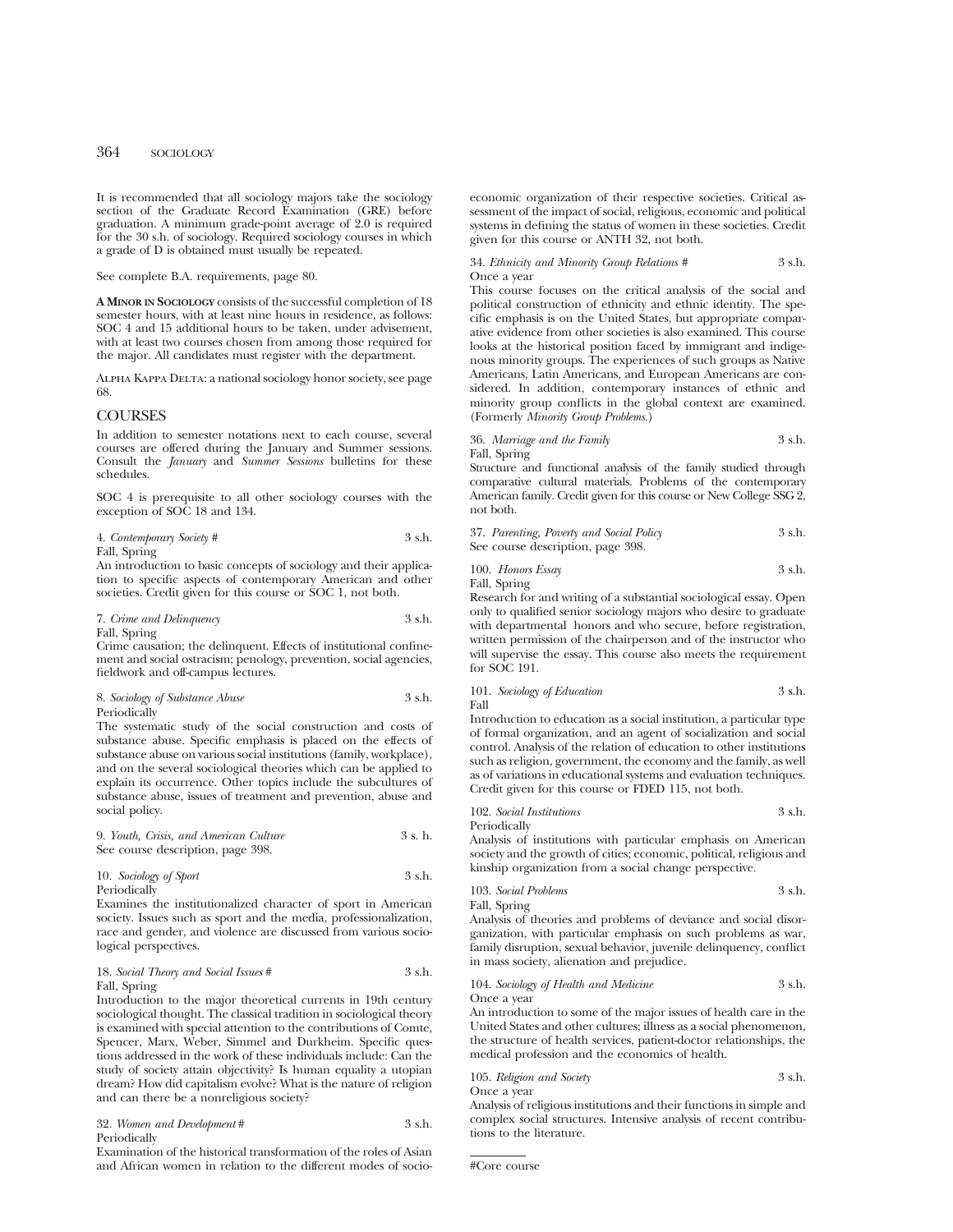106. *Work, Alienation, and Power in Social Life* 3 s.h. Once a year

This course examines how work affects our lives as individuals, as citizens of a specific society, and as participants in a world economy. Some of the key questions to be addressed in the course include: What is the relationship between work and power? Why do so many people feel alienated at work? Do people benefit equally from work? What is the role of technology in shaping how people work? The course attempts to address these issues by looking at work and labor relations in the United States and comparing them to conditions in other sectors of the world economy. (Formerly *Sociology of Industry*.)

#### 111. *Sociology of Literature and Art* 3 s.h. Every other year

Social forces that affect the creative and popular forms of literature and other arts in western societies. Art products, audiences, and artists are examined as part of the processes by which various arts are valued and shaped.

112. *Sociology of Film* 3 s.h. Once a year

Contemporary cinema as a culture clue to social change; an introduction to the social forces involved in film-making in the United States and other cultures; the influence of films on mass and select audiences.

117. *Sociology of Terrorism* 3 s.h. Once a year

A study of terrorism past and present as a recurrent expression of social conflict; the contrast between individual and collective violence; the relationship between ideologies and extremist movements.

132, 133. *Fieldwork*

| $133 - 3$ s.h.  |
|-----------------|
| 133A - 2 s.h.   |
| $133B - 1$ s.h. |
|                 |

Independent study, internships and field placements to supplement courses in sociology. For Pass/ $D+/D$ /Fail credit beyond the courses required for the major. Prerequisite: permission of chairperson.

## 134. *Race Relations in the United States* # 3 s.h. Fall, Spring

Examination of major patterns of racial and ethnic relations in the United States. Historical, contemporary and cross-cultural data are combined with prevalent theoretical perspectives to provide a basic understanding of race and ethnic relations as enduring and embedded aspects of United States society. Topics covered include the political and economic dynamics of race relations, institutional racism, prejudice and discrimination. Particular attention is paid to the African-American experience from slavery to the present.

135. *Political Sociology* 3 s.h. Once a year

Survey of theory and research dealing with such topics as the national power structure of United States society; the social characteristics and functions of leadership; the social determinants of voting patterns; the origins and composition of selective political movements; the processes and patterns of political socialization.

|      | 139. Statistics in Sociology |  | 3 s.h. |
|------|------------------------------|--|--------|
| Fall |                              |  |        |

Use of basic statistical analyses to examine sociological data. Topics include measures of central tendency and dispersion, probability, inference and hypothesis testing, analysis of variance and correlations. A component on the utilization of the microcomputer for statistical data analysis is included. (3 hours lecture, 1 hour laboratory.) Credit given for this course or MATH 8 or BIO 100 or OM 1 or PSY 140 or New College S 91 or OTB 2.

140. *Social Inequality* 3 s.h.

Once a year

Analysis of social classes and structured social inequality; objective and subjective approaches to the relations of status, class and power with emphasis on recent research.

141. *Urban and Community Studies* 3 s.h.

Periodically

An introduction to the history, social organization and ecology of the city with emphasis on the metropolitan New York area and suburban communities. Special attention to inner city neighborhoods and their suburban counterparts and to basic research methods used in community studies.

142. *Global Cities: Politics and Social Change in Comparative Perspective* 3 s.h. See course description, page 398.

143. *Research Methods in Sociology* 3 s.h. Spring

Covers the fundamental issues associated with research in the social sciences. Topics include research design, conceptualization and measurement, reliability, validity and sampling designs. Principal techniques of data collection in sociology including experiments, surveys, participant observation and content analysis are examined. Laboratory exercises include work on research techniques, as well as experience with the utilization of the mainframe computer for data entry and analysis. (3 hour lecture, 1 hour laboratory.)

147. *World Population* 3 s.h.

Once a year

A cross-cultural study of major factors that affect births, deaths and migration with emphasis on the social consequences of population growth and decline. Introduction to theories and methods of demographic research.

148. *Society and Personality* 3 s.h.

Once a year

Relationship between the individual personality, society and culture. Recent theories and studies of character and social structure. Credit given for this course or ANTH 148, not both.

149. *Society and Culture in Developing Nations* 3 s.h. Periodically

Analysis of social, economic, political and religious institutions of developing nations. Case studies in selected areas and problems. Sociological and anthropological aspects of technical assistance programming.

150. *Social Change and Social Evolution* 3 s.h. Periodically

Analysis of sociological studies of historic social changes and the dynamics of change in the present. Critical study of theories of change and evolution.

151, 152. *Readings in Sociology* 1-3 s.h. each Fall, Spring

Individual oral and written reports on special topics in sociology. Prerequisite: permission of chairperson.

156. *Sociology of Communication* 3 s.h. Periodically

Survey of communication theory and research with special emphasis on the analysis of the ways in which various forms of communication, oral, written, and electronic, influence content, consciousness and culture. In addition, the course addresses communication on both the interpersonal and mass level in order to shed light on how changes in one affect the other.

<sup>#</sup>Core course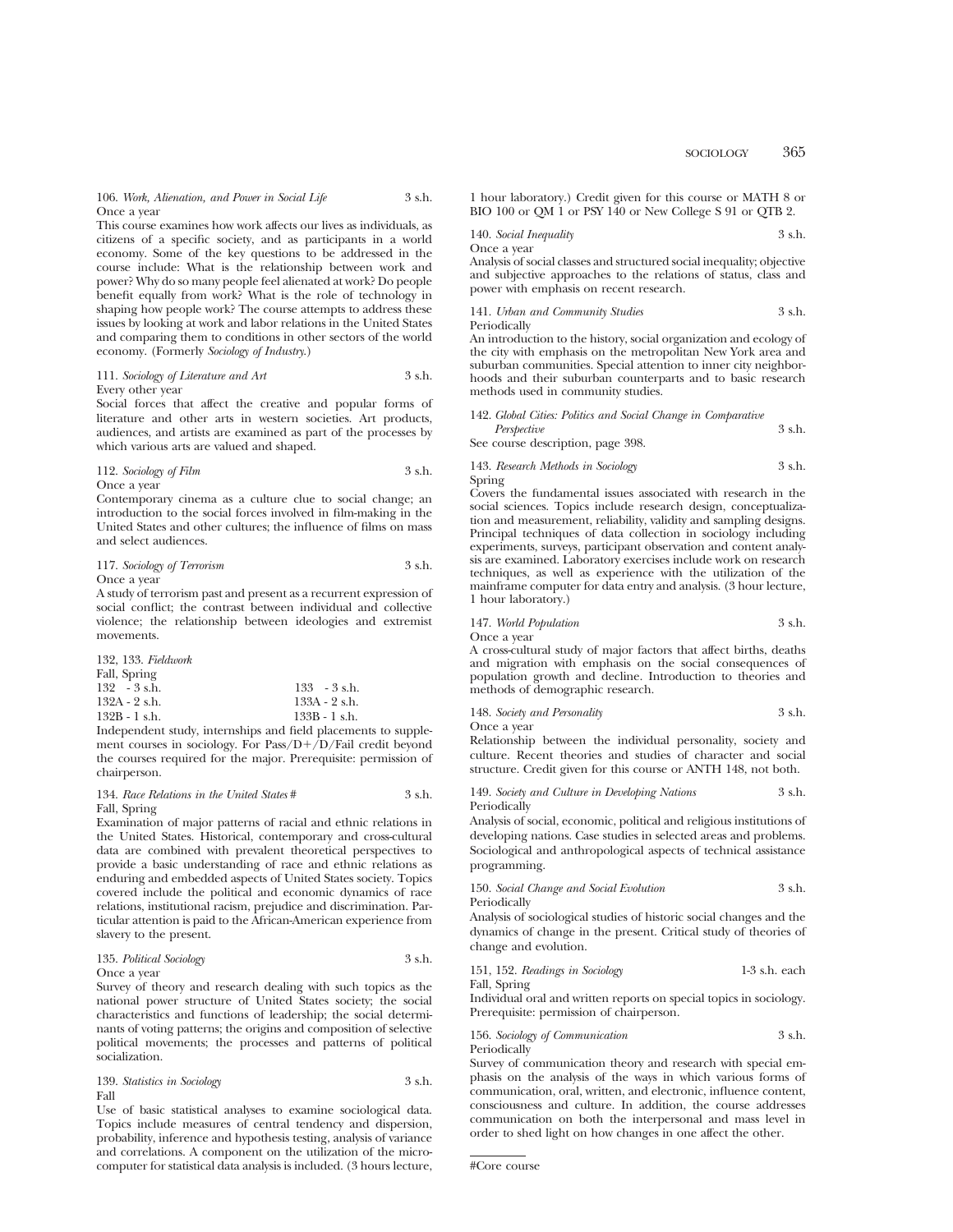| 160. Sociology of Sex Roles | 3 s.h. |
|-----------------------------|--------|
| Once a year                 |        |

Detailed analysis of traditional sex roles, the socialization process leading to sex identity; feminism as a social movement. Recommended background: SOC 36.

170. *Sociology of Law* 3 s.h. Once a year

Social organization of the United States legal structure and defacto processes; societal values and the social bases of law. Empirical studies of the legal profession, juries and judicial decision-making models. The capacity of law to affect social behavior.

## 171. *Intimate Human Behavior* 3 s.h. Fall, Spring

Deals with loneliness, human sexuality (both heterosexual and homosexual), changing sex roles, changing structure of the family, sexual dysfunction, aging, illness and death. Credit given for this course or New College SSG 1, not both.

172. *Sociology of Corrections* 3 s.h. Every other year

Internal and external relations of the postadjudicative phase of the criminal justice system in the United States. Probation, courts, parole, prisons and other total institutions are discussed, analyzed and visited, whenever practicable. Alternatives to present practices in corrections are explored. The political economy of capitalism and the prison is emphasized.

#### 185. *Contemporary Sociological Theory* 3 s.h. Periodically

Critical evaluation and study of recent trends in sociological concepts and theory developed over the past fifty years.

Special Topics: courses numbered 187 and 188 are open to students who have completed at least 6 s.h. in sociology and/or related social sciences. These courses deal with innovative or advanced topics and may include individual research or field projects. May be repeated when topics vary.

*Special Topics*: major themes in sociology

Fall, Spring 187, 188, 3 s.h. each 187a, 188a, 2 s.h. each 187b, 188b, 1 s.h. each

Interdisciplinary Seminars: courses numbered 189 and 190 are open to students who have completed at least 6 s.h. in sociology and/or related social sciences. These seminars deal with innovative or advanced topics in sociology in relation to other disciplines and may include individual research and field projects. May be repeated when topics vary.

*Interdisciplinary Seminars:* subjects related to sociology and other disciplines

Fall, Spring 189, 190, 3 s.h. each 189a, 190a, 2 s.h. each 189b, 190b, 1 s.h. each

#### 191, 192. *Advanced Seminar in Sociology* 3 s.h. each Fall, Spring

Presentation of a topic that reflects broad understanding of sociological ideas and modes of analysis with current significance to the discipline. Through joint readings and individual research, advanced students develop ideas relevant to the theme of the course. Students are expected to share their work with the class. Topics vary from semester to semester. Prerequisite: completion of four courses in sociology or permission of instructor. May be repeated for credit when topics vary. (Formerly *Senior Paper/ Seminar*.)

#### 210. *Advanced Studies in Sociology of Education* 3 s.h. Once a year

Fundamental principles of sociology are applied to educational practice. Significance of sociology as an analytic tool for understanding the processes of education lies in its distinctive shift in emphasis from individual to group determinants of behavior. Concepts of organization, stratification, social control, socialization and social change are helpful for investigating the group contexts in which children learn; implications are for innovative group practices which are most likely to encourage learning.

| 219. Interdisciplinary Seminar: Contemporary |        |
|----------------------------------------------|--------|
| Hispanic Literature and Society              | 3 s.h. |
| Summer                                       |        |
| Same as SPAN 219.                            |        |

250. *Readings in Sociology* 1-3 s.h. Periodically

Independent study on special topics in sociology. Prerequisite: permission of chairperson.

251, 252. *Special Topics Seminar: Suburban Problems* 3 s.h. each

Periodically

Individual and/or group investigation and reports on advanced sociological topics related to suburban problems. Prerequisite: permission of instructor or chairperson.

272. *Sociology of Juvenile Corrections* 3 s.h. Periodically

Analysis of the social organization of juvenile corrections and rehabilitation in the United States. Includes: visiting lecturers, field trips and class lectures on the historical development of juvenile corrections; the social obstacle to rehabilitation of minors; class struggle and youth crime and correction; corrections as a career; social implications of a separate rehabilitation system for youth and related areas. An exploration of alternatives.

# Spanish (SPAN)

Administered by the Department of Romance Languages and Literatures. Associate Professor Schwab, *Chairperson*

Professors Bussell-Thompson, DaSilva, McNair, Rodriguez; Associate Professor Cao; Assistant Professors Heller, Sampedro.

**B.A. SPECIALIZATION IN SPANISH:** 33 semester hours in Spanish beyond SPAN 4 as specified below.

- 1) No more than 9 credits of advanced language and reading courses—SPAN 5, 109 or 110, 111, 112—can be counted towards the major. Chosen under advisement.
- 2) 6 credits in culture: SPAN 113A, 113B, or equivalent.
- 3) 6 credits in survey courses required: either 114A or 115A, and either 114B or 115B.
- 4) At least 9 credits in other advanced literature courses chosen under advisement.
- 5) 3 credits of the senior seminar in literature.
- 6) It is recommended that Spanish majors take at least one course in comparative literature.

Credit in a language course cannot be given to a student who has already earned credit for a higher-numbered course in the same language when the course numbers in question indicate level of comprehension and ability in the introductory and intermediate study of that language.

**NOTE:** language laboratory work is required in all modern foreign language courses on the 1, 2, 3, 4 level.

**B.A. SPECIALIZATION IN IBERO-AMERICAN STUDIES:** 36 semester hours as follows: 12 semester hours chosen from SPAN 112 or 121, 113A or 113B, 125, 126; 12 semester hours chosen from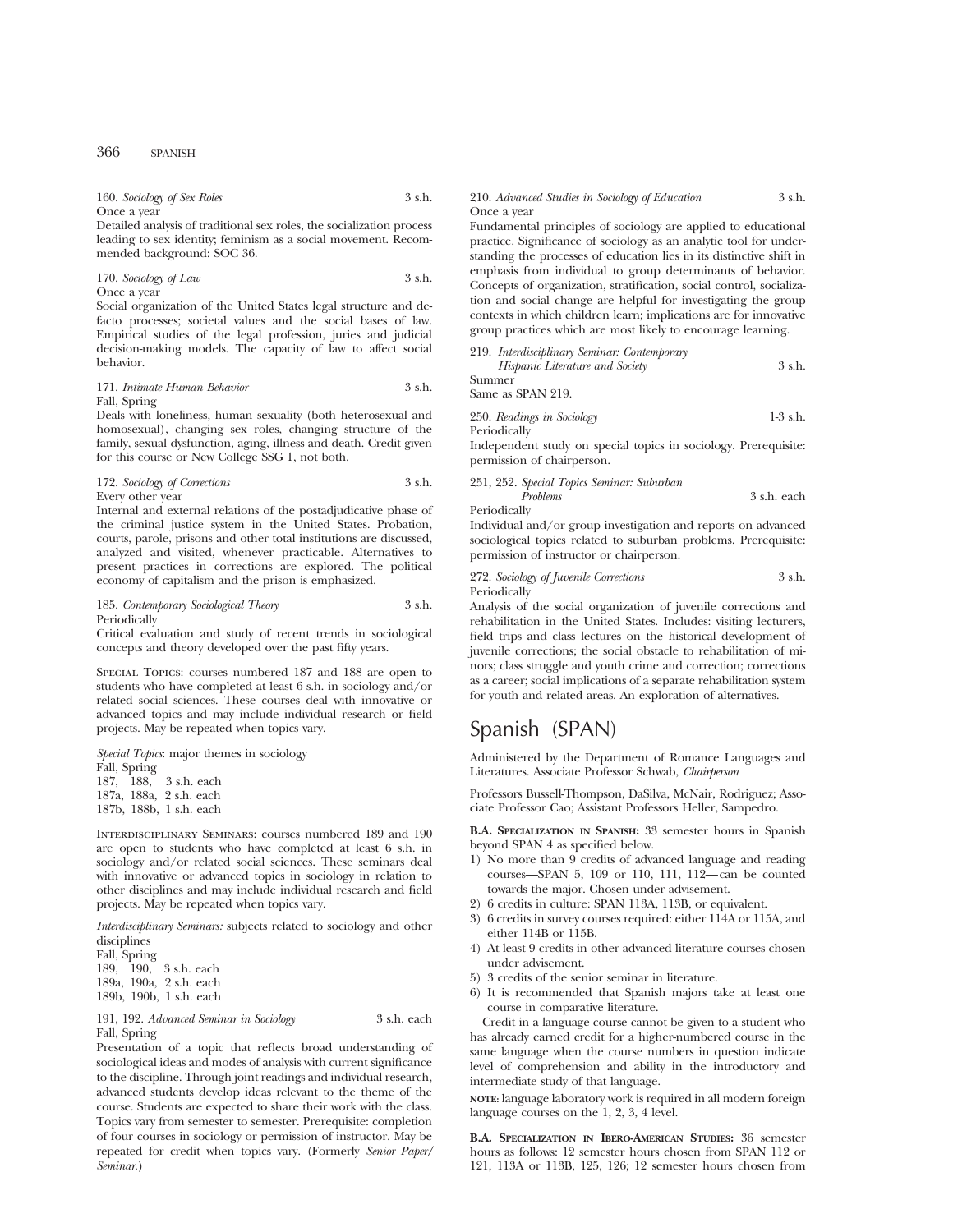SPAN 114B, 115B, 180, 195, or any other course in Spanish literature, taken under advisement; ANTH 105, ECO 110, HIST 142, PSC 130.

**B.A. SPECIALIZATION IN IBERO-AMERICAN STUDIES WITH A MINOR IN INTERNATIONAL BUSINESS:** 54 semester hours as follows: 24 semester hours in Spanish as described above but including SPAN 121; ANTH 105, ECO 110, HIST 142, PSC 130; 18 semeter hours in business courses chosen from IB 150, 162, 163; MKT 101, 170; MGT 101, 171.

See complete B.A. requirements, page 80.

Teaching of Spanish in High School, see page 354.

**A MINOR IN SPANISH** consists of 18 semester hours, at least six hours in residence, beyond SPAN 4, as follows: no more than 9 credits from SPAN 5, 109 or 110, 111, 112, and at least 9 credits of culture and/or literature (from courses 113A-197), 3 of which must be literature.

**A MINOR IN IBERO-AMERICAN STUDIES** consists of 18 semester hours, with at least 6 semester hours in residence, as follows: 12 semester hours chosen from SPAN 112 or 121, 113A or 113B, 125, 126; 6 semester hours chosen from ANTH 105, ECO 110, HIST 142, PSC 130.

Summer Study in Spain, see International Study, page 17.

#### **MASTER OF ARTS IN SPANISH\***

Bilingual Graduate Programs, see Bilingualism.

Intensive Summer Language Program

*Beginning Spanish* 9 s.h. (The equivalent of SPAN 1, 2, 3.) No previous language experience necessary. An accelerated program with stress on the audio-lingual aspect of the language. Intensive practice in listening and speaking. Cultural and literary readings.

*Advanced Spanish* 9 s.h. (The equivalent of three of the following: 110, 111, 112, 113A or 113B, 114A, 115A.) An accelerated program providing intensive practice in speaking, listening comprehension, reading and writing. Culture and civilization. Prerequisite: SPAN 5 or equivalent.

*Summer Language Institute* 3 s.h. each SPAN 209, 210 and 211 are designed for foreign language and prospective language teachers.

| Graduate Spanish                                   | 6 s.h. |
|----------------------------------------------------|--------|
| (The equivalent of two of the following: 221-226.) |        |

SIGMA DELTA PI: a national Spanish honor society, see pages 70, 75.

Spanish Literature in Translation, see Spanish course listings.

# **COURSES**

In addition to semester notations next to each course, several courses are offered during the January and Summer sessions. Consult the *January* and *Summer Sessions* bulletins for these schedules.

1. *Elementary Spanish* 3 s.h. Fall, Spring

Fundamentals of structure. Oral drill. Prerequisite: placement test prior to registration for students who have taken Spanish previously.

| 2. Elementary Spanish | 3 s.h. |
|-----------------------|--------|
| Fall, Spring          |        |

Continuation of 1. Selected readings. Prerequisite: SPAN 1 or equivalent by placement test score.

3. *Intermediate Spanish* 3 s.h. Fall, Spring

Structural review. Readings and conversations on the culture of Spain and Latin America. Composition. Prerequisite: SPAN 2 or equivalent by placement test score.

4. *Intermediate Spanish* 3 s.h.

Fall, Spring

Readings, composition and conversations on Spanish and Latin-American writers. Prerequisite: SPAN 3 or equivalent by placement test score.

5. *Advanced Reading* 3 s.h. Fall, Spring

Development of reading proficiency and introduction to critical approaches to interpretation. Prerequisite: SPAN 4 or permission.

# 106. *Contemporary Journalism* 3 s.h. Periodically

Readings in current Latin-American and Spanish periodicals, with emphasis on business, government, education, international trade, demographic statistics and the evolving role of women. All readings and discussion will be in Spanish. Prerequisites: SPAN 4 or equivalent and permission of department.

108. *Individualized Oral Communication* <sup>1</sup>/<sub>2</sub> s.h. Fall, Spring

Stresses authentic intonation patterns, oral proficiency and listening comprehension. Students meet on an individual basis once a week for twenty-five minutes with a native Spanishspeaking instructor. These sessions are augmented by language laboratory and off-campus experiences. Prerequisite: SPAN 4 or equivalent. Spanish major or minor, or students concurrently enrolled in any Spanish course beyond SPAN 4.

**NOTE:** may not be used to satisfy the foreign language requirement; course may be taken for a total of four semesters with a maximum of 2 s.h. applied toward the B.A. degree.

109, 110. *Advanced Spanish Conversation* 3 s.h. each 109: Fall; 110: Spring

Intensive training in oral practice and self-expression. Discussions on assigned topics with vocabulary preparation, oral reports, and presentations in response to cultural texts. Major or minor credit for either 109 or 110, not both. Prerequisite: SPAN 4 or permission. (Formerly *Spanish Conversation and Oral Practice.*)

111. *Advanced Spanish Grammar* 3 s.h. Annually

Problem areas in Spanish grammar. Class exercises supplemented with writing assignments both analytical and creative. Prerequisite: SPAN 4 or permission. (Formerly *Structural Analysis.*)

112. *Advanced Spanish Composition* 3 s.h. Annually

Exercises intended to develop both communicative and creative writing skills. Practice with different techniques and modalities of writing, from summary, description, dialogue, narrative, review

<sup>\*</sup>Applications not accepted in 1999-2000. For further information, contact the Department of Romance Languages and Literatures.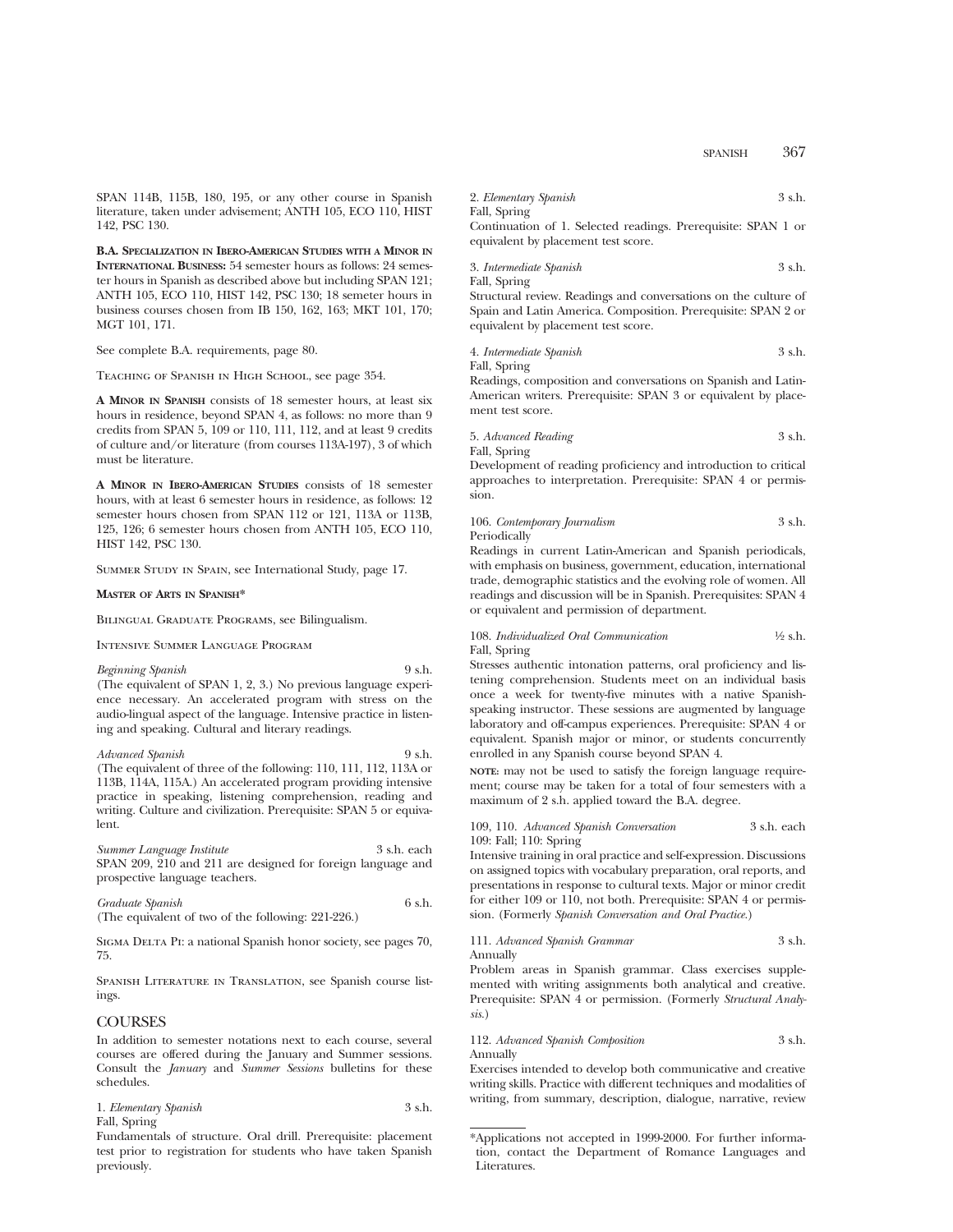and essay, to formulaic writing such as that of applications, curriculum vitae, official or commercial letters, and problematic areas of translation. Prerequisite: SPAN 4 or permission.

*Prerequisite for all courses numbered 113A through 197; successful completion of SPAN 5, 111, 112, or permission.*

113A. *Culture and Civilization of Spain* 3 s.h. See course description, page 399.

113B. *Culture and Civilization of Latin America* 3 s.h. See course description, page 399.

#### 114. *Introduction to Spanish Literature I* 3 s.h. Periodically

A survey of Spanish literature from the Middle Ages to the Renaissance and the Golden Age. Prerequisite: SPAN 5, 111, 112, or permission. Credit given for this course or SPAN 114, not both. (Formerly SPAN 114, *History of Hispanic Literature.*)

## 114B. *Introduction to Spanish-American Literature I* 3 s.h. Periodically

An overview of Spanish-American literature and historiography from the pre-Columbian through the Colonial time to the 1880s. Theoretical and critical discussions of readings, films, documentary and other available materials on the period. One of the main goals of the course includes the revision and challenge of certain traditionally accepted concepts such as *discovery, New World, Indian,* or even *Latin America,* and their relocation in a noneurocentric perspective. Prerequisite: SPAN 5, 111, 112, or permission. Credit given for this course or SPAN 198, not both. (Formerly SPAN 198, *Spanish-American Literature.)*

#### 115A. *Introduction to Spanish Literature II* 3 s.h. Periodically

A survey of Spanish literature from the 18th to the early 20th century covering works representative of "La ilustración," the various literary movements of the 1800s (Romanticism, "Costumbrismo," Realism and Naturalism), and up to the generations of 1898 and 1927. Prerequisite: SPAN 5, 111, 112, or permission. Credit given for this course or SPAN 115, not both. (Formerly SPAN 115, *Oral Interpretation of Literature.*)

## 115B. *Introduction to Spanish-American Literature II* 3 s.h. Periodically

An overview of Spanish-American literature from the late 19th century to the present, covering a variety of genres (poetry, short story, essay, testimonio, and the novel), with close attention to relevant literary and socio-political contexts. This course explores themes such as Spanish-American identity, the tensions between nationalism and globalization, race and national cultures, the relationship of history to literature, representations of gender and the body Hispanic. Prerequisite: SPAN 5, 111, 112, or permission. Credit given for this course or SPAN 199, not both. (Formerly SPAN 199, *Modernismo to the Contemporary Period.*)

# 116, 117, 118, 119. *Readings in Spanish* 1 s.h. each Fall, Spring

Designed to help the student maintain proficiency and interest in Spanish and enhance the reading facility within the specific field. Prerequisite: completion of SPAN 4 or equivalent.

## 120. *Cultural Studies in Spain Today* 3 s.h. Summer

A study of present-day Spain, its culture, institutions, and art, as well as their origins and evolution. Offered only in the Hofstra in Spain Summer Program. Prerequisite: SPAN 5, 111, 112, or permission. (Formerly *Contemporary Castilla.*)

#### 121. *Language and Form in the Commercial World* 3 s.h. Periodically

A combined conversation and writing course: oral-audio skills, with stress on business and professional contexts (telephone and office etiquette, legal interrogation, interviewing and interpreting, etc.), while developing simultaneously techniques of personal and commercial correspondence. Individual practice, oral and written, with fieldwork on the development of topical vocabularies for specific industrial application. All readings and discussion will be in Spanish.

#### 122. *Economic History of Spain and Latin America: Literary Projections* 3 s.h. Periodically

A cultural analysis of the geography and resources of the Hispanic countries, the origins and cultural consequences of their economic systems and industrial development. Focus on representations of land and land use (both rural and urban), exploring themes such as: landscape in Spanish poetry of the 20th century, nature and neo-colonial extract economies in the Spanish-American *novela de la tierra,* and the shaping force of the plantation of Afro-Caribbean literature. Prerequisite: SPAN 5, 111, 112, or permission. (Formerly *Economic History of Spain and Latin America.*)

| 123. Politics of the Hispanic World | 3 s.h. |
|-------------------------------------|--------|
| Periodically                        |        |

The course focuses on the implantation of the Spanish political, religious and cultural institutions in the Latin-American Colonies and the later transition to national entities (*caciquismo, machismo,* Catholicism, military dictatorship, etc.) and their literary projections. It explores locations and representations of power and resistance (the state, the church, the convent, the plantation), along with the possibility of resistance to an authority always already in place, and dual role of the body as material and theoretical protagonist in that resistance, and the problematic status of woman in an inherited male culture. Prerequisite: SPAN 5, 111, 112, or permission.

# 124. *Portrait of the Hispano: The Question of Identity* 3 s.h.

Periodically

The issue of national and regional identity has been a constant obsession of writers and thinkers in Spain and Spanish America since at least the end of the 19th century. This course traces the trajectory of this obsession through the writings of authors such as Unamuno, Martí, Paz, J. Goytisolo, and Lezama Lima. Who qualifies for inclusion in these formulations? Who is excluded from them? Is it even possible to describe the character of a people or a nation? What is the social function of such portraits? Prerequisite: SPAN 5, 111, 112, or permission. (Formerly *Portrait of the Hispano.*)

## 125. *Hispanic Presence in the United States* 3 s.h. Periodically

An exploration of Hispanic cultures in the United States, from the colonial period through the present, with attention to diverse forms of expression (literature, film, music). This course focuses on Latino identity, the changing relations of Latinos to the majority culture, the tensions between preservation and modifications of traditions, the issues of nostalgia, cultural memory, hybridity, and linguistic purity. Prerequisite: SPAN 5, 111, 112, or permission.

## 126. *Contemporary Hispanic Thought: The Usable Past* 3 s.h. Periodically

The connection between Iberia and Latin America, the complex relationship between their histories, cultures, politics and literary traditions as revealed primarily in fiction and the essay. Concentrating on the past as both the subject of fiction and as a source of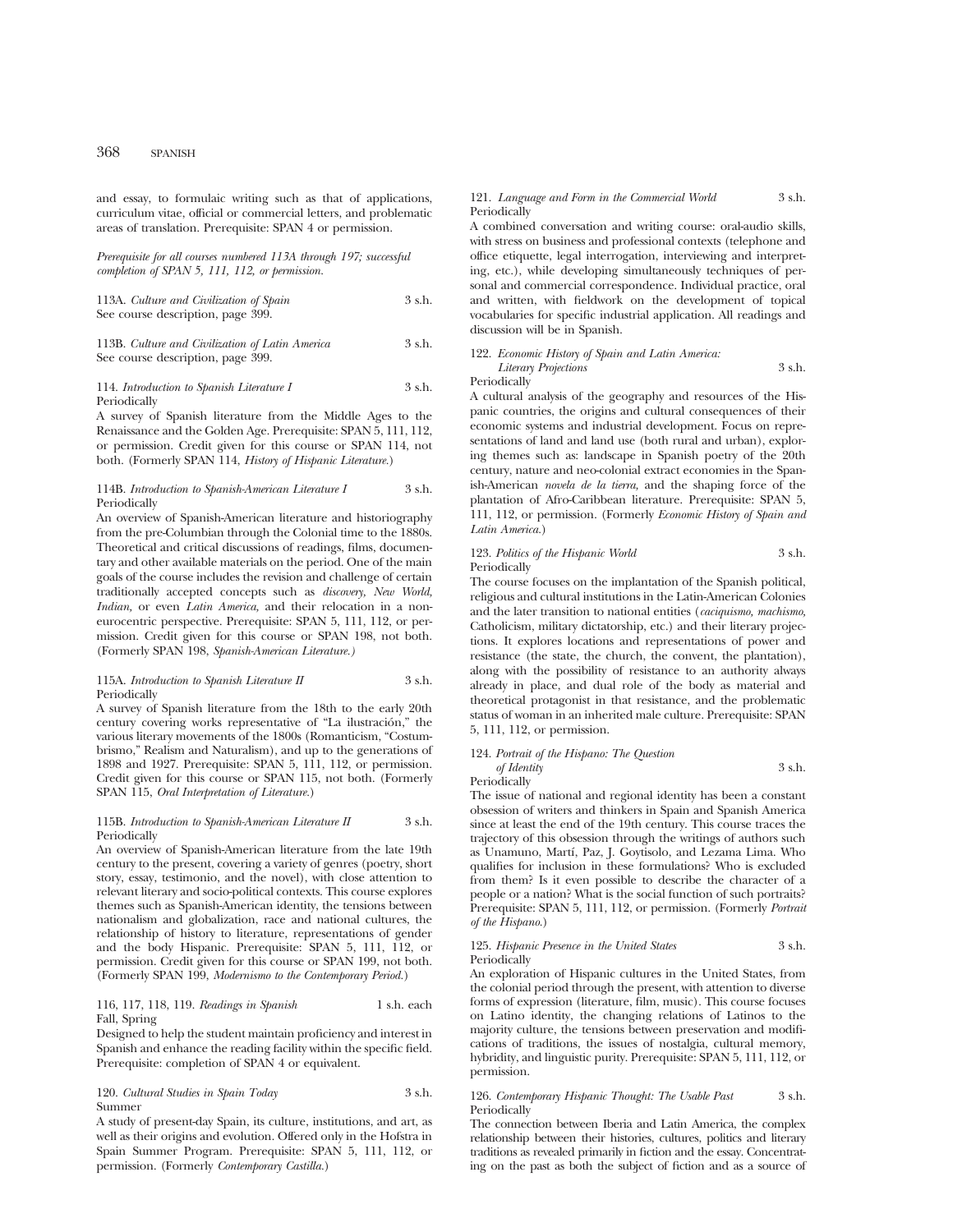inscribing fiction, the course traces the ways in which writers self-consciously participate in the construction of a Latin-American canon. Issues surrounding *colonization and independence, mestizaje* and melting pot, domination and self-determination, and the ambivalence of history in a "new" world is addressed. Prerequisite: SPAN 5, 111, 112, or permission. (Formerly *Contemporary Hispanic Thought.*)

# 127. *United States and Latin America: Unequal Relations* 3 s.h. Periodically

An exploration of United States-Latin American relations through selected literary texts, from the Latin-American wars of independence to the present. Traces the history of United States interventions in the region (from the Mexican-American War to recent events such as the United States invasion of Panama). Considers the Americanization of Latin America, Latin American immigration to the United States and its impact on United States culture, and the concepts of the border and of cultural hybridity. Prerequisite: SPAN 5, 111, 112, or permission. (Formerly *United States and Latin America: Friend or Foe.*)

#### 128. *Spain and Latin America Today: Changing World* 3 s.h. Periodically

A study of current events and their impact on popular culture and literary representations nation by nation, day by day. The course pays attention to main leaders of the Hispanic world, forces of *dissidence* and terrorism, sources of crisis, and sources of hope. It also focuses on the integration of popular culture and globalization processes as part of the construction of new identities. Prerequisite: SPAN 5, 111, 112, or permission.

# 140. *Intensive Approach to Oral and Written Skills* 6 s.h. Periodically

For majors and students with a special interest in intensive exposure to language skills: listening-comprehension, speaking, reading and writing. Credit given for this course or SPAN 111 or 112.

#### 151. *Middle Ages Through Renaissance* 3 s.h. Periodically

Lectures and discussions on Spanish literature from its origins to the beginnings of the 16th century. Prerequisite: SPAN 5, 111, 112, or permission.

#### 162. *Spanish Golden Age Theater* 3 s.h. Periodically

Dramatic and performance theories and praxis, theatrical development, techniques, and the evolution of dramatic literature in 16th and 17th-century Spain. A cultural, historical, and literary background provides the framework for close textual readings. In addition to studying the development of farce with Lope de Rueda's "pasos" and Cervantes' "entremeses," selected works are covered from the pre-Lope playwrights such as Juan del Encina and Gil Vicente, among others, through Lope de Vega and his followers—mainly Tirso de Molina and Ruíz de Alarcon—, culminating in the baroque theater of Calderon and the "auto sacramental." Prerequisite: SPAN 5, 111, 112, or permission. (Formerly *Spanish Drama of the Golden Age.*)

## 171. *Don Quijote* 3 s.h. Periodically

Close analysis and discussion of Cervantes' masterpiece *Don Quijote.* A study of the principal critical works and readings. Prerequisite: SPAN 5, 111, 112, or permission. (Formerly *Cervantes.*)

#### 180. *Advanced Seminar on Varying Literary Topics* 3 s.h. Once a year

Advanced seminar on a literary research theme to be selected annually. Readings, reports and discussions. Open only to advanced students, namely seniors and/or juniors who have satisfactorily completed two literature courses. May be repeated for credit provided change in course content. Prerequisite: SPAN 5, 111, 112, or permission. (Formerly *Literature Seminar.*)

#### 192. *Romanticism, Realism and Naturalism* 3 s.h. Periodically

Study of major literary movements in 19th-century Spain through analysis of representative works of poetry, drama, essay and the novel. Prerequisite: SPAN 5, 111, 112, or permission. (Formerly *Romanticism and Realism.*)

195. *The Generation of 1898* 3 s.h. Periodically

The Generation of 1898: historical background and projection into the 20th-century. Analysis of works by Azorín, Baroja, Antonio Machado, Unamuno, Valle-Inclán, and others. Current revisionist views on the subject of Spanish "literary generations." Prerequisite: SPAN 5, 111, 112, or permission. (Formerly *Contemporary Literature.*)

# 197. *Honors Essay* 3 s.h. Fall, Spring

The research for and the writing of a substantial essay (in either Spanish or English) in the field of Spanish or Spanish-American literature and culture. Open only to senior Spanish majors who desire to graduate with departmental honors. Prerequisite: written permission of the professor who will supervise the essay and appropriate grade point average. (See Departmental Honors Program.) (Formerly SPAN 100.)

*Courses numbered* 200 *and above are open only to matriculated graduate students or by permission*.

201. *Advanced Structure of Present Day Spanish* 3 s.h. Periodically

Detailed study of Spanish syntax, with especial attention to the problematics of differing structures between Spanish and English.

|  | 202. The Spanish Language | 3 s.h. |
|--|---------------------------|--------|
|  |                           |        |

Periodically

Historical development of Spanish out of Latin into the modern language.

203. *Literary Criticism of Spanish Prose of the 20th Century* 3 s.h.

Periodically

Analysis of literary prose works and the study of the literary movements that characterize them.

| 204. Literary Criticism of Spanish-American Prose |        |
|---------------------------------------------------|--------|
| of the 20th Century                               | 3 s.h. |
| Periodically                                      |        |

Analysis of literary prose works and the study of the literary movements that characterize them.

205. *Studies in the Culture of Spain* 3 s.h. Periodically

A review of contemporary period. Study of representative texts depicting various aspects of the civilization of Spain today political, economic and social.

206. *Studies in Cultures of Spanish America* 3 s.h. Once a year

An anthropological study of pre-Columbian to present day Spanish America.

| 208. Foreign Language Workshop | 3 s.h. |
|--------------------------------|--------|
| Periodically                   |        |

Structure of the Spanish language. Application of latest methods, techniques and materials.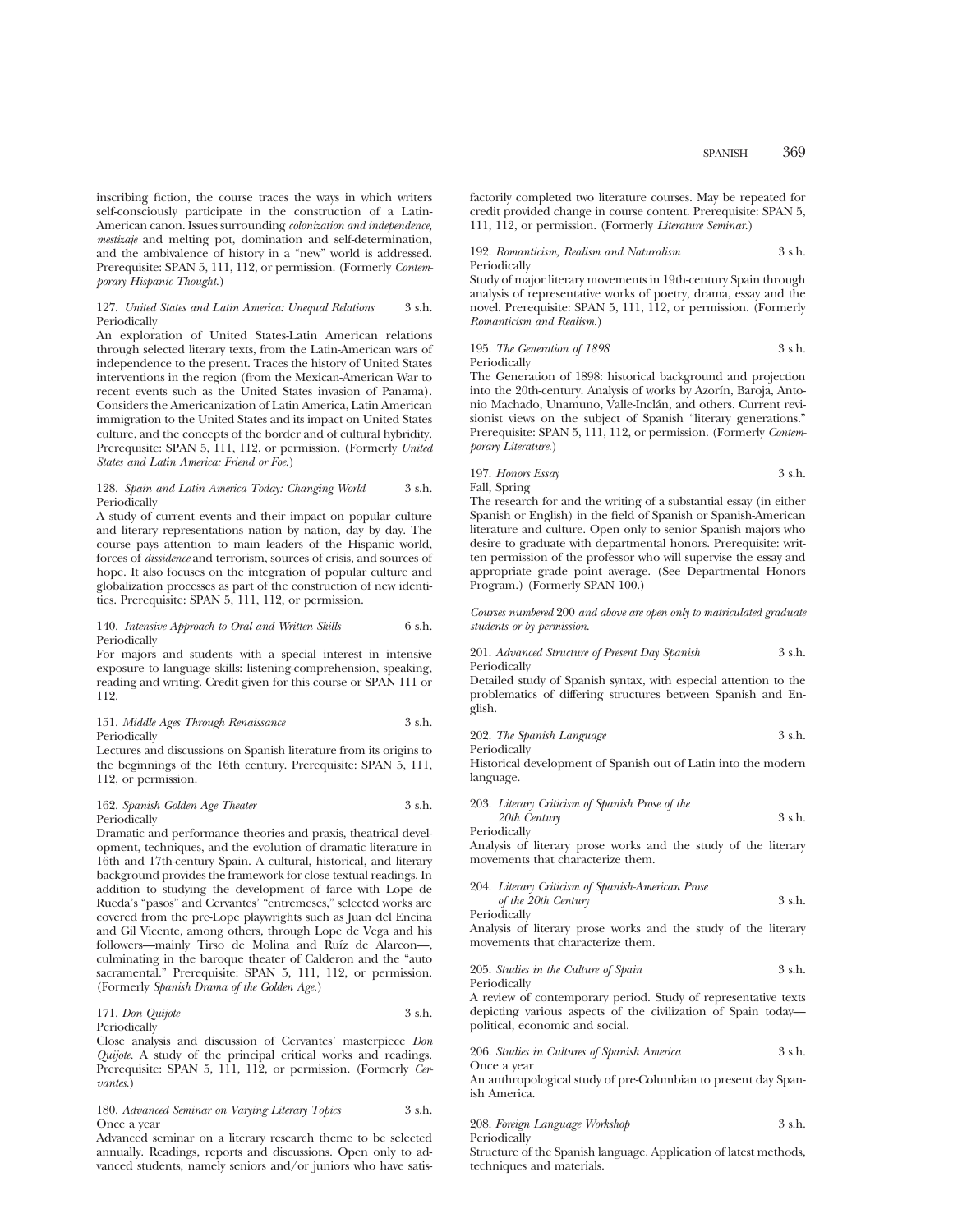209, 210, 211. *Summer Language Institute* 3 s.h. each Summer

Designed for foreign language and prospective language teachers. Stress on listening comprehension and speaking; application of latest methods, techniques and materials; applied linguistics, culture and civilization.

212. *Contrastive Bilingualism* 3 s.h. Fall

A contrastive analysis of Spanish and English in terms of various linguistic principles. The course will focus especially on the pedagogical implications of linguistic problems.

# 213. *Development of Social and Psychological*

*Bilingual Trends in the United States* 3 s.h. Spring

Diachronic and synchronic approaches to language. English and Spanish are studied in their variants vis-a-vis principles of language. The discussion of general topics will encompass problems of Hispanics in the United States. Recommend taking 212 prior to taking this course.

# 214. *Bilingualism in Perspective* 3 s.h. Once a year

Historical examination of bilingual cultures of Europe (especially of Spain) and of the Americas. Analysis is made of similar developments and trends in contemporary societies.

215. *Bilingual Workshop* 3 s.h. Fall

Theoretical and practical consideration of language in action in a mixed cultural group. The course will take advantage of live situations and community resources. The behavioral motivation and degree of acculturation desired will be analyzed. Existing materials and principles for creating and adapting materials will be treated as well.

#### 216. *Literature of Protest and Nationalism* 3 s.h. Summer

The literature of revolution and reform, from the wars of independence to the present. The framework will be historical and sociopolitical in perspective.

#### 218. *People and Cultures of Latin America* 3 s.h. Summer

An integrated study of the institutions, culture groups and literary traditions of Spanish America. Social and economic functions of the "hacienda," Church, politics, university and others in combination with literary works that exemplify these topics. Specific regions or countries are examined individually. Taught in English. Same as ANTH 218.

219. *Interdisciplinary Seminar: Contemporary Hispanic Literature and Society* 3 s.h.

#### Summer

Analysis of significant aspects of the culture of poverty, migratory processes, changing social values and institutions as well as the impact of industrialization upon the Hispanic groups. Sociocultural assimilation of these groups in the United States. Representative writers, both in sociology and in literature, will be selected. Taught in English. Same as SOC 219.

#### 220. *Teaching English in a Bilingual Program* 3 s.h. Periodically

Material, method and curriculum for the teaching of English in a bilingual, bicultural program.

221 through 226. *Major Authors, Literary Movements and Genres* 3 s.h. each Periodically

Intensive study of an outstanding author, movement or literary genre of Spain and Spanish America. Subjects to be announced.

251, 252. *Readings in Spanish* 3 s.h. each Periodically

Literary works and current literary criticism in selected fields. Oral and written reports at seminar sessions. Prerequisite: permission of department.

301. *Master's Essay* 3 s.h. Fall, Spring

Candidates who choose to write a master's thesis will do so under the supervision of a graduate adviser.

305. *Comprehensive Studies* 3 s.h. Periodically

Designed to analyze the movements of all Spanish and Spanish-American literature from its beginning to the 17th century. Each literary movement is studied in depth, after which an examination is given. No credit for a grade of less than B. This course will serve as part of the option for the comprehensive examination. Prerequisites: 21 s.h. of graduate work in Spanish and permission of the program coordinator. This course may not be used to satisfy the basic 33 s.h. requirement for the M.A. in Spanish.

# 306. *Comprehensive Studies* 3 s.h. Periodically

Designed to study all Spanish and Spanish-American literature from the 18th to the 20th century. Each literary movement is studied in depth, after which an examination is given. No credit for a grade of less than B. Both 305 and 306 must be taken in order to satisfy the option for the comprehensive examination. Prerequisites: 21 s.h. of graduate work in Spanish and permission of the program coordinator. This course may not be used to satisfy the basic 33 s.h. requirement for the M.A. in Spanish.

## 307. *Bilingual Doctoral Seminar* 3 s.h. Spring

An exploration of related research topics in bilingual/bicultural education. Development and design of specific research proposals, which will be submitted to the department's bilingual faculty and graduate students as the first step in fulfillment of the doctoral course requirements intended for all Ph.D. candidates in the Educational Research and Reading Bilingual/Bicultural programs.

308. *Bilingual Doctoral Seminar* 3 s.h.

Spring

This course is a continuation of 307. Prerequisite: SPAN 307.

309. *Bilingual Doctoral Seminar* 3 s.h. Spring

This course is the last sequential course of the required 9 hours for the doctoral seminar for all Ph.D. candidates in the bilingual programs. Prerequisites: SPAN 307, 308.

## **LITERATURE IN TRANSLATION (SPLT):** 51 through 57

51. *Don Quixote and the Modern Novel* # 3 s.h.

Spring Modern Spanish and Latin-American novels in the tradition of Cervantes' *Don Quixote*, with emphasis on point of view, theme, time and space, structure, characterization and style.

52. *Interpreting the Hispanic Legacy* # 3 s.h. See course description, page 399.

# 53. *Early Spanish-American Heritage* 3 s.h. Fall

A comprehensive study of literary, social, and political thought of Latin America by some of its leading writers from the colonial period through independence. Taught in English.

```
#Core course
```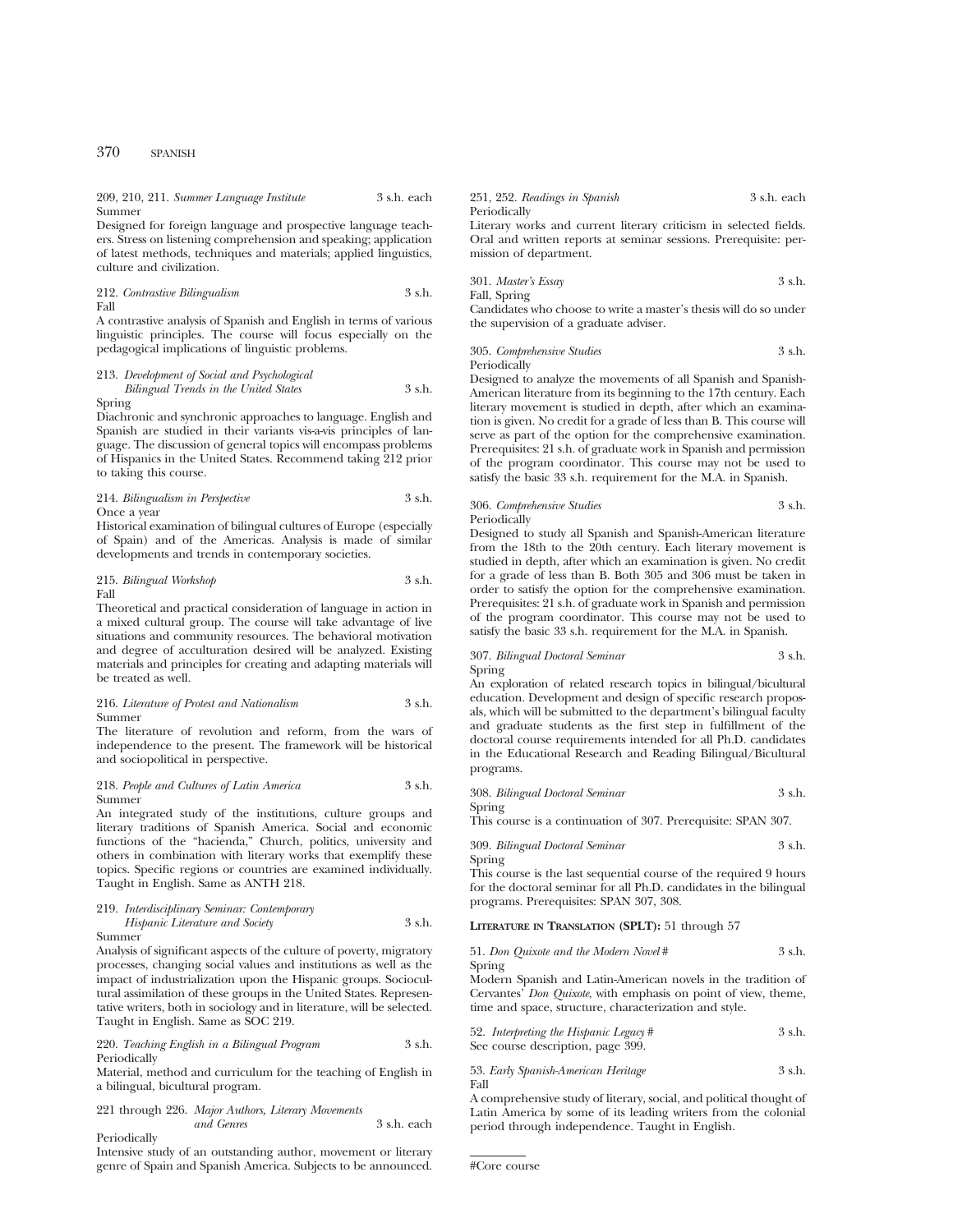54. *19th- and 20th-Century Latin-American Literature* 3 s.h. Spring

Social, political and literary developments. Taught in English.

55. *20th-Century Spanish Outlook* 3 s.h. Fall

Twentieth-century trends in Spain as seen through writers of the generation of '98 and the generation of '27. Works by Unamuno and Lorca, among others will be discussed. Taught in English.

56. *Spain Since the Civil War* 3 s.h. Spring

Contemporary Spain seen through writings from 1940 to the present. Special attention is given to continuing developments in essay, fiction and theater. Taught in English.

#### 57. *Gender and Culture: Women Through the Lens of Spanish Female Writers* # 3 s.h. Periodically

Portrayal of women in the narratives of Spanish female writers. Fictional roles are used as models for examining said roles in Spanish society in differing historical periods. Dynamics of gender and power, society and culture serve as backdrop for the readings. Interpretation of the readings is two-fold: the literary critique of characterization and narrative strategies, and the analysis of sociocultural patterns that inform the writers' world.

# Special Education (SPED)

Center for Special Education and Rehabilitation, see page 23.

Administered by the Department of Counseling, Research, Special Education, and Rehabilitation. Associate Professor Wong, *Chairperson*

Special Education offers master's and professional diploma programs which provide a comprehensive, integrated experience aimed at developing skills and competencies in educating the exceptional child, adolescent and adult. The special education programs are such that each student receives broad based experiences in all areas of special education. There are, at the same time, areas of focus, whereby a student establishes further expertise with one or more specific types of handicapping conditions.

# PROGRAMS

**MASTER OF SCIENCE IN EDUCATION:** competency based teacher education programs which prepare professional personnel in the education of children and youth with retarded mental development and emotional disturbances and those with physical, neurological and learning disabilities.

Special education programs are designed for teachers possessing their elementary or secondary teaching certificates and/or certification in speech or reading. Our programs lead to New York State certification as a teacher of special education. See Program I.

Extended programs are available also for students with no formal preparation in the field of education. See Program II.

The early childhood special education program is designed to prepare students with undergraduate training and certification in elementary education (PreK-6), or in special education to become teachers of young children (birth-5) with disabilities. See Program III.

Extended programs are available also for students with no formal preparation in the field of education. See Program IIIA.

The dual program in reading and special education (K-12) leads to New York State certification in reading and special education. See Program IV.

The dual program in special education and art therapy leads to

New York State certification in special education (K-12). See Program V.

Special Education Bilingual Extension Program leads to New York State certification in special education (K-12). See Program VI.

The Special Education programs meet all of the standards for the preparation of professional personnel in Special Education established by the Council for Exceptional Children (CEC).

**MASTER OF ARTS:** for students who have completed a basic program in special education on the undergraduate level. See Program VII.

**MASTER OF PROFESSIONAL STUDIES:** students working toward a Master of Science in Special Education and possessing a Master of Science degree in a related field will receive a Master of Professional Studies degree.

**CONCENTRATION IN THE EDUCATION OF CHILDREN WHO ARE GIFTED/ TALENTED:** designed for certified teachers and for students enrolled in special education programs. See page 375.

**PROFESSIONAL DIPLOMA:** designed to meet specific individual requirements for professional careers in the development and coordination of clinical and instructional activities in school or district-wide programs, research and/or pedagogy in special education. For admission and program requirements, see Program VIII. Students with advanced standing and previous training and experience in other programs may take individual courses with the approval of the department.

Applications and instructions for all programs are available in the Graduate Admissions Office in the Admissions Center and in the Department of Counseling, Research, Special Education, and Rehabilitation in Mason Hall.

Program Coordinators

- Special Education Coordinator: Professor Bowe
- Early Childhood Special Education: Assistant Professor D. Schwartz
- Education of Children with Mental Retardation:
- Education of Children with Emotional/Behavior Disorders: Professor Gold
- Education of Children with Physical, Neurological and Learning Disabilities: Associate Professor Zalma

Education of Children who are Gifted and Talented:

Professional Diploma: Associate Professor Zalma

Special Education/Art Therapy: Associate Professor Zalma

Reading/Special Education: Associate Professor Zalma

Admission Requirements—for Master's Programs

- 1. completion, with an acceptable grade-point average, of a bachelor's degree at an accredited institution;
- 2. personal interviews with department members;
- 3. educational and professional references (three);
- 4. voluntary or paid work experience in special education or with individuals with disabilities preferred.

# Program Advisement

All matriculated students are required to meet with a departmental faculty adviser and complete a Graduate Student Advisement Record following admission to the Program.

**NOTE:** Students must meet established New York State test requirements for certifications.

See complete graduate information, page 71.

# MASTER OF SCIENCE IN EDUCATION

The following seven programs are offered leading to the degree of Master of Science in Education. A written comprehensive examination is required for all the programs. See page 78; see also complete graduate information, page 71.

#Core course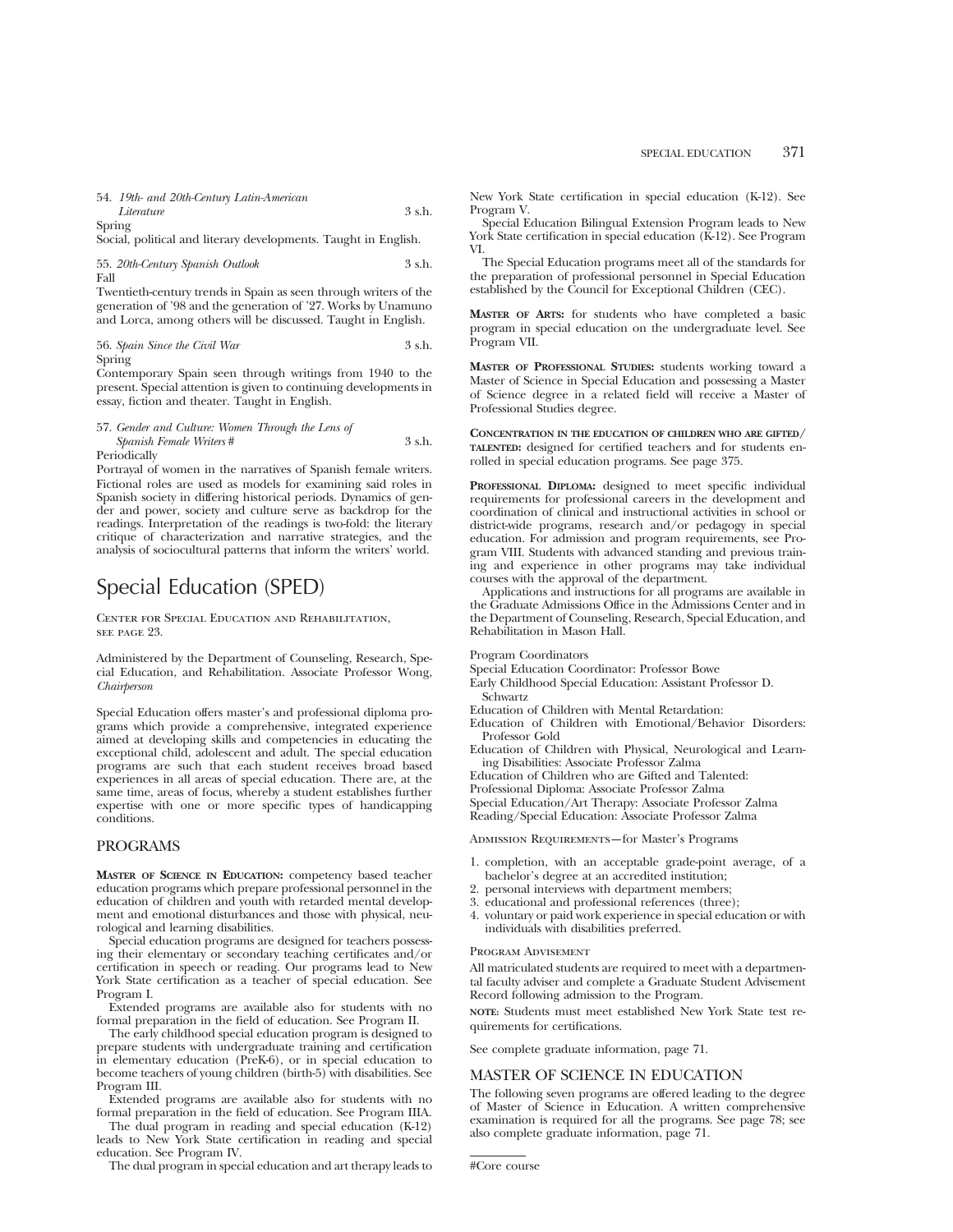PROGRAM I. For students with certification in elementary or secondary education, speech or reading—34 s.h. program. Satisfactory completion of this program leads to New York State certification as a teacher of special education (K-12).

The program consists of a sequence of core courses and experiences required of all students regardless of area of concentration and additional courses related to the specific area of concentration.

- Area 1. Special Education Core Courses: 19 s.h.<br>SPED 201 The Exceptional Child: Cognitive
	- 201. *The Exceptional Child: Cognitive & Affective Functions,* 3 s.h.
		- 242. *Psychoeducational Assessment in Special Education,* 3 s.h.
		- 245. *Curriculum & Methods in the Education of Students with Disabilities,* 4 s.h.
		- 237. *Practicum: Teaching Children with Disabilities,* 6 s.h.

Foundations of Education—200-level course, 3 s.h.

Area 2. Special Education Concentrations: 15 s.h. select one of the following areas:

# A. Children with Retarded Mental Development<br>SPED 210. Crafts & Allied Skills for Children

- 210. *Crafts*  $\mathcal{F}$  Allied Skills for Children with *Disabilities,* 3 s.h.
	- 211. *Nature & Needs of Children with Retarded Mental Development,* 3 s.h.
	- 241. *Nature & Needs of Children with Emotional/Behavior Disorders,* 3 s.h., or
	- 246. *Nature & Needs of Students with Neurological Impairments/Learning Disabilities,* 3 s.h.

Electives, under advisement, 6 s.h.

- B. Emotional/Behavior Disorders<br>SPED 241. Nature  $\mathcal{F}$  Needs
	- 241. *Nature & Needs of Children with Emotional/Behavior Diosorders,* 3 s.h.
		- 246. *Nature & Needs of Students with Neurological Impairments/Learning Disabilities,* 3 s.h.
		- 248. *Education of Children with Emotional & Social Disturbances, & Children with Autism,* 3 s.h.

Electives, under advisement, 6 s.h.

- C. Physical/Neurological/Learning Disabilities<br>SPED 246. Nature  $\mathcal{E}^{\circ}$  Needs of Students with
	- 246. *Nature & Needs of Students with Neurological Impairments/Learning Disabilities,* 3 s.h.
		- 249. *Nature & Needs of Individuals with Physical Impairments: Psychology of Persons with Disabilities,* 3 s.h.
		- 241. *Nature & Needs of Children with Emotional/Behavior Disorders,* 3 s.h., or
		- 211. *Nature & Needs of Children with Retarded Mental Development,* 3 s.h.

Electives, under advisement, 6 s.h.

PROGRAM II. For students with no formal course work or teaching experience in elementary or secondary education— 43-46 s.h. program. Students with one year of teaching experience as the classroom teacher take SPED 237 instead of dual student teaching.

For provisional certification in elementary education (PreK-6) or secondary education (7-12) students must satisfy New York State requirements and apply directly to the State Education Department.

In addition to the required special education core courses and courses in the special education concentration, students must complete either elementary or secondary education as a general education background. Required elementary or secondary education courses should be taken first, with the exception of dual student teaching.

Area 1. 12-15 s.h.

- Elementary Education
	- ELED 205. *Language in the Curriculum,* 3 s.h. 206. *Social Studies in the Curriculum,* 3 s.h., or 208. *Science & Mathematics in the Curriculum,* 3 s.h.
		- 213 or 214. *Child Development & the Elementary School Program,* 3 s.h.
	- READ 224. *Teaching of Reading,* 3 s.h. or
- 
- Secondary Education<br>SED 264. The 264. *The Teacher in the School Setting*, 3 s.h. 213. *The Adolescent & the Secondary School,* 3 s.h.
- Methods course, 3 s.h.
- Curriculum course, 3 s.h.
- Educational electives, under advisement, 3 s.h.

- Area 2. Special Education Core Courses: 22-25 s.h.<br>SPED 201. The Exceptional Child: Cognitive & 201. *The Exceptional Child: Cognitive & Affective Functions,* 3 s.h.
	- 242. *Psychoeducational Assessment in Special Education,* 3 s.h.
	- 245. *Curriculum & Methods in the Education of Students with Disabilities,* 4 s.h.
	- 219A-219B. *Supervised Teaching in the Elementary School in Special & Regular Education Classes,* 41⁄2 s.h. each and
	- ELED 223. *Analysis of Teaching Behavior*, 3 s.h.
	- SPED 223A-223B. *Supervised Teaching in the Secondary School in Special & Regular Education Classes,* 41⁄2 s.h. each

Foundation of Education—200-level course, 3 s.h.

- Area 3. Special Education Concentrations: 9 s.h.
- select one of the following:
- Mentally Retarded<br>SPED 210
	- 210. *Crafts & Allied Skills for Children with Disabilities,* 3 s.h.
		- 211. *Nature & Needs of Children with Retarded Mental Development,* 3 s.h.
		- 241. *Nature & Needs of Children with Emotional/Behavior Disorders,* 3 s.h., or
		- 246. *Nature & Needs of Students with Neurological Impairments/Learning Disabilities,* 3 s.h.

Emotionally Disturbed

- SPED 248. *Education of Children with Emotional & Social Disturbances, & Children with Autism,* 3 s.h.
	- 241. *Nature & Needs of Children with Emotional/Behavior Disorders,* 3 s.h.
	- 246. *Nature & Needs of Students with Neurological Impairments/Learning Disabilities,* 3 s.h.

Physically Disabled/Neurologically Impaired/Learning Disabled<br>SPED

- 246. *Nature & Needs of Students with Neurological Impairments/Learning Disabilities,* 3 s.h.
	- 249. *Nature & Needs of Individuals with Physical Impairments: Psychology of Persons with Disabilities,* 3 s.h.
	- 211. *Nature & Needs of Children with Retarded Mental Development,* 3 s.h., or
	- 241. *Nature & Needs of Children with Emotional/Behavior Disorders,* 3 s.h.

PROGRAM III. Early Childhood Special Education: designed to prepare students with undergraduate training and certification in elementary education (PreK-6), or in special education to become teachers of young children (birth-5) with disabilities—36 s.h. program. Assistant Professor D. Schwartz, *Program Coordinator*

The program consists of core courses in special education, including a practicum, with related courses in elementary education and speech.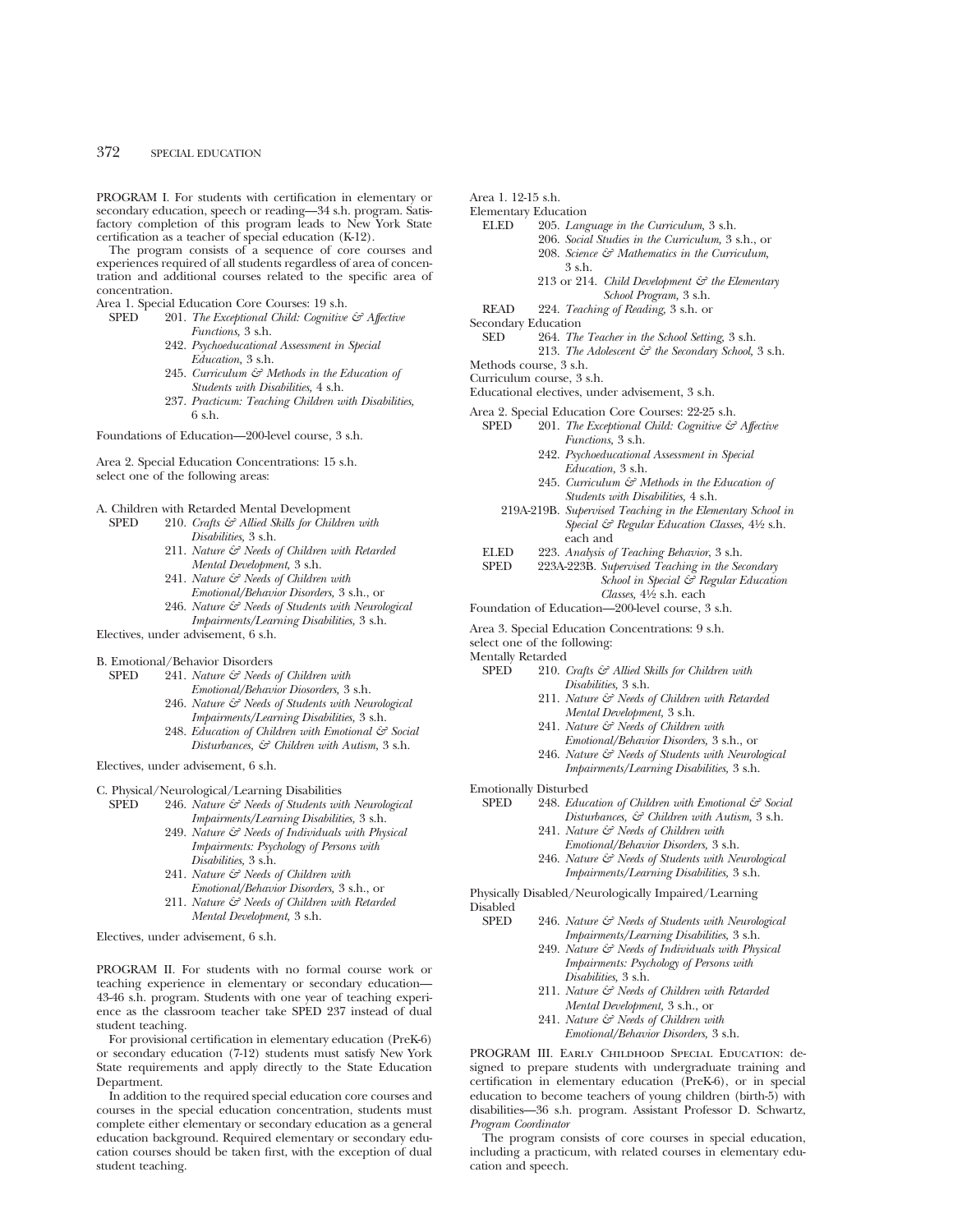In-service teachers who hold special education certification but wish to expand their expertise in the area of early childhood special education may take courses on a nonmatriculated basis.

A comprehensive examination in special education is required of all degree candidates.

- ELED 271. *Early Childhood Curriculum,* 3 s.h.
	- 272. *Curriculum Innovations in Early Childhood Programs,* 3 s.h.
- SPED 207. *Introduction to Young Children with Disabilities,* 3 s.h.
	- 208. *Educational Intervention for Young Children with Disabilities,* 3 s.h.
	- 209. *Early Intervention: Infants & Toddlers,* 3 s.h.
	- 210. *Crafts & Allied Skills for Children with Disabilities,* 3 s.h.
	- 216. *Assessment & Diagnosis in Early Childhood Special Education,* 3 s.h.
- SPED 204. *Counseling & Guidance of Parents of Children with Disabilities,* 3 s.h.
	- 310. *Issues in Infant, Toddler, Preschool, Parent & Family Involvement Programs,* 3 s.h.
- SPCH 235. *Introduction to Speech-Language-Hearing Disorders*, 3 s.h.
- SPED 237. *Practicum: Teaching Children with Disabilities,* 6 s.h. or
	- 237A. *Practicum: Teaching Children with Disabilities,* 3 s.h.

(for in-service students only)

Electives, under advisement, 3-6 s.h.

PROGRAM IIIA. Early Childhood Special Education: for students with no formal course work or teaching experience in elementary or special education. 54 s.h. program. Students with one year of full time teaching experience as the classroom teacher in elementary education take SPED 237 instead of dual student teaching.

Admission to this graduate program requires a baccalaureate degree from an accredited college or university with at least 60 semester hours in liberal arts, including one year (6 s.h.) of a foreign language, a minimum of 21 credits in a humanities, natural science or social science concentration with a 2.5 grade point average in liberal arts. Students who have not met the full admission requirements may be advised to complete prerequisite courses under a planned program before becoming eligible for full acceptance.

Required elementary courses should be taken first, with the exception of dual student teaching.

This master's program leads to dual certification in elementary education (PreK-6, and early childhood annotation) and special education by the State Education Department upon recommendation by the University.

A comprehensive examination in special education is required of all degree candidates.

- ELED 205. *Language in the Curriculum,* 3 s.h.
	- 206. *Social Studies in the Curriculum,* 3 s.h., or
	- 208. *Science & Mathematics,* 3 s.h.
	- 213 or 214. *Child Development*  $\mathcal{C}$  *the Elementary School Program,* 3 s.h.
- READ 224. *Teaching of Reading,* 3 s.h.

Area 2. 39 s.h.

- ELED 271. *Early Childhood Curriculum,* 3 s.h.
	- 272. *Curriculum Innovations in Early Childhood Programs,* 3 s.h.
- SPED 207. *Introduction to Young Children with Disabilities,* 3 s.h. 208. *Educational Intervention for Young Children with Disabilities,* 3 s.h.
	- 209. *Early Intervention: Infants & Toddlers,* 3 s.h.
- 210. *Crafts & Allied Skills for Children With Disabilities,* 3 s.h.
- 216. *Assessment & Diagnosis in Early Childhood Special Education,* 3 s.h.
- 204. *Counseling & Guidance of Parents of Children With Disabilities,* 3 s.h.
- 310. *Issues in Infant, Toddler, Preschool, Parent & Family Involvement Programs,* 3 s.h.
- SPCH 235. *Introduction to Speech-Language-Hearing Disorders,* 3 s.h.
- SPED 219A-219B. *Supervised Teaching in the Elementary School in Special and Regular Education Classes,*  $4\frac{1}{2}$  s.h. each
- ELED 223. *Analysis of Teaching Behavior,* 3 s.h.

PROGRAM IV. A dual Master of Science program in reading and special education (K-12) leading to Clinical Specialist in Reading for Children with Learning Disabilities and to New York State certification in reading and special education. For program requirements, see under Reading, page 337. Associate Professor Zalma: *Program Coordinator*

PROGRAM V. A dual Master of Science program in special education and art therapy—67-70 s.h. Satisfactory completion of this program leads to New York State certification in special education (K-12).

Designed to prepare candidates with competencies in both art therapy and in special education. Graduates will be qualified to work with individuals with disabilities as teachers in special education and as art therapists on therapeutic treatment teams in hospitals, nursing homes, day treatment centers, rehabilitation and residential settings, and other mental health facilities. Professional preparation will provide candidates with experiences in the use of art therapy in the treatment of persons with mental illness, physical disabilities and special learning needs. Associate Professor Zalma, *Program Coordinator*

In addition to admission requirements, as outlined above for the M.S. in Education programs, students must:

- 1. Hold a bachelor's degree from an accredited institution with a minimum grade point average of 2.8;
- 2. have completed 12 semester hours in psychology (including developmental and abnormal);
- 3. have completed 15 semester hours in studio art;
- 4. show competency in art by presenting a portfolio (in cases of an exceptional portfolio, studio art credits may be waived at the discretion of the program coordinator);
- 5. possess a New York State teaching certificate in elementary or secondary education or the willingness to fulfill the necessary education requirements.

A comprehensive examination in special education is required of all degree candidates.

Area 1. Art Therapy Course Requirements: 29 s.h.

- CAT 210. *Foundations of Art Therapy*, 3 s.h.
	- 211. *Art Therapy with Children*, 3 s.h. 221 & 222. *Fieldwork: Creative Arts Therapy*, 1 s.h. each
		- 209. *Art Media in Art Therapy*, 3 s.h.
			- 212. *Group Art Therapy*, 3 s.h.
			- 214. *Art Therapy Methods I,* 3 s.h.
			- 215. *Art Therapy Methods II,* 3 s.h.
		- 218 & 219. *Internship: Creative Arts Therapy,* 3 s.h. each
		- 300. *Seminar: Creative Arts Therapy*, 3 s.h. (in lieu of thesis or comprehensive examination in art therapy)
- Area 2. Art Therapy Electives: 4 s.h.
- SPED 280-289, A-Z. *Workshops*, 1-4 s.h. each

Area 3. Psychosocial Requirements: 6-9 s.h.

COUN 203. *Introduction to Counseling*, 3 s.h., or 223. *Theories & Principles of Counseling*, 6 s.h. (at discretion of adviser, dependent upon student's background and interest)

Area 1. 12 s.h.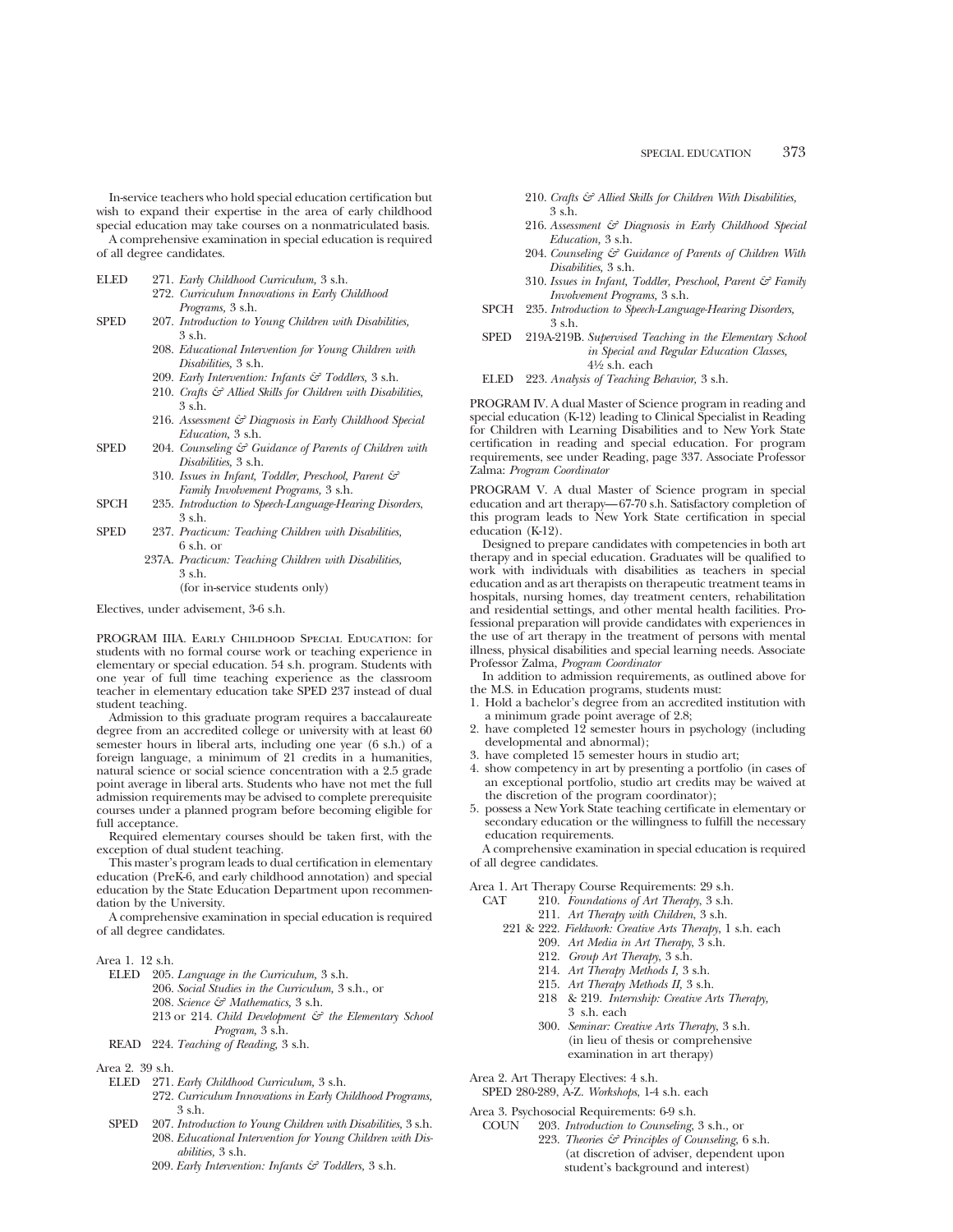- PSY 216. *Behavior & Personality—Normal & Abnormal*, 3 s.h.
- Area 4. Special Education Course Requirements: 28 s.h.<br>SPED 201 The Exceptional Child: Cognitive  $\zeta \zeta^2$  Affect
	- 201. *The Exceptional Child: Cognitive & Affective Functions*, 3 s.h.
		- 249. *Nature & Needs of Individuals with Physical Impairments: Psychology of Persons with Disabilities*, 3 s.h.
		- 246. *Nature & Needs of Students with Neurological Impairments/Learning Disabilities*, 3 s.h.
		- 241. *Nature & Needs of Children with Emotional/Behavior Disorders*, 3 s.h. or
		- 211. *Nature & Needs of Children with Retarded Mental Development*, 3 s.h.
		- 210. *Crafts & Allied Skills for Children with Disabilities,* 3 s.h.
		- 242. *Psychoeducational Assessment in Special Education,* 3 s.h.
		- 245. *Curriculum & Methods in the Education of Students with Disabilities*, 4 s.h.
		- 237. *Practicum: Teaching Children with Disabilities*, 6 s.h.

PROGRAM VI. Special Education Bilingual Extension Program: for students with certification in elementary or secondary education, speech or reading—40 s.h. program. Satisfactory completion of this program leads to New York State certification as a special education teacher (K-12) qualified to work with bilingual students and/or students with native languages other than English. Professor Gold, *Program Coordinator*

The program consists of a sequence of core courses and experiences required of all students regardless of area of concentration, additional courses related to the specific area of concentration, and the bilingual extension courses.

In addition, students must satisfy a language proficiency requirement by submitting evidence of having achieved a satisfactory level of oral and written proficiency in English and in the target language of instruction on the New York State Teacher Certification Examinations.

Area 1. Special Education Core Courses: 16 s.h.

- SPED 201. *The Exceptional Child: Cognitive & Affective Functions,* 3 s.h.
	- 242. *Psychoeducational Assessment in Special Education,* 3 s.h.
	- 245. *Curriculum & Methods in the Education of Students with Disabilities,* 4 s.h.
	- 237. *Practicum: Teaching Children with Disabilities,* 6 s.h. (performed in a bilingual special education setting)

Area 2. Special Education Concentrations: 9 s.h.

select one of the following areas:

- A. Children with Retarded Mental Development SPED 210. *Crafts*  $G^2$  Allied Skills for Children with Disabilities,
	- 3 s.h.
		- 211. *Nature & Needs of Children with Retarded Mental Development,* 3 s.h.
		- 241. *Nature & Needs of Children with Emotional/Behavior Disorders,* 3 s.h., or
		- 246. *Nature & Needs of Students with Neurological Impairments/Learning Disabilities,* 3 s.h.

# B. Emotional/Behavior Disorders

- SPED 241. *Nature & Needs of Children with Emotional/Behavior Disorders,* 3 s.h.
	- 246. *Nature & Needs of Students with Neurological Impairments/Learning Disabilities,* 3 s.h.
	- 248. *Education of Children with Emotional & Social Disturbances, & Children with Autism,* 3 s.h.
- C. Physical/Neurological/Learning Disabilities
	- SPED 246. *Nature*  $\mathcal{F}$  *Needs of Students with Neurological Impairments/Learning Disabilities,* 3 s.h.
		- 249. *Nature & Needs of Individuals with Physical Impairments: Psychology of Persons with Disabilities,* 3 s.h.
		- 241. *Nature & Needs of Children with Emotional/Behavior Disorders,* 3 s.h., or
		- 211. *Nature & Needs of Children with Retarded Mental Development,* 3 s.h.
- Area 3. Bilingual Extension Courses: 15 s.h.
	- FDED 248. *Multicultural Education in the Metropolitan Area,* 3 s.h.
	- ELED 225. *Teaching English as a Second Language,* 3 s.h.
	- SED 265. *Methods & Materials in Bicultural Education,* 3 s.h.
	- ELED 246. *Methods & Materials for Bilingual Teaching of Reading in Bicultural Settings,* 3 s.h. or
	- RES 241. *Testing & Evaluation of Bilingual Students,* 3 s.h.
	- SPAN 218. *People & Cultures of Latin America,* 3 s.h.

# MASTER OF ARTS: SPECIAL EDUCATION

PROGRAM VII. Designed to provide students with advanced professional preparation as reflective scholar-practitioners who will be able to systematically study and research current educational concerns which relate to teaching exceptional children and youths from diverse backgrounds. This advanced program is for students who are certified in at least one area of special education and who have completed at least one year of successful professional teaching experience with exceptional children or successful supervised student teaching or practium—34 s.h. program. See complete graduate information, page 71.

Required Courses: 34 s.h.<br>SPED 270. Seminar

- 270. *Seminar: Professional Problems & Issues*, 3 s.h. 271. *Cognitive Development & Language Acquisition of Exceptional Children,* 3 s.h.
- RES 259. *Introduction to Statistical Methods in Educational Research,* 3 s.h.
	- 259L. *Computer Laboratory,* 1 s.h.
	- 381. *Research Methods in Education,* 3 s.h. or
	- 258. *Understanding Research Methodology,* 3 s.h.
- SPED 200. *Administration & Supervision of Special Education,* 3 s.h.
	- 204. *Counseling & Guidance of Parents of Children with Disabilities,* 3 s.h.
	- 247. *Behavior Modification with Exceptional Populations,* 3 s.h.
	- 301. *Master's Thesis Seminar I,* 3 s.h.
	- 302. *Master's Thesis Seminar II,* 3 s.h.

Electives, under advisement, 6 s.h.

In addition to the above requirements, all students are expected to participate in symposia, field visits to institutions and agencies, etc. Evening students must anticipate utilization of Saturdays for such undertakings.

Full-time students will be expected to participate in a noncredit internship program. Students will be assigned to a variety of agencies on a rotating basis, and will devote a minimum of 4 hours weekly to observation and participation in the activities of the given agency.

# PROFESSIONAL DIPLOMA IN SPECIAL EDUCATION

PROGRAM VIII. For students wishing advanced training in the special education field—31 s.h. beyond the master's degree. The course of study seeks to strengthen the student's grasp of the relationship between the development of programs for exceptional individuals and historical and philosophical issues in general education; broaden the student's familiarity with educa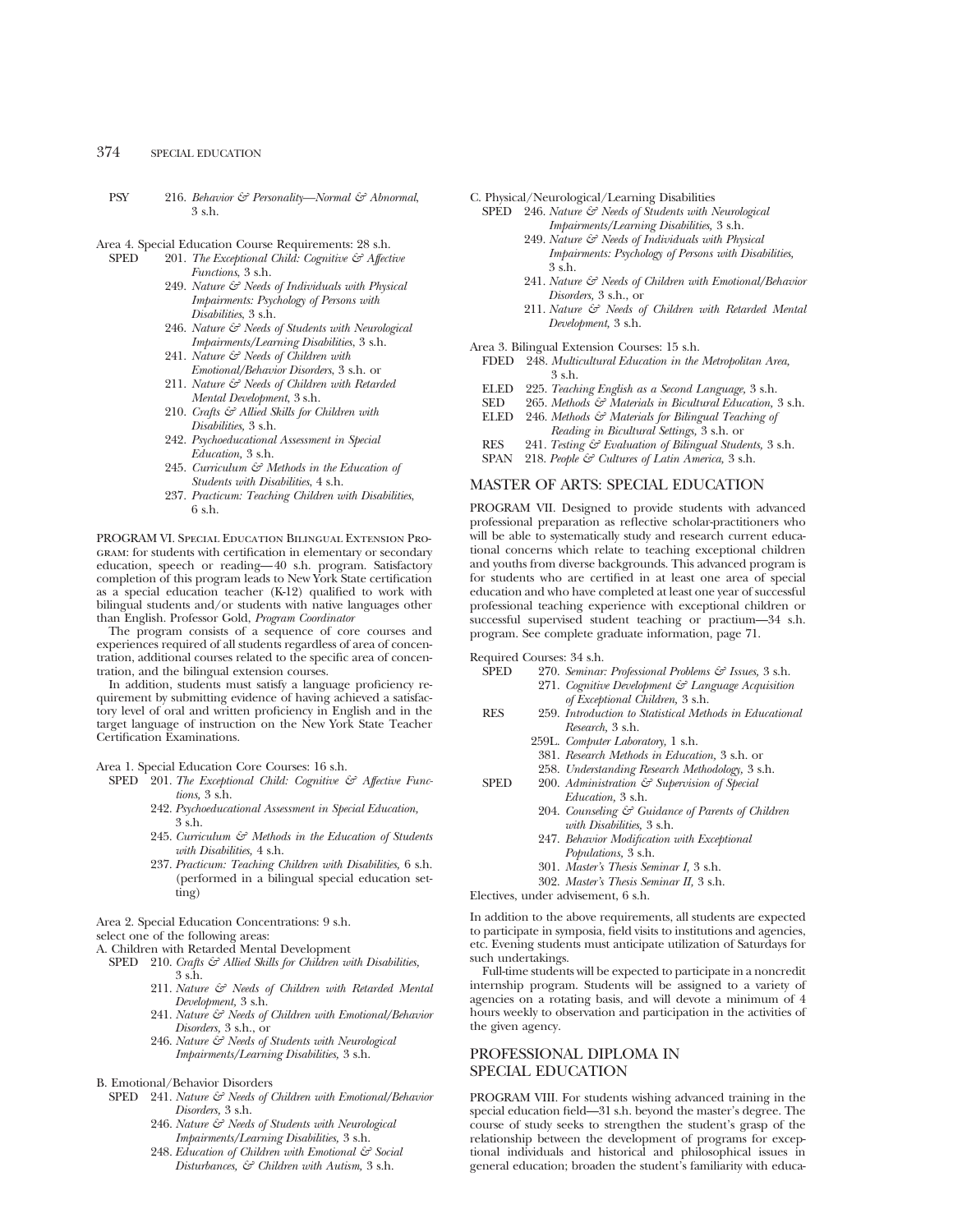tional and social services to exceptional children and adults; and deepen the student's understanding of research needs, trends and issues in the field of special education. Associate Professor Zalma, *Program Coordinator*

#### Admission Requirements

- 1) a master's degree in special education or in a functionally related field plus a New York State certificate as a teacher in special education;
- 2) a grade-point average of 3.0 from an accredited institution;
- 3) certification in elementary or secondary education, reading *or* speech and hearing *and* special education;
- 4) at least two years teaching in the field of special education;
- 5) at least three letters of reference from professional and/or academic sources;
- 6) a detailed resume of professional and related experiences;
- 7) a comprehensive statement of professional goals and objectives;
- 8) a personal interview with department faculty.

# Program Requirements

Area 1. Specialization: 19 s.h.

- SPED 270. *Seminar: Professional Problems & Issues,* 3 s.h.
	- 271. *Cognitive Development & Language Acquisition of Exceptional Children,* 3 s.h.
	- 272. *Advanced Psychoeducational Assessment in Special Education: Clinical & Classroom Application,*  $4 \,$ s $h$
	- 273. *Curriculum Development & Evaluation,* 3 s.h.
	- 274. *Research Seminar I: Review of Research & Methodology,* 3 s.h. 275. *Research Seminar II: Individual Research,*
	- 3 s.h.
- Area 2. Related Professional Study, 12 s.h. Chosen under advisement.

## **CONCENTRATION**

Education of Gifted/Talented Children

This 12 s.h. concentration is designed for certified teachers and for students enrolled in special education master's or professional diploma programs who may elect to take a second area of concentration.

Program Requirements

- SPED 255. *Nature & Needs of Gifted/Talented Children,* 3 s.h.
	- 256. *Instructional Methods & Materials for Gifted/ Talented Children,* 3 s.h.
	- 257. *Exploration & Assessment of Programs for Gifted/ Talented Children,* 3 s.h.

*Sem. Hrs.*

258. *Internship: Gifted/Talented Children,* 3 s.h.

# ADVANCED CERTIFICATES

## Consultation in Special Education

This 18 semester hour program, which includes a field experience, prepares professional personnel to serve as special education consultant teachers. Designed for teachers certified in special education with regular education background who wish to broaden their skills. This sequence can be used within an M.A. in Special Education or as a post-master's program. No more than six semester hours from a master's degree can be used toward the certificate program.

| Required    |                                                   |   |
|-------------|---------------------------------------------------|---|
| <b>SPED</b> | 204. Counseling $\mathcal{C}$ Guidance of Parents |   |
|             | of Children with Disabilities                     | 3 |
|             | 206. Vocational Guidance for Students &           |   |
|             | Adults with Mental, Emotional &                   |   |
|             | <b>Physical Disabilities</b>                      | 3 |

| 238. Field Experience                    | 3 |
|------------------------------------------|---|
| 262. Teaching in Resource Rooms          | 3 |
| 263. Techniques of Collaborative Consul- |   |
| tation in Special Education              | 3 |
| 264. Techniques of Mainstreaming/        |   |
| <i>Inclusion</i>                         | 3 |
|                                          |   |

#### DEAF EDUCATION

This 18 semester hour program offers college graduates with a bachelor's degree the opportunity to complete some of the necessary State certification requirements in deafness education and helps prepare the student for employment at schools and programs serving deaf and severely hearing-impaired students. Students who apply for this certificate program should hold a New York State teaching certificate in elementary, secondary, and/or special education; applicants who do not hold such certification must take prerequisite courses along with or prior to the program courses. Special education graduate students at Hofstra may take these courses as electives, with approval of the adviser. Nonmatriculated students may take up to 12 semester hours in these courses as electives with departmental permission. The program does not lead to a degree. Individuals interested in New York State certification should see the program coordinator for additional requirements.

# *Sem. Hrs.* Required 203. *Foundations: Education of the Deaf and Hearing Impaired* 3 205. *Language Development in Deaf and Hearing-Impaired Children and Youth* 3 213. *Linguistics of Language Development in Deaf and Hearing-Impaired Children and Youth* 3 215. *Teaching School Subjects to Deaf and Hearing-Impaired Children and Youth* 3 221. *Field Experience in Teaching Deaf and Hearing-Impaired Students* 3 REHB 292. *American Sign Language II* 18

#### Early Childhood Special Education

This 18 semester hour program, which includes a field experience, is designed for teachers holding early childhood or special education certification who wish training in the field of early childhood special education.

|                 |                                                 | Sem. Hrs. |
|-----------------|-------------------------------------------------|-----------|
| <b>REQUIRED</b> |                                                 |           |
| <b>SPED</b>     | 207. Introduction to Young Children with        |           |
|                 | <b>Disabilities</b>                             | 3         |
|                 | 208. Educational Intervention for Young         |           |
|                 | Children with Disabilities                      | 3         |
|                 | 209. Early Intervention: Infants & Tod-         |           |
|                 | dlers                                           | 3         |
|                 | 216. Assessment $\mathcal G$ Diagnosis in Early |           |
|                 | Childhood Special Education                     | 3         |
|                 | 238. Field Experience                           | 3         |
| SPCH            | 235. Introduction to Speech-Language-           |           |
|                 | <b>Hearing Disorders</b>                        | 3         |
|                 |                                                 | 18        |

Postsecondary Transition Specialist

This 16 semester hour program prepares special educators and related services personnel including rehabilitation counselors, school counselors, etc., to facilitate postsecondary transition to educational, vocational and community living settings for students with disabilities. This sequence can be used as part of a master's degree or for post-master's study.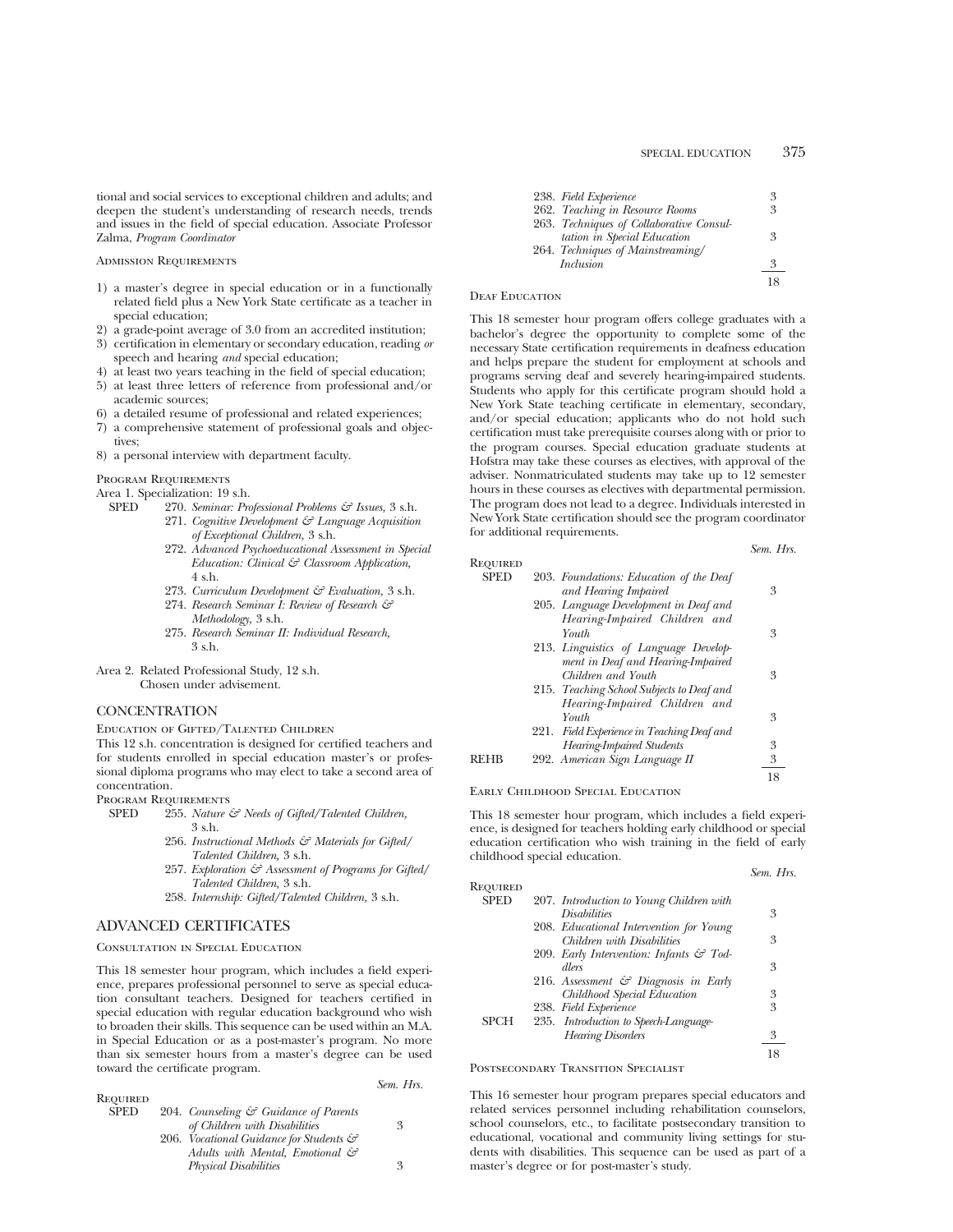Prerequisites

A course in adolescent psychology at either the undergraduate or graduate level, and certification in special education or a related field.

| Required                                         | Sem. Hrs. |
|--------------------------------------------------|-----------|
| SPED 279. Introduction to the Transition Process |           |
| REHB 229. Review, Exploration & Assessment       |           |
| of Rehabilitation Resources                      | 3         |
| SPED 206. Vocational Guidance for Students &     |           |
| Adults with Mental, Emotional &                  |           |
| <b>Physical Disabilities</b>                     | 3         |
| REHB 239. Placement Practice in Transitional     |           |
| Supported or Competitive                         |           |
| Employment                                       | 3         |
| SPED 263. Techniques of Collaborative Con-       |           |
| sultation in Special Education                   | 3         |
| 238. Field Experience                            | 3         |
|                                                  |           |

Special Education Assessment and Diagnosis

This 13-19 semester hour program prepares professional personnel to serve as educational evaluators responsible for identifying students in need of special educational services. This program is intended to meet the extended professional needs of teachers certified in elementary and/or secondary education, and special education or reading. It is designed to extend skills in psychoeducational assessment of special learning needs in all students classified as disabled as well as early childhood populations; disabled students with primary specific reading difficulties; and students from different cultural backgrounds who may be bilingual. This sequence can be used within an M.A. in Special Education or as a post-master's program.

| Prerequisites: 6 s.h. or equivalent |  |  |  |  |  |
|-------------------------------------|--|--|--|--|--|
|-------------------------------------|--|--|--|--|--|

| <b>RES</b>  | 259. | Introduction to Statistical Methods<br>in Educational Research, 3 s.h. |           |
|-------------|------|------------------------------------------------------------------------|-----------|
| <b>SPED</b> |      | 242. Psychoeducational Assessment in Spe-<br>cial Education, 3 s.h.    |           |
|             |      |                                                                        | Sem. Hrs. |
| Reouired    |      |                                                                        |           |
| <b>SPED</b> |      | 216. Assessment $\mathcal O$ Diagnosis in Early                        |           |
|             |      | Childhood Special Education                                            | 3         |
| <b>READ</b> |      | 248. Assessment & Evaluation of Read-                                  |           |
|             |      | ing & Writing                                                          | 3         |
| <b>RES</b>  | 241. | Testing & Evaluation of Bilingual                                      |           |
|             |      | <i><u><b>Students</b></u></i>                                          | 3         |
| SPED        |      | 272. Advanced Psychoeducational Assess-                                |           |
|             |      | ment in Special Education: Clinical                                    |           |
|             |      | & Classroom Application                                                | 4         |
|             |      |                                                                        | 13        |
|             |      |                                                                        |           |

Education Honor Societies, see page 75.

# **COURSES**

In addition to semester notations next to each course, a selection of courses is offered during the January and Summer sessions. Consult the *January* and *Summer Sessions* bulletins for these schedules.

Undergraduate option: one undergraduate elective is available, SPED 100. All other special education courses are open only to graduate students.

100. *Introduction to Exceptional Children* 3 s.h. Periodically

An introduction to the nature of special educational provisions for the exceptional child. Survey is undertaken of the characteristics of exceptional children (mentally retarded, emotionally disturbed, learning disabled, physically disabled, speech and hearing and visually impaired, gifted and talented) and the curriculum adjustment they require. Students are required to participate in a number of field trips and observations as an aspect of this course.

|                          | 200. Administration and Supervision of |        |
|--------------------------|----------------------------------------|--------|
|                          | <i>Special Education</i>               | 3 s.h. |
| $\mathbf{r}$ 11 $\alpha$ |                                        |        |

Fall, Spring

Study of the organizational patterns and administrative practices in educational programs for handicapped children and adolescents. Attention is directed at procedures for development of community integration of programs, staff orientation and recruitment; supervision and development of instructional programs, guidance, and evaluation of pupils and staff.

# 201. *The Exceptional Child: Cognitive and Affective Functions* 3 s.h. Fall, Spring, Summer

Survey course designed to provide the student with a basic understanding of the entire field of special education with emphasis on current trends, critical issues and research regarding children with disabilities (mental retardation, emotional disturbance, learning and/or physical disabilities, speech and hearing and visual impairment, gifted and talented). Emphasis is placed upon a generic rather than a disability oriented approach

# 202. *Case Work and Community Services for Persons with Disabilities* 3 s.h.

Periodically

to special education.

Examination of the community needs of persons who are mentally retarded or have other handicapping conditions. Survey and evaluation of the policies and programs of public and private agencies concerned with the care, education and training of persons with disabilities. (Formerly *Case Work and Community Services for the Handicapped.*)

#### 203. *Foundations: Education of the Deaf and Hearing Impaired* 3 s.h. Periodically

Introduction to education for deaf and severely hearing-impaired children and youth, pre K-12. This survey course examines the nature of hearing and hearing impairment; the special education needs of deaf and hearing-impaired students; sign language; language and speech development, and interventions.

# 204. *Counseling and Guidance of Parents of Children with Disabilities* 3 s.h.

Fall, Spring, Summer

Principles and practices of guidance and counseling as these apply to parent-school, parent-child and sibling relationships as well as rehabilitation and legal aspects of children and youth (mental retardation, emotional disturbance, learning and/or physical disabilities, gifted and talented). (Formerly *Counseling and Guidance of Parents of Handicapped Children*.)

# 205. *Language Development in Deaf and*

*Hearing-Impaired Children and Youth* 3 s.h. Periodically

Introduction to language learning by deaf and hearing-impaired children and youth, preK-12. This survey course examines development of language in hearing and hearing-impaired children/ youth. Competing interventions are compared/contrasted. Controversies, especially "bilingual-bicultural" approaches are studied. This course is the first of a two-course sequence.

#### 206. *Vocational Guidance for Students and Adults with Mental, Emotional and Physical Disabilities* 3 s.h. Periodically

Principles and practices of vocational guidance as applied to students and adults with mental, emotional and physical disabilities. Study of the organization and administration of programs of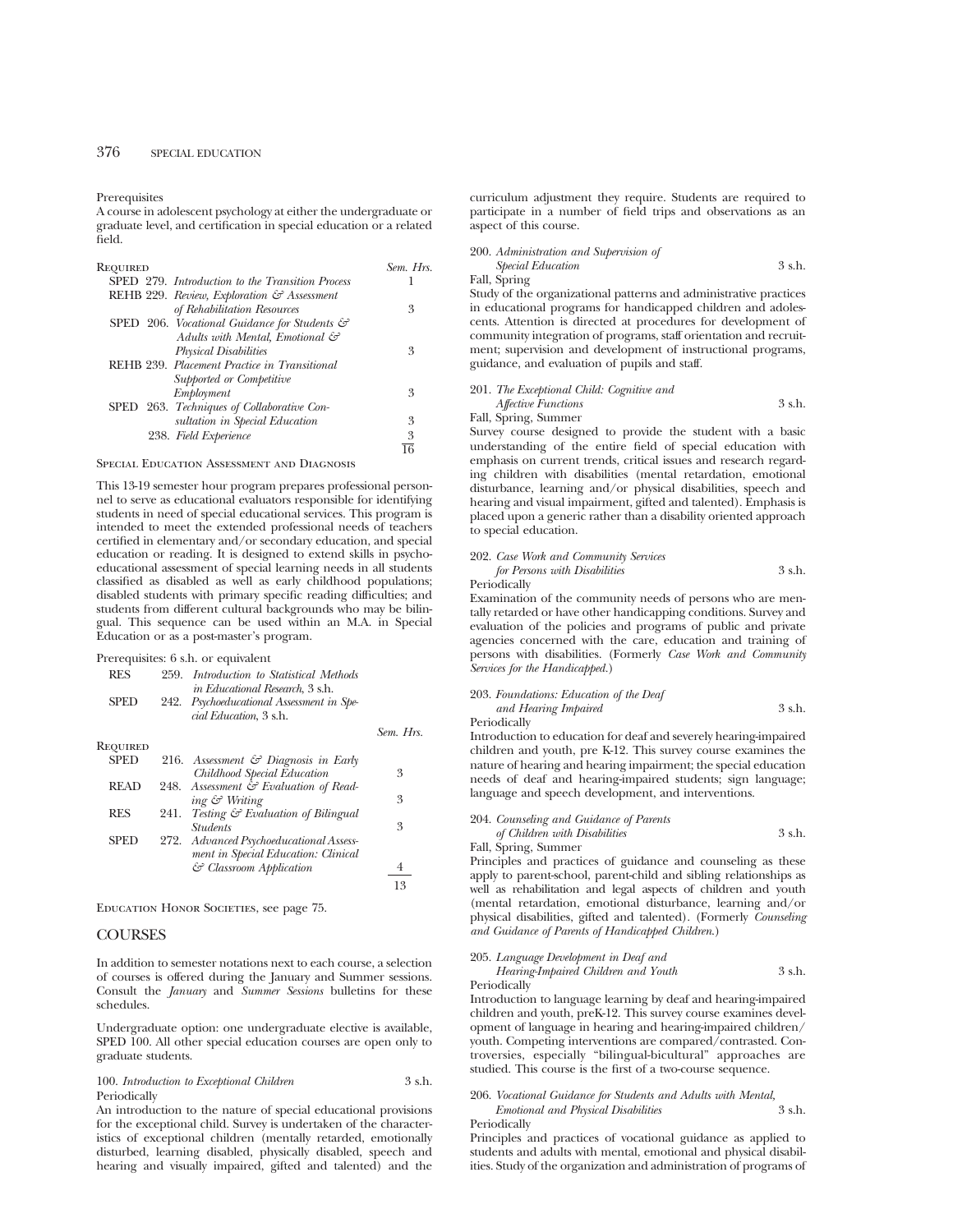occupational education and the development of work-study programs and supportive employment. Examination of techniques and community resources for occupational evaluation, job placement and follow-up. (Formerly *Vocational Guidance for the Mentally, Emotionally and Physically Handicapped.*)

#### 207. *Introduction to Young Children with Disabilities* 3 s.h. Fall

Causation, nature and needs of the pre-school exceptional child with varying handicapping conditions are examined. Attention given to the implications for community, educational and family planning. Prerequisite: PSY 53. (Formerly *Introduction to Young Children with Handicapping Conditions.*)

# 208. *Educational Intervention for Young Children with Disabilities* 3 s.h.

Spring

A cross-categorical study of current practice in the teaching of preschool children with handicapping conditions is integrated with related theory. Methods of organization of instruction, diagnostic teaching and selection of materials are emphasized. Prerequisite: SPED 207. (Formerly *Educational Intervention for Young Children with Handicapping Conditions.*)

#### 209. *Early Intervention: Infants and Toddlers* 3 s.h. Periodically

Needs of infants and toddlers with varying disabling conditions are addressed. Specific methods and materials for working in home and center-based programs are presented. Prerequisite: PSY 53. Prerequisite or corequisite: SPED 207. (Formerly *Early Intervention: Infant Stimulation.*)

#### 210. *Crafts and Allied Skills for Children with Disabilities* 3 s.h. Spring, Summer

Designed to provide teachers of children with varied disabilities with an understanding of the role of art, crafts and manual skills. Students utilize a variety of media in the development of activities and projects which may be integrated with other areas of instruction. There is a material fee of \$15. Prerequisite or corequisite: SPED 201. (Formerly *Crafts and Allied Skills for the Handicapped.*)

# 211. *Nature and Needs of Children with Retarded Mental Development* 3 s.h. Fall, Spring

A study of the nature and needs of the child with mental retardation, particularly in relation to the school setting; examination of various theories of mental retardation and their implications for education. Related research findings will be summarized and evaluated. Prerequisite or corequisite: SPED 201. (Formerly *Nature and Needs of the Mentally Retarded.*)

# 213. *Linguistics of Language Development in Deaf*

| and Hearing-Impaired Children and Youth |  | 3 s.h. |
|-----------------------------------------|--|--------|
| Periodically                            |  |        |

Linguistics of "Deaf English" and of American Sign Language (ASL), as well as approaches to assessment and intervention. This course includes an examination of language curricula currently in use in area schools for the deaf as well as experimental curricula. Prerequisite: SPED 205 or equivalent, approved by program coordinator.

# 214. *Curriculum and Methods for Children with*

*Severe Retardation* 3 s.h. Periodically

Study of the philosophical and historical basis for the development of public school programs for children with severe retardation. Survey of the characteristics of these children, curriculum development, program organization, methods of instruction. (Formerly *Curriculum and Methods for the Trainable Retarded Child.*)

## 215. *Teaching School Subjects to Deaf and Hearing-Impaired Children and Youth* 3 s.h.

# Periodically

Fall

Examination of current and experimental approaches to instruction of deaf and hearing-impaired students in academic subjects such as science, mathematics, social studies, etc. Course includes opportunities to apply various approaches in collaboration with classroom teachers. Prerequisite: SPED 203 or equivalent, or permission of adviser.

#### 216. *Assessment and Diagnosis in Early Childhood Special Education* 3 s.h.

A multidisciplinary approach to the problems of diagnosis, referral and program planning. Students participate in case "staffing" and examine diagnoses and therapeutic procedures employed by the variety of professions concerned. (Formerly *Determining Therapeutic Educational Procedures for the Mentally, Emotionally and Physically Handicapped*.)

# 217-218. *Problems in Curriculum Development and*

*Improvement of Instruction* 3 s.h. each **Periodically** 

Review of research dealing with problems of curriculum development, teacher training and recruitment, supervision of instruction in special education. Students meet with supervisory personnel in special education from selected public school districts and explore the above areas in depth. In cooperation with such public school personnel, and under guidance of members of the faculties of the Departments of Counseling, Research, Special Education, and Rehabilitation, and Educational Administration, students undertake to recommend and implement programs for improvement of existing practices in the given school district.

# 219A-219B. *Supervised Teaching in the Elementary*

*School in Special and Regular Education Classes* 41⁄2 s.h. each

Fall, Spring

(Physical Disabilities, Neurological Impairment/Learning Disabilities, Emotional Disturbances and/or Mental Retardation). For matriculated students with no teaching certification seeking a master's degree as well as permanent certification in elementary and special education. Students will have experience in both regular and special classes. Students matriculated in early childhood special education will be placed in early childhood settings. They are visited periodically in these settings and will attend a weekly seminar devoted to the analysis of teaching activities, experiences and case studies. Teaching competencies will be evaluated. Admission by permission of adviser and application to the Office of Field Placement and the Department of Counseling, Research, Special Education, and Rehabilitation prior to October 1 for spring classes and March 1 for fall classes. Must be taken with ELED 223. Same as ELED 219. Students must register for SPED 219A and 219B concurrently. (Formerly *Supervised Teaching in the Elementary School with Normal and Handicapped Children;* 219.)

#### 220. *Education of Children with Cerebral Palsy* 3 s.h. Periodically

Study of the etiology, characteristics, and educational programs and teaching methods.

# 221. *Field Experience in Teaching Deaf and*

*Hearing-Impaired Students* 3 s.h. Periodically

Designed for students in deaf education, the course provides a minimum of 100 clock hours of supervised practice in an educational setting, plus biweekly seminars. Students are required to maintain a log of activities and reflections. Prerequisite: permission of adviser. Application must be made by October 1 for the spring semester and by March 1 for the fall semester.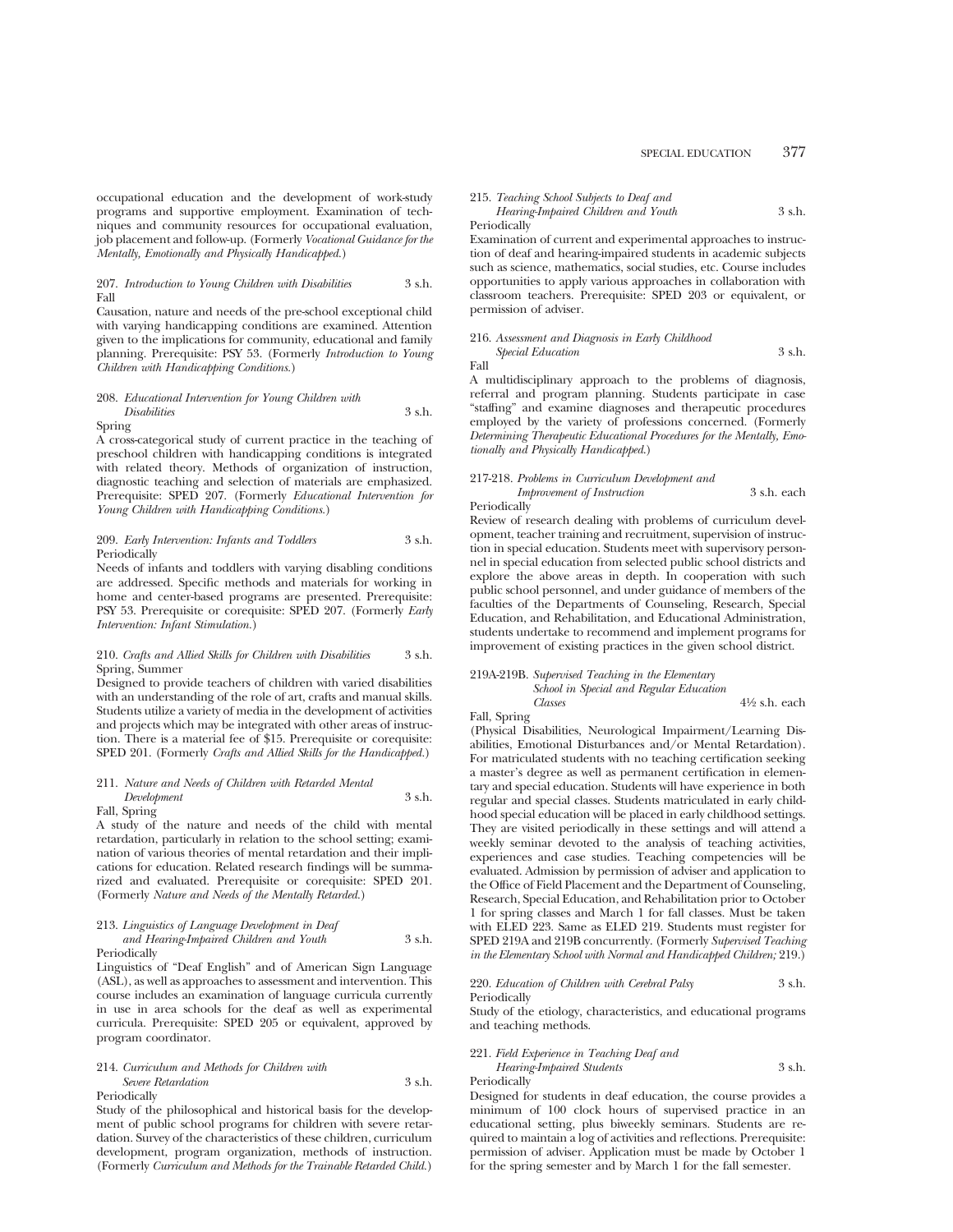#### 223A-223B. *Supervised Teaching in the Secondary School in Special and Regular Education Classes* 41⁄2 s.h. each

Fall, Spring

For matriculated graduate students seeking teacher certification with an extension to include teaching students with physical handicaps, learning disabilities and/or emotional disturbance. Students are periodically visited in a regular junior and/or senior high school and in a special education setting. Weekly seminars are devoted to analysis of teacher's activities, experiences and case studies. Evaluation of teaching effectiveness will be examined. Prerequisites: SPED 242 and 245. SED 264, 205, 213 and appropriate methods course(s); a cumulative grade-point average of 2.85 or better in field in which certification is sought. Admission by application and permission. Same as SED 223. Students must register for SPED 223A and 223B concurrently. (Formerly *Supervised Teaching in the Secondary School with Normal, Physically Handicapped/Learning Disabled and Emotionally Disturbed Students;* 223.)

#### 237. *Practicum: Teaching Children with Disabilities* 6 s.h. Fall, Spring

For preservice students and for persons currently employed as teachers of children with disabilities (physical disabilities, neurological impairment/learning disabilities, emotional disturbances and/or mental retardation). Students are visited periodically at their schools, followed by individual conferences. Students attend weekly seminars devoted to analysis of teaching activities, experiences and case studies emphasizing identification and assessment of learning needs, comprehensive planning and program development. Teaching competencies will be evaluated. Critical issues and problems in the field will be explored. Open only to matriculated students who have filed applications with the department prior to October 1 for spring classes and March 1 for fall classes. Prerequisites: SPED 201, 242 and 245, and depending upon area: SPED 211, 241, 246 and 249; permission of adviser. Pass/Fail grade only. (Formerly *Practicum: Teaching Handicapped Children.*)

#### 237A. *Practicum: Teaching Children with Disabilities* 3 s.h. Summer

Same as 237. Prerequisite: SPED 265. Open only to matriculated students who have filed applications with the department prior to October 1. Inservice students in Program II Early Childhood Special Education may take a special education elective with 237A. Pass/Fail grade only. (Formerly *Practicum: Teaching Handicapped Children.*)

#### 238. *Field Experience* 3 s.h. Spring

Designed for students in advanced certificate programs to provide practice within an educational setting for a minimum of 100 clock hours. Biweekly seminars are held. Students are required to maintain a log describing and reflecting on their teaching activities, individual case studies and/or collaborative consultation techniques that they may employ. Prerequisite: permission of adviser. Applications must be filed by October 1 for the spring semester and March 1 for the fall semester. (Formerly *Field Experience in Collaborative Consultation*.)

#### 241. *Nature and Needs of Children with Emotional/Behavior Disorders* 3 s.h.

Fall, Spring, Summer

A study of the nature of children with emotional/behavior disorders and youth as individuals, with particular emphasis on the educational setting. Prerequisite: SPED 201. Graduate credit will generally be given for SPED 241 or PSY 257. (Formerly *Nature and Needs of Emotionally Disturbed Children.*)

#### 242. *Psychoeducational Assessment in Special Education* 3 s.h. Fall, Spring

The construction, use and interpretation of clinical and educational measuring instruments and evaluation techniques for the assessment of adults and children with learning disorders in school settings as well as in programs for individuals with mental, emotional, physical/learning disabilities. Basic descriptive statistics, prescriptive teaching and the diagnostic- remediation process are examined with emphasis on individual and group assessment. There is a material fee of \$15. Prerequisite: SPED 201. For special education majors only.

#### 245. *Curriculum and Methods in the Education of Students with Disabilities* 4 s.h.

#### Fall, Spring

Current trends in program organization, curriculum development, teaching methods in special education for students with emotional, mental and physical and learning disabilities are reviewed and evaluated. Emphasis is on 1) intervention strategies and instructional techniques; 2) selecting and developing materials and activities; 3) applying adaptive methods of teaching. Methods of evaluating interpersonal behavior and instructional effectiveness will be explored. Prerequisites: SPED 201, 242. Depending upon area of concentration: SPED 211, 241, or 246 and 249. (Formerly *Curriculum and Methods in the Education of the Handicapped.*)

#### 246. *Nature and Needs of Students with Neurological Impairments/Learning Disabilities* 3 s.h. Fall, Spring

A study of the theoretical and methodological approaches to the education of students with neurological impairments and learning disabilities, including analysis of psychoeducational characteristics and an examination of the concepts of prescriptive teaching. Learning and its deviation will be explored with emphasis on motor and perceptual learning, thinking disorders and disorders in reading, writing and arithmetic. Attention will be given to behavioral considerations associated with brain damage in children and neurophysiological insights into teaching. Prerequisite: SPED 201. Prerequisite or corequisite: SPED 249. (Formerly *Nature and Needs of the Neurologically Impaired/Learning Disabled.*)

#### 247. *Behavior Modification with Exceptional Populations* 3 s.h. Fall, Spring, Summer

Introduction to principles of behavior modification and the application in regular and special education settings in order to deal more effectively with children and adults with disabilities. Course includes supervised classroom behavior modification projects. Prerequisite: presently teaching in special or regular class; teacher enrolled in regular or special education program. (Formerly *Behavior Modification in Special Education Settings.*)

#### 248. *Education of Children with Emotional and Social Disturbances, and Children with Autism* 3 s.h.

Spring

A study of the educational facilities, techniques and curriculum modifications for children with severe emotional and social problems. Attention will be given to the educational, familial and cultural dynamics involved in such disturbances. (Formerly *Education of Emotionally and Socially Disturbed Children, Autism Children.*)

#### 249. *Nature and Needs of Individuals with Physical*

*Impairments: Psychology of Persons with Disabilities* 3 s.h. Fall, Spring, Summer

An exploration of the effects of physical disability (including neurological impairments) on psychological adjustment in educational and rehabilitation settings as it relates to concepts of self, learning and interpersonal interaction. Emphasis placed on the teacher's and rehabilitation counselor's therapeutic role through instruction and group dynamics. Discussion of the sociocultural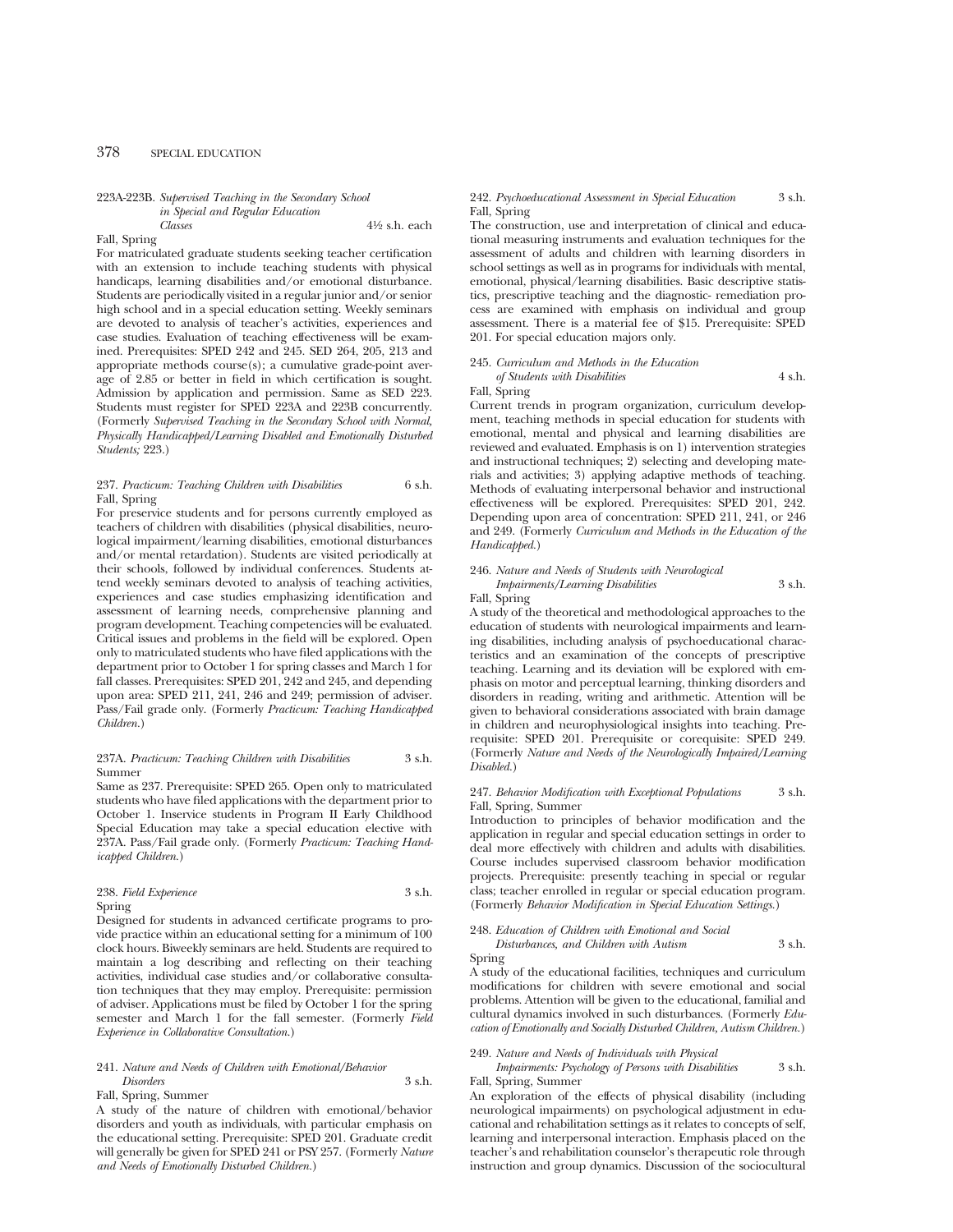relativity of disability and theories of the impact of disability on adjustment. Prerequisite for special education majors, SPED 201; for rehabilitation counseling majors, REHB 230, 231. (Formerly *Nature and Needs of Individuals with Physical Impairments: Psychology of the Disabled.*)

#### 250. *Education of the Gifted* 3 s.h. Periodically

Consideration of the problem of identification of the intellectually gifted, of curriculum modification and educational programming designed to meet the needs of such children.

#### 251, 252. *Individual Study* 1-3 s.h. each Fall, Spring, January, Summer

Independent project in the field of special education or directed special study in the student's area of interest, or professional need as approved by the major adviser. Progress reports and periodic conferences are required as well as a final report of the study. Prerequisite: permission of adviser.

#### 255. *Nature and Needs of Gifted/Talented Children* 3 s.h. Periodically

A study of the unique nature and needs of the gifted/talented child, particularly in relation to the school setting, including an examination of the concept of creativity and its implications for educational intervention.

#### 256. *Instructional Methods and Materials for Gifted/Talented Children* 3 s.h. Periodically

Study of widely applicable principles, processes and models for curriculum and teaching strategies. Designed primarily for experienced teachers and teachers in training already familiar with approaches and strategies in specific subject areas and grade levels.

#### 257. *Exploration and Assessment of Programs for Gifted/Talented Children* 3 s.h. Periodically

An examination through visitation and analysis of different programs and program models. Systematic evaluation will be undertaken utilizing observation procedures for teacher and student performance as well as organization and administration of the program.

#### 258. *Internship: Gifted/Talented Children* 3 s.h. Periodically

Engagement in sequential and sustained field-based experiences under systematic supervision to foster development of competencies in planning for and teaching gifted and talented students.

#### 260. *Education of the Disadvantaged Youth* 3 s.h. Periodically

Theories, concepts and techniques. An exploration of program and curricular innovations. An examination of content, purpose and method of the major subject matter areas of the elementary and secondary schools as they relate to the disadvantaged.

#### 261. *Cultures of the Disadvantaged* 3 s.h. Periodically

The concerns and modes of inquiry surrounding the study of the disadvantaged in appropriate cultural contexts. A development of man as a biosocial organism transmitting culture through formal and informal systems of education. There will be a fieldwork requirement in connection with this course.

#### 262. *Teaching in Resource Rooms* 3 s.h. **January**

The development and implementation of resource rooms for students with handicapping conditions. Prerequisite: SPED 245.

#### 263. *Techniques of Collaborative Consultation in Special Education* 3 s.h.

Fall

Course expands the students' skills by focusing on the professional role of the experienced special education teacher as collaborative consultant with other professionals.

#### 264. *Techniques of Mainstreaming/Inclusion* 3 s.h. Spring

Course enables the student to utilize the principles of mainstreaming. Such topics as the legal mandate, nature and needs of students with disabilities, and writing and utilizing the Individual Education Program (IEP) are examined. Special emphasis on adapting methods, curriculum and materials to the needs of children with disabilities within the mainstream. Prerequisites: certification in regular education or special education. (Formerly *Techniques of Mainstreaming.*)

265. *Demonstration Class: Teaching Children with Learning Disabilites* 3 s.h. Spring, Summer

Demonstration of diagnostic-prescriptive teaching practices. Opportunities to observe informal assessment procedures, instructional strategies, and a variety of program approaches. Opportunity to participate in group and individualized instruction, under supervision; current problems and issues will be discussed. Matriculated students only.

#### 266. *Computerized Instruction in Special Education* 3 s.h. Periodically

Familiarity with existing computer programs and the creation and expansion of new ones in the areas of computer-assisted instruction, computer-managed instruction and data retrieval systems related to the education of children and youth with disabilities. Opportunities will be provided for acquiring skills in computer technology. Program writing and exploring research will be included.

#### 270. *Seminar: Professional Problems and Issues* 3 s.h. Fall

An exploration of current issues in special education at a professional level. Topics include (but not limited to) law and child advocacy, current status of state and federal legislation related to handicapping conditions, teacher-parent communication, IEP models, mainstreaming, diagnostic categories and teaching strategies, issues regarding nomenclature, and attitudes and perception toward individuals with disabilities. Extensive reading will be required, with in-depth discussion of selected topics. Open to students matriculated in the professional diploma program and other graduate students with departmental approval.

#### 271. *Cognitive Development and Language Acquisition of Exceptional Children* 3 s.h.

Periodically

A study of the neuropsychology of learning applied to an understanding of the underlying deviations in children with learning disabilities. Atypical development in thinking will be examined as it relates to the acquisition of language and associated skills, mathematics and other school learning. Models of learning relevant to the special educator will be explored. Prerequisite: SPED 246; corequisite: SPED 270.

#### 272. *Advanced Psychoeducational Assessment in Special Education: Clinical and Classroom Application* 4 s.h.

Periodically

Demonstrations and supervised experiences in the classroom application of teacher-administered informal and formal assessment procedures in special education. Selection, evaluation and construction of criterion-reference tests measuring perceptualmotor, language and academic skills as well as behavioral rating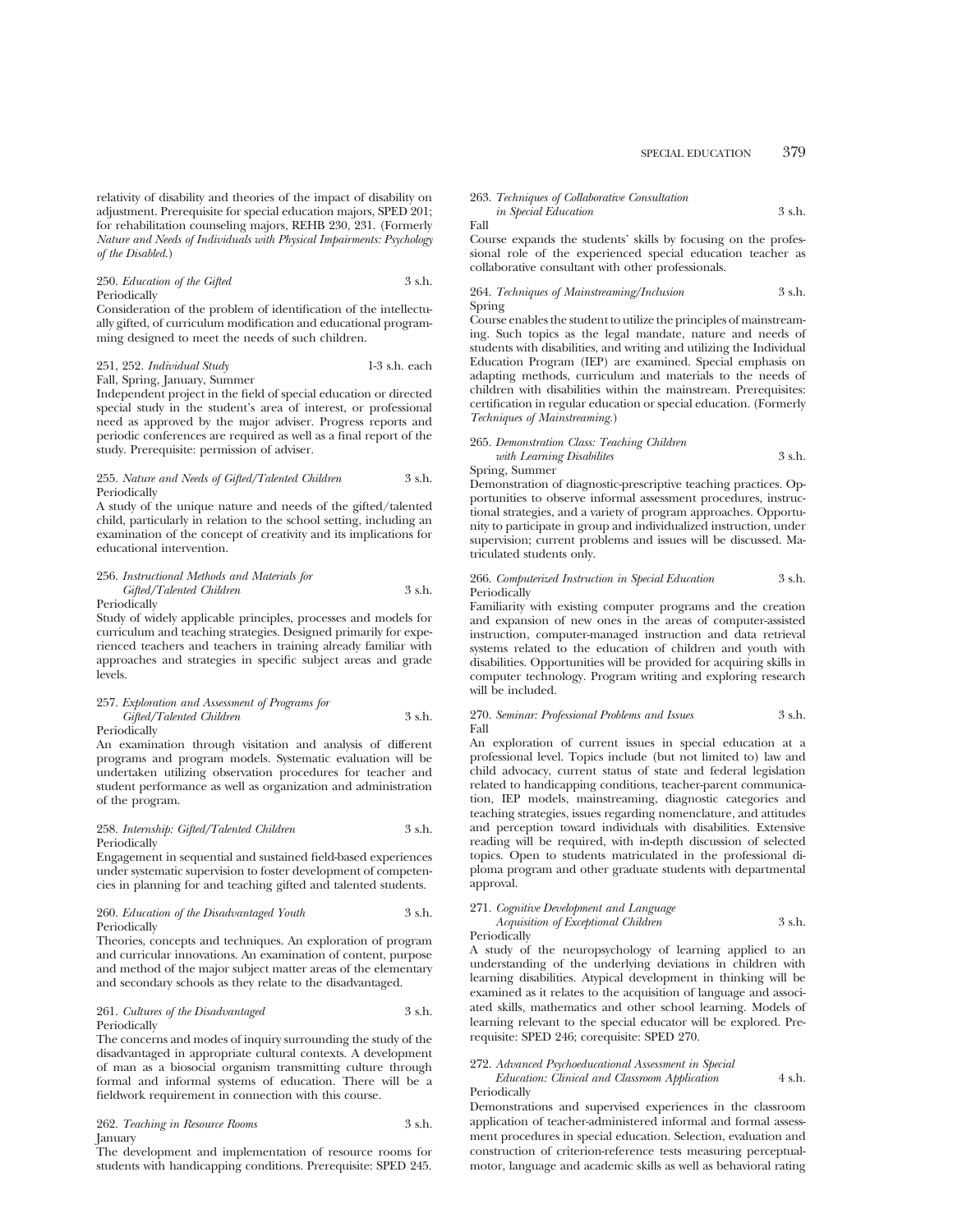techniques. Implication for a systematic approach to program development and remedial activities as an extension of the diagnostic process. Prerequisite: SPED 242 or equivalent; corequisites: SPED 270, 271.

#### 273. *Curriculum Development and Evaluation* 3 s.h. Periodically

The course will focus on evaluation and analysis of existing curricula strategies in special education in order to facilitate implementation of remedial procedures, criterion and/or norm referenced measures. New curricular approaches will be developed and/or adapted based on evaluation findings. Criteria will be developed for evaluating educational programs in public, private and institutional settings. Prerequisite: SPED 245 or equivalent; corequisites: SPED 270, 271, 272.

#### 274. *Research Seminar I: Review of Research and Methodology* 3 s.h. Periodically

Problems and methods of educational research focusing on programs and practices in special education/rehabilitation. Basic experimental designs, ethical issues, and the status of current literature regarding selected topics are examined. Prerequisites for special education majors: SPED 270, 271, 272, 273; for rehabilitation majors: REHB 228, 230; SPED 242.

#### 275. *Research Seminar II: Individual Research* 3 s.h. Periodically

Students will carry out a research project related to the field of special education. Problem statements, theory, research objectives and methodological designs will be explored and individual projects will be presented to the group for analysis and discussion. Prerequisites: SPED 270, 271, 272, 273, 274 or equivalents.

276. *Early Childhood Education: Mainstreaming the Young Child with Special Learning Needs* 3 s.h. Summer Same as ELED 276.

279. *Introduction to the Transition Process* 1 s.h. Spring

The purpose of this course is to acquaint the students with recent federal and state regulations that directly relate to Transition Services. The focus is on the inclusion of transition services into the IEP process and product. The problems and issues which may be encountered are also addressed.

#### 280 through 289, A-Z. *Workshops* 1-4 s.h. each Periodically

Designed to meet the needs of specific groups of students or educators.

As individual subjects are selected, each is assigned a letter (A-Z) and added to the course number. Any course may be taken a number of times so long as there is a different letter designation each time it is taken.

#### 300. *Special Topics: Advanced Seminar in Special Education* 3 s.h. Periodically

In-depth analysis of current trends in special education. Students are required to prepare a paper of publishable quality and to lead a related seminar. Prerequisites: Master's-level courses and permission of instructor.

301. *Master's Thesis Seminar I* 3 s.h. Fall, Spring

Examination of research developments, trends and needed research in areas of exceptionality. Study or research design and implementation. Students are assisted in development of master's problem. Prerequisite: permission of adviser.

#### 302. *Master's Thesis Seminar II* 3 s.h. Fall, Spring Implementation of master's problem: conducting research and writing and defending the master's problem. Prerequisite: permission of adviser.

| 310. Issues in Infant, Toddler, Preschool, Parent and |        |
|-------------------------------------------------------|--------|
| <b>Family Involvement Programs</b>                    | 3 s.h. |
| Once a year                                           |        |
| Same as ELED 310.                                     |        |

311. *International Perspectives in Special Education* 3 s.h. Periodically

Provides students with current knowledge, research and clinical/ instructional practices in special education from an international perspective. Information relevant to the needs of special education programs in the United States is identified. Prerequisites: completion of Master's-level courses.

312. *Contemporary Cultures and Special Education* 3 s.h. Periodically

Effect of social, cultural and economic conditions on the diagnosis, education and family support of students with handicapping conditions is examined. Exploration of areas for facilitation of learning as well as potential barriers is undertaken. Emphasis on multicultural and bilingual populations.

#### 313. *Technology for Populations with Special Needs* 3 s.h. Periodically

Course includes a critical review of research into the effectiveness of computer-managed and computer-assisted instruction and its social/emotional impact. Skills in instructional software evaluation and authoring, and management systems are developed. Emphasis on the design and use of computer simulations in assessment and instruction of exceptional population. Review of augmentative and adaptive technology to facilitate learning by persons with sensory and communication impairments is included.

314. *Practicum: College Teaching and Field Setting* 3 s.h. Spring

Students receive practical experiences as teachers and/or research assistants in higher education; as apprentices to teacher education consultants or program managers and supervisors in schools, and rehabilitation agencies; as assistants to student teacher supervisors in teacher education programs; as senior counselors supervising interns. Critical reviews of students performance are made by faculty and peers through seminar discussions and on-site supervision. Prerequisites: REHB 353, 355 and permission of adviser. Pass/Fail grade only. Same as REHB 314.

#### 315. *Public Policy and Local Practice in Special*

*Education* 3 s.h.

Periodically

Focus on past and current federal and state policies and their impact on educational, social and vocational services for children and adults with handicapping conditions. Decision-making policies and practices at the local level are also examined. Prerequisites: completion of Master's-level courses.

#### 601. *Dissertation Seminar* 3 s.h. Periodically

Clarification and structuring of a dissertation topic as a research undertaking. Presentation, analysis and critique of participant's research outlines leading to departmental acceptance of the research proposal. Orientation to dissertation organization and writing format. Prerequisites: required courses in area of emphasis and approval of department. Pass/Fail grade only.

602. *Dissertation Proposal Preparation* 3 s.h. Periodically

For students whose dissertation proposals have not been approved in 601. Registration in 602 is continuous until the proposal is accepted. No degree credit granted for 602.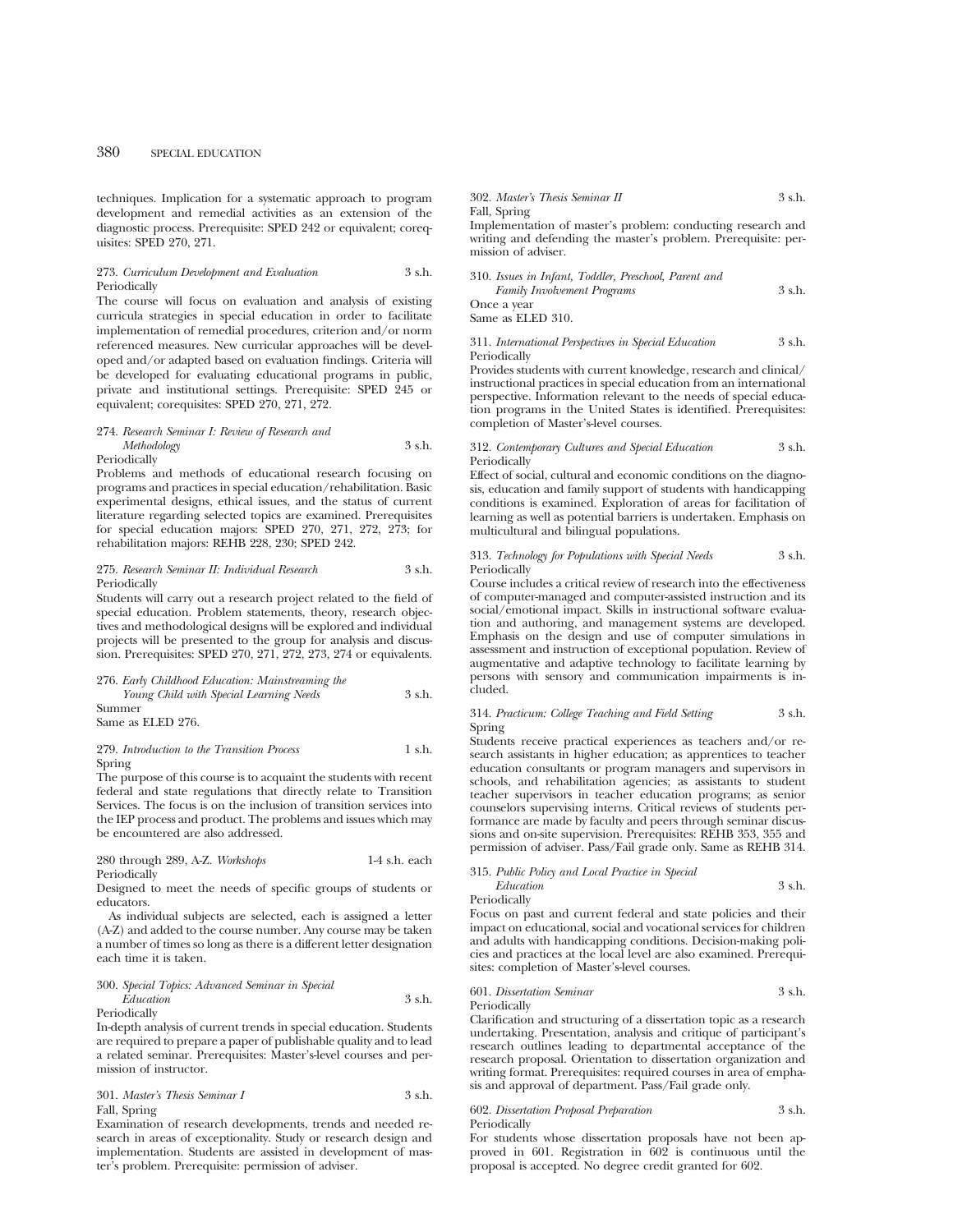604. *Dissertation Advisement* 3 s.h. Periodically

Doctoral candidates enroll in 604 upon departmental acceptance of the dissertation proposal. Registration in 604 is continuous until the dissertation is accepted.

### Speech Communication and Rhetorical Studies (SPCM)

Associate Professor Drucker, *Chairperson*

Associate Professors Fleischman, Merrill, Sloyer; Assistant Professors, Gray, Irizarry, Stephenson.

Candidates for graduation from the School of Communication with the degree of Bachelor of Arts must fulfill the B.A. requirements as listed under the School of Communication on page 113. In addition, students majoring in the Department of Speech Communication and Rhetorical Studies must complete the program requirements listed under one of the B.A. majors listed below.

#### **B.A. MAJOR IN SPEECH COMMUNICATION AND RHETORICAL STUDIES:** 36 s.h.

- 12 s.h.—SCO 1, 2, 3, 4
- 6 s.h.—SPCM 1, 7
- 6 s.h.—Chosen from SPCM 33, 53, 109, 119
- 6 s.h.—Chosen from SPCM 21, 24, 25, 117, 121, 147
- 6 s.h.—Chosen from SPCM 11, 107, 125, 128, 171

Speech Communication and Rhetorical Studies majors are also required to take:

6 s.h.—Chosen from comparative literature, linguistics, literature in translation, drama, English, economics, history, philosophy, political science, psychology, sociology, and anthropology

**NOTE:** Majors in speech communication and rhetorical studies who are also elementary education majors are required to take 6 s.h. in mathematics and/or science courses to satisfy this requirement.

**B.A. MAJOR IN SPEECH COMMUNICATION EDUCATION** with a concentration in Teaching of Speech, see page 355.

**NOTE:** For students interested in majoring in combined disciplines, inquiry should be made in the School of Communication Dean's Office, Room 318, Dempster Hall.

Speech Communication and Rhetorical Studies majors are encouraged to take course work and/or minor in audio, video, film, journalism, mass media studies, psychology, linguistics, English, drama, literature in translation, comparative literature, management and marketing in consultation with the major adviser.

**A MINOR IN SPEECH COMMUNICATION AND RHETORICAL STUDIES** consists of the successful completion of 18 semester hours in speech communication and rhetorical studies, with at least 6 semester hours in residence, under advisement and with the approval of the adviser.

#### **COURSES**

In addition to semester notations next to each course, a selection of courses is offered during January and Summer sessions. Consult the *January* and *Summer Sessions* bulletins for these schedules.

1. *Oral Communication #* 3 s.h. Fall, Spring

Develop effective communication skills through a variety of communicative experiences including intrapersonal, interpersonal, interviewing, nonverbal, small group communication, and public speaking. Theories of communication are explored. Recommended for all students. (Formerly SPCH 1.)

7. *Public Speaking #* 3 s.h. Fall, Spring

Examination of the theory and practice of public communication. Emphasis on critical thinking, listening, and the art of criticism. Practice in speech composition and delivery, stressing principles of clarity, interest, and audience analysis. Speeches to inform and to persuade are stressed. (Formerly SPCH 7.)

11. *Voice and Diction* 3 s.h.

Fall, Spring

Exploration of theories of speech and voice production. Students have the opportunity to practice individual patterns of speech and voice. Attention is paid to vocal quality, variety, flexibility, and range. Dialectical variations in speech production are discussed. Recommended for students interested in improving communicative skills. Same as SPCH 3.

#### 21. *Introduction to Performance Studies* 3 s.h. Fall, Spring

The techniques of performance as applied to literature and other written and transcribed materials. Consideration is given to investigation and analysis of performed texts. Critical listening is encouraged in the peer evaluation of student performances. (Formerly SPCH 21; *Interpretive Reading.*)

24, 25. *Readers Theater* 2 s.h. each Periodically

An opportunity to select, adapt, rehearse and perform in oral reading style, prose, poetry and drama for presentation to community groups, e.g., schools, libraries, hospitals. Not to be taken more than two semesters for credit. Prerequisite: permission of instructor. Pass/ $D+/D$ /Fail grade only. (Formerly SPCH) 24, 25.)

#### 33. *Nonverbal Communication in Human Interaction* 3 s.h. Once a year

Processes and effects of communicating in nonverbal behavior and message systems with emphasis on communication by means of body movement (kinesics), spatial relationships (proxemics) and vocal cues (paralinguistics); by means of touch, physical appearance and dress, physical behavior and communication through objects. Readings, discussion and research projects. (Formerly SPCH 120.)

47. *Freedom of Speech* 3 s.h. Fall

A survey of the rights, freedoms, duties, responsibilities and limitations of communicators in interpersonal interactions arising from Parliamentary rules, the First Amendment and other judicial and legislative sources. An awareness of the interrelationship between freedom of expression, legal concepts, politics, economic and sociological aspects of everyday life is developed through critical analysis and debate of historical and current situations.

#### 53. *Gender and Intercultural Issues in Communication* 3 s.h. Once a year

An investigation of how and to what extent gender and culture influence individuals' strategies for communicating. Attention is given to verbal and nonverbal norms of one's own culture and gender, and the extent to which rigid adherence to such norms may impede effective communication. (Formerly SPCH 107, *Gender and Cross-Cultural Issues in Communication.*)

107. *Argumentation and Debate* 3 s.h.

Once a year

Basics of argumentation; evidence, argument and analysis. Practice in construction of briefs and in effective oral presentation of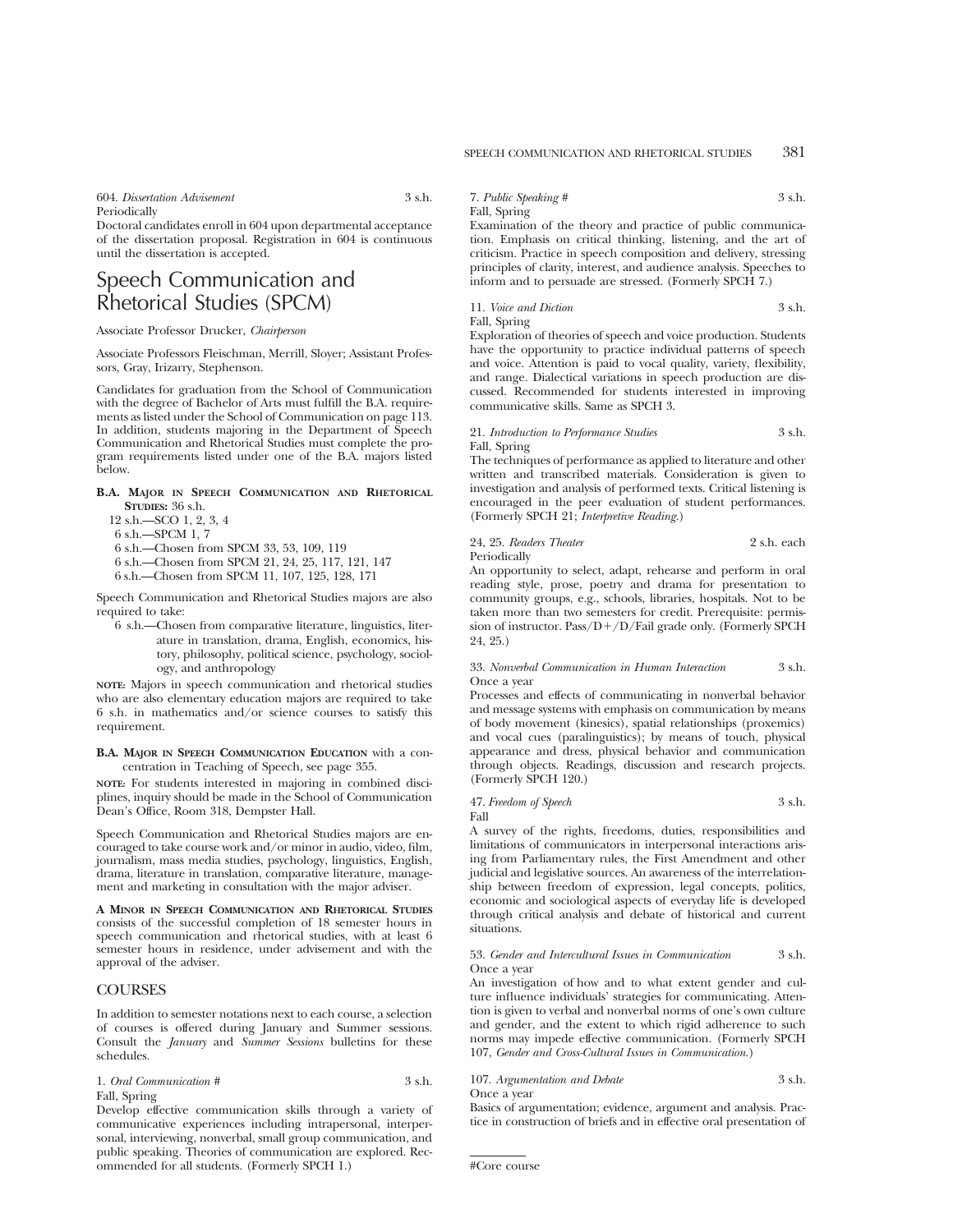logical argument. Emphasis on critical thinking and examination of current public policy issues. Prerequisite: one of the following: SPCM 1, 7; SCO 1, 3; or permission of the instructor. (Formerly SPCH 108.)

#### 109. *Communication and the Legal System* 3 s.h. Fall, Spring

Introduction to the communication process in the legal system with attention paid to client counseling, negotiation, mediation and arbitration, and advocacy. The core of this course is the investigation into communication theory as it applies to the legal process. Work in class involves performance, criticism and research. (Formerly SPCH 110.)

#### 117. *Advanced Public Speaking* 3 s.h. Once a year

Theory and history of rhetoric; the use of logical, emotional, and ethical appeal; the psychology of speaker and audience; semantic problems in speaking. Practical applications include preparation and presentation of impromptu, manuscript, broadcast, and ceremonial speeches. Prerequisite: SPCM 7. (Formerly SPCH 117.)

#### 119. *Small Group Communication* 3 s.h. Once a year

Theory and practice of reaching decisions rationally and democratically through cooperative thinking. For individuals engaged in education, management, public affairs, labor relations, and other problem-solving and decision-making situations. Prerequisite: one of the following: SPCM 1, 7; SCO 1, 3; or permission of the instructor. (Formerly SPCH 111, *Small Group Discussion.*)

#### 121. *Advanced Performance Studies* 3 s.h. Once a year

Group performance of literature, exploration of narrative voice in performance, techniques of audience analysis, scripting, directing and performing for Chamber Theater. Rehearsal hours are required. Prerequisite: SPCM 21. (Formerly SPCH 122, *Advanced Interpretive Reading and Performance Studies.*)

### 125. *Dramatic Activities in Educational and Therapeutic Settings* 3 s.h.

Once a year

Provides the student teacher/therapist with an opportunity to use the techniques of role play and improvisation to reinforce a curricular area, encourage social skills and facilitate communication. Use of dramatic activities as a diagnostic and therapeutic tool with special populations is explored, as well as the social value of theater in the classroom. (Formerly SPCH 125.)

#### 128. *American Public Address: The Rhetoric*

*of Conflict and Controversy* 3 s.h. Once a year

The role of public address in shaping today's world. Historical and theoretical background, analysis of speeches in politics, religion, labor, education and social reform using films and recordings of controversial contemporary speakers. (Formerly SPCH 119, *Rhetoric of Conflict and Controversy.*)

#### 147. *Intercollegiate Forensics* 1 s.h. Fall, Spring

Preparation for and competition in intercollegiate forensics (speech and debate). Includes frequent weekend travel. No more than six semester hours may be applied toward any degree. Prerequisite: permission of instructor. Pass/ $D + /D/\overline{F}$ ail grade only. (Formerly SPCH 109, *Intercollegiate Speech and Debate.*)

150, 151. *Independent Study/Readings* 1-3 s.h. each Fall, Spring

Guided student research through selections assigned by the instructor for written and oral reports. Students must obtain, before registration, written permission of the instructor who will guide the research. (Formerly SPCH 151, *Special Studies in the Speech Arts.*)

171. *Speech Communication and Rhetorical Studies Internship* 3 s.h.

Fall, Spring

An internship program that affords students an opportunity to apply their classroom experience in speech communication to a professional work setting. Students, with permission of a departmental adviser, work a requisite number of hours and complete a paper relevant to their work experience. Periodic meetings with supervising speech communication and rhetorical studies faculty are required. Prerequisites: junior class standing and successful completion of 21 credits in speech communication and rhetorical studies. (Formerly SPCH 179, *Speech Arts Internship.*)

#### 180-189, A-Z. *Special Topics in Speech Communication and Rhetorical Studies* 1-4 s.h. each

Fall, Spring

Intensive study of major communication theories, situations, paradigms, and/or scholars. Subjects to be selected yearly. Prerequisite: one of the following: SPCM 1, 7; SCO 1, 3; or permission of the instructor.

199. *Departmental Honors* 3 s.h.

Fall, Spring

The research for and the writing of a substantial essay, or the research, execution and presentation of a creative project in speech communication and rhetorical studies. Open only to senior speech communication and rhetorical studies majors who are eligible for and desire to graduate with departmental honors and who secure, before registration, the written permission of the instructor who will supervise the essay or project.

#### 219. *Advanced Studies in Small Group Communication* 3 s.h.

Periodically

Study and practice in public address for educators, administrators and other school personnel. The course includes experiences in a variety of speaking situations, types and forms of discussion and parliamentary procedure. Problem-solving and decision-making conferences and meetings; conference leadership experiences are included. Prerequisite: undergraduate study in public speaking, debate or small group communication or permission of instructor. (Formerly SPCH 211, *Discussion, Conference Leadership and Public Address.*)

#### 221. *Literature in Performance* 3 s.h. Periodically

Provides an experience in the communication of literature to an audience. Oral and theatrical techniques are combined to project the work of the author to stimulate and excite the imagination of the audience. This course is particularly geared to teachers. (Formerly SPCH 222, *Interpreters Theater.*)

300. *Departmental Seminar* 3 s.h. Periodically

This seminar is generally a small class that concentrates attention upon a particular topic in speech communication. Students read, reflect upon, and write research papers about selected topics which pertain to the seminar, and discuss and defend their views in weekly class meetings. Not open to freshmen and sophomores. Prerequisite: 12 s.h. in speech communication coursework.

### Speech-Language-Hearing Sciences (SPCH)

#### Associate Professor Bloom, *Chairperson*

Professor White; Associate Professors Eisen, Ferrand, Reiter; Assistant Professors Brett, Busacco, Davidson, Shafer.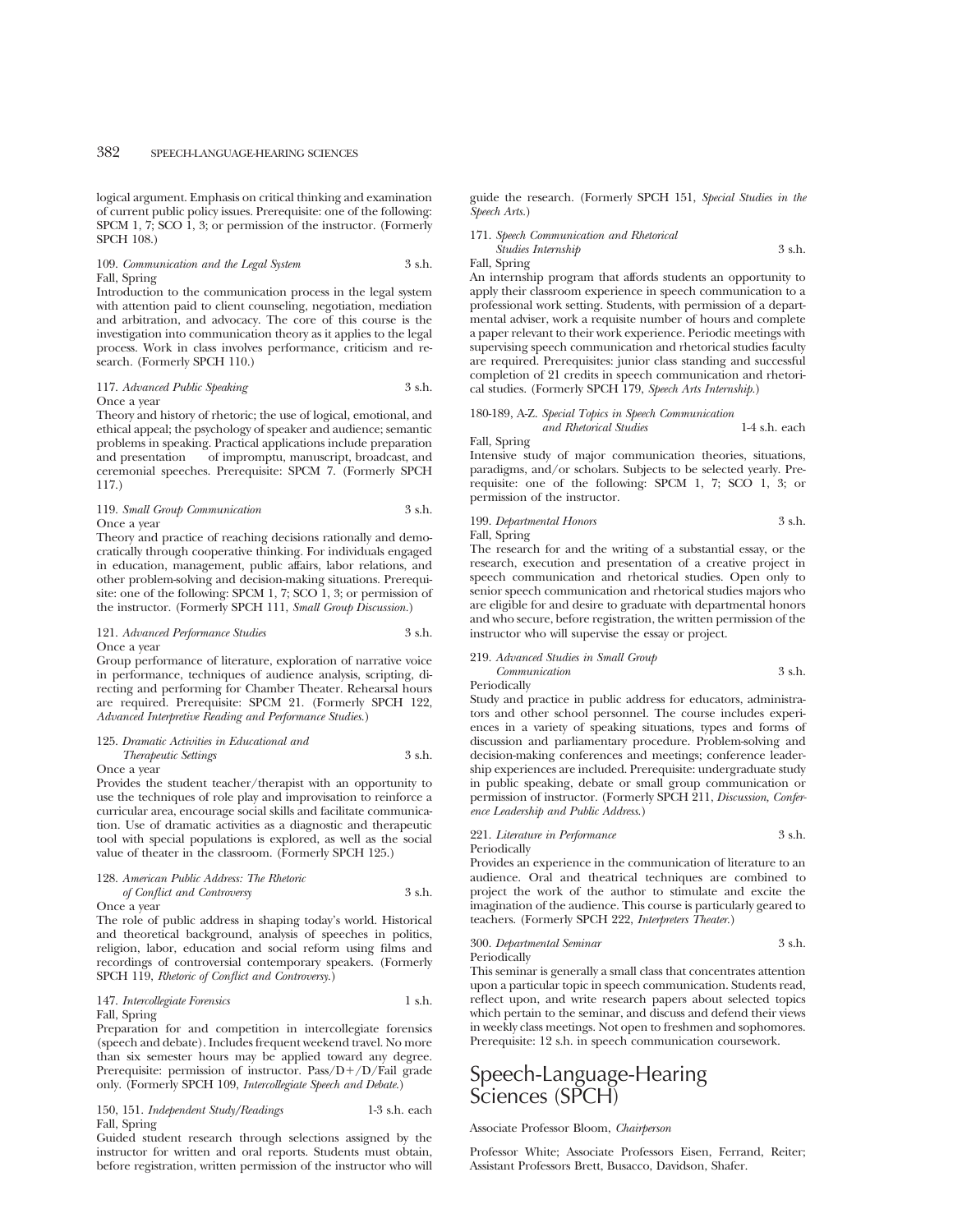The Speech-Language-Hearing Institute is fully accredited by the Professional Services Board of the American Speech-Language-Hearing Association.

**B.A. SPECIALIZATION IN SPEECH-LANGUAGE HEARING SCIENCES:** the departmental requirement for speech-language pathology majors is 124 semester hours for the B.A. degree including 37 semester hours in the major area as follows: SPCH 3, 5, 6, 101, 102, 103, 131, 132, 133, 134, 135, 137, 138. In addition, PSY 140 is required.

Undergraduates may not register for M.A. level courses in Speech-Language Pathology or Audiology.

See complete B.A. requirements, page 80.

**A MINOR IN SPEECH** consists of the successful completion of 18 semester hours in speech-language-hearing sciences, with at least 6 hours in residence, under advisement and with the approval of the adviser.

Sigma Pi: a national speech honor society, see page 70.

The Master of Arts programs in Audiology and Speech-Language Pathology are accredited by the Educational Standards Board of the American Speech-Language-Hearing Association, the New York State Department of Education and the New Jersey State Department of Education.

**MASTER OF ARTS IN AUDIOLOGY AND SPEECH-LANGUAGE-PATHOLOGY:** these programs are intended for students who plan to be audiologists or speech-language pathologists in clinical and hospital environments, private practice, early intervention programs, and primary and secondary educational settings. The academic and clinical programs are accredited by the Educational Standards Board and the Professional Services Board of the American Speech-Language-Hearing Association (ASHA) and the New York State Department of Education for Licensure in Audiology or Speech-Language-Pathology. Students may elect to complete additional coursework for eligibility toward certification as Teacher of the Speech and Hearing Handicapped.

The applicant for this degree should have completed an undergraduate concentration in communication sciences and disorders. Applicants who have not done so, must complete prerequisite coursework as per advisement by the Graduate Program Director. Students must complete all prerequisites before their application can be considered for admission to the M.A. programs. Successful completion of these prerequisites, even if taken at Hofstra, does not guarantee admission to the M.A. programs.

Application documentation must include a personal essay, GRE scores, and current letters of recommendation from at least three members of the academic faculty or administration at the institution from which the candidate received the baccalaureate degree. An interview may be required. Approval of admission by the Graduate Admissions Office at Hofstra and the Graduate Program Director of the department are also required.

#### Admission Procedures:

Admission to the M.A. Programs in Audiology and Speech Language Pathology occurs only in the fall semester. Applications must be received by February 1. Students are advised to contact the Office of Graduate Admissions at least 2 weeks *prior* to February 1st, to confirm that their applications are complete. Applications received after February  $\frac{1}{1}$  will be reviewed only if space becomes available.

A nonrefundable tuition deposit of \$150 is required of all accepted part-time and full-time matriculated students. When registering for the semester for which the student has been admitted, the deposit will be credited toward tuition.

Scholarships are available for qualified students. Awards are made annually based on merit. Prospective students must file scholarship applications through the Graduate Admissions Office. Matriculated students must file their applications with the Graduate Program Director. Applications must be filed no later than February 1.

No more than six semester hours of graduate courses from another university, will be accepted toward Hofstra's M.A. degree. These semester hours must have been completed prior to acceptance into the graduate program. Coursework which was completed more than five years prior to admission into the graduate program will not be accepted toward the M.A. degree in Audiology or Speech-Language Pathology. All semester hours after acceptance must be completed in residence. The M.A. degree must be completed within a five-year period from the date of completion of the student's first M.A. level course, excluding SPCH 235 and 235L.

All programs of study in audiology and/or speech-language pathology must be designed under advisement by a faculty member and approved by the Graduate Program Director. All part-time students are strongly encouraged to complete at least 6 semester hours per semester.

Candidates must maintain a minimum 3.0 average throughout their course of study. Any candidate falling below a 3.0 average will be placed on probation. A probationary status may not be maintained for more than one semester, inclusive of summer sessions. Any candidate who fails a required course in the program is subject to dismissal.

Students who have accumulated 2 or more incomplete grades at the start of a semester, including summer sessions, may not begin clinical practicum. Clinical practica in students' minor area are excluded from this policy. Students who have an incomplete grade for any clinic course in the major area may begin the next clinic practicum in the sequence only after the incomplete clinic grade has been eliminated and a satisfactory letter grade has been assigned.

Students are required to complete successfully the comprehensive examination during the last semester of graduate study. Applicants for the examination must file within the first month of the semester in which they plan to take the examination.

Continuation in the M.A. programs requires satisfactory interpersonal behavior and professional performance in clinical practica, with no documented reports of unprofessional or unethical conduct.

For further information regarding graduate programs and scholarships, contact Associate Professor Eisen, *Graduate Program Director*, 106 Davison Hall. For students interested in the audiology program, contact Associate Professor Reiter, 107 Davison Hall.

#### Program Requirements

A candidate elects one of two programs of study—Audiology or Speech-Language Pathology. Audiology majors require a minimum of 50 semester hours of graduate work taken within the department, including 7 semester hours in speech-language pathology. Speech-language pathology majors require a minimum of 53 semester hours of graduate work taken within the department. Included as part of the total Speech-Language Pathology M.A. requirements, students who have completed a 3 semester hour undergraduate course in aural rehabilitation are required to complete 4 graduate-level semester hours of audiology; all other speech-language students are required to complete 7 semester hours in audiology including aural rehabilitation.

Within each of the programs of study, a student must choose either a Master's Thesis or non-thesis track. The Master's Thesis track requires SPCH 301-302 as part of the M.A. degree requirement. Regardless of the track chosen, a comprehensive examination must be taken in the student's final semester of study, under advisement of the Graduate Program Director. The Comprehensive Examination will be offered three times each academic year: Fall, Spring, and Summer.

Each student must complete 25 hours of supervised clinical observation prior to registering for graduate clinical practica. A minimum of 375 clock hours of clinical practica are required at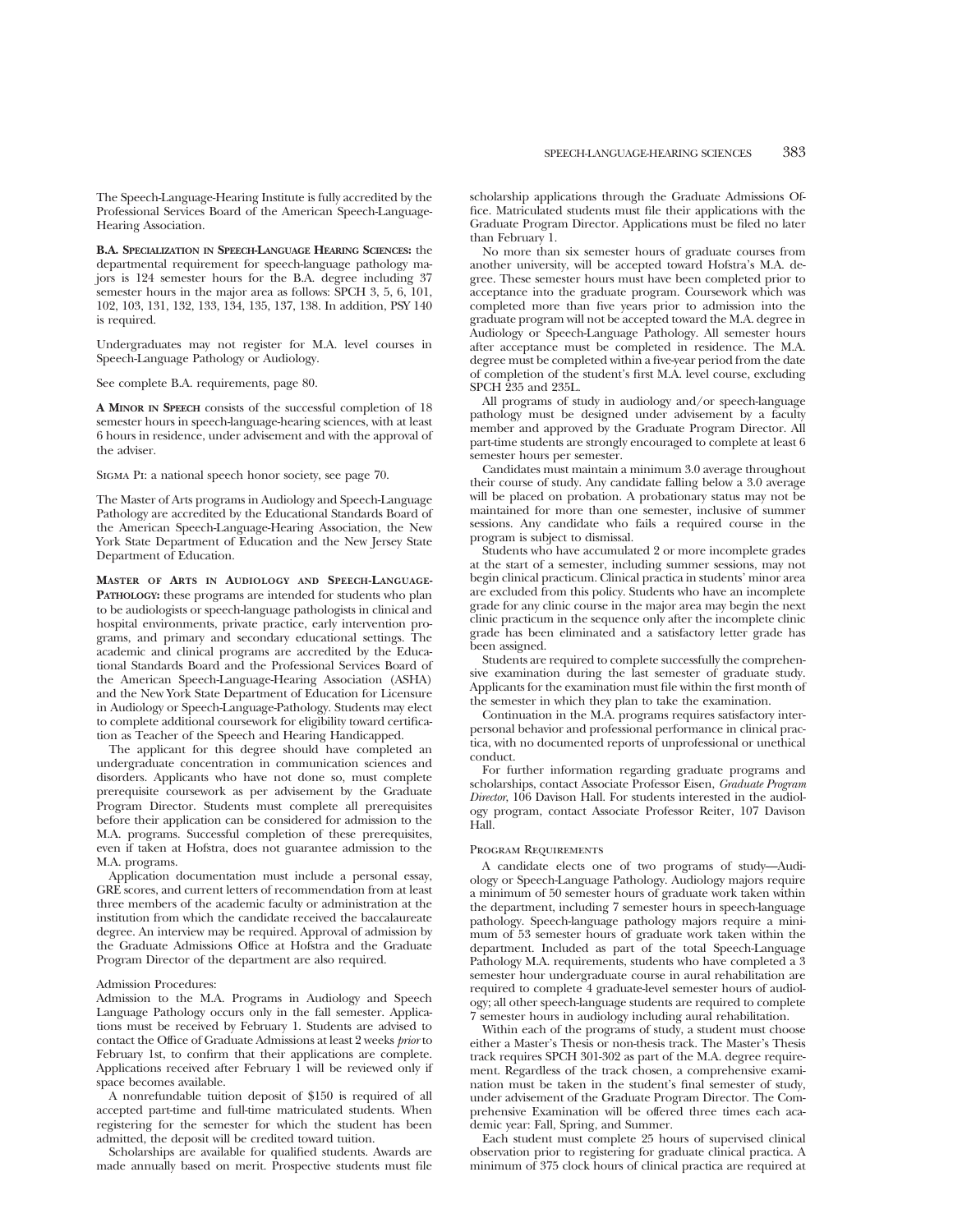the graduate level with at least one practicum scheduled during a fall or spring semester. Within the first year of study, speechlanguage students must complete at least 35 hours of clinical work in audiology; Audiology students must complete at least 35 hours of clinical work in Speech-Language Pathology.

Each student must provide documentation of: inoculation for measles/mumps, rubella and, annually, documentation of a negative TB test and physical examination.

**M.A. IN AUDIOLOGY:** 50 credits as follows: SPCH 205, 207, 226, 227, 228, and 237A within the first year of study. SPCH 237B, 238, 239, 240A, 240B, 247, 250A, 250B, 260A, 261A and 262A. In addition to SPCH 228, at least 6 semester hours in speechlanguage pathology as follows: 3 semester hours in speech disorders chosen from SPCH 230, 244, 248, or 249; and 3 semester hours in language disorders chosen from SPCH 241, 242, or 243.

**M.A. IN SPEECH-LANGUAGE PATHOLOGY:** SPCH 207 and 209 (taken within the first 12 semester hours), 226, 228 and 229 (taken within the first 21 semester hours), 204, 212, 232, 241, 242, 243, 248, 249, 260S, 261S, 262S. At least 3 semester hours of speech and hearing science chosen from SPCH 203, 205, 206. At least 6 semester hours of speech-language electives chosen from SPCH 210, 230, 244, 253, 263. SPCH 230 is strongly recommended for students applying for certification as a Teacher of the Speech and Hearing Handicapped. At least 3 semester hours in hearing disorders chosen from SPCH 237A, 238, 239; for those students for whom it is a requirement (see above), 3 semester hours in aural rehabilitation, SPCH 247. Students who do not have an undergraduate degree or concentration in Speech-Language Pathology must complete SPCH 209 and one graduate-level course in *either* speech or language disorders *prior to registering for SPCH 228*.

**PREPARATION FOR ELIGIBILITY FOR NEW YORK STATE CERTIFICA-TION—TEACHER OF THE SPEECH AND HEARING HANDICAPPED:** all requirements for the M.A. in Speech-Language Pathology, as listed above, must be completed. In addition, three semester hours in foundations of education, 3 semester hours in educational psychology, SPCH 139 and SED 217 are required. If either foundations of education, educational psychology, SPCH 139 or its equivalent were completed during undergraduate study, they may be accepted in lieu of these course requirements. Students who are preparing for teacher certification may take SED 217 in lieu of SPCH 262S. This coursework prepares students for eligibility toward teacher certification. Following completion of the M.A. degree and the teacher education requirements, students should apply directly to the state for certification.

See complete graduate information, page 71.

#### **COURSES**

In addition to semester notations next to each course, a selection of courses is offered during January and Summer sessions. Consult the *January* and *Summer Sessions* bulletins for these schedules.

#### 3. *Voice and Diction* 3 s.h.

#### Fall, Spring

Exploration of theories of speech and voice production. Students have the opportunity to practice individual patterns of speech and voice. Attention is paid to vocal quality, variety, flexibility, and range. Dialectical variations in speech production are discussed. Recommended for students interested in improving communicative skills. Same as SPCM 11.

#### 5. *Phonetics* 3 s.h. Fall, Spring

The study of the science of speech production, including acoustic and articulatory phonetics, phonetic transcription and sound discrimination. Attention focuses on the acoustic and physiological characteristics of speech sounds within language structure.

#### 6. *Anatomy and Physiology of the Speech Mechanisms* 3 s.h. Fall, Spring

Structure and function of the systems involved in the production and perception of speech including respiration, phonation, articulation, and central and peripheral nervous systems. The importance of coordination and integration of these systems for accurate speech and language production is emphasized. (Formerly *Anatomy and Physiology of the Speech and Hearing Mechanisms.)*

#### 8. *Anatomy, Physiology and Science of Hearing* 3 s.h. Fall, Spring

Structure and function of the auditory system explored via examination of text material, surgical drawings and models, classic and current theories and experiments in the area of audition. Additional topics include: resonance, decibels, binaural hearing, auditory adaptation and recruitment.

| 9. Exploring the Communication Sciences # | 3 s.h. |
|-------------------------------------------|--------|
| See course description, page 399.         |        |

#### 100. *Honors Essay-Project* 3 s.h.

Fall, Spring

Research for the writing of a substantial essay, or the research, execution, and presentation of a creative project in the speechlanguage-hearing sciences. Open only to senior department majors who are eligible for and desire to graduate with departmental honors and who secure, before registration, written permission of the supervising instructor.

#### 101. *Experimental Psycholinguistics* 3 s.h.

Spring

A critical examination of the processes of speech and language. Topics such as psychoacoustics and speech perception, semantic memory storage, organization and retrieval processes, animal approximations to language, hemispheric specialization, verbal learning, etc., are explored. Laboratory exercises required. (Formerly *Psychology of Speech and Language*.)

#### 102. *Normal Development of Language* 3 s.h. Fall, Spring

An examination of the normal acquisition of language with emphasis on developmental patterns, communicative need of individuals and multicultural issues affecting language development. The course explores the cognitive, linguistic, and social factors which contribute to the process. Students learn how to obtain and analyze language samples.

### 103. *Speech and Hearing Science* 3 s.h.

Fall, Spring

Study of the physiology of speech production, the acoustical characteristics of the vocal signal, and the processes by which listeners perceive the sounds of speech. Students gain hands-on experience in acoustical analysis using state-of-the-art instrumentation in the Speech and Hearing Science laboratory. (Formerly

#### 104. *Manual Communication* 3 s.h. Spring

A history of manual communication including the rationale for its use in therapy. A basic vocabulary of useful signs (Ameslan) will be taught in addition to developing a proficiency in finger spelling. No liberal arts credit.

#### 131. *Disorders of the Speech Production*

*Introduction to Speech and Hearing Sciences*.)

| and Speech Perception Systems | 3 s.h. |
|-------------------------------|--------|
| Fall, Spring                  |        |

The course focuses on the speech production systems of respiration, phonation, articulation, and resonance, as well as the coordination that is required to integrate these systems for

```
#Core course
```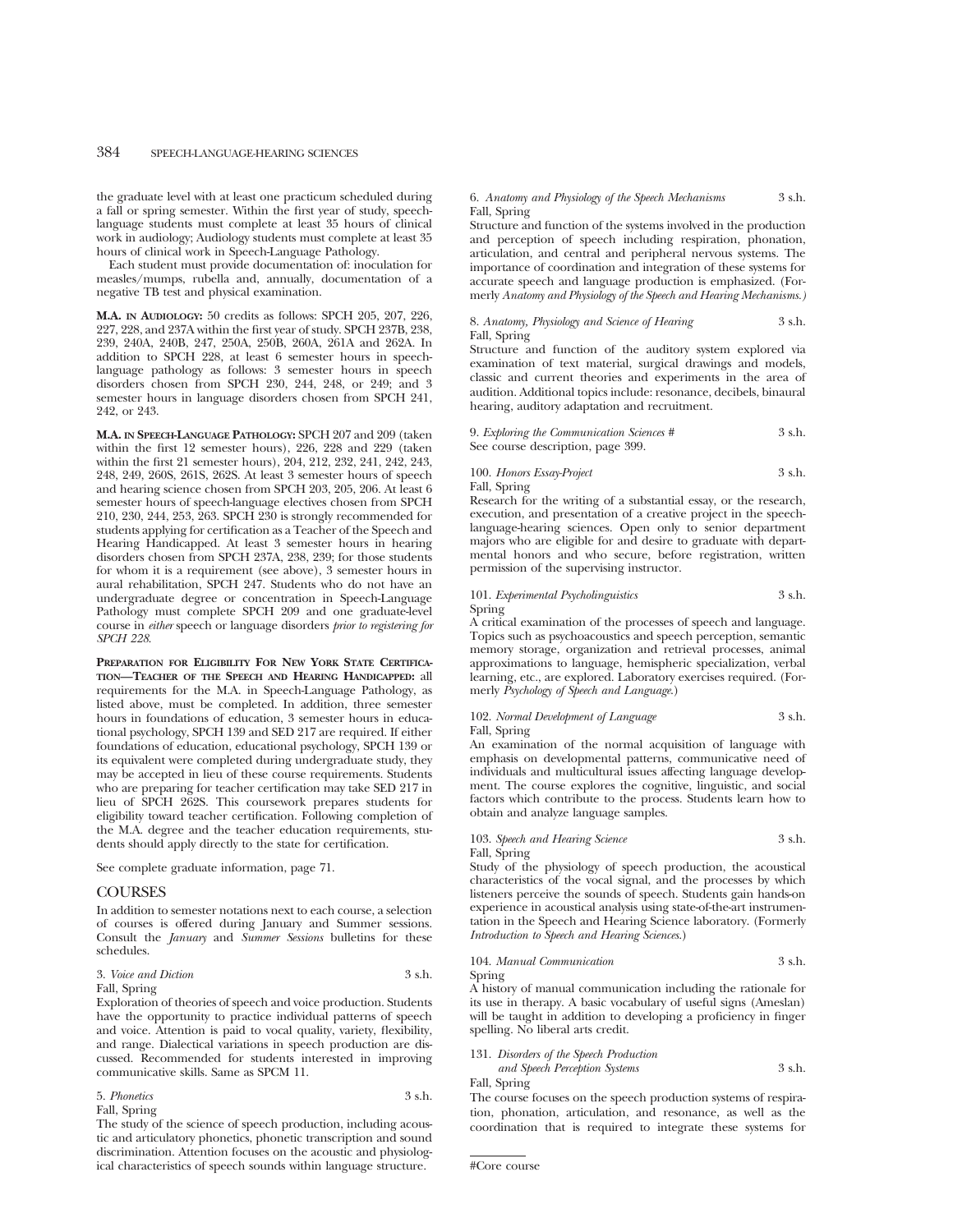normal speech production. Breakdowns in these systems that produce disorders of resonance, fluency, and articulation are discussed with reference to children and adults. Speech perception and its impact on audition is also addressed. Five hours of observation are required. Prerequisites: SPCH 5, 6. (Formerly *Disorders of Communication I*.)

#### 132. *Disorders of Language in Childhood* 3 s.h. Fall, Spring

The course focuses on disruptions in the systems of phonology, morphology, syntax, semantics, and pragmatics, as well as their impact on child development. Various clinical syndromes and associated developmental patterns are addressed, as are the effects of languge breakdown on cognitive, academic, and social function. Five hours of observation are required. Prerequisites: SPCH 5, 6. (Formerly *Disorders of Communication II*.)

#### 133, 134. *Clinical Methods in Speech, Language and Hearing Disorders I and II* 2 s.h. each Fall, Spring

Supervised observation, report writing, discussion of clinical methods of speech-language and hearing disorders. Laboratory requirement of one hour per week.

#### 135. *Communication Disorders of the Neurological System* 3 s.h. Fall, Spring

This course focuses on communication disorders resulting from breakdowns in the neurological system. Disorders arising from adventitious and progressive impairment to the various sites in the central and peripheral nervous systems are explored. The consequences of these communication problems are discussed as they impact on motor, linguistic, cognitive, vocational, and socio-emotional functioning across the life-span. Five hours of observation are required. Prerequisites: SPCH 5, 6. (Formerly *Disorders of Communication III*.)

#### 137. *Introduction to Audiology* 3 s.h. Fall, Spring

Problems of the deaf and hard-of-hearing, with emphasis on the anatomy and physiology of the ear, audiometric procedures and problems of sociological, educational and physiological rehabilitation. Prerequisite or corequisite: SPCH 103.

#### 138. *Integrative Aural Rehabilitation* 3 s.h. Fall, Spring

The ramifications of hearing loss and hearing test results as they relate to the rehabilitative needs of hearing impaired people. Techniques and technologies used in audiologic rehabilitation. Topics include: hearing aids, assistive listening devices, speechreading, auditory training, counseling, speech and hearing conversation, speech and language therapy, deaf education. Prerequisite: SPCH 137. No liberal arts credit.

#### 139. *Organization of a Speech and Hearing Program in Elementary*  $and$  Secondary Education Fall

Methods of organizing speech/language and hearing programs in public schools. Exploration of different models of service delivery, e.g., Pullout, collaborative, team teaching. Introduction of state and federal regulations regarding children with communication disorders. Recommended for seniors and graduate students. Prerequisites: SPCH 131, 132. No liberal arts credit.

#### 150. *Special Studies in the Speech Sciences* 1-2 s.h. Fall, Spring

Guided student research through selections assigned by the instructor for written and oral reports. Student must obtain, before registration, written permission of the instructor who will guide the research.

#### 203. *Seminar: Speech and Hearing Sciences* 3 s.h. Periodically

Acquaints students with the literature and research in the areas of acoustic phonetics, psychological and physiological acoustics, with emphasis placed upon clinical application. Preliminary consideration is given to the parameters of the acoustic signal and to basic measurement techniques. Subsequently, students develop individual topics which serve as discussion topics during the course.

#### 204. *The Neural Bases of Speech, Language and Hearing* 3 s.h. Spring

Explores how human communication is predicated on neuronal communication. Examines brain anatomy and physiology as they relate to speech, language and hearing. Topics include: embryonic development, neuronal communication, perceptual and motor responses produced by different neuronal interconnections. Prerequisite: undergraduate course in anatomy and physiology. (Formerly *Neurolingusitics; Neurologic Bases of Communication Processes.)*

#### 205. *Physiological and Psychological Acoustics* 3 s.h. Fall

Detailed study of the factors underlying the perception of auditory stimuli. Topics include psychological scaling, loudness, pitch, binaural hearing, masking, adaptation, absolute threshold and differential thresholds; the transformer action of the middle ear, the analytical function of the cochlea, the electrical activity of the auditory system, cortical responsiveness to complex stimuli as well as theories of hearing. Prerequisite: SPCH 103 or equivalent.

#### 206. *Experimental Phonetics* 3 s.h. Periodically

Examination of the instrumentation used to study the production and perception of voice and speech signals. Emphasis placed on acoustic and physiological methods of speech analysis. Laboratory equipment is utilized in individual student projects. Prerequisite: permission of instructor.

#### 207. *Research Seminar: Speech and Hearing* 3 s.h. Fall, Spring

Critical analysis of research problems, measurement of data, and interpretation of research in the field of speech and hearing, with emphasis on student's individual projects.

#### 209. *Developmental Psycholinguistics* 3 s.h. Fall, Spring

An in-depth examination of the multiple factors affecting language development including study of psycholinguistic, cognitive, sociocultural and pragmatic factors of children's language. Contemporary investigations in the field of developmental psycholinguistics are evaluated. Students are required to complete field research of language behavior. Prerequisite: SPCH 102 or equivalent; or permission.

#### 210. *Discourse Processes* 3 s.h. Periodically

Methods of computer analysis of normal and disordered discourse including interpretation and evaluation. Course consists of lecture, discussion and lab experience. Students are required to generate their own methods of inquiry based on theoretical constructs of language behavior. Students are required to have a transcript of dyadic communication ready for analysis. Prerequisite: SPCH 209 or permission. (Formerly *Computer Methods of Analysis; Language Behavior.*)

#### 212. *Communication in Healthy Aging* 3 s.h. Once a year

Investigates biologic, psychologic and physiologic changes that affect communication. The natural aging processes that underlie speech, language and hearing are contrasted with pathological changes in communication. Available to graduate students in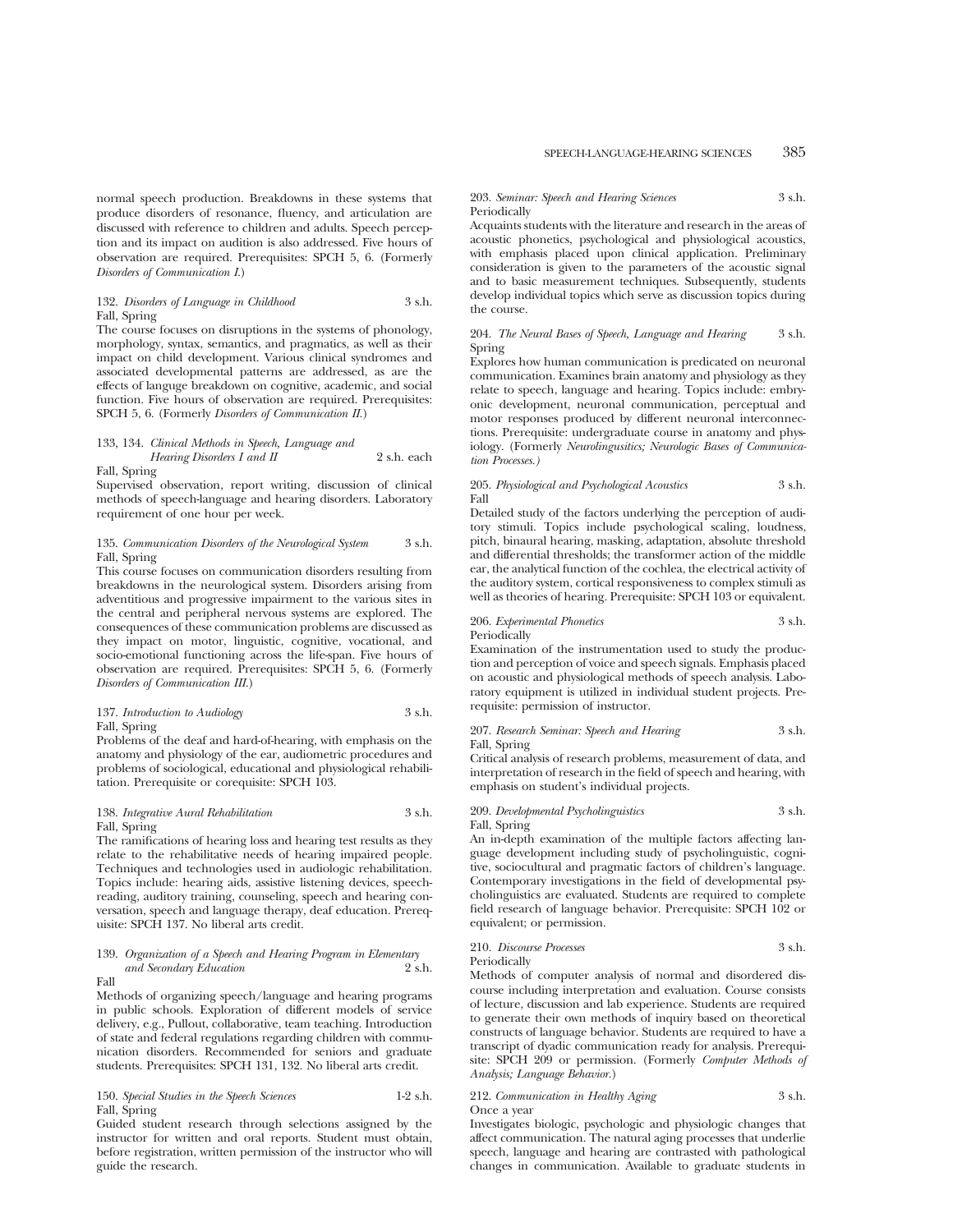Audiology, Speech-Language Pathology, Gerontology, Psychology, Sociology; Counseling, Special Education, and Rehabilitation.

#### 226. *Clinical Practicum: Audiology* 1 s.h. Fall, Spring

Supervised practice and seminar in the evaluation and rehabilitation of hearing disorders in children and adults. Clinic site: Hofstra University Speech-Language-Hearing Center. Must be taken concurrently or following 227. May not be taken on a Pass/Fail basis.

227. *Introduction to Audiometric Instrumentation and Testing* 3 s.h.

Fall, Spring

Provides intensive study (via hands-on practice, readings and discussion) of tests and procedures relevant to the differential diagnoses of hearing disorders, including interpretation of findings and report preparation. A minimum of 28 laboratory hours with accompanying lecture is required (hours to be arranged). Prerequisite: SPCH 137 or permission of instructor. May not be taken on a Pass/Fail basis.

#### 228. *Introduction to Clinical Practicum* 1 s.h. Fall, Spring

Supervised clinical practicum in evaluation and rehabilitation of communication disorders occurring in children and adults. Seminar focuses on theory and methods in rehabilitation. Students are expected to do case presentations. Practicum site: Hofstra Speech-Language-Hearing Center; in order to meet the requirements of practicum, students should plan on 100 hours. Must have completed 25 hours of observation, SPCH 209 and three graduate semester hours in either speech disorders or language disorders prior to registration. Must be taken concurrently with SPCH 229 or permission.

#### 229. *Evaluation and Interpretation of Communication Disorders* 3 s.h.

Fall, Spring

Provides an intensive study of standardized and non-standardized procedures, and socio-cultural issues relevant to the evaluation of speech and language. An ethnographic approach guides interpretation of events and report writing. In addition to lectures, students are required to complete a minimum of 10 laboratory hours. Laboratory fee, \$10. Prerequisites: SPCH 132, 135, 209, practicum, or permission of instructor. (Formerly *Evaluation and Interpretation of Speech/Language Disorders*.)

#### 230. *Disorders of Fluency* 3 s.h. Spring

In-depth investigation of normal vs. disordered fluency, including the development of fluency in children; physiological processes involved in fluent and dysfluent speech; theoretical perspectives regarding etiology and approaches to clinical management. (Formerly *Stuttering*.)

#### 232. *Disorders of Phonology and Articulation* 3 s.h. Fall

Exploration of the problems in acquisition of the sound system of English from theoretical and applied perspectives. Consideration is given to evaluation and remediation using phonetic, distinctive feature and phonological approaches.

#### 235. *Introduction to Speech-Language-Hearing Disorders* 3 s.h. Fall, Spring

An intensive study of theories, clinical manifestations and etiologic factors associated with the full scope of communication disorders. Course is for nonmajors and for students who have not formerly studied speech, language, and hearing disorders. Students completing prerequisites for the M.A. Programs in Audiology or Speech-Language Pathology must register for SPCH 235 and 235L concurrently. Prerequisite: graduate status. May not be used for credit toward the M.A. in Speech-Language Pathology or Audiology. (Formerly *Introduction to Speech and Language Disorders for the Classroom Teacher; Introduction to Speech, Language and Hearing Disorders; Introduction to Speech and Language Disorders.)*

#### 235L. *Clinical Observation and Report Writing* 2 s.h. Fall, Spring

Course is required for students seeking documentation of supervised clinical observation for the M.A. in Audiology or Speech-Language Pathology. Must be taken in conjunction with SPCH 235 for students completing prerequisites for and pursuing entry into the M.A. program in Audiology or Speech-Language Pathology. At least 25 hours of supervised clinical observation are completed. Observations are integrated with the study of communication disorders in SPCH 235. Students develop technical and clinical report writing skills. Prerequisites: graduate status and permission of graduate program director.

#### 236. *Communication Problems of the Mentally Retarded* 3 s.h. Periodically

Acquaints students with the problems of language and speech development of the mentally retarded. The pathology, symptomatology, therapy, and related problems of amentia are studied. Prerequisites: SPCH 131, 132, or permission of instructor.

237. *Advanced Audiology* 3 s.h. Fall

Advanced pure tone and speech audiometry and tests in the differential diagnosis of auditory disorders. Evaluation of nonorganic hearing loss. Analysis of clinical data. Prerequisite: SPCH 137 or permission of instructor.

$$
{\bf 237A.}\t
$$
  $Advanced\t$   $I$   $I$   $3 \t$  s.h. Fall

An in-depth treatment of the basic audiological evaluation. The course examines theoretical and practical issues regarding pure tone testing, speech threshold and speech discrimination testing, and immittance testing, with careful attention to goals of assessing the site of auditory lesion and the extent of the communicative handicap. It also emphasizes the logic and application of clinical masking. Finally, participants discuss the effects of cultural diversity and healthy aging on test dynamics. Credit given for this course or SPCH 237, not both.

237B. *Advanced Audiology II* 3 s.h. Spring

An examination of the procedures and principles of differential diagnosis in audiology. The course analyzes the range of specialized "site of lesion" tests for both peripheral and central auditory pathologies, with respect to their physiological underpinnings, procedural methodologies, and implications for diagnosis. Finally, the course explores variations in testing related to patient variables such as aging and cultural diversity. Prerequisite: SPCH 237A.

238. *Seminar: Auditory Pathologies* 3 s.h. Spring

In-depth investigation of congenital and acquired pathologies which directly or indirectly affect the auditory system. Disorders, diagnoses, treatments, rehabilitation and prognoses are discussed.

239. *Pediatric Auditory Assessment* 3 s.h. Fall

Differential diganosis of auditory disorders in children. Tests and techniques in the identification of deafness in infants and young children including behavioral and electrophysiological audiometric measurements.

#### 240A. *Introduction to Hearing Aids and Related Instrumentation* 3 s.h.

Spring

This introductory course examines the theoretical foundations for current hearing aid technology. The history of amplification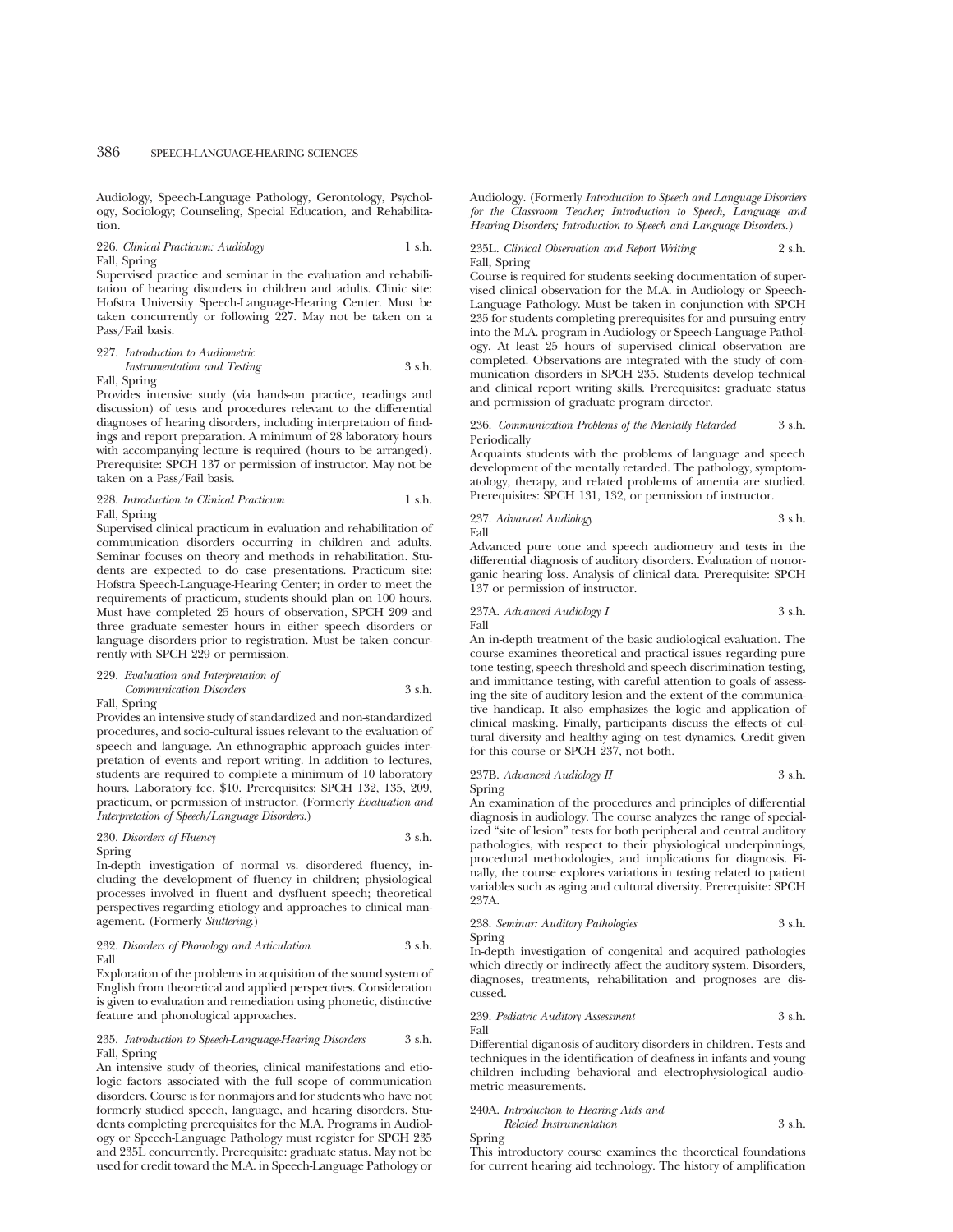and its present status in the United States and abroad is examined. The physical and electroacoustic characteristics of hearing aids are studied. Students develop an understanding of the advantages of various types of hearing aid technology. Hearing aid evaluation protocols are compared. Classes consist of lectures and hands-on experience in selecting amplification devices. Students conduct electroacoustic measurements, make ear-mold impressions, hearing aid modifications and perform basic hearing aid repair techniques. May not be taken on a Pass/Fail basis. Credit given for this course or 240, not both.

#### 240B. *Advanced Hearing Aids and Related Instrumentation* 3 s.h.

Fall

This advanced course examines the theoretical and clinical issues related to hearing aid candidacy. Research is presented on self-assessment scales used to assess hearing aid benefit. The selection and evaluation of assistive devices are discussed. Business aspects of hearing aid dispensing is highlighted through model dispensing programs. Case analysis is used extensively throughout the course to illustrate successful and unsuccessful hearing aid fittings. Field trips to hearing aid manufacturing companies and an assistive device center are required for this course. May not be taken on a Pass/Fail basis. Credit given for this course or 240, not both.

#### 241. *Pediatric Communication Disorders: Birth to Five* 3 s.h. Fall

Provides in-depth study of communication skills and behaviors of infants, language disordered toddlers, and preschoolers. Clinical implications of neurologic, environmental, psychologic, and cultural and sociologic events are investigated. Students are required to complete field research of infants and children with and without language disorders. Prerequisite: a course in either normal language development, theories of development, or permission of instructor. (Formerly *Disorders of Early Child Language.*)

#### 242. *Aphasia and Related Disorders* 3 s.h. Fall, Spring

An exploration of communication disorders that result from left brain damage, right brain damage, and diffuse neurological injury. Theoretical, neuropsychological, and clinical management perspectives are examined. Consideration is given to differential diagnostic rehabilitative approaches. (Formerly *Aphasia.)*

#### 243. *Language Disorders and Learning Disabilities: Kindergarten Through Adulthood* 3 s.h. Spring

An intensive study of the connections between language disorders, literacy and academic skills, learning, and their sociocultural implications. Students are required to complete field research of persons who are normally achieving and learning disabled. Prerequisites: a course in either normal language, reading, writing, psychologic processes, or permission of instructor. (Formerly *Language Disorders of Children With Learning Disabilities; Language Disorders and Learning Disabilities.*)

#### 244. *Cleft Palate and Cranio-facial Disorders* 3 s.h. Spring

The incidence, etiology, symptomatology of the various types of cleft lip and palate and cranio-facial disorders. A comprehensive view of children and adults with cleft palate, concomitant components, and manifestations of cranio-facial disorders including genetic, cultural and environmental factors. Presentation of the team approach to habilitation, with consideration of the significance and roles of participating members. Statement and study of the accompanying speech syndromes and the major methods of speech habilitation. (Formerly *Cleft Palate*.)

#### 246. *Environmental Noise and Industrial Audiology* 3 s.h. Periodically

Intensive study of the problems related to noise in the environment and work place. Topics covered include effects of noise on man, noise measurement and analysis, basic architectural acoustics, community and industrial problems, governmental regulations and programs for the conservation of hearing.

#### 247. *Aural Rehabilitation Across the Age Span* 3 s.h. Fall

Discusses theoretical underpinnings and practical applications of aural rehabilitation methods appropriate to hearing impaired populations of different ages. Auditory training, language stimulation, speech reading and speech conservation procedures are explored in detail. The role of hearing aids, assistive listening devices, classroom amplifiers and cochlear implants in aural rehabilitation is discussed.

#### 248. *Motor Speech Disorders* 3 s.h. Periodically

In-depth study of neuromotor speech disorders in children and adults. Maturational, biological and neuropathological aspects of oral motor function are explored. Emphasis is placed on the use of instrumentation to assess motor speech behavior. Intervention is discussed with reference to the use of augmentative systems in persons with severe motor speech dysfunction.

249. *Voice Disorders* 3 s.h. Fall

Consideration of etiology, symptomatology and rehabilitation of organic, psychogenic, neurogenic and other voice disorders, including laryngectomy. Emphasis placed on physiological, acoustic and aerodynamic aspects of the normal and disordered voice signal, as well as on emotional and other factors influencing vocal function.

#### 250. *Objective Procedures in Audio-Vestibular Diagnosis* 3 s.h. Spring

Exploration of current technological advances in objective diagnosis of auditory and vestibular disorders. Brainstem Evoked Response Audiometry (BSER), Electronystagmography (ENG), and other objective tests studied in theory and practice via lectures, demonstrations and hands-on workshops. Prerequisites: SPCH 237, 205 or permission of department. May not be taken on a Pass/Fail basis.

#### 250A. *Objective Procedures in Audiological Diagnosis I* 3 s.h. Fall

This course explores current technological advances in assessment of the patient manifesting symptoms of vertigo. Participants study the anatomy, function, dysfunction and diagnosis of the inner ear's vestibular mechanism, and peripheral and central vestibular systems. The course features lectures, demonstrations and hands-on workshops using Electronystagmography (ENG). Credit given for this course or SPCH 250, not both.

#### 250B. *Objective Procedures in Audiological Diagnosis II* 3 s.h. Spring

An intensive study of auditory evoked potentials, their measurement by means of Auditory Brainstem Response technology (ABR), and their role in the objective assessment of hearing sensitivity and diagnosis of audiologic pathologies of the peripheral and central auditory system. The course features lectures, demonstrations, and hands-on workshops using ABR instrumentation. The course also explores Otacoustic Emissions (OAE) technology. Participants pay special attention to pediatric and geriatric populations. Prerequisite: SPCH 250A.

### 251A. *Independent Studies* 1-2 s.h.

Fall, Spring

Scholarly readings and independent research in student's field and related fields of specialization. Conference time and term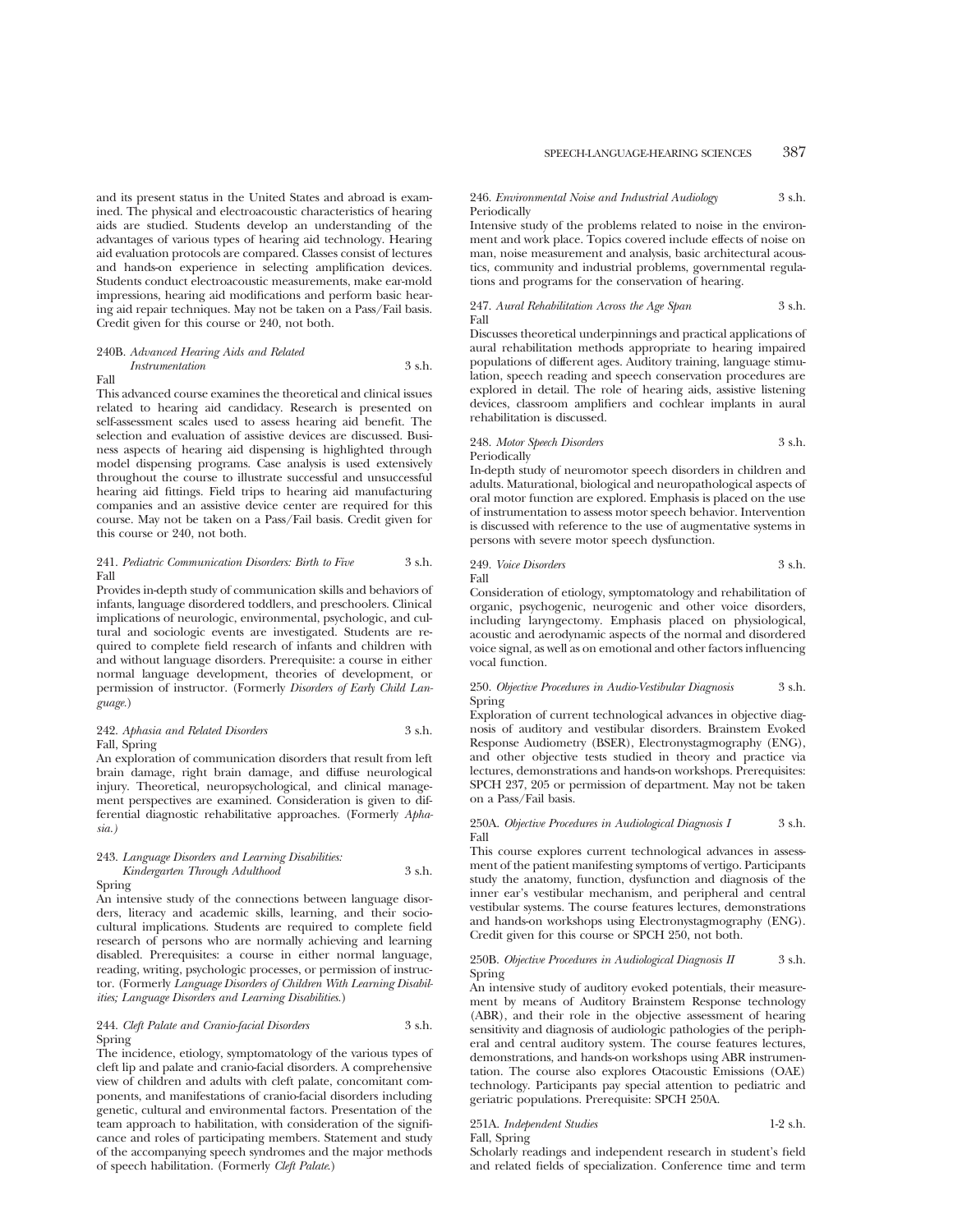project to be arranged with student's major adviser. Prerequisite: permission of adviser and Graduate Program Director.

#### 252. *Independent Studies* 3 s.h. Fall, Spring

Readings concentrating in the student's field of specialization to include: learned journals and monographs in the field and allied periodicals; standard reference works; conferences with persons actively engaged in the field. To be arranged with the student's major adviser. Prerequisite: permission of adviser.

#### 253. *Swallowing Disorders in Children and Adults* 3 s.h. Periodically

Examination of the neuroanatomical and neurophysiological basis of the deglutition process. Intensive study of the normal process from infancy through adulthood. Investigation of biological and physiological features of deglutition through lectures, reading, research and films. Disorders affecting prefeeding, feeding and swallowing abilities. Etiology, symptomatology, assessment and intervention are discussed. May not be taken on a Pass/Fail basis.

#### 260A. *Clinical Methods and Procedures I* (Audiology) 2 s.h. Fall, Spring, Summer

A seminar for audiology majors in rehabilitation and/or assessment of auditory disorders. Supervised clinical practice with children and/or adults takes place on campus and at off-campus affiliated hospital and clinical sites. Prerequisites: SPCH 226, 227. May be repeated for credit with permission of graduate program director.

#### 260S. *Clinical Methods and Procedures I* (Speech-Language Pathology) 2 s.h. Fall, Spring, Summer

A seminar for speech-language majors in management and rehabilitation of communicative disorders. Supervised clinical practice with children and/or adults takes place on campus and at off-campus affiliated hospital and clinical sites. Prerequisites: SPCH 228, 229. May be repeated for credit with permission of graduate program director.

#### 261A. *Clinical Methods and Procedures II* (Audiology) 2 s.h. Fall, Spring, Summer

A seminar for audiology majors in rehabilitation and/or assessment of auditory disorders. Supervised clinical practice with children and/or adults takes place on campus and at off-campus affiliated hospital and clinical sites. Prerequisite: SPCH 260A. May be repeated for credit with permission of graduate program director.

#### 261S. *Clinical Methods and Procedures II* (Speech-Language Pathology) 2 s.h. Fall, Spring, Summer

A seminar for speech-language majors in management and rehabilitation of communicative disorders. Supervised clinical practice with children and/or adults takes place on campus and at off-campus affiliated hospital and clinical sites. Prerequisite: SPCH 260S. May be repeated for credit with permission of graduate program director.

#### 262A. *Advanced Seminar: Clinical Management* (Audiology) 2 s.h.

Fall, Spring, Summer

An advanced seminar for audiology majors in management of auditory disorders. Students are responsible for independent development of alternative assessment and intervention techniques. Seminar topics are varied each semester. Supervised clinical practice with children and/or adults takes place on campus and at off-campus affiliated hospital and clinical sites. Prerequisite: SPCH 261A. May be repeated for credit with permission of graduate program director.

262S. *Advanced Seminar: Clinical Management* (Speech-Language Pathology) 2 s.h.

#### Fall, Spring, Summer

An advanced seminar for speech-language majors in management of communicative disorders. Students are responsible for independent development of innovative strategies for clinical management. Seminar topics are varied each semester. Supervised clinical practice with children and/or adults takes place on campus and at off-campus affiliated hospital and clinical sites. Prerequisite: SPCH 261S. May be repeated for credit with permission of graduate program director.

263, A-Z. *Special Topics Seminar: Speech-Language-Hearing Sciences* 1 s.h.

Periodically

Each special topics seminar covers current theoretical and/or applied material in speech-language pathology. Examples of seminar offerings include High Risk Infants, Traumatic Brain Injury, Family-Centered Interventions, Brain and Languages. Students may choose three of these 1 s.h. *Special Topics Seminars* to satisfy their  $\acute{3}$  s.h. elective requirements. Consult the department for specific course information. Prerequisites: completion of at least 24 s.h. of the M.A. in Speech-Language Pathology.

| 301-302. Master's Essay | 3 s.h. each |
|-------------------------|-------------|
| Fall, Spring            |             |

Guided independent readings and preparation of the master's thesis and related research.

### Taxation

Master of Business Administration Programs, see page 105.

Master of Science Programs, see page 109.

### Technology and Public Policy (TPP)

Administered by the Department of Engineering. Associate Professor Rooney, *Chairperson*

These courses were formulated in response to the perceived needs of industry, government and business. The objectives are: 1) establish the relationship between technology and public policy by focusing on the utilization of technology for the fulfillment of societal needs; 2) examine the impact and pervasiveness of existing and potential technology on society; 3) evaluate the converse concept of the role of technological developments in influencing and producing changes in public policy; and 4) determine the effect of public policy on the stimulation, control and regulation of technology as applied to social, economic, political and national defense problems.

The courses are designed to provide students with the opportunity to develop a minor in conjunction with one of several disciplines such as chemistry, communication arts, computer science, economics, engineering, history, mathematics, philosophy or political science.

**A MINOR IN TECHNOLOGY AND PUBLIC POLICY** consists of the successful completion of 18 hours in TPP 110, 112, 114, 115, 116 and 117 with grades of C- or better, with at least six hours in residence.

#### COURSES

In addition to semester notations next to each course, a selection of courses is offered during the January and Summer sessions. Consult the *January* and *Summer Sessions* bulletins for these schedules.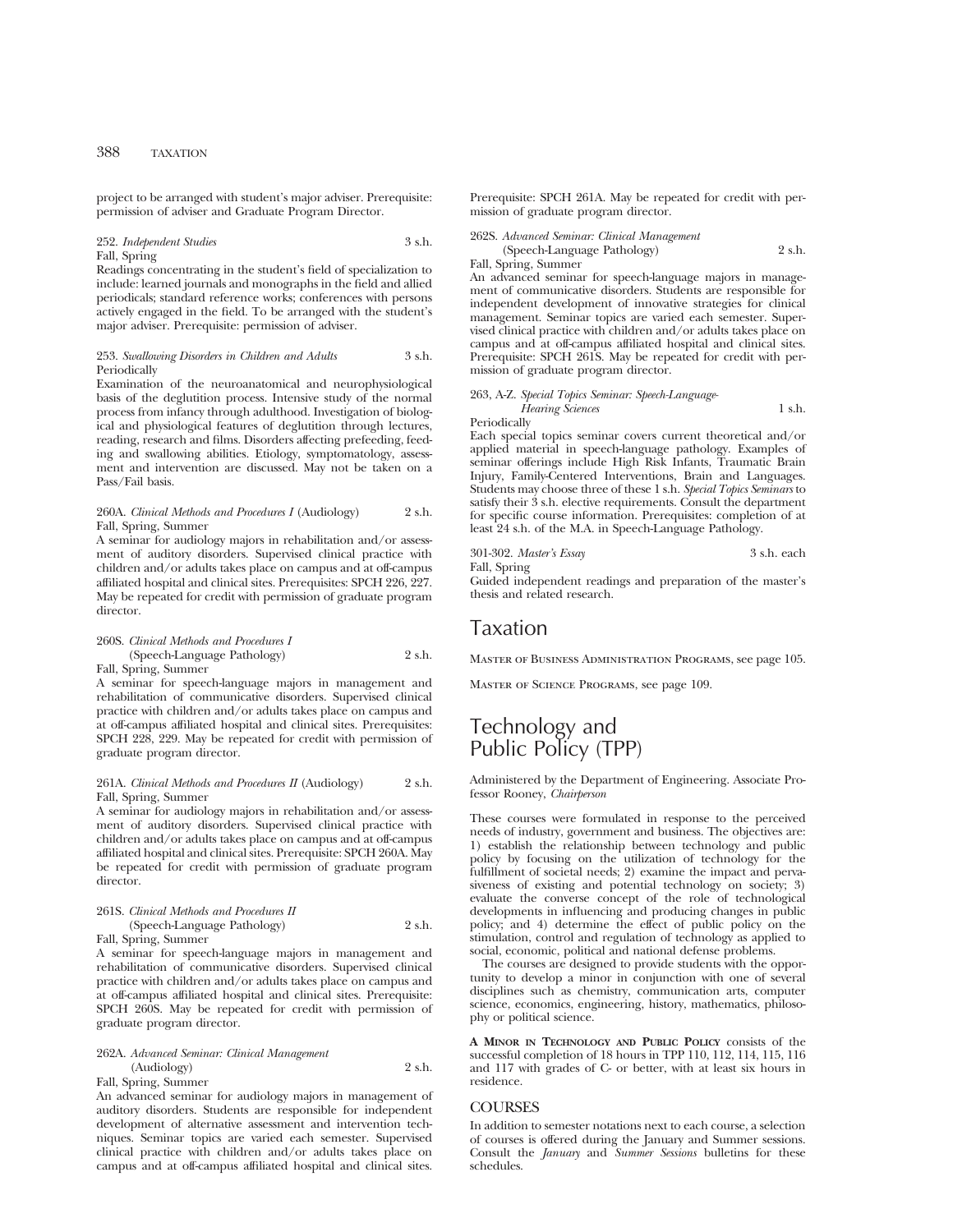1. *Introduction to Environmental Systems* # 3 s.h. Fall, Spring

Develops an understanding of environmental science and applies it to environmental public policy issues. Fundamental scientific principles discussed include conservation of energy, atmospheric transport, radioactivity, biodegradation and thermodynamics. Public policy issues include acid rain, global warming, nuclear energy, recycling, asbestos and toxic wastes. (2 hours lecture, 2 hours laboratory.)

#### 110. *Energy and Society* 3 s.h.

The effect of the production, distribution and consumption of energy by man on the environment and society. Examination of the scientific principles associated with the energy problem and energy forms such as petroleum, natural gas, coal, nuclear, geothermal, solar and others with respect to characteristics, availability and magnitude of these resources. Various technologies are studied to determine the techniques for conversion to electric energy and other forms. The priorities and policies for future development, the social conflict between demand and environmental degradation are considered. Prerequisite: permission of instructor.

### 112. *Technology and Human Values* 3 s.h.

Assessment of the status of human values in contemporary western society and the factors which affect this status. The first half of the course will examine valuing, choosing, assessing, setting priorities and value disagreements. The second half will apply these findings to selected problems of choice and responsibility emerging from the impact of technology on the person, on society, on the environment and the physical, social, moral and aesthetic quality of life. Same as PHI 91.

#### 113. *Technology and Defense Policy* 3 s.h. Once a year

Emphasis is on weapons technology (ABM's, long range missiles, nuclear weapons) and how evolving technology influences and is, in turn, influenced by changing policies in military security and arms control. Analysis of major U.S. policy decisions concerning strategies, arms control and military systems. The technological, environmental, political, strategic and budgetary factors affecting these decisions are examined. Same as PSC 113.

#### 114. *Technology and Urban Problems* 3 s.h. An examination of technological, social and economic factors which influence the planning and design of urban areas. Analysis of topics such as (1) land use, water use, pollution and energy factors used in the planning of housing, schools, hospitals, factories and recreational facilities, and (2) urban transportation problems involving methods of mass transportation, pollution, energy, parking and traffic safety. Prerequisite: TPP 110.

#### 115. *Environmental Planning* 3 s.h.

Local, regional and national environmental goals, policies and planning are examined. The course includes environmental quality control, land use planning, pollution abatement policies, environmental impact studies with regard to public works projects, utilities and large industries, The National Environmental Policy Act and Environmental Regulations and Enforcement.

116. *Technology and Communications Policy* 

The examination of the usage and potential control of communications. Topics include use and effectiveness of media, public and private policy with regard to communications, social, political, legal and economic factors, and assessment of regional and national communications systems. Typical of the technologies to be examined are cable TV, computerized instruction, communications satellites, newspapers, radio and standard TV. Prerequisite: ECO 131 or approval of instructor.

117. *Technology Assessment* 3 s.h. Consideration of the management and control of technology by government. Examination of the interaction of institutional, political and technical considerations. Development of techniques for anticipation of social, economic, human and environmental consequences of technological development in order to provide the public and policy makers with the bases for decision making. Prerequisite: TPP 110, PSC 105 or approval of instructor.

118. *Independent Project* 3 s.h. Independent analysis, synthesis or experimental work in area of interest. Project to be approved by TPP adviser.

119. *Independent Project* 3 s.h. Field work in area of interest, guided research in selected topics. Project to be approved by TPP adviser.

149. *Technology and Society—Impact and Implication* 3 s.h. Fall, Spring Same as ENGG 149.

#### 201. *Science, Technology and Society* 3 s.h. Once a year

Course is designed to encourage systematic thinking about the intellectual, moral and social/political issues raised by the rapid growth of science and technology in the 20th century. Case studies examine ways in which cultural, economic and technical elements shaped opportunities for social and political change. The imbedded science and technology are analyzed as well as the effects created by the technologies.

### Women's Studies (WST)

Associate Professor Yohn (History), Hofstra College Director; Associate Professor Longmire, New College Adviser.

The Women's Studies minor program, under the supervision of the College of Liberal Arts and Sciences and New College, provides interdisciplinary perspectives on women in the humanities, the social sciences and natural sciences; women in a cross-cultural context; and women's roles and issues.

The requirements are the successful completion of 18 semester hours, at least six hours in residence, chosen from the courses listed below, taken under advisement by the Hofstra College Director or the New College Adviser.

Courses offered at the College of Liberal Arts and Sciences (see department listings for course descriptions):<br>ANTH 32. Women  $\mathcal{F}$  Development, #3 s.h.

- ANTH 32. *Women & Development, #* 3 s.h.
	- 145. *Women & Men in Anthropological Perspective*, 3 s.h.
- CLIT 75. *Women Writers in the Romantic Tradition* #, 3 s.h.
- ENGL 124A. *The Woman Writer in America,* 3 s.h.
	- 182, 192, 196-198, A-Z. *Readings in Literature or Special Studies\*,* 3 s.h. each
- FRLT 42. *Heroines Exotic & Erotic: Romantic Women in 19th-Century French Narrative Prose #*, 3 s.h.
	- 46. *Sex, Gender & Love in 20th-Century French Prose #,* 3 s.h.
	- 60. *Modern French Feminist Thought,* 3 s.h.
- HIST 6C. *History of Changing Sex Roles: Changing Societies,* 1 s.h.

<sup>#</sup>Core course

<sup>\*</sup>May be taken for credit towards the minor in Women's Studies when topic is appropriate, e.g., *Representation of Women in English Renaissance Literature.*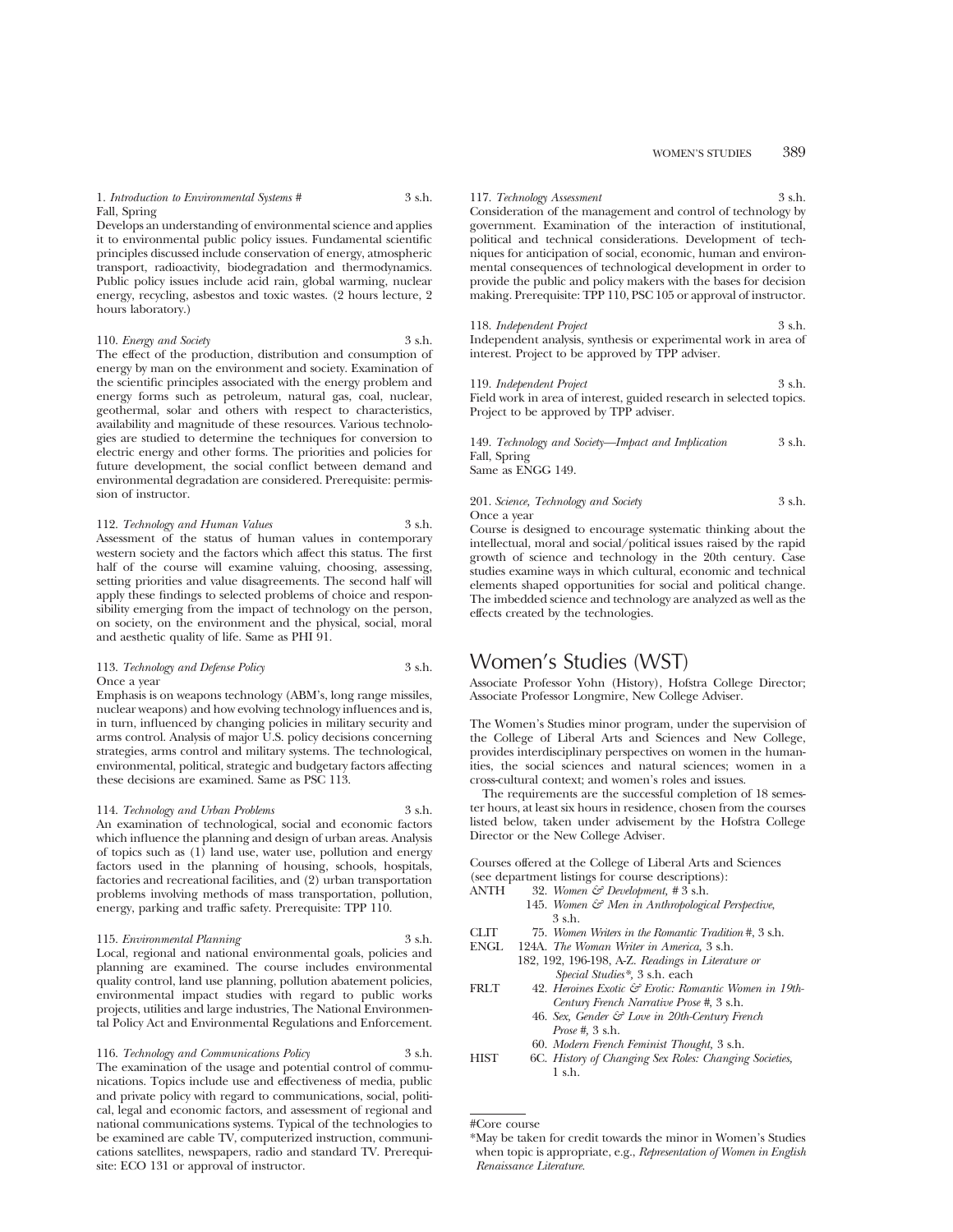|       | 149. Women in America, 3 s.h. (Credit towards minor |
|-------|-----------------------------------------------------|
|       | given for this course or SHG 5, not both.)          |
| JW ST | 101. Special Topics in Jewish Studies**, 3 s.h.     |

- 
- PHI 167. *Philosophy of Feminism,* 3 s.h. PSY 26. *Psychology of Women,* 3 s.h. (Credit towards minor given for this course or SPG 4, not both.)
- SOC 32. *Women & Development* #, 3 s.h. (Credit towards minor given for this course or SGG 60E, not both.)
	- 36. *Marriage & the Family,* 3 s.h.
	- 140. *Social Inequality,* 3 s.h.
	- 160. *Sociology of Sex Roles,* 3 s.h.
- SPLT 57. *Gender & Culture: Women Through the Lens of Spanish Female Writers* #, 3 s.h.
- SPCM 53. *Gender & Intercultural Issues in Communication,* 3 s.h.
- WST 1. *Introduction to Women's Studies* #\*\*\*, 3 s.h. (Credit given for this course or New College ISWB 1, not both.)
	- 198. *Independent Study in Women's Studies,* 3 s.h.

Courses offered at New College (see *New College Addendum*):

| HPG         | 6. <i>Educational Controversies</i> , 4 s.h.                            |
|-------------|-------------------------------------------------------------------------|
| <b>ISWB</b> | 1. Introduction to Women's Studies, 4 s.h.                              |
| SGG         | 5. Language of Discrimination, 4 s.h.                                   |
|             | 60E. Women in the Third World, 2 s.h.                                   |
| <b>SHG</b>  | 5. Herstory: Women in American Culture, 4 s.h.                          |
| <b>SPG</b>  |                                                                         |
| <b>SPS</b>  | 4. Psychology of Women, 4 s.h.<br>22. Women in Political Theory, 4 s.h. |
|             | 60F. Ecofeminism, 2 s.h.                                                |

Since all courses are not offered every semester, consult the *Class Schedule* and the Hofstra College Codirectors and the New College Adviser before registering for your program. Information regarding scheduling and independent study opportunities are available in the Department of History. You may also wish to consult with faculty members in individual departments who teach courses listed above for the Women's Studies program. Individual study opportunities and scheduling information for New College are also available in the New College Office. For course descriptions, consult the *General Bulletin* under the relevant department. For New College course descriptions consult the *New College Addendum.*

#### **COURSE**

| WST 1. Introduction to Women's Studies #<br>See course description, page 399.  | $3$ s.h. |
|--------------------------------------------------------------------------------|----------|
| 198. Independent Study in Women's Studies<br>See course description, page 399. | $3$ s.h. |

## Writing (WRIT)

Administered by the Department of Literacy Studies. Professor Taylor, *Coordinator*

#### MASTER OF ARTS: THE TEACHING OF WRITING

This program is designed to prepare elementary, secondary, and two-year college teachers to teach writing in their classrooms regardless of content area certification and to provide expertise for certified teachers who are seeking to become language arts specialists, K-12 coordinators of language arts, curriculum specialists or teacher educators.

#### Admission Requirements

(1) B.A., B.S., M.A. or M.S. degree with an academic average of 2.5 or better; (2) letter of recommendation from a supervisor; (3) for those intending to teach in the public school, provisional certification in one of the following fields: nursery, kindergarten, grades one through six, English, bilingual education, and English as a second language; (4) satisfactory score on the National Teacher Examination, the Graduate Record Examination, or an acceptable alternative; (5) satisfactory completion of program writing proficiency examination; (6) interview with a representative of the program. All applicants accepted will be classified as matriculated Master of Arts students.

#### Requirements for Degree Candidacy

(1) minimum of B in two of the first three required courses; (2) recommendation of two faculty members in the program. Upon completion of the foregoing requirements, the matriculated master's student becomes a Master of Arts degree candidate.

#### Program Requirements

A minimum of 36 semester hours with a satisfactory grade-point average and completion of a master's essay.

# Phase I.

- 200. *Theories & Research in the Teaching of Writing*, 3 s.h. READ 220. *Reading, Writing & Cognition,* 3 s.h. Phase II. ELED 277. *Classroom Strategies in Teaching Writing,* 3 s.h., or SED 273. *Teaching Writing in the Content Areas,* 3 s.h. †WRIT 201. *Practicum in the Teaching of Writing,* 3 s.h. Phase III.<br>CT CT 272. *Technology & the Teaching of Writing,* 3 s.h. ENGL 201. *Rhetoric*,  $\overline{3}$  s.h.<br>WRIT 203 *Writing Assessn* WRIT 203. *Writing Assessment,* 3 s.h. Phase IV. Electives—9 semester hours under advisement, selected from the following: 275. *Literacy in Early Childhood Education*, 3 s.h. 278. *Writing & Children's Literature,* 3 s.h. ENGL 200. *The Analysis of Prose,* 3 s.h. 203. *Approaches to English Grammar,* 3 s.h. LING 210. *Second Language Acquisition,* 3 s.h. SPCH 209. *Developmental Psycholinguistics,* 3 s.h.
- SPCM 221. *Literature in Performance,* 3 s.h. 204. *Evaluation & Development of Writing Programs,* 3 s.h.

and one Foundations of Education course is especially recommended.

## Phase V.

206. *Research Designs in Writing Instruction*, 3 s.h. 301. *Master's Essay,* 3 s.h.

#### ADVANCED CERTIFICATE IN THE TEACHING OF **WRITING**

This certificate program in the teaching of writing and closely allied disciplines is designed to enhance the teaching of writing by teachers in elementary and secondary schools and in two-year colleges regardless of content area certification.

#### Admission Requirements

(1) A bachelor's degree with an average of 2.5 or better; (2) letter of recommendation from a supervisor; (3) satisfactory score on the National Teacher Examination (NTE), Graduate Record Examination (GRE) or an acceptable alternative.

- \*\*May be taken for credit towards the minor in Women's Studies when topic is appropriate, e.g., *Women in Jewish Literature.*
- \*\*\*Required for the minor in HCLAS; may not substitute New College ISWB 1 without special permission from Codirectors. Core status of this course: student may elect to count it as partially satisfying either Behavioral Social Science or Humanities Appreciation and Analysis (although it does not satisfy the literature requirement).

†ELED 277 or SED 273 may be taken concurrently with WRIT 200, or WRIT 201 should be taken the semester(s) following, but may not be taken prior to ELED 277 or SED 273.

<sup>#</sup>Core course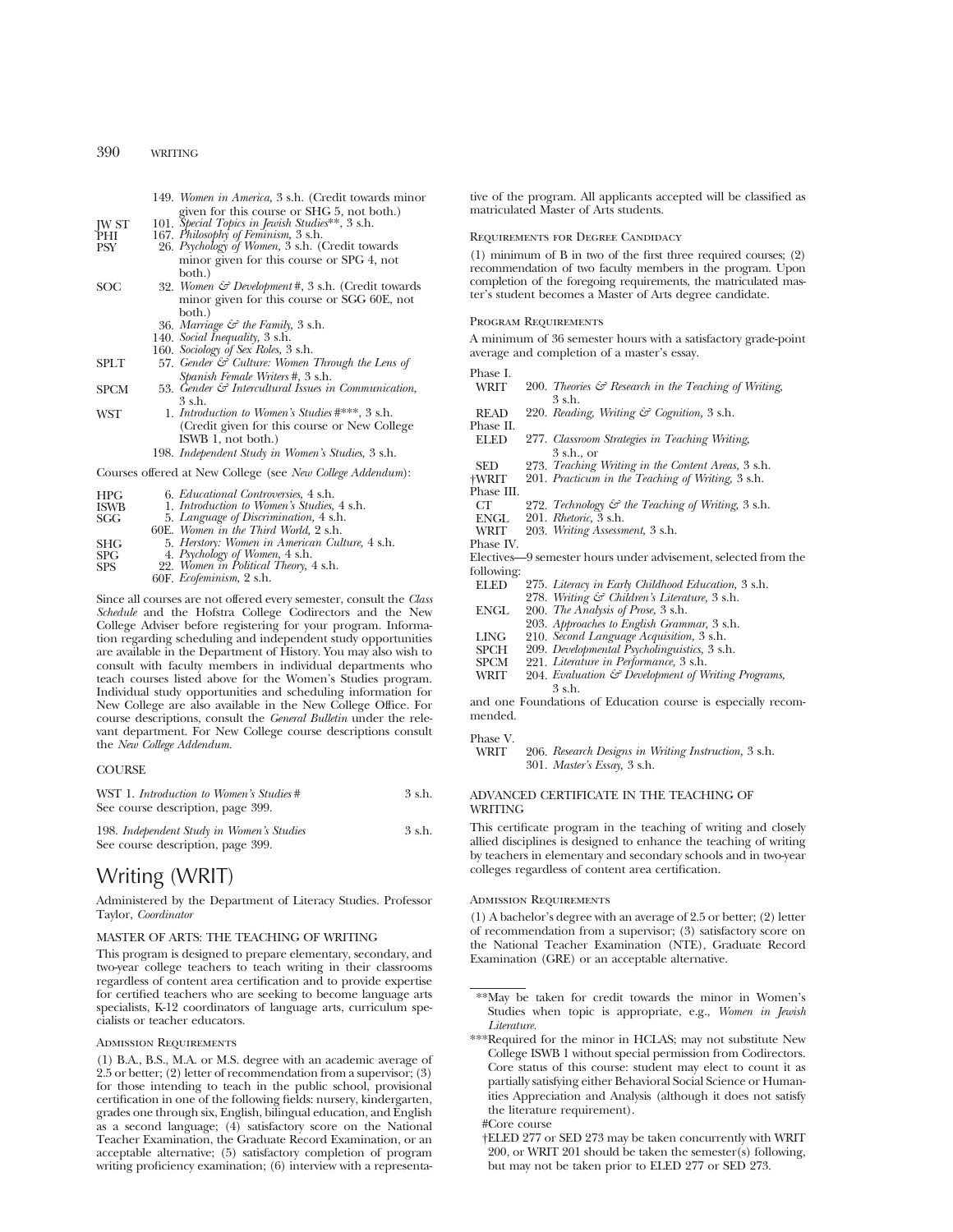#### CERTIFICATE REQUIREMENTS

A minimum of 18 semester hours with a satisfactory grade-point average. WRIT 200 is prerequisite for all courses in the program.

PROGRAM OF STUDY

- A. Required courses: 12 s.h.
	- ELED 277. *Classroom Strategies in Teaching Writing,* 3 s.h. or
	- SED 273. *Teaching Writing in the Content Areas,* 3 s.h.
	- WRIT 200. *Theories & Research in the Teaching of Writing,* 3 s.h.
		- 201. *Practicum in the Teaching of Writing,* 3 s.h.
		- 203. *Writing Assessment,* 3 s.h.
- B. Electives: 6 semester hours under advisement, selected from the following:
	- CT 272. *Technology & the Teaching of Writing,* 3 s.h.
	- ELED 275. *Literacy in Early Childhood Education,* 3 s.h.
		- 278. *Writing & Children's Literature,* 3 s.h.
	- ENGL 200. *The Analysis of Prose,* 3 s.h.
	- 201. *Rhetoric,* 3 s.h.
	- READ 220. *Reading, Writing, & Cognition,* 3 s.h.

#### **COURSES**

In addition to semester notations next to each course, a selection of courses is offered during the January and Summer sessions. Consult the *January* and *Summer Sessions* bulletins for these schedules.

#### 200. *Theories and Research in the Teaching of Writing* 3 s.h. Once a year

Exploration of current theories of writing and the research related to instructional practices. Includes an historical overview of the teaching of writing as it progresses from a product to process focus. Emphasis on the process of writing and its relationship to the context of writing; the purpose for writing and the writer's audience.

#### 201. *Practicum in the Teaching of Writing* 3 s.h. Once a year

Application of theory and methodology. Work on specific lesson plans for teaching writing in the content areas. Lessons designed by class members are taught in their own instructional settings with feedback in the practicum. Flexibility in lesson planning is encouraged to meet the needs of students from varying linguistic and cultural backgrounds. Classroom observations are required. Prerequisites: WRIT 200; ELED 277 or SED 273, or permission of instructor.

203. *Writing Assessment* 3 s.h.

Once a year

Devising, scoring and interpreting assessments of writing with emphasis on those techniques that view language as an holistic entity. Strategies for implementing needs, growing from holistic assessments, are discussed and developed. Prerequisite: WRIT 200 or permission of instructor.

#### 204. *Evaluation and Development of Writing Programs* 3 s.h. Once a year

Designed for teachers, supervisors and administrators who are developing or evaluating writing programs. Discussion of the organization, supervision and evaluation of writing program. Prerequisite: WRIT 200 or permission of instructor.

206. *Research Designs in Writing Instruction* 3 s.h. Fall, Summer

Students view various possible designs applicable to research in the teaching of writing and develop a proposal for a master's thesis in the teaching of writing. Prerequisites: WRIT 200, 201, 203; ELED 277 or SED 273. Pass/Fail grade only.

#### 210. *Writing and Reading Strategies for Graduate Students* 3 s.h. Spring

Designed to assist students in developing and improving writing and reading skills related to graduate study. Introduction to important aspects of language related to the connection between reading and writing. Guidance in the process of completing types of assignments essential to progress in graduate programs. Open to nonmatriculated graduate students and to graduate students in master's, certificate, professional diploma and doctoral programs.

251, 252. *Special Readings Seminar* 1-3 s.h. each Fall, Spring, Summer

Investigations and reports on advanced educational topics adapted to the program of the student. Prerequisite: permission of instructor.

301. *Master's Essay* 3 s.h. Spring, Summer

For Master of Arts in the Teaching of Writing candidates only. Prerequisites: WRIT 200, 201, 203; ELED 277 or SED 273. Pass/Fail grade only.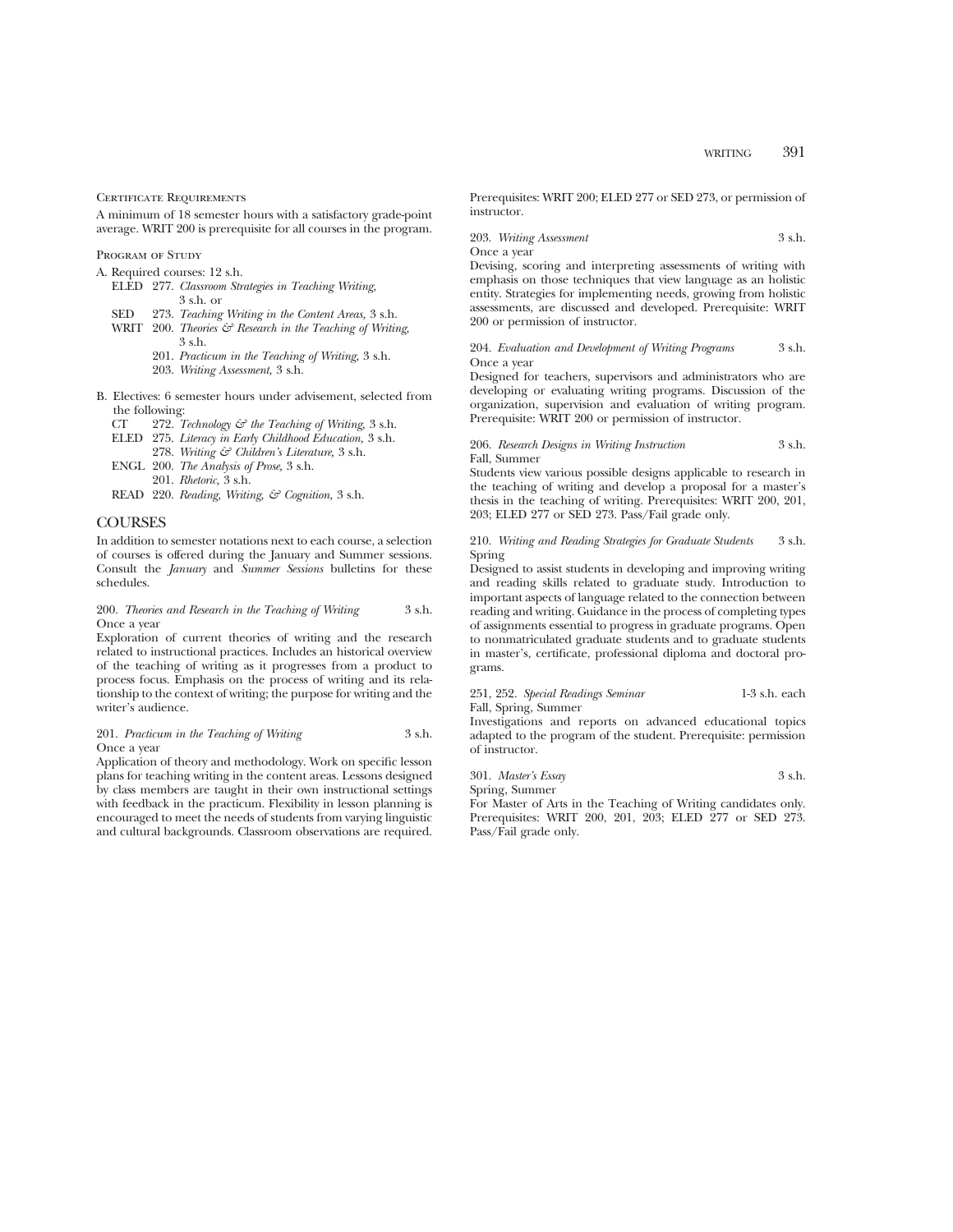# Provisional Courses (Provisional courses for the School of Communication follows

**The College of Liberal Arts and Sciences** encourages departments to keep abreast of new advances in knowledge by incorporating this material in existing courses. Sometimes departments prefer to experiment with a different combination of material or in new approaches to a subject. Occasionally faculty try interdisciplinary approaches in which the course material is not associated completely with any existing department. These proposals can obtain "provisional approval." If the experiment succeeds, faculty authorization for regular inclusion with departmental offerings may follow.

Provisionally approved courses must meet all regular requirements for time-in-class, amount of student assignments and level of difficulty. The following are courses which received provisional approval.

#### **American Studies (AM ST)**

1. *Creating America's Culture* # 3 s.h. An introduction to the interdisciplinary approach to understanding America which takes as its theme the active principles at work in this country by which a culture, distinct from that of other nations, was, and is formed.

#### 100. *Honors Essay* 3 s.h.

Research and writing of a substantial essay or execution and presentation of a creative project. Written analysis on any subject relating to the disciplines encompassed by the field of American Studies. Open only to eligible senior American Studies majors who wish to graduate with honors. Written permission of the instructor supervising the essay or project must be obtained before registration. Cumulative grade-point average must conform with departmental honors as defined under eligibility requirements on page 68. May not be taken on a  $Pass/D+/D/$ Fail basis.

#### **Anthropology (ANTH)**

113. *Archaeology of Civilizations of the New World* # 3 s.h. Study of the present state of archaeological knowledge about the development of such pre-Columbian New World civilizations as the Olmec, Maya, Toltec, Aztec and Inca. Recent archaeological evidence and glyph translations are discussed and analyzed in the context of prevalent theoretical perspectives. Distinctive forms of agriculture, cities and state formation in the New World are presented.

#### **Art History (AH)**

5, 6. *Form in the Art-Work, I #, II #* 3 s.h. each Analytical study of form in painting, sculpture and architecture emphasizing by comparative method structural significance and expressive values. 5: emphasis on classicism and its alternatives; 6: emphasis on the modern sense of the "object." Prerequisite: sophomore standing or above.

7. *American Art I #* 3 s.h. Study of architecture, sculpture, painting and folk art from Colonial times to the end of the Civil War. The beginning of American artistic tradition.

8. *American Art II* # 3 s.h. A study of architecture, sculpture, painting and graphic arts, from the Civil war to the end of World War II. Academic tradition, realism, and regionalism compete with modernism as America moves toward a uniquely and entirely American mode of art.

Hofstra College of Liberal Arts and Sciences)

#### 168. *Internship* 6 s.h.

Students work two days a week in a leading auction house, museum, or gallery and write a research paper. Pass/D+/D/Fail grade only. No liberal arts credit.

#### 187. *Landscape in Art* 3 s.h.

The course will focus on European and American artists' interpretations of nature in painting. Representative artists and major styles will be emphasized and the paintings will be analyzed within the context of society. A general comparison will be made with Chinese landscape painting of the Sung Dynasty and Japanese painting of the Kamakura period.

188. *Age of Rembrandt* 3 s.h. The art and life of Rembrandt as an artist beginning in Leyden through his later years in Amsterdam. In addition, other 17thcentury Dutch painters who lived in Rembrandt's time are considered.

192. *Workshop in Art History* 3 s.h. Focused study of a particular area of arts or crafts combining lecture, demonstration and the examination of original works. May be repeated for credit when topics vary.

#### **Biology (BIO)**

7. *First-Year Biology Seminar* 1 s.h. This course is recommended for all first-year biology majors and others who are considering majoring in biology. Seminar topics vary annually. Each section will cover a different topic that reflects the interest of the specific professor leading the seminar. Students will participate in group discussions. They will gain experience in objective analysis and in gathering and presenting information through short writing assignments and an oral presentation. Students will design the syllabus to reflect their collective interest in the specific topic. May not be taken on a  $Pass/D+/D/Fail basis.$ 

10. *Genetics and Society* Fundamental laws of hereditary transmission, gene function and genes in populations. Impact of genetic knowledge on society as a whole and consideration of when application of this knowledge may be beneficial or harmful to society. (3 hours lecture.) Recommended for students in psychology, sociology, anthropology, philosophy, education, political science, etc. Not open to biology majors.

90A. *Introduction to Laboratory Research* 3 s.h. The scanning electron microscope as a principle tool for biolog-

ical data acquisition. Instruction in the use of the scanning electron microscope, as well as project design and project implementation in a faculty member's ongoing research program. This course may be substituted for BIO 90 if the student plans to participate in two semesters of undergraduate research, i.e., a student may enroll in BIO 90A one semester and BIO 91 or 92 the following semester. (2 hours lecture, 3 hours laboratory.) Prerequisites: BIO 1 & 2 and permission of instructors. May not be taken on a  $Pass/D+/D/Fall$  basis.

91, 92. *Undergraduate Research II* 2-4 s.h. each Students continue either a laboratory (BIO 91) or a library research project (BIO 92). Students must complete the research and write a thesis (BIO 91) or essay (BIO 92). Grading is based on the quality of the research, the thesis or essay, and an oral

#Core course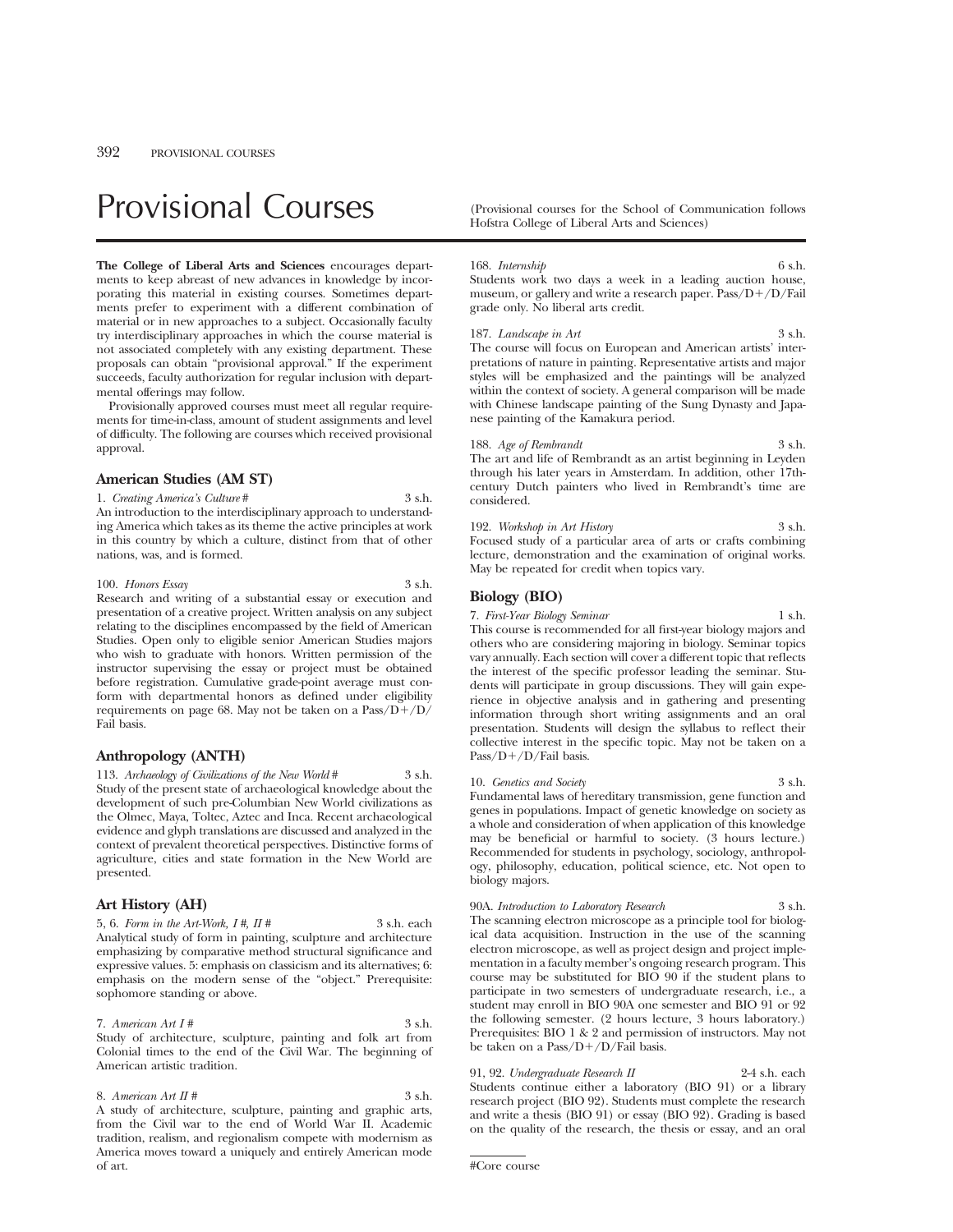presentation. Students seeking honors in biology must prepare either a thesis or an essay. Highest honors are only given to students enrolled in BIO 90 or 90A and 91. A maximum of 6 credits can be earned for either BIO 90 or 90A and 91, or BIO 90 or 90A and 92. Credit given for either BIO 91 or 92, not both. Prerequisites: BIO 90 or 90A and permission of instructor.

116. *Terrestrial Vertebrate Natural History* 2 s.h. Lectures, laboratory, and field experiences are used to learn the natural history of local amphibians, reptiles, birds, and mammals: the tetrapods. Emphasis on learning species identification, habitat preferences, behavior, and field techniques. Course includes trips to local study sites; some Saturday field trips instead of some weekday meetings. (3 hours laboratory, 1 hour lecture/ recitation.) Prerequisites: BIO 1 & 2, or permission of instructor.

183. Fundamentals of Aquaculture/Mariculture Introduction to scientific culture of marine and fresh water organisms such as fishes, oysters, clams, prawns, algae, etc. Theory behind intensive, semi-intensive, and open and closed systems are discussed as well as control of water quality and specialized diets. Students utilize the aquaculture facilities and water testing laboratory. (3 hours lecture, 3 hours laboratory.) Prerequisite: BIO 1 & 2; prerequisite or corequisite: BIO 147. May not be taken on a  $Pass/D+/D/Fall$  basis.

184. *Advanced Aquaculture/Mariculture* 3 s.h. Advanced concepts in the theory and management of aquaculture/mariculture facilities. Evaluation of productivity; analysis of recent research papers. Survey of the potential of recently developed culture techniques and organisms. A project is required. Prerequisite: BIO 1 & 2, 147, 183. May not be taken on a Pass/D+/D/Fail basis.

185 & 186. *Internship: Aquaculture/Mariculture* 5 s.h. each Intensive experience involving practical on-site participation working at an aquaculture/mariculture facility. Students may choose from a large selection of participating commercial facilities and make a thorough analysis of all phases involved in aquaculture and mariculture. Prerequisite: BIO 1 & 2, 147, 183, 184; corequisite: BIO 187. May not be taken on a  $Pass/D+/D/$ Fail basis.

187. *Analysis of Aquaculture/Mariculture Internship* 2 s.h. Taken in conjunction with 185 & 186. Student receives assistance in analyzing all phases of the commercial establishments at which he/she is interning. The intern returns to campus once each week for an ongoing dialogue with Hofstra faculty regarding technical details of the operation he/she is studying. Classroom discussion between interns at different places facilitates comparison and evaluation. Prerequisite: BIO  $1 \& 2$ , 147, 183, 184. Corequisite: BIO 185 & 186. May not be taken on a Pass/D+/ D/Fail basis.

#### **Comparative Literature and Languages (CLIT)**

#### 54. *The Oedipus Theme* # 3 s.h.

A comparative analysis of the evolution of the Oedipus theme from its origins in Greek culture to its modern deployment as both a literary motif and an interpretative figure.

75. *Women Writers in the Romantic Tradition #* 3 s.h. Traces elements of Romanticism and its development in the works of major women writers of the 19th and early 20th century (1810-1932). Includes works by Germaine de Stael, Mary Shelley, George Sand, Edith Whorton and Colette.

173. *Sentiment to Sadism in the Early European Novel* 3 s.h. Study of the European novel from the end of the 17th to the end of the 18th century. Focus on the development and decadence of feelings, sentiments, and emotions and how they reflect political and social events of the period.

#### 190. *World Literature and the Anatomy of Cultural Difference* # 3 s.h.

Introduces students to the notion of world literature by presenting works from different countries and cultures, languages and traditions in a comparative context, with emphasis primarily on cross-cultural comparisons between Western and non-Western literatures. Prerequisite: ENGL 2.

#### **Computer Science (CSC)**

4. *Introduction to Computer Science with Applications* 3 s.h. A course for nonmajors that introduces the elements, terminology and concepts of computer science. Concepts of commercial software packages such as spreadsheets and databases are introduced with some hands-on use. The computer, its operations, hardware-software considerations, comparative operating systems and social implications are discussed. No liberal arts credit.

110A. *Computer Architecture Laboratory* 1 s.h. Provides hands-on experience in using digital electronics by way of integrated circuits without engineering bias. Offers practical construction, testing and implementation of circuits useful in digital circuits and modules. Prerequisite: CSC 110. Same as ENGG 32B.

155. *UNIX and C*++  $\frac{3 \text{ s.h.}}{2}$ Introduction to the UNIX System V. UNIX file systems, processes commands, shells; syntax and semantics of the  $C++$  language; portability; C++ library; C-UNIX interface; programmers' workbench; documenters' workbench. Prerequisite: CSC 120.

163. *Computing, Ethics, and Society* 1 s.h. Critical examination of ethical problems associated with computer technology. Discussion of these problems is conducted within the framework of classical philosophical ethical theories. Legal and quasi-legal (i.e., policy and regulative) issues are also considered. Topics addressed include the process of ethical decision-making, privacy and confidentiality, computer crime, professional codes and responsibilities, software piracy, the impact of computers on society. Prerequisites: junior class standing; PHI 14; CSC 4, 5, or 15. No liberal arts credit.

195. *Computer Science Internship I* 3 s.h. Internship course for qualified senior computer science majors. Students work approximately one day per week with a participating industry or research concern and are jointly supervised by department and employer. Admission by permission of department chairperson and is dependent on student's record and availability of placement.

| 196. Computer Science Internship II | 3 s.h. |
|-------------------------------------|--------|
| Continuation of 195.                |        |

#### **Dance (DNCE)**

123. *Independent Study in Dance* 1-3 s.h. Individualized course designed to meet the special interests of dance majors and minors. Students are permitted to engage in individual research and specific projects under the supervision of a member of the dance faculty. Students must obtain written approval of his or her faculty adviser. Open only to juniors and seniors or by permission of the chairperson of the department.

#### 131. *Honors Essay* 3 s.h.

Research and writing of a substantial honors essay or a performance project with a strong accompanying written component. If a performance project is chosen, DNCE 121 must have been completed. Open to qualified senior majors who desire to graduate with departmental honors. Approval of the chairperson and an adviser is required.

<sup>#</sup>Core course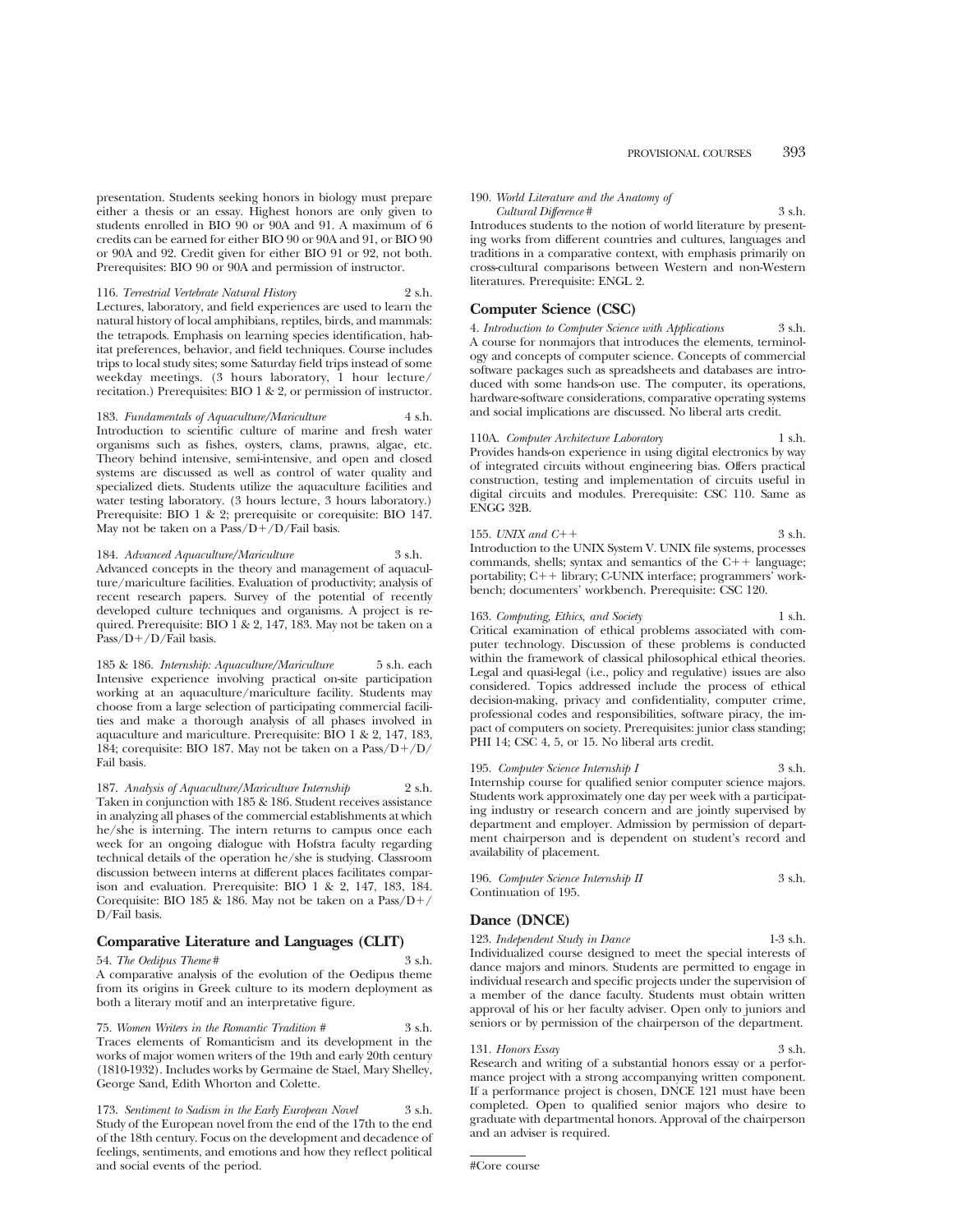#### **Drama (DRAM)**

110. *Special Topics in Drama* 1-3 s.h.

Seminars on selected aspects of theater: study of movements, ideas, individual artists and playwrights or exploration of significant performance or production techniques such as mime, *Commedia dell'arte*, constructivism, touring theater. May be repeated for credit when topics vary.

#### **Economics (ECO)**

4. *Introduction to Economic Controversies* 3 s.h. Introduces principal areas of controversy in economics/social science. Identifies underlying assumptions of conservative, liberal and radical world views including equality, power, role of state, relation between political and economic democracy, limits to growth, problems of economic instability and insecurity. Social science credit. Credit toward an economics major or minor only with permission of departmental chairperson. No credit toward the economics requirement for the B.B.A. Not open to first-year students. Credit given for ECO 1 *or* 4 *or* New College SEB 1.

#### 7. *Explorations of Current Economic Issues #* 3 s.h.

Introduces key concepts of economics through detailed exploration of topics at the center of economic and political debate: economic growth and income distribution; proper role of government in our "mixed" economy; globalization of economic activity; strategic role of financial institutions and markets in the new world economy. Credit for this course or ECO 1, not both.

116. *Economics of the Middle East* 3 s.h. Contemporary economy of the Middle East in its sociopolitical

and historical contexts. Focus is on the post-World War II period: population, industrialization, oil, economic implications of militarization, growing religious fervor, revolution and rising instability. Prerequisite: one introductory course in economics.

#### 125. *Monetary Economics* 3 s.h.

Forms and functions of money; theories of money demand and supply; the relation between monetary aggregates, credit conditions and economic activity in the different models; the role of central banking; domestic and international aspects of monetary policy. Prerequisites: ECO 1, 2.

#### **Engineering (ENGG)**

60. *Water Quality for Environmental Engineers* 3 s.h. Study of the chemical, physical and biological water quality parameters necessary for the design of water and wastewater treatment processes and operations. Basic physical and chemical parameters of pH, turbidity, alkalinity, suspended solids, hardness, chlorine residual, dissolved oxygen and metal analyses are examined in laboratoary exercises. Prerequisites: CHEM 3A, 3B, 4A.

61. *Environmental Unit Processes and Operations* 3 s.h. Theory and design of the physical, chemical, and biological unit operations of filtration, sedimentation, coagulation, flocculation, absorption, ion exchange, disinfection, gas transfer, biological degradation, and sludge handling as applied to water and wastewater treatment. Prerequisites: ENGG 60, 144; corequisite: ENGG 115.

62. *Environmental Unit Operations Laboratory* 1 s.h. Measurement of engineering properties of soils and bench scale laboratory exercises for the control and operation of selected environmental treatments for water and wastewater. Prerequisite: ENGG 144; corequisite: ENGG 147.

136. *Hydraulic Engineering and Water Resources* 3 s.h. Introduction to hydrology. Population and water demand projections, design of water transport systems. Applications of principles of fluid mechanics to typical civil engineering systems; pipe networks, pumping stations, open channel flow and measuring devices. Prerequisite: ENGG 115. No liberal arts credit.

143G. *Engineering Design B* 3 s.h. Integration of physical principles with mathematical analysis and/or experimental techniques as basis for an individually required design project in engineering science. Prerequisite: senior standing.

#### 144. *Environmental Engineering* 3 s.h. Definition of environmental problems, their sources, impacts on society and health management. Introduction to the applicable scientific basis of pollution control including chemistry, microbiology, climatology and epidemiology. Survey of water quality parameters, water resources, water pollution, air pollution, solid and hazardous wastes engineering. Prerequisites: CHEM 3A & 4A, 3B, MATH 19. No liberal arts credit.

#### 180. *Digital Signal Processing* 3 s.h.

Analysis, filtering, and modeling of discrete-time signals. Sampling and quantization. Z transforms, discrete Fourier transforms, digital filters. Sampling-rate conversion by interpolation and decimation. Linear prediction, system modeling, lattice filters. Prerequisite: ENGG 177. No liberal arts credit.

#### 183. *Special Topics in Bioengineering* 3 s.h.

Seminar course uses nature as a basis for engineering design. Compares and contrasts biophysical systems at the molecular and cellular levels. Examines the inner workings of a living cell and the varied mechanisms through which organs/tissues function. Enables students to appreciate engineering design considerations inherent to complete biological systems. Develops strategic insight into the proposal of bioartificial substitutes. Attempts to optimize potential substitutes by borrowing the finest structural qualities eclectically from biological lessons. Topics include cell structure, tissue engineering, biochemical kinetics, mass transfer, mathematical modeling and artificial organs. Open to majors and nonmajors. Prerequisite: junior standing or permission of instructor. No liberal arts credit.

#### 187. Medical Imaging

Introduction to the fundamental principles of Image Analysis in Biological Sciences and Medical Imaging. Emphasis on analysis techniques useful in scientific research. Topics include impulse response, transfer function, signal-to-noise ratio (SNR), image display, 2-D convolution, 2-D Fourier Transforms, and linear and nonlinear filters. Theory formulations on some medical imaging modalities especially ultrasonic medical imaging are derived from basic principles. Knowledge of a programming language (Fortran, C, or Pasal) and the ability to use existing computer programs (MATLAB) are recommended. Prerequisites: ENGG 177 or 166B, MATH 144, PHYS 12A or permission of instructor. May not be taken on a  $Pass/D+/D/Fall$  basis.

#### 189. *Random Signal Analysis* 3 s.h.

Laws and methods of probability are introduced. Concepts such as random variables, probability distributions for discrete-time and continuous-time signals, and averages are developed. Random processes and random signals are defined and examined through temporal correlation functions and Fourier spectral characteristics. The techniques of linear system analysis, filtering and optimization with random signal and noise inputs are developed using power spectral density functions. Practical applications, using computer methods such as FFT, are explored. Prerequisite or corequisite: ENGG 177 or MATH 144.

#### 198. *Honors Thesis* 3 s.h.

Advanced research in the student's area of specialization, culminating in written report and oral defense. Open only to senior engineering majors who are eligible for departmental honors and who secure, prior to registration, the written approval of an honors adviser and of the departmental chairperson. Can substitute for any other engineering course with adviser's approval, except senior design courses.

<sup>#</sup>Core course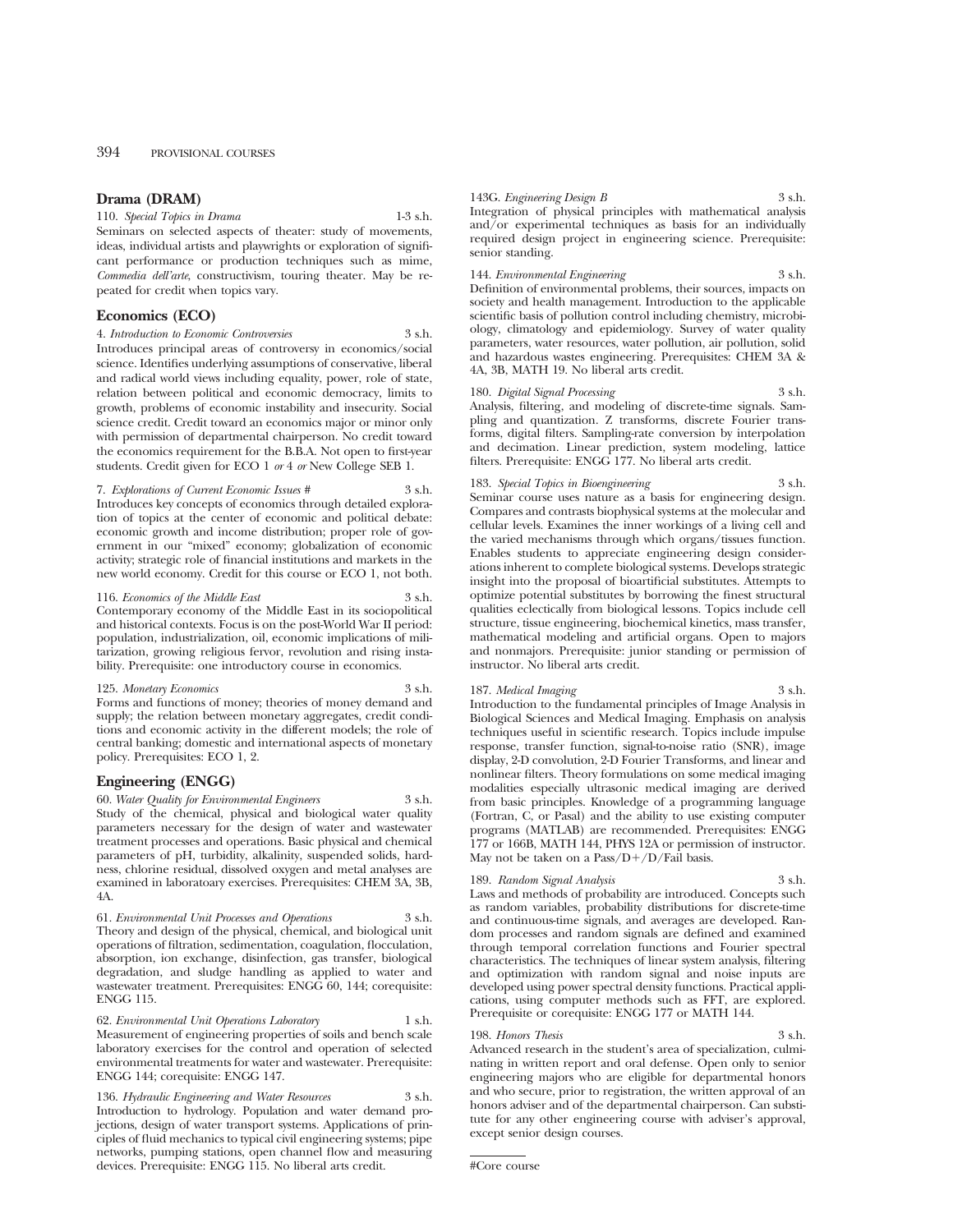#### **English (ENGL)**

1A. *English Composition Tutorial* 1 s.h. Taken in conjunction with ENGL 1 to assist students in reaching a higher competency in writing English with clarity and precision. May not be used to satisfy the general University humanities requirement. Pass/D+/D/Fail grade only.

#### 5. *Technical Communications* 3 s.h.

Examines the use of language in settings that require technical reports and presentations. Study and practice of the basic principles of technical communications with attention to style, audience, research, visual aids, major report forms and oral presentations. May not be used to satisfy the general University humanities requirement. Credit given for this course or ENGL 30, not both.

#### 100. *Ways of Reading Literature* 3 s.h.

A seminar designed to introduce students to the many different ways in which it is possible to read literature, and to the many issues that need to be addressed when literature is read. Students develop skills needed to analyze literature at an advanced level, and they become familiar with the theoretical and philosophical questions that are involved in the act of interpretation. Prerequisites: ENGL 1-2. Required of all English majors. Credit given for this course or ENGL 197U, not both.

#### 139. *The African Novel\* #* 3 s.h.

Introduces selected African novelists of the 20th century such as Chinua Achebe, Sembene Ousmane, Ayi Kwei Armah, Ngugi wa Thiong'o, Bessie Head, Buchi Emecheta and Solomon Mutswairo. Analysis of African literary themes, such as traditional and modern conflicts, resistance to colonialism, effects of independence, neocolonial dilemmas and images of the African woman.

150. *Native American Literature*\* # 3 s.h. Examination of the development of native American literature. Emphasis on narrative genres, such as autobiography and fiction, with some attention to poetry. The reading consists primarily of indigenous materials (to be read in English). Credit for this course or ENGL 192U, not both.

167. *Post-Colonial Literature of South Asia*<sup>\*</sup> # 3 s.h. An exploration of the literature of South Asia (Bangladesh, Bhutan, India, Myanmar, Nepal, Pakistan, Sri Lanka) in the 20th century, focusing on the ways in which this literature deals with the concerns of national, religious, or gender-based loyalties and identities. Prerequisites: ENGL 1-2.

168. *Caribbean Literature in English\* #* 3 s.h. An exploration of the literature of the English-speaking Caribbean (Antigua, Barbados, Belize, Guyana, Jamaica, St. Kitts, St. Lucia, and Trinidad). Emphasis is placed on the ways in which this literature deals with the experience of slavery, colonization, and independence and the ways in which it treats such issues and themes as regional identity, color, race, class, gender, and family relations. Attention is also given to the ways in which the literature and culture of the Caribbean makes use of such cultural elements as Carnival and vernacular Africanized English known as patois and creole. Prerequisites: ENGL 1-2.

178D. *Desktop Publishing for Book Publishing\** 3 s.h. Offers instruction in design, layout, and computerized production skills for books and book promotion. Explores the design and content of trade, professional, and educational books in terms of form and function. Introduces the Macintosh Operating System as used in a graphic environment. Design and production of sample materials are required as part of the course and of the final examination. No liberal arts credit. Credit given for this course or ENGL 197V, not both.

#### **English Language Program (ELP)**

16A. *Introductory Reading and Writing* 6 s.h.

Development of reading and writing skills following a grammatical syllabus. Reading and writing tasks are designed to provide opportunity for practice and application of relevant grammatical items and structures presented at this level. No degree credit.

### 17A. *Introductory Conversation, Language*

*Laboratory and Tutorial* 6 s.h. Development of verbal communication and listening comprehension skills following a grammatical syllabus. Verbal and listening tasks are designed to provide opportunity for practice and application of relevant grammatical items and structures presented at this level. Tutorial work on specific weaknesses of individual students. No degree credit.

#### **Fine Arts (FA)**

158. *Graphic Design III* 3 s.h. Comprehensive design projects exploring specific areas of graphic design including design research, proposal writing and presentation. Internships inside and outside the University are encouraged in this and all further graphic design courses. Prerequisites: FA 51, 51A or permission of the instructor.

170F. *Color Printing from Color Negatives* 3 s.h.

Course in basic color printing from color negatives. Students learn how to process color negatives and make color prints. Emphasis is placed on the understanding of color filtration and the ability to produce good color prints. Examples of historical and contemporary color photography are discussed in relationship to student assignments. In addition to class lectures and laboratories, one museum or gallery visit and a written critique is required. Prerequisites: FA 170, 170A. Lab fee \$100.

#### **French (FREN)**

102A. *Practical Translation* 1 s.h. Intermediate translation skills, with exercises moving from French to English and from English to French. Structure of French and English is compared through translation exercises. Prerequisite: FREN 4; may be taken concurrently with other mini-courses and FREN 105; 101 is strongly recommended; may not be taken concurrently with or after FREN 160.

104A. *Readings in Business II* 3 s.h. Study of France's current economic, political, legal and social practices with emphasis on its business sector. Prerequisite: FREN 105 or 111 or 112. No credit toward major in French.

#### 130A. *Aspects of French Culture* 1 s.h. Detailed investigation of some aspect of contemporary French life, e.g. film, music, television, comics, newspaper, architecture, etc. Topics vary. Emphasis on spoken and written expression. Prerequisite: FREN 4.

145. *French Transformational Grammar* 1 s.h. A five-week intensive course in transformational grammar for the advanced French student. Prerequisite: FREN 111 or 101 or 112 or permission of instructor.

#### **French Literature in Translation (FRLT)**

41. *Me, Myself, and I: Autobiographical Expressions*

*from the French* # 3 s.h. An investigation of various forms of lifewriting translated from French, including autobiography, memoirs, diary, and correspondence. Texts, read in English, represent a wide variety of

<sup>\*</sup>Open only to students who have fulfilled the Writing Proficiency Test requirement. #Core course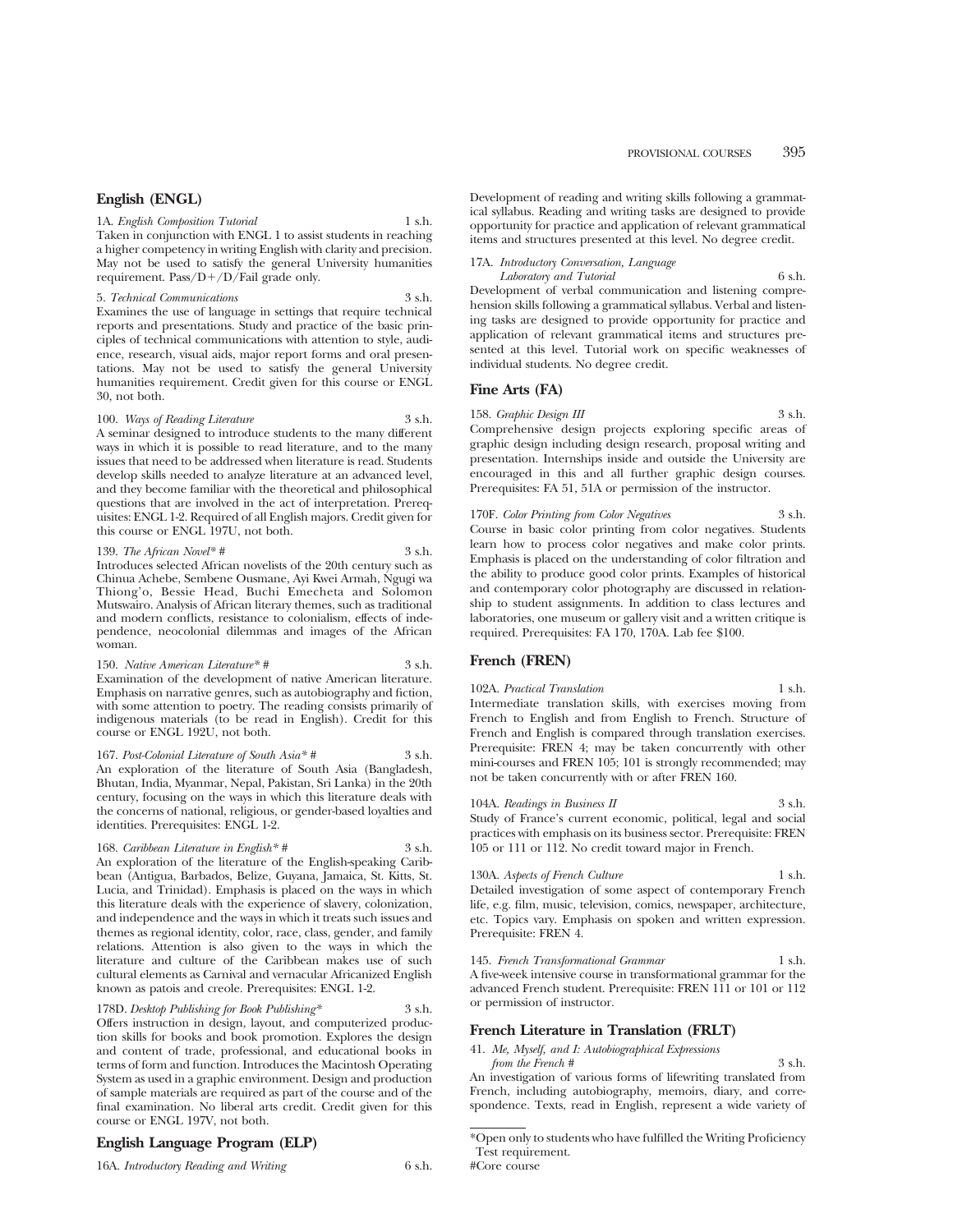writings by women and men, from the Renaissance through the late twentieth century, from Francophonia as well as from metropolitan France.

#### **Geography (GEOG)**

140. *Geography of Latin America* # 3 s.h. Study of the physical and human geographic roots of Latin American societies, from Mexico to the southern cone of South America. Explores the forces that shaped this unique region and considers its role in the contemporary world. Impact of historical geography since pre-Columbian period on modern Latin America. Economic and political geography in relation to other world regions. Changing human landscapes and social transformations currently affecting many of the area's inhabitants.

141. *Geography of the Caribbean* 3 s.h. An exploration of the physical and human forces that have shaped the landscape of the Caribbean Basin. Attention focuses on a variety of social, population, development, and geopolitical issues of importance to the region and on the role played by the

151, 152, 153, 154. *Readings in Geography* 1-3 s.h. each Intensive reading, oral, and written work focusing on a regional and/or topical subdiscipline of geography. Open only to students interested in pursuing advanced work in geography and who have arranged to work with a supervising faculty member. Prerequisite: a combination of any two semesters of geography courses offered at Hofstra.

#### **Geology (GEOL)**

Caribbean in today's world.

5. *Environmental Geology and Natural Hazards #* 3 s.h. Considers the geological processes that affect the formation and natural evolution of modern landscapes. Once modified and developed for human habitation, these natural processes became geological hazards—floods, soil and climate changes, hurricanes, landslides, earthquakes, coastal erosion, and volcanic eruptions. Discusses the need for risk assessment and alternate land use management strategies. (2 hours lecture, 2 hours laboratory.) (Formerly GEOL 5C.)

#### 6. *Introduction to Dinosaurs and the Mesozoic World #* 3 s.h.

Drawing on the latest geological and paleontological research, this course introduces the student to the scientific methods and thinking used to reconstruct the history of the Earth. Although the focus of the course is on dinosaurs and the characteristics of the Mesozoic world in which they lived, students learn how fundamental scientific theories such as evolution and plate tectonics provide the framework for interpreting the geologic past. Lecture topics also include the history of dinosaur paleontology, the climate and flora of the Mesozoic, the evolution of birds, plate tectonics, and the riddle of the extinction of the dinosaurs. Field trips strongly recommended. (2 hours lecture, 2 hours laboratory.)

#### 133F. *Field Trips in Petrology* 1 s.h.

This two-day course, taken in conjunction with GEOL 133, is a field-based study of igneous and metamorphic rocks of the Appalachian orogenic belt. The first trip is to examine igneous rocks, the second trip is to examine metamorphic rocks. A map-based report, together with notes and descriptions of field observations and measurements, is required. (Two full days in the field.) Prerequisite: GEOL 1C or 2C. Corequisite: GEOL 133.

**German (GERM)**

160. Translation 3 s.h. Analysis and study of techniques and problems inherent to the translation process. Intensive exercises from German into English and English into German. Literary, journalistic and editorial texts are used. Prerequisite: 6 semester hours of 100-level German courses.

#### **Italian (ITAL)**

108. *Individualized Oral Communication*  $\frac{1}{2}$  s.h. Stresses authentic intonation patterns, oral proficiency, and listening comprehension. Students meet on an individual basis once a week for twenty-five minutes with an instructor who is a native speaker of standard Italian. These sessions are augmented by language laboratory and off-campus experiences. Prerequisite: ITAL 4 or equivalent. For Italian majors or minors, or students concurrently enrolled in any Italian course beyond ITAL 4. Note: may not be used to satisfy the foreign language requirement; course may be taken for a total of six semesters with a maximum of 3 s.h. applied toward the B.A. degree.

#### **Italian Studies (IT ST)**

131. *Italian Civilization: the Middle*

*Ages to the Renaissance* 3-4 s.h. Main currents in the cultural development of the period with emphasis on literature, philosophy and the arts. No knowledge of Italian is required. An extra hour is given for those planning to major in Italian.

| 132. Italian Civilization: the Age of                           |            |
|-----------------------------------------------------------------|------------|
| Baroque to the Present                                          | $3-4$ s.h. |
| Main currents in the cultural development of the period with    |            |
| emphasis on literature, philosophy and the arts. Some attention |            |

141. *Italian Cinema From Neorealism to the Present* 3 s.h. Detailed analysis of major films with attention to the cultural and political functions of cinema in post-war Italy. Screenings of films by Rossellini, De Sica, Visconti, Fellini, Antonioni, Pasolini, Bertolucci and others.

#### **Jewish Studies (JW ST)**

is given to the opera and the cinema.

30. *Literature of the Holocaust #* 3 s.h. Critical review and analysis of various literary genres including novels, short stories, diaries, memoirs and poems. Both universal and Jewish implications of the tragedy are examined.

#### **Linguistics (LING)**

71. *Language and Society in Africa, Asia*

*and Latin America #* 3 s.h. Examination of the relation between language and society with emphasis on Africa, Asia and Latin America. Language as a cognitive system, repository of culture and constructor of reality. Conflict between nationalist languages and former colonial world languages. Language as an indicator of societal identity, group and status. Diglossia. Language planning in government, industry and education. Language attitudes, change and maintenance. Case studies of language situations in countries around the world.

103. *The Classical Roots of English Words* 3 s.h. A systematic study of the foreign, primarily Greek and Latin, elements of the vocabulary of contemporary English, especially the vocabulary of the humanities and the sciences. The influence of other languages, both European and non-Western, are also considered. The study of word roots and families are set against the background of Greco-Roman civilization as it lives on in the classical heritage of the English language. This course may be used to fulfill the special foreign language option for the B.A., and is recommended for students in the Hofstra English Language Program. Credit given for this course or New College HGG 7, not both.

#Core course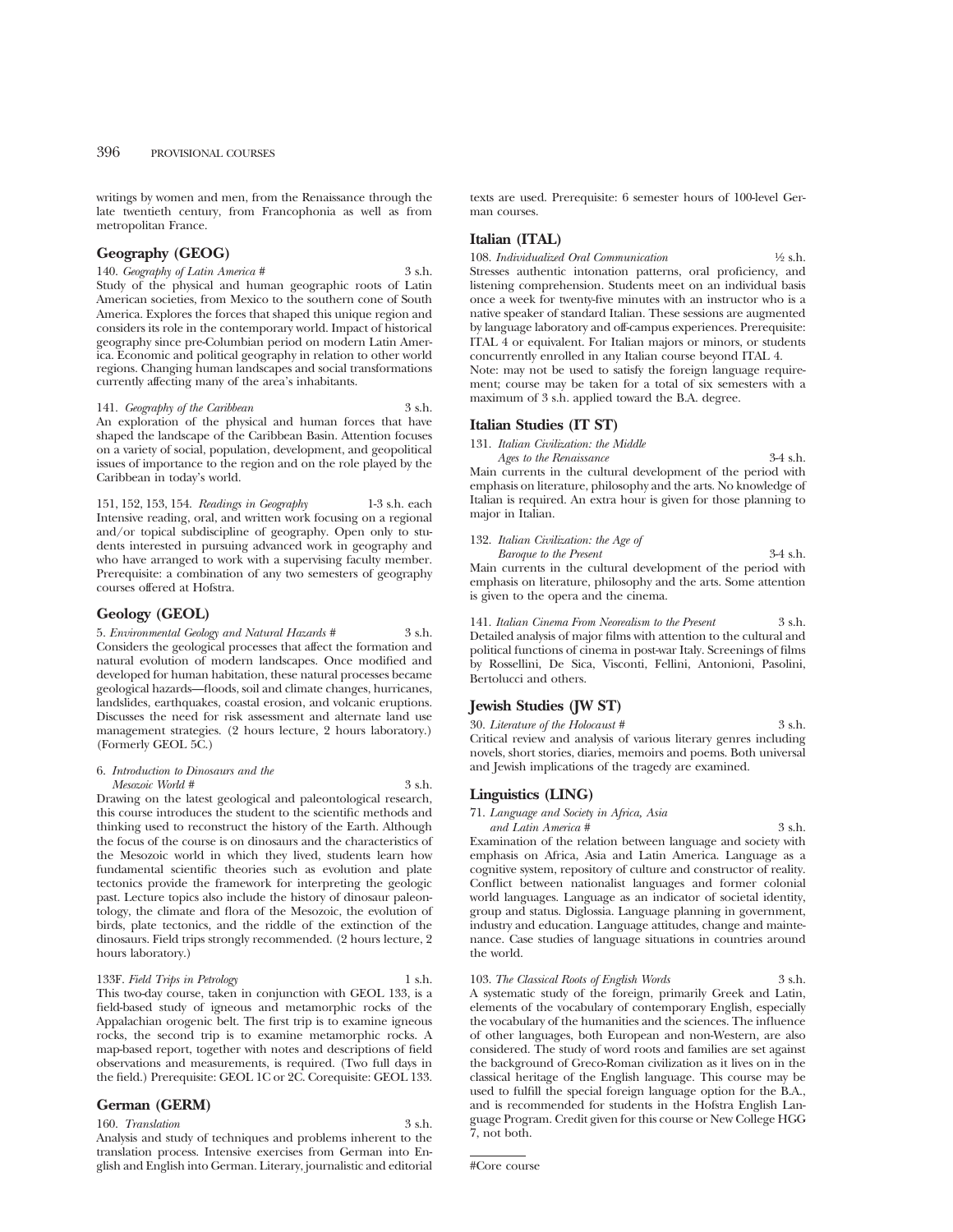#### **Literature in Translation (LIT)**

#### 89. *Beauty and Sadness in Japanese Literature*

*and Culture #* 3 s.h. Examination of the main genres and developments of Japanese literature from its origins in the 7th and 8th centuries, to the *Tale of Genji* (circa 1010), through the post-World War II period to the present, and describes the sensibility and modes of perception that inform these works. This inquiry into Japanese culture extends beyond literature to include the graphic arts, painting, and film in their relation to literary expression.

#### 90. *Modern Arabic Literature #* 3 s.h.

Introduces students to modern Arabic literature as it relates to the different human factors which make up modern Arabic culture. Course not only recognizes main themes and works, but also examines the recurring patterns and the peculiar characteristics of the various nations and/or groups, divided by religion, epoch, circumstances, movement, gender or ideology. Focuses on the correlation between thematic and structural considerations in literature and the various phases in the process of acquiring a modern cultural self-identity.

#### **Mathematics (MATH)**

19B. *Bridge to Calculus II* 1 s.h. For students who have taken MATH 10E and wish to take MATH 20. Course covers topics dealt with in MATH 19 but not in MATH 10E; some theoretical background, derivatives of trigonometric functions and further applications. Prerequisite: MATH 10E with a grade of  $C-$  or better.

#### 190. *Departmental Honors* 3 s.h.

Individual research project in an area of mathematics under supervision of a departmental faculty member. Open only to majors in the Department of Mathematics who are eligible according to the criteria listed on page 64, and who desire to graduate with departmental honors. Permission of the department chairperson, prior to registration, is required.

198, 199, A-Z. *Special Studies in Mathematics* 3 s.h. each Each course covers a preannounced topic in mathematics. The topics chosen for 198 have little or no advanced mathematics course prerequisites; the topics for 199 often have one or more advanced mathematics course prerequisites. May be repeated for credit when topics vary.

#### **Modern Greek (MGRK)**

1 & 2. *Modern Greek* 3 s.h. each 1) Fundamentals of grammar and modern vocabulary. Oral and written drills; 2) Continuation of 1; selected readings. Prerequisite: MGRK 1 or equivalent.

#### **Music (MUS)**

69A. *Music and Species Counterpoint* 3 s.h. May be substituted for MUS 69 as the first required course for music majors in the music theory sequence, and should be taken concurrently with MUS 61 or 61A. It is intended for students who, on the basis of a placement examination, have demonstrated a need for intensive training in music fundamentals beyond that normally covered in MUS 69. It is organized in two parts: 1) an intensive and comprehensive survey of the fundamentals of music theory; 2) training in the writing and analysis of two-part species counterpoint in the manner of Fux. Emphasis is given to the development of a general understanding of fundamental principles of music theory and to the principles of voice leading and melodic structure that is most useful in the study of tonal harmony. Enrollment limited to music majors or prospective music majors. May not be taken on a  $Pass/D+/D/Fall \ basis$ .

160B. *Advanced Jazz and Contemporary Scoring* 3 s.h. Arranging and scoring for big bands, studio and recording orchestras and vocal groups. Prerequisite: MUS 160A or permission of instructor.

175. *Vocal Pedagogy* 2 s.h. Study of the problems encountered in the teaching of vocal technique such as breathing, resonance, tone color, dynamic control and diction. Sessions of supervised teaching are included. May not be taken on a Pass/ $D+/D$ /Fail basis. No liberal arts credit.

#### **Natural Science (NSC)**

13, 14. *Our Physical Universe* 3 s.h. each Exploration of the basic concepts of our physical universe in the areas of physics, chemistry, nuclear energy, geology and astronomy. The historical development of science and the role scientists play. Laboratory constitutes about fifty percent of the course work. No previous experience in physics, chemistry or higher mathematics required. Credit given for these courses or NSC 11, 12 or New College NPG 1/QTG 005.

13: physics and nuclear energy. 14: chemistry, astronomy and geology.

| 21. Science and Technology # |  |  |  |  | 3 s.h. |  |
|------------------------------|--|--|--|--|--------|--|
|                              |  |  |  |  |        |  |

Develops an understanding of the technical world around us in terms of the fundamental laws of science. Examines a variety of mechanical and electrical devices or systems, to demonstrate that complex devices follow a pattern determined by these fundamental laws. Topics include electrical, electronic and digial circuits, energy balances, strength of materials and fluid flow of liquids. (Two hours lecture, two hours laboratory.)

#### **Philosophy (PHI)**

| 60. Introduction to Chinese Philosophical                      |          |
|----------------------------------------------------------------|----------|
| and Religious Traditions                                       | $3$ s.h. |
| Course introduces students to the major concepts and metaphors |          |
| in Chinese Confucianism and Taoism. Students engage in close   |          |
| readings of texts from the classical and medieval periods. The |          |

in Chinese Confucianism and Taoism. Students engage in close readings of texts from the classical and medieval periods. The goal is to arrive at a sympathetic understanding of the major themes in Chinese thought. Periodically, the students compare questions raised in China to questions raised within the western philosophic and religious traditions. Prerequisite: consent of instructor.

| 103. Life, Death and Immortality #                                 | 3 s.h. |
|--------------------------------------------------------------------|--------|
| Examination of the concepts of life, death and immortality as      |        |
| represented in religious and literary texts from a range of        |        |
| cross-cultural sources: western and nonwestern monotheistic        |        |
| traditions, eastern traditions (e.g., Tibetan and Indian), middle  |        |
| eastern (e.g., Turkish), African, and Native American. Further     |        |
| examination of the encounter between a native tradition and a      |        |
| western colonial, typically Judeo-Christian presence. Discussion   |        |
| as well, of the implications of these concepts for such issues as  |        |
| abortion, euthanasia, suicide. Original texts in translation. Same |        |
| as RELI 80. Credit given for this course or RELI 80, not both.     |        |

166. *Contemporary Social and Political Philosophy* 3 s.h. Concepts of the autonomous self and agency (developed during the modern period, Descartes—Kant), have been central to modern, liberal social and political philosophy. This course examines the critiques of those concepts and explores changing

#Core course

(Formerly PHIL 70.)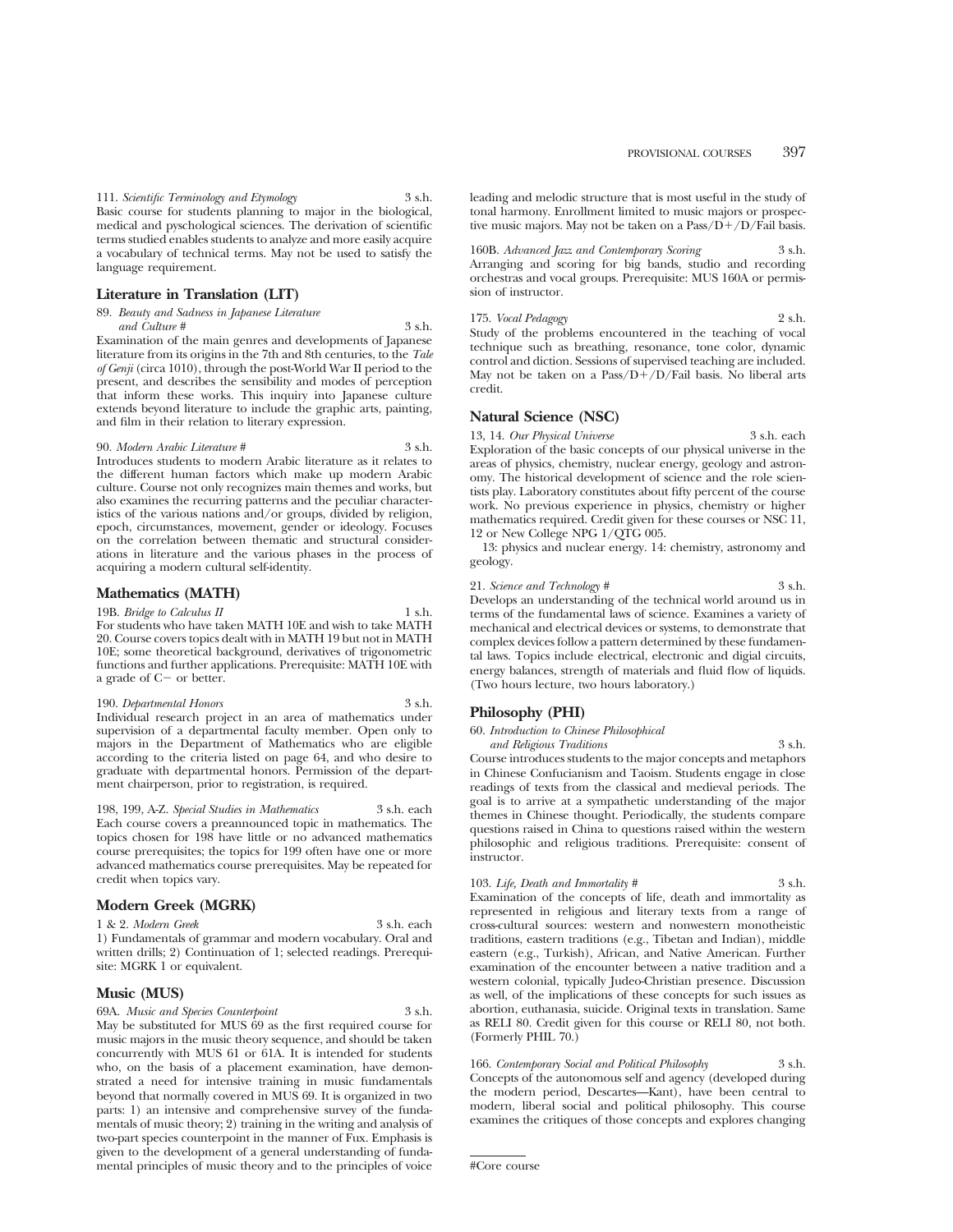conceptions of community, civil society, and selfhood offered by feminist and postmodern philosophers. These issues have immediate interdisciplinary relevance for legal, political and psychological inquiries. Some attention is given to contemporary social problems, such as race and gender. Readings from contemporary philosophy (e.g., Foucault and critical theory) and some interdisciplinary sources. Prerequisite: PHI 10, 14, or 20. (Formerly PHIL 143.)

#### 170. *Ethical Theory* 3 s.h. A detailed examination of some specific issue in contemporary ethical theory. Possible topics include the nature and objectivity of morality, the relationship between moral philosophy and theories of the self, the rival of a virtue-theory approach to ethics, and pluralism about values. Prerequisite: PHI 14, or permission of instructor. (Formerly PHIL 149.)

180. *Theories of Knowledge and Being* 3 s.h. An investigation of theories of being, which state the most general characteristics of reality; and theories of knowledge, which state what knowledge is and how, if at all, we know things; and the ways that theories of being and knowledge are related. Prerequisite: PHI 10 or 14. (Formerly PHIL 150.)

#### 181. *Topics in Philosophy* 3 s.h.

This course provides an in-depth study of a problem in philosophy, the specific topic for the course varies from semester to semester. Examples of possible course topics are free will versus determinism, the nature of truth, philosophical approaches to issues in psychology, space and time. Students should consult with the particular instructor each time the course is offered to determine if prior preparation for the topic to be covered is recommended. Such consultation may take place prior to registration or on the first day of class. May be repeated for credit when topics vary. (Formerly PHIL 100.)

#### 182. *Selected Philosophers* 3 s.h.

This course provides an in depth study of a major philosophical figure; the figure to be studied varies from semester to semester depending on the instructor. Prerequisite: PHI 10 or 3 s.h. in philosophy, or a history of philosophy course, or permission of instructor. May be repeated twice for credit when topics vary. (Formerly PHIL 155.)

194. *Seminar* 3 s.h. For juniors and seniors who have previously taken at least three philosophy courses in logic: (PHI 150, 154, 156). May not be taken on a  $Pass/D+/D/Fall \ basis.$  (Formerly PHIL.)

#### **Physics (PHYS)**

17, 18. *Elements of Physics for Engineers* 4 s.h. each Fundamental laws and principles of mechanics, electricity and magnetism, and selected topics in light. Designed for engineering majors. Corequisite for 17: PHYS 11B. Prerequisite or corequisite for 17: MATH 19. Prerequisite or corequisite for 18: MATH 20.

#### **Religious Studies (RELI)**

50. *Islam #* 3 s.h. A study of the rise of Islam within the context of the cultural social and religious conditions of pre-Islamic Arabia, Muhammad's religious message and the Koran, development of theology, law, and consolidation of Sunnism. Attention given to the concept of nonseparation of state and religion in Muslim thought, to the experience of women, and to themes in comparative art, architecture, and ritual. (Formerly PHIL 68.)

80. *Life, Death and Immortality* # 3 s.h. Examination of the concepts of life, death and immortality as represented in religious and literary texts from a range of

cross-cultural sources: western and nonwestern monotheistic traditions, eastern traditions (e.g., Tibetan and Indian), middle eastern (e.g., Turkish), African, and Native American. Further examination of the encounter between a native tradition and a western colonial, typically Judeo-Christian presence. Discussion as well, of the implications of these concepts for such issues as abortion, euthanasia, suicide. Original texts in translation. Same as PHI 103. Credit given for this course or PHI 103, not both. (Formerly PHIL 70.)

#### 85. *Comparative Religious Ethics* # 3 s.h.

An exploration of the ways in which three religious traditions attempt to guide their adherents' conduct by appealing to rules of action. Course begins by clarifying the notions of "ethics" and "religion." We then turn to three traditions—for example, the Navaho, the Gospel of Matthew, and to Theravada Buddhism, asking how each tradition conceives of the relation between religious and moral rules (we also ask whether that distinction is even helpful). While the student is asked to master a body of historical materials, the emphasis is philosophical throughout; we mainly want to understand how each tradition understands such basic notions as action, obligation, the moral authority of persons, deity or deities, and institutions, and the status of other religious and moral frameworks. (Formerly PHIL 71.)

#### 140. *Special Topics in Religion* 3 s.h.

Studies in such special topics as psychology of religion, religion in America, new religious movements, and religion, media and American culture. Subjects to be announced yearly.

191. *Independent Study in Religious Studies* 1-3 s.h. Individualized plan of study developed by student in consultation with, and with the approval of a member of the faculty, approved by Religious Studies Adviser who will serve as tutor for the course. Prerequisites: approval of instructor and Religious Studies Adviser.

#### **Sociology (SOC)**

9. *Youth, Crisis, and American Culture* 3 s.h. This course explores the period in human development we call "youth." The "Beat Generation," "Love Generation," "Me Generation," "Generation X": the concept of youth differs depending on social, economic, and political contexts. Accordingly, this course offers an understanding of youth that is grounded in historical development, social structure and a changing youth culture (e.g., music, dress, work and leisure). The course examines the prevailing attitudes and conditions confronting youth today, with an eye towards future developments.

#### 37. *Parenting, Poverty and Social Policy* 3 s.h.

Can social policies be effective against poverty? What are the consequences of aiding, or not aiding, poor families? This course addresses these questions by focusing on the process and consequences of social policy, with an emphasis on the United States. In particular, the course explores the politics of poverty and the development, implementation and effects of social welfare policies aimed at impoverished families. There is a consistent focus on how class, gender, race, and the normative functions of the nuclear family intersect with the process of constructing social policy for the poor.

### 142. *Global Cities: Politics and Social Change in*

*Comparative Perspective* 3 s.h. This course compares the impact of global economic change on the world's most powerful cities in the last fifteen years. The first half of the course focuses on how economic change has affected the social and political lives of the residents of New York and London. The second half looks at the way other cities (e.g., Paris,

#Core course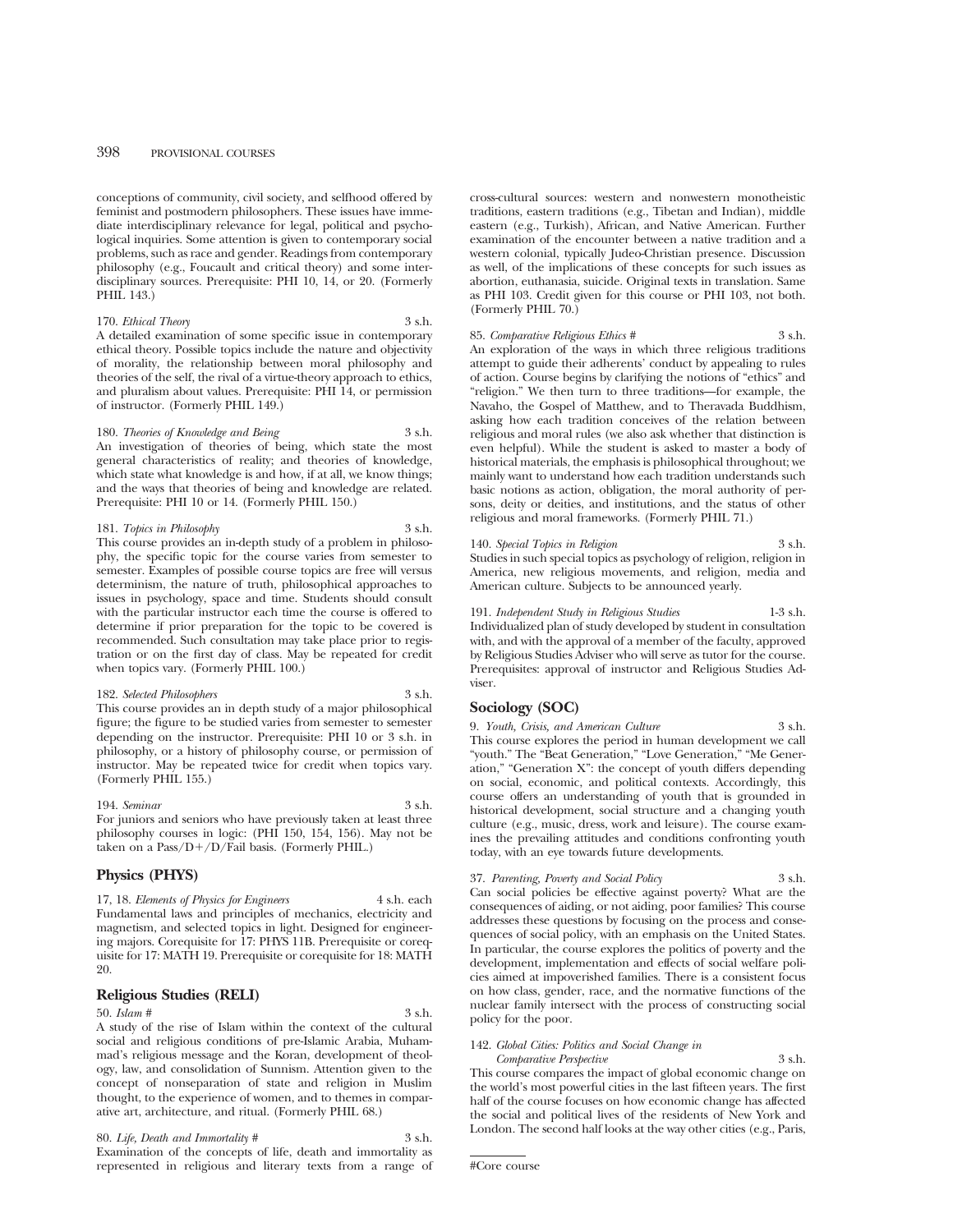#### **Spanish (SPAN)**

113A. *Culture and Civilization of Spain* 3 s.h. The peoples of the Iberian Peninsula: its geography, history, socio-political and religious heritage, as well as its literature, music, and visual arts. Credit given for this course or SPAN 113, not both.

113B. *Culture and Civilization of Latin America* 3 s.h. The peoples of Latin America: its geography, history, sociopolitical and religious heritage, as well as its literature, music, and visual arts. Credit given for this course or SPAN 113, not both.

#### **Spanish Literature in Translation (SPLT)**

52. *Interpreting the Hispanic Legacy* # 3 s.h. Spain's legacy to Hispanic America and their respective values and idea, as expressed in their literary and traditional myths. Matters of origin, the assessments of the modern dilemma, and projections of Hispanic politics and art are discussed. Readings are interpretative as well as historical. Prerequisite: one of the following courses: HIST 11, 12; CLIT 39, 40; SPLT 51; or permission of Chairperson of the Department of Romance Languages and Literatures in consultation with the instructor.

#### **Speech (SPCH)**

9. *Exploring the Communication Sciences #* 3 s.h. A critical examination of the current theories and methods applied to the exploration of speech and hearing processes and to the processing and representation of language. The course evaluates behavioral, formal, and functional theories of language, and the empirical methods used to investigate languages. Basic concepts and measurements used in the study of the physical and psychological correlates of speech, hearing, and language are introduced. Students learn to apply this knowledge to the analysis of the production, perception, and representation of language. (Formerly *Approaches to the Speech, Language, and Hearing Sciences#*)

#### **Women's Studies (WST)**

1. *Introduction to Women's Studies* # 3 s.h. An interdisciplinary course which introduces the major ideas and concepts of women's studies and a variety of gender-related issues. The course provides theoretical tools by which to understand these issues and creates an interdisciplinary foundation of basic concepts and perspectives in women's studies. Drawing upon material from a wide range of disciplines: literature, the arts, sociology, language, linguistics, philosophy, psychology, and history, the course prepares the student for more disciplinespecific courses on women and gender-related issues in these and other fields. Credit given for this course or New College ISWB 001, not both.

198. *Independent Study in Women's Studies* 3 s.h. Individualized course of readings or plan of study prepared by student in consultation with and under the guidance of a faculty instructor. Written and/or other requirements for completion are established by the faculty instructor. May be used in partial fulfillment of requirements for a minor in Women's Studies. Prerequisite: permission of instructor and of the director of Women's Studies.

#Core course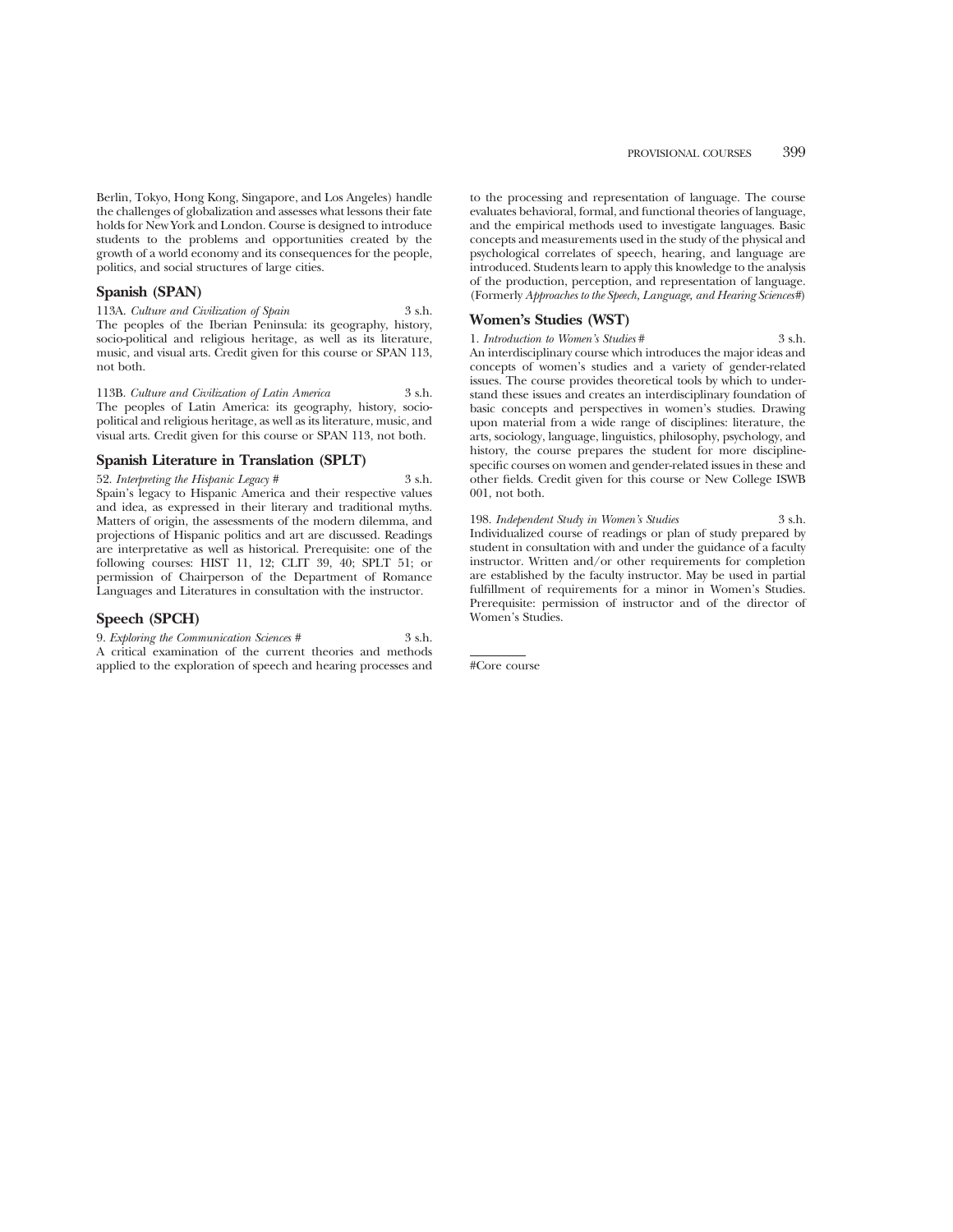# Provisional Courses

**The School of Communication** acknowledges that departments need to keep up-dated on new advances made in their various disciplines. Toward this end, departments may propose to experiment with a different combination of material or an interdisciplinary approach to a subject. These proposals may obtain "provisional approval." If the experiment is successful, faculty authorization for regular inclusion with departmental offerings may follow.

Provisionally approved courses must meet all regular requirements for time in class, amount of student assignments and level of difficulty. The following are courses which received provisional approval.

#### **Audio/Video/Film (AVF)**

#### 41. *Intermediate Audio Production* 3 s.h.

Projects develop and deepen students' ability to produce a variety of radio formats including spots and newscasts. Students gain competency in conceiving and writing feature stories. A good deal of time is devoted to developing studio and field production skills. Additionally, students become more familiar with emerging technologies and techniques, including digital editing software. Prerequisite: AVF 21. No liberal arts credit.

131. *Contemporary Issues in Radio Broadcasting* 3 s.h. Students develop their skills in critical thinking and writing and deepen their understanding and analysis of radio broadcasting. This course draws on historic and current radio programs, the internet, journals and periodicals devoted to radio. Students become familiar with concepts of Cultural Studies to address such topics as: How do issues of ownership affect programming content? Who is represented on radio? How does/will the "business" of radio and new technologies affect future braodcasters and the future of radio? Grading is based on student participation, written work, and presentations. Prerequisite: SCO 2.

#### **Journalism (JRNL)**

16. *Broadcast News II* 3 s.h.

An intensive workshop where students use their journalism skills in the production of a weekly, broadcast-quality news show (i.e., News and Views). Students participate in each aspect of this production including research, writing, reporting, and editing. Emphasis is placed on developing advanced writing skills. Ethical problems faced by television reporters and producers are discussed. Participants work with advanced video/television students in the actual production of the newscast. Outside community research and reporting time is required. Prerequisites: JRNL 15; SCO 4; AVF 26. Same as JRNL 120. No liberal arts credit. (Formerly JRNL 120, *Electronic News Laboratory I*.)

#### 53. *Copy Editing* 3 s.h.

An advanced course in preparing raw copy for publication, with the emphasis on newspaper and newsmagazine journalism. Skills emphasized include analyzing story structure, mastering paper and electronic research tools, spotting and filling "holes" in stories, improving language skills (punctuation, syntax, etc.) sharpening news judgment and writing headlines. Students learn to spot and correct unintended bias, illogical argumentation, unwarranted conclusions, historical fallacies and other pitfalls of undisciplined thinking, discourse and writing. Strong language skills required. Outside community research and reporting time is required. Prerequisite: JRNL 13.

#### 56. *Desktop Publishing* 3 s.h.

Learn how to publish your own publication, from a newletter to a newspaper, using the latest hardware and software. Today's generation of computers and desktop publishing programs have made it possible to produce a viable periodical. This course teaches you the skills to design your own publication, from turning on the computer to printing the final copy. No liberal arts credit.

#### 63. *Public Relations Copywriting* 3 s.h.

This course is designed to advance students' understanding of the field of public relations, its theories, methodologies, practices and relevant issues. The course focuses on analysis of communication objectives, audience and media, and emphasizes excellent writing skills, good news judgment, ethical decision making and sound communication principles.

#### 76. *Advanced Broadcast Journalism* 3 s.h.

This course provides those concentrating in electronic journalism with the opportunity to produce an in-depth, long-form project of journalistic significance. Working as a team, participants research, write, shoot, and edit a news documentary for broadcast. Participants also analyze and critique selected works produced by news organizations. Outside community research and reporting time is required. Prerequisite: JRNL 17. No liberal arts credit.

#### **Mass Media Studies (MASS)**

109. *The Mass Media, Politics and Policy Making* 3 s.h. This course focuses on the media's role in politics and the ubiquitous nature of today's media impact on political agenda setting. The course is designed to enhance the student's research, writing, and analytical skills and to increase awareness of mediated reality in this important area. Topics include theories or persuasion, the spin-doctor phenomenon, and the coverage and impact of extraordinary events on political decision making. Students are required to have a computer account. Attendance at one Evening Forum (in lieu of one class session) may be required. Prerequisites: SCO 2, PSC 1.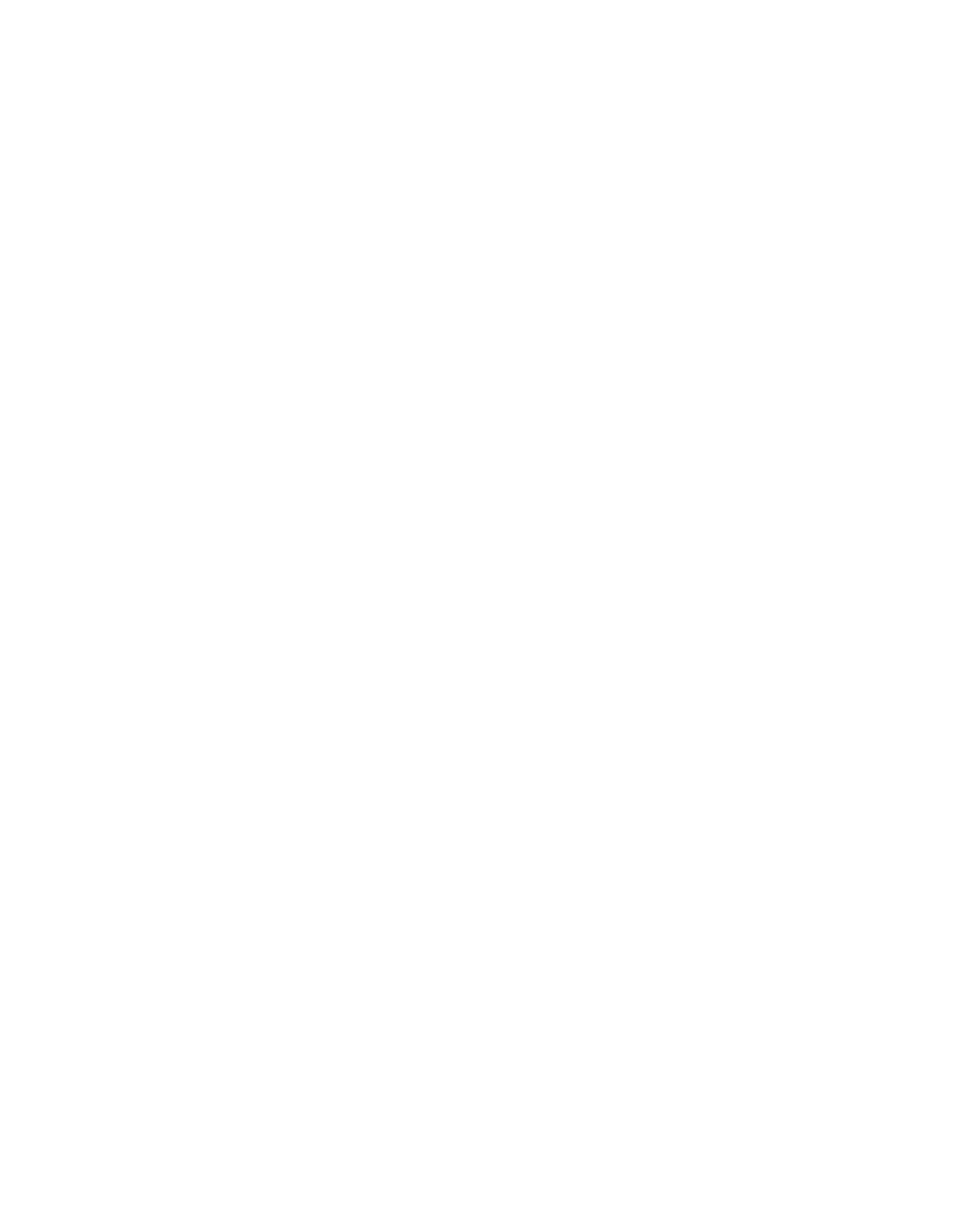|                                                              |                         | John Crantord Adams                 |                                                           | $\overline{4}$            |                                                      |                                                                  |                                       |                                                                                      |
|--------------------------------------------------------------|-------------------------|-------------------------------------|-----------------------------------------------------------|---------------------------|------------------------------------------------------|------------------------------------------------------------------|---------------------------------------|--------------------------------------------------------------------------------------|
| evato                                                        |                         | <b>Provide</b>                      | Philosophy<br>September 1989ence 49                       |                           | Heger                                                | Business Dev. Center 29                                          | Republic Hall 42<br>Roosevelt Hall 19 |                                                                                      |
|                                                              |                         | <b>L</b> tibrary <sup>as</sup> of   |                                                           |                           | Physical Fitness/<br>Swim Center                     | Cafe On The Green 15                                             |                                       | Saltzman Community/                                                                  |
|                                                              |                         | Student Center                      |                                                           |                           |                                                      | Calkins Hall 14                                                  |                                       | Services Center<br>.28                                                               |
| Deepenmarchtor Area                                          | No.                     | <b>HBisital Insti</b>               | Physics<br>Department or Area<br>Placement Services       | $61$ <sub>No.</sub><br>31 | Science Bldg.<br>Building<br>Student Center          | <b>CNOX HPHSht</b> or Area  59<br>Davison Hall                   |                                       | Science Buildingcling61<br>Spiegel Theater<br>.13                                    |
| Drama                                                        | 12                      | John Cranford Adams                 |                                                           | 12                        | John Cranford Adams                                  | .22                                                              |                                       | Student Center31<br>Unispan Mason30                                                  |
| <b>Accounting &amp; Business Law</b>                         | 16                      | Wellerhouse                         | Playhouse<br>Financial and Academic                       |                           | Memorianuse                                          | Deane Law Library<br>Preablikation Counseling<br>The Deli<br>.18 |                                       |                                                                                      |
| <b>ASPINIBIONO &amp; Policy Studies</b>                      | 19                      | Raseard                             | Records<br>Political Science                              | 18                        | <b>Barnard</b>                                       | <b>Beagerch Hall</b> 20                                          |                                       | University College Hall43                                                            |
| Education and Midginistration<br>Human SankussoSEnosation    | 5                       | Mason                               | Post Office<br>Foreign Languages                          | 31                        | <b>Stydent Center</b>                                | Pestiganceurtalieus cousing54<br>Gittlessen Hallmous63           |                                       | Weep Ewbank (ANY detailer50                                                          |
| <b>Edmissional Administration</b>                            | 23                      | <b>Berson Hall</b>                  | President's Office<br>Foundations of Education            | $\overline{5}$            | <b>Hofstra Hall</b>                                  | Hauser Hall 2                                                    |                                       | Weed Hall 32, 33, 34, 35, 36, 37, 88, 39,<br>Weller Hall44; 45; 46; 65-(West Campus) |
| Aboreentang & Findy Sphildhood                               | 8                       | Davison                             |                                                           |                           |                                                      |                                                                  |                                       |                                                                                      |
| Africana Studies                                             | $\bar{z}$               | <b>Gallon Wing</b>                  | Prior Learning                                            | 1 <sup>4</sup>            | <b>Langks</b>                                        |                                                                  |                                       |                                                                                      |
| Amily & lam Spiegel Theater                                  | śв                      | Spiegel Theater                     | Brovost's Office                                          | 18                        | Baillins                                             |                                                                  |                                       | New Residents 132<br>Th@NetheBandent.Center33                                        |
| Emix Laws Gallery                                            | 18                      | <b>Barra</b> rd                     | Esychological Evaluation &<br>Geology<br>Research Clinic  | 鹞                         | Saltzman Community<br>Services Center                | Sichstdufflegilth Center 42<br>seista lafomatiosic studies3      |                                       | Alliance Hatoosevelt34                                                               |
| Engineering <sub>y</sub>                                     | 26                      | <b>Meed</b>                         | <b>Psythology</b>                                         | ďź                        | <b>Makina</b>                                        |                                                                  |                                       | Bill Of Rights Hall<br>Constitution Hall wing36                                      |
| <b>APPISTORY &amp; Humanities</b>                            | $\frac{1}{4}$           | Earkins                             | Bsychology, I/O                                           | 24                        | CanarStreet House                                    | Hofstra Stadium<br>Piorstra Stadium<br>Piorstra USA              |                                       |                                                                                      |
| English Language Program                                     | 14                      | <b>Ealkins</b>                      | <b>Rugin Safety, Security</b>                             | 52                        | Hefstraidnformation Cntr.                            | SenuviweBu Albussafety24                                         |                                       | Estabrook Hallstra Information Cntr.                                                 |
| <b>Airleman, Gallery</b>                                     | م<br>89                 | Science Braz                        |                                                           | 5                         | Mason                                                | Sushiner bladk22                                                 |                                       | Vagder Poetbleent Center38<br>Enterprise Haller                                      |
|                                                              | 10                      | <b>Meletal Fitness/</b>             | riesuli și<br>Beading Whing Learning Institute<br>Studies | 28                        |                                                      | Law, School of 21<br>Sociology<br>Library Technical Services and |                                       |                                                                                      |
| <b>Athiblice</b> Office                                      |                         | Swim Center                         |                                                           |                           | Saltzman Community<br>Physical Einess<br>Swim Center | Pesdifices Center 66                                             |                                       | Nassau Hall Wall Martin 44                                                           |
| Audio/Video/Film                                             | 20                      | Dempster                            |                                                           | 14                        | Calkins                                              | Siberfal-Fallucation41                                           |                                       | Coldivial Sodasen46                                                                  |
|                                                              | 63                      | Gittleson                           | Hebrew-Jewish Studies                                     | $\overline{\mathbf{4}}$   |                                                      | <b>SBUS Aladiudies</b> 9                                         |                                       | TwingOaks <sub>Roosevelt</sub> 65                                                    |
| Biology                                                      | 31                      | Student Center                      | History<br>Hofstra College of Liberal Arts                |                           | Heger                                                | Mack Hall<br>Speech Communication &  52                          |                                       |                                                                                      |
| Bookstore<br><b>Box Office</b>                               | 12                      | John Cranford Adams                 | & Sciences                                                | 4                         | Heger                                                | <b>Rhetorical Studies</b>                                        | 20                                    | Dempster                                                                             |
|                                                              |                         | Playhouse                           | Hofstra Cultural Center                                   | 3                         | Axinn Library                                        | Speech-Language-Hearing                                          | 8                                     | Davison                                                                              |
| <b>Business Computer</b>                                     |                         |                                     | Office                                                    | 31                        | <b>Student Center</b>                                | Speech-Language-Hearing Inst.                                    | 28                                    | Saltzman Community                                                                   |
| <b>Information Systems</b>                                   |                         |                                     | Housing, Residential Life                                 | 31                        | <b>Student Center</b>                                |                                                                  |                                       | Services Center                                                                      |
| & Quantitative Methods<br><b>Business Development Center</b> | 16<br>29                | Weller<br>West Wing, Axinn Library  | <b>HTV</b>                                                | 20                        | Dempster                                             | Spiegel Theater                                                  | 13                                    | Spiegel Theater                                                                      |
| Business, Zarb School of                                     | 16                      | Weller                              |                                                           |                           |                                                      | <b>Student Accounts</b>                                          | $\ddagger$                            | Memorial                                                                             |
| Cafeterias                                                   | 15                      | Café on the Green                   | <b>Information Center</b>                                 | 53                        | Hofstra Information                                  | Student Center Theater                                           | 31                                    | <b>Student Center</b>                                                                |
|                                                              | $\overline{1}$          | Memorial                            |                                                           |                           | Center                                               | <b>Summer Sessions</b>                                           | $\mathbf{1}$                          | Memorial                                                                             |
|                                                              | 33                      | The Netherlands                     | Italian                                                   | 14                        | Calkins                                              | <b>Technical Services</b>                                        | 60                                    | <b>Butler Annex</b>                                                                  |
|                                                              | 31                      | <b>Student Center</b>               | Italian Studies                                           | 14                        | Calkins                                              | Technology and Public Policy                                     | 26                                    | Weed                                                                                 |
|                                                              | 40                      | Hofstra USA                         | Jewish Studies                                            | 14                        | Calkins                                              | Telecommunications                                               | 17                                    | McEwen                                                                               |
|                                                              |                         | The Deli                            | Journalism & Mass Media Studies                           | 20                        | Dempster                                             | The Deli                                                         | 18                                    | The Deli                                                                             |
|                                                              | 18                      |                                     | Language Laboratory                                       | $\mathbf{1}$              | Memorial-Learning                                    | <b>University Advisement</b>                                     | 8                                     | Davison                                                                              |
| Chaplains                                                    | 31                      | <b>Student Center</b>               |                                                           |                           | <b>Technology Center</b>                             | University Club                                                  | 52                                    | <b>Mack Hall</b>                                                                     |
| Chemistry<br>Child Care Institute                            | 61<br>28                | Science Blog.<br>Saltzman Community | Latin                                                     | 14                        | Calkins                                              | University College for                                           | 43                                    | University College Hall                                                              |
|                                                              |                         | Services Center                     | Law Clinic and Law Career<br>Services                     | 64                        | Axinn Hall                                           | Continuing Education                                             |                                       |                                                                                      |
| Chinese                                                      | 14                      | Calkins                             | Law, School of                                            | 21                        | Law School                                           | University Tutorial Program                                      | 5                                     | Gallon Wing                                                                          |
| College of Liberal Arts                                      |                         |                                     |                                                           | $\mathbf{3}$              | <b>Axinn Library</b>                                 | University Without Walls                                         | 19                                    | Roosevelt                                                                            |
| & Sciences                                                   | $\overline{\mathbf{4}}$ | Heger                               | Library, Axinn                                            | 22                        | Kushner                                              | Upward Bound                                                     | 5                                     | Mason                                                                                |
| Communication, School of                                     | 20                      | Demoster                            | Library, Deane Law                                        |                           |                                                      | Veteran's Representative                                         | $\mathbf{1}$                          | Memorial                                                                             |
| Comparative Literature<br>& Languages                        | 14                      | Calkins                             | Linguistics                                               | 14                        | Calkins                                              | West End Theatre                                                 | 13                                    | Calkins                                                                              |
|                                                              | $\mathbf{1}$            | Memorial                            | Lost and Found                                            | 31                        | <b>Student Center</b>                                | <b>WRHU Radio Station</b>                                        | 20                                    | Dempster                                                                             |
| Comptroller                                                  | 25                      | Adams                               | Lowe Gallery                                              | 9                         | Lowe                                                 |                                                                  |                                       |                                                                                      |
| <b>Computer Science</b>                                      | 17                      | McEwen                              | Management & General Business                             | 16                        | Weller                                               | <b>MAP LEGEND</b>                                                |                                       |                                                                                      |
| <b>Computing Facility</b>                                    | 5                       |                                     | Marketing & International Business                        | 16                        | Weller                                               |                                                                  |                                       |                                                                                      |
| Counseling                                                   |                         | Mason                               | Marriage & Family Therapy                                 | 49                        | Physical Fitness/                                    |                                                                  |                                       |                                                                                      |
| <b>Counseling Services</b>                                   | 28                      | Saltzman Community                  | <b>Mathematics</b>                                        | 25                        | Swim Center<br>Adams                                 | Adams Hall25<br>Adams Playhouse 12                               |                                       | Margiotta Hall57<br>Mason Hall/Gallon Wing 5                                         |
| Counseling, Research,                                        |                         | Service Center                      |                                                           |                           |                                                      | Admissions Center/                                               |                                       | McEwen Hall 17                                                                       |
| Special Education, and                                       |                         |                                     | Military Science                                          | 19                        | Roosevelt                                            | Bernon Hall 27                                                   |                                       | Memorial Hall1                                                                       |
| Rehabilitation                                               | 5                       | Mason                               | Music                                                     | $\mathbf{9}$              | Lowe                                                 |                                                                  |                                       | Monroe Lecture Center 62                                                             |
| <b>Creative Arts Therapy</b>                                 | 5                       | Mason                               | Music Listening Room                                      | 9                         | Lowe                                                 | Axinn Library 3                                                  |                                       | <b>Physical Fitness/</b>                                                             |
| Curriculum & Teaching                                        | 5                       | Gallon Wing                         | New College                                               | 19                        | Roosevelt                                            | Bamard Hall10                                                    |                                       | SwimCenter 49                                                                        |
| <b>Elementary Education</b>                                  |                         |                                     | <b>NOAH</b>                                               | 5                         | Gallon Wing                                          | Breslin Hall23                                                   |                                       | Physical Plant 58                                                                    |
| Secondary Education                                          |                         | والمتعارض والمستنقذ والمتار         | Off-Campus Education                                      | 19                        | Roosevelt                                            | <b>Rrower Hall</b><br>11                                         |                                       | <b>Recreation Center</b><br>47                                                       |